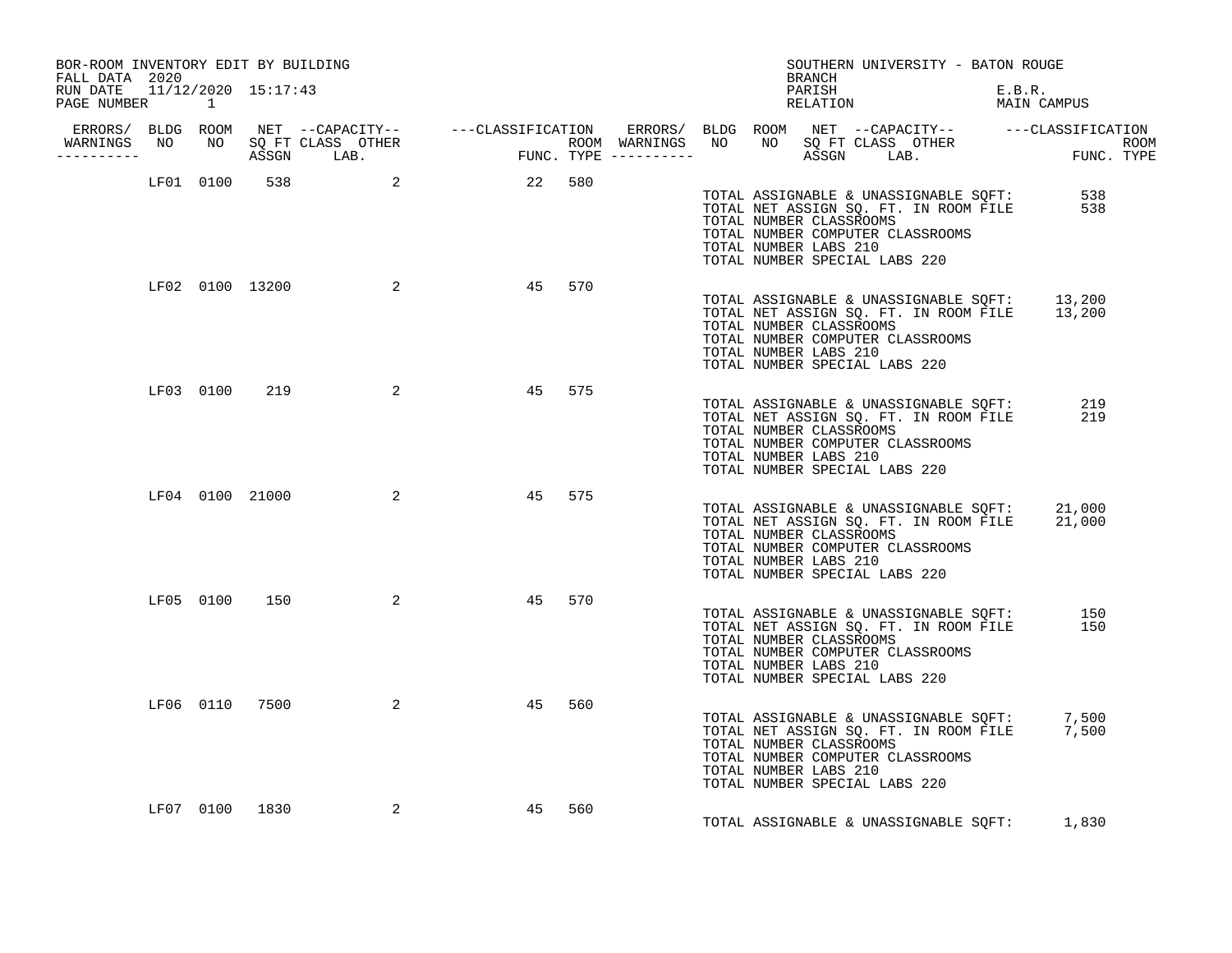| BOR-ROOM INVENTORY EDIT BY BUILDING<br>FALL DATA 2020 |                 |      |                                  |    |     |           |                                                                                   | <b>BRANCH</b>      | SOUTHERN UNIVERSITY - BATON ROUGE                                                                                  |        |                                                                                              |      |
|-------------------------------------------------------|-----------------|------|----------------------------------|----|-----|-----------|-----------------------------------------------------------------------------------|--------------------|--------------------------------------------------------------------------------------------------------------------|--------|----------------------------------------------------------------------------------------------|------|
| RUN DATE 11/12/2020 15:17:43<br>PAGE NUMBER           | 2               |      |                                  |    |     |           |                                                                                   | PARISH<br>RELATION |                                                                                                                    | E.B.R. | MAIN CAMPUS                                                                                  |      |
|                                                       |                 |      | WARNINGS NO NO SQ FT CLASS OTHER |    |     |           |                                                                                   |                    |                                                                                                                    |        |                                                                                              | ROOM |
| -----------                                           |                 |      |                                  |    |     |           |                                                                                   |                    |                                                                                                                    |        | NO SQFTCLASS OTHER THE ROOM ASSGN LAB.                                                       |      |
|                                                       |                 |      |                                  |    |     |           | TOTAL NUMBER CLASSROOMS<br>TOTAL NUMBER LABS 210<br>TOTAL NUMBER SPECIAL LABS 220 |                    | TOTAL NUMBER COMPUTER CLASSROOMS                                                                                   |        | TOTAL NET ASSIGN SQ. FT. IN ROOM FILE 1,830                                                  |      |
|                                                       | LF09 0100 78315 |      | 2                                | 45 | 560 |           | TOTAL NUMBER CLASSROOMS<br>TOTAL NUMBER LABS 210<br>TOTAL NUMBER SPECIAL LABS 220 |                    | TOTAL NUMBER COMPUTER CLASSROOMS                                                                                   |        | TOTAL ASSIGNABLE & UNASSIGNABLE SQFT: 78,315<br>TOTAL NET ASSIGN SQ. FT. IN ROOM FILE 78,315 |      |
|                                                       | LF10 0100       | 538  | 2                                | 45 | 590 |           | TOTAL NUMBER CLASSROOMS<br>TOTAL NUMBER LABS 210<br>TOTAL NUMBER SPECIAL LABS 220 |                    | TOTAL ASSIGNABLE & UNASSIGNABLE SQFT:<br>TOTAL NET ASSIGN SQ. FT. IN ROOM FILE<br>TOTAL NUMBER COMPUTER CLASSROOMS |        | 538<br>538                                                                                   |      |
|                                                       | LF11 1305 7777  |      | 2                                | 45 | 560 |           | TOTAL NUMBER CLASSROOMS<br>TOTAL NUMBER LABS 210<br>TOTAL NUMBER SPECIAL LABS 220 |                    | TOTAL NUMBER COMPUTER CLASSROOMS                                                                                   |        | TOTAL ASSIGNABLE & UNASSIGNABLE SQFT: 7,777<br>TOTAL NET ASSIGN SQ. FT. IN ROOM FILE 7,777   |      |
|                                                       | M100 1100       | 630  | $4\overline{ }$                  | 91 | 920 |           | M100 1100H                                                                        | 322                |                                                                                                                    |        | 00                                                                                           | 020  |
|                                                       | M100 1101       | 469  | 2                                | 91 | 920 |           | M100 1101H                                                                        | 300                |                                                                                                                    |        | 00                                                                                           | 020  |
|                                                       | M100 1101S      | 520  |                                  | 00 | 020 | M100 1102 |                                                                                   | 361                |                                                                                                                    |        | 0 <sub>0</sub>                                                                               | 030  |
|                                                       | M100 1102H 1851 |      |                                  | 00 | 020 | M100 1103 |                                                                                   | 656                | 2                                                                                                                  |        | 91                                                                                           | 920  |
|                                                       | M100 1103S      | 240  |                                  | 00 | 020 |           | M100 1104H                                                                        | 300                |                                                                                                                    |        | 00                                                                                           | 020  |
|                                                       | M100 1105       | 1024 | 2                                | 91 | 920 | M100 1106 |                                                                                   | 1024               | 4                                                                                                                  |        | 91                                                                                           | 920  |
|                                                       | M100 1107A      | 150  |                                  | 00 | 010 | M100 1108 |                                                                                   | 614                | 2                                                                                                                  |        | 91                                                                                           | 920  |
|                                                       | M100 1109       | 1119 | 4                                | 91 | 920 |           | M100 1110H                                                                        | 150                |                                                                                                                    |        | 00                                                                                           | 010  |
|                                                       | M100 1111       | 1021 | 4                                | 91 | 920 | M100 1112 |                                                                                   | 270                | 4                                                                                                                  |        | 91                                                                                           | 955  |
|                                                       | M100 1113       | 614  | 4                                | 91 | 920 | M100 1114 |                                                                                   | 614                | 2                                                                                                                  |        | 91                                                                                           | 920  |
|                                                       | M100 1115       | 1024 | 4                                | 91 | 920 | M100 1116 |                                                                                   | 1024               | 4                                                                                                                  |        | 91                                                                                           | 920  |
|                                                       |                 |      |                                  |    |     |           |                                                                                   |                    |                                                                                                                    |        |                                                                                              |      |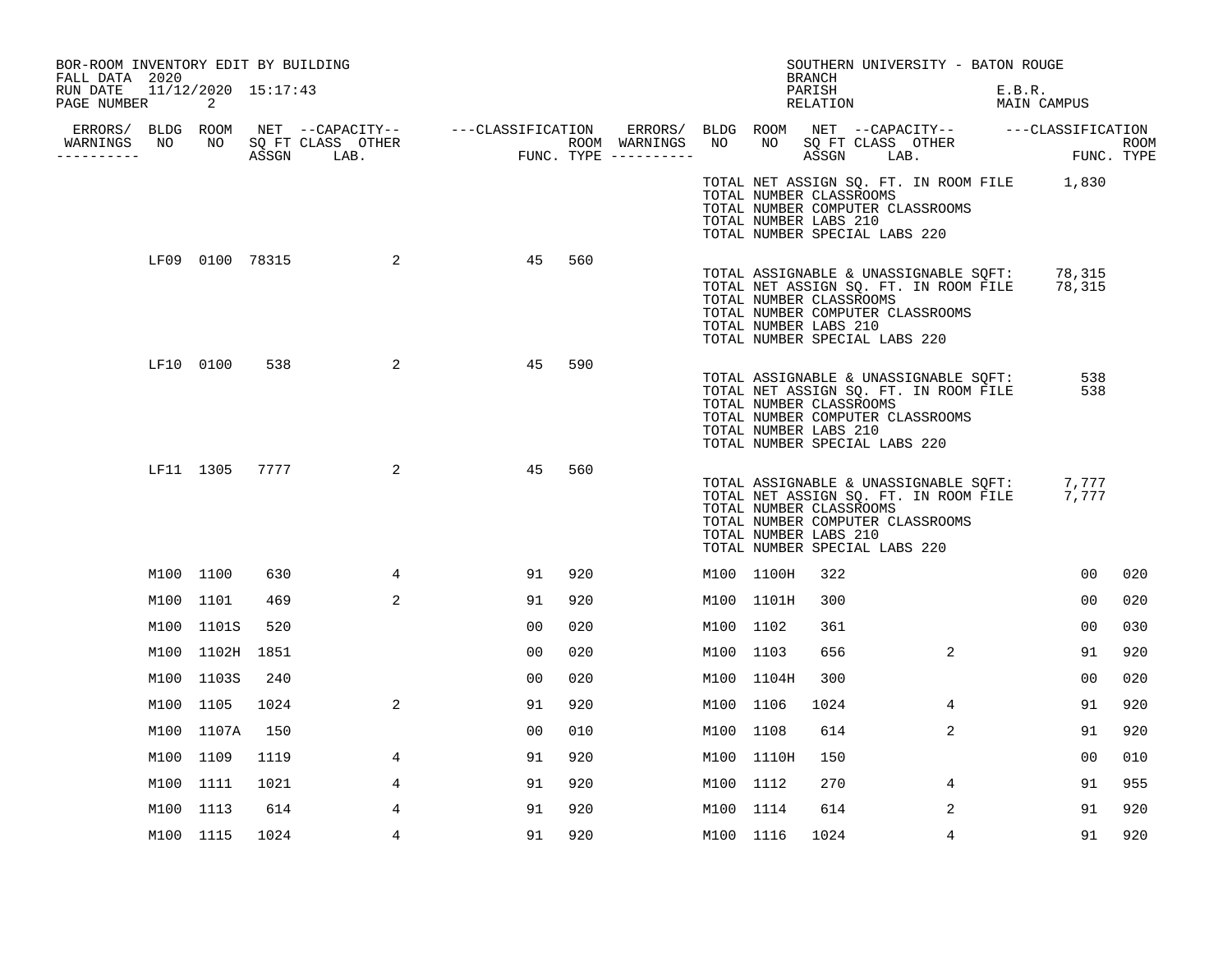| BOR-ROOM INVENTORY EDIT BY BUILDING<br>FALL DATA 2020 |           |                          |       |                           |                   |                                      |      |                         | <b>BRANCH</b>      | SOUTHERN UNIVERSITY - BATON ROUGE                                              |                       |                           |
|-------------------------------------------------------|-----------|--------------------------|-------|---------------------------|-------------------|--------------------------------------|------|-------------------------|--------------------|--------------------------------------------------------------------------------|-----------------------|---------------------------|
| RUN DATE<br>PAGE NUMBER                               |           | 11/12/2020 15:17:43<br>3 |       |                           |                   |                                      |      |                         | PARISH<br>RELATION |                                                                                | E.B.R.<br>MAIN CAMPUS |                           |
| ERRORS/                                               | BLDG ROOM |                          |       | NET --CAPACITY--          | ---CLASSIFICATION | ERRORS/                              | BLDG | ROOM                    |                    | NET --CAPACITY--                                                               | ---CLASSIFICATION     |                           |
| WARNINGS<br>----------                                | NO        | NO                       | ASSGN | SQ FT CLASS OTHER<br>LAB. |                   | ROOM WARNINGS<br>FUNC. TYPE $------$ | NO   | NO                      | ASSGN              | SQ FT CLASS OTHER<br>LAB.                                                      |                       | <b>ROOM</b><br>FUNC. TYPE |
|                                                       | M100      | 1117H                    | 300   |                           | 0 <sub>0</sub>    | 020                                  | M100 | 1200                    | 1024               | $\overline{4}$                                                                 | 91                    | 920                       |
|                                                       |           | M100 1200H               | 322   |                           | 00                | 020                                  |      | M100 1201               | 1024               | $\mathbf{1}$                                                                   | 91                    | 920                       |
|                                                       |           | M100 1201S               | 520   |                           | 0 <sub>0</sub>    | 020                                  |      | M100 1202               | 614                | 2                                                                              | 91                    | 920                       |
|                                                       | M100      | 1202H                    | 1851  |                           | 0 <sub>0</sub>    | 020                                  |      | M100 1203S              | 240                |                                                                                | 00                    | 020                       |
|                                                       |           | M100 1204H               | 966   |                           | 0 <sub>0</sub>    | 020                                  |      | M100 1205               | 650                | 4                                                                              | 91                    | 920                       |
|                                                       | M100 1206 |                          | 1021  | 4                         | 91                | 920                                  |      | M100 1206A              | 150                |                                                                                | 00                    | 010                       |
|                                                       | M100 1207 |                          | 1021  | 4                         | 91                | 920                                  |      | M100 1208H              | 300                |                                                                                | 00                    | 020                       |
|                                                       | M100      | 1209                     | 1021  | 4                         | 91                | 920                                  |      | M100 1210H              | 150                |                                                                                | 00                    | 010                       |
|                                                       | M100 1211 |                          | 270   | 4                         | 91                | 955                                  |      | M100 1212               | 614                | 4                                                                              | 91                    | 920                       |
|                                                       | M100 1213 |                          | 614   | 4                         | 91                | 920                                  |      | M100 1214               | 361                |                                                                                | 00                    | 030                       |
|                                                       | M100 1215 |                          | 614   | 4                         | 91                | 920                                  |      | M100 1216               | 614                | 4                                                                              | 91                    | 920                       |
|                                                       | M100      | 1217                     | 1021  | $\overline{4}$            | 91                | 920                                  |      | M100 1300               | 1021               | $\overline{4}$                                                                 | 91                    | 920                       |
|                                                       | M100      | 1301                     | 469   | $\mathbf{1}$              | 91                | 920                                  |      | M100 1301H              | 322                |                                                                                | 00                    | 020                       |
|                                                       | M100      | 1301S                    | 520   |                           | 0 <sub>0</sub>    | 020                                  |      | M100 1302H              | 1851               |                                                                                | 00                    | 020                       |
|                                                       | M100      | 1302S                    | 240   |                           | 0 <sub>0</sub>    | 020                                  | M100 | 1303                    | 614                | 2                                                                              | 91                    | 920                       |
|                                                       | M100 1304 |                          | 1021  | 4                         | 91                | 920                                  |      | M100 1305               | 1021               | 4                                                                              | 91                    | 920                       |
|                                                       |           | M100 1306A               | 150   |                           | 0 <sub>0</sub>    | 010                                  |      | M100 1306H              | 966                |                                                                                | 00                    | 020                       |
|                                                       | M100 1307 |                          | 1021  | 4                         | 91                | 920                                  |      | M100 1308               | 1021               | 4                                                                              | 91                    | 920                       |
|                                                       | M100      | 1308H                    | 300   |                           | 0 <sub>0</sub>    | 020                                  |      | M100 1309H              | 150                |                                                                                | 0 <sub>0</sub>        | 010                       |
|                                                       | M100 1310 |                          | 270   | 4                         | 91                | 955                                  |      | M100 1311               | 361                |                                                                                | 00                    | 030                       |
|                                                       | M100 1312 |                          | 614   | 4                         | 91                | 920                                  |      | M100 1313               | 614                | $\overline{4}$                                                                 | 91                    | 920                       |
|                                                       | M100 1314 |                          | 614   | 4                         | 91                | 920                                  |      | M100 1315H              | 966                |                                                                                | 0 <sub>0</sub>        | 020                       |
|                                                       | M100      | 1316                     | 614   | 4                         | 91                | 920                                  |      | M100 1317               | 1021               | 4                                                                              | 91                    | 920                       |
|                                                       | M100 2217 |                          | 650   | 4                         | 91                | 920                                  |      | TOTAL NUMBER CLASSROOMS |                    | TOTAL ASSIGNABLE & UNASSIGNABLE SQFT:<br>TOTAL NET ASSIGN SQ. FT. IN ROOM FILE | 45,990<br>30,810      |                           |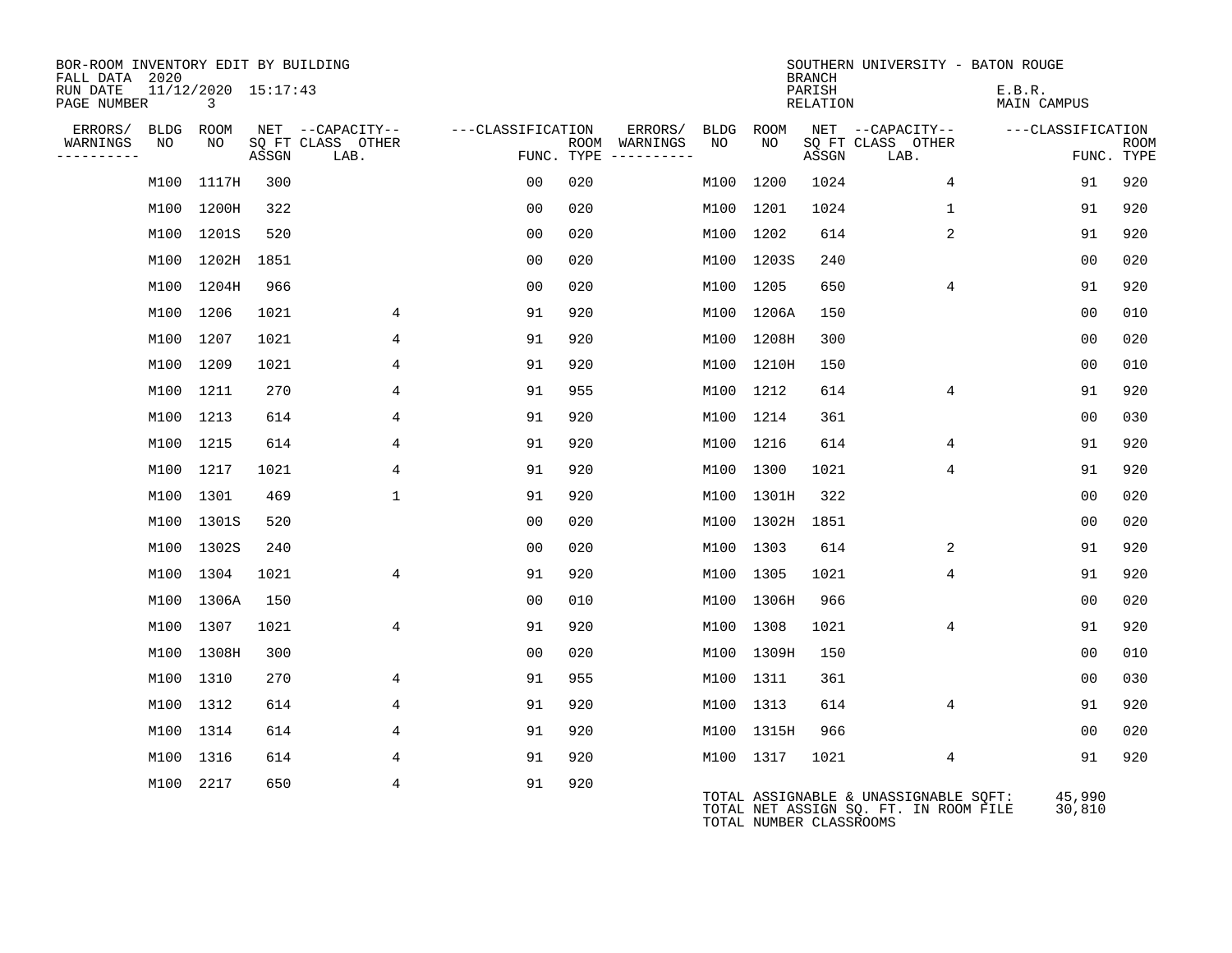| BOR-ROOM INVENTORY EDIT BY BUILDING<br>FALL DATA 2020<br>RUN DATE<br>PAGE NUMBER |      | 11/12/2020 15:17:43<br>$4\overline{ }$ |       |                                               |                   |     |                                                 |      |                       | <b>BRANCH</b><br>PARISH<br><b>RELATION</b> | SOUTHERN UNIVERSITY - BATON ROUGE                                 | E.B.R.<br>MAIN CAMPUS |                           |
|----------------------------------------------------------------------------------|------|----------------------------------------|-------|-----------------------------------------------|-------------------|-----|-------------------------------------------------|------|-----------------------|--------------------------------------------|-------------------------------------------------------------------|-----------------------|---------------------------|
| ERRORS/<br>WARNINGS<br>---------                                                 | NO   | BLDG ROOM<br>NO                        | ASSGN | NET --CAPACITY--<br>SQ FT CLASS OTHER<br>LAB. | ---CLASSIFICATION |     | ERRORS/<br>ROOM WARNINGS<br>FUNC. TYPE $------$ | NO   | BLDG ROOM<br>NO       | ASSGN                                      | NET --CAPACITY--<br>SQ FT CLASS OTHER<br>LAB.                     | ---CLASSIFICATION     | <b>ROOM</b><br>FUNC. TYPE |
|                                                                                  |      |                                        |       |                                               |                   |     |                                                 |      | TOTAL NUMBER LABS 210 |                                            | TOTAL NUMBER COMPUTER CLASSROOMS<br>TOTAL NUMBER SPECIAL LABS 220 |                       |                           |
|                                                                                  | M200 | 2100                                   | 361   | 4                                             | 91                | 920 |                                                 | M200 | 2101H                 | 322                                        |                                                                   | 0 <sub>0</sub>        | 020                       |
|                                                                                  | M200 | 21011                                  | 469   | 2                                             | 91                | 920 |                                                 | M200 | 2102H                 | 1851                                       |                                                                   | 0 <sub>0</sub>        | 020                       |
|                                                                                  | M200 | 2102S                                  | 240   |                                               | 0 <sub>0</sub>    | 020 |                                                 | M200 | 2103                  | 656                                        | 2                                                                 | 91                    | 920                       |
|                                                                                  | M200 | 2103H                                  | 966   |                                               | 0 <sub>0</sub>    | 020 |                                                 | M200 | 2104                  | 650                                        | 2                                                                 | 91                    | 920                       |
|                                                                                  | M200 | 2105                                   | 1024  | 4                                             | 91                | 920 |                                                 | M200 | 2105H                 | 300                                        |                                                                   | 0 <sub>0</sub>        | 020                       |
|                                                                                  | M200 | 2106A                                  | 150   |                                               | 0 <sub>0</sub>    | 010 |                                                 | M200 | 2107                  | 1024                                       | 4                                                                 | 91                    | 920                       |
|                                                                                  | M200 | 2108                                   | 614   | 4                                             | 91                | 920 |                                                 | M200 | 2109                  | 614                                        | 2                                                                 | 91                    | 920                       |
|                                                                                  | M200 | 2110H                                  | 150   |                                               | 00                | 010 |                                                 | M200 | 2110S                 | 520                                        |                                                                   | 0 <sub>0</sub>        | 020                       |
|                                                                                  | M200 | 2111                                   | 270   | 4                                             | 91                | 955 |                                                 | M200 | 2112                  | 614                                        | 4                                                                 | 91                    | 920                       |
|                                                                                  | M200 | 2113                                   | 614   | 2                                             | 91                | 920 |                                                 | M200 | 2114                  | 630                                        | $\overline{2}$                                                    | 91                    | 920                       |
|                                                                                  | M200 | 2115                                   | 614   | 2                                             | 91                | 920 |                                                 | M200 | 2116                  | 1021                                       | 4                                                                 | 91                    | 920                       |
|                                                                                  | M200 | 2117                                   | 1024  | $\overline{4}$                                | 91                | 920 |                                                 | M200 | 2200                  | 1024                                       | $\overline{4}$                                                    | 91                    | 920                       |
|                                                                                  | M200 | 2200H                                  | 300   |                                               | 0 <sub>0</sub>    | 020 |                                                 | M200 | 2201                  | 469                                        | 1                                                                 | 91                    | 920                       |
|                                                                                  | M200 | 2201H                                  | 322   |                                               | 0 <sub>0</sub>    | 020 |                                                 | M200 | 2201S                 | 520                                        |                                                                   | 0 <sub>0</sub>        | 020                       |
|                                                                                  | M200 | 2202H 1851                             |       |                                               | 0 <sub>0</sub>    | 020 |                                                 | M200 | 2202S                 | 240                                        |                                                                   | 0 <sub>0</sub>        | 020                       |
|                                                                                  | M200 | 2203H                                  | 966   |                                               | 0 <sub>0</sub>    | 020 |                                                 | M200 | 2204                  | 614                                        | 2                                                                 | 91                    | 920                       |
|                                                                                  | M200 | 2205                                   | 630   | $\overline{4}$                                | 91                | 920 |                                                 | M200 | 2206                  | 1021                                       | 4                                                                 | 91                    | 920                       |
|                                                                                  | M200 | 2206A                                  | 150   |                                               | 0 <sub>0</sub>    | 010 |                                                 | M200 | 2207                  | 1021                                       | 4                                                                 | 91                    | 920                       |
|                                                                                  | M200 | 2208H                                  | 300   |                                               | 0 <sub>0</sub>    | 020 |                                                 | M200 | 2209H                 | 150                                        |                                                                   | 00                    | 010                       |
|                                                                                  | M200 | 2210                                   | 1021  | 4                                             | 91                | 920 |                                                 | M200 | 2211                  | 270                                        | 4                                                                 | 91                    | 955                       |
|                                                                                  | M200 | 2212                                   | 614   | 4                                             | 91                | 920 |                                                 | M200 | 2213                  | 361                                        |                                                                   | 0 <sub>0</sub>        | 030                       |
|                                                                                  | M200 | 2214                                   | 614   | 4                                             | 91                | 920 |                                                 | M200 | 2215                  | 614                                        | 4                                                                 | 91                    | 920                       |
|                                                                                  | M200 | 2216                                   | 614   | 4                                             | 91                | 920 |                                                 | M200 | 2218                  | 1021                                       | 4                                                                 | 91                    | 920                       |
|                                                                                  | M200 | 2219                                   | 1041  | 4                                             | 91                | 920 |                                                 | M200 | 2300                  | 1041                                       | 4                                                                 | 91                    | 920                       |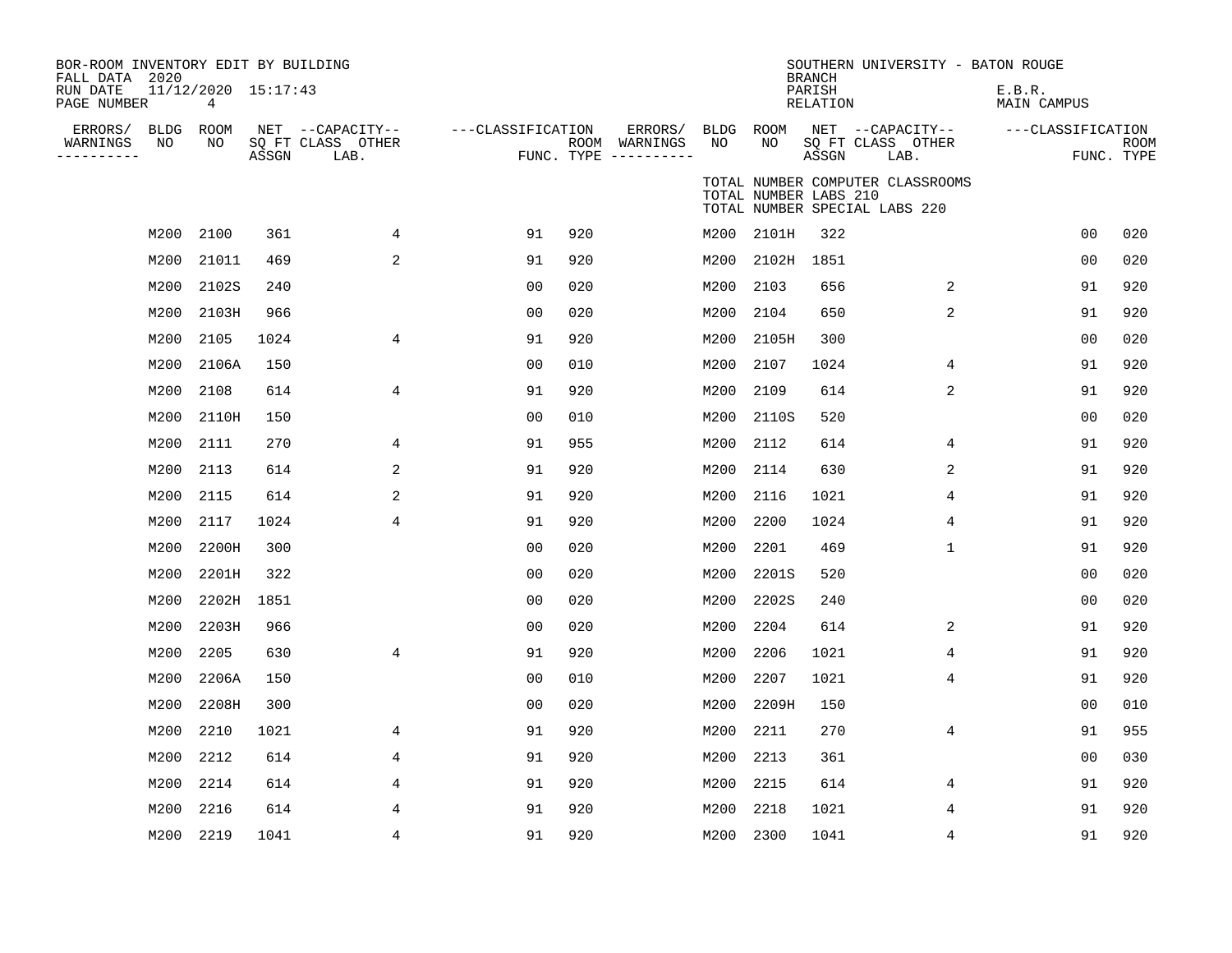| BOR-ROOM INVENTORY EDIT BY BUILDING<br>FALL DATA 2020 |           |                          |       |                           |                   |     |                                      |      |                                                  | <b>BRANCH</b>      | SOUTHERN UNIVERSITY - BATON ROUGE                                                                                                                   |                       |                           |
|-------------------------------------------------------|-----------|--------------------------|-------|---------------------------|-------------------|-----|--------------------------------------|------|--------------------------------------------------|--------------------|-----------------------------------------------------------------------------------------------------------------------------------------------------|-----------------------|---------------------------|
| RUN DATE<br>PAGE NUMBER                               |           | 11/12/2020 15:17:43<br>5 |       |                           |                   |     |                                      |      |                                                  | PARISH<br>RELATION |                                                                                                                                                     | E.B.R.<br>MAIN CAMPUS |                           |
| ERRORS/                                               | BLDG ROOM |                          |       | NET --CAPACITY--          | ---CLASSIFICATION |     | ERRORS/                              | BLDG | ROOM                                             |                    | NET --CAPACITY--                                                                                                                                    | ---CLASSIFICATION     |                           |
| WARNINGS<br>----------                                | NO        | NO                       | ASSGN | SQ FT CLASS OTHER<br>LAB. |                   |     | ROOM WARNINGS<br>FUNC. TYPE $------$ | NO   | NO                                               | ASSGN              | SQ FT CLASS OTHER<br>LAB.                                                                                                                           |                       | <b>ROOM</b><br>FUNC. TYPE |
|                                                       | M200      | 2301                     | 469   | $\mathbf{1}$              | 91                | 920 |                                      | M200 | 2301H                                            | 322                |                                                                                                                                                     | 0 <sub>0</sub>        | 020                       |
|                                                       | M200      | 2301S                    | 520   |                           | 0 <sub>0</sub>    | 020 |                                      | M200 | 2302H                                            | 1851               |                                                                                                                                                     | 0 <sub>0</sub>        | 020                       |
|                                                       | M200      | 2302S                    | 240   |                           | 0 <sub>0</sub>    | 020 |                                      | M200 | 2303                                             | 614                | 2                                                                                                                                                   | 91                    | 920                       |
|                                                       | M200      | 2304                     | 650   | 4                         | 91                | 920 |                                      | M200 | 2305                                             | 630                | 4                                                                                                                                                   | 91                    | 920                       |
|                                                       | M200      | 2305H                    | 966   |                           | 0 <sub>0</sub>    | 020 |                                      | M200 | 2306                                             | 1021               | 4                                                                                                                                                   | 91                    | 920                       |
|                                                       | M200      | 2306A                    | 150   |                           | 0 <sub>0</sub>    | 010 |                                      | M200 | 2307                                             | 1021               | 4                                                                                                                                                   | 91                    | 920                       |
|                                                       | M200      | 2307H                    | 300   |                           | 0 <sub>0</sub>    | 020 |                                      | M200 | 2308                                             | 1021               | 4                                                                                                                                                   | 91                    | 920                       |
|                                                       | M200      | 2308H                    | 300   |                           | 0 <sub>0</sub>    | 020 |                                      | M200 | 2309                                             | 1021               | 4                                                                                                                                                   | 91                    | 920                       |
|                                                       | M200      | 2310                     | 270   | 4                         | 91                | 955 |                                      | M200 | 2311H                                            | 150                |                                                                                                                                                     | 00                    | 010                       |
|                                                       | M200      | 2312                     | 614   | 4                         | 91                | 920 |                                      | M200 | 2313                                             | 1041               | 4                                                                                                                                                   | 91                    | 920                       |
|                                                       | M200      | 2314                     | 614   | 4                         | 91                | 920 |                                      | M200 | 2315                                             | 614                | 4                                                                                                                                                   | 91                    | 920                       |
|                                                       | M200      | 2316                     | 1021  | 4                         | 91                | 920 |                                      | M200 | 2317                                             | 1021               | 4                                                                                                                                                   | 91                    | 920                       |
|                                                       | M200      | 3103                     | 1024  | 4                         | 91                | 920 |                                      |      | TOTAL NUMBER CLASSROOMS<br>TOTAL NUMBER LABS 210 |                    | TOTAL ASSIGNABLE & UNASSIGNABLE SQFT:<br>TOTAL NET ASSIGN SQ. FT. IN ROOM FILE<br>TOTAL NUMBER COMPUTER CLASSROOMS<br>TOTAL NUMBER SPECIAL LABS 220 | 48,952<br>34,494      |                           |
|                                                       | M300      | 3100                     | 1041  | 4                         | 91                | 920 |                                      | M300 | 3100H                                            | 322                |                                                                                                                                                     | 0 <sub>0</sub>        | 020                       |
|                                                       | M300      | 3101                     | 1041  | 4                         | 91                | 920 |                                      | M300 | 31011                                            | 469                | 2                                                                                                                                                   | 91                    | 920                       |
|                                                       | M300      | 3102                     | 656   | 2                         | 91                | 920 |                                      | M300 | 3102S                                            | 240                |                                                                                                                                                     | 00                    | 020                       |
|                                                       | M300      | 3103                     | 361   |                           | 0 <sub>0</sub>    | 030 |                                      | M300 | 3104H                                            | 300                |                                                                                                                                                     | 00                    | 020                       |
|                                                       | M300      | 3105                     | 1024  | 2                         | 91                | 920 |                                      | M300 | 3106                                             | 1024               | 4                                                                                                                                                   | 91                    | 920                       |
|                                                       | M300      | 3107A                    | 150   |                           | 0 <sub>0</sub>    | 010 |                                      | M300 | 3108                                             | 614                | 2                                                                                                                                                   | 91                    | 920                       |
|                                                       | M300      | 3109                     | 1024  | 4                         | 91                | 920 |                                      | M300 | 3110                                             | 270                | 4                                                                                                                                                   | 91                    | 955                       |
|                                                       | M300      | 3110S                    | 520   |                           | 0 <sub>0</sub>    | 020 |                                      | M300 | 3111H                                            | 150                |                                                                                                                                                     | 0 <sub>0</sub>        | 010                       |
|                                                       | M300      | 3112                     | 614   | 4                         | 91                | 920 |                                      | M300 | 3113                                             | 630                | 2                                                                                                                                                   | 91                    | 920                       |
|                                                       | M300 3114 |                          | 1021  | 2                         | 91                | 920 |                                      | M300 | 3115                                             | 1024               | 4                                                                                                                                                   | 91                    | 920                       |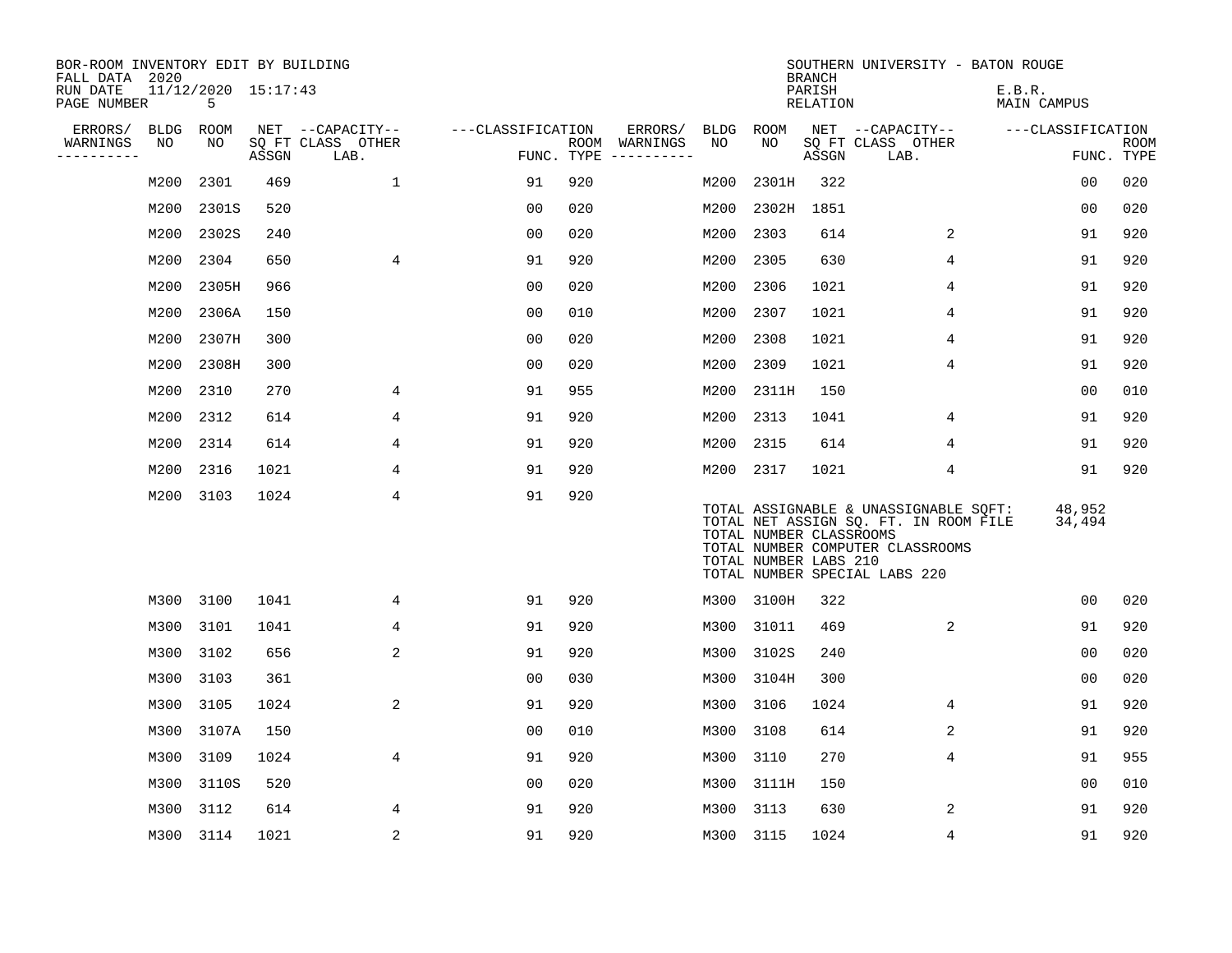| BOR-ROOM INVENTORY EDIT BY BUILDING<br>FALL DATA 2020 |      |                          |       |                           |                   |            |                              |      |             | <b>BRANCH</b>      | SOUTHERN UNIVERSITY - BATON ROUGE     |                       |                           |
|-------------------------------------------------------|------|--------------------------|-------|---------------------------|-------------------|------------|------------------------------|------|-------------|--------------------|---------------------------------------|-----------------------|---------------------------|
| RUN DATE<br>PAGE NUMBER                               |      | 11/12/2020 15:17:43<br>6 |       |                           |                   |            |                              |      |             | PARISH<br>RELATION |                                       | E.B.R.<br>MAIN CAMPUS |                           |
| ERRORS/                                               | BLDG | ROOM                     |       | NET --CAPACITY--          | ---CLASSIFICATION |            | ERRORS/                      | BLDG | ROOM<br>NO. |                    | NET --CAPACITY--                      | ---CLASSIFICATION     |                           |
| WARNINGS<br>----------                                | NO   | NO                       | ASSGN | SQ FT CLASS OTHER<br>LAB. |                   | FUNC. TYPE | ROOM WARNINGS<br>----------- | NO   |             | ASSGN              | SQ FT CLASS OTHER<br>LAB.             |                       | <b>ROOM</b><br>FUNC. TYPE |
|                                                       | M300 | 3116                     | 1024  | 4                         | 91                | 920        |                              | M300 | 3117H       | 300                |                                       | 0 <sub>0</sub>        | 020                       |
|                                                       | M300 | 3200                     | 1024  | 4                         | 91                | 920        |                              | M300 | 3200H       | 322                |                                       | 0 <sub>0</sub>        | 020                       |
|                                                       | M300 | 3201                     | 1024  | $\mathbf{1}$              | 91                | 920        |                              | M300 | 3201H       | 1851               |                                       | 0 <sub>0</sub>        | 020                       |
|                                                       | M300 | 3202S                    | 520   |                           | 0 <sub>0</sub>    | 020        |                              | M300 | 3203        | 614                | 2                                     | 91                    | 920                       |
|                                                       | M300 | 3204                     | 650   | 4                         | 91                | 920        |                              | M300 | 3205        | 630                | 4                                     | 91                    | 920                       |
|                                                       | M300 | 3205H                    | 966   |                           | 0 <sub>0</sub>    | 020        |                              | M300 | 3206        | 1021               | $\overline{4}$                        | 91                    | 920                       |
|                                                       | M300 | 3206A                    | 150   |                           | 0 <sub>0</sub>    | 010        |                              | M300 | 3207H       | 300                |                                       | 00                    | 020                       |
|                                                       | M300 | 3208                     | 1021  | 4                         | 91                | 920        |                              | M300 | 3209H       | 150                |                                       | 00                    | 010                       |
|                                                       | M300 | 3210                     | 270   | 4                         | 91                | 955        |                              | M300 | 3211        | 1021               | 4                                     | 91                    | 920                       |
|                                                       | M300 | 3212                     | 614   | 4                         | 91                | 920        |                              | M300 | 3213        | 614                | 4                                     | 91                    | 920                       |
|                                                       | M300 | 3214                     | 614   | 4                         | 91                | 920        |                              | M300 | 3215        | 614                | 4                                     | 91                    | 920                       |
|                                                       | M300 | 3216                     | 1021  | 4                         | 91                | 920        |                              | M300 | 3217        | 1021               | 4                                     | 91                    | 920                       |
|                                                       | M300 | 3218                     | 1021  | 4                         | 91                | 920        |                              | M300 | 3219        | 1021               | 4                                     | 91                    | 920                       |
|                                                       | M300 | 3300                     | 1041  | 4                         | 91                | 920        |                              | M300 | 3300H       | 322                |                                       | 0 <sub>0</sub>        | 020                       |
|                                                       | M300 | 3301                     | 469   | $\mathbf{1}$              | 91                | 920        |                              | M300 | 3301H       | 300                |                                       | 00                    | 020                       |
|                                                       | M300 | 3301S                    | 520   |                           | 0 <sub>0</sub>    | 020        |                              | M300 | 3302H       | 1851               |                                       | 0 <sub>0</sub>        | 020                       |
|                                                       | M300 | 3303S                    | 240   |                           | 0 <sub>0</sub>    | 020        |                              | M300 | 3304        | 614                | 2                                     | 91                    | 920                       |
|                                                       | M300 | 3305                     | 650   | 4                         | 91                | 920        |                              | M300 | 3306        | 630                | 4                                     | 91                    | 920                       |
|                                                       | M300 | 3306A                    | 150   |                           | 0 <sub>0</sub>    | 010        |                              | M300 | 3307        | 1021               | 4                                     | 91                    | 920                       |
|                                                       | M300 | 3307H                    | 300   |                           | 0 <sub>0</sub>    | 020        |                              | M300 | 3308        | 1021               | 4                                     | 91                    | 920                       |
|                                                       | M300 | 3308H                    | 300   |                           | 0 <sub>0</sub>    | 020        |                              | M300 | 3309        | 1021               | 4                                     | 91                    | 920                       |
|                                                       | M300 | 3310H                    | 150   |                           | 0 <sub>0</sub>    | 010        |                              | M300 | 3311        | 270                | 4                                     | 91                    | 955                       |
|                                                       | M300 | 3312                     | 361   |                           | 0 <sub>0</sub>    | 030        |                              | M300 | 3313        | 614                | 4                                     | 91                    | 920                       |
|                                                       | M300 | 3314                     | 614   | 4                         | 91                | 920        |                              | M300 | 3315        | 614                | 4                                     | 91                    | 920                       |
|                                                       | M300 | 3316                     | 614   | 4                         | 91                | 920        |                              | M300 | 3317        | 1021               | 4                                     | 91                    | 920                       |
|                                                       | M300 | 4200H                    | 966   |                           | 0 <sub>0</sub>    | 020        |                              |      |             |                    | TOTAL ASSIGNABLE & UNASSIGNABLE SQFT: | 47,567                |                           |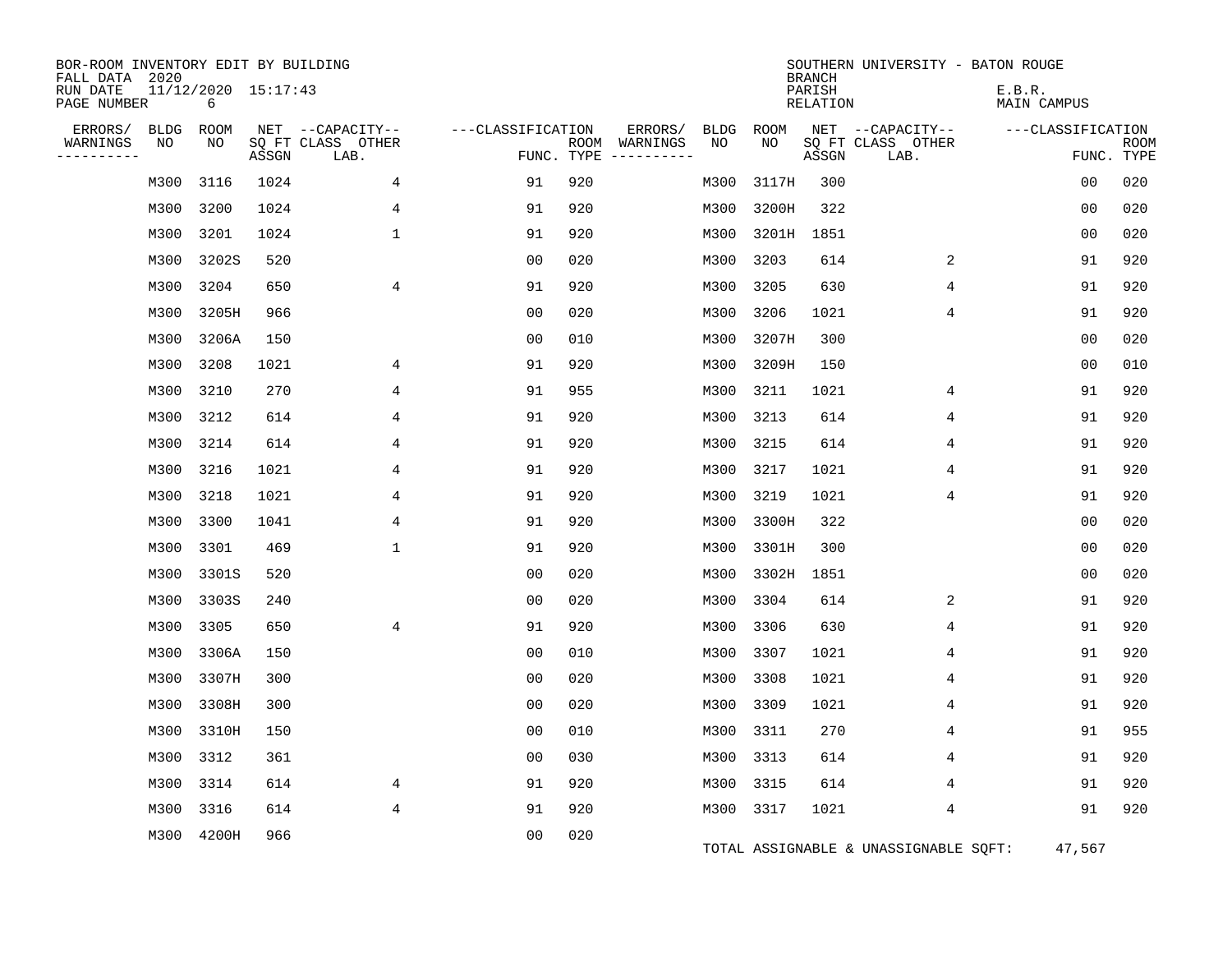|         | $7\overline{ }$                     |                              |             |                                                                                                              |     |                   |                                        |       |                                           |                                                |                                                              |                                                            |                                  |                                                                                                                                                    |
|---------|-------------------------------------|------------------------------|-------------|--------------------------------------------------------------------------------------------------------------|-----|-------------------|----------------------------------------|-------|-------------------------------------------|------------------------------------------------|--------------------------------------------------------------|------------------------------------------------------------|----------------------------------|----------------------------------------------------------------------------------------------------------------------------------------------------|
|         |                                     |                              |             |                                                                                                              |     | ERRORS/           |                                        |       |                                           |                                                |                                                              |                                                            |                                  | <b>ROOM</b>                                                                                                                                        |
|         |                                     |                              | LAB.        |                                                                                                              |     |                   |                                        |       |                                           |                                                |                                                              |                                                            |                                  | FUNC. TYPE                                                                                                                                         |
|         |                                     |                              |             |                                                                                                              |     |                   |                                        |       |                                           |                                                |                                                              |                                                            |                                  |                                                                                                                                                    |
| M400    | 0000                                | 1024                         | 4           | 91                                                                                                           | 920 |                   |                                        |       | 1041                                      |                                                | 4                                                            |                                                            | 91                               | 920                                                                                                                                                |
| M400    | 4100H                               | 300                          |             | 00                                                                                                           | 020 |                   | M400                                   | 4101S | 520                                       |                                                |                                                              |                                                            | 0 <sub>0</sub>                   | 020                                                                                                                                                |
| M400    | 41011                               | 469                          | 2           | 91                                                                                                           | 920 |                   | M400                                   |       |                                           |                                                |                                                              |                                                            | 0 <sub>0</sub>                   | 020                                                                                                                                                |
| M400    | 4102S                               | 240                          |             | 00                                                                                                           | 020 |                   | M400                                   | 4103  | 656                                       |                                                | 2                                                            |                                                            | 91                               | 920                                                                                                                                                |
| M400    | 4104H                               | 966                          |             | 0 <sub>0</sub>                                                                                               | 020 |                   | M400                                   | 4105  | 1024                                      |                                                | $\overline{4}$                                               |                                                            | 91                               | 920                                                                                                                                                |
| M400    | 4105H                               | 300                          |             | 0 <sub>0</sub>                                                                                               | 020 |                   | M400                                   | 4106  | 1024                                      |                                                | 4                                                            |                                                            | 91                               | 920                                                                                                                                                |
| M400    | 4107                                | 614                          | 2           | 91                                                                                                           | 920 |                   | M400                                   | 4108  | 614                                       |                                                | 2                                                            |                                                            | 91                               | 920                                                                                                                                                |
| M400    | 4108A                               | 150                          |             | 0 <sup>0</sup>                                                                                               | 010 |                   | M400                                   | 4109H | 150                                       |                                                |                                                              |                                                            | 00                               | 010                                                                                                                                                |
| M400    | 4110                                | 1024                         | 4           | 91                                                                                                           | 920 |                   | M400                                   | 4110H | 322                                       |                                                |                                                              |                                                            | 0 <sub>0</sub>                   | 020                                                                                                                                                |
| M400    | 4111                                | 270                          | 4           | 91                                                                                                           | 955 |                   | M400                                   | 4112  | 614                                       |                                                | 4                                                            |                                                            | 91                               | 920                                                                                                                                                |
| M400    | 4113                                | 630                          | 2           | 91                                                                                                           | 920 |                   | M400                                   | 4114  | 614                                       |                                                | 2                                                            |                                                            | 91                               | 920                                                                                                                                                |
| M400    | 4115                                | 614                          | 2           | 91                                                                                                           | 920 |                   | M400                                   | 4116  | 1024                                      |                                                | 4                                                            |                                                            | 91                               | 920                                                                                                                                                |
| M400    | 4117H                               | 300                          |             | 00                                                                                                           | 020 |                   | M400                                   | 4200  | 1024                                      |                                                | 4                                                            |                                                            | 91                               | 920                                                                                                                                                |
| M400    | 4201                                | 469                          | $\mathbf 1$ | 91                                                                                                           | 920 |                   | M400                                   | 4201H | 322                                       |                                                |                                                              |                                                            | 00                               | 020                                                                                                                                                |
| M400    | 4201S                               | 520                          |             | 00                                                                                                           | 020 |                   | M400                                   | 4202  | 614                                       |                                                | 2                                                            |                                                            | 91                               | 920                                                                                                                                                |
| M400    | 4202H                               | 1851                         |             | 0 <sub>0</sub>                                                                                               | 020 |                   | M400                                   | 4203H | 966                                       |                                                |                                                              |                                                            | 0 <sub>0</sub>                   | 020                                                                                                                                                |
| M400    | 4204                                | 650                          | 4           | 91                                                                                                           | 920 |                   | M400                                   | 4205  | 630                                       |                                                | 4                                                            |                                                            | 91                               | 920                                                                                                                                                |
| M400    | 4206                                | 1021                         | 4           | 91                                                                                                           | 920 |                   | M400                                   | 4206A | 150                                       |                                                |                                                              |                                                            | 0 <sub>0</sub>                   | 010                                                                                                                                                |
| M400    | 4207                                | 614                          | 4           | 91                                                                                                           | 920 |                   | M400                                   | 4207H | 300                                       |                                                |                                                              |                                                            | 0 <sub>0</sub>                   | 020                                                                                                                                                |
| M400    | 4208                                | 1021                         | 4           | 91                                                                                                           | 920 |                   | M400                                   | 4209H | 150                                       |                                                |                                                              |                                                            | 0 <sub>0</sub>                   | 010                                                                                                                                                |
| M400    | 4210                                | 270                          | 4           | 91                                                                                                           | 955 |                   | M400                                   | 4211  | 614                                       |                                                | $\overline{4}$                                               |                                                            | 91                               | 920                                                                                                                                                |
| M400    | 4212S                               | 240                          |             | 00                                                                                                           | 020 |                   | M400                                   | 4213  | 361                                       |                                                |                                                              |                                                            | 00                               | 030                                                                                                                                                |
|         |                                     | 614                          | 4           | 91                                                                                                           | 920 |                   |                                        |       | 1041                                      |                                                | 4                                                            |                                                            | 91                               | 920                                                                                                                                                |
| ERRORS/ | FALL DATA 2020<br>PAGE NUMBER<br>NO | BLDG ROOM<br>NO<br>M400 4214 |             | BOR-ROOM INVENTORY EDIT BY BUILDING<br>11/12/2020 15:17:43<br>NET --CAPACITY--<br>SQ FT CLASS OTHER<br>ASSGN |     | ---CLASSIFICATION | ROOM WARNINGS<br>FUNC. TYPE ---------- | NO    | BLDG ROOM<br>NO<br>M400 4100<br>M400 4215 | <b>BRANCH</b><br>PARISH<br>ASSGN<br>4102H 1851 | RELATION<br>TOTAL NUMBER CLASSROOMS<br>TOTAL NUMBER LABS 210 | SQ FT CLASS OTHER<br>LAB.<br>TOTAL NUMBER SPECIAL LABS 220 | TOTAL NUMBER COMPUTER CLASSROOMS | SOUTHERN UNIVERSITY - BATON ROUGE<br>E.B.R.<br>MAIN CAMPUS<br>NET --CAPACITY-- - ---CLASSIFICATION<br>TOTAL NET ASSIGN SQ. FT. IN ROOM FILE 35,505 |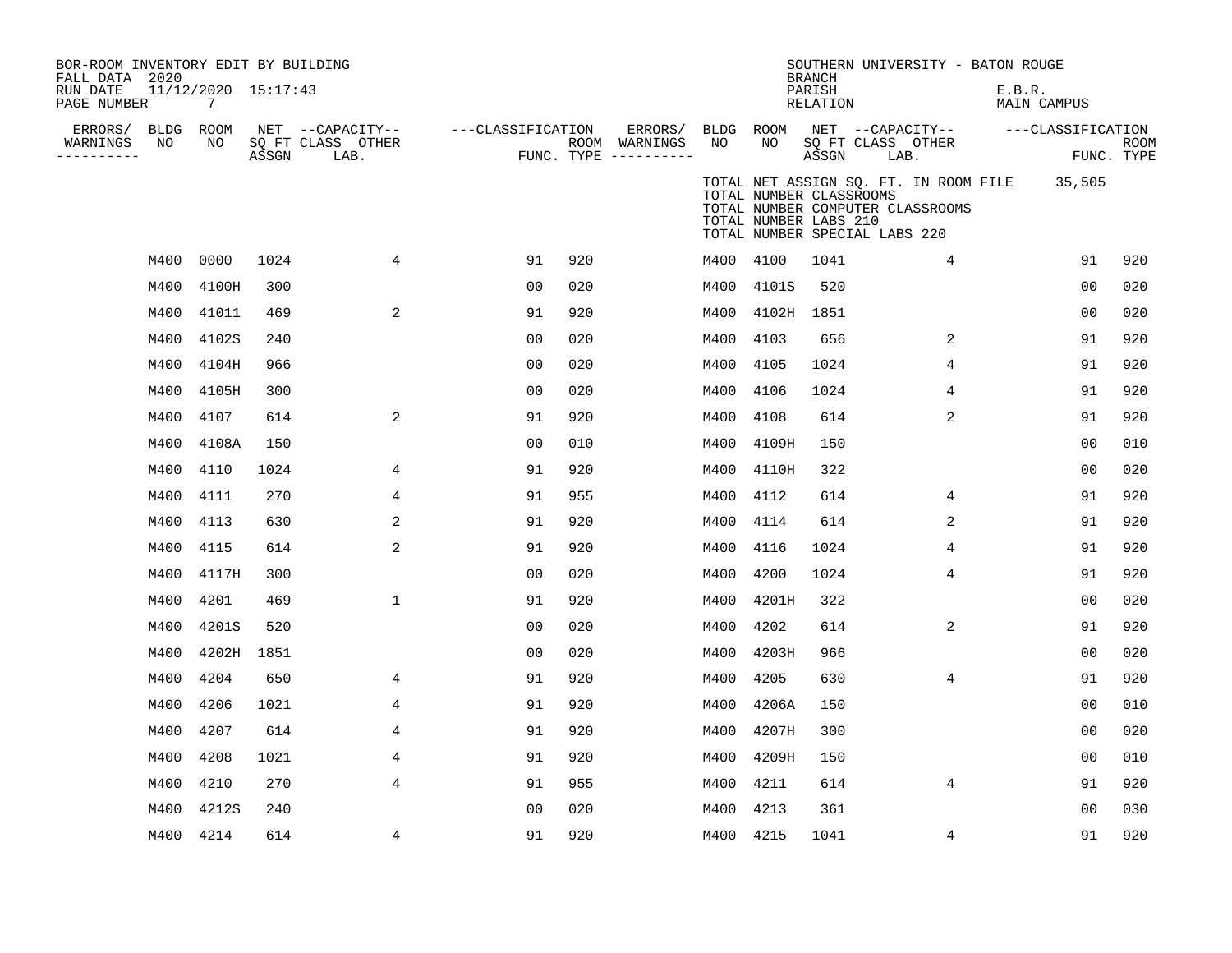| BOR-ROOM INVENTORY EDIT BY BUILDING<br>FALL DATA 2020 |           |                          |       |                           |                   |     |                                      |           |                                                  | <b>BRANCH</b>      | SOUTHERN UNIVERSITY - BATON ROUGE                                                                                                                        |                        |                           |
|-------------------------------------------------------|-----------|--------------------------|-------|---------------------------|-------------------|-----|--------------------------------------|-----------|--------------------------------------------------|--------------------|----------------------------------------------------------------------------------------------------------------------------------------------------------|------------------------|---------------------------|
| RUN DATE<br>PAGE NUMBER                               |           | 11/12/2020 15:17:43<br>8 |       |                           |                   |     |                                      |           |                                                  | PARISH<br>RELATION |                                                                                                                                                          | E.B.R.<br>MAIN CAMPUS  |                           |
| ERRORS/                                               |           | BLDG ROOM                |       | NET --CAPACITY--          | ---CLASSIFICATION |     | ERRORS/                              | BLDG ROOM |                                                  |                    | NET --CAPACITY--                                                                                                                                         | ---CLASSIFICATION      |                           |
| WARNINGS<br>----------                                | NO        | NO                       | ASSGN | SQ FT CLASS OTHER<br>LAB. |                   |     | ROOM WARNINGS<br>FUNC. TYPE $------$ | NO        | NO.                                              | ASSGN              | SQ FT CLASS OTHER<br>LAB.                                                                                                                                |                        | <b>ROOM</b><br>FUNC. TYPE |
|                                                       | M400      | 4216                     | 1021  | 4                         | 91                | 920 |                                      | M400      | 4217                                             | 614                | $4\overline{ }$                                                                                                                                          | 91                     | 920                       |
|                                                       | M400      | 4218                     | 1021  | 4                         | 91                | 920 |                                      | M400      | 4219                                             | 1041               | 4                                                                                                                                                        | 91                     | 920                       |
|                                                       | M400      | 4300                     | 1021  | $\overline{4}$            | 91                | 920 |                                      | M400      | 4301H                                            | 322                |                                                                                                                                                          | 00                     | 020                       |
|                                                       | M400      | 4301S                    | 520   |                           | 00                | 020 |                                      | M400      | 4302                                             | 469                | $\mathbf{1}$                                                                                                                                             | 91                     | 920                       |
|                                                       | M400      | 4302S                    | 240   |                           | 00                | 020 |                                      | M400      | 4303H                                            | 966                |                                                                                                                                                          | 0 <sub>0</sub>         | 020                       |
|                                                       | M400      | 4304                     | 614   | 2                         | 91                | 920 |                                      | M400      | 4305                                             | 650                | 4                                                                                                                                                        | 91                     | 920                       |
|                                                       | M400      | 4306                     | 1021  | $\overline{4}$            | 91                | 920 |                                      | M400      | 4307A                                            | 150                |                                                                                                                                                          | 00                     | 010                       |
|                                                       | M400      | 4307H                    | 300   |                           | 0 <sub>0</sub>    | 020 |                                      | M400      | 4308                                             | 1021               | 4                                                                                                                                                        | 91                     | 920                       |
|                                                       | M400      | 4308H                    | 300   |                           | 0 <sub>0</sub>    | 020 |                                      | M400      | 4309H                                            | 150                |                                                                                                                                                          | 0 <sub>0</sub>         | 010                       |
|                                                       | M400      | 4310                     | 1021  | 4                         | 91                | 920 |                                      | M400      | 4311                                             | 270                | 4                                                                                                                                                        | 91                     | 955                       |
|                                                       | M400      | 4312                     | 361   |                           | 0 <sub>0</sub>    | 030 |                                      | M400      | 4313                                             | 614                | 4                                                                                                                                                        | 91                     | 920                       |
|                                                       | M400      | 4314                     | 614   | 4                         | 91                | 920 |                                      | M400      | 4315                                             | 614                | 4                                                                                                                                                        | 91                     | 920                       |
|                                                       | M400      | 4316                     | 614   | 4                         | 91                | 920 |                                      | M400      | 4317                                             | 1021               | 4                                                                                                                                                        | 91                     | 920                       |
|                                                       | M400 4318 |                          | 1021  | 4                         | 91                | 920 |                                      | M400 4319 | TOTAL NUMBER CLASSROOMS<br>TOTAL NUMBER LABS 210 | 1021               | 4<br>TOTAL ASSIGNABLE & UNASSIGNABLE SQFT:<br>TOTAL NET ASSIGN SQ. FT. IN ROOM FILE<br>TOTAL NUMBER COMPUTER CLASSROOMS<br>TOTAL NUMBER SPECIAL LABS 220 | 91<br>48,409<br>35,141 | 920                       |
|                                                       |           | 0002 0104                | 300   | 20                        | 42                | 620 |                                      |           | 0002 0105                                        | 239                | 15                                                                                                                                                       | 42                     | 620                       |
|                                                       | 0002      | 0105A                    | 5     | $\mathbf{1}$              | 42                | 620 |                                      |           | 0002 0105B                                       | 5                  | 1                                                                                                                                                        | 42                     | 620                       |
|                                                       | 0002      | 0113                     | 133   | 15                        | 42                | 620 |                                      |           | 0002 0114                                        | 124                | 15                                                                                                                                                       | 42                     | 620                       |
|                                                       |           | 0002 0115A               | 66    | 10                        | 42                | 620 |                                      |           | TOTAL NUMBER CLASSROOMS<br>TOTAL NUMBER LABS 210 |                    | TOTAL ASSIGNABLE & UNASSIGNABLE SQFT:<br>TOTAL NET ASSIGN SQ. FT. IN ROOM FILE<br>TOTAL NUMBER COMPUTER CLASSROOMS<br>TOTAL NUMBER SPECIAL LABS 220      | 872<br>872             |                           |
|                                                       | 0017      | 0100                     | 207   | $\mathbf{1}$              | 71                | 315 |                                      |           | 0017 0101                                        | 350                | 10                                                                                                                                                       | 71                     | 720                       |
|                                                       |           | 0017 0102                | 196   | $\mathbf{1}$              | 71                | 310 |                                      |           | 0017 0103                                        | 187                | 10                                                                                                                                                       | 71                     | 720                       |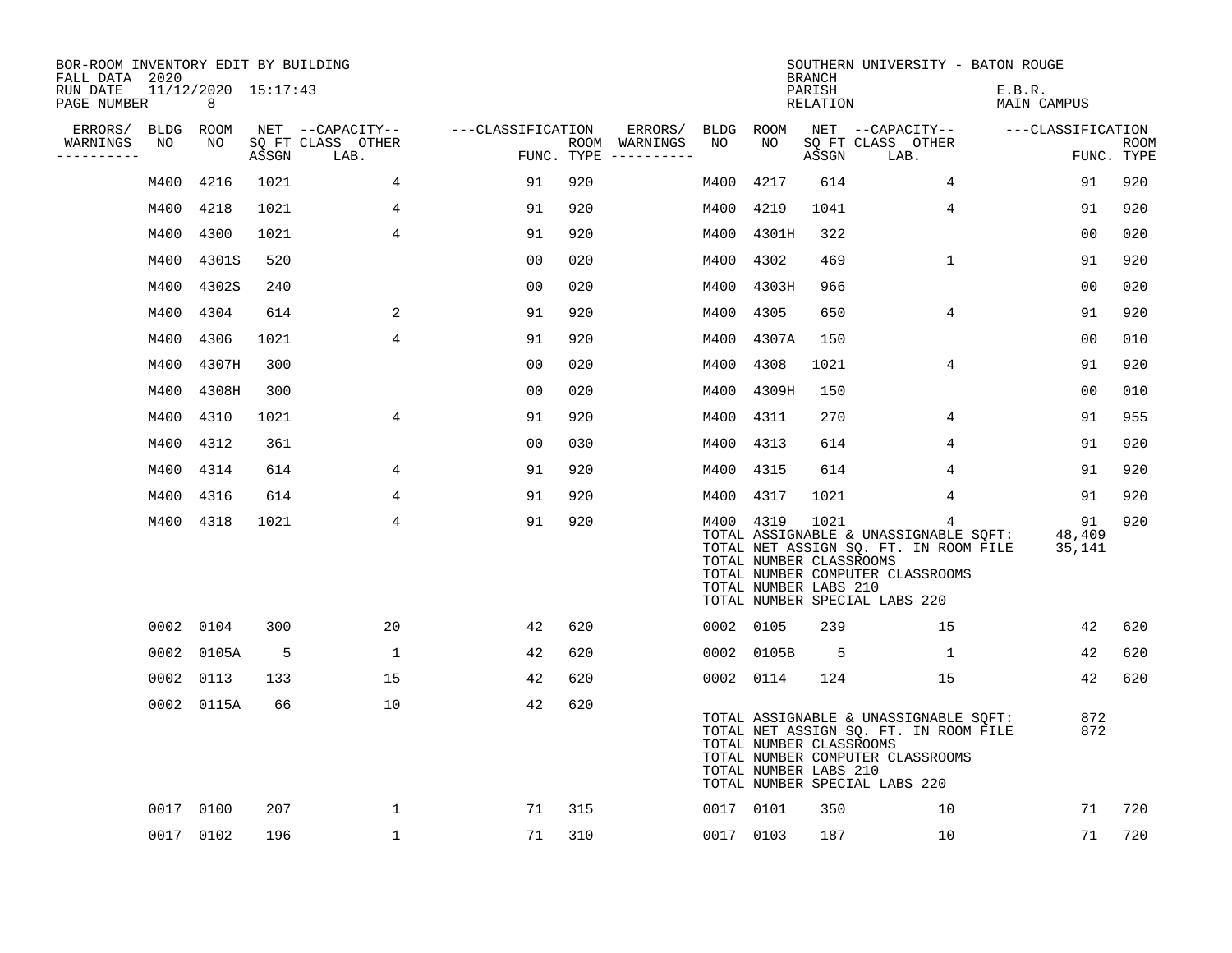| BOR-ROOM INVENTORY EDIT BY BUILDING<br>FALL DATA 2020 |             |            |                     |                           |                   |            |                              |      |                                                  | <b>BRANCH</b>             | SOUTHERN UNIVERSITY - BATON ROUGE                                                                                                                   |                              |                           |
|-------------------------------------------------------|-------------|------------|---------------------|---------------------------|-------------------|------------|------------------------------|------|--------------------------------------------------|---------------------------|-----------------------------------------------------------------------------------------------------------------------------------------------------|------------------------------|---------------------------|
| RUN DATE<br>PAGE NUMBER                               |             | 9          | 11/12/2020 15:17:43 |                           |                   |            |                              |      |                                                  | PARISH<br><b>RELATION</b> |                                                                                                                                                     | E.B.R.<br><b>MAIN CAMPUS</b> |                           |
| ERRORS/                                               | <b>BLDG</b> | ROOM       |                     | NET --CAPACITY--          | ---CLASSIFICATION |            | ERRORS/                      | BLDG | ROOM                                             |                           | NET --CAPACITY--                                                                                                                                    | ---CLASSIFICATION            |                           |
| WARNINGS<br>-----------                               | NO          | NO         | ASSGN               | SQ FT CLASS OTHER<br>LAB. |                   | FUNC. TYPE | ROOM WARNINGS<br>----------- | NO   | NO                                               | ASSGN                     | SQ FT CLASS OTHER<br>LAB.                                                                                                                           |                              | <b>ROOM</b><br>FUNC. TYPE |
|                                                       | 0017        | 0104       | 466                 | 15                        | 71                | 720        |                              | 0017 | 0105                                             | 180                       | $\mathbf{1}$                                                                                                                                        | 71                           | 310                       |
|                                                       | 0017        | 0105A      | 20                  | 1                         | 71                | 315        |                              | 0017 | 0106                                             | 126                       | 1                                                                                                                                                   | 71                           | 310                       |
|                                                       | 0017        | 0107       | 142                 | $\mathbf 1$               | 71                | 310        |                              | 0017 | 0107A                                            | 14                        | $\mathbf 1$                                                                                                                                         | 71                           | 315                       |
|                                                       | 0017        | 0202       | 65                  | $\mathbf 1$               | 71                | 315        |                              | 0017 | 0202A                                            | 6                         | 1                                                                                                                                                   | 71                           | 315                       |
|                                                       | 0017        | 0203       | 202                 | $\mathbf{1}$              | 71                | 310        |                              | 0017 | 0204                                             | 707                       | 5                                                                                                                                                   | 71                           | 310                       |
|                                                       | 0017        | 0205       | 154                 | $\mathbf 1$               | 71                | 350        |                              |      | 0017 0206B                                       | 12                        | $\mathbf 1$                                                                                                                                         | 71                           | 730                       |
|                                                       | 0017        | 0207       | 95                  | $\mathbf{1}$              | 71                | 310        |                              | 0017 | 0210                                             | 256                       | $\mathbf{1}$                                                                                                                                        | 71                           | 310                       |
|                                                       |             | 0017 0210A | 14                  | $\mathbf{1}$              | 71                | 315        |                              |      | 0017 0211                                        | 550                       | 2                                                                                                                                                   | 55                           | 315                       |
|                                                       | 0017        | 0211A      | 18                  | $\mathbf{1}$              | 55                | 315        |                              |      | 0017 0212                                        | 155                       | $\mathbf{1}$                                                                                                                                        | 55                           | 310                       |
|                                                       |             | 0017 0213  | 143                 | $\mathbf{1}$              | 55                | 310        |                              |      | TOTAL NUMBER CLASSROOMS<br>TOTAL NUMBER LABS 210 |                           | TOTAL ASSIGNABLE & UNASSIGNABLE SOFT:<br>TOTAL NET ASSIGN SQ. FT. IN ROOM FILE<br>TOTAL NUMBER COMPUTER CLASSROOMS<br>TOTAL NUMBER SPECIAL LABS 220 | 4,265<br>4,265               |                           |
|                                                       |             | 0018 0100C | 120                 |                           | 00                | 010        |                              |      | 0018 0100H                                       | 621                       |                                                                                                                                                     | 00                           | 020                       |
|                                                       | 0018        | 0100S      | 220                 |                           | 0 <sub>0</sub>    | 020        |                              | 0018 | 0105                                             | 516                       | 10                                                                                                                                                  | 52                           | 520                       |
|                                                       | 0018        | 0106       | 321                 | $\mathbf{1}$              | 45                | 310        |                              | 0018 | 0107                                             | 348                       | $\mathbf{1}$                                                                                                                                        | 45                           | 310                       |
|                                                       | 0018        | 0108       | 441                 | $\mathbf{1}$              | 45                | 310        |                              | 0018 | 0110A                                            | 242                       |                                                                                                                                                     | 0 <sub>0</sub>               | 030                       |
|                                                       | 0018        | 0110B      | 142                 |                           | 0 <sub>0</sub>    | 030        |                              | 0018 | 0111                                             | 484                       | 32                                                                                                                                                  | 11                           | 110                       |
|                                                       |             | 0018 0114  | 144                 | 1                         | 45                | 310        |                              | 0018 | 0116                                             | 76                        | $\mathbf 1$                                                                                                                                         | 45                           | 310                       |
|                                                       | 0018        | 0117       | 76                  | $\mathbf 1$               | 45                | 310        |                              | 0018 | 0118                                             | 76                        | 1                                                                                                                                                   | 45                           | 310                       |
|                                                       | 0018        | 0119       | 76                  | $\mathbf 1$               | 45                | 310        |                              | 0018 | 0120                                             | 151                       | 1                                                                                                                                                   | 45                           | 310                       |
|                                                       | 0018        | 0200A      | 242                 |                           | 0 <sub>0</sub>    | 030        |                              | 0018 | 0200B                                            | 142                       |                                                                                                                                                     | 0 <sub>0</sub>               | 030                       |
|                                                       | 0018        | 0200H      | 448                 |                           | 0 <sub>0</sub>    | 020        |                              | 0018 | 0204                                             | 520                       | 40                                                                                                                                                  | 11                           | 110                       |
|                                                       | 0018        | 0205       | 176                 | $\mathbf{1}$              | 45                | 310        |                              | 0018 | 0206                                             | 627                       | 42                                                                                                                                                  | 11                           | 110                       |
|                                                       | 0018        | 0207       | 646                 | 35                        | 11                | 110        |                              | 0018 | 0208                                             | 550                       | 30                                                                                                                                                  | 11                           | 110                       |
|                                                       |             | 0018 0211  | 444                 | 15                        | 11                | 110        |                              |      | 0018 0212                                        | 444                       |                                                                                                                                                     | 51                           | 510                       |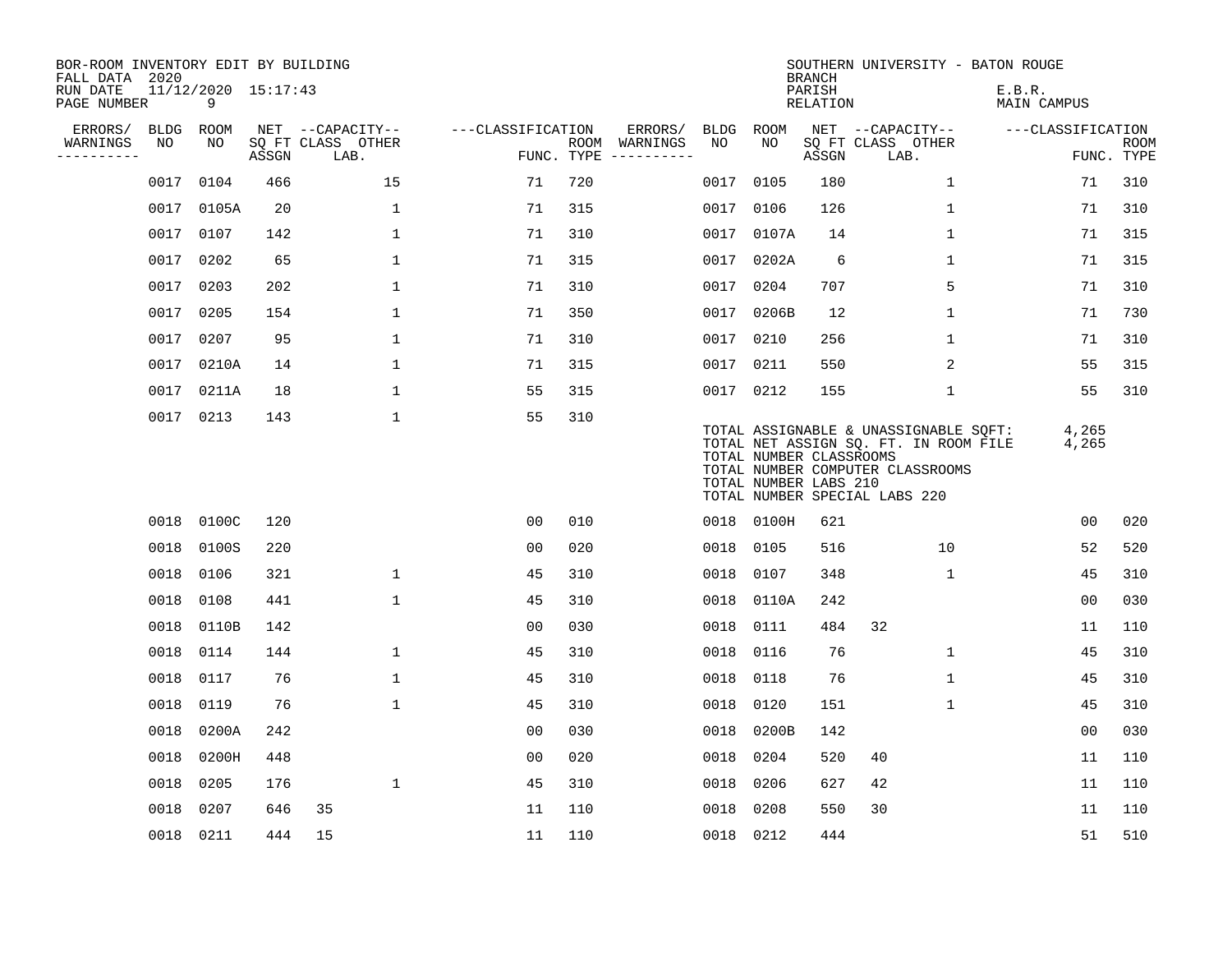| BOR-ROOM INVENTORY EDIT BY BUILDING<br>FALL DATA 2020<br>RUN DATE<br>PAGE NUMBER |      | 11/12/2020 15:17:43<br>10 |       |                                               |                |                   |     |                                                 |                 |                                                                                                                                                                                                         | <b>BRANCH</b><br>PARISH<br>RELATION |    |              |              | SOUTHERN UNIVERSITY - BATON ROUGE<br>E.B.R.<br>MAIN CAMPUS |                                      |                           |
|----------------------------------------------------------------------------------|------|---------------------------|-------|-----------------------------------------------|----------------|-------------------|-----|-------------------------------------------------|-----------------|---------------------------------------------------------------------------------------------------------------------------------------------------------------------------------------------------------|-------------------------------------|----|--------------|--------------|------------------------------------------------------------|--------------------------------------|---------------------------|
| ERRORS/ BLDG ROOM<br>WARNINGS<br>----------                                      | NO   | NO                        | ASSGN | NET --CAPACITY--<br>SQ FT CLASS OTHER<br>LAB. |                | ---CLASSIFICATION |     | ERRORS/<br>ROOM WARNINGS<br>FUNC. TYPE $------$ | BLDG ROOM<br>NO | NO.                                                                                                                                                                                                     | SQ FT CLASS OTHER<br>ASSGN          |    | LAB.         |              |                                                            | NET --CAPACITY-- - ---CLASSIFICATION | <b>ROOM</b><br>FUNC. TYPE |
|                                                                                  |      |                           |       |                                               |                |                   |     |                                                 |                 | TOTAL ASSIGNABLE & UNASSIGNABLE SQFT:<br>TOTAL NET ASSIGN SQ. FT. IN ROOM FILE<br>TOTAL NUMBER CLASSROOMS<br>TOTAL NUMBER COMPUTER CLASSROOMS<br>TOTAL NUMBER LABS 210<br>TOTAL NUMBER SPECIAL LABS 220 |                                     |    |              |              |                                                            | 8,293<br>6,116<br>6                  |                           |
|                                                                                  |      | 0020 0001H                | 349   |                                               |                | 0 <sub>0</sub>    | 020 |                                                 |                 | 0020 0002H                                                                                                                                                                                              | 428                                 |    |              |              |                                                            | 0 <sub>0</sub>                       | 020                       |
|                                                                                  | 0020 | 0101                      | 260   |                                               |                | 0 <sub>0</sub>    | 020 |                                                 |                 | 0020 0102                                                                                                                                                                                               | 551                                 |    |              | 3            |                                                            | 46                                   | 310                       |
|                                                                                  | 0020 | 0103                      | 407   | 10                                            |                | 22                | 250 |                                                 | 0020            | 0104                                                                                                                                                                                                    | 69                                  |    | $\mathbf{1}$ |              |                                                            | 22                                   | 250                       |
|                                                                                  | 0020 | 0106                      | 132   |                                               | 1              | 45                | 310 |                                                 | 0020            | 0107                                                                                                                                                                                                    | 232                                 |    |              |              |                                                            | 0 <sub>0</sub>                       | 020                       |
|                                                                                  | 0020 | 0109                      | 140   |                                               | 33             | 46                | 730 |                                                 | 0020            | 0110                                                                                                                                                                                                    | 70                                  |    |              |              |                                                            | 0 <sub>0</sub>                       | 020                       |
|                                                                                  | 0020 | 0111                      | 140   |                                               | 1              | 45                | 310 |                                                 | 0020            | 0112                                                                                                                                                                                                    | 1344                                |    | 31           |              |                                                            | 22                                   | 250                       |
|                                                                                  | 0020 | 0113                      | 480   | 40                                            |                | 11                | 110 |                                                 | 0020            | 0114                                                                                                                                                                                                    | 96                                  |    |              | $\mathbf{1}$ |                                                            | 45                                   | 310                       |
|                                                                                  | 0020 | 0115                      | 168   |                                               |                | 0 <sub>0</sub>    | 030 |                                                 | 0020            | 0116                                                                                                                                                                                                    | 190                                 |    |              |              |                                                            | 0 <sub>0</sub>                       | 030                       |
|                                                                                  | 0020 | 0117                      | 41    |                                               |                | 0 <sub>0</sub>    | 030 |                                                 | 0020            | 0120                                                                                                                                                                                                    | 117                                 |    |              |              |                                                            | 0 <sub>0</sub>                       | 010                       |
|                                                                                  | 0020 | 0121                      | 2295  |                                               |                | 0 <sub>0</sub>    | 010 |                                                 | 0020            | 0122                                                                                                                                                                                                    | 96                                  |    |              |              |                                                            | 0 <sub>0</sub>                       | 020                       |
|                                                                                  | 0020 | 0123                      | 110   |                                               |                | 0 <sub>0</sub>    | 010 |                                                 | 0020            | 0124                                                                                                                                                                                                    | 44                                  |    |              |              |                                                            | 0 <sub>0</sub>                       | 010                       |
|                                                                                  | 0020 | 0125                      | 43    |                                               |                | 0 <sub>0</sub>    | 010 |                                                 | 0020            | 0126                                                                                                                                                                                                    | 88                                  |    |              |              |                                                            | 0 <sub>0</sub>                       | 030                       |
|                                                                                  | 0020 | 0127                      | 87    |                                               |                | 0 <sub>0</sub>    | 010 |                                                 | 0020            | 0128                                                                                                                                                                                                    | 213                                 |    |              |              |                                                            | 0 <sub>0</sub>                       | 020                       |
|                                                                                  | 0020 | 0200                      | 360   | 24                                            |                | 11                | 110 |                                                 | 0020            | 0201                                                                                                                                                                                                    | 450                                 | 30 |              |              |                                                            | 11                                   | 110                       |
|                                                                                  | 0020 | 0202                      | 450   | 30                                            |                | 11                | 110 |                                                 | 0020            | 0203                                                                                                                                                                                                    | 360                                 | 30 |              |              |                                                            | 11                                   | 110                       |
|                                                                                  | 0020 | 0204                      | 360   | 24                                            |                | 11                | 110 |                                                 | 0020            | 0205                                                                                                                                                                                                    | 525                                 | 35 |              |              |                                                            | 11                                   | 110                       |
|                                                                                  | 0020 | 0207                      | 450   | 30                                            |                | 11                | 110 |                                                 | 0020            | 0209                                                                                                                                                                                                    | 680                                 |    | 10           |              |                                                            | 22                                   | 250                       |
|                                                                                  | 0020 | 0210                      | 52    |                                               |                | 0 <sub>0</sub>    | 010 |                                                 | 0020            | 0211                                                                                                                                                                                                    | 1050                                | 60 |              |              |                                                            | 11                                   | 110                       |
|                                                                                  | 0020 | 0212                      | 80    |                                               |                | 0 <sub>0</sub>    | 020 |                                                 | 0020            | 0214                                                                                                                                                                                                    | 550                                 | 40 |              |              |                                                            | 45                                   | 110                       |
|                                                                                  | 0020 | 0215                      | 28    |                                               |                | 0 <sub>0</sub>    | 030 |                                                 | 0020            | 0216                                                                                                                                                                                                    | 117                                 |    |              | 2            |                                                            | 45                                   | 315                       |
|                                                                                  | 0020 | 0217                      | 117   |                                               | $\overline{a}$ | 45                | 310 |                                                 | 0020            | 0218                                                                                                                                                                                                    | 213                                 |    |              |              |                                                            | 00                                   | 030                       |
|                                                                                  | 0020 | 0219                      | 45    |                                               |                | 0 <sub>0</sub>    | 010 |                                                 | 0020            | 0224                                                                                                                                                                                                    | 360                                 | 24 |              |              |                                                            | 11                                   | 110                       |
|                                                                                  |      | 0020 0227                 | 324   | 24                                            |                | 11                | 110 |                                                 | 0020 0228       |                                                                                                                                                                                                         | 671                                 |    |              |              |                                                            | 0 <sub>0</sub>                       | 020                       |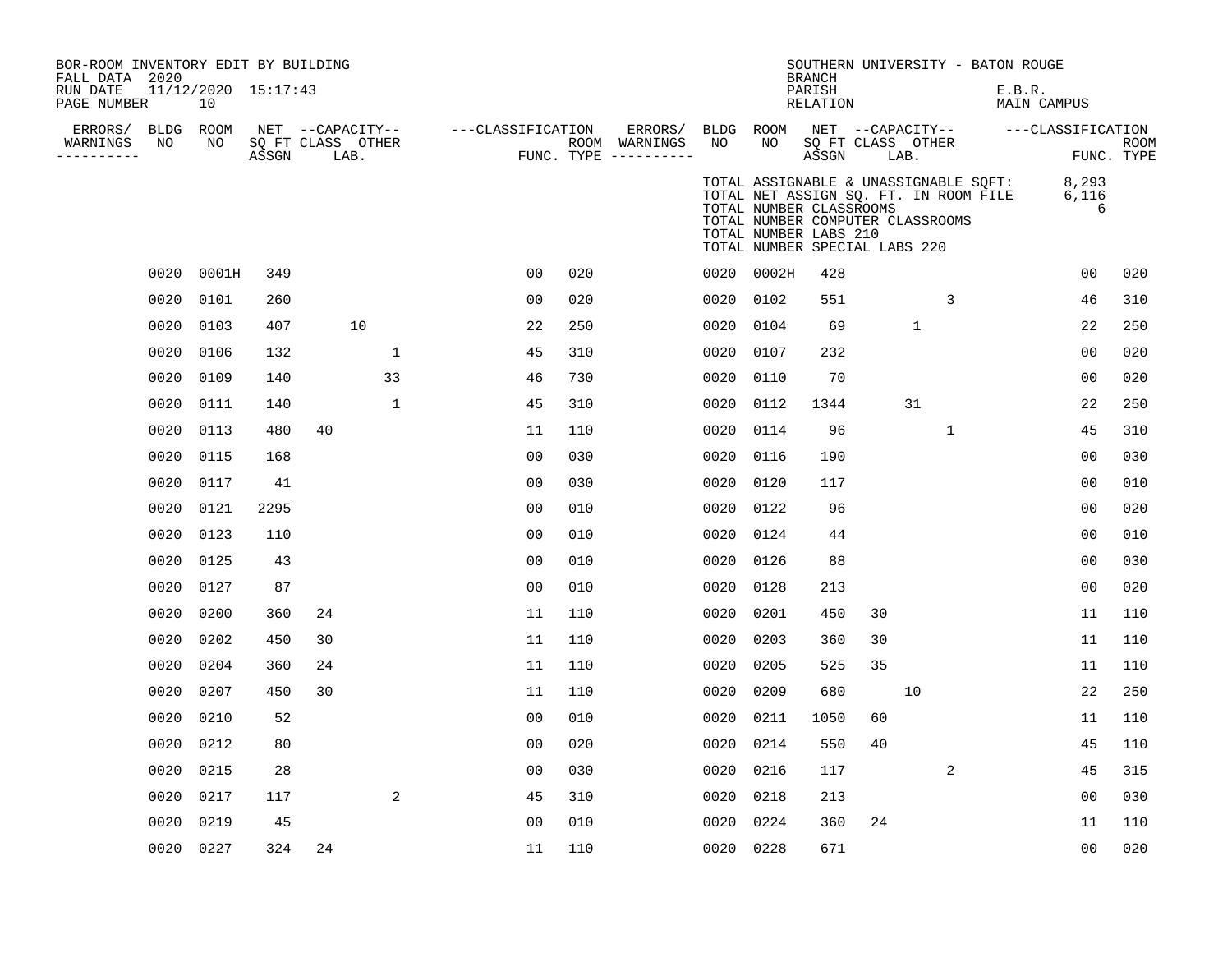| BOR-ROOM INVENTORY EDIT BY BUILDING<br>FALL DATA 2020 |            |      |     |    |     |           |            | BRANCH                                                               | SOUTHERN UNIVERSITY - BATON ROUGE                                                                                                                                |                         |             |
|-------------------------------------------------------|------------|------|-----|----|-----|-----------|------------|----------------------------------------------------------------------|------------------------------------------------------------------------------------------------------------------------------------------------------------------|-------------------------|-------------|
| RUN DATE 11/12/2020 15:17:43<br>PAGE NUMBER           | 11         |      |     |    |     |           |            | PARISH<br>RELATION                                                   |                                                                                                                                                                  | E.B.R.<br>MAIN CAMPUS   |             |
| WARNINGS<br>---------                                 |            |      |     |    |     |           |            |                                                                      |                                                                                                                                                                  | FUNC. TYPE              | <b>ROOM</b> |
|                                                       |            |      |     |    |     |           |            | TOTAL NUMBER CLASSROOMS<br>TOTAL NUMBER LABS 210                     | TOTAL ASSIGNABLE & UNASSIGNABLE SQFT: 15,432<br>TOTAL NET ASSIGN SQ. FT. IN ROOM FILE 9,512<br>TOTAL NUMBER COMPUTER CLASSROOMS<br>TOTAL NUMBER SPECIAL LABS 220 | 12                      |             |
|                                                       | 0029 0100  | 1064 | 50  | 11 | 210 | 0029 0101 |            | - 49                                                                 |                                                                                                                                                                  | 00 <sub>o</sub>         | 030         |
|                                                       | 0029 0102  | 17   |     | 00 | 030 |           |            | 0029 0103 691 20<br>TOTAL NUMBER CLASSROOMS<br>TOTAL NUMBER LABS 210 | TOTAL ASSIGNABLE & UNASSIGNABLE SQFT: 1,821<br>TOTAL NET ASSIGN SQ. FT. IN ROOM FILE 1,755<br>TOTAL NUMBER COMPUTER CLASSROOMS<br>TOTAL NUMBER SPECIAL LABS 220  | 11<br>1<br>$\mathbf{1}$ | 110         |
|                                                       | 0030 0100  | 640  | 20  | 45 | 615 |           |            | TOTAL NUMBER CLASSROOMS<br>TOTAL NUMBER LABS 210                     | TOTAL ASSIGNABLE & UNASSIGNABLE SQFT:<br>TOTAL NET ASSIGN SQ. FT. IN ROOM FILE<br>TOTAL NUMBER COMPUTER CLASSROOMS<br>TOTAL NUMBER SPECIAL LABS 220              | 640<br>640              |             |
|                                                       | 0032 0100  | 440  | 20  | 45 | 615 | 0032 0105 |            | 3489                                                                 | 698                                                                                                                                                              | 45                      | 610         |
|                                                       | 0032 0106  | 1039 | 55  | 45 | 610 |           | 0032 0106A | 16                                                                   | $\mathbf{1}$                                                                                                                                                     | 45                      | 615         |
|                                                       | 0032 0107  | 472  | 20  | 45 | 615 | 0032 0108 |            | 120                                                                  | 10                                                                                                                                                               | 45                      | 615         |
|                                                       | 0032 0201  | 1175 | 235 | 45 | 610 |           |            | TOTAL NUMBER CLASSROOMS<br>TOTAL NUMBER LABS 210                     | TOTAL ASSIGNABLE & UNASSIGNABLE SQFT: 6,751<br>TOTAL NET ASSIGN SQ. FT. IN ROOM FILE 6,751<br>TOTAL NUMBER COMPUTER CLASSROOMS<br>TOTAL NUMBER SPECIAL LABS 220  |                         |             |
|                                                       | 0039 0100  | 6235 |     | 81 | 081 | 0039 0102 |            | 47                                                                   |                                                                                                                                                                  | 81                      | 081         |
| 0039                                                  | 0102A      | 7    |     | 81 | 081 | 0039      | 0104       | 139                                                                  |                                                                                                                                                                  | 81                      | 081         |
|                                                       | 0039 0104A | 75   |     | 81 | 081 | 0039      | 0105       | 319                                                                  |                                                                                                                                                                  | 81                      | 081         |
|                                                       | 0039 0105A | 148  |     | 81 | 081 |           | 0039 0105B | 87                                                                   |                                                                                                                                                                  | 81                      | 081         |
|                                                       | 0039 0106  | 355  |     | 81 | 081 | 0039      | 0107       | 1123                                                                 |                                                                                                                                                                  | 81                      | 081         |
| 0039                                                  | 0108       | 355  |     | 81 | 081 | 0039      | 0110       | 49                                                                   |                                                                                                                                                                  | 81                      | 081         |
|                                                       | 0039 0110A | 49   |     | 81 | 081 |           | 0039 0110B | 248                                                                  |                                                                                                                                                                  | 81                      | 081         |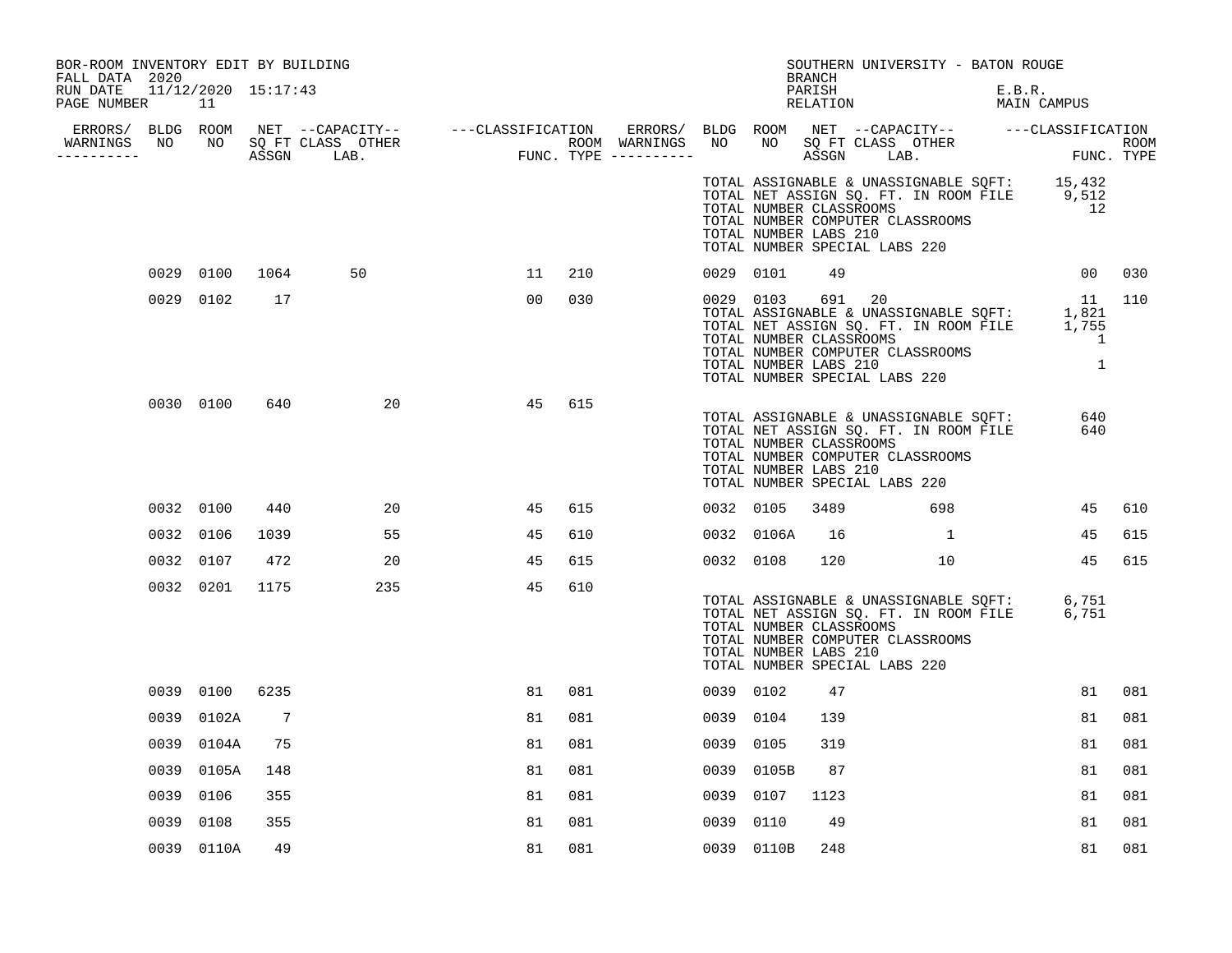| BOR-ROOM INVENTORY EDIT BY BUILDING<br>FALL DATA 2020 |      |                           |       |                           |                   |     |                                      |           |                                                               | <b>BRANCH</b>      | SOUTHERN UNIVERSITY - BATON ROUGE                                                                                                                   |                        |                           |
|-------------------------------------------------------|------|---------------------------|-------|---------------------------|-------------------|-----|--------------------------------------|-----------|---------------------------------------------------------------|--------------------|-----------------------------------------------------------------------------------------------------------------------------------------------------|------------------------|---------------------------|
| RUN DATE<br>PAGE NUMBER                               |      | 11/12/2020 15:17:43<br>12 |       |                           |                   |     |                                      |           |                                                               | PARISH<br>RELATION |                                                                                                                                                     | E.B.R.<br>MAIN CAMPUS  |                           |
| ERRORS/                                               |      | BLDG ROOM                 |       | NET --CAPACITY--          | ---CLASSIFICATION |     | ERRORS/                              | BLDG ROOM |                                                               |                    | NET --CAPACITY-- ---CLASSIFICATION                                                                                                                  |                        |                           |
| WARNINGS<br>-----------                               | NO   | NO                        | ASSGN | SQ FT CLASS OTHER<br>LAB. |                   |     | ROOM WARNINGS<br>FUNC. TYPE $------$ | NO        | NO                                                            | ASSGN              | SQ FT CLASS OTHER<br>LAB.                                                                                                                           |                        | <b>ROOM</b><br>FUNC. TYPE |
|                                                       | 0039 | 0111                      | 47    |                           | 81                | 081 |                                      | 0039      | 0111A                                                         | $\overline{7}$     |                                                                                                                                                     | 81                     | 081                       |
|                                                       | 0039 | 0112A                     | 94    |                           | 81                | 081 |                                      | 0039      | 0112B                                                         | 167                |                                                                                                                                                     | 81                     | 081                       |
|                                                       | 0039 | 0200                      | 342   |                           | 81                | 081 |                                      | 0039 0201 |                                                               | 342                |                                                                                                                                                     | 81                     | 081                       |
|                                                       | 0039 | 0202                      | 1184  |                           | 81                | 081 |                                      |           | 0039 0203<br>TOTAL NUMBER CLASSROOMS<br>TOTAL NUMBER LABS 210 | 1184               | TOTAL ASSIGNABLE & UNASSIGNABLE SOFT:<br>TOTAL NET ASSIGN SQ. FT. IN ROOM FILE<br>TOTAL NUMBER COMPUTER CLASSROOMS<br>TOTAL NUMBER SPECIAL LABS 220 | 81<br>12,603<br>12,603 | 081                       |
|                                                       |      | 0040 0102                 | 170   | $\mathbf 1$               | 61                | 310 |                                      |           | 0040 0103                                                     | 170                | $\mathbf{1}$                                                                                                                                        | 61                     | 310                       |
|                                                       | 0040 | 0104                      | 170   | $\mathbf 1$               | 61                | 310 |                                      | 0040      | 0105                                                          | 170                | 1                                                                                                                                                   | 61                     | 310                       |
|                                                       | 0040 | 0106                      | 170   | 1                         | 61                | 310 |                                      | 0040      | 0108                                                          | 170                | $\mathbf{1}$                                                                                                                                        | 61                     | 310                       |
|                                                       | 0040 | 0109                      | 170   | 1                         | 61                | 310 |                                      | 0040      | 0110                                                          | 170                | 1                                                                                                                                                   | 61                     | 310                       |
|                                                       | 0040 | 0111                      | 170   | $\mathbf{1}$              | 61                | 310 |                                      | 0040      | 0112                                                          | 170                | $\mathbf 1$                                                                                                                                         | 61                     | 310                       |
|                                                       | 0040 | 0113                      | 170   | 1                         | 61                | 310 |                                      | 0040      | 0114                                                          | 323                | 5                                                                                                                                                   | 61                     | 710                       |
|                                                       | 0040 | 0115                      | 170   | $\mathbf 1$               | 61                | 310 |                                      | 0040 0200 |                                                               | 2170               |                                                                                                                                                     | 0 <sub>0</sub>         | 020                       |
|                                                       |      | 0040 0201                 | 2170  |                           | 0 <sub>0</sub>    | 020 |                                      |           | TOTAL NUMBER CLASSROOMS<br>TOTAL NUMBER LABS 210              |                    | TOTAL ASSIGNABLE & UNASSIGNABLE SQFT:<br>TOTAL NET ASSIGN SQ. FT. IN ROOM FILE<br>TOTAL NUMBER COMPUTER CLASSROOMS<br>TOTAL NUMBER SPECIAL LABS 220 | 6,703<br>2,363         |                           |
|                                                       | 0042 | 0100                      | 121   |                           | 81                | 081 |                                      | 0042 0101 |                                                               | 149                |                                                                                                                                                     | 81                     | 081                       |
|                                                       | 0042 | 0101A                     | 6     |                           | 81                | 081 |                                      | 0042      | 0102                                                          | 23                 |                                                                                                                                                     | 81                     | 081                       |
|                                                       | 0042 | 0103                      | 196   |                           | 81                | 081 |                                      |           | 0042 0104                                                     | 12                 |                                                                                                                                                     | 81                     | 081                       |
|                                                       | 0042 | 0106                      | 710   |                           | 81                | 081 |                                      | 0042      | 0106A                                                         | 56                 |                                                                                                                                                     | 81                     | 081                       |
|                                                       | 0042 | 0107                      | 65    |                           | 81                | 081 |                                      | 0042      | 0108                                                          | 20                 |                                                                                                                                                     | 81                     | 081                       |
|                                                       | 0042 | 0109                      | 141   |                           | 81                | 081 |                                      | 0042      | 0110                                                          | 19                 |                                                                                                                                                     | 81                     | 081                       |
|                                                       | 0042 | 0112                      | 144   |                           | 81                | 081 |                                      | 0042      | 0114                                                          | 100                |                                                                                                                                                     | 81                     | 081                       |
|                                                       |      | 0042 0114A                | 64    |                           | 81                | 081 |                                      |           | 0042 0114B                                                    | 6                  |                                                                                                                                                     | 81                     | 081                       |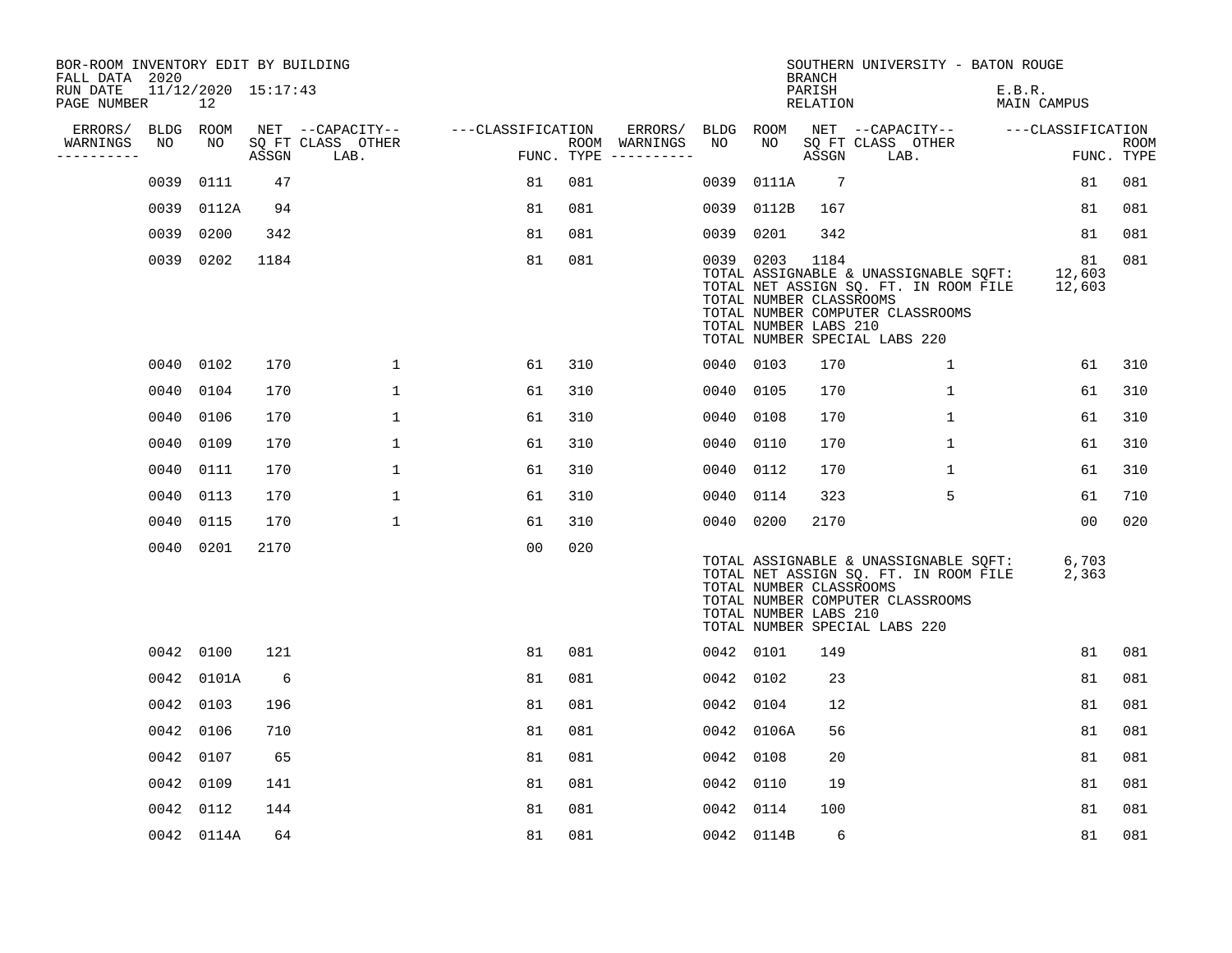| BOR-ROOM INVENTORY EDIT BY BUILDING<br>FALL DATA 2020 |           |                               |       |                           |                   |     |                                      |           |                                                  | <b>BRANCH</b>      | SOUTHERN UNIVERSITY - BATON ROUGE                                                                                                                   |                              |                           |
|-------------------------------------------------------|-----------|-------------------------------|-------|---------------------------|-------------------|-----|--------------------------------------|-----------|--------------------------------------------------|--------------------|-----------------------------------------------------------------------------------------------------------------------------------------------------|------------------------------|---------------------------|
| RUN DATE<br>PAGE NUMBER                               |           | $11/12/2020$ $15:17:43$<br>13 |       |                           |                   |     |                                      |           |                                                  | PARISH<br>RELATION |                                                                                                                                                     | E.B.R.<br><b>MAIN CAMPUS</b> |                           |
| ERRORS/                                               | BLDG ROOM |                               |       | NET --CAPACITY--          | ---CLASSIFICATION |     | ERRORS/                              | BLDG ROOM |                                                  |                    | NET --CAPACITY-- ---CLASSIFICATION                                                                                                                  |                              |                           |
| WARNINGS<br>-----------                               | NO        | NO                            | ASSGN | SQ FT CLASS OTHER<br>LAB. |                   |     | ROOM WARNINGS<br>FUNC. TYPE $------$ | NO        | NO                                               | ASSGN              | SQ FT CLASS OTHER<br>LAB.                                                                                                                           |                              | <b>ROOM</b><br>FUNC. TYPE |
|                                                       | 0042 0115 |                               | 89    |                           | 81                | 081 |                                      | 0042      | 0116                                             | 721                |                                                                                                                                                     | 81                           | 081                       |
|                                                       | 0042 0118 |                               | 171   |                           | 81                | 081 |                                      | 0042 0119 |                                                  | 168                |                                                                                                                                                     | 81                           | 081                       |
|                                                       |           | 0042 0119A                    | 10    |                           | 81                | 081 |                                      |           | 0042 0119B                                       | 10                 |                                                                                                                                                     | 81                           | 081                       |
|                                                       | 0042 0120 |                               | 35    |                           | 81                | 081 |                                      | 0042 0124 | TOTAL NUMBER CLASSROOMS<br>TOTAL NUMBER LABS 210 | 283                | TOTAL ASSIGNABLE & UNASSIGNABLE SQFT:<br>TOTAL NET ASSIGN SQ. FT. IN ROOM FILE<br>TOTAL NUMBER COMPUTER CLASSROOMS<br>TOTAL NUMBER SPECIAL LABS 220 | 81<br>3,319<br>3,319         | 081                       |
|                                                       |           | 0043 0100A                    | 473   |                           | 81                | 081 |                                      | 0043 0101 |                                                  | 277                |                                                                                                                                                     | 81                           | 081                       |
|                                                       | 0043 0102 |                               | 277   |                           | 81                | 081 |                                      | 0043 0103 |                                                  | 277                |                                                                                                                                                     | 81                           | 081                       |
|                                                       | 0043 0104 |                               | 277   |                           | 81                | 081 |                                      | 0043 0105 |                                                  | 277                |                                                                                                                                                     | 81                           | 081                       |
|                                                       |           | 0043 0105A                    | 128   |                           | 81                | 081 |                                      |           | 0043 0105B                                       | 20                 |                                                                                                                                                     | 81                           | 081                       |
|                                                       |           | 0043 0105C                    | 234   |                           | 81                | 081 |                                      |           | 0043 0105D                                       | 20                 |                                                                                                                                                     | 81                           | 081                       |
|                                                       |           | 0043 0105E                    | 200   |                           | 81                | 081 |                                      | 0043      | 0105F                                            | 40                 |                                                                                                                                                     | 81                           | 081                       |
|                                                       |           | 0043 0105G                    | 25    |                           | 81                | 081 |                                      |           | 0043 0105H                                       | 40                 |                                                                                                                                                     | 81                           | 081                       |
|                                                       | 0043 0106 |                               | 277   |                           | 81                | 081 |                                      |           | 0043 0106A                                       | 396                |                                                                                                                                                     | 81                           | 081                       |
|                                                       | 0043 0107 |                               | 277   |                           | 81                | 081 |                                      |           | 0043 0107A                                       | 234                |                                                                                                                                                     | 81                           | 081                       |
|                                                       | 0043 0108 |                               | 277   |                           | 81                | 081 |                                      | 0043 0109 |                                                  | 277                |                                                                                                                                                     | 81                           | 081                       |
|                                                       | 0043 0110 |                               | 277   |                           | 81                | 081 |                                      | 0043      | 0111                                             | 277                |                                                                                                                                                     | 81                           | 081                       |
|                                                       | 0043 0112 |                               | 277   |                           | 81                | 081 |                                      | 0043 0113 |                                                  | 277                |                                                                                                                                                     | 81                           | 081                       |
|                                                       | 0043 0114 |                               | 277   |                           | 81                | 081 |                                      | 0043 0115 |                                                  | 277                |                                                                                                                                                     | 81                           | 081                       |
|                                                       | 0043 0116 |                               | 277   |                           | 81                | 081 |                                      |           | 0043 0116A                                       | 342                |                                                                                                                                                     | 81                           | 081                       |
|                                                       | 0043 0117 |                               | 277   |                           | 81                | 081 |                                      |           | 0043 0117A                                       | 324                |                                                                                                                                                     | 81                           | 081                       |
|                                                       |           | 0043 0117B                    | 50    |                           | 81                | 081 |                                      |           | 0043 0117C                                       | 35                 |                                                                                                                                                     | 81                           | 081                       |
|                                                       |           | 0043 0117E                    | 396   |                           | 81                | 081 |                                      | 0043 0118 |                                                  | 277                |                                                                                                                                                     | 81                           | 081                       |
|                                                       | 0043 0119 |                               | 277   |                           | 81                | 081 |                                      | 0043 0120 |                                                  | 277                |                                                                                                                                                     | 81                           | 081                       |
|                                                       | 0043 0121 |                               | 277   |                           | 81                | 081 |                                      | 0043 0122 |                                                  | 277                |                                                                                                                                                     | 81                           | 081                       |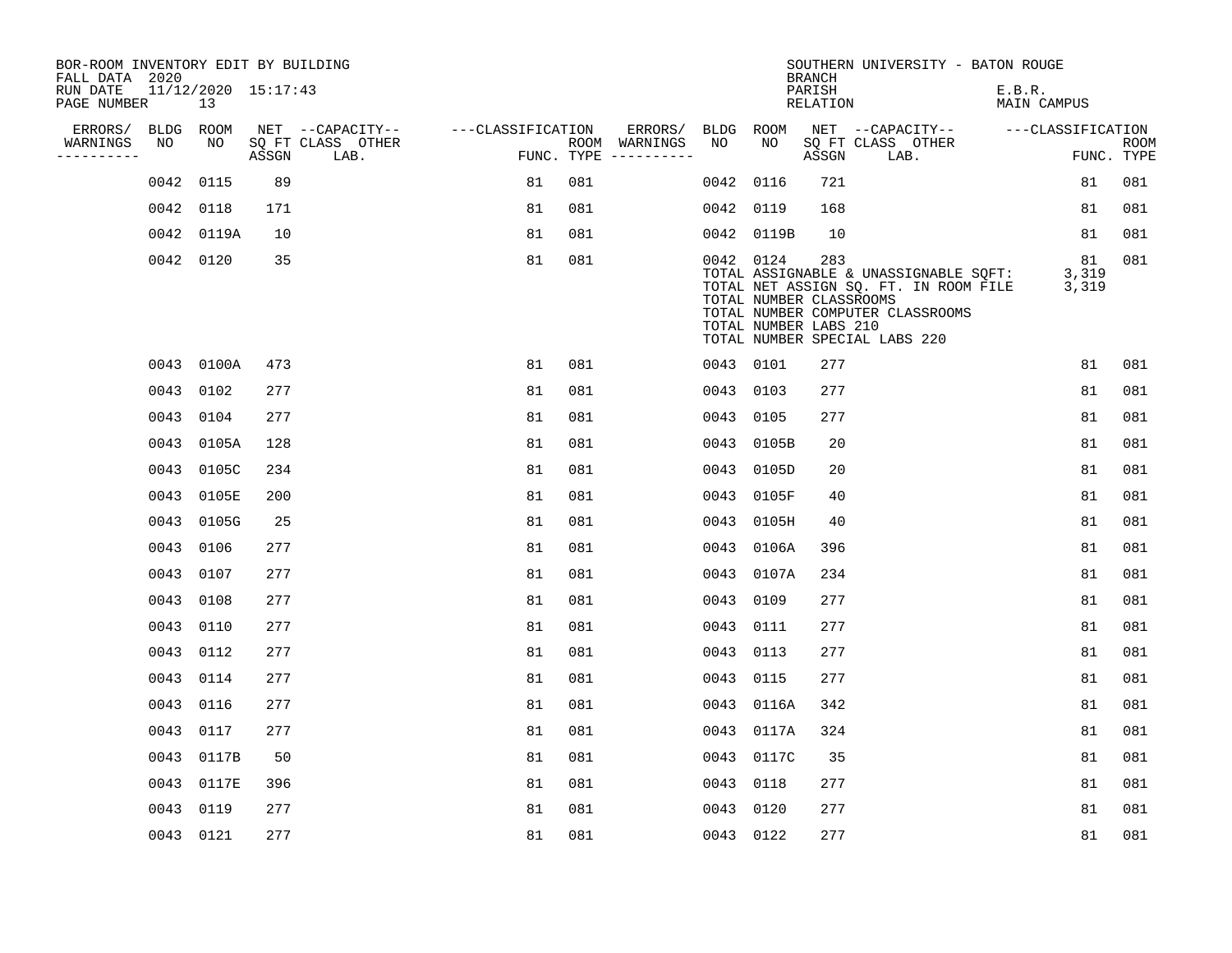| BOR-ROOM INVENTORY EDIT BY BUILDING<br>FALL DATA 2020 |           |                               |       |                           |                   |                                      |           |            | <b>BRANCH</b>                                           | SOUTHERN UNIVERSITY - BATON ROUGE                                                                                                                   |                              |                           |
|-------------------------------------------------------|-----------|-------------------------------|-------|---------------------------|-------------------|--------------------------------------|-----------|------------|---------------------------------------------------------|-----------------------------------------------------------------------------------------------------------------------------------------------------|------------------------------|---------------------------|
| RUN DATE<br>PAGE NUMBER                               |           | $11/12/2020$ $15:17:43$<br>14 |       |                           |                   |                                      |           |            | PARISH<br>RELATION                                      |                                                                                                                                                     | E.B.R.<br><b>MAIN CAMPUS</b> |                           |
| ERRORS/                                               | BLDG ROOM |                               |       | NET --CAPACITY--          | ---CLASSIFICATION | ERRORS/                              | BLDG ROOM |            |                                                         | NET --CAPACITY-- ---CLASSIFICATION                                                                                                                  |                              |                           |
| WARNINGS<br>-----------                               | NO        | NO                            | ASSGN | SQ FT CLASS OTHER<br>LAB. |                   | ROOM WARNINGS<br>FUNC. TYPE $------$ | NO        | NO         | ASSGN                                                   | SQ FT CLASS OTHER<br>LAB.                                                                                                                           |                              | <b>ROOM</b><br>FUNC. TYPE |
|                                                       |           | 0043 0123                     | 277   |                           | 81                | 081                                  | 0043      | 0124       | 277                                                     |                                                                                                                                                     | 81                           | 081                       |
|                                                       |           | 0043 0125                     | 277   |                           | 81                | 081                                  |           | 0043 0126  | 196                                                     |                                                                                                                                                     | 81                           | 081                       |
|                                                       |           | 0043 0126A                    | 378   |                           | 81                | 081                                  | 0043 0127 |            | 110                                                     |                                                                                                                                                     | 81                           | 081                       |
|                                                       |           | 0043 0201                     | 277   |                           | 81                | 081                                  |           | 0043 0201A | 196                                                     |                                                                                                                                                     | 81                           | 081                       |
|                                                       |           | 0043 0201B                    | 110   |                           | 81                | 081                                  |           | 0043 0201D | 378                                                     |                                                                                                                                                     | 81                           | 081                       |
|                                                       |           | 0043 0202                     | 277   |                           | 81                | 081                                  |           | 0043 0203  | 277                                                     |                                                                                                                                                     | 81                           | 081                       |
|                                                       |           | 0043 0204                     | 277   |                           | 81                | 081                                  | 0043      | 0205       | 277                                                     |                                                                                                                                                     | 81                           | 081                       |
|                                                       |           | 0043 0206                     | 277   |                           | 81                | 081                                  |           | 0043 0206B | 396                                                     |                                                                                                                                                     | 81                           | 081                       |
|                                                       | 0043      | 0207                          | 277   |                           | 81                | 081                                  | 0043      | 0208       | 277                                                     |                                                                                                                                                     | 81                           | 081                       |
|                                                       |           | 0043 0209                     | 277   |                           | 81                | 081                                  |           | 0043 0209A | 378                                                     |                                                                                                                                                     | 81                           | 081                       |
|                                                       |           | 0043 0209C                    | 110   |                           | 81                | 081                                  |           | 0043 0209D | 306                                                     |                                                                                                                                                     | 81                           | 081                       |
|                                                       |           | 0043 0210                     | 277   |                           | 81                | 081                                  |           | 0043 0211  | 277                                                     |                                                                                                                                                     | 81                           | 081                       |
|                                                       |           | 0043 0212                     | 277   |                           | 81                | 081                                  | 0043      | 0213       | 277                                                     |                                                                                                                                                     | 81                           | 081                       |
|                                                       |           | 0043 0214                     | 277   |                           | 81                | 081                                  |           | 0043 0215  | 277                                                     |                                                                                                                                                     | 81                           | 081                       |
|                                                       |           | 0043 0216                     | 277   |                           | 81                | 081                                  | 0043      | 0217       | 277                                                     |                                                                                                                                                     | 81                           | 081                       |
|                                                       |           | 0043 0218                     | 277   |                           | 81                | 081                                  |           | 0043 0219  | 277                                                     |                                                                                                                                                     | 81                           | 081                       |
|                                                       |           | 0043 0220                     | 277   |                           | 81                | 081                                  | 0043      | 0221       | 277                                                     |                                                                                                                                                     | 81                           | 081                       |
|                                                       |           | 0043 0222                     | 277   |                           | 81                | 081                                  |           | 0043 0223  | 277                                                     |                                                                                                                                                     | 81                           | 081                       |
|                                                       |           | 0043 0224                     | 277   |                           | 81                | 081                                  |           | 0043 0225  | 277                                                     |                                                                                                                                                     | 81                           | 081                       |
|                                                       |           | 0043 0226                     | 277   |                           | 81                | 081                                  | 0043 0227 |            | 277                                                     |                                                                                                                                                     | 81                           | 081                       |
|                                                       |           | 0043 0228                     | 277   |                           | 81                | 081                                  |           | 0043 0229  | 277<br>TOTAL NUMBER CLASSROOMS<br>TOTAL NUMBER LABS 210 | TOTAL ASSIGNABLE & UNASSIGNABLE SQFT:<br>TOTAL NET ASSIGN SQ. FT. IN ROOM FILE<br>TOTAL NUMBER COMPUTER CLASSROOMS<br>TOTAL NUMBER SPECIAL LABS 220 | 81<br>20,473<br>20,473       | 081                       |
|                                                       |           | 0044 0101                     | 171   | 1                         | 81                | 310                                  | 0044 0102 |            | 171                                                     | 1                                                                                                                                                   | 81                           | 310                       |
|                                                       |           | 0044 0103                     | 171   | $\mathbf 1$               | 81                | 310                                  | 0044 0104 |            | 171                                                     | $\mathbf{1}$                                                                                                                                        | 81                           | 310                       |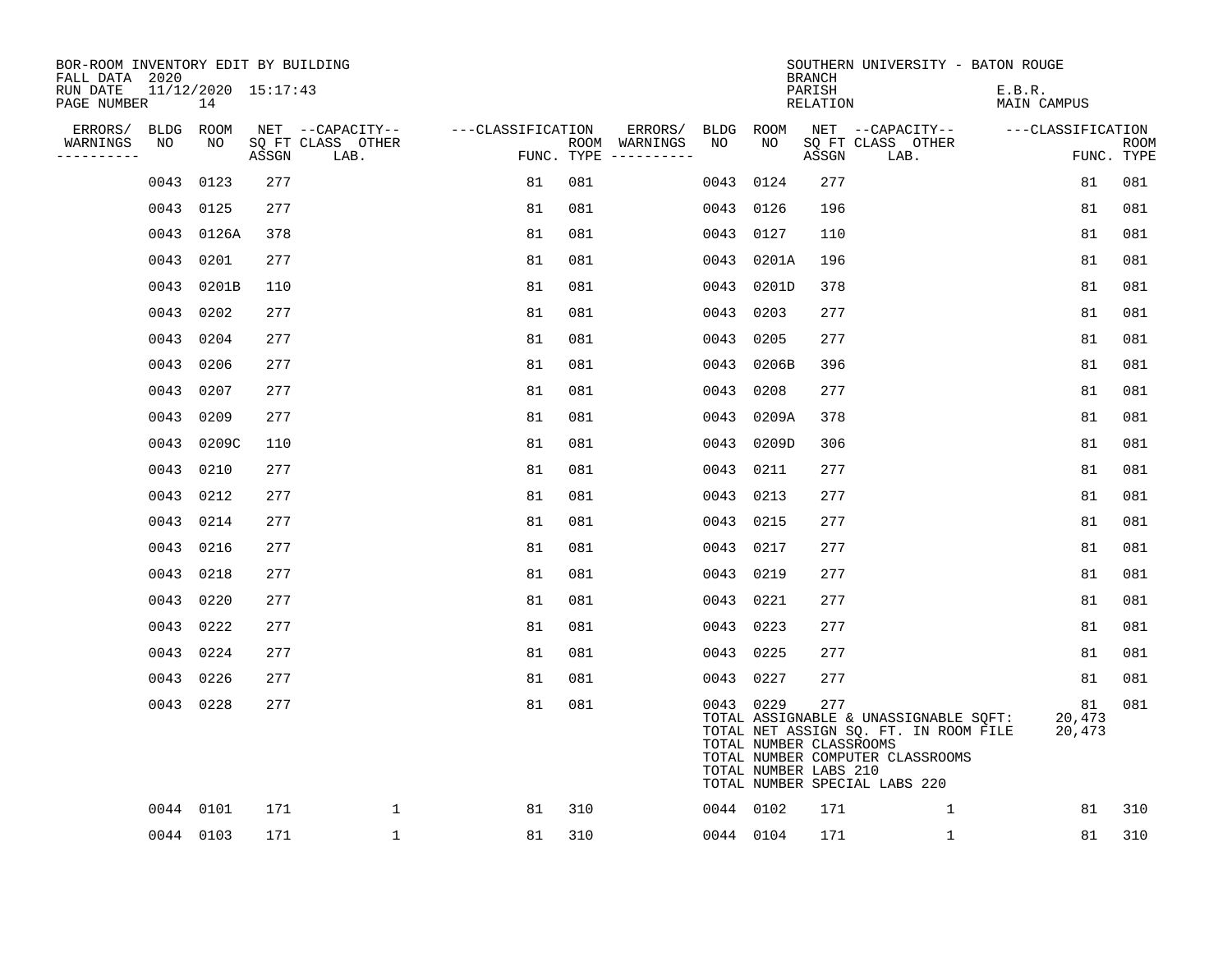| BOR-ROOM INVENTORY EDIT BY BUILDING<br>FALL DATA 2020 |                 |                           |       |                                       |                   |     |                          |            |             | <b>BRANCH</b>      | SOUTHERN UNIVERSITY - BATON ROUGE     |                       |             |
|-------------------------------------------------------|-----------------|---------------------------|-------|---------------------------------------|-------------------|-----|--------------------------|------------|-------------|--------------------|---------------------------------------|-----------------------|-------------|
| RUN DATE<br>PAGE NUMBER                               |                 | 11/12/2020 15:17:43<br>15 |       |                                       |                   |     |                          |            |             | PARISH<br>RELATION |                                       | E.B.R.<br>MAIN CAMPUS |             |
| ERRORS/<br>WARNINGS                                   | BLDG ROOM<br>NO | NO                        |       | NET --CAPACITY--<br>SQ FT CLASS OTHER | ---CLASSIFICATION |     | ERRORS/<br>ROOM WARNINGS | BLDG<br>NO | ROOM<br>NO. |                    | NET --CAPACITY--<br>SQ FT CLASS OTHER | ---CLASSIFICATION     | <b>ROOM</b> |
| ---------                                             |                 |                           | ASSGN | LAB.                                  |                   |     | FUNC. TYPE $------$      |            |             | ASSGN              | LAB.                                  |                       | FUNC. TYPE  |
|                                                       | 0044 0105       |                           | 171   | $\mathbf{1}$                          | 81                | 310 |                          |            | 0044 0106   | 171                | $\mathbf{1}$                          | 81                    | 310         |
|                                                       | 0044 0107       |                           | 171   | $\mathbf{1}$                          | 81                | 310 |                          |            | 0044 0108   | 171                | $\mathbf{1}$                          | 81                    | 310         |
|                                                       | 0044 0109       |                           | 171   | $\mathbf{1}$                          | 81                | 310 |                          |            | 0044 0110   | 171                | $\mathbf{1}$                          | 81                    | 310         |
|                                                       | 0044 0111       |                           | 171   | $\mathbf{1}$                          | 81                | 310 |                          |            | 0044 0112   | 171                | $\mathbf{1}$                          | 81                    | 310         |
|                                                       | 0044 0113       |                           | 171   | $\mathbf{1}$                          | 81                | 310 |                          |            | 0044 0115   | 171                | $\mathbf{1}$                          | 81                    | 310         |
|                                                       |                 | 0044 0115A                | 171   | $\mathbf 1$                           | 81                | 310 |                          |            | 0044 0115B  | 171                | $\mathbf 1$                           | 81                    | 310         |
|                                                       | 0044 0116       |                           | 171   | $\mathbf 1$                           | 81                | 310 |                          |            | 0044 0117   | 171                | $\mathbf 1$                           | 81                    | 310         |
|                                                       | 0044 0118       |                           | 171   | $\mathbf{1}$                          | 81                | 310 |                          |            | 0044 0119   | 171                | $\mathbf 1$                           | 81                    | 310         |
|                                                       | 0044 0120       |                           | 171   | $\mathbf 1$                           | 81                | 310 |                          |            | 0044 0121   | 171                | $\mathbf 1$                           | 81                    | 310         |
|                                                       | 0044 0122       |                           | 176   | $\mathbf{1}$                          | 81                | 310 |                          |            | 0044 0123   | 176                | $\mathbf 1$                           | 81                    | 310         |
|                                                       |                 | 0044 0123A                | 88    | $\mathbf 1$                           | 81                | 280 |                          |            | 0044 0124   | 36                 | $\mathbf{1}$                          | 81                    | 280         |
|                                                       |                 | 0044 0125A                | 88    | $\mathbf 1$                           | 81                | 280 |                          |            | 0044 0126   | 156                | 5                                     | 81                    | 280         |
|                                                       | 0044 0127       |                           | 156   | 5                                     | 81                | 280 |                          |            | 0044 0128   | 200                | $\mathbf{1}$                          | 81                    | 310         |
|                                                       | 0044 0129       |                           | 135   | $\mathbf{1}$                          | 81                | 310 |                          |            | 0044 0130   | 77                 | $\mathbf{1}$                          | 81                    | 310         |
|                                                       | 0044 0131       |                           | 105   | 5                                     | 81                | 280 |                          |            | 0044 0133   | 84                 | 5                                     | 81                    | 280         |
|                                                       | 0044 0134       |                           | 1096  | 10                                    | 81                | 280 |                          |            | 0044 0134A  | 99                 | $\mathbf{1}$                          | 81                    | 310         |
|                                                       | 0044 0135       |                           | 72    | 1                                     | 81                | 310 |                          |            | 0044 0137   | 105                | 5                                     | 81                    | 280         |
|                                                       | 0044 0139       |                           | 77    | $\mathbf 1$                           | 81                | 310 |                          |            | 0044 0140   | 135                | 1                                     | 81                    | 310         |
|                                                       | 0044 0142       |                           | 128   | 2                                     | 81                | 310 |                          |            | 0044 0201   | 171                |                                       | 81                    | 081         |
|                                                       | 0044 0202       |                           | 171   |                                       | 81                | 081 |                          |            | 0044 0203   | 171                |                                       | 81                    | 081         |
|                                                       | 0044 0204       |                           | 171   |                                       | 81                | 081 |                          |            | 0044 0205   | 171                |                                       | 81                    | 081         |
|                                                       | 0044 0206       |                           | 171   |                                       | 81                | 081 |                          |            | 0044 0207   | 171                |                                       | 81                    | 081         |
|                                                       | 0044 0208       |                           | 171   |                                       | 81                | 081 |                          |            | 0044 0209   | 171                |                                       | 81                    | 081         |
|                                                       | 0044 0210       |                           | 171   |                                       | 81                | 081 |                          |            | 0044 0211   | 171                |                                       | 81                    | 081         |
|                                                       | 0044 0212       |                           | 171   |                                       | 81                | 081 |                          |            | 0044 0213   | 171                |                                       | 81                    | 081         |
|                                                       | 0044 0214       |                           | 171   |                                       | 81                | 081 |                          |            | 0044 0215   | 171                |                                       | 81                    | 081         |
|                                                       |                 |                           |       |                                       |                   |     |                          |            |             |                    |                                       |                       |             |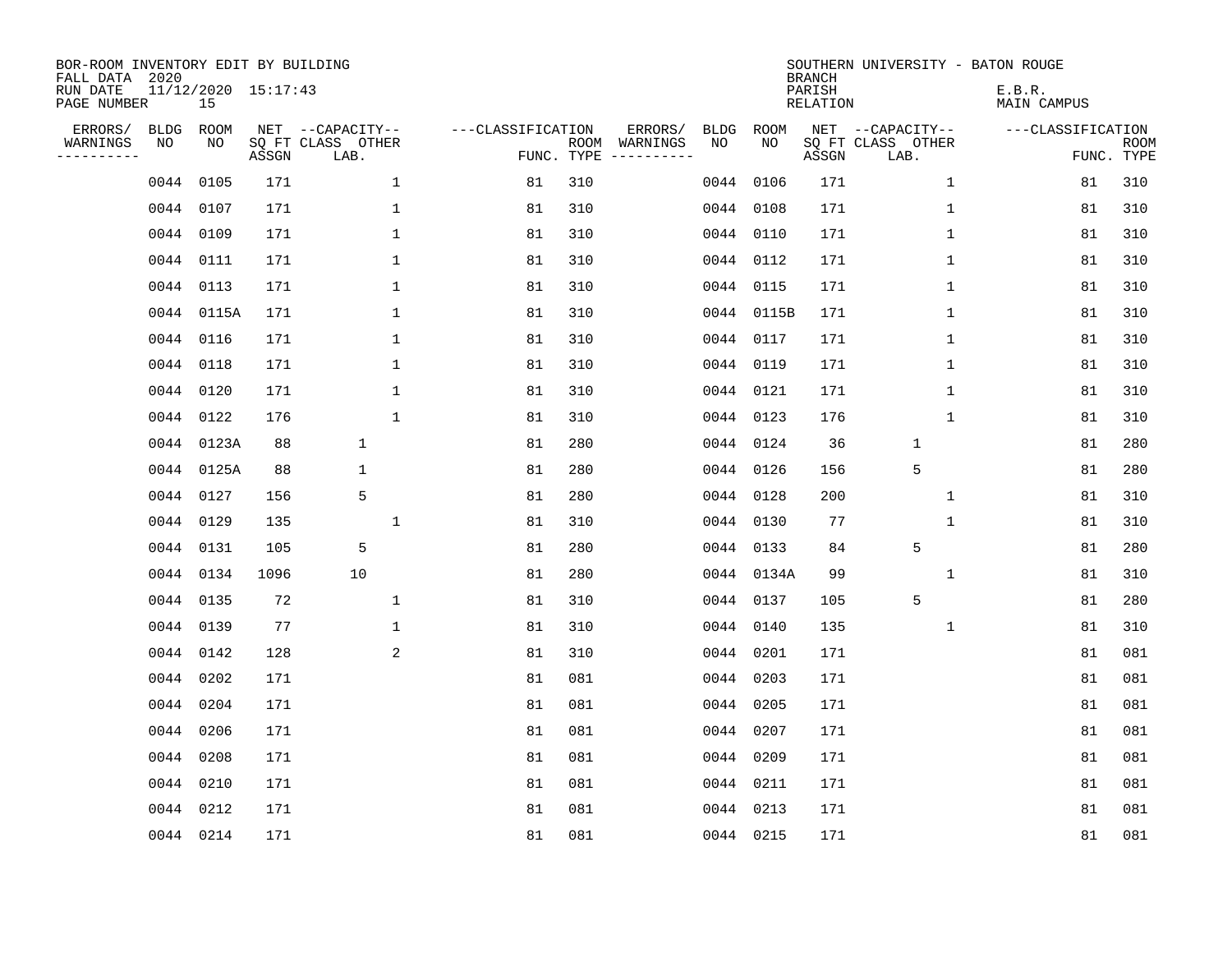| BOR-ROOM INVENTORY EDIT BY BUILDING<br>FALL DATA 2020 |           |                           |       |                           |                   |     |                                      |           |                                                  | <b>BRANCH</b>             | SOUTHERN UNIVERSITY - BATON ROUGE                                                                                                                   |                       |                           |
|-------------------------------------------------------|-----------|---------------------------|-------|---------------------------|-------------------|-----|--------------------------------------|-----------|--------------------------------------------------|---------------------------|-----------------------------------------------------------------------------------------------------------------------------------------------------|-----------------------|---------------------------|
| RUN DATE<br>PAGE NUMBER                               |           | 11/12/2020 15:17:43<br>16 |       |                           |                   |     |                                      |           |                                                  | PARISH<br><b>RELATION</b> |                                                                                                                                                     | E.B.R.<br>MAIN CAMPUS |                           |
| ERRORS/                                               | BLDG ROOM |                           |       | NET --CAPACITY--          | ---CLASSIFICATION |     | ERRORS/                              | BLDG ROOM |                                                  |                           | NET --CAPACITY-- ---CLASSIFICATION                                                                                                                  |                       |                           |
| WARNINGS<br>----------                                | NO        | NO                        | ASSGN | SQ FT CLASS OTHER<br>LAB. |                   |     | ROOM WARNINGS<br>FUNC. TYPE $------$ | NO        | NO                                               | ASSGN                     | SQ FT CLASS OTHER<br>LAB.                                                                                                                           |                       | <b>ROOM</b><br>FUNC. TYPE |
|                                                       | 0044      | 0216                      | 171   |                           | 81                | 081 |                                      | 0044 0217 |                                                  | 171                       |                                                                                                                                                     | 81                    | 081                       |
|                                                       | 0044      | 0217A                     | 171   |                           | 81                | 081 |                                      |           | 0044 0217B                                       | 171                       |                                                                                                                                                     | 81                    | 081                       |
|                                                       | 0044      | 0218                      | 171   |                           | 81                | 081 |                                      | 0044 0219 |                                                  | 171                       |                                                                                                                                                     | 81                    | 081                       |
|                                                       | 0044      | 0220                      | 171   |                           | 81                | 081 |                                      | 0044 0221 |                                                  | 171                       |                                                                                                                                                     | 81                    | 081                       |
|                                                       | 0044      | 0222                      | 171   |                           | 81                | 081 |                                      | 0044 0223 |                                                  | 171                       |                                                                                                                                                     | 81                    | 081                       |
|                                                       |           | 0044 0224                 | 171   |                           | 81                | 081 |                                      | 0044 0225 |                                                  | 171                       |                                                                                                                                                     | 81                    | 081                       |
|                                                       | 0044      | 0226                      | 171   |                           | 81                | 081 |                                      | 0044 0227 |                                                  | 171                       |                                                                                                                                                     | 81                    | 081                       |
|                                                       | 0044      | 0228                      | 171   |                           | 81                | 081 |                                      | 0044 0229 |                                                  | 171                       |                                                                                                                                                     | 81                    | 081                       |
|                                                       | 0044      | 0230                      | 250   |                           | 81                | 081 |                                      | 0044 0231 |                                                  | 208                       |                                                                                                                                                     | 81                    | 081                       |
|                                                       |           | 0044 0232                 | 135   |                           | 81                | 081 |                                      |           | 0044 0233                                        | 77                        |                                                                                                                                                     | 81                    | 081                       |
|                                                       | 0044      | 0234                      | 105   |                           | 81                | 081 |                                      | 0044 0235 |                                                  | 154                       |                                                                                                                                                     | 81                    | 081                       |
|                                                       |           | 0044 0235A                | 54    |                           | 81                | 081 |                                      |           | 0044 0235B                                       | 30                        |                                                                                                                                                     | 81                    | 081                       |
|                                                       | 0044      | 0236                      | 403   |                           | 81                | 081 |                                      | 0044 0237 |                                                  | 105                       |                                                                                                                                                     | 81                    | 081                       |
|                                                       | 0044      | 0238                      | 84    |                           | 81                | 081 |                                      | 0044 0239 |                                                  | 135                       |                                                                                                                                                     | 81                    | 081                       |
|                                                       |           | 0044 0240                 | 92    |                           | 81                | 081 |                                      |           | TOTAL NUMBER CLASSROOMS<br>TOTAL NUMBER LABS 210 |                           | TOTAL ASSIGNABLE & UNASSIGNABLE SOFT:<br>TOTAL NET ASSIGN SQ. FT. IN ROOM FILE<br>TOTAL NUMBER COMPUTER CLASSROOMS<br>TOTAL NUMBER SPECIAL LABS 220 | 14,084<br>14,084      |                           |
|                                                       | 0046      | 0101                      | 152   |                           | 81                | 081 |                                      |           | 0046 0102                                        | 152                       |                                                                                                                                                     | 81                    | 081                       |
|                                                       | 0046      | 0103                      | 152   |                           | 81                | 081 |                                      | 0046      | 0104                                             | 152                       |                                                                                                                                                     | 81                    | 081                       |
|                                                       | 0046      | 0105                      | 152   |                           | 81                | 081 |                                      |           | 0046 0106                                        | 152                       |                                                                                                                                                     | 81                    | 081                       |
|                                                       | 0046      | 0107                      | 152   |                           | 81                | 081 |                                      | 0046      | 0107A                                            | 190                       |                                                                                                                                                     | 81                    | 081                       |
|                                                       | 0046      | 0108                      | 152   |                           | 81                | 081 |                                      | 0046      | 0109                                             | 152                       |                                                                                                                                                     | 81                    | 081                       |
|                                                       | 0046      | 0110                      | 152   |                           | 81                | 081 |                                      | 0046      | 0111                                             | 152                       |                                                                                                                                                     | 81                    | 081                       |
|                                                       | 0046      | 0112                      | 152   |                           | 81                | 081 |                                      | 0046      | 0113                                             | 152                       |                                                                                                                                                     | 81                    | 081                       |
|                                                       |           | 0046 0114                 | 152   |                           | 81                | 081 |                                      | 0046 0115 |                                                  | 152                       |                                                                                                                                                     | 81                    | 081                       |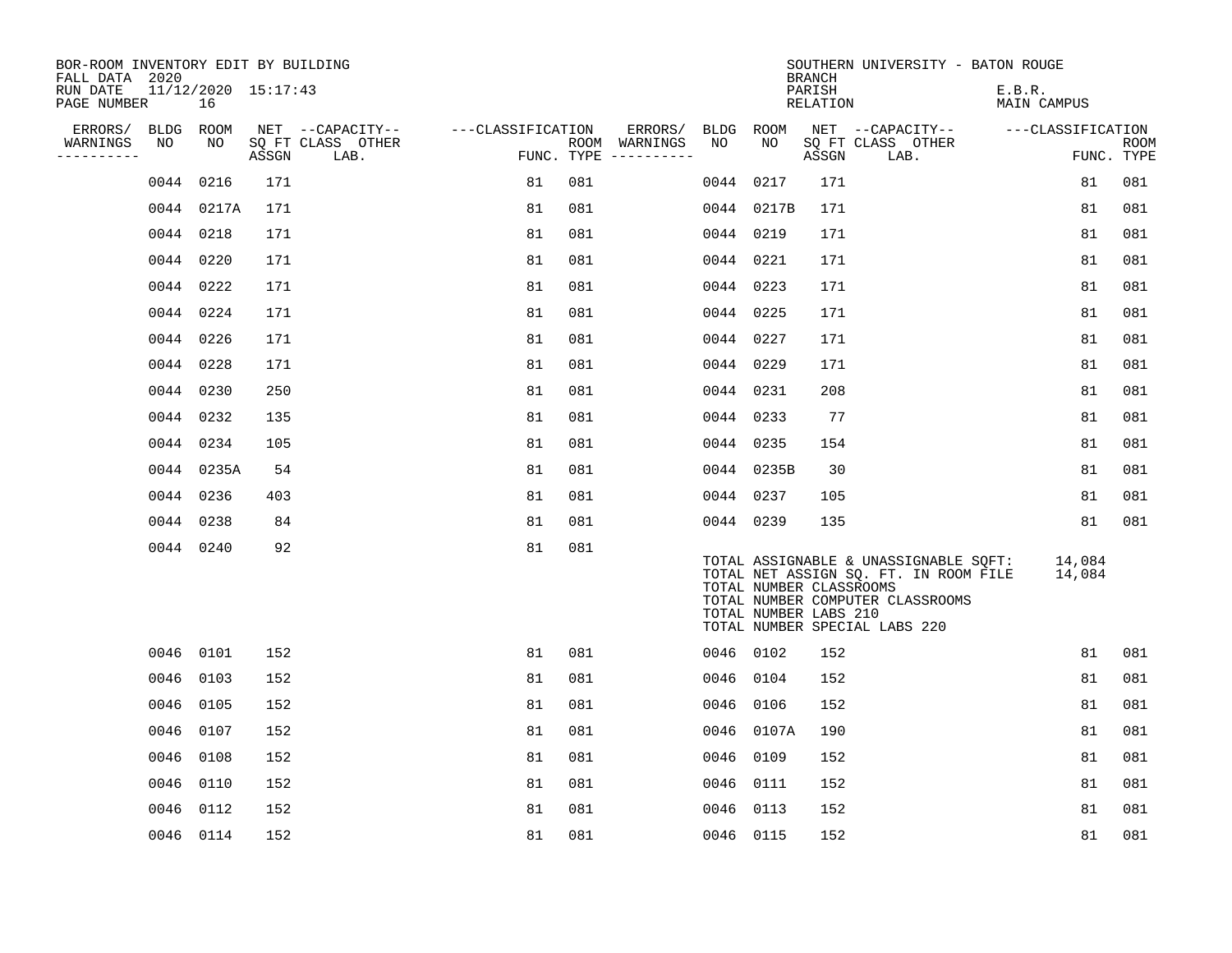| BOR-ROOM INVENTORY EDIT BY BUILDING<br>FALL DATA 2020 |           |                           |       |                           |                   |     |                                      |           |                                                  | <b>BRANCH</b>      | SOUTHERN UNIVERSITY - BATON ROUGE                                                                                                                   |                              |                           |
|-------------------------------------------------------|-----------|---------------------------|-------|---------------------------|-------------------|-----|--------------------------------------|-----------|--------------------------------------------------|--------------------|-----------------------------------------------------------------------------------------------------------------------------------------------------|------------------------------|---------------------------|
| RUN DATE<br>PAGE NUMBER                               |           | 11/12/2020 15:17:43<br>17 |       |                           |                   |     |                                      |           |                                                  | PARISH<br>RELATION |                                                                                                                                                     | E.B.R.<br><b>MAIN CAMPUS</b> |                           |
| ERRORS/                                               | BLDG ROOM |                           |       | NET --CAPACITY--          | ---CLASSIFICATION |     | ERRORS/                              | BLDG ROOM |                                                  |                    | NET --CAPACITY-- ---CLASSIFICATION                                                                                                                  |                              |                           |
| WARNINGS<br>----------                                | NO        | NO                        | ASSGN | SQ FT CLASS OTHER<br>LAB. |                   |     | ROOM WARNINGS<br>FUNC. TYPE $------$ | NO        | NO                                               | ASSGN              | SQ FT CLASS OTHER<br>LAB.                                                                                                                           |                              | <b>ROOM</b><br>FUNC. TYPE |
|                                                       |           | 0046 0116                 | 152   |                           | 81                | 081 |                                      | 0046      | 0119                                             | 96                 |                                                                                                                                                     | 81                           | 081                       |
|                                                       |           | 0046 0120                 | 252   |                           | 81                | 081 |                                      | 0046      | 0121                                             | 152                |                                                                                                                                                     | 81                           | 081                       |
|                                                       |           | 0046 0121A                | 40    |                           | 81                | 081 |                                      |           | 0046 0121B                                       | 30                 |                                                                                                                                                     | 81                           | 081                       |
|                                                       |           | 0046 0122                 | 130   |                           | 81                | 081 |                                      | 0046      | 0123                                             | 190                |                                                                                                                                                     | 81                           | 081                       |
|                                                       | 0046 0125 |                           | 108   |                           | 81                | 081 |                                      | 0046      | 0126                                             | 270                |                                                                                                                                                     | 81                           | 081                       |
|                                                       | 0046 0128 |                           | 178   |                           | 81                | 081 |                                      | 0046 0217 |                                                  | 152                |                                                                                                                                                     | 81                           | 081                       |
|                                                       | 0046 0218 |                           | 152   |                           | 81                | 081 |                                      | 0046 0219 |                                                  | 152                |                                                                                                                                                     | 81                           | 081                       |
|                                                       | 0046 0220 |                           | 152   |                           | 81                | 081 |                                      | 0046 0221 |                                                  | 152                |                                                                                                                                                     | 81                           | 081                       |
|                                                       |           | 0046 0222                 | 152   |                           | 81                | 081 |                                      | 0046      | 0223                                             | 152                |                                                                                                                                                     | 81                           | 081                       |
|                                                       | 0046 0224 |                           | 152   |                           | 81                | 081 |                                      | 0046 0225 |                                                  | 152                |                                                                                                                                                     | 81                           | 081                       |
|                                                       | 0046 0226 |                           | 152   |                           | 81                | 081 |                                      | 0046      | 0227                                             | 152                |                                                                                                                                                     | 81                           | 081                       |
|                                                       | 0046 0228 |                           | 152   |                           | 81                | 081 |                                      | 0046 0229 |                                                  | 152                |                                                                                                                                                     | 81                           | 081                       |
|                                                       | 0046 0230 |                           | 152   |                           | 81                | 081 |                                      | 0046      | 0231                                             | 152                |                                                                                                                                                     | 81                           | 081                       |
|                                                       |           | 0046 0232                 | 152   |                           | 81                | 081 |                                      | 0046 0233 |                                                  | 152                |                                                                                                                                                     | 81                           | 081                       |
|                                                       | 0046 0234 |                           | 152   |                           | 81                | 081 |                                      | 0046      | 0235                                             | 152                |                                                                                                                                                     | 81                           | 081                       |
|                                                       | 0046 0236 |                           | 152   |                           | 81                | 081 |                                      | 0046 0237 |                                                  | 152                |                                                                                                                                                     | 81                           | 081                       |
|                                                       | 0046      | 0238                      | 152   |                           | 81                | 081 |                                      | 0046      | 0239                                             | 152                |                                                                                                                                                     | 81                           | 081                       |
|                                                       | 0046      | 0240                      | 152   |                           | 81                | 081 |                                      | 0046 0241 |                                                  | 152                |                                                                                                                                                     | 81                           | 081                       |
|                                                       | 0046 0243 |                           | 178   |                           | 81                | 081 |                                      |           | 0046 0244                                        | 84                 |                                                                                                                                                     | 81                           | 081                       |
|                                                       | 0046      | 0245                      | 182   |                           | 81                | 081 |                                      | 0046 0246 |                                                  | 270                |                                                                                                                                                     | 81                           | 081                       |
|                                                       |           | 0046 0248                 | 81    |                           | 81                | 081 |                                      | 0046 0249 | TOTAL NUMBER CLASSROOMS<br>TOTAL NUMBER LABS 210 | 165                | TOTAL ASSIGNABLE & UNASSIGNABLE SQFT:<br>TOTAL NET ASSIGN SQ. FT. IN ROOM FILE<br>TOTAL NUMBER COMPUTER CLASSROOMS<br>TOTAL NUMBER SPECIAL LABS 220 | 81<br>8,828<br>8,828         | 081                       |
|                                                       | 0048      | 0100                      | 419   |                           | 71                | 730 |                                      |           | 0048 0100S                                       | 152                |                                                                                                                                                     | 0 <sub>0</sub>               | 020                       |
|                                                       | 0048 0101 |                           | 283   | 10                        | 51                | 410 |                                      |           | 0048 0101S                                       | 152                |                                                                                                                                                     | 0 <sub>0</sub>               | 020                       |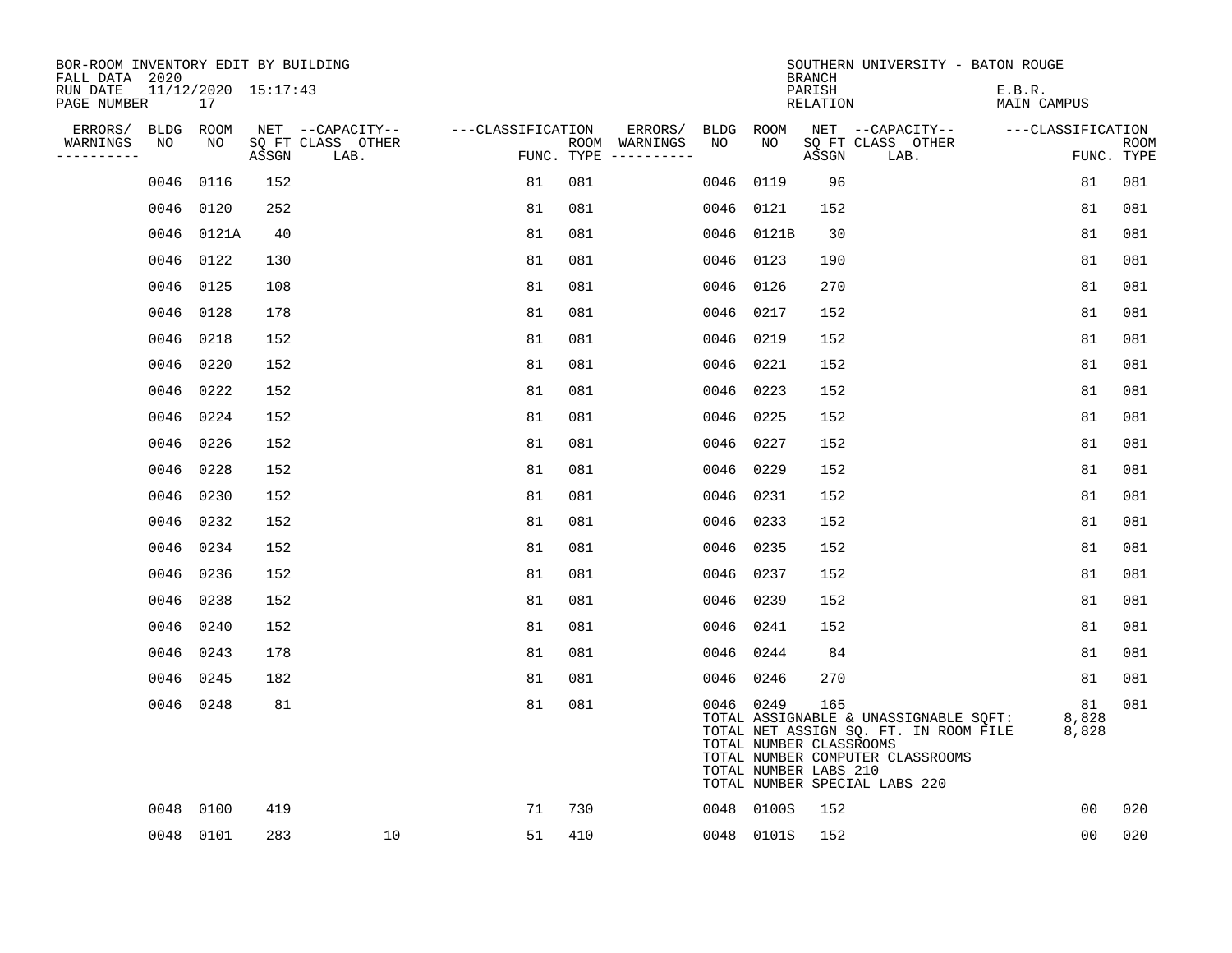| BOR-ROOM INVENTORY EDIT BY BUILDING<br>FALL DATA 2020 |             |                           |       |                           |                   |                    |                         |      |             | <b>BRANCH</b>             | SOUTHERN UNIVERSITY - BATON ROUGE |                       |                           |
|-------------------------------------------------------|-------------|---------------------------|-------|---------------------------|-------------------|--------------------|-------------------------|------|-------------|---------------------------|-----------------------------------|-----------------------|---------------------------|
| RUN DATE<br>PAGE NUMBER                               |             | 11/12/2020 15:17:43<br>18 |       |                           |                   |                    |                         |      |             | PARISH<br><b>RELATION</b> |                                   | E.B.R.<br>MAIN CAMPUS |                           |
| ERRORS/                                               | <b>BLDG</b> | ROOM                      |       | NET --CAPACITY--          | ---CLASSIFICATION |                    | ERRORS/                 | BLDG | <b>ROOM</b> |                           | NET --CAPACITY--                  | ---CLASSIFICATION     |                           |
| WARNINGS<br>----------                                | NO          | NO                        | ASSGN | SQ FT CLASS OTHER<br>LAB. |                   | ROOM<br>FUNC. TYPE | WARNINGS<br>----------- | NO   | NO          | ASSGN                     | SQ FT CLASS OTHER<br>LAB.         |                       | <b>ROOM</b><br>FUNC. TYPE |
|                                                       | 0048        | 0102                      | 258   | 2                         | 91                | 910                |                         | 0048 | 0102B       | 292                       |                                   | 00                    | 010                       |
|                                                       | 0048        | 0103                      | 158   | 2                         | 51                | 310                |                         | 0048 | 0103B       | 796                       |                                   | 00                    | 020                       |
|                                                       | 0048        | 0104                      | 287   | 2                         | 91                | 910                |                         | 0048 | 0104B       | 500                       |                                   | 0 <sub>0</sub>        | 020                       |
|                                                       | 0048        | 0109                      | 258   | 2                         | 91                | 910                |                         | 0048 | 0110        | 283                       | 2                                 | 91                    | 910                       |
|                                                       | 0048        | 0111                      | 283   | 2                         | 91                | 910                |                         | 0048 | 0112        | 258                       | 2                                 | 91                    | 910                       |
|                                                       | 0048        | 0113                      | 258   | 2                         | 91                | 910                |                         | 0048 | 0114        | 357                       | 8                                 | 91                    | 919                       |
|                                                       | 0048        | 0114A                     | 349   | $\mathbf{1}$              | 45                | 310                |                         | 0048 | 0115        | 158                       |                                   | 0 <sub>0</sub>        | 010                       |
|                                                       | 0048        | 0116                      | 100   |                           | 0 <sub>0</sub>    | 010                |                         | 0048 | 0117        | 258                       | 2                                 | 91                    | 910                       |
|                                                       | 0048        | 0119                      | 283   | 2                         | 91                | 910                |                         | 0048 | 0120        | 283                       | 2                                 | 91                    | 910                       |
|                                                       | 0048        | 0121                      | 283   | 2                         | 91                | 910                |                         | 0048 | 0122        | 383                       | 2                                 | 91                    | 910                       |
|                                                       | 0048        | 0123                      | 253   | 2                         | 91                | 910                |                         | 0048 | 0124        | 357                       | 8                                 | 91                    | 919                       |
|                                                       | 0048        | 0125                      | 283   | 2                         | 91                | 910                |                         | 0048 | 0126        | 100                       |                                   | 0 <sub>0</sub>        | 010                       |
|                                                       | 0048        | 0127                      | 283   | 2                         | 91                | 935                |                         | 0048 | 0128        | 283                       | 2                                 | 91                    | 910                       |
|                                                       | 0048        | 0129                      | 176   | 2                         | 91                | 935                |                         | 0048 | 0200S       | 152                       |                                   | 0 <sub>0</sub>        | 020                       |
|                                                       | 0048        | 0201                      | 283   | 2                         | 91                | 910                |                         | 0048 | 0201S       | 152                       |                                   | 0 <sub>0</sub>        | 020                       |
|                                                       | 0048        | 0202                      | 258   | 2                         | 91                | 910                |                         | 0048 | 0203        | 258                       | 2                                 | 91                    | 910                       |
|                                                       | 0048        | 0207                      | 258   | 2                         | 91                | 910                |                         | 0048 | 0209        | 258                       | 2                                 | 91                    | 910                       |
|                                                       | 0048        | 0210                      | 258   | $\overline{c}$            | 91                | 910                |                         | 0048 | 0211        | 258                       | 2                                 | 91                    | 910                       |
|                                                       | 0048        | 0212                      | 258   | 2                         | 91                | 910                |                         | 0048 | 0213        | 283                       | 2                                 | 91                    | 910                       |
|                                                       | 0048        | 0215                      | 258   | 2                         | 91                | 910                |                         | 0048 | 0215A       | 294                       | 8                                 | 91                    | 919                       |
|                                                       | 0048        | 0217                      | 258   | 2                         | 91                | 910                |                         | 0048 | 0217A       | 258                       | 2                                 | 91                    | 910                       |
|                                                       | 0048        | 0218                      | 258   | 2                         | 91                | 910                |                         | 0048 | 0218A       | 21                        | 1                                 | 91                    | 935                       |
|                                                       | 0048        | 0218B                     | 21    | 1                         | 91                | 935                |                         | 0048 | 0218C       | 79                        | 1                                 | 91                    | 935                       |
|                                                       | 0048        | 0219                      | 283   | 2                         | 91                | 910                |                         | 0048 | 0219A       | 294                       | 8                                 | 91                    | 919                       |
|                                                       | 0048        | 0220                      | 258   | 2                         | 91                | 910                |                         | 0048 | 0221        | 283                       | 2                                 | 91                    | 910                       |
|                                                       |             | 0048 0300S                | 152   |                           | 0 <sub>0</sub>    | 020                |                         |      | 0048 0301   | 283                       | $\sqrt{2}$                        | 91                    | 910                       |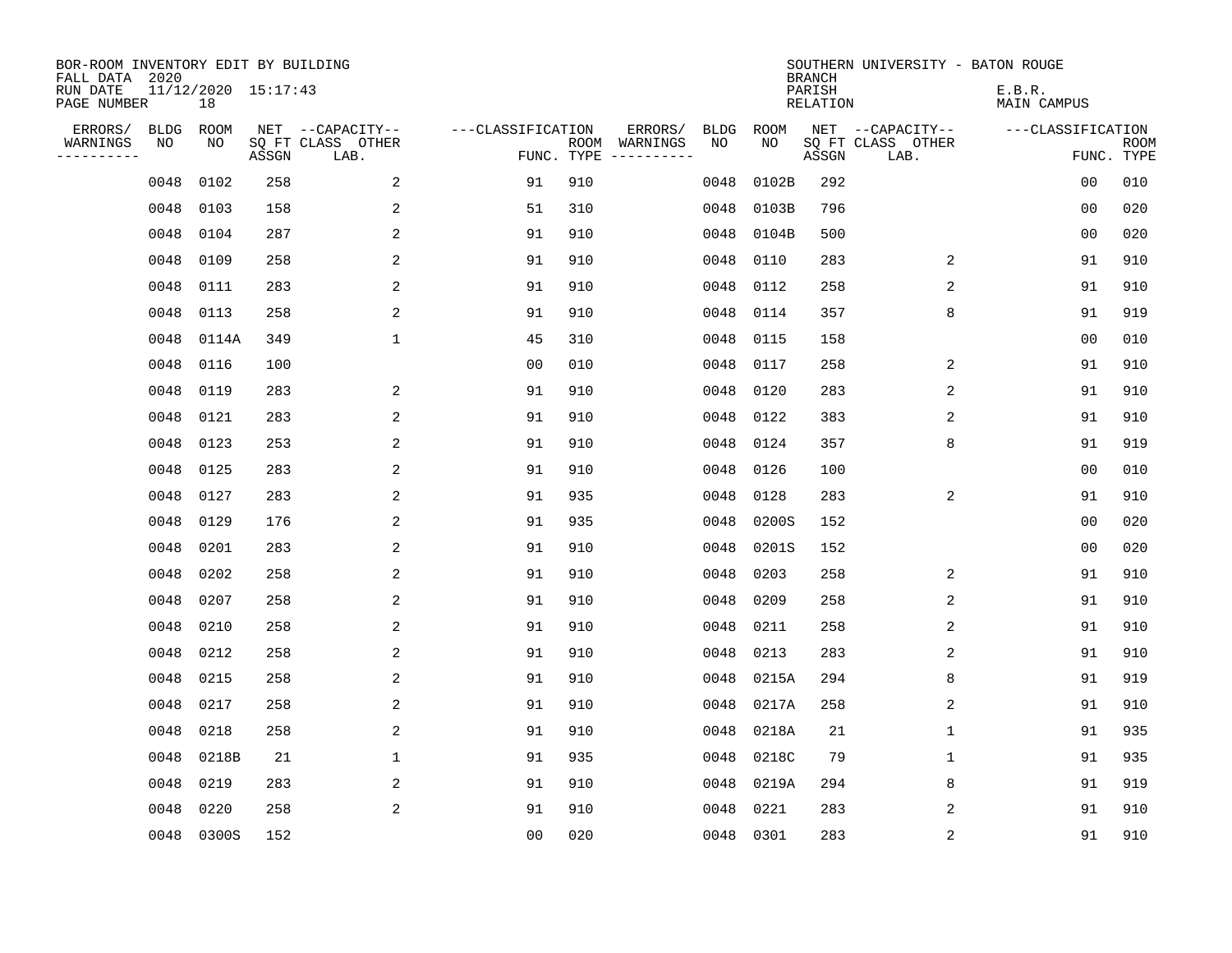| BOR-ROOM INVENTORY EDIT BY BUILDING<br>FALL DATA 2020<br>RUN DATE<br>PAGE NUMBER |           | $11/12/2020$ $15:17:43$<br>19 |       |                                               |                   |     |                                                 |                  |       | <b>BRANCH</b><br>PARISH<br>RELATION                     | SOUTHERN UNIVERSITY - BATON ROUGE                                                                                                                        | E.B.R.<br>MAIN CAMPUS  |                           |
|----------------------------------------------------------------------------------|-----------|-------------------------------|-------|-----------------------------------------------|-------------------|-----|-------------------------------------------------|------------------|-------|---------------------------------------------------------|----------------------------------------------------------------------------------------------------------------------------------------------------------|------------------------|---------------------------|
|                                                                                  |           |                               |       |                                               |                   |     |                                                 |                  |       |                                                         |                                                                                                                                                          |                        |                           |
| ERRORS/<br>WARNINGS<br>----------                                                | NO        | BLDG ROOM<br>NO               | ASSGN | NET --CAPACITY--<br>SQ FT CLASS OTHER<br>LAB. | ---CLASSIFICATION |     | ERRORS/<br>ROOM WARNINGS<br>FUNC. TYPE $------$ | BLDG ROOM<br>NO. | NO    | ASSGN                                                   | NET --CAPACITY--<br>SQ FT CLASS OTHER<br>LAB.                                                                                                            | ---CLASSIFICATION      | <b>ROOM</b><br>FUNC. TYPE |
|                                                                                  | 0048      | 0301S                         | 152   |                                               | 0 <sub>0</sub>    | 020 |                                                 | 0048             | 0302  | 258                                                     | 2                                                                                                                                                        | 91                     | 910                       |
|                                                                                  | 0048      | 0303                          | 258   | 2                                             | 91                | 910 |                                                 | 0048             | 0305  | 258                                                     | 2                                                                                                                                                        | 91                     | 910                       |
|                                                                                  | 0048      | 0307                          | 258   | 2                                             | 91                | 910 |                                                 | 0048             | 0309  | 258                                                     | $\overline{2}$                                                                                                                                           | 91                     | 910                       |
|                                                                                  | 0048      | 0310                          | 258   | 2                                             | 91                | 910 |                                                 | 0048             | 0311  | 258                                                     | 2                                                                                                                                                        | 91                     | 910                       |
|                                                                                  | 0048      | 0312                          | 258   | 2                                             | 91                | 910 |                                                 | 0048             | 0315  | 258                                                     | 2                                                                                                                                                        | 91                     | 910                       |
|                                                                                  | 0048      | 0315A                         | 258   | 8                                             | 91                | 919 |                                                 | 0048             | 0317  | 258                                                     | 2                                                                                                                                                        | 91                     | 910                       |
|                                                                                  | 0048      | 0317A                         | 258   | 2                                             | 91                | 910 |                                                 | 0048             | 0318  | 258                                                     | 2                                                                                                                                                        | 91                     | 910                       |
|                                                                                  | 0048      | 0318A                         | 21    | $\mathbf 1$                                   | 91                | 935 |                                                 | 0048             | 0318B | 21                                                      | $\mathbf 1$                                                                                                                                              | 91                     | 935                       |
|                                                                                  | 0048      | 0318C                         | 79    | $\mathbf 1$                                   | 91                | 935 |                                                 | 0048             | 0319  | 258                                                     | 2                                                                                                                                                        | 91                     | 910                       |
|                                                                                  | 0048      | 0319A                         | 294   | 2                                             | 91                | 919 |                                                 | 0048             | 0320  | 258                                                     | $\overline{2}$                                                                                                                                           | 91                     | 910                       |
|                                                                                  | 0048      | 0321                          | 283   | 2                                             | 91                | 910 |                                                 | 0048             | 0322  | 283                                                     | $\overline{2}$                                                                                                                                           | 91                     | 910                       |
|                                                                                  | 0048      | 0323                          | 283   | 2                                             | 91                | 910 |                                                 | 0048             | 0324  | 323                                                     | $\overline{2}$                                                                                                                                           | 91                     | 910                       |
|                                                                                  | 0048 0325 |                               | 283   | 2                                             | 91                | 935 |                                                 | 0048 0329        |       | 283<br>TOTAL NUMBER CLASSROOMS<br>TOTAL NUMBER LABS 210 | 2<br>TOTAL ASSIGNABLE & UNASSIGNABLE SQFT:<br>TOTAL NET ASSIGN SQ. FT. IN ROOM FILE<br>TOTAL NUMBER COMPUTER CLASSROOMS<br>TOTAL NUMBER SPECIAL LABS 220 | 91<br>20,677<br>17,819 | 910                       |
|                                                                                  |           | 0049 0100 90300               |       | 2000                                          | 45                | 523 |                                                 |                  |       | TOTAL NUMBER CLASSROOMS<br>TOTAL NUMBER LABS 210        | TOTAL ASSIGNABLE & UNASSIGNABLE SQFT:<br>TOTAL NET ASSIGN SQ. FT. IN ROOM FILE<br>TOTAL NUMBER COMPUTER CLASSROOMS<br>TOTAL NUMBER SPECIAL LABS 220      | 90,300<br>90,300       |                           |
|                                                                                  | 0055      | 0100                          | 606   | 2                                             | 61                | 310 |                                                 | 0055 0101        |       | 132                                                     | $\mathbf{1}$                                                                                                                                             | 61                     | 315                       |
|                                                                                  | 0055      | 0102                          | 84    | $\mathbf{1}$                                  | 61                | 310 |                                                 | 0055 0103        |       | 284                                                     |                                                                                                                                                          | 00                     | 030                       |
|                                                                                  | 0055      | 0104                          | 154   | 2                                             | 61                | 310 |                                                 | 0055             | 0105  | 195                                                     | $\overline{2}$                                                                                                                                           | 61                     | 310                       |
|                                                                                  | 0055      | 0106                          | 60    | $\mathbf 1$                                   | 61                | 315 |                                                 | 0055             | 0107  | 221                                                     | $\mathbf 1$                                                                                                                                              | 61                     | 310                       |
|                                                                                  | 0055 0108 |                               | 221   |                                               | 0 <sub>0</sub>    | 010 |                                                 | 0055 0109        |       | 221                                                     | 1<br>TOTAL ASSIGNABLE & UNASSIGNABLE SQFT:                                                                                                               | 61<br>2,178            | 315                       |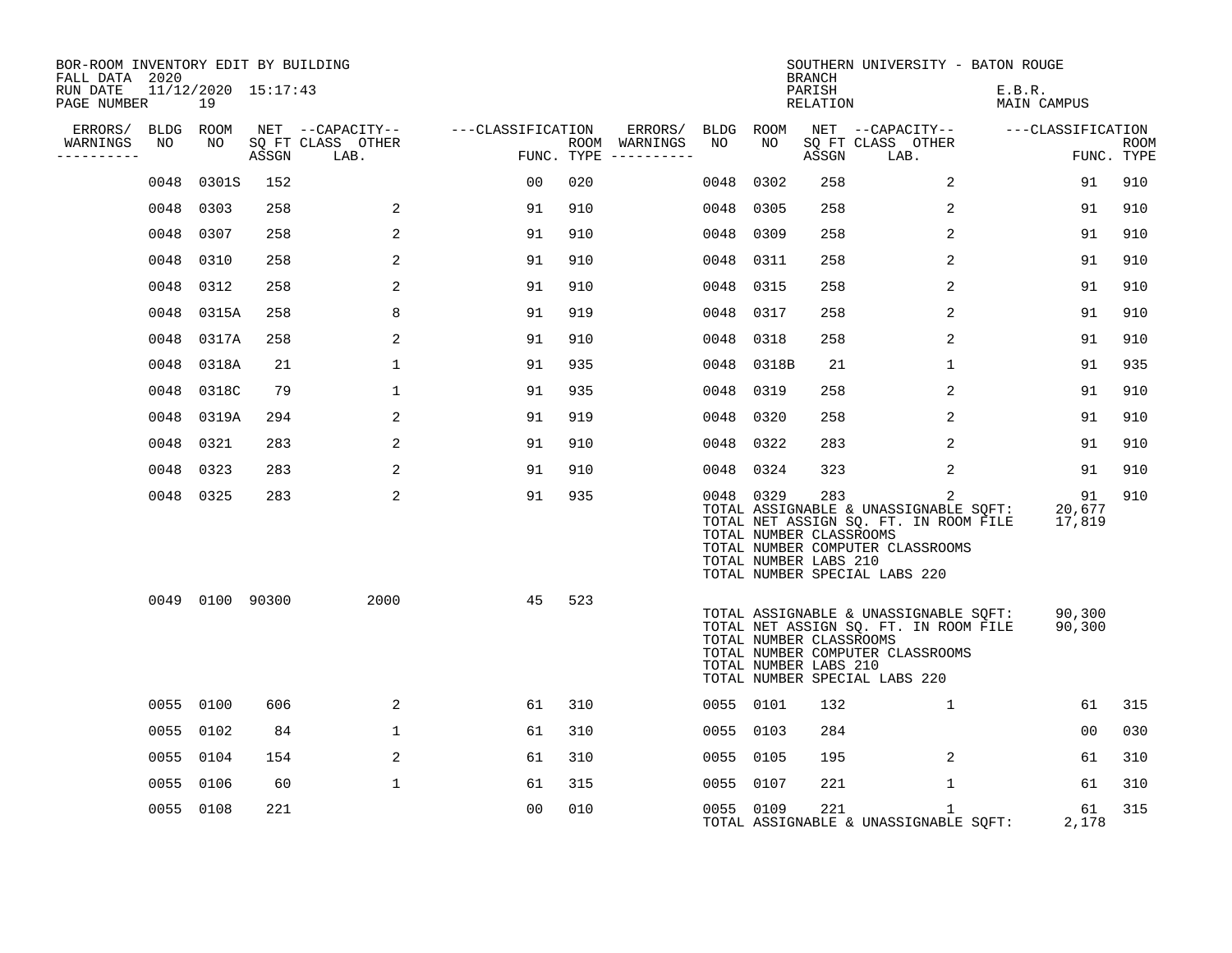| FALL DATA 2020 |       |                                                                                                                                                                                                                            |              |                                                                                     |                  |                   |                                      |    |                                                                                                                                                                                                                                                                                                     |                                  |                                                              |                                                            |                                                      |                                                                                                                                       |
|----------------|-------|----------------------------------------------------------------------------------------------------------------------------------------------------------------------------------------------------------------------------|--------------|-------------------------------------------------------------------------------------|------------------|-------------------|--------------------------------------|----|-----------------------------------------------------------------------------------------------------------------------------------------------------------------------------------------------------------------------------------------------------------------------------------------------------|----------------------------------|--------------------------------------------------------------|------------------------------------------------------------|------------------------------------------------------|---------------------------------------------------------------------------------------------------------------------------------------|
| PAGE NUMBER    | 20    |                                                                                                                                                                                                                            |              |                                                                                     |                  |                   |                                      |    |                                                                                                                                                                                                                                                                                                     |                                  |                                                              |                                                            |                                                      |                                                                                                                                       |
| ERRORS/        |       |                                                                                                                                                                                                                            |              |                                                                                     |                  | ERRORS/           |                                      |    |                                                                                                                                                                                                                                                                                                     |                                  |                                                              |                                                            |                                                      | <b>ROOM</b>                                                                                                                           |
| ----------     |       | ASSGN                                                                                                                                                                                                                      | LAB.         |                                                                                     |                  |                   |                                      |    |                                                                                                                                                                                                                                                                                                     |                                  |                                                              |                                                            |                                                      | FUNC. TYPE                                                                                                                            |
|                |       |                                                                                                                                                                                                                            |              |                                                                                     |                  |                   |                                      |    |                                                                                                                                                                                                                                                                                                     |                                  |                                                              |                                                            |                                                      |                                                                                                                                       |
|                |       | 149                                                                                                                                                                                                                        | 2            | 91                                                                                  | 650              |                   |                                      |    | 143                                                                                                                                                                                                                                                                                                 |                                  | 1                                                            |                                                            | 45                                                   | 310                                                                                                                                   |
|                | 0102  | 208                                                                                                                                                                                                                        | 2            | 45                                                                                  | 310              |                   |                                      |    | 210                                                                                                                                                                                                                                                                                                 |                                  | 2                                                            |                                                            | 45                                                   | 310                                                                                                                                   |
|                |       | 192                                                                                                                                                                                                                        | 1            | 45                                                                                  | 310              |                   |                                      |    | 132                                                                                                                                                                                                                                                                                                 |                                  | $\mathbf{1}$                                                 |                                                            | 45                                                   | 315                                                                                                                                   |
|                | 0107  | 144                                                                                                                                                                                                                        | 1            | 45                                                                                  | 315              |                   |                                      |    | 120                                                                                                                                                                                                                                                                                                 |                                  |                                                              |                                                            | 0 <sub>0</sub>                                       | 010                                                                                                                                   |
| 0056           | 0109  | 797                                                                                                                                                                                                                        | 45           | 45                                                                                  | 315              |                   |                                      |    | 160                                                                                                                                                                                                                                                                                                 |                                  | $\mathbf 1$                                                  |                                                            | 45                                                   | 315                                                                                                                                   |
| 0056           | 0111  | 528                                                                                                                                                                                                                        | 4            | 45                                                                                  | 310              |                   |                                      |    | 115                                                                                                                                                                                                                                                                                                 |                                  | 1                                                            |                                                            | 45                                                   | 310                                                                                                                                   |
| 0056           |       | 207                                                                                                                                                                                                                        | 2            | 45                                                                                  | 310              |                   |                                      |    | 226                                                                                                                                                                                                                                                                                                 |                                  | 2                                                            |                                                            | 45                                                   | 310                                                                                                                                   |
|                | 0117  | 184                                                                                                                                                                                                                        | 2            | 45                                                                                  | 310              |                   | 0056                                 |    | 99                                                                                                                                                                                                                                                                                                  |                                  | 1                                                            |                                                            | 45                                                   | 310                                                                                                                                   |
| 0056           |       | 99                                                                                                                                                                                                                         | $\mathbf 1$  | 45                                                                                  | 310              |                   | 0056                                 |    | 391                                                                                                                                                                                                                                                                                                 |                                  | 3                                                            |                                                            | 45                                                   | 310                                                                                                                                   |
|                |       | 94                                                                                                                                                                                                                         | $\mathbf{1}$ | 45                                                                                  | 310              |                   |                                      |    | 391                                                                                                                                                                                                                                                                                                 |                                  | 10                                                           |                                                            | 46                                                   | 350                                                                                                                                   |
|                |       | 95                                                                                                                                                                                                                         | 1            | 45                                                                                  | 310              |                   | 0056                                 |    | 81                                                                                                                                                                                                                                                                                                  |                                  | 1                                                            |                                                            | 45                                                   | 315                                                                                                                                   |
|                |       | 867                                                                                                                                                                                                                        | 33           | 91                                                                                  | 650              |                   |                                      |    | 3607                                                                                                                                                                                                                                                                                                |                                  | 100                                                          |                                                            | 91                                                   | 650                                                                                                                                   |
|                |       | 736                                                                                                                                                                                                                        | 50           | 91                                                                                  | 650              |                   | 0056                                 |    | 84                                                                                                                                                                                                                                                                                                  |                                  |                                                              |                                                            | 00                                                   | 010                                                                                                                                   |
|                |       | 84                                                                                                                                                                                                                         |              | 00                                                                                  | 020              |                   | 0056                                 |    | 1457                                                                                                                                                                                                                                                                                                | 69                               |                                                              |                                                            | 11                                                   | 110                                                                                                                                   |
|                | 0130  | 1342                                                                                                                                                                                                                       | 122          | 11                                                                                  | 110              |                   |                                      |    | 432                                                                                                                                                                                                                                                                                                 |                                  | 10                                                           |                                                            | 0 <sub>0</sub>                                       | 030                                                                                                                                   |
|                |       | 99                                                                                                                                                                                                                         | 1            | 45                                                                                  | 315              |                   |                                      |    | 99                                                                                                                                                                                                                                                                                                  |                                  | $\mathbf{1}$                                                 |                                                            | 45                                                   | 315                                                                                                                                   |
|                | 0136  | 248                                                                                                                                                                                                                        | 10           | 44                                                                                  | 240              |                   |                                      |    | 1296                                                                                                                                                                                                                                                                                                |                                  | 68                                                           |                                                            | 22                                                   | 430                                                                                                                                   |
| 0056           | 0138  | 459                                                                                                                                                                                                                        | 10           | 0 <sub>0</sub>                                                                      | 030              |                   |                                      |    | 184                                                                                                                                                                                                                                                                                                 |                                  | 10                                                           |                                                            | 41                                                   | 410                                                                                                                                   |
|                | 0140A | 161                                                                                                                                                                                                                        |              | 0 <sub>0</sub>                                                                      | 010              |                   |                                      |    | 561                                                                                                                                                                                                                                                                                                 |                                  | 50                                                           |                                                            | 48                                                   | 410                                                                                                                                   |
|                |       | 186                                                                                                                                                                                                                        | 2            | 45                                                                                  | 310              |                   |                                      |    | 174                                                                                                                                                                                                                                                                                                 |                                  | 2                                                            |                                                            | 45                                                   | 310                                                                                                                                   |
|                | 0144  | 150                                                                                                                                                                                                                        | 2            | 45                                                                                  | 310              |                   |                                      |    | 150                                                                                                                                                                                                                                                                                                 |                                  | 2                                                            |                                                            | 45                                                   | 310                                                                                                                                   |
| 0056           | 0146  | 258                                                                                                                                                                                                                        | 30           | 22                                                                                  | 455              |                   |                                      |    | 960                                                                                                                                                                                                                                                                                                 |                                  | 40                                                           |                                                            | 22                                                   | 440                                                                                                                                   |
|                |       | 418                                                                                                                                                                                                                        | 30           | 22                                                                                  | 440              |                   |                                      |    | 418                                                                                                                                                                                                                                                                                                 |                                  | 30                                                           |                                                            | 22                                                   | 440                                                                                                                                   |
|                | NO    | BLDG ROOM<br>NO<br>0056 0100<br>0056<br>0056 0105<br>0056<br>0115<br>0056<br>0119<br>0056 0121<br>0056 0123<br>0056 0125<br>0056 0127<br>0056 0127B<br>0056<br>0056 0134<br>0056<br>0056<br>0056 0142<br>0056<br>0056 0148 |              | BOR-ROOM INVENTORY EDIT BY BUILDING<br>$11/12/2020$ $15:17:43$<br>SQ FT CLASS OTHER | NET --CAPACITY-- | ---CLASSIFICATION | ROOM WARNINGS<br>FUNC. TYPE $------$ | NO | BLDG ROOM<br>NO<br>0056 0101<br>0056 0104<br>0056 0106<br>0056 0108<br>0056 0110<br>0056 0112<br>0056 0116<br>0118<br>0120<br>0056 0122<br>0124<br>0056 0126<br>0127A<br>0129<br>0056 0133<br>0056 0135<br>0056 0137<br>0056 0139A<br>0056 0141<br>0056 0143<br>0056 0145<br>0056 0147<br>0056 0149 | <b>BRANCH</b><br>PARISH<br>ASSGN | RELATION<br>TOTAL NUMBER CLASSROOMS<br>TOTAL NUMBER LABS 210 | SQ FT CLASS OTHER<br>LAB.<br>TOTAL NUMBER SPECIAL LABS 220 | NET --CAPACITY--<br>TOTAL NUMBER COMPUTER CLASSROOMS | SOUTHERN UNIVERSITY - BATON ROUGE<br>E.B.R.<br><b>MAIN CAMPUS</b><br>---CLASSIFICATION<br>TOTAL NET ASSIGN SQ. FT. IN ROOM FILE 1,673 |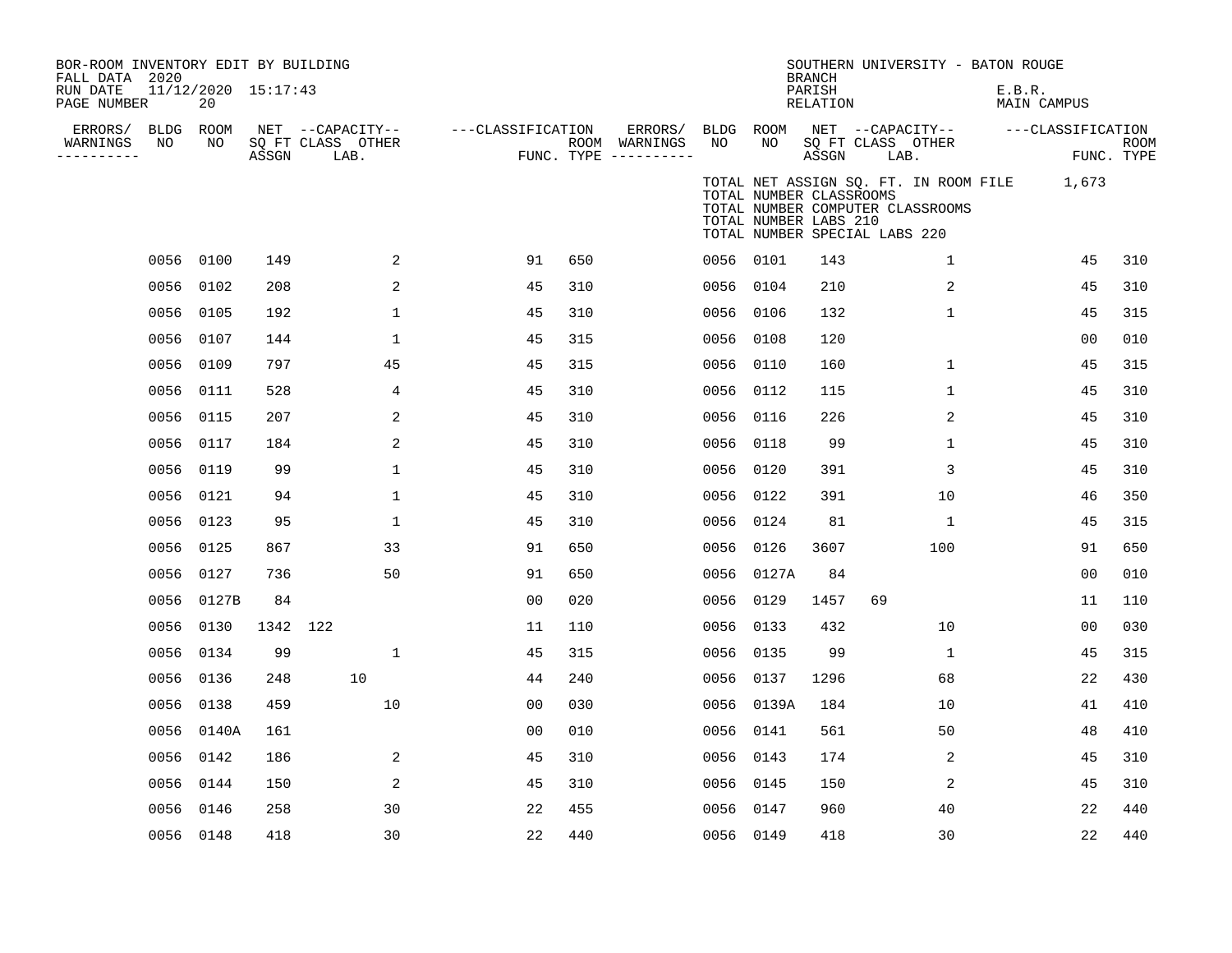| BOR-ROOM INVENTORY EDIT BY BUILDING<br>FALL DATA 2020 |      |                           |       |                           |                   |      |          |             |             | <b>BRANCH</b>             |                           | SOUTHERN UNIVERSITY - BATON ROUGE |                           |
|-------------------------------------------------------|------|---------------------------|-------|---------------------------|-------------------|------|----------|-------------|-------------|---------------------------|---------------------------|-----------------------------------|---------------------------|
| RUN DATE<br>PAGE NUMBER                               |      | 11/12/2020 15:17:43<br>21 |       |                           |                   |      |          |             |             | PARISH<br><b>RELATION</b> |                           | E.B.R.<br>MAIN CAMPUS             |                           |
| ERRORS/                                               | BLDG | ROOM                      |       | NET --CAPACITY--          | ---CLASSIFICATION |      | ERRORS/  | <b>BLDG</b> | <b>ROOM</b> |                           | NET --CAPACITY--          | ---CLASSIFICATION                 |                           |
| WARNINGS<br>----------                                | NO   | NO                        | ASSGN | SQ FT CLASS OTHER<br>LAB. | FUNC. TYPE        | ROOM | WARNINGS | NO          | NO          | ASSGN                     | SQ FT CLASS OTHER<br>LAB. |                                   | <b>ROOM</b><br>FUNC. TYPE |
|                                                       | 0056 | 0150                      | 400   | 30                        | 22                | 455  |          | 0056        | 0151        | 100                       |                           | 3<br>22                           | 440                       |
|                                                       | 0056 | 0152                      | 161   |                           | 0 <sub>0</sub>    | 030  |          | 0056        | 0153        | 1057                      | 100                       | 22                                | 430                       |
|                                                       | 0056 | 0157                      | 1573  | 120                       | 22                | 430  |          | 0056        | 0158        | 67                        | 1                         | 45                                | 310                       |
|                                                       |      | 0056 0160                 | 651   | 60                        | 22                | 430  |          | 0056        | 0161        | 312                       | 27                        | 48                                | 410                       |
|                                                       | 0056 | 0162                      | 312   | 27                        | 48                | 410  |          | 0056        | 0163        | 66                        |                           | $\mathbf{1}$<br>45                | 310                       |
|                                                       |      | 0056 0164                 | 5116  | 450                       | 22                | 430  |          | 0056        | 0165        | 1654                      | 150                       | 22                                | 430                       |
|                                                       | 0056 | 0167                      | 1063  | 50                        | 22                | 430  |          | 0056        | 0168        | 264                       | 9                         | 44                                | 240                       |
|                                                       | 0056 | 0169                      | 342   | 5                         | 45                | 310  |          | 0056        | 0170        | 1207                      | 64                        | 11                                | 110                       |
|                                                       | 0056 | 0172                      | 1207  | 64                        | 11                | 110  |          | 0056        | 0200N       | 325                       | 10                        | 51                                | 310                       |
|                                                       | 0056 | 0201                      | 2492  | 100                       | 22                | 250  |          | 0056        | 0201N       | 170                       | 10                        | 51                                | 310                       |
|                                                       | 0056 | 0202                      | 310   | 30                        | 22                | 455  |          | 0056        | 0202N       | 325                       | 10                        | 51                                | 310                       |
|                                                       | 0056 | 0203                      | 138   | 1                         | 45                | 310  |          | 0056        | 0203N       | 650                       | 10                        | 45                                | 910                       |
|                                                       | 0056 | 0204                      | 170   | 1                         | 45                | 310  |          | 0056        | 0204N       | 170                       | 1                         | 45                                | 310                       |
|                                                       | 0056 | 0205                      | 170   | 1                         | 45                | 310  |          | 0056        | 0206        | 42                        | 1                         | 45                                | 315                       |
|                                                       | 0056 | 0206N                     | 1207  | 56                        | 11                | 110  |          | 0056        | 0207        | 1196                      | 50                        | 11                                | 110                       |
|                                                       | 0056 | 0208N                     | 189   | 1                         | 45                | 310  |          | 0056        | 0209        | 1196                      | 10                        | 45                                | 310                       |
|                                                       | 0056 | 0210                      | 287   | 5                         | 53                | 315  |          | 0056        | 0212        | 17                        | $\mathbf 1$               | 45                                | 315                       |
|                                                       | 0056 | 0213                      | 35    | 1                         | 45                | 315  |          | 0056        | 0214        | 322                       | 30                        | 11                                | 110                       |
|                                                       | 0056 | 0215                      | 96    | 1                         | 45                | 315  |          | 0056        | 0216        | 1115                      | 60                        | 11                                | 110                       |
|                                                       | 0056 | 0218                      | 154   |                           | 0 <sub>0</sub>    | 030  |          | 0056        | 0219        | 154                       |                           | 0 <sub>0</sub>                    | 030                       |
|                                                       | 0056 | 0220                      | 138   | 1                         | 45                | 310  |          | 0056        | 0221        | 199                       |                           | 2<br>45                           | 310                       |
|                                                       | 0056 | 0224                      | 874   | 50                        | 91                | 650  |          | 0056        | 0225        | 1436                      | 68                        | 11                                | 110                       |
|                                                       | 0056 | 0226                      | 245   |                           | 0 <sub>0</sub>    | 030  |          | 0056        | 0227        | 2068                      | 112                       | 11                                | 110                       |
|                                                       | 0056 | 0231                      | 240   |                           | 0 <sub>0</sub>    | 030  |          | 0056        | 0232        | 286                       |                           | 0 <sub>0</sub>                    | 030                       |
|                                                       | 0056 | 0233                      | 189   |                           | 0 <sub>0</sub>    | 010  |          | 0056        | 0234        | 247                       |                           | 2<br>45                           | 310                       |
|                                                       |      | 0056 0235                 | 308   | 2                         | 45                | 310  |          |             | 0056 0236   | 140                       |                           | 5<br>46                           | 325                       |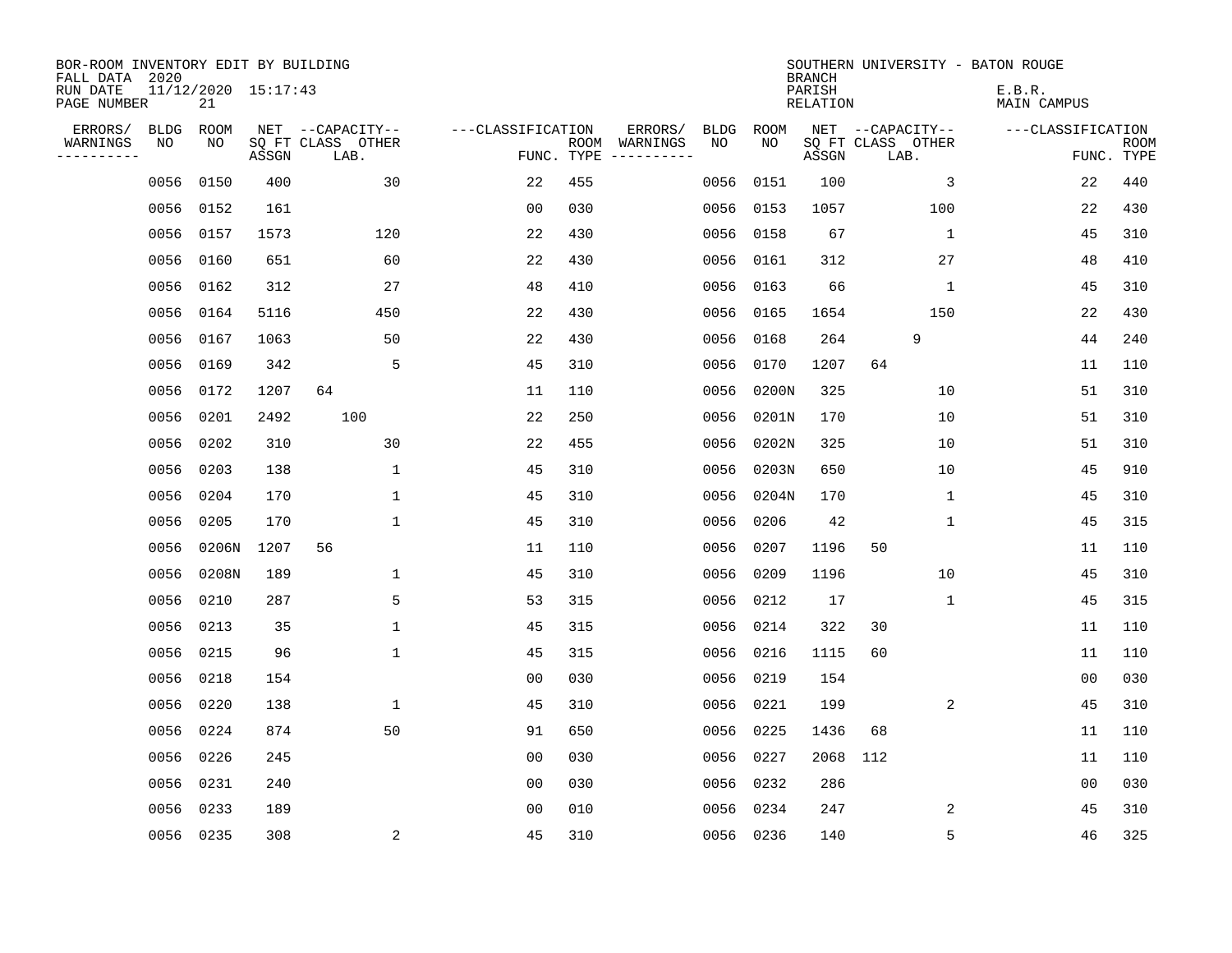| BOR-ROOM INVENTORY EDIT BY BUILDING<br>FALL DATA 2020 |             |                           |       |                           |                   |                    |                         |      |             | <b>BRANCH</b>             | SOUTHERN UNIVERSITY - BATON ROUGE |                       |                           |
|-------------------------------------------------------|-------------|---------------------------|-------|---------------------------|-------------------|--------------------|-------------------------|------|-------------|---------------------------|-----------------------------------|-----------------------|---------------------------|
| RUN DATE<br>PAGE NUMBER                               |             | 11/12/2020 15:17:43<br>22 |       |                           |                   |                    |                         |      |             | PARISH<br><b>RELATION</b> |                                   | E.B.R.<br>MAIN CAMPUS |                           |
| ERRORS/                                               | <b>BLDG</b> | ROOM                      |       | NET --CAPACITY--          | ---CLASSIFICATION |                    | ERRORS/                 | BLDG | <b>ROOM</b> |                           | NET --CAPACITY--                  | ---CLASSIFICATION     |                           |
| WARNINGS<br>----------                                | NO          | NO                        | ASSGN | SQ FT CLASS OTHER<br>LAB. |                   | ROOM<br>FUNC. TYPE | WARNINGS<br>----------- | NO   | NO          | ASSGN                     | SQ FT CLASS OTHER<br>LAB.         |                       | <b>ROOM</b><br>FUNC. TYPE |
|                                                       | 0056        | 0237                      | 140   | 5                         | 46                | 325                |                         | 0056 | 0238        | 140                       |                                   | 00                    | 030                       |
|                                                       | 0056        | 0239                      | 450   | 5                         | 45                | 310                |                         | 0056 | 0241        | 204                       | 2                                 | 45                    | 310                       |
|                                                       | 0056        | 0242                      | 379   | 2                         | 45                | 310                |                         | 0056 | 0243        | 157                       | $\overline{c}$                    | 45                    | 310                       |
|                                                       | 0056        | 0244                      | 150   | 2                         | 45                | 310                |                         |      | 0056 0245   | 140                       | 1                                 | 45                    | 310                       |
|                                                       | 0056        | 0246                      | 108   | $\mathbf 1$               | 45                | 310                |                         | 0056 | 0248        | 224                       | 2                                 | 45                    | 310                       |
|                                                       | 0056        | 0248A                     | 189   |                           | 0 <sub>0</sub>    | 010                |                         |      | 0056 0249   | 168                       | 1                                 | 45                    | 310                       |
|                                                       | 0056        | 0250                      | 210   | 2                         | 45                | 310                |                         | 0056 | 0251        | 160                       | $\mathbf{1}$                      | 45                    | 315                       |
|                                                       | 0056        | 0252                      | 210   | 2                         | 45                | 310                |                         |      | 0056 0253   | 25                        | $\mathbf{1}$                      | 45                    | 315                       |
|                                                       | 0056        | 0254                      | 189   | $\mathbf{1}$              | 0 <sub>0</sub>    | 030                |                         | 0056 | 0256        | 445                       | 30                                | 22                    | 440                       |
|                                                       | 0056        | 0257                      | 204   | 1                         | 45                | 315                |                         | 0056 | 0258        | 594                       | 35                                | 22                    | 420                       |
|                                                       | 0056        | 0258A                     | 184   | 1                         | 45                | 310                |                         | 0056 | 0258B       | 184                       | 1                                 | 45                    | 310                       |
|                                                       | 0056        | 0259                      | 143   | 1                         | 45                | 315                |                         | 0056 | 0261        | 440                       | 2                                 | 45                    | 310                       |
|                                                       | 0056        | 0262                      | 210   | 2                         | 45                | 310                |                         | 0056 | 0263        | 351                       | 2                                 | 45                    | 310                       |
|                                                       | 0056        | 0264                      | 144   |                           | 0 <sub>0</sub>    | 010                |                         | 0056 | 0265        | 48                        | 1                                 | 45                    | 315                       |
|                                                       | 0056        | 0266                      | 45    | 1                         | 45                | 315                |                         | 0056 | 0267        | 35                        | 1                                 | 45                    | 315                       |
|                                                       | 0056        | 0268                      | 520   | 25                        | 91                | 650                |                         | 0056 | 0269        | 161                       |                                   | 00                    | 030                       |
|                                                       | 0056        | 0272                      | 30    | $\mathbf{1}$              | 45                | 315                |                         | 0056 | 0273        | 36                        | 1                                 | 45                    | 315                       |
|                                                       | 0056        | 0274                      | 289   |                           | 0 <sub>0</sub>    | 020                |                         | 0056 | 0275        | 440                       | 10                                | 46                    | 350                       |
|                                                       | 0056        | 0276                      | 156   | 1                         | 45                | 310                |                         | 0056 | 0277        | 149                       | 1                                 | 45                    | 310                       |
|                                                       | 0056        | 0278                      | 177   | 1                         | 45                | 310                |                         | 0056 | 0279        | 150                       | 1                                 | 45                    | 310                       |
|                                                       | 0056        | 0280                      | 209   | 1                         | 45                | 310                |                         | 0056 | 0281        | 209                       | 1                                 | 45                    | 310                       |
|                                                       | 0056        | 0282                      | 150   | $\mathbf 1$               | 45                | 310                |                         | 0056 | 0283        | 116                       | 1                                 | 45                    | 310                       |
|                                                       | 0056        | 0284                      | 209   | 2                         | 45                | 310                |                         | 0056 | 0285        | 331                       | 2                                 | 45                    | 310                       |
|                                                       | 0056        | 0286                      | 90    |                           | 0 <sub>0</sub>    | 010                |                         | 0056 | 0287        | 168                       | $\mathbf 1$                       | 45                    | 310                       |
|                                                       | 0056        | 0288                      | 209   | 1                         | 45                | 310                |                         | 0056 | 0289        | 196                       | 1                                 | 45                    | 310                       |
|                                                       | 0056 0290   |                           | 209   | $\mathbf{1}$              | 45                | 310                |                         |      | 0056 0291   | 196                       | 1                                 | 45                    | 310                       |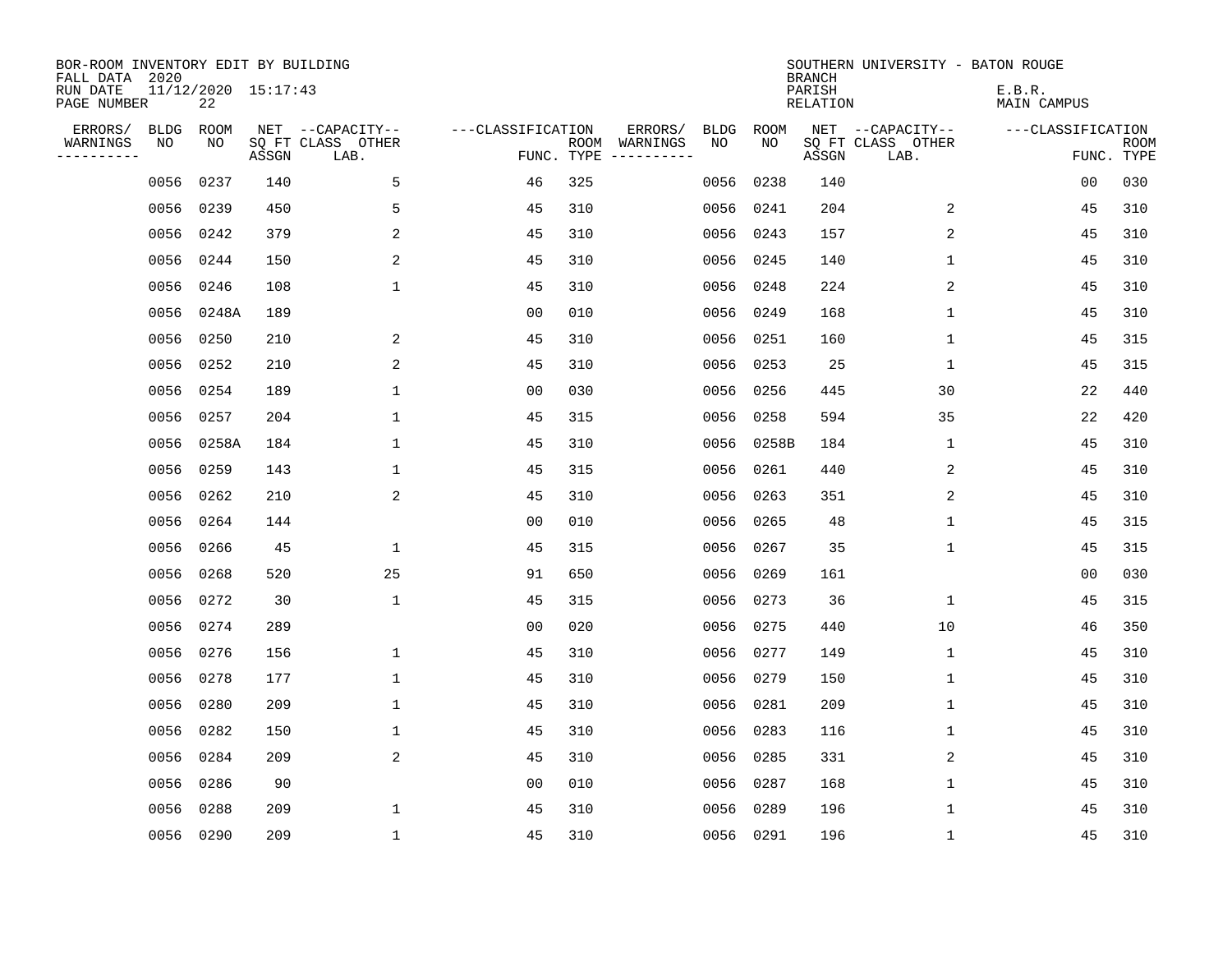| BOR-ROOM INVENTORY EDIT BY BUILDING<br>FALL DATA 2020 |           |                           |       |                           |                   |     |                                      |           |                                                  | <b>BRANCH</b>      | SOUTHERN UNIVERSITY - BATON ROUGE                                                                                                                                   |                              |                    |
|-------------------------------------------------------|-----------|---------------------------|-------|---------------------------|-------------------|-----|--------------------------------------|-----------|--------------------------------------------------|--------------------|---------------------------------------------------------------------------------------------------------------------------------------------------------------------|------------------------------|--------------------|
| RUN DATE<br>PAGE NUMBER                               |           | 11/12/2020 15:17:43<br>23 |       |                           |                   |     |                                      |           |                                                  | PARISH<br>RELATION |                                                                                                                                                                     | E.B.R.<br>MAIN CAMPUS        |                    |
| ERRORS/                                               | BLDG ROOM |                           |       | NET --CAPACITY--          | ---CLASSIFICATION |     | ERRORS/                              | BLDG ROOM |                                                  |                    | NET --CAPACITY--                                                                                                                                                    | ---CLASSIFICATION            |                    |
| WARNINGS<br>----------                                | NO        | NO                        | ASSGN | SO FT CLASS OTHER<br>LAB. |                   |     | ROOM WARNINGS<br>FUNC. TYPE $------$ | NO        | NO                                               | ASSGN              | SO FT CLASS OTHER<br>LAB.                                                                                                                                           |                              | ROOM<br>FUNC. TYPE |
|                                                       | 0056      | 0292                      | 109   | $\mathbf{1}$              | 45                | 310 |                                      | 0056      | 0293                                             | 164                | $\mathbf 1$                                                                                                                                                         | 45                           | 310                |
|                                                       | 0056 0295 |                           | 389   |                           | 00                | 020 |                                      | 0056      | 0295A                                            | 189                | $\mathbf{1}$                                                                                                                                                        | 45                           | 310                |
|                                                       |           | 0056 0295B                | 189   | $\mathbf{1}$              | 45                | 310 |                                      | 0056      | 0295C                                            | 189                | $\mathbf 1$                                                                                                                                                         | 45                           | 310                |
|                                                       |           | 0056 0295D                | 189   | $\mathbf{1}$              | 45                | 310 |                                      | 0056      | 0296                                             | 209                | $\mathbf{1}$                                                                                                                                                        | 45                           | 310                |
|                                                       |           | 0056 0297                 | 209   | $\mathbf{1}$              | 45                | 310 |                                      | 0056      | 0298                                             | 109                | $\mathbf{1}$                                                                                                                                                        | 45                           | 310                |
|                                                       | 0056 0299 |                           | 196   | $\mathbf{1}$              | 45                | 310 |                                      | 0056 0300 |                                                  | 209                | $\mathbf 1$                                                                                                                                                         | 45                           | 310                |
|                                                       |           | 0056 0301                 | 192   | $\mathbf 1$               | 45                | 310 |                                      | 0056 0302 | TOTAL NUMBER CLASSROOMS<br>TOTAL NUMBER LABS 210 | 196                | $\mathbf{1}$<br>TOTAL ASSIGNABLE & UNASSIGNABLE SOFT:<br>TOTAL NET ASSIGN SQ. FT. IN ROOM FILE<br>TOTAL NUMBER COMPUTER CLASSROOMS<br>TOTAL NUMBER SPECIAL LABS 220 | 45<br>65,455<br>61,095<br>10 | 310                |
|                                                       | 0066 0001 |                           | 154   | $\mathbf{1}$              | 63                | 310 |                                      | 0066 0002 |                                                  | 160                | $\mathbf{1}$                                                                                                                                                        | 63                           | 310                |
|                                                       | 0066 0003 |                           | 110   | $\mathbf 1$               | 63                | 315 |                                      | 0066      | 0004                                             | 413                | $\mathbf{1}$                                                                                                                                                        | 63                           | 315                |
|                                                       | 0066      | 0005                      | 369   | 1                         | 63                | 310 |                                      | 0066 0006 |                                                  | 220                | 1                                                                                                                                                                   | 63                           | 310                |
|                                                       |           | 0066 0007                 | 154   | $\mathbf 1$               | 65                | 315 |                                      |           | TOTAL NUMBER CLASSROOMS<br>TOTAL NUMBER LABS 210 |                    | TOTAL ASSIGNABLE & UNASSIGNABLE SQFT:<br>TOTAL NET ASSIGN SQ. FT. IN ROOM FILE<br>TOTAL NUMBER COMPUTER CLASSROOMS<br>TOTAL NUMBER SPECIAL LABS 220                 | 1,580<br>1,580               |                    |
|                                                       |           | 0074 0100                 | 2623  | 100                       | 48                | 560 |                                      |           | 0074 0100A                                       | 229                | 20                                                                                                                                                                  | 48                           | 560                |
|                                                       |           | 0074 0100B                | 229   | 20                        | 48                | 560 |                                      |           | TOTAL NUMBER CLASSROOMS<br>TOTAL NUMBER LABS 210 |                    | TOTAL ASSIGNABLE & UNASSIGNABLE SQFT:<br>TOTAL NET ASSIGN SQ. FT. IN ROOM FILE<br>TOTAL NUMBER COMPUTER CLASSROOMS<br>TOTAL NUMBER SPECIAL LABS 220                 | 3,081<br>3,081               |                    |
|                                                       |           | 0085 0001C                | 12    |                           | 0 <sub>0</sub>    | 010 |                                      |           | 0085 0001S                                       | 116                |                                                                                                                                                                     | 0 <sub>0</sub>               | 020                |
|                                                       |           | 0085 0100                 | 447   | 22                        | 93                | 520 |                                      | 0085      | 0101H                                            | 303                |                                                                                                                                                                     | 0 <sub>0</sub>               | 020                |
|                                                       | 0085 0102 |                           | 181   | $\mathbf{1}$              | 45                | 310 |                                      | 0085 0103 |                                                  | 620                | 10                                                                                                                                                                  | 93                           | 525                |
|                                                       |           | 0085 0104                 | 156   |                           | 0 <sub>0</sub>    | 020 |                                      | 0085 0105 |                                                  | 149                | 3                                                                                                                                                                   | 93                           | 525                |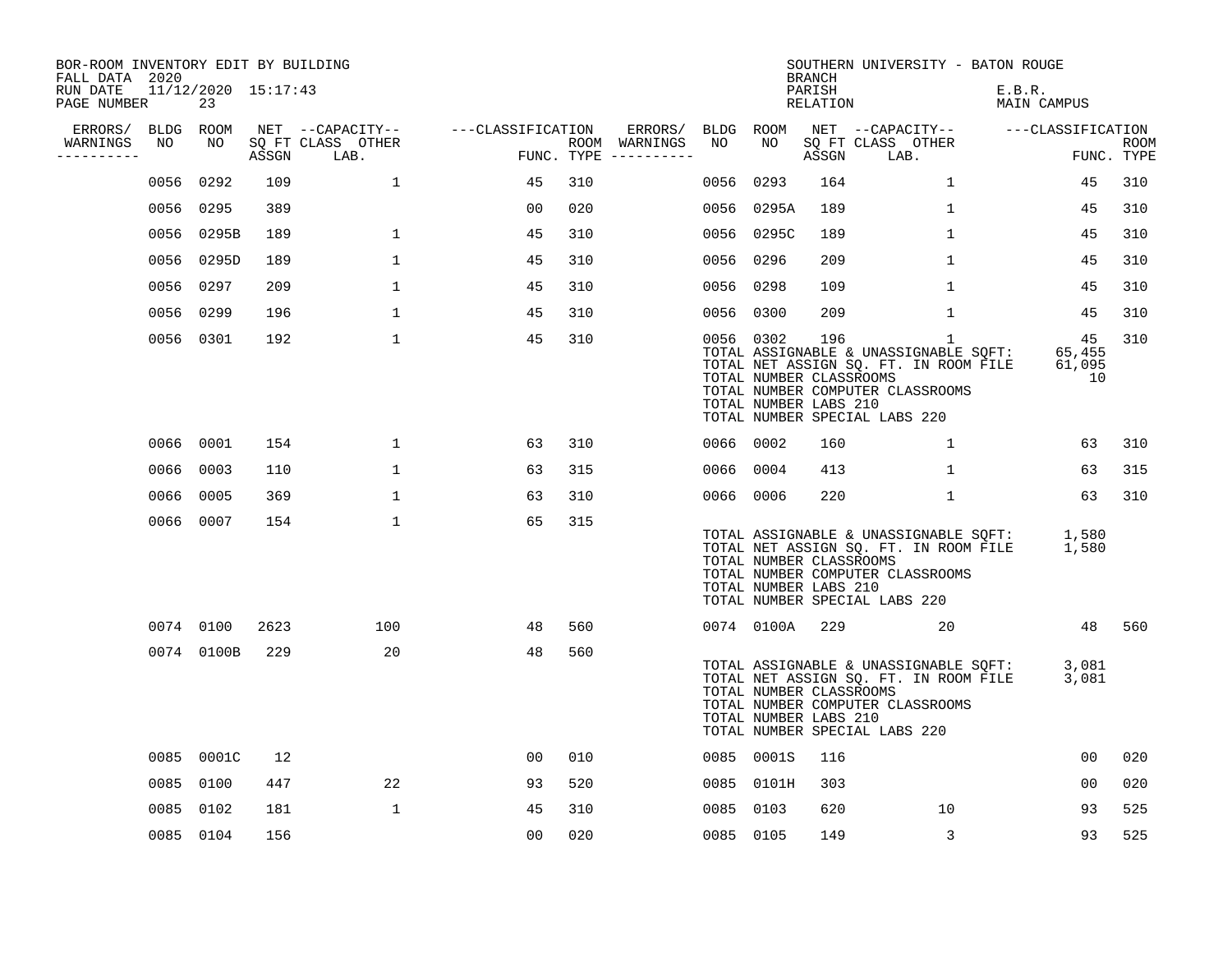| BOR-ROOM INVENTORY EDIT BY BUILDING<br>FALL DATA 2020 |      |                           |       |                           |                   |            |                              |             |             | <b>BRANCH</b>             | SOUTHERN UNIVERSITY - BATON ROUGE |                              |                           |
|-------------------------------------------------------|------|---------------------------|-------|---------------------------|-------------------|------------|------------------------------|-------------|-------------|---------------------------|-----------------------------------|------------------------------|---------------------------|
| RUN DATE<br>PAGE NUMBER                               |      | 11/12/2020 15:17:43<br>24 |       |                           |                   |            |                              |             |             | PARISH<br><b>RELATION</b> |                                   | E.B.R.<br><b>MAIN CAMPUS</b> |                           |
| ERRORS/                                               | BLDG | ROOM                      |       | NET --CAPACITY--          | ---CLASSIFICATION |            | ERRORS/                      | <b>BLDG</b> | <b>ROOM</b> |                           | NET --CAPACITY--                  | ---CLASSIFICATION            |                           |
| WARNINGS<br>----------                                | ΝO   | NO                        | ASSGN | SQ FT CLASS OTHER<br>LAB. |                   | FUNC. TYPE | ROOM WARNINGS<br>----------- | NO          | NO          | ASSGN                     | SQ FT CLASS OTHER<br>LAB.         |                              | <b>ROOM</b><br>FUNC. TYPE |
|                                                       | 0085 | 0105A                     | 149   | 3                         | 93                | 525        |                              | 0085        | 0106        | 130                       |                                   | 00                           | 020                       |
|                                                       | 0085 | 0107                      | 92    | 2                         | 93                | 525        |                              | 0085        | 0109        | 564                       | 10                                | 93                           | 525                       |
|                                                       | 0085 | 0110                      | 704   | 10                        | 93                | 525        |                              | 0085        | 0111        | 2025                      |                                   | 00                           | 020                       |
|                                                       |      | 0085 0112                 | 37    |                           | 0 <sub>0</sub>    | 010        |                              | 0085        | 0113        | 12                        |                                   | 0 <sub>0</sub>               | 010                       |
|                                                       |      | 0085 0114                 | 105   | 1                         | 45                | 310        |                              | 0085        | 0115        | 116                       |                                   | 0 <sub>0</sub>               | 020                       |
|                                                       |      | 0085 0116                 | 100   |                           | 0 <sub>0</sub>    | 010        |                              | 0085        | 0117        | 136                       | 5                                 | 93                           | 525                       |
|                                                       |      | 0085 0118                 | 359   |                           | 0 <sub>0</sub>    | 030        |                              | 0085        | 0119        | 1905                      | 30                                | 93                           | 525                       |
|                                                       |      | 0085 0119A                | 25    |                           | 0 <sub>0</sub>    | 020        |                              | 0085        | 0120        | 183                       |                                   | 0 <sub>0</sub>               | 020                       |
|                                                       |      | 0085 0121                 | 140   | 5                         | 93                | 525        |                              | 0085        | 0122        | 135                       | 2                                 | 93                           | 525                       |
|                                                       |      | 0085 0123                 | 46    |                           | 0 <sub>0</sub>    | 020        |                              | 0085        | 0124        | 209                       | 2                                 | 93                           | 525                       |
|                                                       |      | 0085 0125                 | 257   |                           | 0 <sub>0</sub>    | 020        |                              | 0085        | 0127        | 947                       | 10                                | 93                           | 525                       |
|                                                       |      | 0085 0128                 | 150   | 1                         | 45                | 310        |                              | 0085        | 0130        | 2363                      | 158                               | 45                           | 520                       |
|                                                       | 0085 | 0133                      | 275   | $\mathbf{1}$              | 45                | 310        |                              | 0085        | 0133A       | 275                       | $\mathbf 1$                       | 45                           | 310                       |
|                                                       | 0085 | 0134                      | 360   | 2                         | 45                | 310        |                              | 0085        | 0134A       | 94                        | 1                                 | 45                           | 315                       |
|                                                       | 0085 | 0135                      | 340   | $\mathbf{1}$              | 45                | 310        |                              | 0085        | 0136        | 340                       | 35                                | 11                           | 110                       |
|                                                       | 0085 | 0137                      | 340   | 35                        | 11                | 110        |                              | 0085        | 0138        | 540                       | 45                                | 11                           | 110                       |
|                                                       | 0085 | 0138A                     | 44    | 1                         | 45                | 315        |                              | 0085        | 0139        | 221                       |                                   | 0 <sub>0</sub>               | 020                       |
|                                                       | 0085 | 0142                      | 121   | $\mathbf{1}$              | 45                | 310        |                              | 0085        | 0142A       | 132                       | 1                                 | 45                           | 310                       |
|                                                       | 0085 | 0143                      | 468   | 40                        | 11                | 110        |                              | 0085        | 0144        | 494                       | 5                                 | 45                           | 310                       |
|                                                       | 0085 | 0144B                     | 4     | $\mathbf{1}$              | 45                | 315        |                              | 0085        | 0144C       | 4                         | $\mathbf 1$                       | 45                           | 315                       |
|                                                       | 0085 | 0148                      | 92    |                           | 0 <sub>0</sub>    | 020        |                              | 0085        | 0149        | 610                       | 10                                | 93                           | 525                       |
|                                                       | 0085 | 0149A                     | 70    |                           | 0 <sub>0</sub>    | 010        |                              | 0085        | 0150        | 690                       | 100                               | 11                           | 110                       |
|                                                       | 0085 | 0150A                     | 70    |                           | 81                | 081        |                              | 0085        | 0151        | 240                       | $\mathbf{1}$                      | 45                           | 310                       |
|                                                       | 0085 | 0200                      | 540   | 30                        | 22                | 520        |                              | 0085        | 0201        | 316                       |                                   | 0 <sub>0</sub>               | 020                       |
|                                                       | 0085 | 0201A                     | 254   |                           | 0 <sub>0</sub>    | 030        |                              | 0085        | 0202        | 55                        |                                   | 93                           | 525                       |
|                                                       |      | 0085 0203                 | 94    |                           | 0 <sub>0</sub>    | 020        |                              |             | 0085 0204   | 1568                      |                                   | 0 <sub>0</sub>               | 020                       |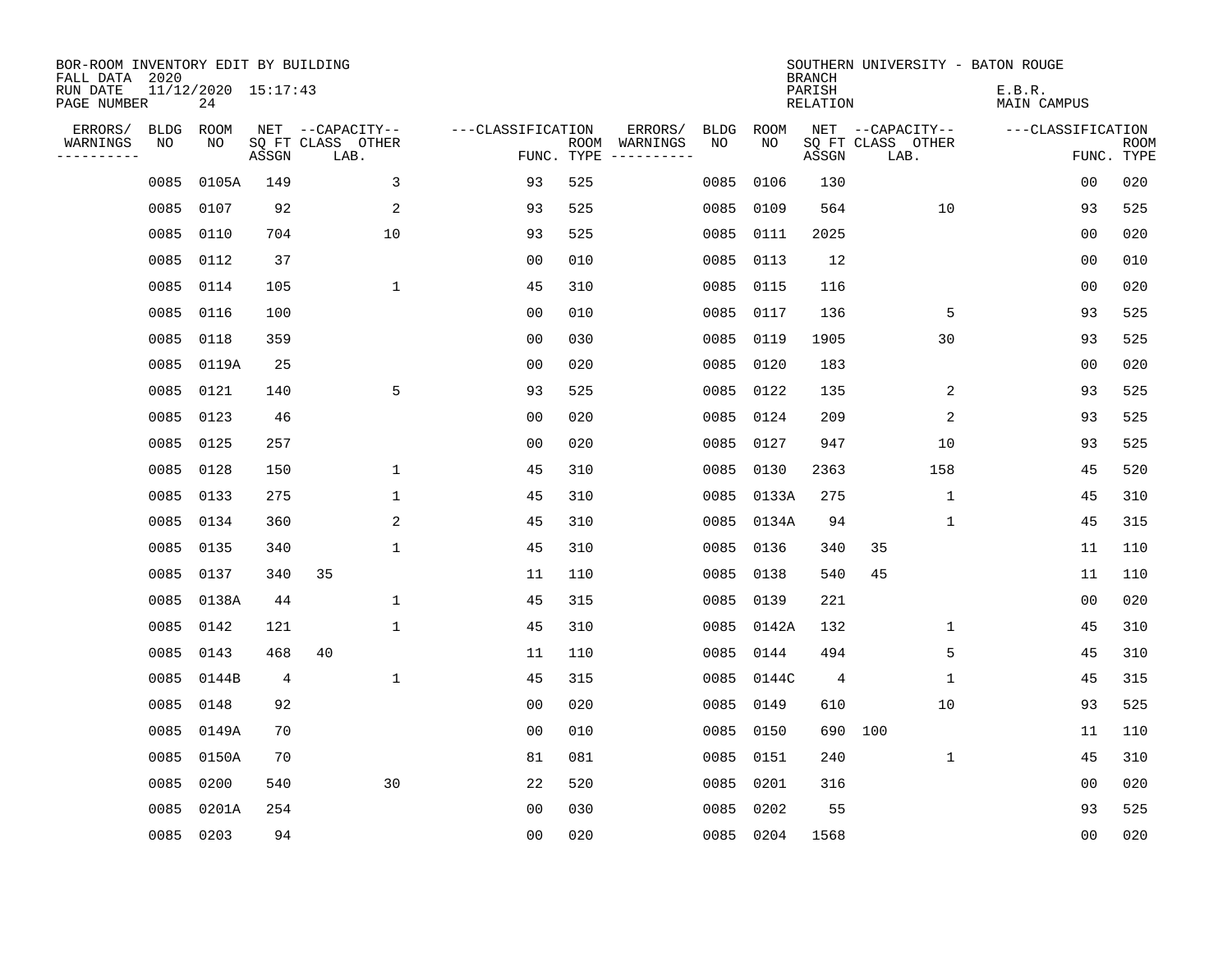| BOR-ROOM INVENTORY EDIT BY BUILDING<br>FALL DATA 2020 |             |                           |       |                           |                |                   |                    |          |             |                                                               | <b>BRANCH</b>             |                                                                                                                                                     |             | SOUTHERN UNIVERSITY - BATON ROUGE |                             |                           |
|-------------------------------------------------------|-------------|---------------------------|-------|---------------------------|----------------|-------------------|--------------------|----------|-------------|---------------------------------------------------------------|---------------------------|-----------------------------------------------------------------------------------------------------------------------------------------------------|-------------|-----------------------------------|-----------------------------|---------------------------|
| RUN DATE<br>PAGE NUMBER                               |             | 11/12/2020 15:17:43<br>25 |       |                           |                |                   |                    |          |             |                                                               | PARISH<br><b>RELATION</b> |                                                                                                                                                     |             | E.B.R.<br><b>MAIN CAMPUS</b>      |                             |                           |
| ERRORS/                                               | <b>BLDG</b> | ROOM                      |       | NET --CAPACITY--          |                | ---CLASSIFICATION |                    | ERRORS/  | <b>BLDG</b> | ROOM                                                          |                           | NET --CAPACITY--                                                                                                                                    |             | ---CLASSIFICATION                 |                             |                           |
| WARNINGS<br>----------                                | NO          | NO                        | ASSGN | SQ FT CLASS OTHER<br>LAB. |                |                   | ROOM<br>FUNC. TYPE | WARNINGS | NO          | NO                                                            | ASSGN                     | SQ FT CLASS OTHER<br>LAB.                                                                                                                           |             |                                   |                             | <b>ROOM</b><br>FUNC. TYPE |
|                                                       | 0085        | 0205                      | 840   |                           |                | 00                | 040                |          | 0085        | 0206                                                          | 60                        |                                                                                                                                                     |             |                                   | 0 <sub>0</sub>              | 020                       |
|                                                       | 0085        | 0207                      | 96    |                           | 1              | 93                | 525                |          | 0085        | 0208                                                          | 18                        |                                                                                                                                                     |             |                                   | 00                          | 010                       |
|                                                       | 0085        | 0209R                     | 227   |                           |                | 0 <sub>0</sub>    | 030                |          | 0085        | 0210R                                                         | 123                       |                                                                                                                                                     |             |                                   | 00                          | 030                       |
|                                                       | 0085        | 0211                      | 90    |                           | $\mathbf{1}$   | 45                | 310                |          | 0085        | 0212                                                          | 150                       |                                                                                                                                                     | 10          |                                   | 45                          | 350                       |
|                                                       | 0085        | 0213H                     | 61    |                           |                | 00                | 020                |          | 0085        | 0214S                                                         | 47                        |                                                                                                                                                     |             |                                   | 0 <sub>0</sub>              | 020                       |
|                                                       | 0085        | 0216                      | 156   |                           | 1              | 45                | 310                |          | 0085        | 0217                                                          | 70                        |                                                                                                                                                     |             |                                   | 0 <sub>0</sub>              | 010                       |
|                                                       | 0085        | 0218                      | 70    |                           |                | 0 <sub>0</sub>    | 020                |          | 0085        | 0219                                                          | 144                       |                                                                                                                                                     | $\mathbf 1$ |                                   | 45                          | 310                       |
|                                                       | 0085        | 0220                      | 10788 |                           | 72             | 11                | 520                |          | 0085        | 0221                                                          | 1488                      |                                                                                                                                                     |             |                                   | 0 <sub>0</sub>              | 010                       |
|                                                       | 0085        | 0222                      | 1488  |                           |                | 0 <sub>0</sub>    | 010                |          | 0085        | 02235                                                         | 122                       |                                                                                                                                                     |             |                                   | 0 <sub>0</sub>              | 020                       |
|                                                       | 0085        | 0224S                     | 122   |                           |                | 0 <sub>0</sub>    | 020                |          |             | 0085 0225<br>TOTAL NUMBER CLASSROOMS<br>TOTAL NUMBER LABS 210 | 105                       | TOTAL ASSIGNABLE & UNASSIGNABLE SQFT:<br>TOTAL NET ASSIGN SQ. FT. IN ROOM FILE<br>TOTAL NUMBER COMPUTER CLASSROOMS<br>TOTAL NUMBER SPECIAL LABS 220 | 1           |                                   | 45<br>37,789<br>26,561<br>5 | 310                       |
|                                                       | 0090        | 0001C                     | 7     |                           |                | 0 <sub>0</sub>    | 010                |          | 0090        | 0001S                                                         | 181                       |                                                                                                                                                     |             |                                   | 0 <sub>0</sub>              | 020                       |
|                                                       | 0090        | 0002C                     | 7     |                           |                | 0 <sub>0</sub>    | 010                |          | 0090        | 0002R                                                         | 100                       |                                                                                                                                                     |             |                                   | 0 <sub>0</sub>              | 030                       |
|                                                       | 0090        | 0003C                     | 7     |                           |                | 00                | 010                |          | 0090        | 0021C                                                         | 100                       |                                                                                                                                                     |             |                                   | 0 <sub>0</sub>              | 010                       |
|                                                       | 0090        | 0100A 1863                |       |                           | $\mathbf{1}$   | 45                | 310                |          | 0090        | 0100B                                                         | 777                       |                                                                                                                                                     |             |                                   | 0 <sub>0</sub>              | 020                       |
|                                                       | 0090        | 0100D                     | 173   |                           |                | 0 <sub>0</sub>    | 020                |          | 0090        | 0100H                                                         | 171                       |                                                                                                                                                     |             |                                   | 0 <sub>0</sub>              | 020                       |
|                                                       | 0090        | 0101                      | 148   | 5                         |                | 11                | 220                |          | 0090        | 0101A                                                         | 136                       | $\mathbf{1}$                                                                                                                                        |             |                                   | 22                          | 225                       |
|                                                       | 0090        | 0101B                     | 17    | $\mathbf 1$               |                | 22                | 225                |          | 0090        | 0101C                                                         | 36                        | $\mathbf{1}$                                                                                                                                        |             |                                   | 22                          | 225                       |
|                                                       | 0090        | 0102                      | 619   |                           | $\overline{a}$ | 45                | 310                |          | 0090        | 0102A                                                         | 436                       |                                                                                                                                                     | 2           |                                   | 45                          | 310                       |
|                                                       | 0090        | 0102B                     | 106   | 2                         |                | 22                | 220                |          | 0090        | 0102C                                                         | 106                       | $\sqrt{2}$                                                                                                                                          |             |                                   | 22                          | 220                       |
|                                                       | 0090        | 0102D                     | 106   | 2                         |                | 22                | 220                |          | 0090        | 0102E                                                         | 116                       | 5                                                                                                                                                   |             |                                   | 22                          | 220                       |
|                                                       | 0090        | 0102F                     | 93    | 2                         |                | 22                | 220                |          | 0090        | 0104                                                          | 484                       | 48                                                                                                                                                  |             |                                   | 11                          | 210                       |
|                                                       | 0090        | 0104A                     | 190   | 15                        |                | 11                | 220                |          | 0090        | 0104B                                                         | 90                        | 4                                                                                                                                                   |             |                                   | 11                          | 220                       |
|                                                       | 0090        | 0104C                     | 190   | 10                        |                | 11                | 220                |          |             | 0090 0105                                                     | 720                       | 30                                                                                                                                                  |             |                                   | 11                          | 110                       |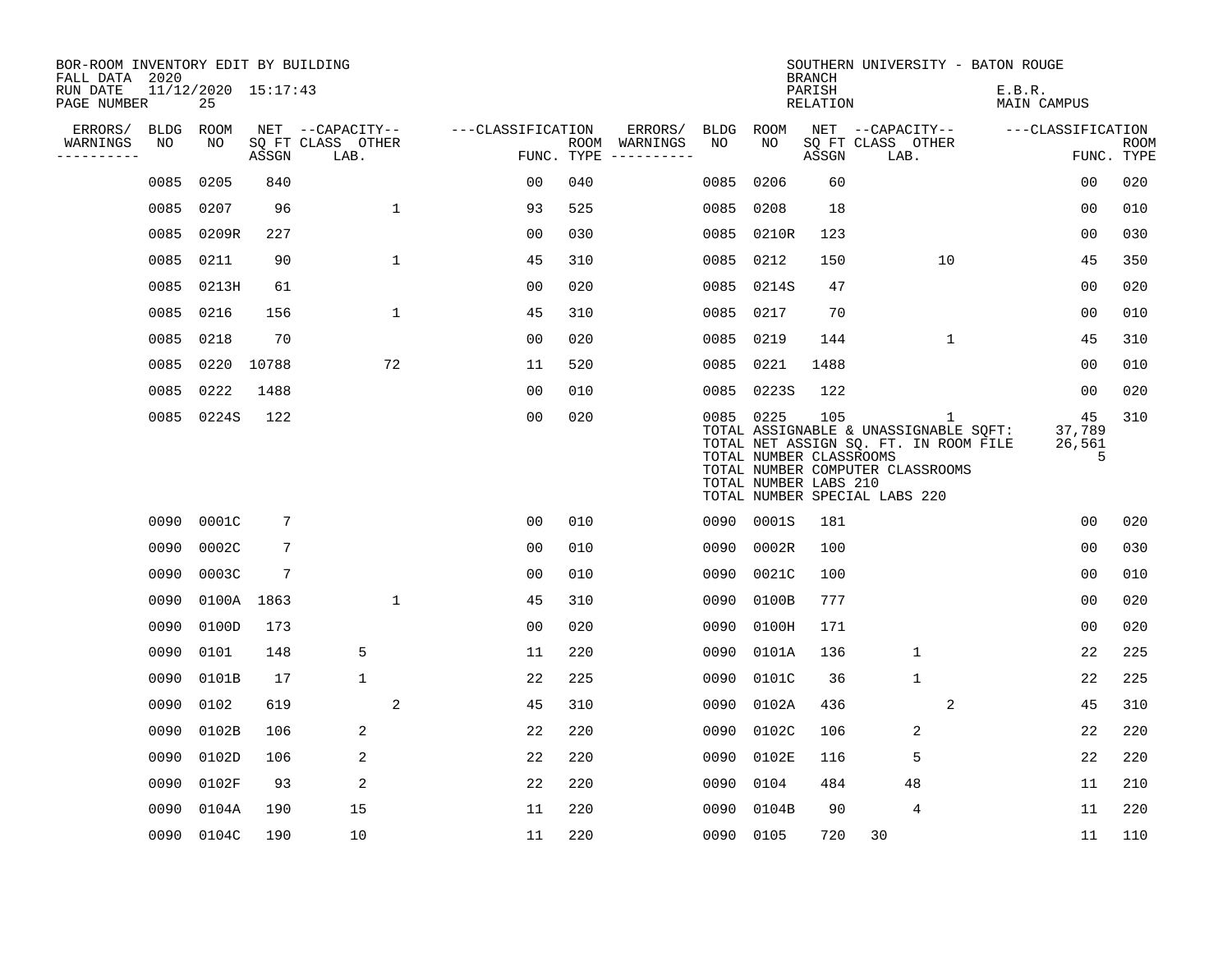| BOR-ROOM INVENTORY EDIT BY BUILDING<br>FALL DATA 2020 |             |                           |       |                           |              |                   |                    |          |             |       | <b>BRANCH</b>             | SOUTHERN UNIVERSITY - BATON ROUGE |                       |                           |
|-------------------------------------------------------|-------------|---------------------------|-------|---------------------------|--------------|-------------------|--------------------|----------|-------------|-------|---------------------------|-----------------------------------|-----------------------|---------------------------|
| RUN DATE<br>PAGE NUMBER                               |             | 11/12/2020 15:17:43<br>26 |       |                           |              |                   |                    |          |             |       | PARISH<br><b>RELATION</b> |                                   | E.B.R.<br>MAIN CAMPUS |                           |
| ERRORS/                                               | <b>BLDG</b> | ROOM                      |       | NET --CAPACITY--          |              | ---CLASSIFICATION |                    | ERRORS/  | <b>BLDG</b> | ROOM  |                           | NET --CAPACITY--                  | ---CLASSIFICATION     |                           |
| WARNINGS<br>----------                                | NO          | NO                        | ASSGN | SQ FT CLASS OTHER<br>LAB. |              |                   | ROOM<br>FUNC. TYPE | WARNINGS | NO          | NO    | ASSGN                     | SQ FT CLASS OTHER<br>LAB.         |                       | <b>ROOM</b><br>FUNC. TYPE |
|                                                       | 0090        | 0106                      | 1270  | 85                        |              | 11                | 110                |          | 0090        | 0106A | 135                       | 1                                 | 45                    | 310                       |
|                                                       | 0090        | 0106B                     | 320   |                           | 1            | 45                | 310                |          | 0090        | 0106C | 1152                      |                                   | 00                    | 020                       |
|                                                       | 0090        | 0106D                     | 63    |                           | $\mathbf 1$  | 45                | 315                |          | 0090        | 0106E | 85                        | 1                                 | 45                    | 315                       |
|                                                       | 0090        | 0106F                     | 123   |                           | 1            | 45                | 310                |          | 0090        | 0107  | 500                       | 30                                | 11                    | 110                       |
|                                                       | 0090        | 0108                      | 209   |                           | $\mathbf{1}$ | 45                | 310                |          | 0090        | 0108A | 107                       | $\mathbf 1$                       | 45                    | 310                       |
|                                                       | 0090        | 0108B                     | 107   |                           | $\mathbf{1}$ | 45                | 310                |          | 0090        | 0108C | 194                       | 1                                 | 45                    | 310                       |
|                                                       | 0090        | 0109                      | 209   | 13                        |              | 11                | 110                |          | 0090        | 0109A | 103                       | $\mathbf{1}$                      | 45                    | 310                       |
|                                                       | 0090        | 0109B                     | 106   |                           | $\mathbf{1}$ | 45                | 310                |          | 0090        | 0110  | 93                        |                                   | 0 <sub>0</sub>        | 020                       |
|                                                       | 0090        | 0110A                     | 80    | 5                         |              | 22                | 220                |          | 0090        | 0110B | 68                        | 4                                 | 53                    | 315                       |
|                                                       | 0090        | 0110C                     | 74    |                           | 5            | 45                | 310                |          | 0090        | 0110D | 70                        | 5                                 | 45                    | 310                       |
|                                                       | 0090        | 0110E                     | 70    |                           | 5            | 45                | 310                |          | 0090        | 0110F | 55                        | 1                                 | 53                    | 315                       |
|                                                       | 0090        | 0110G                     | 133   | 5                         |              | 11                | 110                |          | 0090        | 0110H | 10                        | 2                                 | 53                    | 315                       |
|                                                       | 0090        | 0110J                     | 10    |                           | 2            | 53                | 315                |          | 0090        | 0110K | 78                        | 2                                 | 45                    | 310                       |
|                                                       | 0090        | 0111                      | 555   | 40                        |              | 11                | 110                |          | 0090        | 0112  | 506                       | 35                                | 11                    | 215                       |
|                                                       | 0090        | 0112A                     | 178   |                           | 12           | 48                | 410                |          | 0090        | 0112B | 179                       | 12                                | 48                    | 410                       |
|                                                       | 0090        | 0113                      | 207   |                           | $\mathbf{1}$ | 45                | 310                |          | 0090        | 0113A | 130                       | 1                                 | 45                    | 310                       |
|                                                       | 0090        | 0113B                     | 103   |                           | $\mathbf{1}$ | 45                | 310                |          | 0090        | 0113C | 140                       | 1                                 | 45                    | 310                       |
|                                                       | 0090        | 0114                      | 935   | 68                        |              | 11                | 220                |          | 0090        | 0114A | 173                       | 1                                 | 45                    | 310                       |
|                                                       | 0090        | 0114B                     | 131   | 2                         |              | 22                | 220                |          | 0090        | 0114C | 137                       | 1                                 | 45                    | 310                       |
|                                                       | 0090        | 0114D                     | 52    | $\mathbf 1$               |              | 11                | 220                |          | 0090        | 0114E | 104                       | 1                                 | 45                    | 310                       |
|                                                       | 0090        | 0115                      | 205   |                           | 2            | 64                | 710                |          | 0090        | 0116  | 684                       | 46                                | 11                    | 220                       |
|                                                       | 0090        | 0117                      | 172   |                           | $\mathbf{1}$ | 45                | 310                |          | 0090        | 0117A | 106                       | 1                                 | 45                    | 310                       |
|                                                       | 0090        | 0117B                     | 109   |                           | 1            | 45                | 310                |          | 0090        | 0117C | 144                       | 1                                 | 45                    | 310                       |
|                                                       | 0090        | 0118                      | 300   |                           | 5            | 45                | 310                |          | 0090        | 0118A | 170                       | 5                                 | 22                    | 220                       |
|                                                       | 0090        | 0118B                     | 153   | 5                         |              | 22                | 220                |          | 0090        | 0118C | 115                       | 5                                 | 22                    | 220                       |
|                                                       | 0090        | 0118D                     | 68    | 4                         |              | 22                | 225                |          | 0090        | 0118E | 148                       | 5                                 | 22                    | 220                       |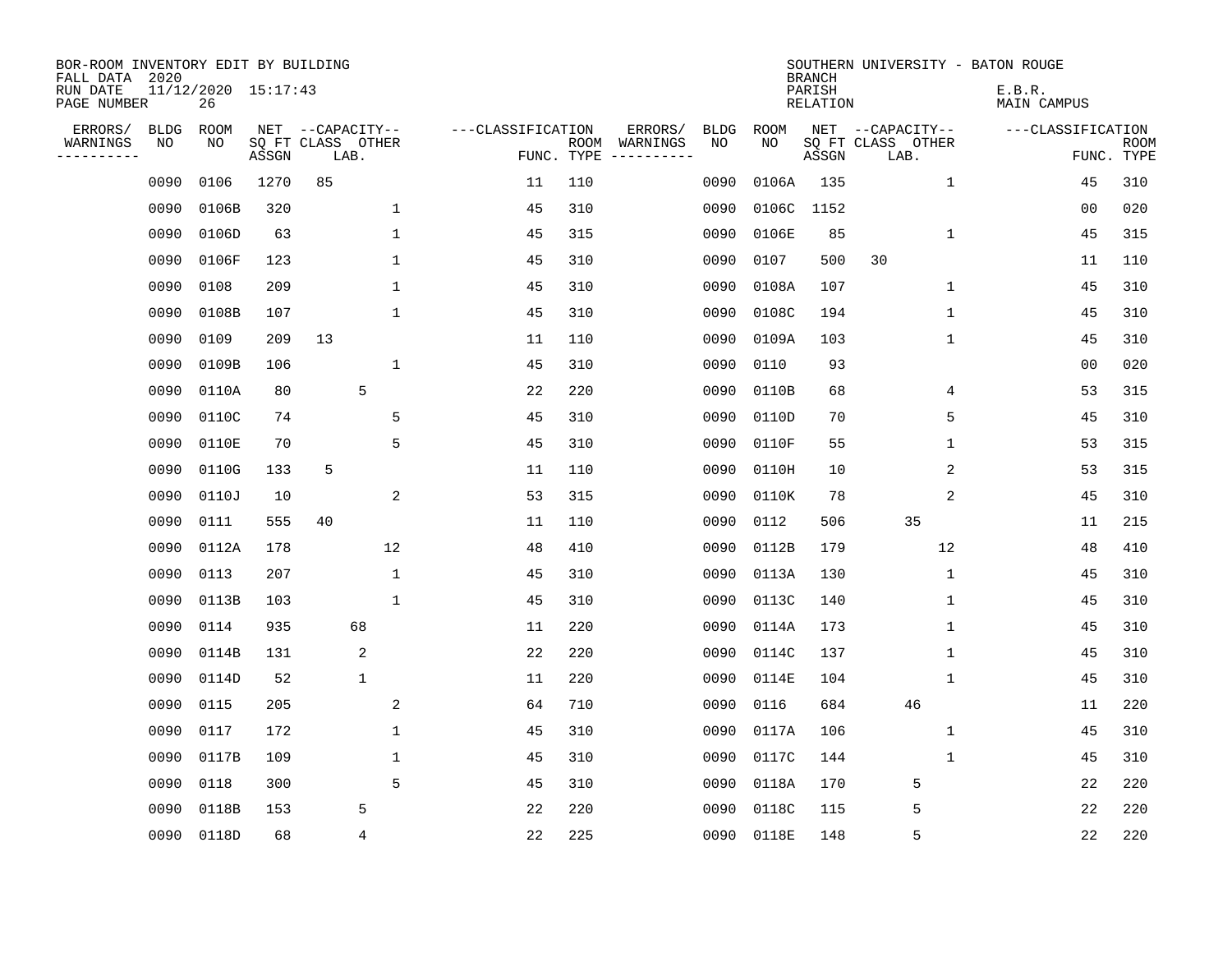| BOR-ROOM INVENTORY EDIT BY BUILDING<br>FALL DATA 2020 |      |                           |                 |                           |              |                   |                    |          |             |             | <b>BRANCH</b>             |                           |                | SOUTHERN UNIVERSITY - BATON ROUGE |                |                           |
|-------------------------------------------------------|------|---------------------------|-----------------|---------------------------|--------------|-------------------|--------------------|----------|-------------|-------------|---------------------------|---------------------------|----------------|-----------------------------------|----------------|---------------------------|
| RUN DATE<br>PAGE NUMBER                               |      | 11/12/2020 15:17:43<br>27 |                 |                           |              |                   |                    |          |             |             | PARISH<br><b>RELATION</b> |                           |                | E.B.R.<br><b>MAIN CAMPUS</b>      |                |                           |
| ERRORS/                                               | BLDG | ROOM                      |                 | NET --CAPACITY--          |              | ---CLASSIFICATION |                    | ERRORS/  | <b>BLDG</b> | <b>ROOM</b> |                           | NET --CAPACITY--          |                | ---CLASSIFICATION                 |                |                           |
| WARNINGS<br>----------                                | ΝO   | NO                        | ASSGN           | SQ FT CLASS OTHER<br>LAB. |              |                   | ROOM<br>FUNC. TYPE | WARNINGS | NO          | NO          | ASSGN                     | SQ FT CLASS OTHER<br>LAB. |                |                                   |                | <b>ROOM</b><br>FUNC. TYPE |
|                                                       | 0090 | 0118F                     | 55              | 3                         |              | 22                | 225                |          | 0090        | 0118G       | 143                       | 9                         |                |                                   | 22             | 225                       |
|                                                       | 0090 | 0118H                     | 82              | 6                         |              | 22                | 220                |          | 0090        | 0119        | 340                       | 17                        |                |                                   | 11             | 210                       |
|                                                       | 0090 | 0120                      | 528             | 17                        |              | 22                | 220                |          | 0090        | 0121        | 782                       | 20                        |                |                                   | 22             | 220                       |
|                                                       | 0090 | 0121A                     | 99              |                           | 2            | 45                | 315                |          | 0090        | 0121B       | 35                        |                           | $\overline{c}$ |                                   | 45             | 315                       |
|                                                       | 0090 | 0121C                     | 41              |                           | $\mathbf{1}$ | 45                | 315                |          | 0090        | 0122        | 427                       |                           | 21             |                                   | 45             | 315                       |
|                                                       | 0090 | 0123                      | 227             |                           |              | 0 <sub>0</sub>    | 010                |          | 0090        | 0124        | 238                       |                           |                |                                   | 0 <sub>0</sub> | 030                       |
|                                                       | 0090 | 0125                      | 180             |                           |              | 0 <sub>0</sub>    | 020                |          | 0090        | 0126        | 150                       |                           |                |                                   | 0 <sub>0</sub> | 030                       |
|                                                       | 0090 | 0127                      | 782             |                           | 2            | 45                | 310                |          | 0090        | 0128        | 36                        |                           |                |                                   | 0 <sub>0</sub> | 010                       |
|                                                       | 0090 | 0129                      | 175             |                           |              | 0 <sub>0</sub>    | 030                |          | 0090        | 0131        | 205                       |                           |                |                                   | 0 <sub>0</sub> | 030                       |
|                                                       | 0090 | 0132                      | $7\phantom{.0}$ |                           |              | 0 <sub>0</sub>    | 010                |          | 0090        | 0133        | 244                       |                           |                |                                   | 0 <sub>0</sub> | 030                       |
|                                                       | 0090 | 0134                      | 165             |                           |              | 0 <sub>0</sub>    | 020                |          | 0090        | 0200A       | 1971                      |                           |                |                                   | 0 <sub>0</sub> | 020                       |
|                                                       | 0090 | 0200B                     | 535             |                           |              | 0 <sub>0</sub>    | 020                |          | 0090        | 0200C       | 1250                      |                           |                |                                   | 0 <sub>0</sub> | 020                       |
|                                                       | 0090 | 0201                      | 857             | 25                        |              | 11                | 210                |          | 0090        | 0202        | 1625                      |                           | 1              |                                   | 45             | 310                       |
|                                                       | 0090 | 0202A                     | 128             | 5                         |              | 11                | 250                |          | 0090        | 0205        | 401                       |                           | 25             |                                   | 45             | 320                       |
|                                                       | 0090 | 0206                      | 821             | 35                        |              | 11                | 210                |          | 0090        | 0207        | 812                       | 35                        |                |                                   | 11             | 210                       |
|                                                       | 0090 | 0207A                     | 209             |                           | 2            | 45                | 310                |          | 0090        | 0208        | 911                       | 60                        |                |                                   | 11             | 210                       |
|                                                       | 0090 | 0209                      | 787             | 25                        |              | 11                | 210                |          | 0090        | 0209A       | 126                       |                           |                |                                   | 0 <sub>0</sub> | 010                       |
|                                                       | 0090 | 0209B                     | 175             |                           |              | 0 <sub>0</sub>    | 010                |          | 0090        | 0210        | 705                       | 25                        |                |                                   | 11             | 210                       |
|                                                       | 0090 | 0211                      | 847             | 25                        |              | 11                | 210                |          | 0090        | 0212        | 419                       | 25                        |                |                                   | 11             | 220                       |
|                                                       | 0090 | 0212A                     | 228             | 10                        |              | 11                | 215                |          | 0090        | 0213        | 247                       |                           |                |                                   | 0 <sub>0</sub> | 010                       |
|                                                       | 0090 | 0214                      | 447             | 10                        |              | 22                | 220                |          | 0090        | 0214A       | 447                       | 10                        |                |                                   | 22             | 225                       |
|                                                       | 0090 | 0215                      | 138             |                           | $\mathbf{1}$ | 45                | 310                |          | 0090        | 0216        | 890                       |                           |                |                                   | 0 <sub>0</sub> | 010                       |
|                                                       | 0090 | 0216A                     | 297             |                           |              | 0 <sub>0</sub>    | 020                |          | 0090        | 0217        | 956                       | 47                        |                |                                   | 11             | 210                       |
|                                                       | 0090 | 0218                      | 902             | 25                        |              | 11                | 210                |          | 0090        | 0219        | 987                       | 25                        |                |                                   | 11             | 210                       |
|                                                       | 0090 | 0219A                     | 326             | 10                        |              | 11                | 215                |          | 0090        | 0220        | 966                       | 25                        |                |                                   | 11             | 210                       |
|                                                       | 0090 | 0221                      | 637             | 20                        |              | 11                | 210                |          | 0090        | 0222        | 315                       | 8                         |                |                                   | 22             | 210                       |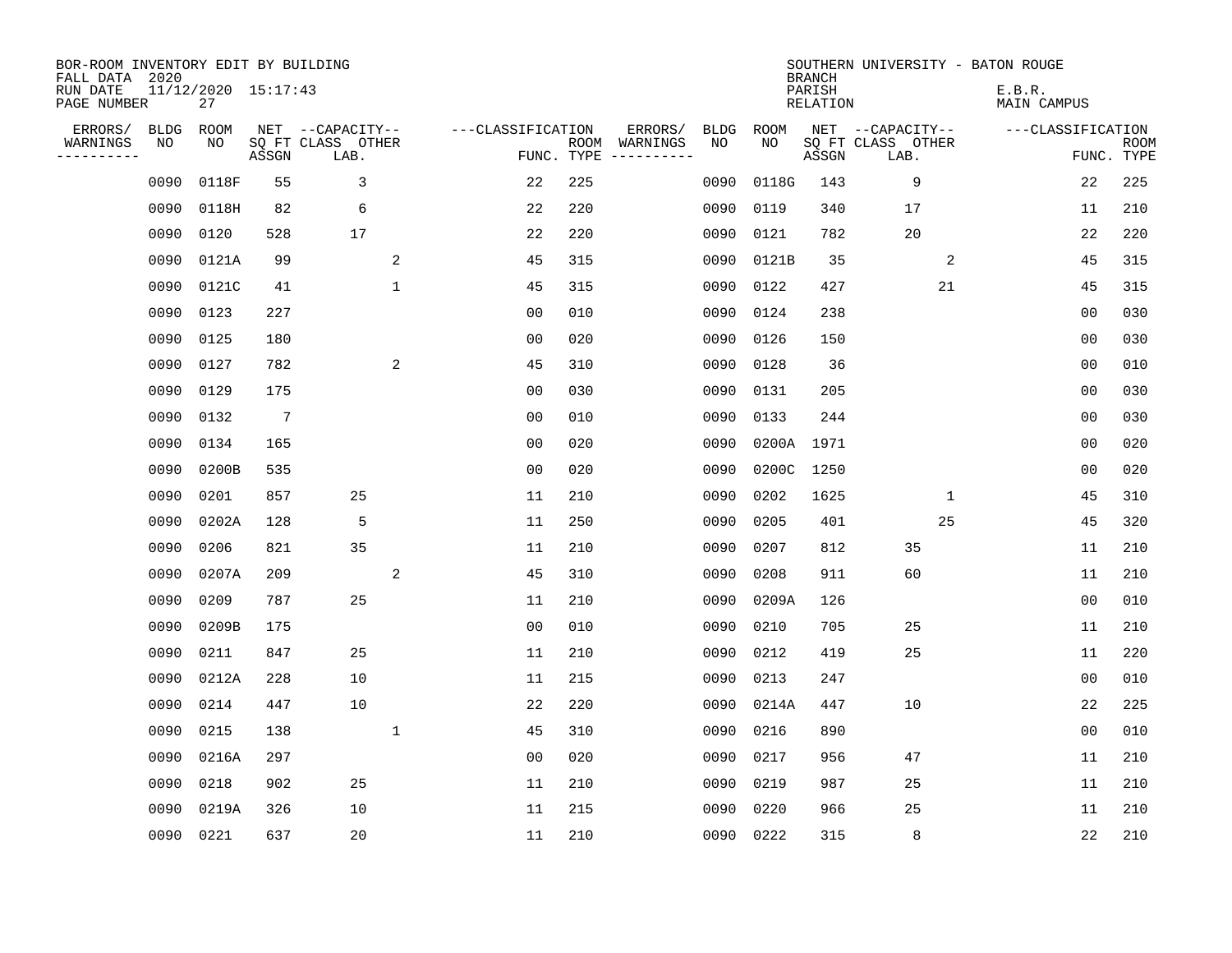| BOR-ROOM INVENTORY EDIT BY BUILDING<br>FALL DATA 2020 |             |                           |       |                           |                   |            |               |           |                                                  | <b>BRANCH</b>             | SOUTHERN UNIVERSITY - BATON ROUGE                                                                                                                   |                                   |                           |
|-------------------------------------------------------|-------------|---------------------------|-------|---------------------------|-------------------|------------|---------------|-----------|--------------------------------------------------|---------------------------|-----------------------------------------------------------------------------------------------------------------------------------------------------|-----------------------------------|---------------------------|
| RUN DATE<br>PAGE NUMBER                               |             | 11/12/2020 15:17:43<br>28 |       |                           |                   |            |               |           |                                                  | PARISH<br><b>RELATION</b> |                                                                                                                                                     | E.B.R.<br><b>MAIN CAMPUS</b>      |                           |
| ERRORS/                                               | <b>BLDG</b> | ROOM                      |       | NET --CAPACITY--          | ---CLASSIFICATION |            | ERRORS/       | BLDG      | ROOM                                             |                           | NET --CAPACITY--                                                                                                                                    | ---CLASSIFICATION                 |                           |
| WARNINGS<br>----------                                | NO          | NO                        | ASSGN | SQ FT CLASS OTHER<br>LAB. |                   | FUNC. TYPE | ROOM WARNINGS | NO        | NO                                               | ASSGN                     | SQ FT CLASS OTHER<br>LAB.                                                                                                                           |                                   | <b>ROOM</b><br>FUNC. TYPE |
|                                                       | 0090        | 0223                      | 315   | 2                         | 45                | 310        |               | 0090      | 0224                                             | 745                       | 25                                                                                                                                                  | 22                                | 220                       |
|                                                       | 0090        | 0224A                     | 280   |                           | 0 <sub>0</sub>    | 010        |               | 0090      | 0225                                             | 208                       |                                                                                                                                                     | 00                                | 020                       |
|                                                       | 0090        | 0226                      | 242   |                           | 00                | 020        |               | 0090 0227 |                                                  | 108                       |                                                                                                                                                     | 00                                | 030                       |
|                                                       | 0090        | 0228                      | 176   |                           | 0 <sub>0</sub>    | 020        |               |           | TOTAL NUMBER CLASSROOMS<br>TOTAL NUMBER LABS 210 |                           | TOTAL ASSIGNABLE & UNASSIGNABLE SQFT:<br>TOTAL NET ASSIGN SQ. FT. IN ROOM FILE<br>TOTAL NUMBER COMPUTER CLASSROOMS<br>TOTAL NUMBER SPECIAL LABS 220 | 45,684<br>34,784<br>6<br>15<br>24 |                           |
|                                                       |             | 0091 0100A 1302           |       |                           | 0 <sub>0</sub>    | 020        |               |           | 0091 0100B                                       | 172                       |                                                                                                                                                     | 0 <sub>0</sub>                    | 020                       |
|                                                       | 0091        | 0100C 1302                |       |                           | 0 <sub>0</sub>    | 020        |               | 0091 0101 |                                                  | 114                       | 12                                                                                                                                                  | 48                                | 410                       |
|                                                       |             | 0091 0102                 | 630   | 46                        | 11                | 110        |               | 0091 0103 |                                                  | 230                       | 10                                                                                                                                                  | 45                                | 410                       |
|                                                       | 0091        | 0104                      | 230   | 10                        | 45                | 410        |               | 0091 0105 |                                                  | 230                       | 20                                                                                                                                                  | 48                                | 410                       |
|                                                       | 0091        | 0106                      | 688   | 46                        | 11                | 110        |               | 0091 0107 |                                                  | 90                        | 6                                                                                                                                                   | 48                                | 410                       |
|                                                       | 0091        | 0109                      | 90    |                           | 0 <sub>0</sub>    | 010        |               | 0091      | 0110                                             | 1302                      | 87                                                                                                                                                  | 11                                | 110                       |
|                                                       | 0091        | 0111R                     | 166   |                           | 0 <sub>0</sub>    | 030        |               | 0091 0112 |                                                  | 688                       | 46                                                                                                                                                  | 11                                | 110                       |
|                                                       | 0091        | 0113                      | 196   | 19                        | 45                | 310        |               | 0091 0114 |                                                  | 196                       | 6                                                                                                                                                   | 48                                | 410                       |
|                                                       |             | 0091 0115                 | 192   | 6                         | 48                | 410        |               | 0091 0116 |                                                  | 216                       | 18                                                                                                                                                  | 48                                | 410                       |
|                                                       | 0091        | 0117R                     | 181   |                           | 0 <sub>0</sub>    | 030        |               | 0091 0118 |                                                  | 216                       | $\mathbf 1$                                                                                                                                         | 45                                | 310                       |
|                                                       | 0091        | 0118A                     | 108   | 2                         | 45                | 315        |               |           | 0091 0118B                                       | 108                       | 2                                                                                                                                                   | 45                                | 315                       |
|                                                       | 0091        | 0119                      | 45    | 10                        | 48                | 410        |               | 0091 0121 |                                                  | 126                       | 4                                                                                                                                                   | 48                                | 410                       |
|                                                       | 0091        | 0122                      | 125   |                           | 0 <sub>0</sub>    | 010        |               | 0091 0123 |                                                  | 224                       | 20                                                                                                                                                  | 48                                | 410                       |
|                                                       | 0091        | 0124                      | 208   | 25                        | 48                | 410        |               | 0091 0125 |                                                  | 324                       | 10                                                                                                                                                  | 48                                | 410                       |
|                                                       | 0091        | 0126                      | 58    | $\overline{4}$            | 48                | 410        |               | 0091 0127 |                                                  | 124                       | 10                                                                                                                                                  | 48                                | 410                       |
|                                                       |             | 0091 0128                 | 45    | 8                         | 48                | 410        |               | 0091 0129 |                                                  | 58                        | 4                                                                                                                                                   | 48                                | 410                       |
|                                                       | 0091        | 0130                      | 58    | 4                         | 48                | 410        |               | 0091 0131 |                                                  | 124                       | 10                                                                                                                                                  | 48                                | 410                       |
|                                                       |             | 0091 0132                 | 83    |                           | 0 <sub>0</sub>    | 010        |               | 0091 0133 |                                                  | 673                       | 40                                                                                                                                                  | 11                                | 110                       |
|                                                       |             | 0091 0134                 | 673   | 40                        | 11                | 110        |               | 0091 0135 |                                                  | 663                       | 30                                                                                                                                                  | 11                                | 110                       |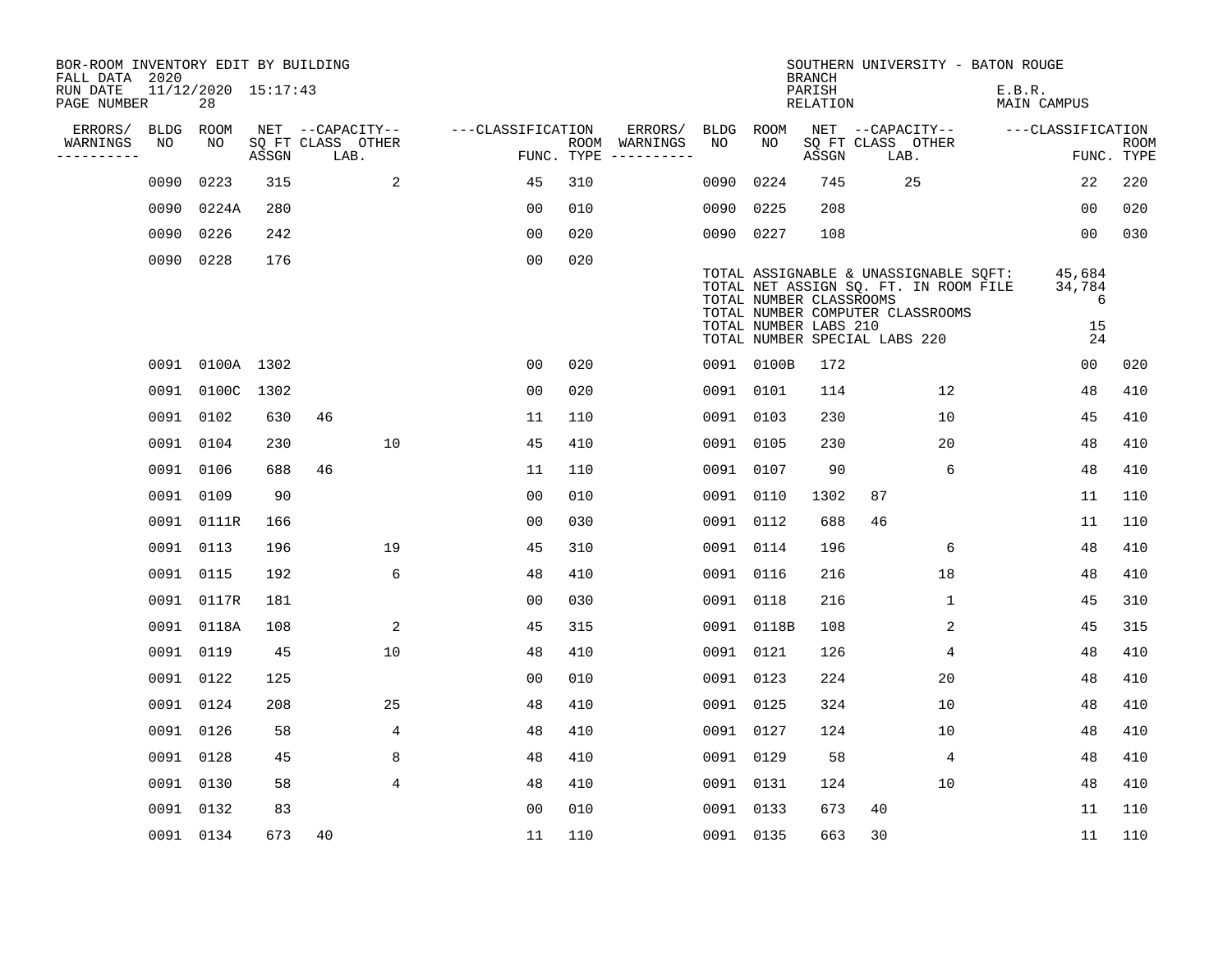| BOR-ROOM INVENTORY EDIT BY BUILDING<br>FALL DATA 2020 |           |                           |       |                           |                   |     |                                      |           |                                                  | <b>BRANCH</b>      | SOUTHERN UNIVERSITY - BATON ROUGE                                                                                                                                 |              |                       |            |                           |
|-------------------------------------------------------|-----------|---------------------------|-------|---------------------------|-------------------|-----|--------------------------------------|-----------|--------------------------------------------------|--------------------|-------------------------------------------------------------------------------------------------------------------------------------------------------------------|--------------|-----------------------|------------|---------------------------|
| RUN DATE<br>PAGE NUMBER                               |           | 11/12/2020 15:17:43<br>29 |       |                           |                   |     |                                      |           |                                                  | PARISH<br>RELATION |                                                                                                                                                                   |              | E.B.R.<br>MAIN CAMPUS |            |                           |
| ERRORS/ BLDG ROOM                                     |           |                           |       | NET --CAPACITY--          | ---CLASSIFICATION |     | ERRORS/ BLDG ROOM                    |           |                                                  |                    | NET --CAPACITY-- ---CLASSIFICATION                                                                                                                                |              |                       |            |                           |
| WARNINGS<br>----------                                | NO        | NO                        | ASSGN | SQ FT CLASS OTHER<br>LAB. |                   |     | ROOM WARNINGS<br>FUNC. TYPE $------$ | NO        | NO                                               | ASSGN              | SQ FT CLASS OTHER<br>LAB.                                                                                                                                         |              |                       |            | <b>ROOM</b><br>FUNC. TYPE |
|                                                       | 0091 0136 |                           | 368   | 30                        | 48                | 410 |                                      | 0091 0137 |                                                  | 719                | 50                                                                                                                                                                |              |                       | 11         | 110                       |
|                                                       | 0091 0138 |                           | 719   | 50                        | 11                | 110 |                                      |           | 0091 0138A                                       | 719                | 50                                                                                                                                                                |              |                       | 11         | 210                       |
|                                                       |           | 0091 0138B                | 113   |                           | 00                | 010 |                                      |           | 0091 0138C                                       | 113                |                                                                                                                                                                   |              |                       | 00         | 010                       |
|                                                       | 0091 0140 |                           | 198   | $\mathbf{1}$              | 45                | 310 |                                      |           | 0091 0140A                                       | 198                |                                                                                                                                                                   | $\mathbf{1}$ |                       | 45         | 310                       |
|                                                       |           | 0091 0142                 | 106   | $4\overline{ }$           | 45                | 410 |                                      |           | TOTAL NUMBER CLASSROOMS<br>TOTAL NUMBER LABS 210 |                    | TOTAL ASSIGNABLE & UNASSIGNABLE SQFT: 15,511<br>TOTAL NET ASSIGN SQ. FT. IN ROOM FILE 11,864<br>TOTAL NUMBER COMPUTER CLASSROOMS<br>TOTAL NUMBER SPECIAL LABS 220 |              |                       | 9<br>1     |                           |
|                                                       |           | 0096 0124                 | 156   | 20                        | 71                | 760 |                                      |           | TOTAL NUMBER CLASSROOMS<br>TOTAL NUMBER LABS 210 |                    | TOTAL ASSIGNABLE & UNASSIGNABLE SQFT:<br>TOTAL NET ASSIGN SQ. FT. IN ROOM FILE<br>TOTAL NUMBER COMPUTER CLASSROOMS<br>TOTAL NUMBER SPECIAL LABS 220               |              |                       | 156<br>156 |                           |
|                                                       |           | 0097 0124                 | 156   | 20                        | 71                | 760 |                                      |           | TOTAL NUMBER CLASSROOMS<br>TOTAL NUMBER LABS 210 |                    | TOTAL ASSIGNABLE & UNASSIGNABLE SQFT:<br>TOTAL NET ASSIGN SQ. FT. IN ROOM FILE<br>TOTAL NUMBER COMPUTER CLASSROOMS<br>TOTAL NUMBER SPECIAL LABS 220               |              |                       | 156<br>156 |                           |
|                                                       | 0098 0101 |                           | 744   | 40                        | 81                | 081 |                                      | 0098 0103 |                                                  | 182                |                                                                                                                                                                   |              |                       | 81         | 081                       |
|                                                       | 0098 0104 |                           | 130   |                           | 81                | 081 |                                      | 0098 0105 |                                                  | 32                 |                                                                                                                                                                   |              |                       | 81         | 081                       |
|                                                       | 0098 0106 |                           | 204   |                           | 81                | 081 |                                      |           | 0098 0106A                                       | 133                |                                                                                                                                                                   |              |                       | 81         | 081                       |
|                                                       |           | 0098 0106B                | 31    |                           | 81                | 081 |                                      |           | 0098 0106C                                       | 28                 |                                                                                                                                                                   |              |                       | 81         | 081                       |
|                                                       | 0098 0107 |                           | 204   |                           | 81                | 081 |                                      | 0098      | 0108                                             | 204                |                                                                                                                                                                   |              |                       | 81         | 081                       |
|                                                       | 0098 0109 |                           | 204   |                           | 81                | 081 |                                      | 0098      | 0110                                             | 204                |                                                                                                                                                                   |              |                       | 81         | 081                       |
|                                                       | 0098 0111 |                           | 204   |                           | 81                | 081 |                                      | 0098      | 0112                                             | 204                |                                                                                                                                                                   |              |                       | 81         | 081                       |
|                                                       | 0098 0113 |                           | 204   |                           | 81                | 081 |                                      | 0098      | 0114                                             | 204                |                                                                                                                                                                   |              |                       | 81         | 081                       |
|                                                       | 0098      | 0115                      | 204   |                           | 81                | 081 |                                      | 0098      | 0116                                             | 204                |                                                                                                                                                                   |              |                       | 81         | 081                       |
|                                                       | 0098 0117 |                           | 204   |                           | 81                | 081 |                                      | 0098 0118 |                                                  | 204                |                                                                                                                                                                   |              |                       | 81         | 081                       |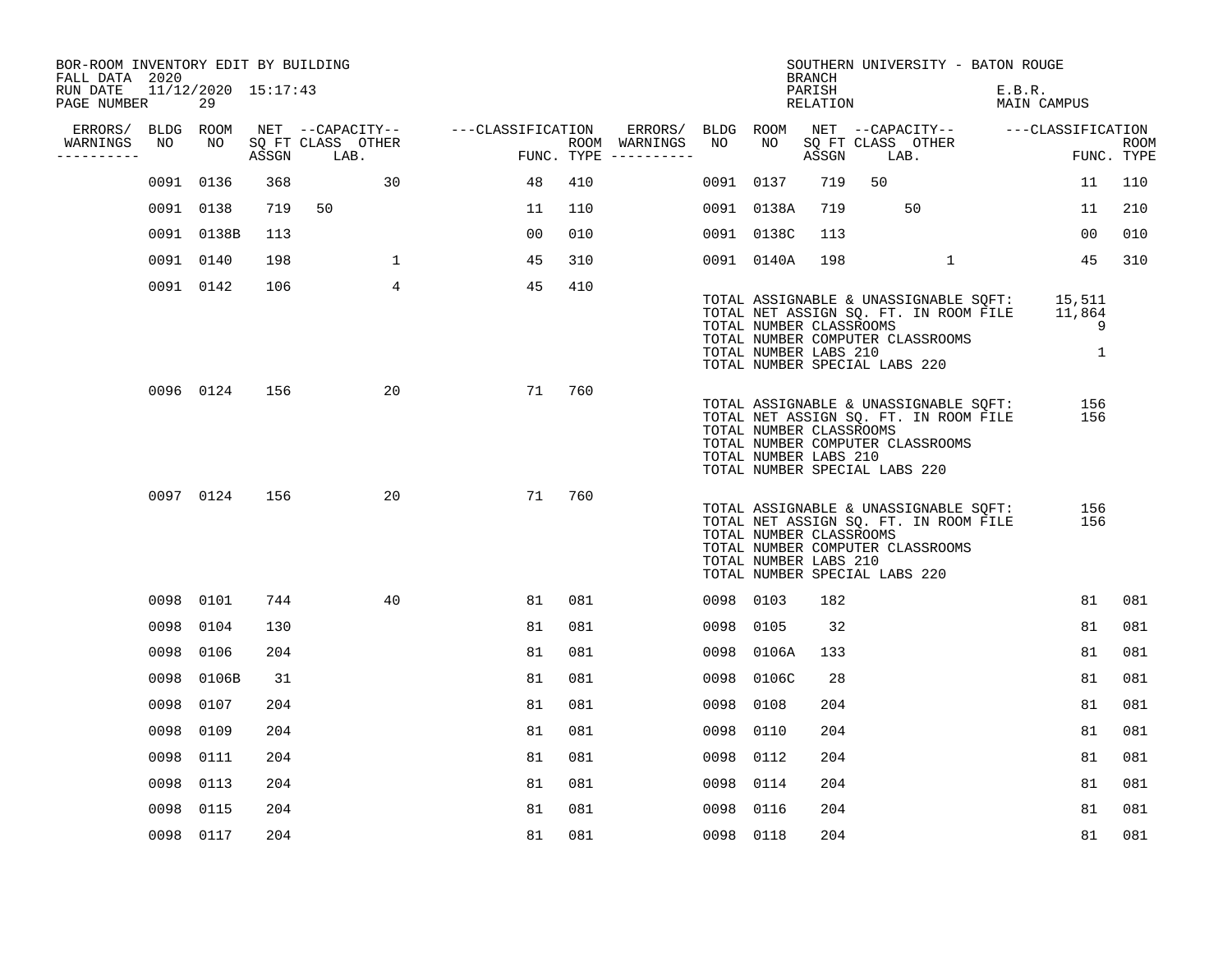| BOR-ROOM INVENTORY EDIT BY BUILDING<br>FALL DATA 2020 |           |      |                     |                           |                   |     |                                      |             |           | <b>BRANCH</b>      | SOUTHERN UNIVERSITY - BATON ROUGE |                              |                           |
|-------------------------------------------------------|-----------|------|---------------------|---------------------------|-------------------|-----|--------------------------------------|-------------|-----------|--------------------|-----------------------------------|------------------------------|---------------------------|
| RUN DATE<br>PAGE NUMBER                               |           | 30   | 11/12/2020 15:17:43 |                           |                   |     |                                      |             |           | PARISH<br>RELATION |                                   | E.B.R.<br><b>MAIN CAMPUS</b> |                           |
| ERRORS/                                               | BLDG      | ROOM |                     | NET --CAPACITY--          | ---CLASSIFICATION |     | ERRORS/                              | <b>BLDG</b> | ROOM      |                    | NET --CAPACITY--                  | ---CLASSIFICATION            |                           |
| WARNINGS<br>-----------                               | ΝO        | NO   | ASSGN               | SQ FT CLASS OTHER<br>LAB. |                   |     | ROOM WARNINGS<br>FUNC. TYPE $------$ | NO          | NO        | ASSGN              | SQ FT CLASS OTHER<br>LAB.         |                              | <b>ROOM</b><br>FUNC. TYPE |
|                                                       | 0098      | 0119 | 204                 |                           | 81                | 081 |                                      | 0098        | 0120      | 270                |                                   | 81                           | 081                       |
|                                                       | 0098      | 0122 | 128                 |                           | 81                | 081 |                                      | 0098        | 0124      | 15                 |                                   | 81                           | 081                       |
|                                                       | 0098      | 0125 | 15                  |                           | 81                | 081 |                                      | 0098        | 0126      | 435                |                                   | 81                           | 081                       |
|                                                       | 0098      | 0129 | 126                 |                           | 81                | 081 |                                      | 0098        | 0130      | 137                |                                   | 81                           | 081                       |
|                                                       | 0098      | 0131 | 25                  |                           | 81                | 081 |                                      | 0098        | 0134      | 158                |                                   | 81                           | 081                       |
|                                                       | 0098 0135 |      | 195                 |                           | 81                | 081 |                                      | 0098        | 0136      | 204                |                                   | 81                           | 081                       |
|                                                       | 0098 0137 |      | 204                 |                           | 81                | 081 |                                      | 0098        | 0138      | 204                |                                   | 81                           | 081                       |
|                                                       | 0098 0139 |      | 204                 |                           | 81                | 081 |                                      | 0098        | 0140      | 204                |                                   | 81                           | 081                       |
|                                                       | 0098      | 0141 | 204                 |                           | 81                | 081 |                                      | 0098        | 0143      | 204                |                                   | 81                           | 081                       |
|                                                       | 0098      | 0144 | 204                 |                           | 81                | 081 |                                      | 0098        | 0145      | 204                |                                   | 81                           | 081                       |
|                                                       | 0098      | 0146 | 204                 |                           | 81                | 081 |                                      | 0098        | 0147      | 135                |                                   | 81                           | 081                       |
|                                                       | 0098      | 0201 | 204                 |                           | 81                | 081 |                                      | 0098        | 0202      | 204                |                                   | 81                           | 081                       |
|                                                       | 0098      | 0203 | 204                 |                           | 81                | 081 |                                      | 0098        | 0204      | 204                |                                   | 81                           | 081                       |
|                                                       | 0098      | 0205 | 204                 |                           | 81                | 081 |                                      | 0098        | 0206      | 204                |                                   | 81                           | 081                       |
|                                                       | 0098      | 0207 | 204                 |                           | 81                | 081 |                                      | 0098        | 0208      | 204                |                                   | 81                           | 081                       |
|                                                       | 0098      | 0209 | 204                 |                           | 81                | 081 |                                      | 0098        | 0210      | 204                |                                   | 81                           | 081                       |
|                                                       | 0098      | 0211 | 204                 |                           | 81                | 081 |                                      | 0098        | 0212      | 204                |                                   | 81                           | 081                       |
|                                                       | 0098      | 0213 | 204                 |                           | 81                | 081 |                                      | 0098        | 0214      | 204                |                                   | 81                           | 081                       |
|                                                       | 0098      | 0215 | 204                 |                           | 81                | 081 |                                      | 0098        | 0216      | 204                |                                   | 81                           | 081                       |
|                                                       | 0098      | 0217 | 204                 |                           | 81                | 081 |                                      | 0098        | 0218      | 204                |                                   | 81                           | 081                       |
|                                                       | 0098      | 0219 | 315                 |                           | 81                | 081 |                                      | 0098        | 0222      | 204                |                                   | 81                           | 081                       |
|                                                       | 0098      | 0224 | 150                 |                           | 81                | 081 |                                      | 0098        | 0225      | 195                |                                   | 81                           | 081                       |
|                                                       | 0098      | 0226 | 204                 |                           | 81                | 081 |                                      | 0098        | 0227      | 204                |                                   | 81                           | 081                       |
|                                                       | 0098      | 0228 | 204                 |                           | 81                | 081 |                                      | 0098        | 0229      | 204                |                                   | 81                           | 081                       |
|                                                       | 0098      | 0230 | 204                 |                           | 81                | 081 |                                      | 0098        | 0231      | 204                |                                   | 81                           | 081                       |
|                                                       | 0098 0233 |      | 204                 |                           | 81                | 081 |                                      |             | 0098 0234 | 204                |                                   | 81                           | 081                       |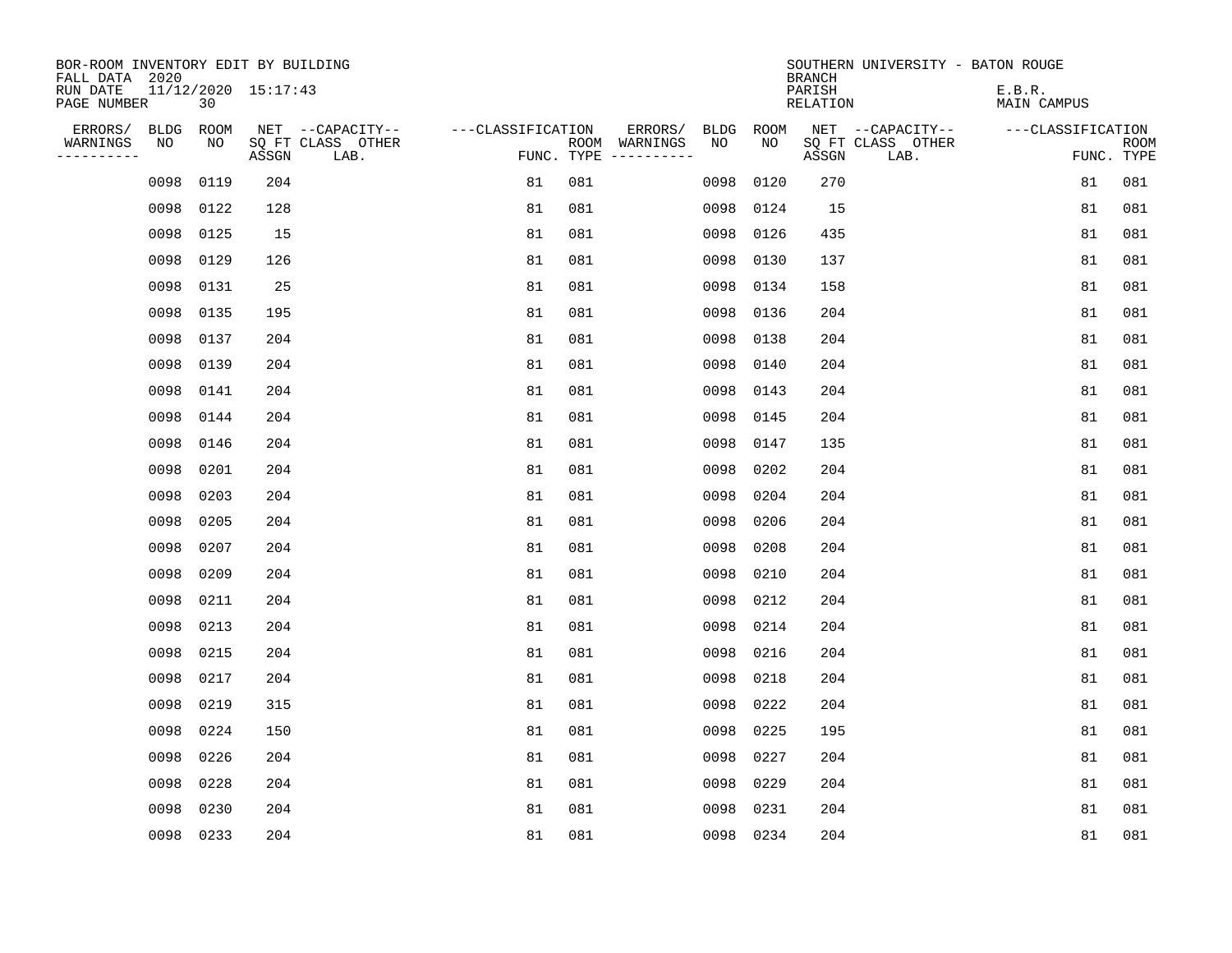| BOR-ROOM INVENTORY EDIT BY BUILDING<br>FALL DATA 2020 |      |           |                     |                           |                   |     |                                      |           |                                                  | <b>BRANCH</b>      | SOUTHERN UNIVERSITY - BATON ROUGE                                                                                                                   |                       |                  |                           |
|-------------------------------------------------------|------|-----------|---------------------|---------------------------|-------------------|-----|--------------------------------------|-----------|--------------------------------------------------|--------------------|-----------------------------------------------------------------------------------------------------------------------------------------------------|-----------------------|------------------|---------------------------|
| RUN DATE<br>PAGE NUMBER                               |      | 31        | 11/12/2020 15:17:43 |                           |                   |     |                                      |           |                                                  | PARISH<br>RELATION |                                                                                                                                                     | E.B.R.<br>MAIN CAMPUS |                  |                           |
| ERRORS/                                               | BLDG | ROOM      |                     | NET --CAPACITY--          | ---CLASSIFICATION |     | ERRORS/                              | BLDG      | ROOM                                             |                    | NET --CAPACITY--                                                                                                                                    | ---CLASSIFICATION     |                  |                           |
| WARNINGS<br>----------                                | NO   | NO        | ASSGN               | SO FT CLASS OTHER<br>LAB. |                   |     | ROOM WARNINGS<br>FUNC. TYPE $------$ | NO        | NO                                               | ASSGN              | SQ FT CLASS OTHER<br>LAB.                                                                                                                           |                       |                  | <b>ROOM</b><br>FUNC. TYPE |
|                                                       | 0098 | 0235      | 204                 |                           | 81                | 081 |                                      | 0098      | 0236                                             | 204                |                                                                                                                                                     |                       | 81               | 081                       |
|                                                       |      | 0098 0237 | 204                 |                           | 81                | 081 |                                      |           | TOTAL NUMBER CLASSROOMS<br>TOTAL NUMBER LABS 210 |                    | TOTAL ASSIGNABLE & UNASSIGNABLE SQFT:<br>TOTAL NET ASSIGN SQ. FT. IN ROOM FILE<br>TOTAL NUMBER COMPUTER CLASSROOMS<br>TOTAL NUMBER SPECIAL LABS 220 |                       | 14,595<br>14,595 |                           |
|                                                       |      | 0099 0100 | 1038                | 65                        | 46                | 650 |                                      |           | 0099 0100S                                       | 152                |                                                                                                                                                     |                       | 0 <sub>0</sub>   | 020                       |
|                                                       | 0099 | 0101      | 54                  |                           | 0 <sub>0</sub>    | 010 |                                      | 0099      | 0101S                                            | 152                |                                                                                                                                                     |                       | 0 <sub>0</sub>   | 020                       |
|                                                       | 0099 | 0102      | 153                 | $\mathbf 1$               | 51                | 310 |                                      | 0099      | 0103                                             | 162                | $\mathbf{1}$                                                                                                                                        |                       | 51               | 950                       |
|                                                       | 0099 | 0104      | 270                 | 2                         | 51                | 950 |                                      | 0099      | 0105                                             | 180                | $\mathbf{1}$                                                                                                                                        |                       | 91               | 919                       |
|                                                       | 0099 | 0106      | 374                 | 2                         | 91                | 919 |                                      | 0099      | 0107                                             | 374                | $\overline{2}$                                                                                                                                      |                       | 91               | 919                       |
|                                                       | 0099 | 0108      | 270                 | 2                         | 91                | 910 |                                      | 0099      | 0109                                             | 263                | 2                                                                                                                                                   |                       | 91               | 910                       |
|                                                       | 0099 | 0110      | 263                 | 2                         | 91                | 910 |                                      | 0099      | 0111                                             | 263                | 2                                                                                                                                                   |                       | 91               | 910                       |
|                                                       | 0099 | 0112      | 25                  |                           | 0 <sub>0</sub>    | 010 |                                      | 0099      | 0112A                                            | 289                |                                                                                                                                                     |                       | 0 <sub>0</sub>   | 020                       |
|                                                       | 0099 | 0113      | 263                 | 2                         | 91                | 910 |                                      | 0099      | 0114                                             | 251                | 2                                                                                                                                                   |                       | 91               | 955                       |
|                                                       | 0099 | 0115      | 263                 | 2                         | 91                | 910 |                                      | 0099      | 0116                                             | 118                |                                                                                                                                                     |                       | 0 <sub>0</sub>   | 030                       |
|                                                       | 0099 | 0117      | 263                 | 2                         | 91                | 910 |                                      | 0099      | 0118                                             | 263                | $\overline{2}$                                                                                                                                      |                       | 91               | 910                       |
|                                                       | 0099 | 0119      | 263                 | 2                         | 91                | 910 |                                      | 0099      | 0120                                             | 371                |                                                                                                                                                     |                       | 0 <sub>0</sub>   | 030                       |
|                                                       | 0099 | 0121      | 263                 | 2                         | 91                | 910 |                                      | 0099      | 0122                                             | 263                | 2                                                                                                                                                   |                       | 91               | 910                       |
|                                                       | 0099 | 0123      | 369                 | 2                         | 91                | 910 |                                      | 0099      | 0124                                             | 513                |                                                                                                                                                     |                       | 0 <sub>0</sub>   | 020                       |
|                                                       | 0099 | 0125      | 414                 |                           | 0 <sub>0</sub>    | 030 |                                      | 0099      | 0202                                             | 263                | 2                                                                                                                                                   |                       | 91               | 910                       |
|                                                       | 0099 | 0203      | 263                 | 2                         | 91                | 910 |                                      | 0099      | 0204                                             | 263                | 2                                                                                                                                                   |                       | 91               | 910                       |
|                                                       | 0099 | 0205      | 263                 | $\overline{a}$            | 91                | 910 |                                      | 0099      | 0206                                             | 263                | 2                                                                                                                                                   |                       | 91               | 910                       |
|                                                       | 0099 | 0207      | 263                 | 2                         | 91                | 910 |                                      | 0099      | 0208                                             | 263                | 2                                                                                                                                                   |                       | 91               | 910                       |
|                                                       | 0099 | 0209      | 263                 | 2                         | 91                | 910 |                                      | 0099      | 0210                                             | 263                | 2                                                                                                                                                   |                       | 91               | 910                       |
|                                                       | 0099 | 0211      | 263                 | 2                         | 91                | 910 |                                      | 0099      | 0212                                             | 263                | 2                                                                                                                                                   |                       | 91               | 910                       |
|                                                       |      | 0099 0213 | 263                 | 2                         | 91                | 910 |                                      | 0099 0214 |                                                  | 263                | 2                                                                                                                                                   |                       | 91               | 910                       |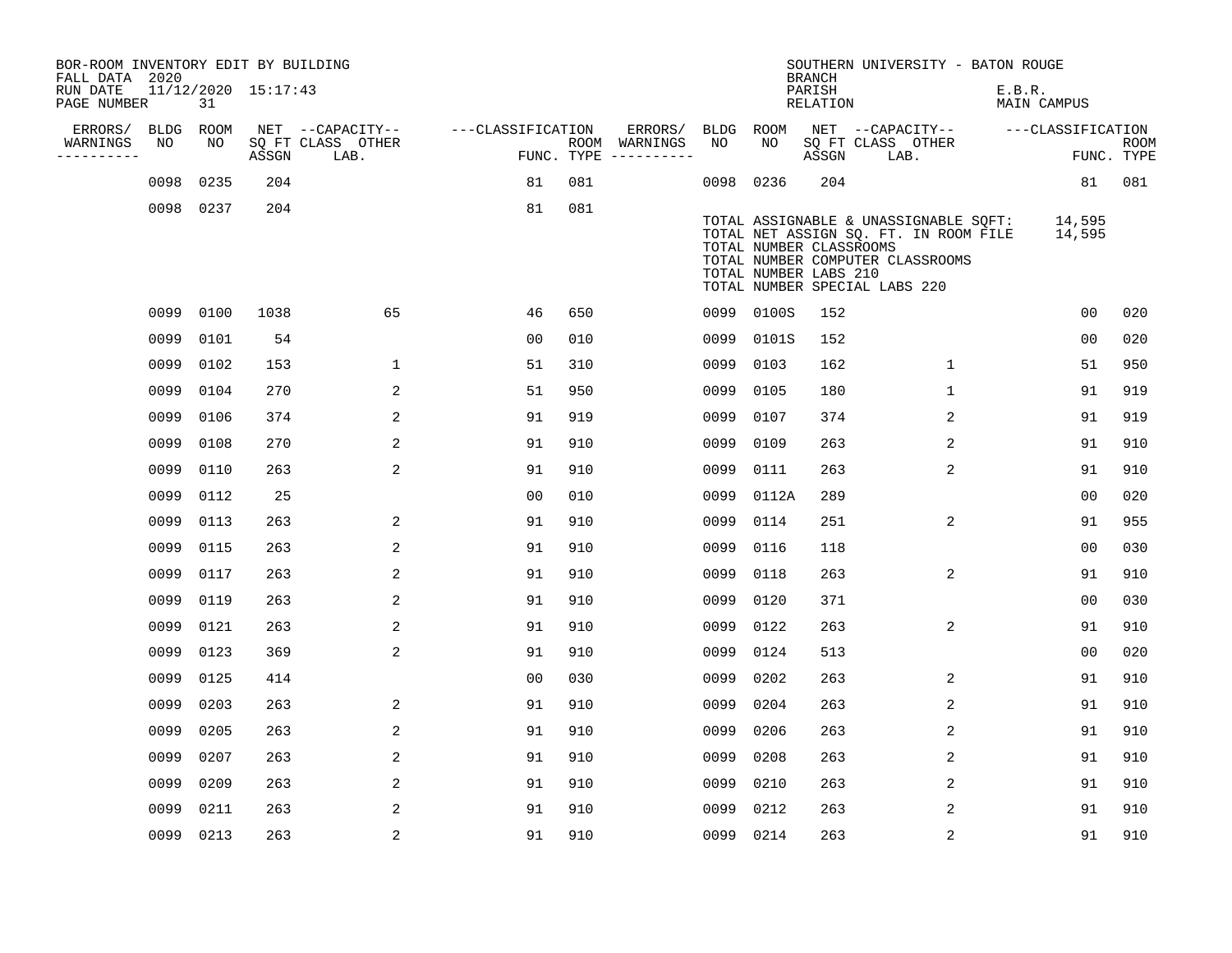| BOR-ROOM INVENTORY EDIT BY BUILDING<br>FALL DATA 2020 |             |                           |       |                           |                   |            |                              |             |                                                  | <b>BRANCH</b>             | SOUTHERN UNIVERSITY - BATON ROUGE                                                                                                                        |                              |                           |
|-------------------------------------------------------|-------------|---------------------------|-------|---------------------------|-------------------|------------|------------------------------|-------------|--------------------------------------------------|---------------------------|----------------------------------------------------------------------------------------------------------------------------------------------------------|------------------------------|---------------------------|
| RUN DATE<br>PAGE NUMBER                               |             | 11/12/2020 15:17:43<br>32 |       |                           |                   |            |                              |             |                                                  | PARISH<br><b>RELATION</b> |                                                                                                                                                          | E.B.R.<br><b>MAIN CAMPUS</b> |                           |
| ERRORS/                                               | <b>BLDG</b> | ROOM                      |       | NET --CAPACITY--          | ---CLASSIFICATION |            | ERRORS/                      | <b>BLDG</b> | ROOM                                             |                           | NET --CAPACITY--                                                                                                                                         | ---CLASSIFICATION            |                           |
| WARNINGS<br>----------                                | NO          | NO                        | ASSGN | SQ FT CLASS OTHER<br>LAB. |                   | FUNC. TYPE | ROOM WARNINGS<br>----------- | NO          | NO                                               | ASSGN                     | SQ FT CLASS OTHER<br>LAB.                                                                                                                                |                              | <b>ROOM</b><br>FUNC. TYPE |
|                                                       | 0099        | 0216                      | 263   | 2                         | 91                | 910        |                              | 0099        | 0217                                             | 263                       | $\overline{a}$                                                                                                                                           | 91                           | 910                       |
|                                                       | 0099        | 0218                      | 263   | 2                         | 91                | 910        |                              | 0099        | 0219                                             | 35                        | 2                                                                                                                                                        | 74                           | 910                       |
|                                                       | 0099        | 0220                      | 77    | 2                         | 74                | 910        |                              | 0099        | 0221                                             | 132                       | 7                                                                                                                                                        | 74                           | 910                       |
|                                                       | 0099        | 0223                      | 263   | 2                         | 91                | 910        |                              | 0099        | 0224                                             | 263                       | $\overline{2}$                                                                                                                                           | 91                           | 910                       |
|                                                       | 0099        | 0225                      | 263   | 2                         | 91                | 910        |                              | 0099 0227   | TOTAL NUMBER CLASSROOMS<br>TOTAL NUMBER LABS 210 | 263                       | 2<br>TOTAL ASSIGNABLE & UNASSIGNABLE SQFT:<br>TOTAL NET ASSIGN SQ. FT. IN ROOM FILE<br>TOTAL NUMBER COMPUTER CLASSROOMS<br>TOTAL NUMBER SPECIAL LABS 220 | 91<br>13,663<br>11,575       | 910                       |
|                                                       | 0100        | 0100                      | 1012  | 65                        | 46                | 650        |                              |             | 0100 0100S                                       | 152                       |                                                                                                                                                          | 00                           | 020                       |
|                                                       | 0100        | 0101                      | 54    |                           | 0 <sub>0</sub>    | 010        |                              | 0100        | 0101S                                            | 152                       |                                                                                                                                                          | 0 <sub>0</sub>               | 020                       |
|                                                       | 0100        | 0102                      | 153   | 1                         | 55                | 310        |                              | 0100        | 0103                                             | 162                       | $\mathbf{1}$                                                                                                                                             | 51                           | 950                       |
|                                                       | 0100        | 0105                      | 180   | 1                         | 91                | 910        |                              | 0100        | 0106                                             | 374                       | 2                                                                                                                                                        | 91                           | 910                       |
|                                                       | 0100        | 0107                      | 374   | 2                         | 91                | 910        |                              | 0100        | 0108                                             | 270                       | 2                                                                                                                                                        | 91                           | 910                       |
|                                                       | 0100        | 0109                      | 268   | 2                         | 91                | 910        |                              | 0100        | 0110                                             | 263                       | $\overline{2}$                                                                                                                                           | 91                           | 910                       |
|                                                       | 0100        | 0111                      | 263   | 2                         | 91                | 910        |                              | 0100        | 0112                                             | 263                       | $\overline{2}$                                                                                                                                           | 91                           | 910                       |
|                                                       | 0100        | 0113                      | 263   | 2                         | 91                | 910        |                              | 0100        | 0114                                             | 251                       | $\overline{2}$                                                                                                                                           | 71                           | 935                       |
|                                                       | 0100        | 0115                      | 263   | 2                         | 91                | 910        |                              | 0100        | 0116                                             | 118                       |                                                                                                                                                          | 0 <sub>0</sub>               | 020                       |
|                                                       | 0100        | 0117                      | 263   | 2                         | 91                | 910        |                              | 0100        | 0118                                             | 263                       | 2                                                                                                                                                        | 91                           | 910                       |
|                                                       | 0100        | 0119                      | 263   | 2                         | 91                | 910        |                              | 0100        | 0120                                             | 371                       | 20                                                                                                                                                       | 71                           | 715                       |
|                                                       | 0100        | 0121                      | 263   | 2                         | 91                | 910        |                              | 0100        | 0123                                             | 369                       | 2                                                                                                                                                        | 91                           | 910                       |
|                                                       | 0100        | 0201H                     | 1078  |                           | 0 <sub>0</sub>    | 020        |                              | 0100        | 0202                                             | 263                       | 2                                                                                                                                                        | 91                           | 910                       |
|                                                       | 0100        | 0203                      | 263   | 2                         | 91                | 910        |                              | 0100        | 0204                                             | 263                       | 2                                                                                                                                                        | 91                           | 910                       |
|                                                       | 0100        | 0205                      | 263   | 2                         | 91                | 910        |                              | 0100        | 0206                                             | 263                       | 2                                                                                                                                                        | 91                           | 910                       |
|                                                       | 0100        | 0207                      | 263   | 2                         | 91                | 910        |                              | 0100        | 0208                                             | 263                       | 2                                                                                                                                                        | 91                           | 910                       |
|                                                       | 0100        | 0209                      | 63    |                           | 0 <sub>0</sub>    | 010        |                              | 0100        | 0210                                             | 263                       | 2                                                                                                                                                        | 91                           | 910                       |
|                                                       |             | 0100 0211                 | 414   | 2                         | 91                | 910        |                              | 0100 0212   |                                                  | 263                       | $\overline{2}$                                                                                                                                           | 91                           | 910                       |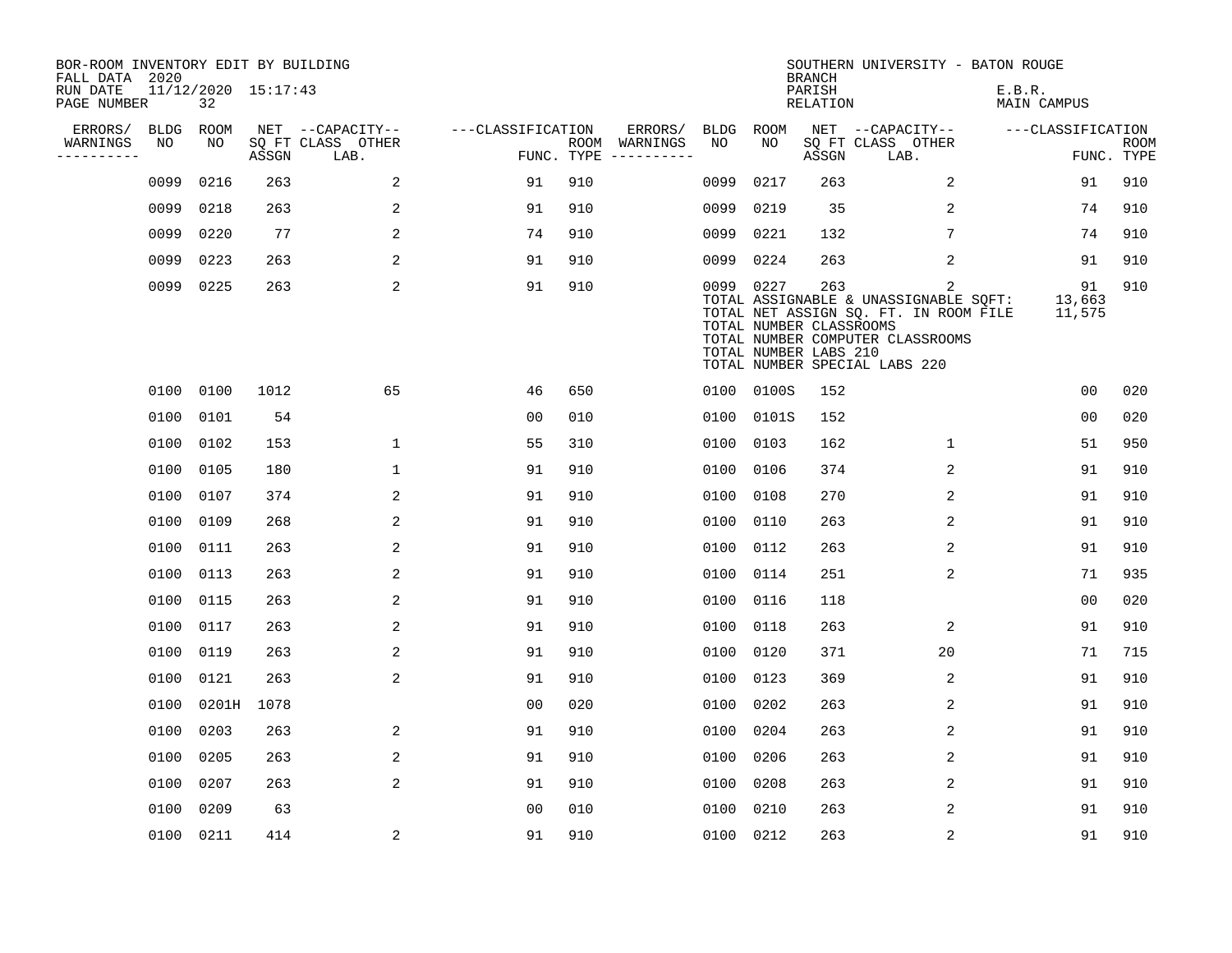| BOR-ROOM INVENTORY EDIT BY BUILDING<br>FALL DATA 2020 |      |            |                     |                                               |                   |     |                                                           |           |                 | <b>BRANCH</b>                                           | SOUTHERN UNIVERSITY - BATON ROUGE                                                                                                                        |                              |                           |
|-------------------------------------------------------|------|------------|---------------------|-----------------------------------------------|-------------------|-----|-----------------------------------------------------------|-----------|-----------------|---------------------------------------------------------|----------------------------------------------------------------------------------------------------------------------------------------------------------|------------------------------|---------------------------|
| RUN DATE<br>PAGE NUMBER                               |      | 33         | 11/12/2020 15:17:43 |                                               |                   |     |                                                           |           |                 | PARISH<br>RELATION                                      |                                                                                                                                                          | E.B.R.<br><b>MAIN CAMPUS</b> |                           |
| ERRORS/ BLDG ROOM<br>WARNINGS<br>-----------          | NO   | NO         | ASSGN               | NET --CAPACITY--<br>SQ FT CLASS OTHER<br>LAB. | ---CLASSIFICATION |     | ERRORS/ BLDG ROOM<br>ROOM WARNINGS<br>FUNC. TYPE $------$ | NO        | NO              | ASSGN                                                   | NET --CAPACITY--<br>SQ FT CLASS OTHER<br>LAB.                                                                                                            | ---CLASSIFICATION            | <b>ROOM</b><br>FUNC. TYPE |
|                                                       | 0100 | 0213       | 263                 | 2                                             | 91                | 910 |                                                           |           | 0100 0214       | 263                                                     | $\overline{2}$                                                                                                                                           | 91                           | 910                       |
|                                                       |      | 0100 0216  | 263                 | 2                                             | 91                | 910 |                                                           |           | 0100 0217       | 263                                                     | 2                                                                                                                                                        | 91                           | 910                       |
|                                                       |      | 0100 0218  | 263                 | 2                                             | 91                | 910 |                                                           |           | 0100 0219       | 35                                                      |                                                                                                                                                          | 74                           | 919                       |
|                                                       |      | 0100 0220  | 77                  | 6                                             | 74                | 919 |                                                           |           | 0100 0221       | 132                                                     | 7                                                                                                                                                        | 74                           | 919                       |
|                                                       | 0100 | 0223       | 263                 | 2                                             | 91                | 910 |                                                           |           | 0100 0224       | 263                                                     | 2                                                                                                                                                        | 91                           | 910                       |
|                                                       |      | 0100 0225  | 263                 | 2                                             | 91                | 910 |                                                           |           | 0100 0227       | 263<br>TOTAL NUMBER CLASSROOMS<br>TOTAL NUMBER LABS 210 | 2<br>TOTAL ASSIGNABLE & UNASSIGNABLE SQFT:<br>TOTAL NET ASSIGN SQ. FT. IN ROOM FILE<br>TOTAL NUMBER COMPUTER CLASSROOMS<br>TOTAL NUMBER SPECIAL LABS 220 | 91<br>13,160<br>11,543       | 910                       |
|                                                       |      | 0122 0001  | 720                 | 25                                            | 54                | 350 |                                                           | 0122 0003 |                 | 162                                                     | 1                                                                                                                                                        | 54                           | 310                       |
|                                                       |      | 0122 0004  | 72                  | $\mathbf{1}$                                  | 54                | 310 |                                                           |           | 0122 0005       | 498                                                     | 8                                                                                                                                                        | 54                           | 355                       |
|                                                       |      | 0122 0006  | 221                 | $\mathbf 1$                                   | 54                | 310 |                                                           | 0122 0007 |                 | 114                                                     | 1                                                                                                                                                        | 54                           | 310                       |
|                                                       |      | 0122 0008  | 72                  | $\mathbf{1}$                                  | 54                | 315 |                                                           | 0122 0009 |                 | 204                                                     | $\mathbf{1}$                                                                                                                                             | 54                           | 310                       |
|                                                       |      | 0122 0010  | 114                 | $\mathbf 1$                                   | 54                | 310 |                                                           |           | 0122 0011       | 144                                                     | $\mathbf{1}$                                                                                                                                             | 54                           | 315                       |
|                                                       |      | 0122 0012  | 114                 | $\mathbf{1}$                                  | 54                | 310 |                                                           | 0122 0013 |                 | 178                                                     | $\mathbf{1}$                                                                                                                                             | 54                           | 310                       |
|                                                       |      | 0122 0015  | 229                 | $\mathbf{1}$                                  | 54                | 310 |                                                           |           | 0122 0016       | 114                                                     | $\mathbf{1}$                                                                                                                                             | 54                           | 310                       |
|                                                       |      | 0122 0017  | 72                  | $\mathbf 1$                                   | 54                | 315 |                                                           |           | 0122 0018       | 204                                                     | $\mathbf{1}$                                                                                                                                             | 54                           | 310                       |
|                                                       |      | 0122 0019  | 183                 | $\mathbf{1}$                                  | 54                | 310 |                                                           | 0122 0020 |                 | 411                                                     | 7                                                                                                                                                        | 54                           | 280                       |
|                                                       |      | 0122 0021  | 846                 | 100                                           | 54                | 610 |                                                           | 0122 0030 |                 | 120                                                     | $\mathbf{1}$                                                                                                                                             | 54                           | 315                       |
|                                                       |      | 0122 0031  | 340                 | $\mathbf{1}$                                  | 54                | 310 |                                                           | 0122 0032 |                 | 234                                                     | $\mathbf{1}$                                                                                                                                             | 54                           | 310                       |
|                                                       |      | 0122 0033  | 15                  | $\mathbf 1$                                   | 54                | 315 |                                                           |           |                 | TOTAL NUMBER CLASSROOMS<br>TOTAL NUMBER LABS 210        | TOTAL ASSIGNABLE & UNASSIGNABLE SQFT:<br>TOTAL NET ASSIGN SQ. FT. IN ROOM FILE<br>TOTAL NUMBER COMPUTER CLASSROOMS<br>TOTAL NUMBER SPECIAL LABS 220      | 5,381<br>5,381               |                           |
|                                                       |      | 0124 0100  | 92                  |                                               | 81                | 081 |                                                           |           | 0124 0100A      | 202                                                     |                                                                                                                                                          | 81                           | 081                       |
|                                                       |      | 0124 0100B | 195                 |                                               | 81                | 081 |                                                           |           | 0124 0100C 1365 |                                                         |                                                                                                                                                          | 81                           | 081                       |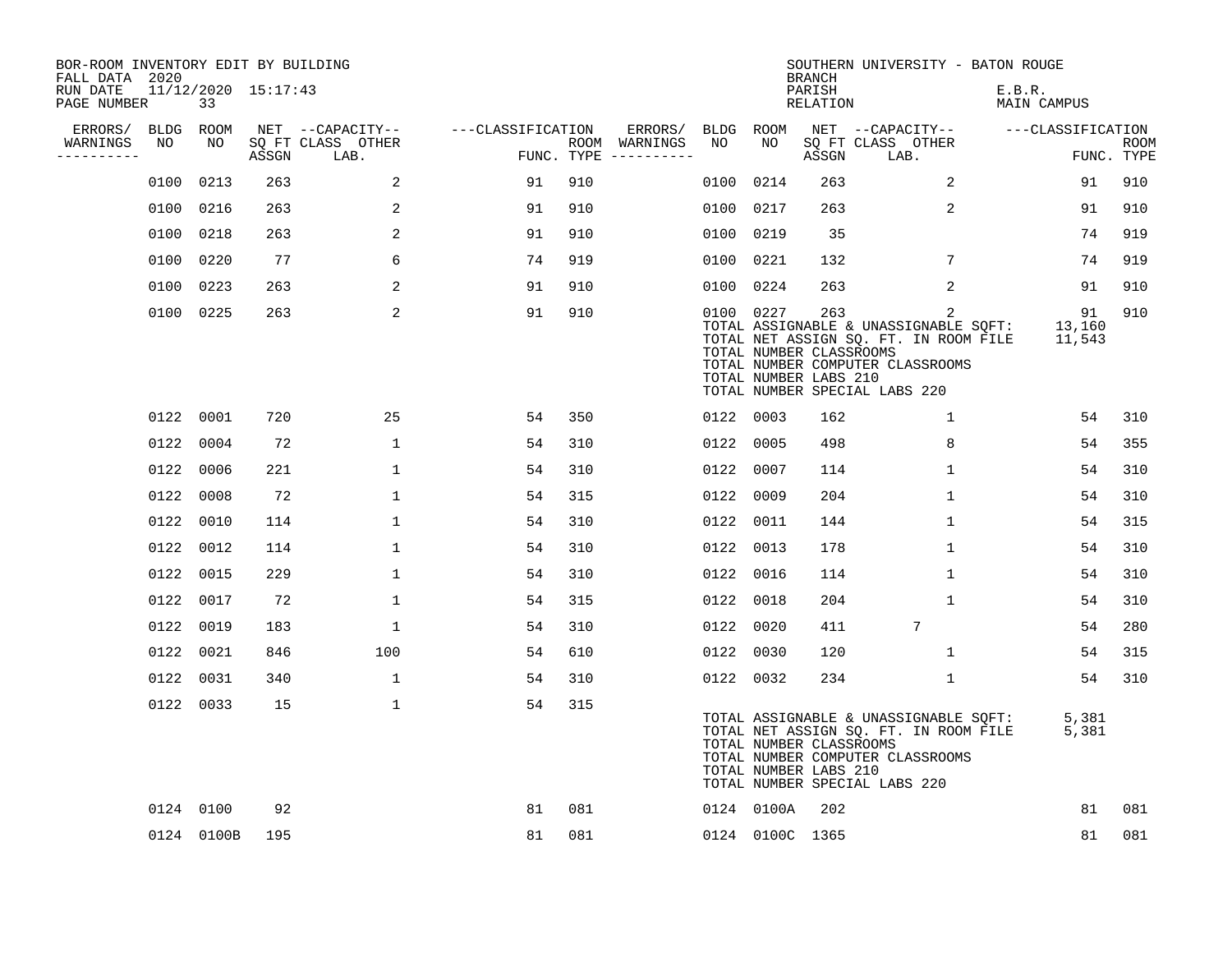| BOR-ROOM INVENTORY EDIT BY BUILDING<br>FALL DATA 2020 |           |                           |       |                           |                   |     |                                      |    |            | <b>BRANCH</b>      | SOUTHERN UNIVERSITY - BATON ROUGE |                              |                           |
|-------------------------------------------------------|-----------|---------------------------|-------|---------------------------|-------------------|-----|--------------------------------------|----|------------|--------------------|-----------------------------------|------------------------------|---------------------------|
| RUN DATE<br>PAGE NUMBER                               |           | 11/12/2020 15:17:43<br>34 |       |                           |                   |     |                                      |    |            | PARISH<br>RELATION |                                   | E.B.R.<br><b>MAIN CAMPUS</b> |                           |
| ERRORS/                                               | BLDG ROOM |                           |       | NET --CAPACITY--          | ---CLASSIFICATION |     | ERRORS/                              |    | BLDG ROOM  |                    | NET --CAPACITY--                  | ---CLASSIFICATION            |                           |
| WARNINGS<br>-----------                               | NO        | NO                        | ASSGN | SQ FT CLASS OTHER<br>LAB. |                   |     | ROOM WARNINGS<br>FUNC. TYPE $------$ | NO | NO         | ASSGN              | SQ FT CLASS OTHER<br>LAB.         |                              | <b>ROOM</b><br>FUNC. TYPE |
|                                                       |           | 0124 0100D                | 95    |                           | 81                | 081 |                                      |    | 0124 0101  | 117                |                                   | 81                           | 081                       |
|                                                       |           | 0124 0102                 | 79    |                           | 81                | 081 |                                      |    | 0124 0103  | 79                 |                                   | 81                           | 081                       |
|                                                       | 0124 0104 |                           | 77    |                           | 81                | 081 |                                      |    | 0124 0105  | 206                |                                   | 81                           | 081                       |
|                                                       | 0124 0106 |                           | 210   |                           | 81                | 081 |                                      |    | 0124 0107  | 210                |                                   | 81                           | 081                       |
|                                                       | 0124 0108 |                           | 210   |                           | 81                | 081 |                                      |    | 0124 0109  | 210                |                                   | 81                           | 081                       |
|                                                       | 0124 0110 |                           | 210   |                           | 81                | 081 |                                      |    | 0124 0111  | 210                |                                   | 81                           | 081                       |
|                                                       | 0124 0112 |                           | 210   |                           | 81                | 081 |                                      |    | 0124 0113  | 210                |                                   | 81                           | 081                       |
|                                                       | 0124 0114 |                           | 210   |                           | 81                | 081 |                                      |    | 0124 0115  | 210                |                                   | 81                           | 081                       |
|                                                       | 0124 0116 |                           | 210   |                           | 81                | 081 |                                      |    | 0124 0117  | 210                |                                   | 81                           | 081                       |
|                                                       | 0124 0118 |                           | 210   |                           | 81                | 081 |                                      |    | 0124 0119  | 210                |                                   | 81                           | 081                       |
|                                                       | 0124 0120 |                           | 210   |                           | 81                | 081 |                                      |    | 0124 0121  | 210                |                                   | 81                           | 081                       |
|                                                       | 0124 0123 |                           | 210   |                           | 81                | 081 |                                      |    | 0124 0124  | 210                |                                   | 81                           | 081                       |
|                                                       | 0124 0125 |                           | 210   |                           | 81                | 081 |                                      |    | 0124 0126  | 210                |                                   | 81                           | 081                       |
|                                                       |           | 0124 0126A                | 123   |                           | 81                | 081 |                                      |    | 0124 0126B | 127                |                                   | 81                           | 081                       |
|                                                       | 0124 0127 |                           | 210   |                           | 81                | 081 |                                      |    | 0124 0128  | 210                |                                   | 81                           | 081                       |
|                                                       | 0124 0129 |                           | 210   |                           | 81                | 081 |                                      |    | 0124 0130  | 210                |                                   | 81                           | 081                       |
|                                                       | 0124 0131 |                           | 210   |                           | 81                | 081 |                                      |    | 0124 0132  | 210                |                                   | 81                           | 081                       |
|                                                       | 0124 0133 |                           | 210   |                           | 81                | 081 |                                      |    | 0124 0134  | 210                |                                   | 81                           | 081                       |
|                                                       | 0124 0135 |                           | 210   |                           | 81                | 081 |                                      |    | 0124 0136  | 210                |                                   | 81                           | 081                       |
|                                                       | 0124 0137 |                           | 210   |                           | 81                | 081 |                                      |    | 0124 0138  | 210                |                                   | 81                           | 081                       |
|                                                       | 0124 0139 |                           | 210   |                           | 81                | 081 |                                      |    | 0124 0140  | 170                |                                   | 81                           | 081                       |
|                                                       |           | 0124 0200A                | 202   |                           | 81                | 081 |                                      |    | 0124 0200B | 195                |                                   | 81                           | 081                       |
|                                                       |           | 0124 0200C                | 508   |                           | 81                | 081 |                                      |    | 0124 0202  | 24                 |                                   | 81                           | 081                       |
|                                                       | 0124 0203 |                           | 210   |                           | 81                | 081 |                                      |    | 0124 0204  | 210                |                                   | 81                           | 081                       |
|                                                       | 0124 0205 |                           | 210   |                           | 81                | 081 |                                      |    | 0124 0206  | 210                |                                   | 81                           | 081                       |
|                                                       | 0124 0207 |                           | 210   |                           | 81                | 081 |                                      |    | 0124 0208  | 210                |                                   | 81                           | 081                       |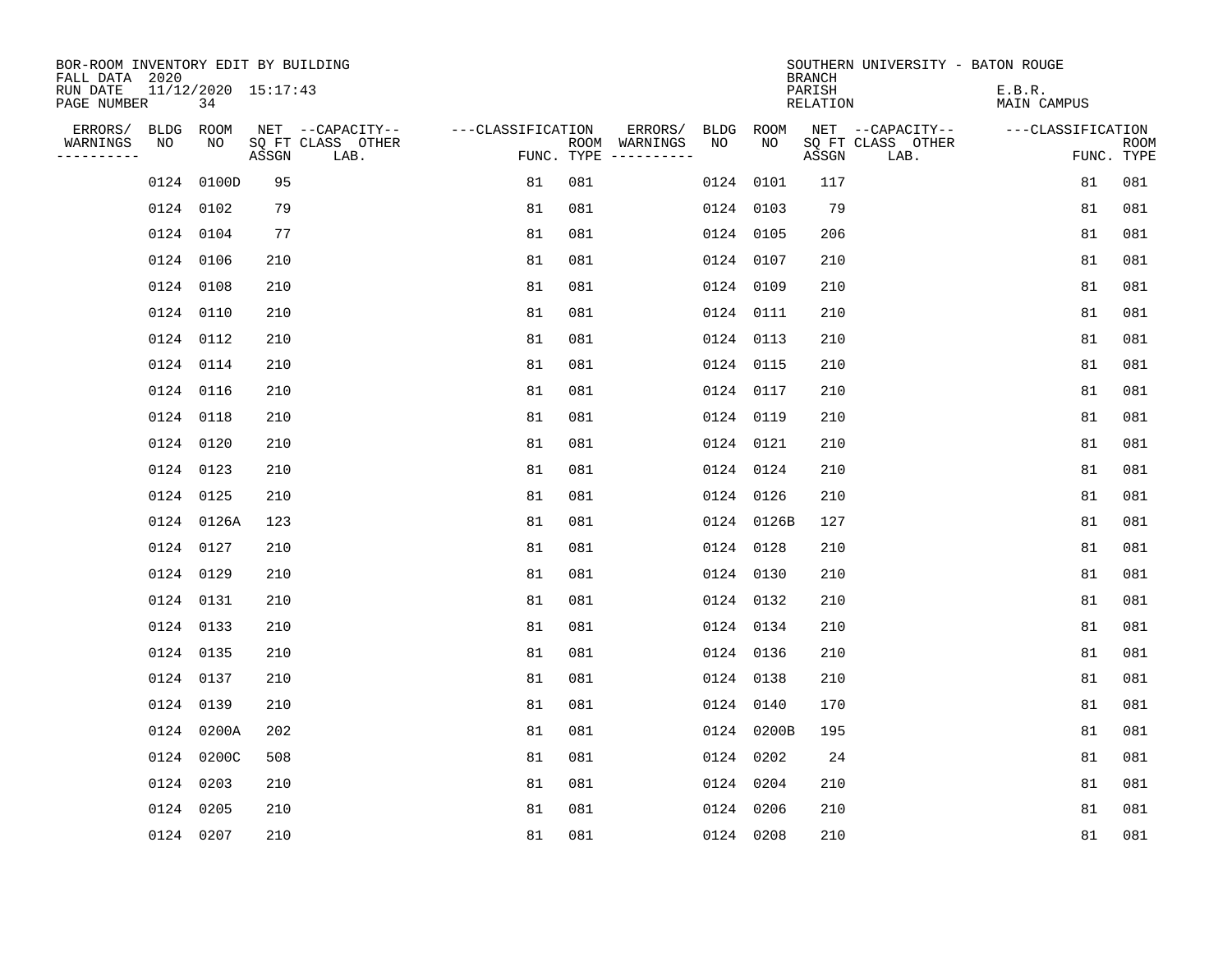| BOR-ROOM INVENTORY EDIT BY BUILDING<br>FALL DATA 2020 |           |            |                     |                                       |                   |     |                                    |           |            | <b>BRANCH</b>                                           | SOUTHERN UNIVERSITY - BATON ROUGE                                                                                                                   |                              |             |
|-------------------------------------------------------|-----------|------------|---------------------|---------------------------------------|-------------------|-----|------------------------------------|-----------|------------|---------------------------------------------------------|-----------------------------------------------------------------------------------------------------------------------------------------------------|------------------------------|-------------|
| RUN DATE<br>PAGE NUMBER                               |           | 35         | 11/12/2020 15:17:43 |                                       |                   |     |                                    |           |            | PARISH<br>RELATION                                      |                                                                                                                                                     | E.B.R.<br><b>MAIN CAMPUS</b> |             |
| ERRORS/ BLDG ROOM<br>WARNINGS                         | NO        | NO         |                     | NET --CAPACITY--<br>SQ FT CLASS OTHER | ---CLASSIFICATION |     | ERRORS/ BLDG ROOM<br>ROOM WARNINGS | NO        | NO         |                                                         | NET --CAPACITY--<br>SQ FT CLASS OTHER                                                                                                               | ---CLASSIFICATION            | <b>ROOM</b> |
| ----------                                            |           |            | ASSGN               | LAB.                                  |                   |     | FUNC. TYPE $------$                |           |            | ASSGN                                                   | LAB.                                                                                                                                                |                              | FUNC. TYPE  |
|                                                       | 0124 0209 |            | 210                 |                                       | 81                | 081 |                                    | 0124 0210 |            | 210                                                     |                                                                                                                                                     | 81                           | 081         |
|                                                       | 0124 0211 |            | 210                 |                                       | 81                | 081 |                                    |           | 0124 0212  | 210                                                     |                                                                                                                                                     | 81                           | 081         |
|                                                       | 0124 0213 |            | 210                 |                                       | 81                | 081 |                                    | 0124 0214 |            | 210                                                     |                                                                                                                                                     | 81                           | 081         |
|                                                       | 0124 0215 |            | 210                 |                                       | 81                | 081 |                                    | 0124 0216 |            | 126                                                     |                                                                                                                                                     | 81                           | 081         |
|                                                       | 0124 0217 |            | 133                 |                                       | 81                | 081 |                                    | 0124 0218 |            | 210                                                     |                                                                                                                                                     | 81                           | 081         |
|                                                       | 0124 0219 |            | 208                 |                                       | 81                | 081 |                                    | 0124 0220 |            | 210                                                     |                                                                                                                                                     | 81                           | 081         |
|                                                       | 0124 0221 |            | 210                 |                                       | 81                | 081 |                                    | 0124 0222 |            | 210                                                     |                                                                                                                                                     | 81                           | 081         |
|                                                       | 0124 0227 |            | 210                 |                                       | 81                | 081 |                                    | 0124 0228 |            | 210                                                     |                                                                                                                                                     | 81                           | 081         |
|                                                       | 0124 0229 |            | 210                 |                                       | 81                | 081 |                                    | 0124 0230 |            | 210                                                     |                                                                                                                                                     | 81                           | 081         |
|                                                       | 0124 0232 |            | 210                 |                                       | 81                | 081 |                                    | 0124 0234 |            | 210<br>TOTAL NUMBER CLASSROOMS<br>TOTAL NUMBER LABS 210 | TOTAL ASSIGNABLE & UNASSIGNABLE SQFT:<br>TOTAL NET ASSIGN SQ. FT. IN ROOM FILE<br>TOTAL NUMBER COMPUTER CLASSROOMS<br>TOTAL NUMBER SPECIAL LABS 220 | 81<br>16,083<br>16,083       | 081         |
|                                                       | 0125 0001 |            | 865                 |                                       | 0 <sub>0</sub>    | 020 |                                    | 0125 0002 |            | 32                                                      |                                                                                                                                                     | 0 <sub>0</sub>               | 020         |
|                                                       | 0125      | 0003       | 1428                |                                       | 0 <sub>0</sub>    | 020 |                                    |           | 0125 0004  | 63                                                      |                                                                                                                                                     | 0 <sub>0</sub>               | 020         |
|                                                       | 0125      | 0005       | 50                  |                                       | 0 <sub>0</sub>    | 020 |                                    | 0125      | 0006       | 439                                                     |                                                                                                                                                     | 00                           | 020         |
|                                                       | 0125 0007 |            | 54                  |                                       | 0 <sub>0</sub>    | 020 |                                    | 0125      | 0008       | 1362                                                    |                                                                                                                                                     | 0 <sub>0</sub>               | 020         |
|                                                       | 0125      | 0009       | 52                  |                                       | 0 <sub>0</sub>    | 020 |                                    | 0125      | 0010       | 41                                                      |                                                                                                                                                     | 0 <sub>0</sub>               | 020         |
|                                                       | 0125 0011 |            | 382                 |                                       | 0 <sub>0</sub>    | 020 |                                    |           | 0125 0012  | 283                                                     |                                                                                                                                                     | 0 <sub>0</sub>               | 020         |
|                                                       | 0125      | 0013       | 26                  |                                       | 0 <sub>0</sub>    | 020 |                                    | 0125      | 0014       | 26                                                      |                                                                                                                                                     | 00                           | 020         |
|                                                       | 0125 0100 |            | 1090                |                                       | 0 <sub>0</sub>    | 020 |                                    |           | 0125 0100B | 980                                                     | 2                                                                                                                                                   | 45                           | 310         |
|                                                       | 0125      | 0101       | 240                 | 2                                     | 45                | 240 |                                    | 0125      | 0102       | 90                                                      | $\overline{2}$                                                                                                                                      | 45                           | 310         |
|                                                       |           | 0125 0102A | 100                 | 2                                     | 46                | 310 |                                    |           | 0125 0102B | 100                                                     | 2                                                                                                                                                   | 46                           | 310         |
|                                                       |           | 0125 0102C | 63                  | 2                                     | 46                | 315 |                                    | 0125      | 0102D      | 42                                                      | 2                                                                                                                                                   | 46                           | 315         |
|                                                       |           | 0125 0102E | 15                  |                                       | 0 <sub>0</sub>    | 010 |                                    |           | 0125 0102F | 15                                                      |                                                                                                                                                     | 0 <sub>0</sub>               | 010         |
|                                                       |           | 0125 0102G | 15                  |                                       | 0 <sub>0</sub>    | 010 |                                    | 0125 0103 |            | 25                                                      |                                                                                                                                                     | 00                           | 010         |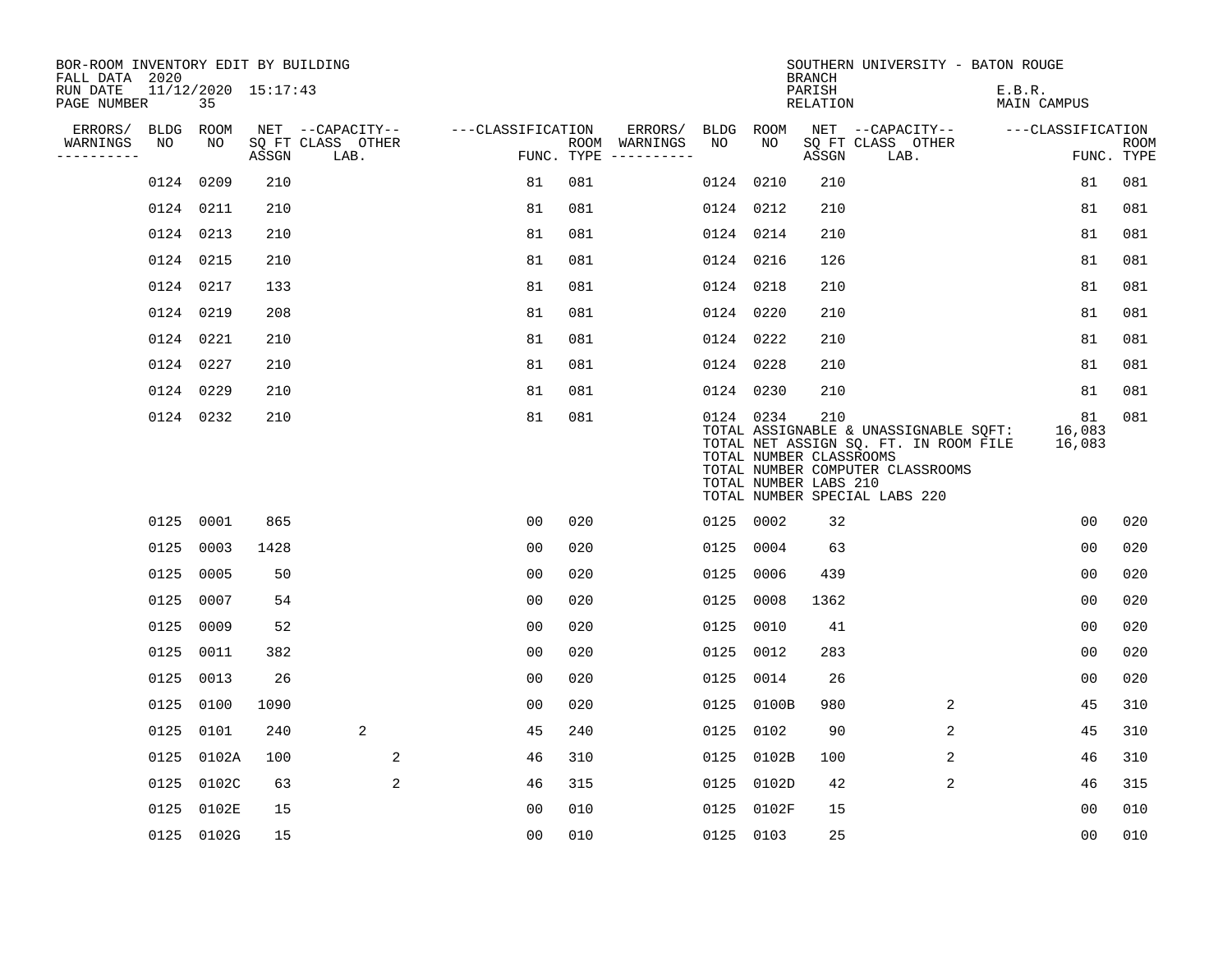| BOR-ROOM INVENTORY EDIT BY BUILDING<br>FALL DATA 2020 |             |                           |       |                           |                   |                    |                         |      |             | <b>BRANCH</b>             |                           | SOUTHERN UNIVERSITY - BATON ROUGE |                |                           |
|-------------------------------------------------------|-------------|---------------------------|-------|---------------------------|-------------------|--------------------|-------------------------|------|-------------|---------------------------|---------------------------|-----------------------------------|----------------|---------------------------|
| RUN DATE<br>PAGE NUMBER                               |             | 11/12/2020 15:17:43<br>36 |       |                           |                   |                    |                         |      |             | PARISH<br><b>RELATION</b> |                           | E.B.R.<br>MAIN CAMPUS             |                |                           |
| ERRORS/                                               | <b>BLDG</b> | ROOM                      |       | NET --CAPACITY--          | ---CLASSIFICATION |                    | ERRORS/                 | BLDG | <b>ROOM</b> |                           | NET --CAPACITY--          | ---CLASSIFICATION                 |                |                           |
| WARNINGS<br>----------                                | NO          | ΝO                        | ASSGN | SQ FT CLASS OTHER<br>LAB. |                   | ROOM<br>FUNC. TYPE | WARNINGS<br>----------- | NO   | NO          | ASSGN                     | SQ FT CLASS OTHER<br>LAB. |                                   |                | <b>ROOM</b><br>FUNC. TYPE |
|                                                       | 0125        | 0104                      | 380   | 10                        | 45                | 350                |                         | 0125 | 0105        | 30                        |                           |                                   | 00             | 010                       |
|                                                       | 0125        | 0106                      | 180   | 2                         | 45                | 310                |                         | 0125 | 0106C       | 159                       |                           |                                   | 00             | 020                       |
|                                                       | 0125        | 0107A                     | 72    |                           | 0 <sub>0</sub>    | 030                |                         | 0125 | 0107B       | 66                        |                           |                                   | 00             | 030                       |
|                                                       | 0125        | 0107C                     | 55    |                           | 0 <sub>0</sub>    | 010                |                         | 0125 | 0107R       | 72                        |                           |                                   | 0 <sub>0</sub> | 030                       |
|                                                       | 0125        | 0108                      | 940   | 40                        | 11                | 110                |                         | 0125 | 0109        | 104                       | $\mathbf 1$               |                                   | 45             | 310                       |
|                                                       | 0125        | 0109A                     | 90    | $\mathbf 1$               | 45                | 310                |                         | 0125 | 0109B       | 90                        | $\mathbf 1$               |                                   | 45             | 310                       |
|                                                       | 0125        | 0109C                     | 90    | $\mathbf{1}$              | 45                | 310                |                         | 0125 | 0109D       | 90                        | $\mathbf 1$               |                                   | 45             | 310                       |
|                                                       | 0125        | 0109E                     | 90    | $\mathbf{1}$              | 45                | 310                |                         | 0125 | 0109F       | 90                        | $\mathbf{1}$              |                                   | 45             | 310                       |
|                                                       | 0125        | 0109G                     | 90    | $\mathbf{1}$              | 45                | 310                |                         | 0125 | 0109H       | 90                        | 1                         |                                   | 45             | 310                       |
|                                                       | 0125        | 0109I                     | 104   | 1                         | 45                | 310                |                         | 0125 | 0109J       | 90                        | 1                         |                                   | 45             | 310                       |
|                                                       | 0125        | 0109K                     | 90    | 1                         | 45                | 310                |                         | 0125 | 0109L       | 90                        | 1                         |                                   | 45             | 310                       |
|                                                       | 0125        | 0109M                     | 90    | 1                         | 45                | 310                |                         | 0125 | 0109N       | 90                        | 1                         |                                   | 45             | 310                       |
|                                                       | 0125        | 01090                     | 90    | $\mathbf 1$               | 45                | 310                |                         | 0125 | 0109P       | 90                        | 1                         |                                   | 45             | 310                       |
|                                                       | 0125        | 01090                     | 90    | 1                         | 45                | 310                |                         | 0125 | 0109R       | 55                        | 1                         |                                   | 45             | 310                       |
|                                                       | 0125        | 0109S                     | 542   |                           | 0 <sub>0</sub>    | 020                |                         | 0125 | 0110        | 940                       | 40                        |                                   | 11             | 110                       |
|                                                       | 0125        | 0112                      | 90    | $\mathbf{1}$              | 45                | 310                |                         | 0125 | 0113A       | 940                       | 40                        |                                   | 11             | 110                       |
|                                                       | 0125        | 0150A                     | 26    |                           | 00                | 030                |                         | 0125 | 0150R       | 65                        |                           |                                   | 0 <sub>0</sub> | 030                       |
|                                                       | 0125        | 0151                      | 810   | 2                         | 46                | 310                |                         | 0125 | 0151A       | 35                        | 20                        |                                   | 11             | 225                       |
|                                                       | 0125        | 0151B                     | 35    | 20                        | 11                | 225                |                         | 0125 | 0152        | 238                       | 1                         |                                   | 46             | 310                       |
|                                                       | 0125        | 0153                      | 110   | $\mathbf 1$               | 46                | 310                |                         | 0125 | 0153A       | 80                        | 20                        |                                   | 11             | 225                       |
|                                                       | 0125        | 0154                      | 375   | 20                        | 11                | 110                |                         | 0125 | 0155        | 800                       | 4                         |                                   | 46             | 310                       |
|                                                       | 0125        | 0156                      | 64    | $\mathbf 1$               | 46                | 310                |                         | 0125 | 0157        | 600                       | 40                        |                                   | 11             | 110                       |
|                                                       | 0125        | 0157A                     | 30    | 1                         | 45                | 310                |                         | 0125 | 0157B       | 110                       | 1                         |                                   | 45             | 310                       |
|                                                       | 0125        | 0157C                     | 30    | $\mathbf 1$               | 45                | 310                |                         | 0125 | 0158        | 105                       | $\mathbf{1}$              |                                   | 46             | 310                       |
|                                                       | 0125        | 0159A                     | 35    | 2                         | 11                | 310                |                         | 0125 | 0159B       | 35                        |                           |                                   | 0 <sub>0</sub> | 030                       |
|                                                       |             | 0125 0159R                | 96    |                           | 0 <sub>0</sub>    | 030                |                         |      | 0125 0161   | 700                       | 20                        |                                   | 11             | 110                       |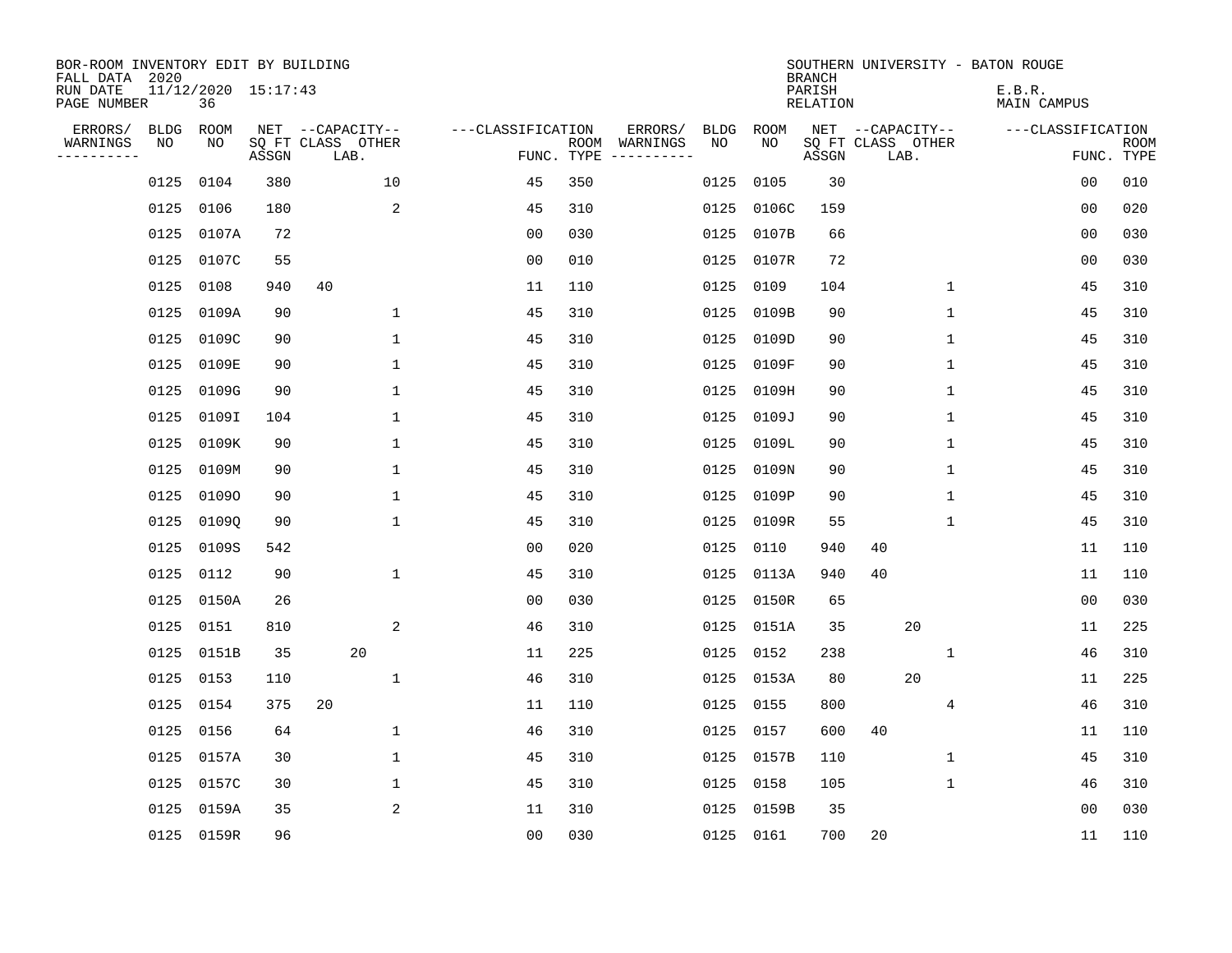| BOR-ROOM INVENTORY EDIT BY BUILDING<br>FALL DATA 2020 |             |                           |       |                           |                   |     |                                      |           |                                                               | <b>BRANCH</b>      | SOUTHERN UNIVERSITY - BATON ROUGE                                                                                                                   |                                   |                           |
|-------------------------------------------------------|-------------|---------------------------|-------|---------------------------|-------------------|-----|--------------------------------------|-----------|---------------------------------------------------------------|--------------------|-----------------------------------------------------------------------------------------------------------------------------------------------------|-----------------------------------|---------------------------|
| RUN DATE<br>PAGE NUMBER                               |             | 11/12/2020 15:17:43<br>37 |       |                           |                   |     |                                      |           |                                                               | PARISH<br>RELATION |                                                                                                                                                     | E.B.R.<br>MAIN CAMPUS             |                           |
| ERRORS/                                               | <b>BLDG</b> | ROOM                      |       | NET --CAPACITY--          | ---CLASSIFICATION |     | ERRORS/                              | BLDG ROOM |                                                               |                    | NET --CAPACITY--                                                                                                                                    | ---CLASSIFICATION                 |                           |
| WARNINGS<br>-----------                               | NO          | NO                        | ASSGN | SQ FT CLASS OTHER<br>LAB. |                   |     | ROOM WARNINGS<br>FUNC. TYPE $------$ | NO        | NO                                                            | ASSGN              | SQ FT CLASS OTHER<br>LAB.                                                                                                                           |                                   | <b>ROOM</b><br>FUNC. TYPE |
|                                                       | 0125        | 0161A                     | 408   | 20                        | 45                | 635 |                                      | 0125      | 0161B                                                         | 80                 | 20                                                                                                                                                  | 45                                | 635                       |
|                                                       |             | 0125 0161C                | 25    | 20                        | 45                | 635 |                                      | 0125      | 0161D                                                         | 35                 | 20                                                                                                                                                  | 45                                | 635                       |
|                                                       | 0125 0200   |                           | 435   | $\mathbf 1$               | 45                | 310 |                                      | 0125      | 0200A                                                         | 221                | $\mathbf{1}$                                                                                                                                        | 45                                | 310                       |
|                                                       |             | 0125 0200B                | 221   | $\mathbf{1}$              | 45                | 310 |                                      | 0125      | 0200C                                                         | 221                | $\mathbf{1}$                                                                                                                                        | 45                                | 310                       |
|                                                       | 0125        | 0201                      | 293   | 10                        | 45                | 410 |                                      | 0125      | 0202                                                          | 780                | 50                                                                                                                                                  | 11                                | 110                       |
|                                                       | 0125 0203   |                           | 80    |                           | 0 <sub>0</sub>    | 010 |                                      | 0125      | 0204                                                          | 240                | 20                                                                                                                                                  | 11                                | 110                       |
|                                                       | 0125 0205   |                           | 172   |                           | 00                | 030 |                                      | 0125      | 0206                                                          | 901                | 25                                                                                                                                                  | 11                                | 110                       |
|                                                       | 0125 0207   |                           | 153   |                           | 0 <sub>0</sub>    | 030 |                                      |           | 0125 0207A                                                    | 293                |                                                                                                                                                     | 0 <sub>0</sub>                    | 030                       |
|                                                       | 0125        | 0208                      | 520   | 20                        | 11                | 110 |                                      | 0125      | 0209                                                          | 864                | 30                                                                                                                                                  | 11                                | 210                       |
|                                                       | 0125        | 0210                      | 55    | 1                         | 45                | 310 |                                      |           | 0125 0211                                                     | 480                | 1                                                                                                                                                   | 45                                | 310                       |
|                                                       | 0125        | 0213                      | 720   | 25                        | 11                | 210 |                                      |           | 0125 0213A                                                    | 252                |                                                                                                                                                     | 0 <sub>0</sub>                    | 020                       |
|                                                       | 0125        | 0213B                     | 36    |                           | 0 <sub>0</sub>    | 020 |                                      |           | 0125 0214                                                     | 720                | 2                                                                                                                                                   | 45                                | 310                       |
|                                                       | 0125 0215   |                           | 336   | 15                        | 11                | 210 |                                      |           | 0125 0219<br>TOTAL NUMBER CLASSROOMS<br>TOTAL NUMBER LABS 210 | 336                | TOTAL ASSIGNABLE & UNASSIGNABLE SQFT:<br>TOTAL NET ASSIGN SQ. FT. IN ROOM FILE<br>TOTAL NUMBER COMPUTER CLASSROOMS<br>TOTAL NUMBER SPECIAL LABS 220 | 00<br>27,303<br>18,500<br>10<br>3 | 030                       |
|                                                       | 0126 0101   |                           | 134   |                           | 0 <sub>0</sub>    | 020 |                                      |           | 0126 0102                                                     | 158                |                                                                                                                                                     | 00                                | 020                       |
|                                                       | 0126 0103   |                           | 30    |                           | 0 <sub>0</sub>    | 030 |                                      |           | 0126 0104                                                     | 18                 |                                                                                                                                                     | 00                                | 010                       |
|                                                       | 0126 0105   |                           | 10    |                           | 0 <sub>0</sub>    | 010 |                                      |           | 0126 0106                                                     | 216                | 4                                                                                                                                                   | 45                                | 315                       |
|                                                       | 0126 0107   |                           | 144   | 11                        | 45                | 410 |                                      | 0126      | 0108                                                          | 180                | 10                                                                                                                                                  | 45                                | 350                       |
|                                                       | 0126 0109   |                           | 121   | $\mathbf{1}$              | 45                | 310 |                                      | 0126      | 0110                                                          | 96                 | $\mathbf{1}$                                                                                                                                        | 45                                | 310                       |
|                                                       | 0126 0111   |                           | 12    |                           | 0 <sub>0</sub>    | 020 |                                      | 0126      | 0112                                                          | 130                |                                                                                                                                                     | 0 <sub>0</sub>                    | 020                       |
|                                                       | 0126 0113   |                           | 35    |                           | 0 <sub>0</sub>    | 030 |                                      | 0126      | 0114                                                          | 40                 |                                                                                                                                                     | 0 <sub>0</sub>                    | 030                       |
|                                                       | 0126 0200   |                           | 160   |                           | 0 <sub>0</sub>    | 020 |                                      | 0126      | 0201                                                          | 148                |                                                                                                                                                     | 0 <sub>0</sub>                    | 020                       |
|                                                       | 0126        | 0202                      | 153   | $\mathbf 1$               | 45                | 310 |                                      | 0126      | 0203                                                          | 181                | 1                                                                                                                                                   | 45                                | 310                       |
|                                                       | 0126 0204   |                           | 15    |                           | 0 <sub>0</sub>    | 010 |                                      |           | 0126 0205                                                     | 165                | 1                                                                                                                                                   | 45                                | 310                       |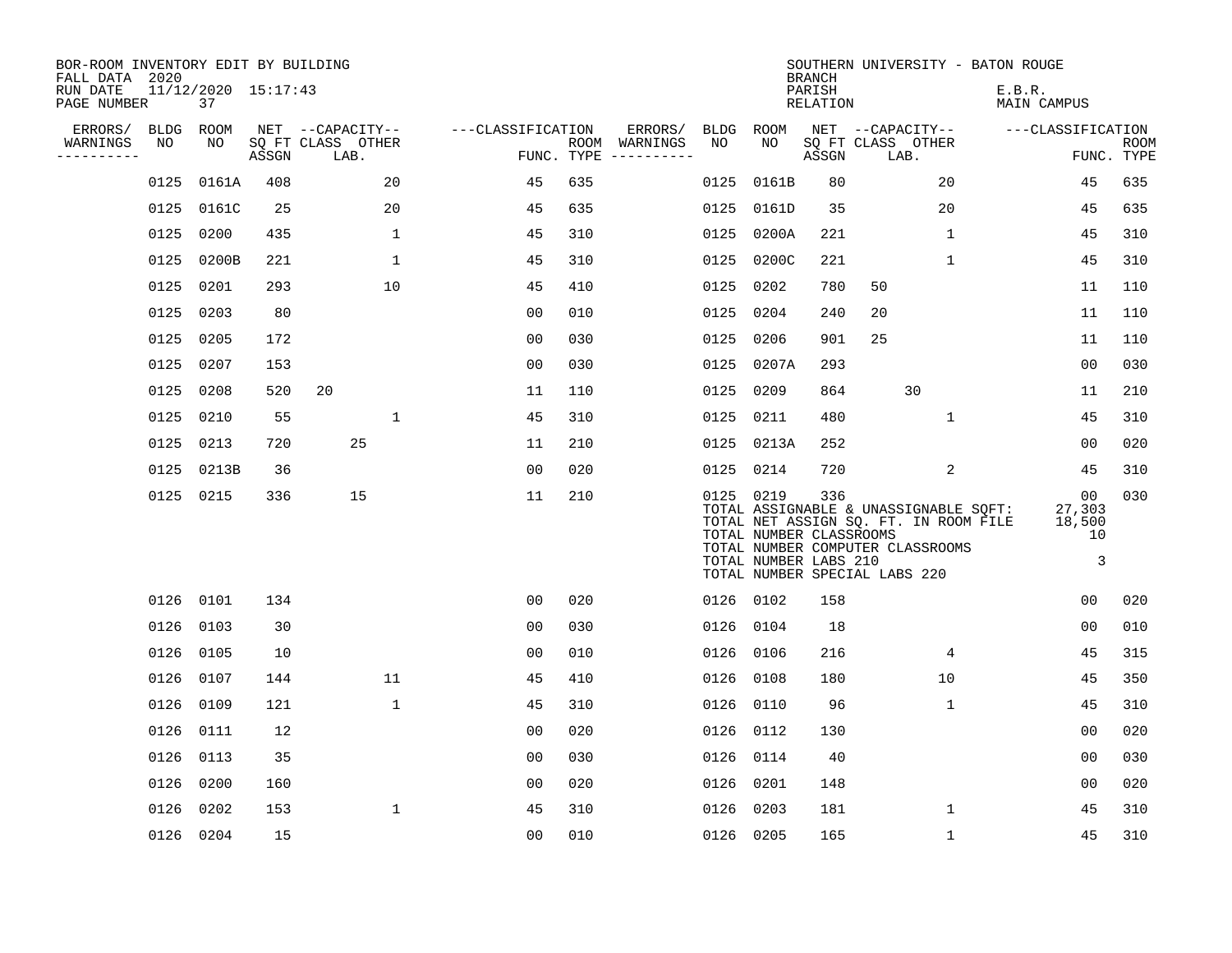| BOR-ROOM INVENTORY EDIT BY BUILDING<br>FALL DATA 2020 |      |                               |       |                           |                   |     |                                      |      |                                                               | <b>BRANCH</b>      | SOUTHERN UNIVERSITY - BATON ROUGE                                                                                                                   |                              |                           |
|-------------------------------------------------------|------|-------------------------------|-------|---------------------------|-------------------|-----|--------------------------------------|------|---------------------------------------------------------------|--------------------|-----------------------------------------------------------------------------------------------------------------------------------------------------|------------------------------|---------------------------|
| RUN DATE<br>PAGE NUMBER                               |      | $11/12/2020$ $15:17:43$<br>38 |       |                           |                   |     |                                      |      |                                                               | PARISH<br>RELATION |                                                                                                                                                     | E.B.R.<br><b>MAIN CAMPUS</b> |                           |
| ERRORS/                                               |      | BLDG ROOM                     |       | NET --CAPACITY--          | ---CLASSIFICATION |     | ERRORS/                              |      | BLDG ROOM                                                     |                    | NET --CAPACITY-- ----CLASSIFICATION                                                                                                                 |                              |                           |
| WARNINGS<br>----------                                | NO   | NO                            | ASSGN | SQ FT CLASS OTHER<br>LAB. |                   |     | ROOM WARNINGS<br>FUNC. TYPE $------$ | NO   | NO.                                                           | ASSGN              | SQ FT CLASS OTHER<br>LAB.                                                                                                                           |                              | <b>ROOM</b><br>FUNC. TYPE |
|                                                       | 0126 | 0206                          | 133   | $\mathbf{1}$              | 45                | 310 |                                      | 0126 | 0207                                                          | 48                 |                                                                                                                                                     | 00                           | 030                       |
|                                                       |      | 0126 0208                     | 50    |                           | 00                | 030 |                                      |      | 0126 0209<br>TOTAL NUMBER CLASSROOMS<br>TOTAL NUMBER LABS 210 | 223                | TOTAL ASSIGNABLE & UNASSIGNABLE SQFT:<br>TOTAL NET ASSIGN SQ. FT. IN ROOM FILE<br>TOTAL NUMBER COMPUTER CLASSROOMS<br>TOTAL NUMBER SPECIAL LABS 220 | 00<br>2,600<br>1,389         | 030                       |
|                                                       |      | 0128 N0001H                   | 160   |                           | 0 <sub>0</sub>    | 020 |                                      |      | 0128 N0101                                                    | 238                | 2                                                                                                                                                   | 45                           | 310                       |
|                                                       |      | 0128 N0102                    | 306   | 2                         | 45                | 310 |                                      |      | 0128 N0103                                                    | 96                 | $\mathbf{1}$                                                                                                                                        | 45                           | 310                       |
|                                                       |      | 0128 N0104                    | 88    | $\mathbf{1}$              | 45                | 310 |                                      |      | 0128 N0105                                                    | 240                | $\overline{2}$                                                                                                                                      | 45                           | 310                       |
|                                                       |      | 0128 N0106                    | 93    | $\mathbf 1$               | 45                | 310 |                                      |      | 0128 N0107                                                    | 88                 | $\mathbf{1}$                                                                                                                                        | 45                           | 310                       |
|                                                       |      | 0128 N0108                    | 528   | 20                        | 52                | 650 |                                      |      | 0128 N0109                                                    | 560                | 30                                                                                                                                                  | 52                           | 650                       |
|                                                       |      | 0128 N0110                    | 121   | 2                         | 45                | 310 |                                      |      | 0128 N0110A                                                   | 60                 | 2                                                                                                                                                   | 45                           | 655                       |
|                                                       |      | 0128 N0110B                   | 60    |                           | 0 <sub>0</sub>    | 010 |                                      |      | 0128 N0111                                                    | 168                |                                                                                                                                                     | 00                           | 030                       |
|                                                       |      | 0128 N0112                    | 12    |                           | 00                | 030 |                                      |      | 0128 N0113                                                    | 48                 |                                                                                                                                                     | 0 <sub>0</sub>               | 010                       |
|                                                       |      | 0128 N0114                    | 40    | $\mathbf{1}$              | 45                | 310 |                                      |      | 0128 N0115                                                    | 2544               | 60                                                                                                                                                  | 52                           | 650                       |
|                                                       |      | 0128 N0203H                   | 712   |                           | 0 <sub>0</sub>    | 020 |                                      |      | 0128 N0204                                                    | 1128               | 112                                                                                                                                                 | 11                           | 110                       |
|                                                       |      | 0128 N0204R                   | 192   |                           | 00                | 020 |                                      |      | 0128 N0205                                                    | 528                | 50                                                                                                                                                  | 11                           | 110                       |
|                                                       |      | 0128 N0206                    | 576   | 55                        | 11                | 110 |                                      |      | 0128 N0207                                                    | 528                | 50                                                                                                                                                  | 11                           | 110                       |
|                                                       |      | 0128 N0208                    | 108   |                           | 0 <sub>0</sub>    | 020 |                                      |      | 0128 N0209                                                    | 1056               | 25                                                                                                                                                  | 22                           | 270                       |
|                                                       |      | 0128 N0210R                   | 192   |                           | 0 <sub>0</sub>    | 020 |                                      |      | 0128 N0210S                                                   | 192                |                                                                                                                                                     | 0 <sub>0</sub>               | 020                       |
|                                                       |      | 0128 N0211S                   | 192   |                           | 0 <sub>0</sub>    | 020 |                                      |      | 0128 N0212M                                                   | 192                |                                                                                                                                                     | 00                           | 020                       |
|                                                       |      | 0128 N0213E                   | 192   |                           | 0 <sub>0</sub>    | 020 |                                      |      | TOTAL NUMBER CLASSROOMS<br>TOTAL NUMBER LABS 210              |                    | TOTAL ASSIGNABLE & UNASSIGNABLE SQFT:<br>TOTAL NET ASSIGN SQ. FT. IN ROOM FILE<br>TOTAL NUMBER COMPUTER CLASSROOMS<br>TOTAL NUMBER SPECIAL LABS 220 | 11,238<br>8,818<br>4         |                           |
|                                                       | 0129 | 0100                          | 1148  | 40                        | 31                | 550 |                                      |      | 0129 0101                                                     | 1266               | 50                                                                                                                                                  | 31                           | 550                       |
|                                                       |      | 0129 0101A                    | 894   | 45                        | 31                | 550 |                                      |      | 0129 0101B                                                    | 418                | 20                                                                                                                                                  | 31                           | 550                       |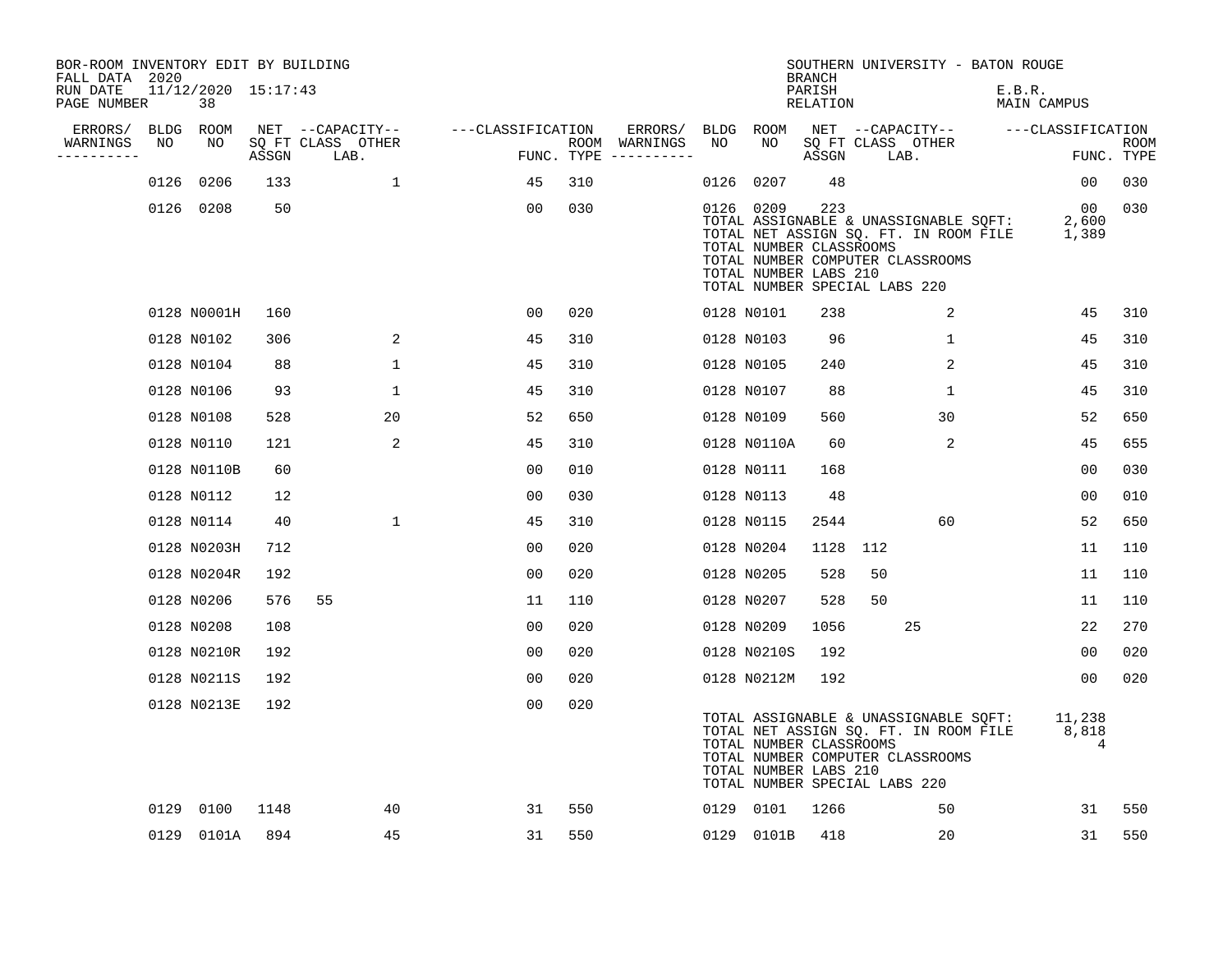| BOR-ROOM INVENTORY EDIT BY BUILDING<br>FALL DATA 2020 |             |                           |       |                           |                   |            |                              |             |            | <b>BRANCH</b>             | SOUTHERN UNIVERSITY - BATON ROUGE |                              |                           |
|-------------------------------------------------------|-------------|---------------------------|-------|---------------------------|-------------------|------------|------------------------------|-------------|------------|---------------------------|-----------------------------------|------------------------------|---------------------------|
| RUN DATE<br>PAGE NUMBER                               |             | 11/12/2020 15:17:43<br>39 |       |                           |                   |            |                              |             |            | PARISH<br><b>RELATION</b> |                                   | E.B.R.<br><b>MAIN CAMPUS</b> |                           |
| ERRORS/                                               | <b>BLDG</b> | ROOM                      |       | NET --CAPACITY--          | ---CLASSIFICATION |            | ERRORS/                      | <b>BLDG</b> | ROOM       |                           | NET --CAPACITY--                  | ---CLASSIFICATION            |                           |
| WARNINGS<br>----------                                | NO          | NO                        | ASSGN | SQ FT CLASS OTHER<br>LAB. |                   | FUNC. TYPE | ROOM WARNINGS<br>----------- | NO          | NO         | ASSGN                     | SQ FT CLASS OTHER<br>LAB.         |                              | <b>ROOM</b><br>FUNC. TYPE |
|                                                       | 0129        | 0101C                     | 809   | 30                        | 31                | 550        |                              | 0129        | 0102       | 336                       | 2                                 | 31                           | 550                       |
|                                                       | 0129        | 0102A                     | 84    | 1                         | 31                | 550        |                              | 0129        | 0102B      | 87                        | $\mathbf 1$                       | 31                           | 550                       |
|                                                       | 0129        | 0102C                     | 181   | 10                        | 31                | 550        |                              | 0129        | 0102D      | 70                        | 1                                 | 31                           | 550                       |
|                                                       | 0129        | 0102E                     | 20    |                           | 31                | 550        |                              | 0129        | 0102F      | 82                        |                                   | 31                           | 550                       |
|                                                       | 0129        | 0102G                     | 8     |                           | 31                | 550        |                              | 0129        | 0103A      | 545                       | 60                                | 31                           | 550                       |
|                                                       | 0129        | 0103B                     | 558   | 60                        | 31                | 550        |                              | 0129        | 0104       | 726                       | $\mathbf{1}$                      | 31                           | 550                       |
|                                                       | 0129        | 0105A                     | 543   | 15                        | 31                | 550        |                              | 0129        | 0105B      | 553                       | 60                                | 31                           | 550                       |
|                                                       | 0129        | 0106                      | 386   | 30                        | 31                | 550        |                              | 0129        | 0107       | 168                       | 15                                | 31                           | 550                       |
|                                                       | 0129        | 0108                      | 158   | 15                        | 31                | 550        |                              | 0129        | 0109       | 114                       | 10                                | 31                           | 550                       |
|                                                       | 0129        | 0110                      | 734   | 1                         | 31                | 550        |                              | 0129        | 0111       | 64                        | $\mathbf 1$                       | 31                           | 550                       |
|                                                       | 0129        | 0111A                     | 232   | $\mathbf{1}$              | 31                | 550        |                              | 0129        | 0111B      | 46                        | $\mathbf 1$                       | 31                           | 550                       |
|                                                       | 0129        | 0112                      | 473   | $\mathbf{1}$              | 31                | 550        |                              | 0129        | 0112A      | 64                        | 20                                | 31                           | 550                       |
|                                                       | 0129        | 0113                      | 22    | 10                        | 31                | 550        |                              | 0129        | 0114       | 170                       | 11                                | 31                           | 550                       |
|                                                       | 0129        | 0115                      | 81    | 30                        | 31                | 550        |                              | 0129        | 0116       | 242                       | 10                                | 31                           | 555                       |
|                                                       | 0129        | 0117                      | 126   | 1                         | 31                | 550        |                              | 0129        | 0117A      | 215                       | 1                                 | 31                           | 550                       |
|                                                       | 0129        | 0118                      | 395   | 10                        | 31                | 550        |                              | 0129        | 0119       | 270                       | $\mathbf 1$                       | 31                           | 550                       |
|                                                       | 0129        | 0119A                     | 134   | $\mathbf{1}$              | 31                | 550        |                              | 0129        | 0119B      | 134                       | $\mathbf 1$                       | 31                           | 550                       |
|                                                       | 0129        | 0120                      | 908   | 10                        | 31                | 550        |                              | 0129        | 0120A      | 116                       | 1                                 | 31                           | 550                       |
|                                                       | 0129        | 0120B                     | 154   | 1                         | 31                | 550        |                              | 0129        | 0121       | 896                       | 10                                | 31                           | 550                       |
|                                                       | 0129        | 0121A                     | 104   | $\mathbf{1}$              | 31                | 550        |                              | 0129        | 0121B      | 153                       |                                   | 31                           | 550                       |
|                                                       | 0129        | 0121C                     | 46    | 1                         | 31                | 550        |                              | 0129        | 0122       | 372                       | 20                                | 31                           | 550                       |
|                                                       | 0129        | 0122A                     | 132   |                           | 00                | 020        |                              | 0129        | 0123       | 431                       | 30                                | 31                           | 550                       |
|                                                       | 0129        | 0126                      | 965   | 10                        | 31                | 550        |                              | 0129        | 0126A      | 94                        | 1                                 | 31                           | 555                       |
|                                                       | 0129        | 0126B                     | 44    | 10                        | 31                | 550        |                              | 0129        | 0126C      | 52                        | $\mathbf 1$                       | 31                           | 555                       |
|                                                       | 0129        | 0126D                     | 75    | $\mathbf{1}$              | 31                | 550        |                              | 0129        | 0127       | 879                       | 10                                | 31                           | 550                       |
|                                                       |             | 0129 0127A                | 26    | 10                        | 31                | 550        |                              |             | 0129 0127B | 88                        | 10                                | 31                           | 550                       |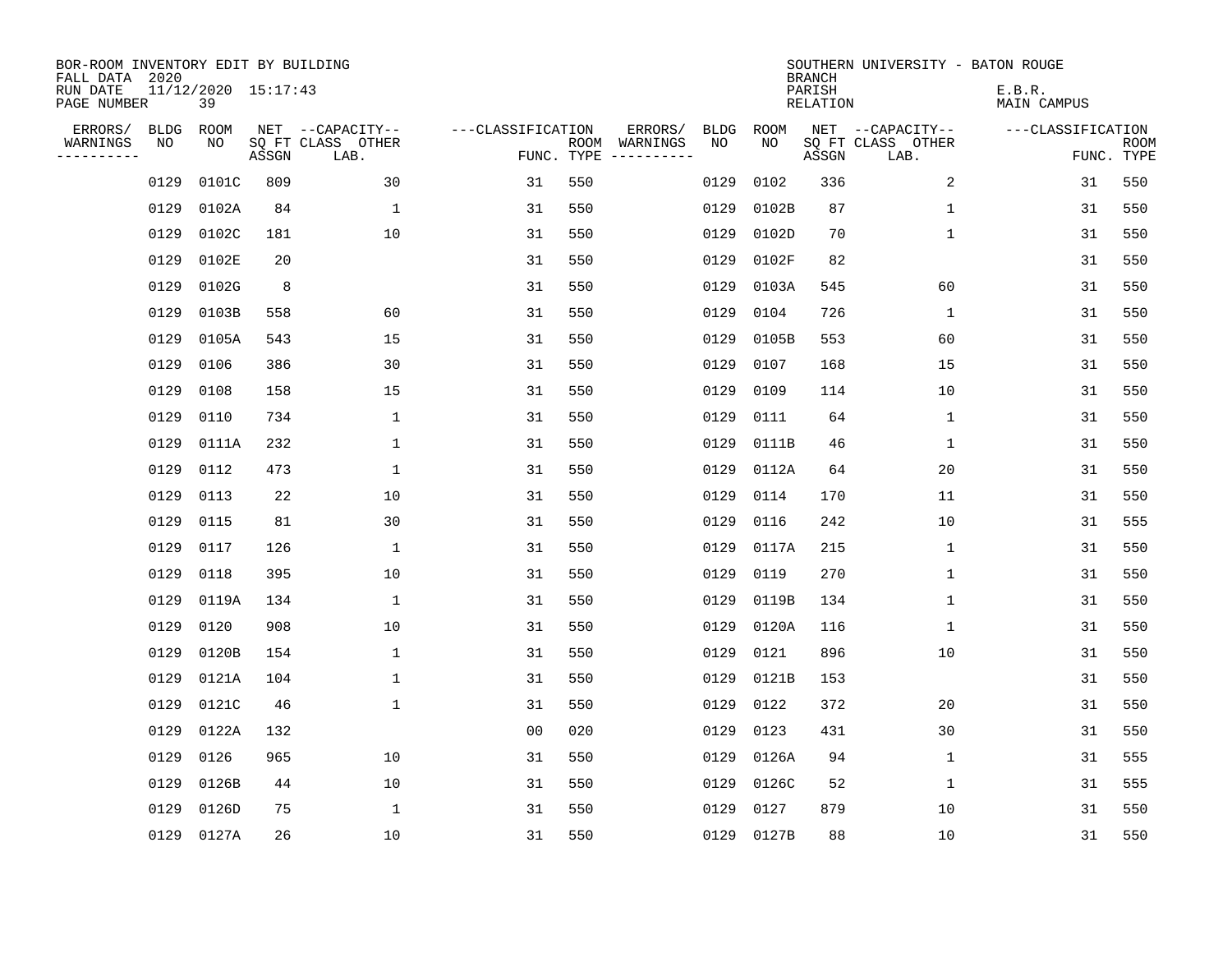| BOR-ROOM INVENTORY EDIT BY BUILDING<br>FALL DATA 2020<br>RUN DATE<br>PAGE NUMBER |                   | 11/12/2020 15:17:43<br>40 |       |                                               |                   |      |                                            |             |                    | <b>BRANCH</b><br>PARISH<br>RELATION | SOUTHERN UNIVERSITY - BATON ROUGE             | E.B.R.<br>MAIN CAMPUS |                           |
|----------------------------------------------------------------------------------|-------------------|---------------------------|-------|-----------------------------------------------|-------------------|------|--------------------------------------------|-------------|--------------------|-------------------------------------|-----------------------------------------------|-----------------------|---------------------------|
| ERRORS/<br>WARNINGS<br>----------                                                | <b>BLDG</b><br>NO | <b>ROOM</b><br>NO.        | ASSGN | NET --CAPACITY--<br>SO FT CLASS OTHER<br>LAB. | ---CLASSIFICATION | ROOM | ERRORS/<br>WARNINGS<br>FUNC. TYPE $------$ | BLDG<br>NO. | <b>ROOM</b><br>NO. | ASSGN                               | NET --CAPACITY--<br>SQ FT CLASS OTHER<br>LAB. | ---CLASSIFICATION     | <b>ROOM</b><br>FUNC. TYPE |
|                                                                                  | 0129              | 0128                      | 893   | 10                                            | 31                | 550  |                                            | 0129        | 0128A              | 17                                  | 1                                             | 31                    | 555                       |
|                                                                                  | 0129              | 0128B                     | 17    | $\mathbf 1$                                   | 31                | 555  |                                            | 0129        | 0140               | 49                                  | 10                                            | 31                    | 550                       |
|                                                                                  | 0129              | 0140A                     | 67    | 10                                            | 31                | 555  |                                            | 0129        | 0140B              | 43                                  | 5                                             | 31                    | 550                       |
|                                                                                  | 0129              | 0140C                     | 1479  | 100                                           | 31                | 550  |                                            | 0129        | 0140D              | 60                                  | 10                                            | 31                    | 555                       |
|                                                                                  | 0129              | 0140E                     | 197   | 20                                            | 31                | 555  |                                            | 0129        | 0140F              | 46                                  | 10                                            | 31                    | 555                       |
|                                                                                  | 0129              | 0140G                     | 55    | 10                                            | 31                | 555  |                                            | 0129        | 0147               | 1028                                | 60                                            | 31                    | 550                       |
|                                                                                  | 0129              | 0147A                     | 228   | 20                                            | 31                | 550  |                                            | 0129        | 0147C              | 216                                 | 20                                            | 31                    | 550                       |
|                                                                                  | 0129              | 0200                      | 494   | 30                                            | 31                | 550  |                                            | 0129        | 0201               | 1369                                | 60                                            | 31                    | 550                       |
|                                                                                  | 0129              | 0201A                     | 404   | 30                                            | 31                | 550  |                                            | 0129        | 0201B              | 221                                 | 10                                            | 31                    | 550                       |
|                                                                                  | 0129              | 0201C                     | 1216  | 50                                            | 31                | 550  |                                            | 0129        | 0202A              | 550                                 | 60                                            | 31                    | 550                       |
|                                                                                  | 0129              | 0202B                     | 560   | 60                                            | 31                | 550  |                                            | 0129        | 0203A              | 732                                 | 60                                            | 31                    | 550                       |
|                                                                                  | 0129              | 0203B                     | 365   | 60                                            | 31                | 550  |                                            | 0129        | 0204A              | 740                                 | 60                                            | 31                    | 550                       |
|                                                                                  | 0129              | 0204B                     | 372   | 60                                            | 31                | 550  |                                            | 0129        | 0205A              | 560                                 | 60                                            | 31                    | 550                       |
|                                                                                  | 0129              | 0205B                     | 564   | 60                                            | 31                | 550  |                                            | 0129        | 0206               | 290                                 | 30                                            | 31                    | 550                       |
|                                                                                  | 0129              | 0207                      | 172   | 20                                            | 31                | 550  |                                            | 0129        | 0208               | 158                                 | 20                                            | 31                    | 550                       |
|                                                                                  | 0129              | 0209                      | 114   | 15                                            | 31                | 550  |                                            | 0129        | 0210               | 720                                 | 25                                            | 31                    | 550                       |
|                                                                                  | 0129              | 0211                      | 1122  | 10                                            | 31                | 550  |                                            | 0129        | 0211A              | 60                                  | 10                                            | 31                    | 555                       |
|                                                                                  | 0129              | 0211B                     | 226   | 20                                            | 31                | 555  |                                            | 0129        | 0211C              | 57                                  | 10                                            | 31                    | 555                       |
|                                                                                  | 0129              | 0212                      | 204   | 20                                            | 31                | 555  |                                            | 0129        | 0213               | 1200                                | 16                                            | 31                    | 550                       |
|                                                                                  | 0129              | 0213A                     | 59    | $\mathbf{1}$                                  | 31                | 550  |                                            | 0129        | 0213B              | 109                                 | 14                                            | 31                    | 555                       |
|                                                                                  | 0129              | 0213C                     | 276   | 20                                            | 31                | 555  |                                            | 0129        | 0213D              | 99                                  | 10                                            | 31                    | 555                       |
|                                                                                  | 0129              | 0213E                     | 69    | 10                                            | 31                | 555  |                                            | 0129        | 0214               | 1232                                | 60                                            | 31                    | 550                       |
|                                                                                  | 0129              | 0214A                     | 108   | 11                                            | 31                | 550  |                                            | 0129        | 0214B              | 76                                  | 10                                            | 31                    | 555                       |
|                                                                                  | 0129              | 0215                      | 1050  | 15                                            | 31                | 550  |                                            | 0129        | 0215A              | 154                                 | 1                                             | 31                    | 550                       |
|                                                                                  | 0129              | 0215B                     | 164   | 10                                            | 31                | 550  |                                            | 0129        | 0215C              | 134                                 | 10                                            | 31                    | 550                       |
|                                                                                  | 0129              | 0215D                     | 90    | 10                                            | 31                | 550  |                                            |             |                    |                                     | TOTAL ASSIGNABLE & UNASSIGNABLE SQFT:         | 38,576                |                           |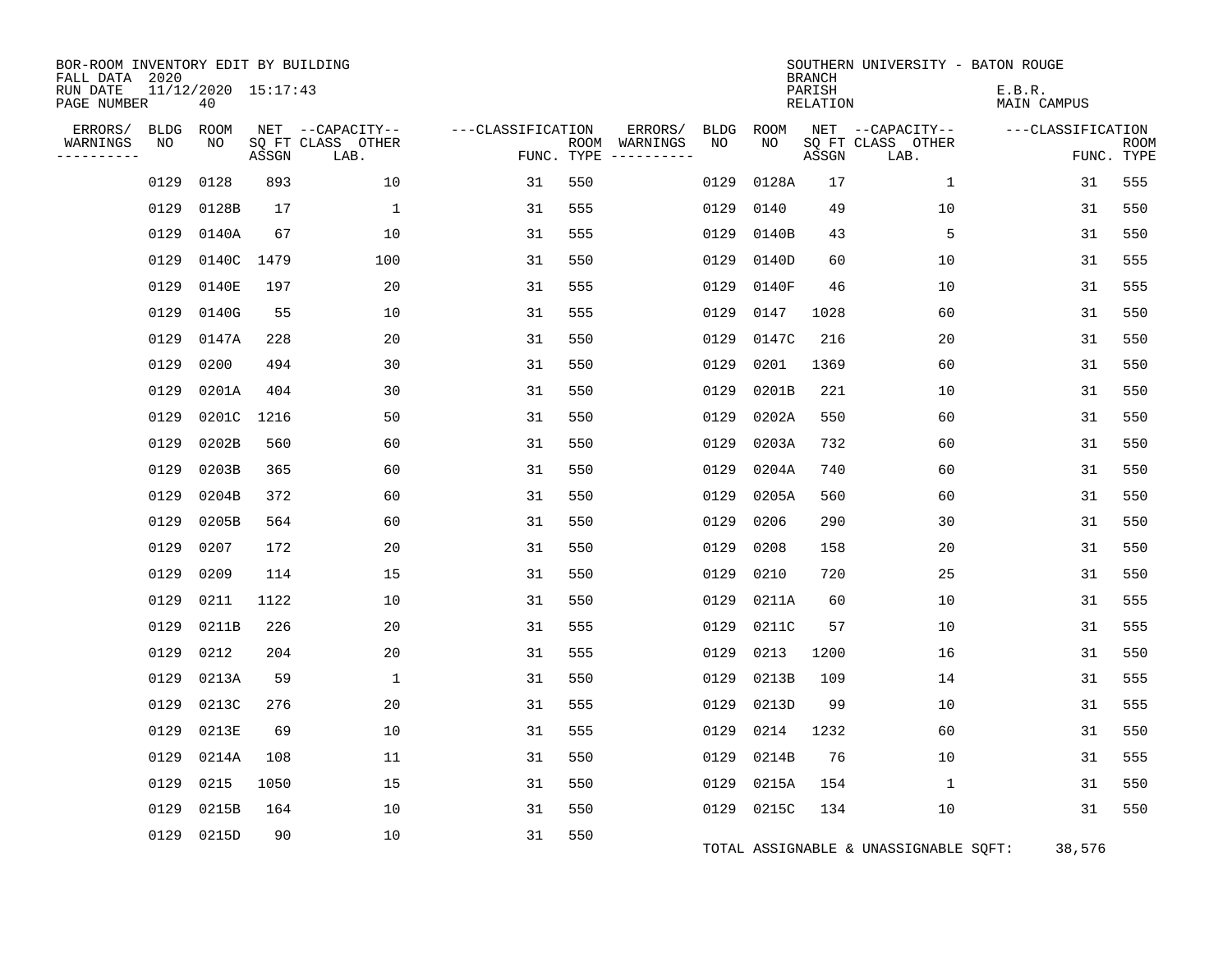| BOR-ROOM INVENTORY EDIT BY BUILDING<br>FALL DATA 2020 |           |                 |     |    |              |                |     |           |                                                                                                                       | <b>BRANCH</b>      |    | SOUTHERN UNIVERSITY - BATON ROUGE |                       |                                                                                                                                    |     |
|-------------------------------------------------------|-----------|-----------------|-----|----|--------------|----------------|-----|-----------|-----------------------------------------------------------------------------------------------------------------------|--------------------|----|-----------------------------------|-----------------------|------------------------------------------------------------------------------------------------------------------------------------|-----|
| RUN DATE 11/12/2020 15:17:43<br>PAGE NUMBER           |           | 41              |     |    |              |                |     |           |                                                                                                                       | PARISH<br>RELATION |    |                                   | E.B.R.<br>MAIN CAMPUS |                                                                                                                                    |     |
|                                                       |           |                 |     |    |              |                |     |           |                                                                                                                       |                    |    |                                   |                       |                                                                                                                                    |     |
| -----------                                           |           |                 |     |    |              |                |     |           |                                                                                                                       |                    |    |                                   |                       |                                                                                                                                    |     |
|                                                       |           |                 |     |    |              |                |     |           | TOTAL NUMBER CLASSROOMS<br>TOTAL NUMBER COMPUTER CLASSROOMS<br>TOTAL NUMBER LABS 210<br>TOTAL NUMBER SPECIAL LABS 220 |                    |    |                                   |                       | TOTAL NET ASSIGN SQ. FT. IN ROOM FILE 38,444                                                                                       |     |
|                                                       | 0132 0001 |                 | 449 | 37 |              | 11             | 110 |           | 0132 0100                                                                                                             | 2640               |    |                                   |                       | 75 48 575                                                                                                                          |     |
|                                                       | 0132 0101 |                 | 900 |    | 10           | 48             | 560 |           | TOTAL NUMBER CLASSROOMS<br>TOTAL NUMBER COMPUTER CLASSROOMS<br>TOTAL NUMBER LABS 210<br>TOTAL NUMBER SPECIAL LABS 220 |                    |    |                                   |                       | TOTAL ASSIGNABLE & UNASSIGNABLE SQFT: 3,989<br>TOTAL NET ASSIGN SQ. FT. IN ROOM FILE 3,989<br>$\overline{\phantom{a}}$             |     |
| 9                                                     | 0134 0001 |                 | 60  |    | 10           | 22             | 210 |           | 0134 0001A                                                                                                            | 120                |    | - 5                               |                       | 45                                                                                                                                 | 255 |
|                                                       |           | 0134 0001L      | 128 |    |              | 00             | 020 | 0134 0002 |                                                                                                                       | 368                | 24 |                                   |                       | 11                                                                                                                                 | 110 |
|                                                       | 0134 0003 |                 | 110 |    | 2            | 45             | 310 |           | 0134 0003H                                                                                                            | 60                 |    |                                   |                       | 00                                                                                                                                 | 020 |
|                                                       | 0134 0004 |                 | 464 | 31 |              | 11             | 110 | 0134 0006 |                                                                                                                       | 432                | 28 |                                   |                       | 11                                                                                                                                 | 110 |
|                                                       | 0134 0007 |                 | 160 |    | $\mathbf{1}$ | 45             | 310 | 0134 0008 |                                                                                                                       | 320                |    |                                   |                       | 0 <sub>0</sub>                                                                                                                     | 010 |
|                                                       |           | 0134 0008A      | 82  |    | 5            | 48             | 560 | 0134 0009 |                                                                                                                       | 255                |    | 11                                |                       | 22                                                                                                                                 | 255 |
|                                                       |           | 0134 0009A      | 82  |    | 5            | 48             | 560 | 0134 0010 |                                                                                                                       | 73                 |    | $\mathbf{1}$                      |                       | 45                                                                                                                                 | 310 |
|                                                       |           | 0134 0010A      | 5   |    | $\mathbf{1}$ | 45             | 255 |           | 0134 0011R                                                                                                            | 134                |    |                                   |                       | 00                                                                                                                                 | 030 |
|                                                       |           | 0134 0012R      | 144 |    |              | 0 <sub>0</sub> | 030 |           | 0134 0013H                                                                                                            | 408                |    |                                   |                       | 00                                                                                                                                 | 020 |
|                                                       | 0134 0014 |                 | 14  |    |              | 0 <sub>0</sub> | 010 |           | TOTAL NUMBER CLASSROOMS<br>TOTAL NUMBER COMPUTER CLASSROOMS<br>TOTAL NUMBER LABS 210<br>TOTAL NUMBER SPECIAL LABS 220 |                    |    |                                   |                       | TOTAL ASSIGNABLE & UNASSIGNABLE SQFT: 3,419<br>TOTAL NET ASSIGN SQ. FT. IN ROOM FILE 2,211<br>$\sim$ 3<br>$\overline{\phantom{a}}$ |     |
|                                                       |           | 0135 0001H      | 925 |    |              | 00             | 020 |           | 0135 0001S                                                                                                            | 290                |    |                                   |                       | 00 <sub>o</sub>                                                                                                                    | 020 |
|                                                       |           | 0135 0002H      | 892 |    |              | 00             | 020 |           | 0135 0003H                                                                                                            | 892                |    |                                   |                       | 00                                                                                                                                 | 020 |
|                                                       |           | 0135 0004H 1780 |     |    |              | 00             | 020 |           | 0135 0005H 1980                                                                                                       |                    |    |                                   |                       | 51                                                                                                                                 | 650 |
|                                                       |           | 0135 0006H      | 910 |    |              | 00             | 020 | 0135 0125 |                                                                                                                       | 1350               |    |                                   |                       | 51                                                                                                                                 | 670 |
|                                                       | 0135 0126 |                 | 330 |    |              | 51             | 670 | 0135 0128 |                                                                                                                       | 330                |    |                                   |                       | 51                                                                                                                                 | 670 |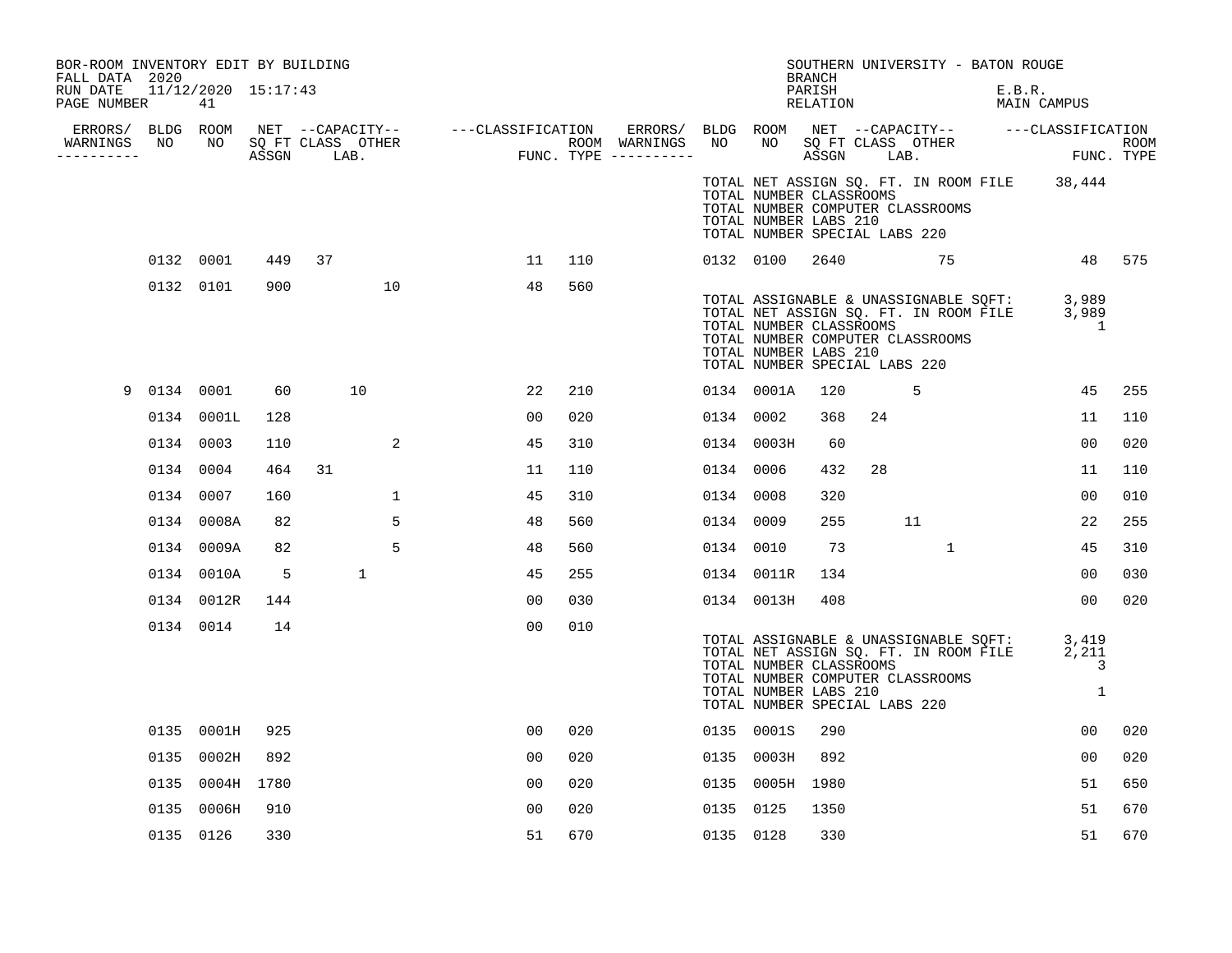| BOR-ROOM INVENTORY EDIT BY BUILDING<br>FALL DATA 2020 |                   |            |                     |                           |                   |     |                                      |                   |                   | <b>BRANCH</b>             | SOUTHERN UNIVERSITY - BATON ROUGE |                              |                           |
|-------------------------------------------------------|-------------------|------------|---------------------|---------------------------|-------------------|-----|--------------------------------------|-------------------|-------------------|---------------------------|-----------------------------------|------------------------------|---------------------------|
| RUN DATE<br>PAGE NUMBER                               |                   | 42         | 11/12/2020 15:17:43 |                           |                   |     |                                      |                   |                   | PARISH<br><b>RELATION</b> |                                   | E.B.R.<br><b>MAIN CAMPUS</b> |                           |
| ERRORS/<br>WARNINGS                                   | <b>BLDG</b><br>NO | ROOM<br>NO |                     | NET --CAPACITY--          | ---CLASSIFICATION |     | ERRORS/                              | <b>BLDG</b><br>NO | <b>ROOM</b><br>NO |                           | NET --CAPACITY--                  | ---CLASSIFICATION            |                           |
| ----------                                            |                   |            | ASSGN               | SQ FT CLASS OTHER<br>LAB. |                   |     | ROOM WARNINGS<br>FUNC. TYPE $------$ |                   |                   | ASSGN                     | SQ FT CLASS OTHER<br>LAB.         |                              | <b>ROOM</b><br>FUNC. TYPE |
|                                                       | 0135              | 0130       | 600                 |                           | 51                | 670 |                                      | 0135              | 0131              | 171                       | 1                                 | 55                           | 310                       |
|                                                       | 0135              | 0132       | 70                  | $\mathbf 1$               | 55                | 315 |                                      |                   | 0135 0135         | 61                        | $\mathbf 1$                       | 55                           | 315                       |
|                                                       | 0135              | 0137       | 191                 |                           | 0 <sub>0</sub>    | 030 |                                      |                   | 0135 0139         | 191                       |                                   | 0 <sub>0</sub>               | 030                       |
|                                                       | 0135              | 0141       | 477                 | 10                        | 64                | 660 |                                      |                   | 0135 0142         | 744                       |                                   | 00                           | 030                       |
|                                                       | 0135              | 0144       | 442                 | 10                        | 64                | 650 |                                      |                   | 0135 0145         | 4774                      | 100                               | 52                           | 630                       |
|                                                       | 0135              | 0146       | 4774                | 100                       | 52                | 635 |                                      |                   | 0135 0148         | 264                       | 5                                 | 51                           | 660                       |
|                                                       | 0135              | 0149       | 71                  | $\mathbf{1}$              | 51                | 665 |                                      |                   | 0135 0151         | 60                        | $\mathbf 1$                       | 0 <sub>0</sub>               | 010                       |
|                                                       | 0135              | 0152       | 153                 |                           | 0 <sub>0</sub>    | 030 |                                      |                   | 0135 0153         | 48                        |                                   | 0 <sub>0</sub>               | 030                       |
|                                                       | 0135              | 0157       | 1311                | 50                        | 51                | 670 |                                      | 0135              | 0158              | 171                       | $\mathbf 1$                       | 55                           | 310                       |
|                                                       | 0135              | 0159       | 60                  | $\mathbf{1}$              | 91                | 660 |                                      |                   | 0135 0160         | 20                        | $\mathbf{1}$                      | 64                           | 660                       |
|                                                       | 0135              | 0161       | 88                  | 20                        | 51                | 660 |                                      |                   | 0135 0162         | 517                       | 10                                | 64                           | 660                       |
|                                                       | 0135              | 0163       | 12                  | $\mathbf{1}$              | 64                | 665 |                                      |                   | 0135 0165         | 3845                      | 30                                | 51                           | 670                       |
|                                                       | 0135              | 0167       | 468                 | 10                        | 51                | 660 |                                      | 0135              | 0168              | 588                       | 40                                | 51                           | 665                       |
|                                                       | 0135              | 0170       | 60                  |                           | 0 <sub>0</sub>    | 030 |                                      |                   | 0135 0171         | 60                        |                                   | 71                           | 730                       |
|                                                       | 0135              | 0172       | 350                 | 6                         | 51                | 670 |                                      | 0135              | 0174              | 350                       | 8                                 | 51                           | 670                       |
|                                                       | 0135              | 0177       | 88                  | 1                         | 51                | 665 |                                      |                   | 0135 0179         | 63                        | 1                                 | 51                           | 665                       |
|                                                       | 0135              | 0180       | 399                 | 10                        | 51                | 680 |                                      | 0135              | 0181              | 357                       | 10                                | 51                           | 635                       |
|                                                       | 0135              | 0182       | 50                  | $\mathbf{1}$              | 51                | 665 |                                      |                   | 0135 0185         | 88                        | 1                                 | 51                           | 665                       |
|                                                       | 0135              | 0186       | 191                 |                           | 0 <sub>0</sub>    | 010 |                                      |                   | 0135 0187         | 191                       |                                   | 0 <sub>0</sub>               | 030                       |
|                                                       | 0135              | 0188       | 191                 |                           | 0 <sub>0</sub>    | 030 |                                      | 0135              | 0190              | 4290                      | 40                                | 91                           | 670                       |
|                                                       | 0135              | 0192       | 3142                | 160                       | 51                | 610 |                                      |                   | 0135 0196         | 40                        |                                   | 0 <sub>0</sub>               | 030                       |
|                                                       | 0135              | 0197       | 60                  | $\mathbf{1}$              | 91                | 660 |                                      | 0135              | 0203              | 130                       | 4                                 | 55                           | 310                       |
|                                                       | 0135              | 0204       | 252                 | 10                        | 51                | 310 |                                      | 0135              | 0205              | 252                       | 1                                 | 51                           | 310                       |
|                                                       | 0135              | 0206       | 252                 | $\mathbf 1$               | 51                | 310 |                                      |                   | 0135 0207         | 252                       | 1                                 | 51                           | 315                       |
|                                                       | 0135              | 0208       | 252                 | 1                         | 51                | 310 |                                      | 0135              | 0209              | 210                       | 10                                | 51                           | 350                       |
|                                                       | 0135 0210         |            | 324                 | $\mathbf{1}$              | 55                | 310 |                                      | 0135 0211         |                   | 324                       | 1                                 | 55                           | 310                       |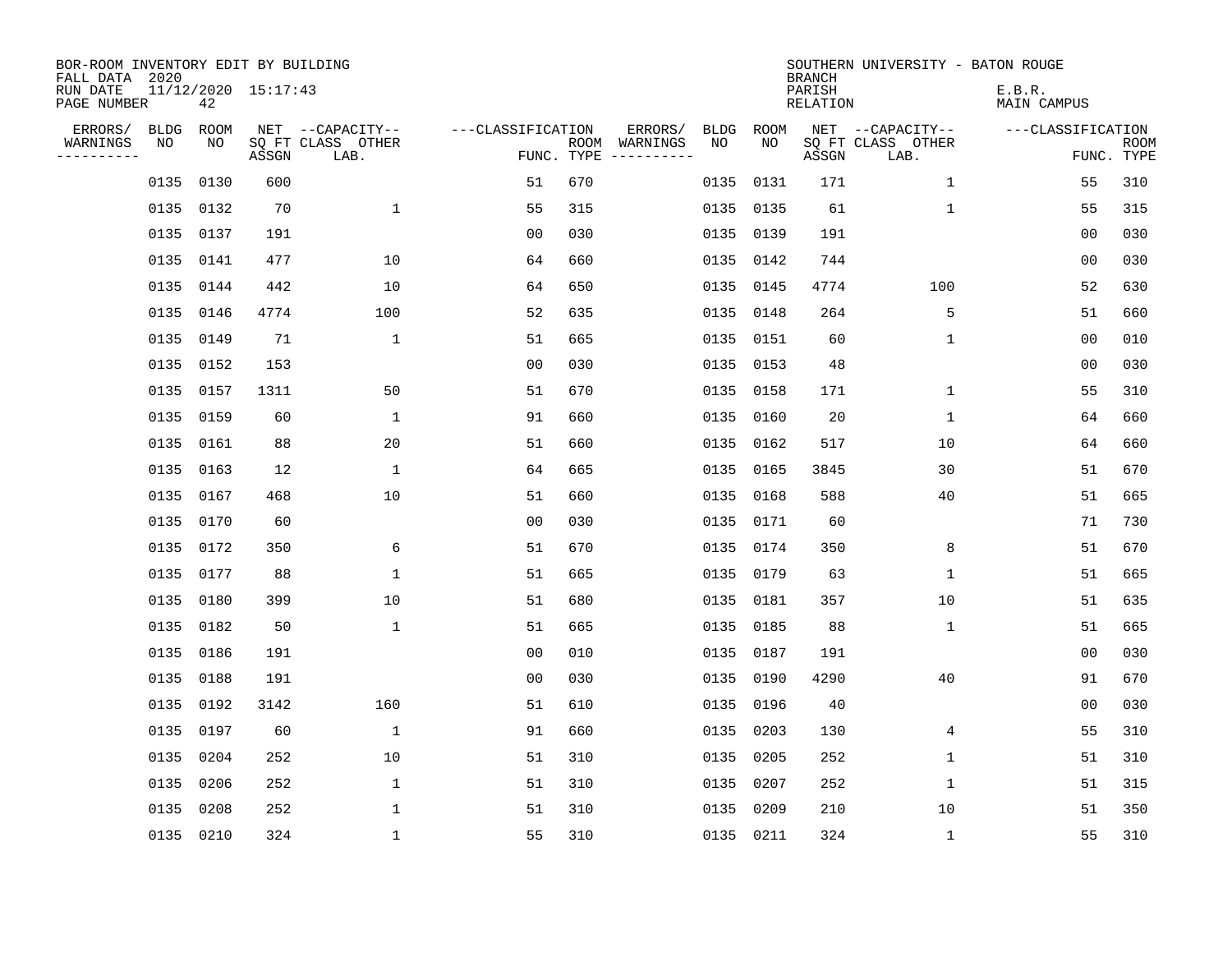| BOR-ROOM INVENTORY EDIT BY BUILDING<br>FALL DATA 2020 |             |           |                     |                           |                   |            |                              |      |           | <b>BRANCH</b>                                           | SOUTHERN UNIVERSITY - BATON ROUGE                                                                                                                         |                        |                           |
|-------------------------------------------------------|-------------|-----------|---------------------|---------------------------|-------------------|------------|------------------------------|------|-----------|---------------------------------------------------------|-----------------------------------------------------------------------------------------------------------------------------------------------------------|------------------------|---------------------------|
| RUN DATE<br>PAGE NUMBER                               |             | 43        | 11/12/2020 15:17:43 |                           |                   |            |                              |      |           | PARISH<br><b>RELATION</b>                               |                                                                                                                                                           | E.B.R.<br>MAIN CAMPUS  |                           |
| ERRORS/                                               | <b>BLDG</b> | ROOM      |                     | NET --CAPACITY--          | ---CLASSIFICATION |            | ERRORS/                      |      | BLDG ROOM |                                                         | NET --CAPACITY--                                                                                                                                          | ---CLASSIFICATION      |                           |
| WARNINGS<br>-----------                               | NO          | NO        | ASSGN               | SQ FT CLASS OTHER<br>LAB. |                   | FUNC. TYPE | ROOM WARNINGS<br>----------- | NO   | NO        | ASSGN                                                   | SQ FT CLASS OTHER<br>LAB.                                                                                                                                 |                        | <b>ROOM</b><br>FUNC. TYPE |
|                                                       | 0135        | 0212      | 424                 | $\mathbf{1}$              | 55                | 315        |                              | 0135 | 0213      | 328                                                     | 1                                                                                                                                                         | 55                     | 310                       |
|                                                       | 0135        | 0214      | 410                 | $\mathbf 1$               | 45                | 310        |                              | 0135 | 0215      | 72                                                      | $\mathbf 1$                                                                                                                                               | 45                     | 315                       |
|                                                       | 0135        | 0216      | 72                  | $\mathbf{1}$              | 45                | 315        |                              | 0135 | 0217      | 72                                                      |                                                                                                                                                           | 00                     | 030                       |
|                                                       | 0135        | 0218      | 90                  |                           | 0 <sub>0</sub>    | 030        |                              | 0135 | 0219      | 90                                                      |                                                                                                                                                           | 0 <sub>0</sub>         | 030                       |
|                                                       | 0135        | 0221      | 294                 |                           | 0 <sub>0</sub>    | 030        |                              | 0135 | 0224      | 292                                                     | 5                                                                                                                                                         | 73                     | 725                       |
|                                                       | 0135        | 0226      | 242                 | 1                         | 51                | 310        |                              |      | 0135 0227 | 276                                                     | $\mathbf{1}$                                                                                                                                              | 45                     | 315                       |
|                                                       |             | 0135 0229 | 130                 | 4                         | 55                | 310        |                              |      | 0135 0230 | 252<br>TOTAL NUMBER CLASSROOMS<br>TOTAL NUMBER LABS 210 | 10<br>TOTAL ASSIGNABLE & UNASSIGNABLE SQFT:<br>TOTAL NET ASSIGN SQ. FT. IN ROOM FILE<br>TOTAL NUMBER COMPUTER CLASSROOMS<br>TOTAL NUMBER SPECIAL LABS 220 | 51<br>45,112<br>36,817 | 310                       |
|                                                       | 0137        |           | 0103 10000          |                           | 71                | 730        |                              |      | 0137 0104 | 135                                                     |                                                                                                                                                           | 71                     | 730                       |
|                                                       | 0137        | 0104A     | 40                  |                           | 71                | 735        |                              |      | 0137 0105 | 165                                                     | 7                                                                                                                                                         | 71                     | 735                       |
|                                                       | 0137        | 0106      | 202                 |                           | 71                | 735        |                              |      | 0137 0107 | 600                                                     |                                                                                                                                                           | 71                     | 730                       |
|                                                       | 0137        | 0108B     | 16                  |                           | 71                | 730        |                              |      |           | TOTAL NUMBER CLASSROOMS<br>TOTAL NUMBER LABS 210        | TOTAL ASSIGNABLE & UNASSIGNABLE SQFT:<br>TOTAL NET ASSIGN SQ. FT. IN ROOM FILE<br>TOTAL NUMBER COMPUTER CLASSROOMS<br>TOTAL NUMBER SPECIAL LABS 220       | 11,158<br>11,158       |                           |
|                                                       | 0138        | 0101      | 337                 | $\mathbf{1}$              | 71                | 315        |                              |      | 0138 0102 | 909                                                     | 5                                                                                                                                                         | 70                     | 310                       |
|                                                       | 0138        | 0102A     | 9                   | $\mathbf 1$               | 71                | 315        |                              | 0138 | 0103      | 213                                                     | 2                                                                                                                                                         | 70                     | 310                       |
|                                                       | 0138        | 0104      | 148                 | 1                         | 70                | 310        |                              | 0138 | 0105      | 336                                                     | 10                                                                                                                                                        | 61                     | 350                       |
|                                                       | 0138        | 0105A     | 8                   | $\mathbf{1}$              | 61                | 355        |                              | 0138 | 0106      | 244                                                     | 2                                                                                                                                                         | 70                     | 310                       |
|                                                       | 0138        | 0107      | 77                  | $\mathbf{1}$              | 71                | 315        |                              | 0138 | 0107A     | 11                                                      | $\mathbf 1$                                                                                                                                               | 71                     | 315                       |
|                                                       | 0138        | 0107B     | 38                  | 10                        | 61                | 350        |                              | 0138 | 0108      | 245                                                     | 10                                                                                                                                                        | 61                     | 350                       |
|                                                       | 0138        | 0109      | 178                 | 1                         | 71                | 315        |                              | 0138 | 0111      | 48                                                      | 1                                                                                                                                                         | 71                     | 315                       |
|                                                       | 0138        | 0112      | 48                  | $\mathbf 1$               | 71                | 315        |                              | 0138 | 0113      | 155                                                     | $\mathbf 1$                                                                                                                                               | 70                     | 310                       |
|                                                       |             | 0138 0114 | 149                 | 1                         | 70                | 310        |                              |      | 0138 0115 | 149                                                     | 1                                                                                                                                                         | 70                     | 310                       |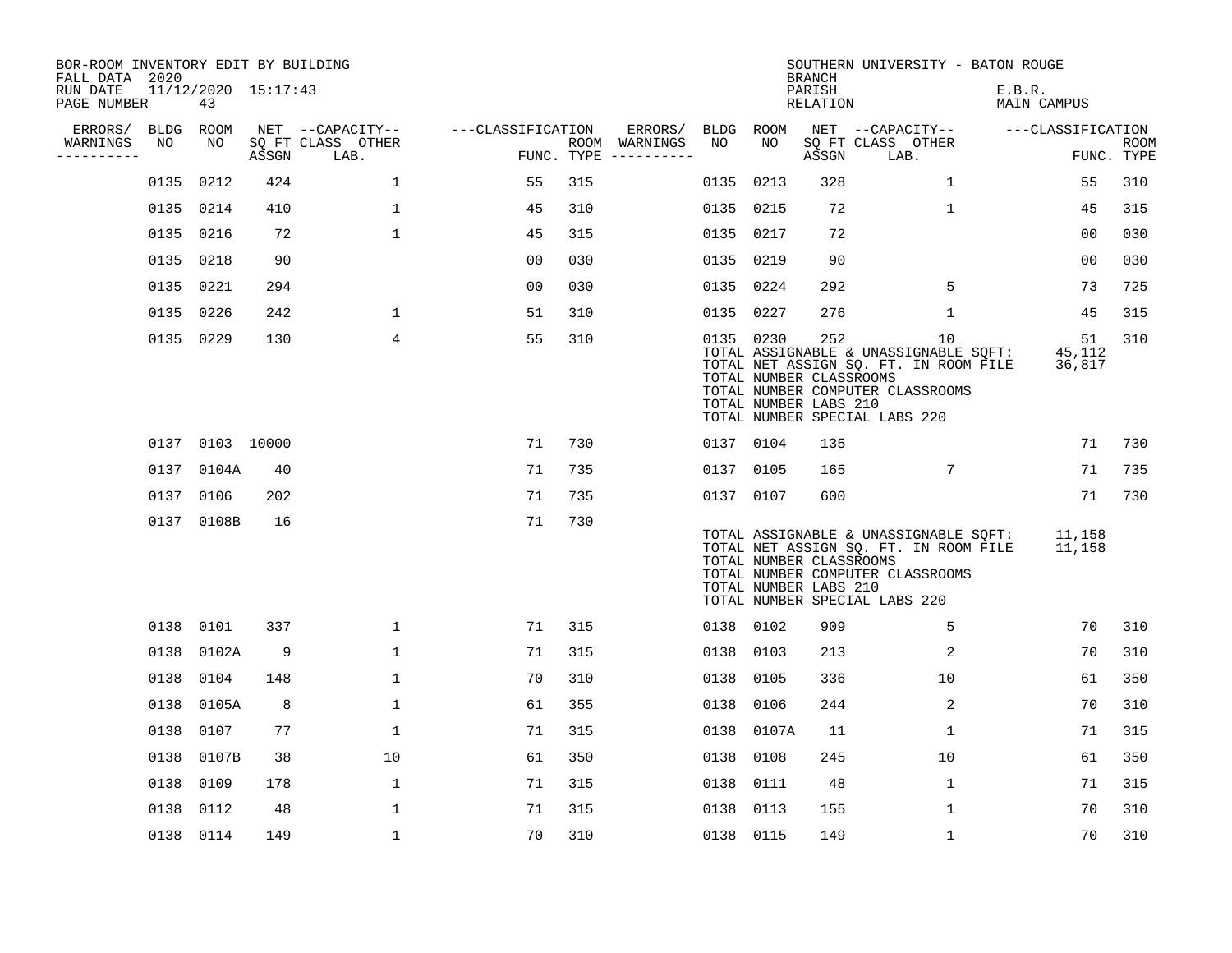| BOR-ROOM INVENTORY EDIT BY BUILDING<br>FALL DATA 2020 |             |                           |       |                           |                   |            |               |             |                                                  | <b>BRANCH</b>      | SOUTHERN UNIVERSITY - BATON ROUGE                                                                                                                   |                       |                           |
|-------------------------------------------------------|-------------|---------------------------|-------|---------------------------|-------------------|------------|---------------|-------------|--------------------------------------------------|--------------------|-----------------------------------------------------------------------------------------------------------------------------------------------------|-----------------------|---------------------------|
| RUN DATE<br>PAGE NUMBER                               |             | 11/12/2020 15:17:43<br>44 |       |                           |                   |            |               |             |                                                  | PARISH<br>RELATION |                                                                                                                                                     | E.B.R.<br>MAIN CAMPUS |                           |
| ERRORS/                                               | <b>BLDG</b> | ROOM                      |       | NET --CAPACITY--          | ---CLASSIFICATION |            | ERRORS/       | <b>BLDG</b> | ROOM                                             |                    | NET --CAPACITY--                                                                                                                                    | ---CLASSIFICATION     |                           |
| WARNINGS<br>----------                                | NO          | NO                        | ASSGN | SQ FT CLASS OTHER<br>LAB. |                   | FUNC. TYPE | ROOM WARNINGS | NO          | NO                                               | ASSGN              | SQ FT CLASS OTHER<br>LAB.                                                                                                                           |                       | <b>ROOM</b><br>FUNC. TYPE |
|                                                       | 0138        | 0116                      | 462   | $\mathbf{1}$              | 70                | 310        |               | 0138        | 0116A                                            | 94                 | $\mathbf 1$                                                                                                                                         | 71                    | 315                       |
|                                                       | 0138        | 0117                      | 149   | 1                         | 70                | 310        |               | 0138        | 0118                                             | 162                | 1                                                                                                                                                   | 70                    | 310                       |
|                                                       | 0138        | 0119                      | 1043  | 5                         | 70                | 310        |               | 0138        | 0120                                             | 57                 | $\mathbf 1$                                                                                                                                         | 61                    | 310                       |
|                                                       | 0138        | 0121                      | 175   | 1                         | 70                | 310        |               | 0138        | 0122                                             | 94                 | $\mathbf 1$                                                                                                                                         | 70                    | 310                       |
|                                                       | 0138        | 0123                      | 155   | $\mathbf{1}$              | 70                | 310        |               | 0138        | 0124                                             | 155                | $\mathbf{1}$                                                                                                                                        | 70                    | 310                       |
|                                                       | 0138        | 0125                      | 365   | 1                         | 71                | 315        |               | 0138        | 0130                                             | 1028               | 50                                                                                                                                                  | 61                    | 650                       |
|                                                       | 0138        | 0131                      | 1036  | 4                         | 70                | 310        |               | 0138        | 0132                                             | 462                | $\mathbf 1$                                                                                                                                         | 71                    | 315                       |
|                                                       | 0138        | 0133                      | 61    | 1                         | 71                | 315        |               |             | 0138 0134                                        | 128                | $\mathbf 1$                                                                                                                                         | 71                    | 315                       |
|                                                       | 0138        | 0135                      | 1296  | 4                         | 70                | 310        |               | 0138        | 0136                                             | 135                | $\mathbf 1$                                                                                                                                         | 71                    | 315                       |
|                                                       | 0138        | 0137                      | 156   | 1                         | 71                | 315        |               | 0138        | 0138                                             | 239                | 2                                                                                                                                                   | 70                    | 310                       |
|                                                       | 0138        | 0140                      | 136   | 1                         | 73                | 725        |               | 0138        | 0141                                             | 72                 | 1                                                                                                                                                   | 73                    | 725                       |
|                                                       | 0138        | 0141A                     | 51    | 1                         | 73                | 725        |               | 0138        | 0142                                             | 26                 | $\mathbf 1$                                                                                                                                         | 73                    | 725                       |
|                                                       | 0138        | 0142A                     | 26    | 1                         | 73                | 725        |               | 0138        | 0143                                             | 685                | 4                                                                                                                                                   | 71                    | 720                       |
|                                                       | 0138        | 0144                      | 2199  | 20                        | 71                | 720        |               | 0138        | 0145                                             | 1005               | 10                                                                                                                                                  | 71                    | 720                       |
|                                                       | 0138        | 0146                      | 2455  | 20                        | 71                | 720        |               |             | 0138 0147                                        | 1005               | 10                                                                                                                                                  | 71                    | 720                       |
|                                                       |             | 0138 0148                 | 492   | $\overline{4}$            | 73                | 725        |               |             | TOTAL NUMBER CLASSROOMS<br>TOTAL NUMBER LABS 210 |                    | TOTAL ASSIGNABLE & UNASSIGNABLE SQFT:<br>TOTAL NET ASSIGN SQ. FT. IN ROOM FILE<br>TOTAL NUMBER COMPUTER CLASSROOMS<br>TOTAL NUMBER SPECIAL LABS 220 | 18,906<br>18,906      |                           |
|                                                       | 0139 0111   |                           | 589   | 55                        | 54                | 610        |               |             | 0139 0201                                        | 81                 | $\mathbf{1}$                                                                                                                                        | 45                    | 310                       |
|                                                       | 0139        | 0202                      | 81    | $\mathbf 1$               | 45                | 310        |               |             | 0139 0203                                        | 81                 | $\mathbf 1$                                                                                                                                         | 45                    | 310                       |
|                                                       | 0139        | 0204                      | 190   | $\mathbf 1$               | 45                | 310        |               | 0139        | 0205                                             | 190                | $\mathbf{1}$                                                                                                                                        | 45                    | 310                       |
|                                                       | 0139        | 0206                      | 190   | 1                         | 45                | 310        |               | 0139        | 0207                                             | 190                | $\mathbf{1}$                                                                                                                                        | 45                    | 310                       |
|                                                       | 0139        | 0208                      | 190   | 1                         | 45                | 310        |               | 0139        | 0209                                             | 190                | 1                                                                                                                                                   | 45                    | 310                       |
|                                                       | 0139        | 0210                      | 190   | 1                         | 45                | 310        |               | 0139        | 0211                                             | 190                | 1                                                                                                                                                   | 45                    | 310                       |
|                                                       |             | 0139 0212                 | 190   | $\mathbf 1$               | 45                | 310        |               |             | 0139 0213                                        | 81                 | 5                                                                                                                                                   | 91                    | 655                       |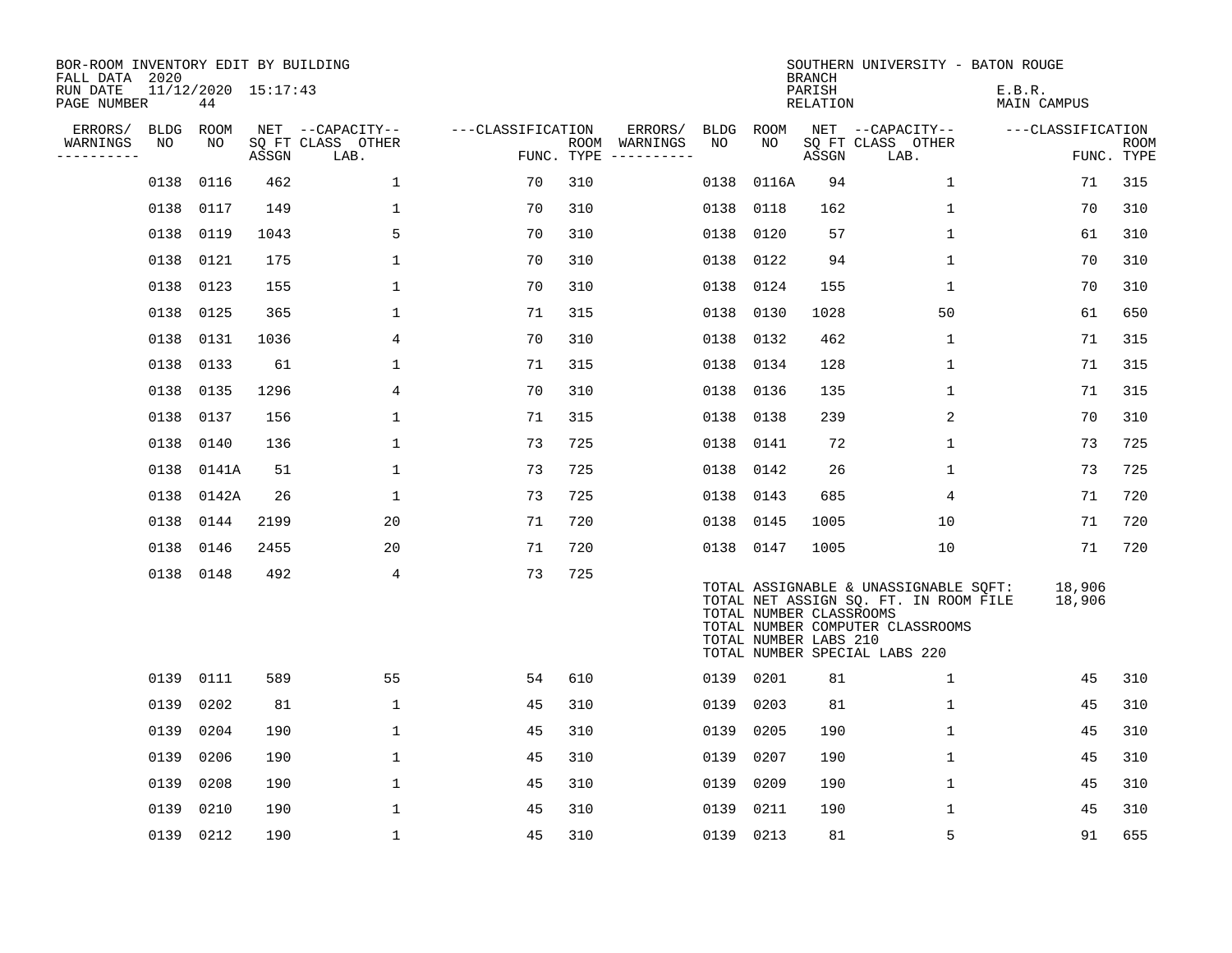| BOR-ROOM INVENTORY EDIT BY BUILDING<br>FALL DATA 2020<br>RUN DATE |                   |            | 11/12/2020 15:17:43 |                                               |                   |            |                                                                                                                                                      |             | <b>BRANCH</b><br>PARISH |                                               | SOUTHERN UNIVERSITY - BATON ROUGE<br>E.B.R. |                           |
|-------------------------------------------------------------------|-------------------|------------|---------------------|-----------------------------------------------|-------------------|------------|------------------------------------------------------------------------------------------------------------------------------------------------------|-------------|-------------------------|-----------------------------------------------|---------------------------------------------|---------------------------|
| PAGE NUMBER                                                       |                   | 45         |                     |                                               |                   |            |                                                                                                                                                      |             | <b>RELATION</b>         |                                               | MAIN CAMPUS                                 |                           |
| ERRORS/<br>WARNINGS<br>----------                                 | <b>BLDG</b><br>NO | ROOM<br>NO | ASSGN               | NET --CAPACITY--<br>SQ FT CLASS OTHER<br>LAB. | ---CLASSIFICATION | FUNC. TYPE | ERRORS/<br>BLDG<br>ROOM WARNINGS<br>NO<br>$\begin{tabular}{ccccccccc} - & - & - & - & - & - & - & - \\ & - & - & - & - & - & - & - \\ \end{tabular}$ | ROOM<br>NO. | ASSGN                   | NET --CAPACITY--<br>SQ FT CLASS OTHER<br>LAB. | ---CLASSIFICATION                           | <b>ROOM</b><br>FUNC. TYPE |
|                                                                   | 0139              | 0214       | 81                  | 5                                             | 91                | 655        | 0139                                                                                                                                                 | 0215        | 81                      | 5                                             | 91                                          | 655                       |
|                                                                   | 0139              | 0216       | 81                  | 5                                             | 91                | 655        | 0139                                                                                                                                                 | 0217        | 400                     | 30                                            | 91                                          | 650                       |
|                                                                   | 0139              | 0218       | 120                 | $\mathbf{1}$                                  | 45                | 310        | 0139                                                                                                                                                 | 0219        | 120                     | $\mathbf 1$                                   | 45                                          | 310                       |
|                                                                   | 0139              | 0220       | 120                 | $\mathbf{1}$                                  | 45                | 310        | 0139                                                                                                                                                 | 0222        | 100                     | $\mathbf 1$                                   | 45                                          | 310                       |
|                                                                   | 0139              | 0223       | 140                 | $\mathbf{1}$                                  | 45                | 310        | 0139                                                                                                                                                 | 0224        | 90                      | 1                                             | 45                                          | 310                       |
|                                                                   | 0139              | 0225       | 90                  | 1                                             | 45                | 310        | 0139                                                                                                                                                 | 0226        | 54                      | 1                                             | 45                                          | 315                       |
|                                                                   | 0139              | 0227       | 247                 | 1                                             | 45                | 315        | 0139                                                                                                                                                 | 0228        | 54                      | 1                                             | 45                                          | 315                       |
|                                                                   | 0139              | 0229       | 600                 | 40                                            | 11                | 110        | 0139                                                                                                                                                 | 0230        | 600                     | 40                                            | 11                                          | 110                       |
|                                                                   | 0139              | 0231       | 600                 | 40                                            | 11                | 110        | 0139                                                                                                                                                 | 0232        | 580                     | 40                                            | 11                                          | 110                       |
|                                                                   | 0139              | 0233       | 150                 | $\mathbf 1$                                   | 45                | 310        | 0139                                                                                                                                                 | 0233A       | 120                     | $\mathbf 1$                                   | 45                                          | 315                       |
|                                                                   | 0139              | 0234       | 155                 | $\mathbf 1$                                   | 45                | 310        | 0139                                                                                                                                                 | 0234A       | 165                     | 1                                             | 45                                          | 315                       |
|                                                                   | 0139              | 0235       | 483                 | $\mathbf{1}$                                  | 45                | 310        | 0139                                                                                                                                                 | 0235A       | 96                      | 1                                             | 55                                          | 310                       |
|                                                                   | 0139              | 0235B      | 144                 | $\mathbf 1$                                   | 55                | 310        | 0139                                                                                                                                                 | 0236        | 399                     | 27                                            | 11                                          | 110                       |
|                                                                   | 0139              | 0236A      | 50                  | $\mathbf{1}$                                  | 55                | 310        | 0139                                                                                                                                                 | 0236B       | 120                     | 1                                             | 55                                          | 310                       |
|                                                                   | 0139              | 0237       | 680                 | 45                                            | 11                | 110        | 0139                                                                                                                                                 | 0238        | 570                     | 40                                            | 11                                          | 110                       |
|                                                                   | 0139              | 0239       | 570                 | 40                                            | 11                | 110        | 0139                                                                                                                                                 | 0240        | 1570                    | 140                                           | 11                                          | 110                       |
|                                                                   | 0139              | 0241       | 570                 | 40                                            | 11                | 110        | 0139                                                                                                                                                 | 0242        | 570                     | 40                                            | 11                                          | 110                       |
|                                                                   | 0139              | 0243       | 570                 | 40                                            | 11                | 110        | 0139                                                                                                                                                 | 0244        | 570                     | 40                                            | 11                                          | 110                       |
|                                                                   | 0139              | 0245       | 286                 | 1                                             | 45                | 310        | 0139                                                                                                                                                 | 0245A       | 90                      | 1                                             | 45                                          | 315                       |
|                                                                   | 0139              | 0245B      | 12                  | $\mathbf 1$                                   | 51                | 315        | 0139                                                                                                                                                 | 0245C       | 36                      | 1                                             | 51                                          | 315                       |
|                                                                   | 0139              | 0247       | 35                  | 1                                             | 51                | 315        | 0139                                                                                                                                                 | 0249        | 25                      |                                               | 71                                          | 730                       |
|                                                                   | 0139              | 0250       | 24                  | $\mathbf{1}$                                  | 45                | 310        | 0139                                                                                                                                                 | 0251        | 50                      | 1                                             | 45                                          | 315                       |
|                                                                   | 0139              | 0252       | 551                 | $\mathbf{1}$                                  | 45                | 310        | 0139                                                                                                                                                 | 0253        | 130                     | 10                                            | 11                                          | 225                       |
|                                                                   | 0139              | 1000H      | 360                 |                                               | 0 <sub>0</sub>    | 020        | 0139                                                                                                                                                 | 1001H       | 168                     |                                               | 0 <sub>0</sub>                              | 020                       |
|                                                                   | 0139              | 1002S      | 170                 |                                               | 00                | 020        | 0139                                                                                                                                                 | 1003        | 100                     | 2                                             | 45                                          | 310                       |
|                                                                   |                   | 0139 1004  | 100                 | $\mathbf{1}$                                  | 45                | 313        |                                                                                                                                                      | 0139 1006   | 190                     | $\sqrt{2}$                                    | 45                                          | 310                       |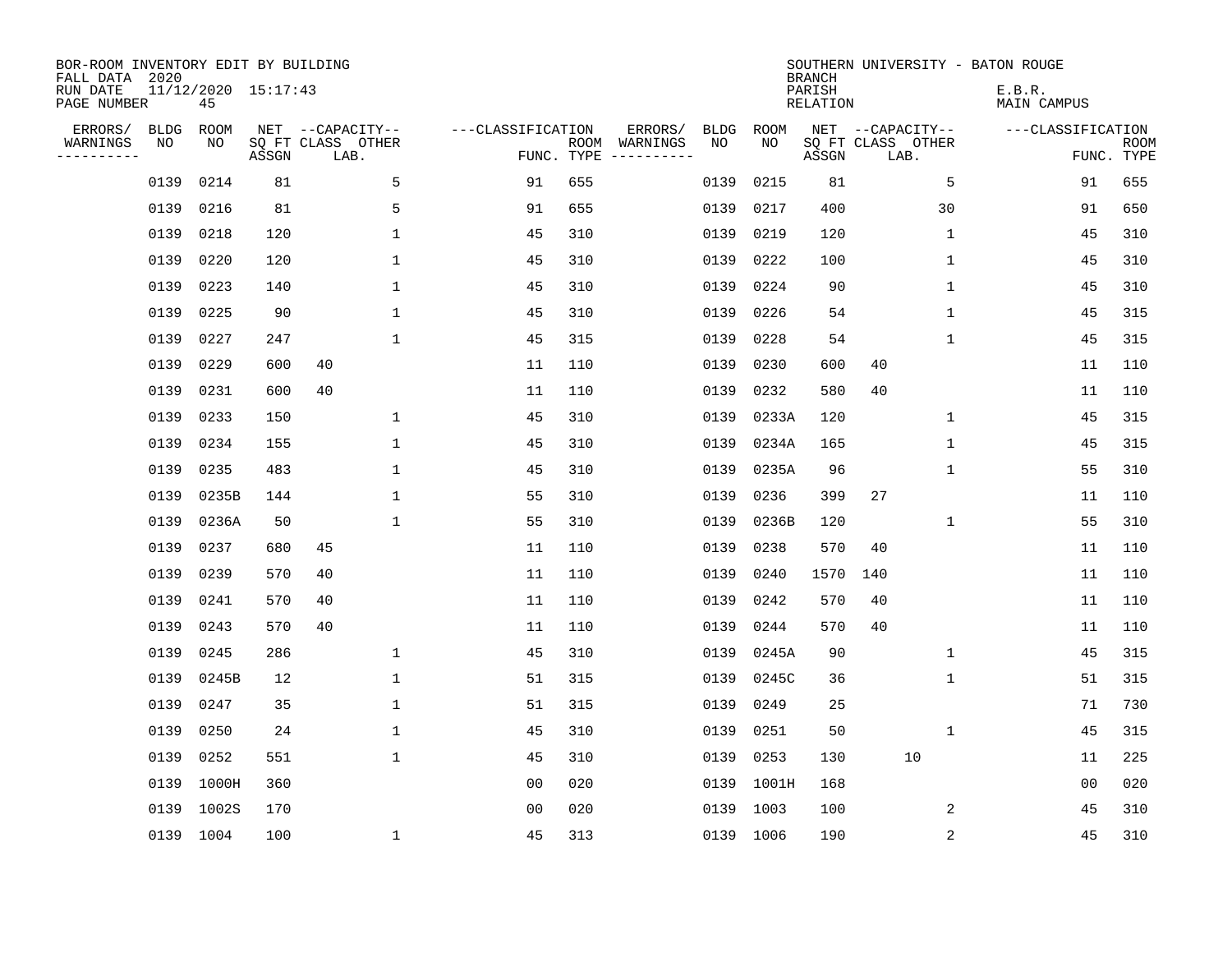| BOR-ROOM INVENTORY EDIT BY BUILDING<br>FALL DATA 2020<br>RUN DATE |            |            | 11/12/2020 15:17:43 |                                               |                   |            |                                                                                                                                        |            |            | <b>BRANCH</b><br>PARISH | SOUTHERN UNIVERSITY - BATON ROUGE             | E.B.R.            |                           |
|-------------------------------------------------------------------|------------|------------|---------------------|-----------------------------------------------|-------------------|------------|----------------------------------------------------------------------------------------------------------------------------------------|------------|------------|-------------------------|-----------------------------------------------|-------------------|---------------------------|
| PAGE NUMBER                                                       |            | 46         |                     |                                               |                   |            |                                                                                                                                        |            |            | <b>RELATION</b>         |                                               | MAIN CAMPUS       |                           |
| ERRORS/<br>WARNINGS<br>---------                                  | BLDG<br>NO | ROOM<br>NO | ASSGN               | NET --CAPACITY--<br>SQ FT CLASS OTHER<br>LAB. | ---CLASSIFICATION | FUNC. TYPE | ERRORS/<br>ROOM WARNINGS<br>$\begin{tabular}{ccccccccc} - & - & - & - & - & - & - & - \\ & - & - & - & - & - & - & - \\ \end{tabular}$ | BLDG<br>NO | ROOM<br>NO | ASSGN                   | NET --CAPACITY--<br>SQ FT CLASS OTHER<br>LAB. | ---CLASSIFICATION | <b>ROOM</b><br>FUNC. TYPE |
|                                                                   | 0139       | 1009       | 100                 | $\mathbf{1}$                                  | 45                | 313        |                                                                                                                                        | 0139       | 1011       | 90                      | 2                                             | 45                | 315                       |
|                                                                   | 0139 1012  |            | 120                 | $\overline{a}$                                | 45                | 310        |                                                                                                                                        | 0139       | 1013       | 90                      | 2                                             | 45                | 315                       |
|                                                                   | 0139 1015  |            | 90                  | $\mathbf 1$                                   | 45                | 313        |                                                                                                                                        | 0139       | 1016       | 90                      | $\mathbf{1}$                                  | 45                | 313                       |
|                                                                   | 0139 1017  |            | 190                 | 2                                             | 45                | 310        |                                                                                                                                        |            | 0139 1020  | 120                     | 2                                             | 45                | 310                       |
|                                                                   | 0139 1021  |            | 120                 | 2                                             | 45                | 310        |                                                                                                                                        |            | 0139 1022  | 120                     | 2                                             | 45                | 310                       |
|                                                                   | 0139 1023  |            | 120                 | 2                                             | 45                | 310        |                                                                                                                                        |            | 0139 1024  | 120                     | 2                                             | 45                | 310                       |
|                                                                   | 0139 1025  |            | 120                 | 2                                             | 45                | 310        |                                                                                                                                        |            | 0139 1027  | 120                     | 2                                             | 45                | 310                       |
|                                                                   | 0139 1028  |            | 180                 | $\mathbf{1}$                                  | 45                | 310        |                                                                                                                                        |            | 0139 1029  | 120                     | 2                                             | 45                | 310                       |
|                                                                   | 0139 1030  |            | 56                  |                                               | 0 <sub>0</sub>    | 030        |                                                                                                                                        |            | 0139 1032  | 120                     |                                               | 0 <sub>0</sub>    | 010                       |
|                                                                   |            | 0139 1033R | 120                 |                                               | 00                | 030        |                                                                                                                                        |            | 0139 1034R | 120                     |                                               | 00                | 030                       |
|                                                                   | 0139 1036  |            | 170                 | 2                                             | 45                | 310        |                                                                                                                                        |            | 0139 1037  | 95                      | 2                                             | 45                | 310                       |
|                                                                   | 0139 1038  |            | 95                  | $\mathbf 1$                                   | 45                | 310        |                                                                                                                                        |            | 0139 1039  | 70                      | 2                                             | 45                | 315                       |
|                                                                   | 0139 1041  |            | 114                 | $\mathbf 1$                                   | 45                | 350        |                                                                                                                                        |            | 0139 1042  | 94                      |                                               | 0 <sub>0</sub>    | 010                       |
|                                                                   | 0139 1043  |            | 81                  | $\mathbf 1$                                   | 45                | 355        |                                                                                                                                        |            | 0139 1044  | 83                      |                                               | 0 <sub>0</sub>    | 010                       |
|                                                                   | 0139 1045  |            | 184                 | $\mathbf 1$                                   | 45                | 310        |                                                                                                                                        |            | 0139 1046  | 93                      | 1                                             | 45                | 310                       |
|                                                                   |            | 0139 1046C | 13                  |                                               | 0 <sub>0</sub>    | 010        |                                                                                                                                        |            | 0139 1047  | 202                     | 1                                             | 45                | 310                       |
|                                                                   | 0139 1048  |            | 109                 | $\mathbf{1}$                                  | 45                | 310        |                                                                                                                                        |            | 0139 1049  | 262                     | 1                                             | 45                | 350                       |
|                                                                   | 0139 1050  |            | 100                 | $\mathbf{1}$                                  | 45                | 315        |                                                                                                                                        |            | 0139 1051  | 186                     | 1                                             | 45                | 313                       |
|                                                                   | 0139 1052  |            | 114                 | 1                                             | 45                | 310        |                                                                                                                                        |            | 0139 1053  | 217                     | 1                                             | 45                | 310                       |
|                                                                   | 0139 1055  |            | 88                  | $\mathbf 1$                                   | 45                | 310        |                                                                                                                                        | 0139       | 1057       | 79                      | 1                                             | 45                | 310                       |
|                                                                   | 0139 1058  |            | 55                  |                                               | 0 <sub>0</sub>    | 010        |                                                                                                                                        |            | 0139 1059  | 79                      | 1                                             | 45                | 310                       |
|                                                                   | 0139 1060  |            | 45                  |                                               | 0 <sub>0</sub>    | 010        |                                                                                                                                        |            | 0139 1061  | 441                     | 2                                             | 45                | 310                       |
|                                                                   | 0139 1062  |            | 69                  |                                               | 0 <sub>0</sub>    | 010        |                                                                                                                                        |            | 0139 1064  | 100                     |                                               | 0 <sub>0</sub>    | 020                       |
|                                                                   |            | 0139 1064A | 100                 |                                               | 0 <sub>0</sub>    | 020        |                                                                                                                                        | 0139       | 1065       | 100                     | $\mathbf 1$                                   | 45                | 313                       |
|                                                                   | 0139 1066  |            | 100                 | 2                                             | 45                | 410        |                                                                                                                                        |            | 0139 1068  | 50                      | 1                                             | 45                | 313                       |
|                                                                   | 0139 1069  |            | 100                 | 2                                             | 45                | 310        |                                                                                                                                        |            | 0139 1071  | 100                     | 2                                             | 45                | 310                       |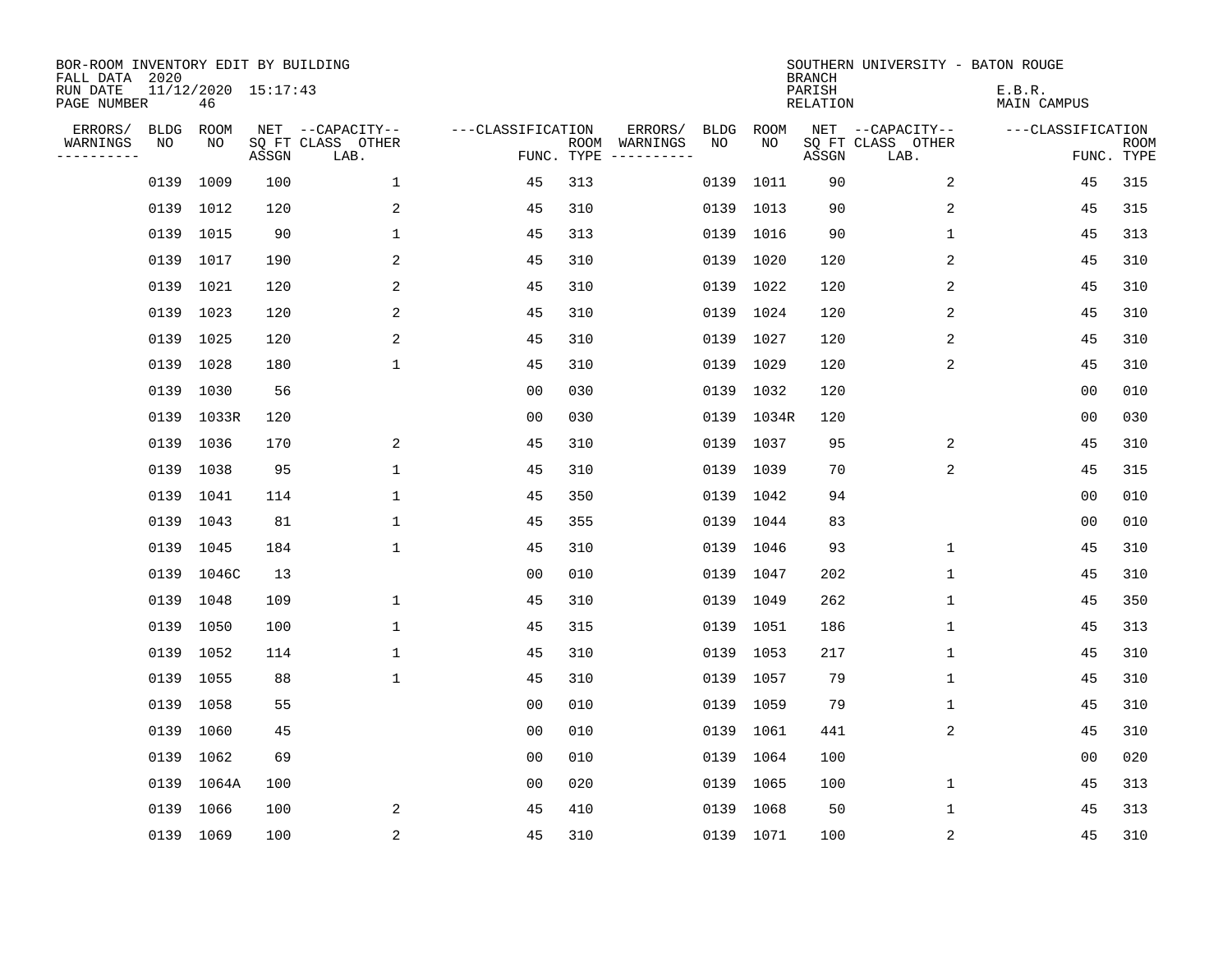| BOR-ROOM INVENTORY EDIT BY BUILDING<br>FALL DATA 2020 |                   |                               |       |                           |                   |     |                          |                 |                                                               | <b>BRANCH</b>      | SOUTHERN UNIVERSITY - BATON ROUGE                                                                                                                        |                        |                    |
|-------------------------------------------------------|-------------------|-------------------------------|-------|---------------------------|-------------------|-----|--------------------------|-----------------|---------------------------------------------------------------|--------------------|----------------------------------------------------------------------------------------------------------------------------------------------------------|------------------------|--------------------|
| RUN DATE<br>PAGE NUMBER                               |                   | $11/12/2020$ $15:17:43$<br>47 |       |                           |                   |     |                          |                 |                                                               | PARISH<br>RELATION |                                                                                                                                                          | E.B.R.<br>MAIN CAMPUS  |                    |
| ERRORS/<br>WARNINGS                                   | <b>BLDG</b><br>NO | ROOM<br>NO                    |       | NET --CAPACITY--          | ---CLASSIFICATION |     | ERRORS/<br>ROOM WARNINGS | BLDG ROOM<br>NO | NO                                                            |                    | NET --CAPACITY--                                                                                                                                         | ---CLASSIFICATION      |                    |
| ----------                                            |                   |                               | ASSGN | SQ FT CLASS OTHER<br>LAB. |                   |     | FUNC. TYPE $------$      |                 |                                                               | ASSGN              | SQ FT CLASS OTHER<br>LAB.                                                                                                                                |                        | ROOM<br>FUNC. TYPE |
|                                                       | 0139              | 1072                          | 100   | 2                         | 45                | 310 |                          |                 | 0139 1073                                                     | 100                | 2                                                                                                                                                        | 45                     | 310                |
|                                                       | 0139              | 1074                          | 100   | 2                         | 45                | 310 |                          |                 | 0139 1075                                                     | 100                | 2                                                                                                                                                        | 45                     | 310                |
|                                                       | 0139              | 1076                          | 100   | 2                         | 45                | 310 |                          | 0139 1080       |                                                               | 100                | 1                                                                                                                                                        | 45                     | 310                |
|                                                       | 0139              | 1082                          | 172   | 1                         | 45                | 310 |                          |                 | 0139 1083                                                     | 100                | 4                                                                                                                                                        | 45                     | 310                |
|                                                       | 0139              | 1084                          | 150   | $\mathbf{1}$              | 45                | 310 |                          |                 | 0139 1085                                                     | 100                | $\mathbf{1}$                                                                                                                                             | 45                     | 310                |
|                                                       | 0139              | 1086                          | 100   | 1                         | 45                | 310 |                          |                 | 0139 1087                                                     | 170                | 2                                                                                                                                                        | 45                     | 310                |
|                                                       | 0139              | 1088                          | 100   | 2                         | 45                | 310 |                          | 0139 1089       |                                                               | 100                | 2                                                                                                                                                        | 45                     | 310                |
|                                                       | 0139              | 1090                          | 100   | 2                         | 45                | 310 |                          |                 | 0139 1091                                                     | 100                | 2                                                                                                                                                        | 45                     | 310                |
|                                                       | 0139              | 1092                          | 100   | 2                         | 45                | 310 |                          |                 | 0139 1093R                                                    | 261                |                                                                                                                                                          | 0 <sub>0</sub>         | 030                |
|                                                       | 0139              | 1094R                         | 261   |                           | 00                | 030 |                          |                 | 0139 1096                                                     | 110                | 1                                                                                                                                                        | 45                     | 310                |
|                                                       | 0139              | 1097                          | 95    | 1                         | 45                | 313 |                          |                 | 0139 1098                                                     | 100                | 2                                                                                                                                                        | 45                     | 310                |
|                                                       | 0139              | 1099                          | 61    | 1                         | 45                | 313 |                          |                 | 0139 1100                                                     | 120                | $\overline{2}$                                                                                                                                           | 45                     | 310                |
|                                                       | 0139              | 1101                          | 95    | 2                         | 45                | 310 |                          |                 | 0139 1102                                                     | 143                | 1                                                                                                                                                        | 45                     | 310                |
|                                                       | 0139              | 1103                          | 66    | $\mathbf 1$               | 45                | 310 |                          |                 | 0139 1104                                                     | 90                 | $\mathbf 1$                                                                                                                                              | 45                     | 310                |
|                                                       | 0139              | 1105H                         | 1440  |                           | 0 <sub>0</sub>    | 020 |                          |                 | 0139 2024                                                     | 198                | 13                                                                                                                                                       | 11                     | 210                |
|                                                       |                   | 0139 2053                     | 123   | $\mathbf 1$               | 45                | 310 |                          |                 | 0139 2064<br>TOTAL NUMBER CLASSROOMS<br>TOTAL NUMBER LABS 210 | 120                | 1<br>TOTAL ASSIGNABLE & UNASSIGNABLE SQFT:<br>TOTAL NET ASSIGN SQ. FT. IN ROOM FILE<br>TOTAL NUMBER COMPUTER CLASSROOMS<br>TOTAL NUMBER SPECIAL LABS 220 | 45<br>27,949<br>24,314 | 350<br>13<br>1     |
|                                                       |                   | 0153 0100                     | 584   | 35                        | 11                | 220 |                          |                 | 0153 0101                                                     | 2389               | 167                                                                                                                                                      | 11                     | 210                |
|                                                       |                   | 0153 0101A                    | 389   | 30                        | 11                | 110 |                          |                 | 0153 0101B                                                    | 210                |                                                                                                                                                          | 0 <sub>0</sub>         | 030                |
|                                                       |                   | 0153 0101C                    | 210   |                           | 0 <sub>0</sub>    | 030 |                          | 0153            | 0102                                                          | 1605               | 75                                                                                                                                                       | 11                     | 110                |
|                                                       |                   | 0153 0102A                    | 50    |                           | 0 <sub>0</sub>    | 010 |                          |                 | 0153 0102B                                                    | 50                 | $\mathbf{1}$                                                                                                                                             | 45                     | 310                |
|                                                       | 0153              | 0103                          | 450   | 25                        | 11                | 110 |                          | 0153            | 0103C                                                         | 150                |                                                                                                                                                          | 00                     | 010                |
|                                                       | 0153 0104         |                               | 681   | 50                        | 11                | 110 |                          | 0153            | 0104A                                                         | 105                |                                                                                                                                                          | 0 <sub>0</sub>         | 010                |
|                                                       |                   | 0153 0104B                    | 210   |                           | 0 <sub>0</sub>    | 030 |                          |                 | 0153 0104C                                                    | 210                |                                                                                                                                                          | 00                     | 030                |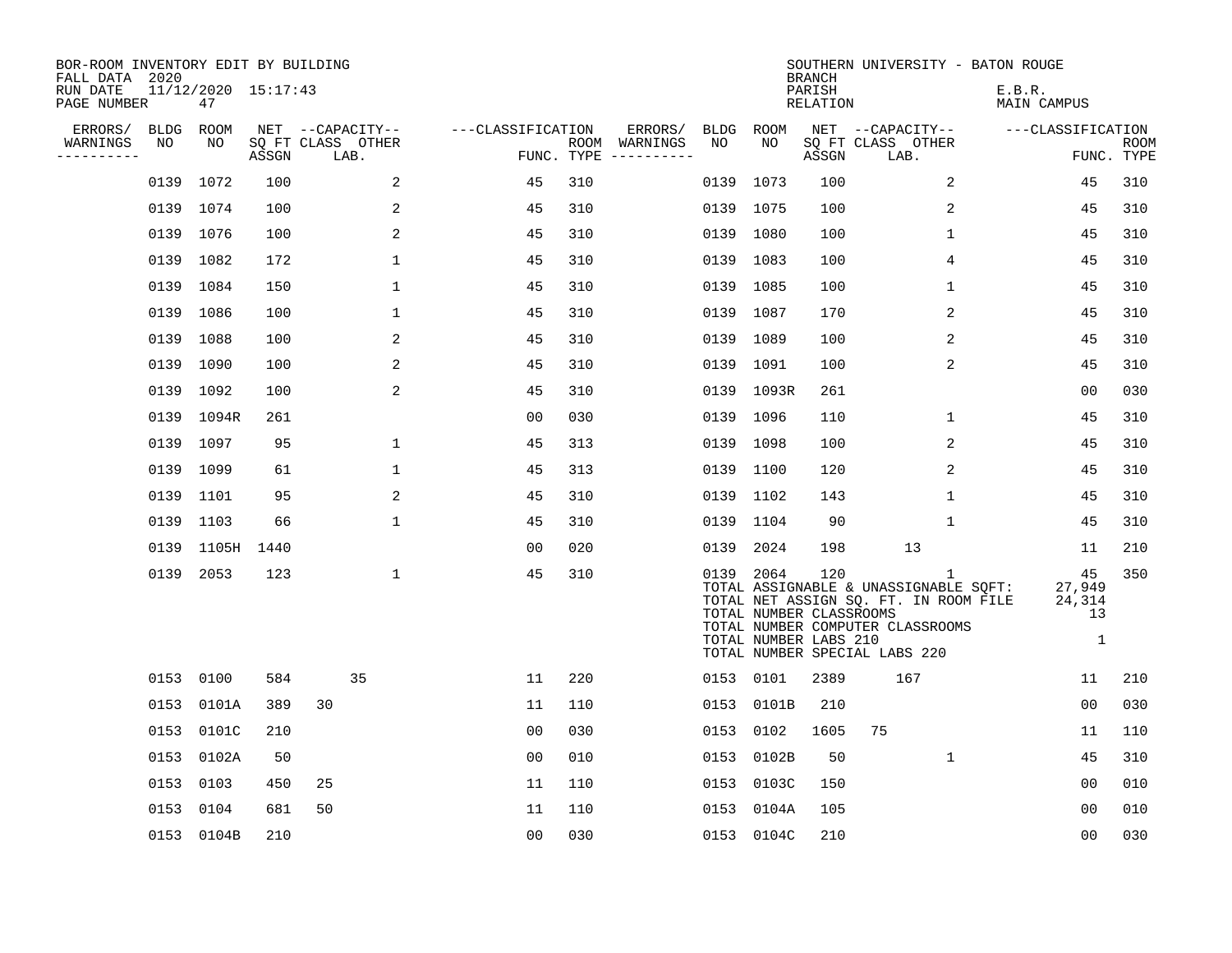| BOR-ROOM INVENTORY EDIT BY BUILDING<br>FALL DATA 2020 |             |                           |       |                           |              |                   |                    |          |      |            | <b>BRANCH</b>             | SOUTHERN UNIVERSITY - BATON ROUGE |        |                   |                           |
|-------------------------------------------------------|-------------|---------------------------|-------|---------------------------|--------------|-------------------|--------------------|----------|------|------------|---------------------------|-----------------------------------|--------|-------------------|---------------------------|
| RUN DATE<br>PAGE NUMBER                               |             | 11/12/2020 15:17:43<br>48 |       |                           |              |                   |                    |          |      |            | PARISH<br><b>RELATION</b> |                                   | E.B.R. | MAIN CAMPUS       |                           |
| ERRORS/                                               | <b>BLDG</b> | ROOM                      |       | NET --CAPACITY--          |              | ---CLASSIFICATION |                    | ERRORS/  | BLDG | ROOM       |                           | NET --CAPACITY--                  |        | ---CLASSIFICATION |                           |
| WARNINGS<br>. <u>.</u> .                              | ΝO          | NO                        | ASSGN | SQ FT CLASS OTHER<br>LAB. |              |                   | ROOM<br>FUNC. TYPE | WARNINGS | NO   | NO         | ASSGN                     | SQ FT CLASS OTHER<br>LAB.         |        |                   | <b>ROOM</b><br>FUNC. TYPE |
|                                                       | 0153        | 0105                      | 507   | 26                        |              | 11                | 110                |          | 0153 | 0105B      | 122                       | $\mathbf{1}$                      |        | 45                | 310                       |
|                                                       | 0153        | 0106                      | 346   | 7                         |              | 11                | 220                |          | 0153 | 0107       | 175                       | 1                                 |        | 45                | 310                       |
|                                                       | 0153        | 0107A                     | 175   |                           | $\mathbf 1$  | 45                | 310                |          | 0153 | 0108       | 348                       | 2                                 |        | 45                | 310                       |
|                                                       | 0153        | 0108B                     | 300   |                           | 2            | 45                | 310                |          | 0153 | 0109       | 632                       | 23                                |        | 11                | 220                       |
|                                                       | 0153        | 0109A                     | 264   | 10                        |              | 11                | 225                |          | 0153 | 0110       | 584                       | 2                                 |        | 45                | 315                       |
|                                                       |             | 0153 0110A                | 144   | 10                        |              | 11                | 210                |          |      | 0153 0111  | 912                       | 18                                |        | 11                | 210                       |
|                                                       | 0153        | 0112                      | 144   |                           | $\mathbf{1}$ | 45                | 310                |          | 0153 | 0112A      | 95                        | $\mathbf{1}$                      |        | 45                | 310                       |
|                                                       |             | 0153 0112B                | 95    |                           | 1            | 45                | 310                |          | 0153 | 0112C      | 93                        | 1                                 |        | 45                | 310                       |
|                                                       | 0153        | 0112D                     | 93    |                           | 1            | 45                | 310                |          | 0153 | 0113       | 171                       | 1                                 |        | 45                | 315                       |
|                                                       | 0153 0115   |                           | 504   | 33                        |              | 11                | 110                |          | 0153 | 0116       | 786                       | 10                                |        | 11                | 220                       |
|                                                       | 0153        | 0116A                     | 45    | $\mathbf 1$               |              | 11                | 225                |          | 0153 | 0116B      | 183                       | $\mathbf{1}$                      |        | 45                | 310                       |
|                                                       | 0153        | 0116C                     | 36    |                           | 1            | 45                | 315                |          | 0153 | 0116D      | 63                        | 2                                 |        | 45                | 315                       |
|                                                       | 0153        | 0117                      | 504   | 36                        |              | 11                | 110                |          | 0153 | 0117A      | 85                        |                                   |        | 0 <sub>0</sub>    | 010                       |
|                                                       | 0153        | 0118                      | 664   | 25                        |              | 11                | 210                |          |      | 0153 0118A | 27                        |                                   |        | 81                | 081                       |
|                                                       | 0153        | 0118B                     | 40    | 1                         |              | 11                | 225                |          | 0153 | 0119       | 896                       | 18                                |        | 11                | 250                       |
|                                                       |             | 0153 0119A                | 288   |                           | $\mathbf{1}$ | 45                | 310                |          | 0153 | 0120       | 125                       |                                   |        | 0 <sub>0</sub>    | 030                       |
|                                                       | 0153        | 0121                      | 340   | 15                        |              | 22                | 220                |          |      | 0153 0124  | 288                       | 10                                |        | 11                | 220                       |
|                                                       | 0153        | 0127                      | 210   |                           | 10           | 91                | 650                |          | 0153 | 0128       | 85                        | 1                                 |        | 45                | 315                       |
|                                                       | 0153 0129   |                           | 85    |                           | $\mathbf{1}$ | 45                | 315                |          |      | 0153 0132  | 181                       | 20                                |        | 11                | 110                       |
|                                                       | 0153        | 0133                      | 110   |                           |              | 0 <sub>0</sub>    | 030                |          | 0153 | 0146       | 368                       | 7                                 |        | 22                | 250                       |
|                                                       | 0153        | 0147                      | 368   | 7                         |              | 22                | 250                |          | 0153 | 0148       | 368                       | 7                                 |        | 22                | 250                       |
|                                                       | 0153        | 0149                      | 391   | 7                         |              | 22                | 250                |          | 0153 | 0150       | 49                        | 2                                 |        | 11                | 250                       |
|                                                       |             | 0153 0150A                | 63    | 2                         |              | 11                | 250                |          |      | 0153 0150B | 21                        | $\mathbf 1$                       |        | 11                | 250                       |
|                                                       | 0153        | 0153                      | 112   |                           |              | 0 <sub>0</sub>    | 030                |          | 0153 | 0154       | 368                       | 7                                 |        | 11                | 220                       |
|                                                       | 0153        | 0155                      | 391   | 8                         |              | 11                | 210                |          | 0153 | 0200       | 48                        |                                   |        | 0 <sub>0</sub>    | 010                       |
|                                                       | 0153 0202   |                           | 359   | 10                        |              | 11                | 110                |          |      | 0153 0203  | 743                       | 50                                |        | 11                | 210                       |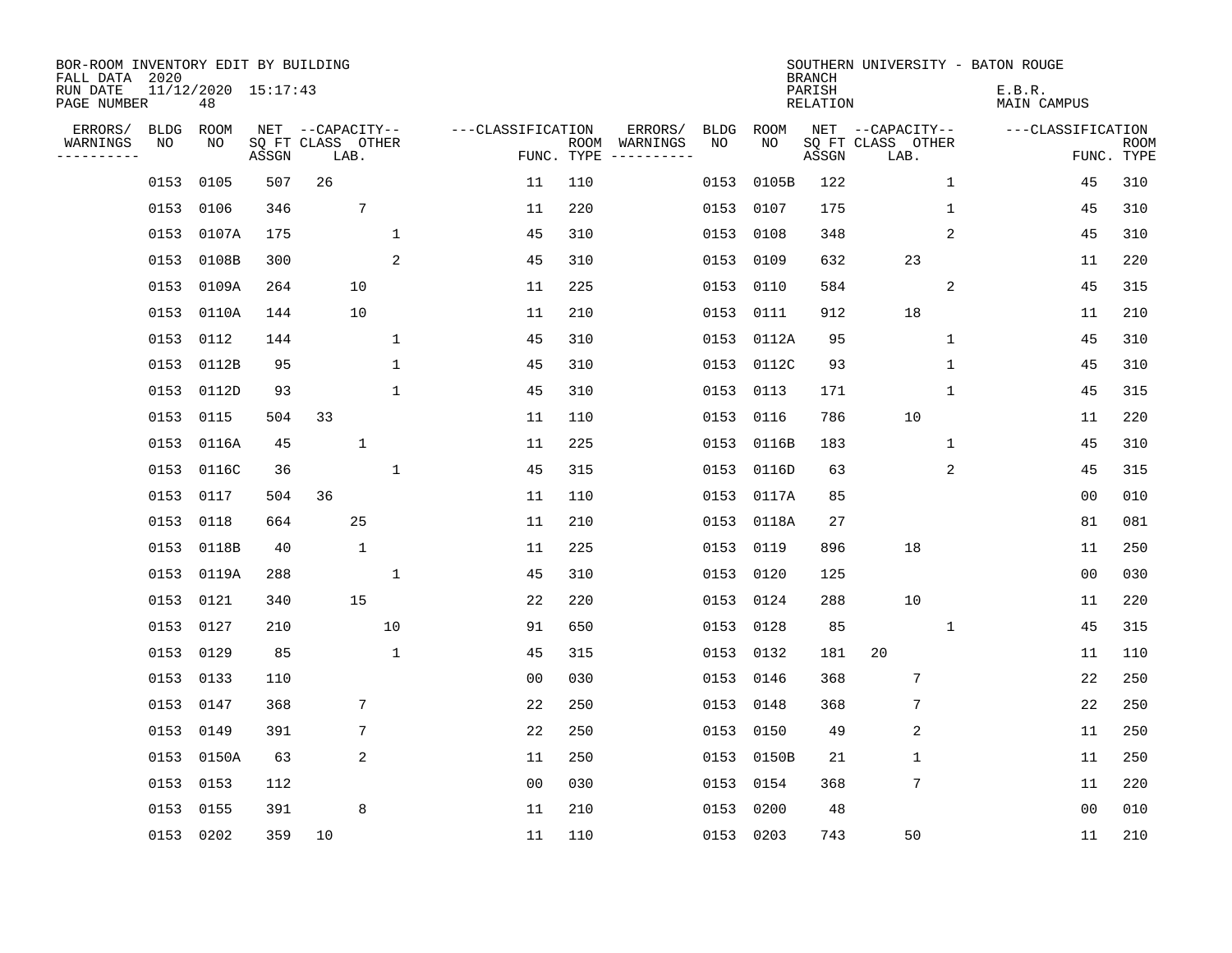| BOR-ROOM INVENTORY EDIT BY BUILDING<br>FALL DATA 2020 |             |                           |       |                           |                |                   |     |                                      |           |                                                  | <b>BRANCH</b>             | SOUTHERN UNIVERSITY - BATON ROUGE                                                                                                                   |              |                                    |                           |
|-------------------------------------------------------|-------------|---------------------------|-------|---------------------------|----------------|-------------------|-----|--------------------------------------|-----------|--------------------------------------------------|---------------------------|-----------------------------------------------------------------------------------------------------------------------------------------------------|--------------|------------------------------------|---------------------------|
| RUN DATE<br>PAGE NUMBER                               |             | 11/12/2020 15:17:43<br>49 |       |                           |                |                   |     |                                      |           |                                                  | PARISH<br><b>RELATION</b> |                                                                                                                                                     |              | E.B.R.<br><b>MAIN CAMPUS</b>       |                           |
| ERRORS/                                               | <b>BLDG</b> | ROOM                      |       | NET --CAPACITY--          |                | ---CLASSIFICATION |     | ERRORS/                              | BLDG      | ROOM                                             |                           | NET --CAPACITY--                                                                                                                                    |              | ---CLASSIFICATION                  |                           |
| WARNINGS<br>----------                                | NO          | NO                        | ASSGN | SQ FT CLASS OTHER<br>LAB. |                |                   |     | ROOM WARNINGS<br>FUNC. TYPE $------$ | NO        | NO                                               | ASSGN                     | SQ FT CLASS OTHER<br>LAB.                                                                                                                           |              |                                    | <b>ROOM</b><br>FUNC. TYPE |
|                                                       | 0153        | 0204                      | 150   |                           | $\mathbf{1}$   | 45                | 310 |                                      | 0153      | 0204A                                            | 145                       |                                                                                                                                                     | $\mathbf{1}$ | 45                                 | 310                       |
|                                                       | 0153        | 0204B                     | 158   |                           | $\mathbf{1}$   | 45                | 310 |                                      | 0153      | 0205                                             | 39                        |                                                                                                                                                     |              | 00                                 | 010                       |
|                                                       |             | 0153 0205A                | 108   |                           |                | 81                | 081 |                                      |           | 0153 0205B                                       | 108                       |                                                                                                                                                     |              | 00                                 | 030                       |
|                                                       | 0153        | 0207                      | 1057  | 100                       |                | 11                | 210 |                                      | 0153 0208 |                                                  | 1057                      | 100                                                                                                                                                 |              | 11                                 | 210                       |
|                                                       | 0153        | 0209                      | 1072  | 100                       |                | 11                | 210 |                                      |           | 0153 0210                                        | 257                       |                                                                                                                                                     |              | 00                                 | 030                       |
|                                                       |             | 0153 0210A                | 12    |                           |                | 0 <sub>0</sub>    | 030 |                                      |           | 0153 0210B                                       | 14                        |                                                                                                                                                     |              | 0 <sub>0</sub>                     | 020                       |
|                                                       | 0153        | 0211                      | 112   |                           | 2              | 57                | 310 |                                      |           | 0153 0212                                        | 106                       |                                                                                                                                                     | $\mathbf{1}$ | 45                                 | 310                       |
|                                                       |             | 0153 0212A                | 116   |                           | $\mathbf{1}$   | 45                | 310 |                                      |           | 0153 0213                                        | 112                       |                                                                                                                                                     |              | 0 <sub>0</sub>                     | 030                       |
|                                                       |             | 0153 0214                 | 150   |                           | $\mathbf 1$    | 45                | 310 |                                      |           | 0153 0214A                                       | 220                       |                                                                                                                                                     | $\mathbf 1$  | 45                                 | 310                       |
|                                                       |             | 0153 0215                 | 127   |                           | 1              | 45                | 310 |                                      |           | 0153 0215A                                       | 157                       |                                                                                                                                                     | $\mathbf 1$  | 45                                 | 310                       |
|                                                       |             | 0153 0216                 | 230   | 15                        |                | 11                | 210 |                                      |           | 0153 0216A                                       | 140                       |                                                                                                                                                     | $\mathbf 1$  | 45                                 | 310                       |
|                                                       |             | 0153 0217                 | 251   | 5                         |                | 11                | 250 |                                      | 0153 0218 |                                                  | 395                       | 30                                                                                                                                                  |              | 11                                 | 220                       |
|                                                       | 0153        | 0219                      | 111   |                           | $\overline{a}$ | 45                | 315 |                                      | 0153      | 0220                                             | 435                       | 10                                                                                                                                                  |              | 45                                 | 315                       |
|                                                       |             | 0153 0221                 | 362   | 8                         |                | 11                | 210 |                                      | 0153      | 0222                                             | 468                       | 9                                                                                                                                                   |              | 11                                 | 220                       |
|                                                       |             | 0153 0222A                | 468   | 9                         |                | 11                | 220 |                                      | 0153 0223 |                                                  | 879                       | 59                                                                                                                                                  |              | 11                                 | 110                       |
|                                                       |             | 0153 0223A                | 148   |                           |                | 81                | 081 |                                      | 0153 0251 |                                                  | 368                       | 10                                                                                                                                                  |              | 11                                 | 210                       |
|                                                       |             | 0153 0252                 | 368   | 10                        |                | 22                | 220 |                                      |           | 0153 0253                                        | 368                       | 10                                                                                                                                                  |              | 22                                 | 220                       |
|                                                       | 0153        | 0254                      | 391   | 10                        |                | 22                | 220 |                                      | 0153      | 0255                                             | 373                       |                                                                                                                                                     |              | 81                                 | 081                       |
|                                                       |             | 0153 0256                 | 368   |                           |                | 81                | 081 |                                      |           | 0153 0257                                        | 391                       | 10                                                                                                                                                  |              | 22                                 | 220                       |
|                                                       |             | 0153 0258                 | 348   | 20                        |                | 11                | 110 |                                      |           | TOTAL NUMBER CLASSROOMS<br>TOTAL NUMBER LABS 210 |                           | TOTAL ASSIGNABLE & UNASSIGNABLE SQFT:<br>TOTAL NET ASSIGN SQ. FT. IN ROOM FILE<br>TOTAL NUMBER COMPUTER CLASSROOMS<br>TOTAL NUMBER SPECIAL LABS 220 |              | 33,826<br>31,659<br>11<br>12<br>14 |                           |
|                                                       |             | 0154 0007R                | 264   |                           |                | 00                | 030 |                                      |           | 0154 0008R                                       | 255                       |                                                                                                                                                     |              | 0 <sub>0</sub>                     | 030                       |
|                                                       |             | 0154 0009                 | 195   |                           | $\mathbf{1}$   | 45                | 310 |                                      |           | 0154 0009A                                       | 143                       |                                                                                                                                                     | $\mathbf{1}$ | 45                                 | 310                       |
|                                                       |             | 0154 0009B                | 143   |                           | $\mathbf{1}$   | 45                | 310 |                                      |           | 0154 0009C                                       | 99                        |                                                                                                                                                     | $\mathbf 1$  | 45                                 | 310                       |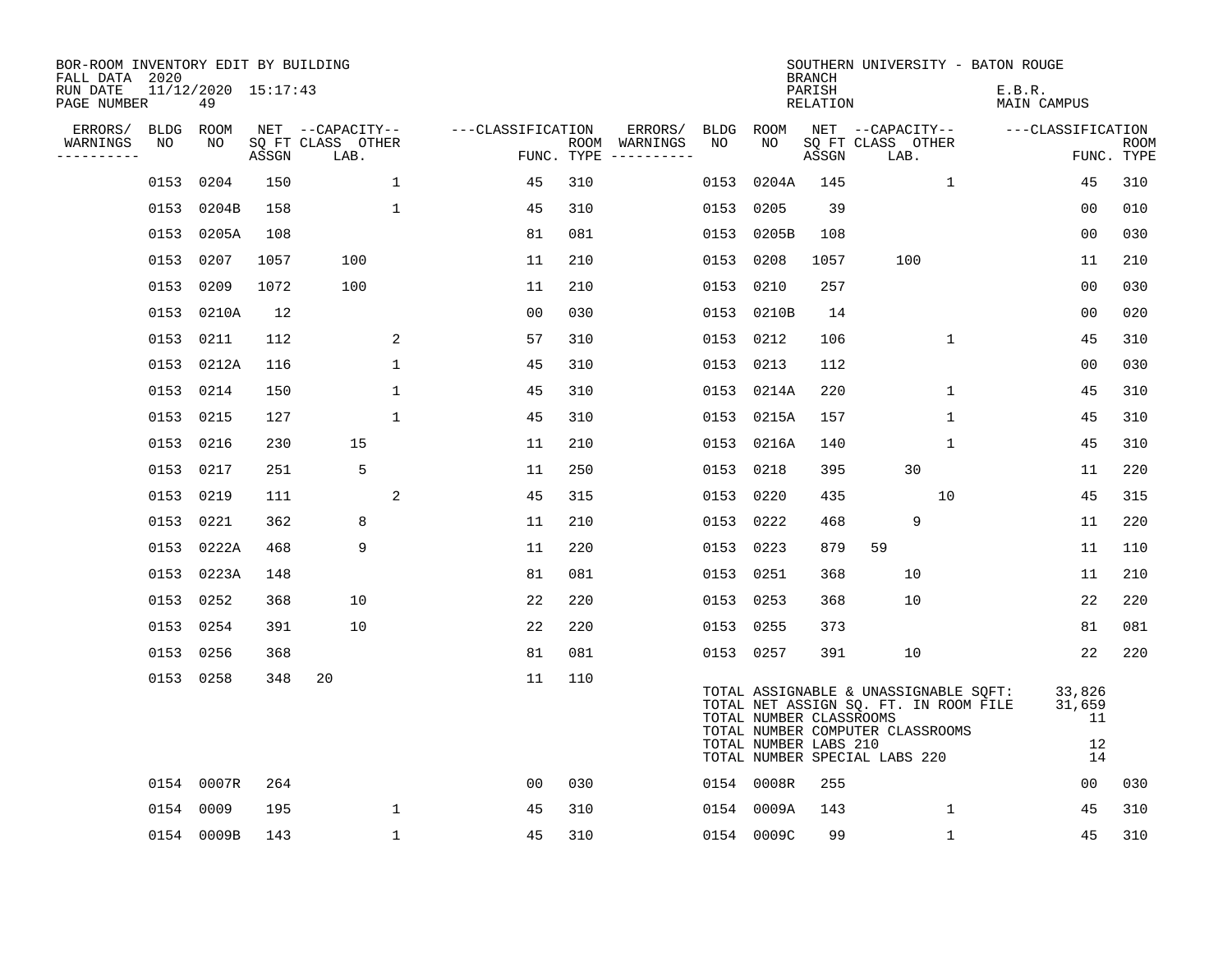| BOR-ROOM INVENTORY EDIT BY BUILDING<br>FALL DATA 2020 |           |                           |       |                           |                   |            |               |                   |            | <b>BRANCH</b>             |                           | SOUTHERN UNIVERSITY - BATON ROUGE |    |             |
|-------------------------------------------------------|-----------|---------------------------|-------|---------------------------|-------------------|------------|---------------|-------------------|------------|---------------------------|---------------------------|-----------------------------------|----|-------------|
| RUN DATE<br>PAGE NUMBER                               |           | 11/12/2020 15:17:43<br>50 |       |                           |                   |            |               |                   |            | PARISH<br><b>RELATION</b> |                           | E.B.R.<br>MAIN CAMPUS             |    |             |
| ERRORS/                                               | BLDG      | ROOM<br>NO                |       | NET --CAPACITY--          | ---CLASSIFICATION |            | ERRORS/       | <b>BLDG</b><br>NO | ROOM<br>NO |                           | NET --CAPACITY--          | ---CLASSIFICATION                 |    | <b>ROOM</b> |
| WARNINGS<br>----------                                | NO        |                           | ASSGN | SQ FT CLASS OTHER<br>LAB. |                   | FUNC. TYPE | ROOM WARNINGS |                   |            | ASSGN                     | SQ FT CLASS OTHER<br>LAB. |                                   |    | FUNC. TYPE  |
|                                                       | 0154      | 0010                      | 322   | 1                         | 45                | 310        |               | 0154              | 0012       | 1357                      | 90                        |                                   | 11 | 110         |
|                                                       | 0154 0013 |                           | 667   | 44                        | 11                | 110        |               | 0154              | 0014       | 667                       | 37                        |                                   | 11 | 110         |
|                                                       | 0154 0015 |                           | 242   | $\mathbf{1}$              | 45                | 310        |               | 0154              | 0017       | 103                       | 5                         |                                   | 45 | 310         |
|                                                       |           | 0154 0017A                | 103   | $\mathbf{1}$              | 45                | 315        |               | 0154              | 0018       | 216                       | 20                        |                                   | 11 | 250         |
|                                                       | 0154 0019 |                           | 1521  | $\overline{4}$            | 45                | 310        |               | 0154              | 0020       | 289                       | $\mathbf{1}$              |                                   | 45 | 310         |
|                                                       | 0154 0021 |                           | 1521  | 51                        | 11                | 210        |               |                   | 0154 0022  | 103                       | 1                         |                                   | 45 | 315         |
|                                                       |           | 0154 0022A                | 103   | $\mathbf 1$               | 45                | 310        |               |                   | 0154 0022B | 103                       | 1                         |                                   | 45 | 315         |
|                                                       |           | 0154 0023                 | 525   |                           | 0 <sub>0</sub>    | 020        |               |                   | 0154 0024  | 103                       | 1                         |                                   | 45 | 315         |
|                                                       |           | 0154 0024A                | 103   | $\mathbf 1$               | 45                | 310        |               | 0154              | 0024B      | 103                       | 1                         |                                   | 45 | 315         |
|                                                       | 0154 0025 |                           | 244   | $\mathbf{1}$              | 45                | 310        |               | 0154              | 0025A      | 182                       | $\mathbf 1$               |                                   | 45 | 310         |
|                                                       | 0154      | 0026                      | 1645  | 23                        | 11                | 210        |               | 0154              | 0027       | 1917                      | 24                        |                                   | 11 | 210         |
|                                                       | 0154 0028 |                           | 81    | 1                         | 45                | 310        |               | 0154              | 0028A      | 81                        | 5                         |                                   | 45 | 615         |
|                                                       | 0154      | 0029                      | 1660  | 23                        | 11                | 210        |               | 0154              | 0030       | 94                        | 1                         |                                   | 45 | 310         |
|                                                       |           | 0154 0030A                | 94    | $\mathbf{1}$              | 45                | 315        |               | 0154              | 0031       | 94                        | 1                         |                                   | 45 | 310         |
|                                                       |           | 0154 0031A                | 94    | $\mathbf{1}$              | 45                | 315        |               |                   | 0154 0032A | 70                        |                           |                                   | 91 | 730         |
|                                                       |           | 0154 0032B                | 70    |                           | 91                | 730        |               |                   | 0154 0033  | 1426                      | 22                        |                                   | 11 | 220         |
|                                                       |           | 0154 0034B                | 80    |                           | 91                | 730        |               |                   | 0154 0035  | 493                       | 5                         |                                   | 92 | 720         |
|                                                       | 0154 0036 |                           | 290   |                           | 91                | 730        |               |                   | 0154 0041  | 279                       | 10                        |                                   | 45 | 615         |
|                                                       | 0154 0042 |                           | 290   | 11                        | 45                | 615        |               |                   | 0154 0044  | 180                       | 10                        |                                   | 45 | 615         |
|                                                       | 0154 0045 |                           | 317   | 10                        | 45                | 615        |               |                   | 0154 0046  | 3572                      | 50                        |                                   | 45 | 615         |
|                                                       | 0154 0047 |                           | 912   | 30                        | 45                | 615        |               |                   | 0154 0048  | 54                        | 1                         |                                   | 45 | 615         |
|                                                       | 0154 0049 |                           | 54    | $\mathbf{1}$              | 45                | 615        |               | 0154              | 0050       | 3630                      | 290                       |                                   | 11 | 610         |
|                                                       | 0154 0051 |                           | 112   | 2                         | 45                | 615        |               |                   | 0154 0052  | 70                        | 1                         |                                   | 45 | 615         |
|                                                       | 0154 0055 |                           | 50    | $\mathbf{1}$              | 45                | 615        |               | 0154              | 0056       | 25                        | $\mathbf 1$               |                                   | 45 | 615         |
|                                                       | 0154 0058 |                           | 180   |                           | 91                | 730        |               |                   | 0154 0059  | 180                       |                           |                                   | 91 | 730         |
|                                                       | 0154 0061 |                           | 300   |                           | 91                | 730        |               |                   | 0154 0066  | 400                       |                           |                                   | 91 | 730         |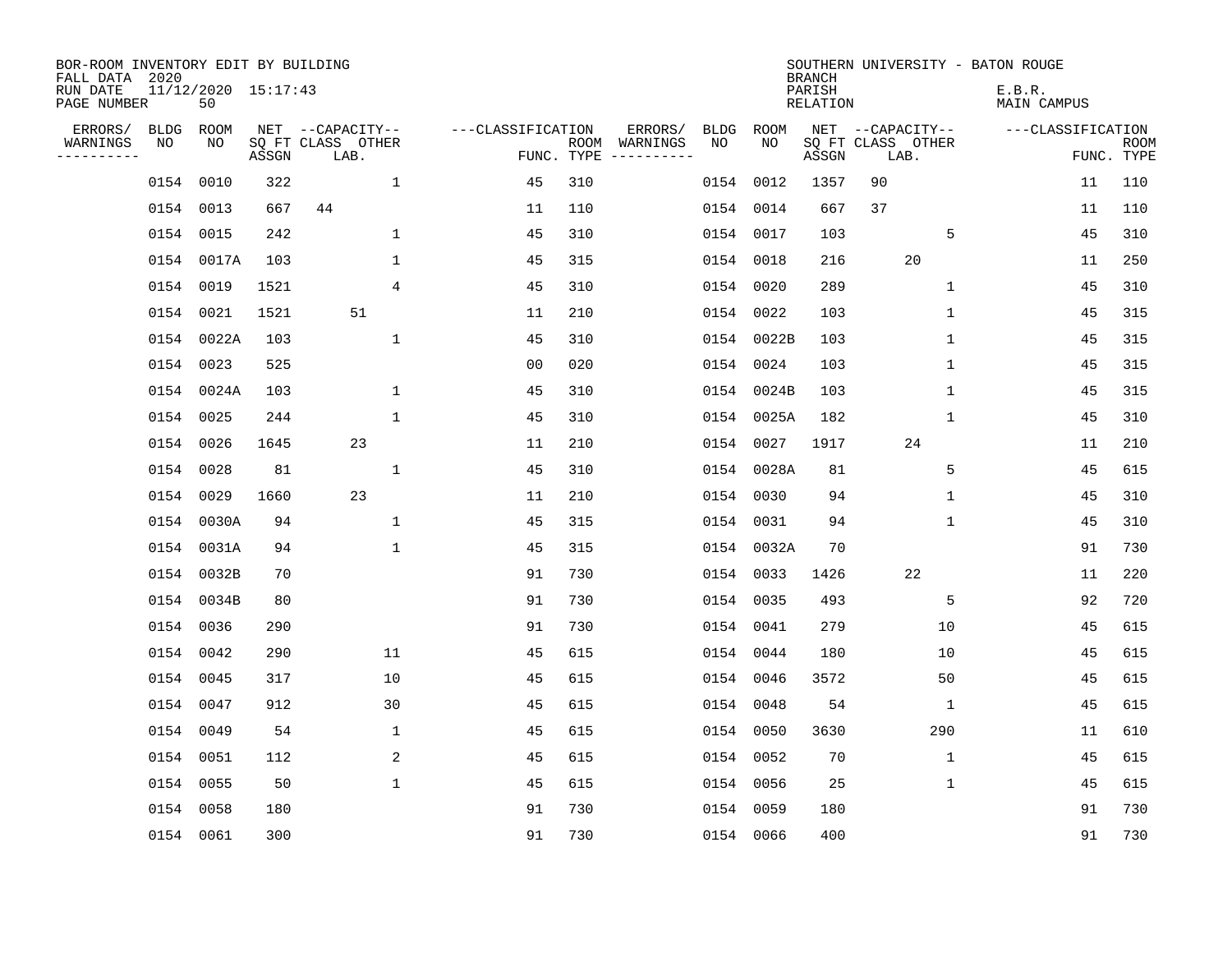| BOR-ROOM INVENTORY EDIT BY BUILDING<br>FALL DATA 2020 |           |                           |       |                           |                   |     |                                      |      |                | <b>BRANCH</b>                                                                     |      | SOUTHERN UNIVERSITY - BATON ROUGE                                                                                  |                                                               |                    |
|-------------------------------------------------------|-----------|---------------------------|-------|---------------------------|-------------------|-----|--------------------------------------|------|----------------|-----------------------------------------------------------------------------------|------|--------------------------------------------------------------------------------------------------------------------|---------------------------------------------------------------|--------------------|
| RUN DATE<br>PAGE NUMBER                               |           | 11/12/2020 15:17:43<br>51 |       |                           |                   |     |                                      |      |                | PARISH<br>RELATION                                                                |      |                                                                                                                    | E.B.R.<br>MAIN CAMPUS                                         |                    |
| ERRORS/                                               | BLDG ROOM |                           |       | NET --CAPACITY--          | ---CLASSIFICATION |     | ERRORS/                              |      | BLDG ROOM      |                                                                                   |      |                                                                                                                    | NET --CAPACITY-- ----CLASSIFICATION                           |                    |
| WARNINGS<br>----------                                | NO        | NO                        | ASSGN | SQ FT CLASS OTHER<br>LAB. |                   |     | ROOM WARNINGS<br>FUNC. TYPE $------$ | NO   | NO             | SQ FT CLASS OTHER<br>ASSGN                                                        | LAB. |                                                                                                                    |                                                               | ROOM<br>FUNC. TYPE |
|                                                       |           | 0154 0100H 1750           |       |                           | 00                | 020 |                                      |      | 0154 0101H 158 | TOTAL NUMBER CLASSROOMS<br>TOTAL NUMBER LABS 210<br>TOTAL NUMBER SPECIAL LABS 220 |      | TOTAL ASSIGNABLE & UNASSIGNABLE SQFT:<br>TOTAL NET ASSIGN SQ. FT. IN ROOM FILE<br>TOTAL NUMBER COMPUTER CLASSROOMS | 00 <sub>o</sub><br>30,378<br>27,426<br>3<br>4<br>$\mathbf{1}$ | 020                |
|                                                       |           | 0155 0001                 | 800   |                           | 81                | 081 |                                      |      |                | TOTAL NUMBER CLASSROOMS<br>TOTAL NUMBER LABS 210<br>TOTAL NUMBER SPECIAL LABS 220 |      | TOTAL ASSIGNABLE & UNASSIGNABLE SQFT:<br>TOTAL NET ASSIGN SQ. FT. IN ROOM FILE<br>TOTAL NUMBER COMPUTER CLASSROOMS | 800<br>800                                                    |                    |
|                                                       |           | 0156 0101H 1942           |       |                           | 0 <sub>0</sub>    | 020 |                                      |      | 0156 0101S     | 433                                                                               |      |                                                                                                                    | 00                                                            | 020                |
|                                                       | 0156      | 0102                      | 122   |                           | 0 <sub>0</sub>    | 030 |                                      |      | 0156 0102H     | 582                                                                               |      |                                                                                                                    | 0 <sub>0</sub>                                                | 020                |
|                                                       | 0156      | 0102S                     | 495   |                           | 0 <sub>0</sub>    | 020 |                                      | 0156 | 0103           | 22                                                                                |      |                                                                                                                    | 0 <sub>0</sub>                                                | 010                |
|                                                       | 0156      | 0103H 1509                |       |                           | 0 <sub>0</sub>    | 020 |                                      |      | 0156 0103S     | 236                                                                               |      |                                                                                                                    | 00                                                            | 020                |
|                                                       | 0156      | 0104                      | 118   |                           | 0 <sub>0</sub>    | 030 |                                      | 0156 | 0104H          | 1687                                                                              |      |                                                                                                                    | 0 <sub>0</sub>                                                | 020                |
|                                                       | 0156      | 0104S                     | 118   |                           | 0 <sub>0</sub>    | 020 |                                      | 0156 | 0105           | 167                                                                               |      |                                                                                                                    | 0 <sub>0</sub>                                                | 020                |
|                                                       |           | 0156 0105A                | 167   |                           | 0 <sub>0</sub>    | 020 |                                      |      | 0156 0105H     | 138                                                                               |      |                                                                                                                    | 0 <sub>0</sub>                                                | 020                |
|                                                       | 0156      | 0106                      | 319   | 2                         | 45                | 315 |                                      | 0156 | 0106H          | 201                                                                               |      |                                                                                                                    | 0 <sub>0</sub>                                                | 020                |
|                                                       | 0156      | 0107                      | 185   | $\mathbf{1}$              | 45                | 310 |                                      | 0156 | 0108           | 185                                                                               |      | $\mathbf{1}$                                                                                                       | 45                                                            | 310                |
|                                                       | 0156      | 0109                      | 88    | 1                         | 45                | 310 |                                      | 0156 | 0110           | 673                                                                               | 24   |                                                                                                                    | 11                                                            | 110                |
|                                                       |           | 0156 0110A                | 126   | $\mathbf 1$               | 45                | 310 |                                      |      | 0156 0110B     | 45                                                                                |      | $\mathbf{1}$                                                                                                       | 11                                                            | 250                |
|                                                       | 0156      | 0111                      | 218   |                           | 0 <sub>0</sub>    | 020 |                                      | 0156 | 0111A          | 67                                                                                |      |                                                                                                                    | 00                                                            | 010                |
|                                                       | 0156      | 0111B                     | 67    | $\mathbf{1}$              | 45                | 310 |                                      | 0156 | 0111C          | 67                                                                                |      | $\mathbf{1}$                                                                                                       | 45                                                            | 310                |
|                                                       | 0156      | 0111D                     | 67    | $\mathbf 1$               | 45                | 310 |                                      | 0156 | 0111E          | 90                                                                                |      |                                                                                                                    | 0 <sub>0</sub>                                                | 010                |
|                                                       |           | 0156 0111F                | 138   | 3                         | 45                | 310 |                                      | 0156 | 0111G          | 273                                                                               |      | $\mathbf 1$                                                                                                        | 45                                                            | 315                |
|                                                       | 0156      | 0112                      | 97    | $\mathbf{1}$              | 45                | 310 |                                      | 0156 | 0112A          | 297                                                                               |      | $\mathbf 1$                                                                                                        | 45                                                            | 310                |
|                                                       | 0156      | 0113                      | 95    | $\mathbf{1}$              | 45                | 310 |                                      | 0156 | 0114           | 586                                                                               | 39   |                                                                                                                    | 11                                                            | 110                |
|                                                       |           | 0156 0115                 | 95    | 1                         | 45                | 310 |                                      |      | 0156 0116      | 95                                                                                |      | 1                                                                                                                  | 45                                                            | 310                |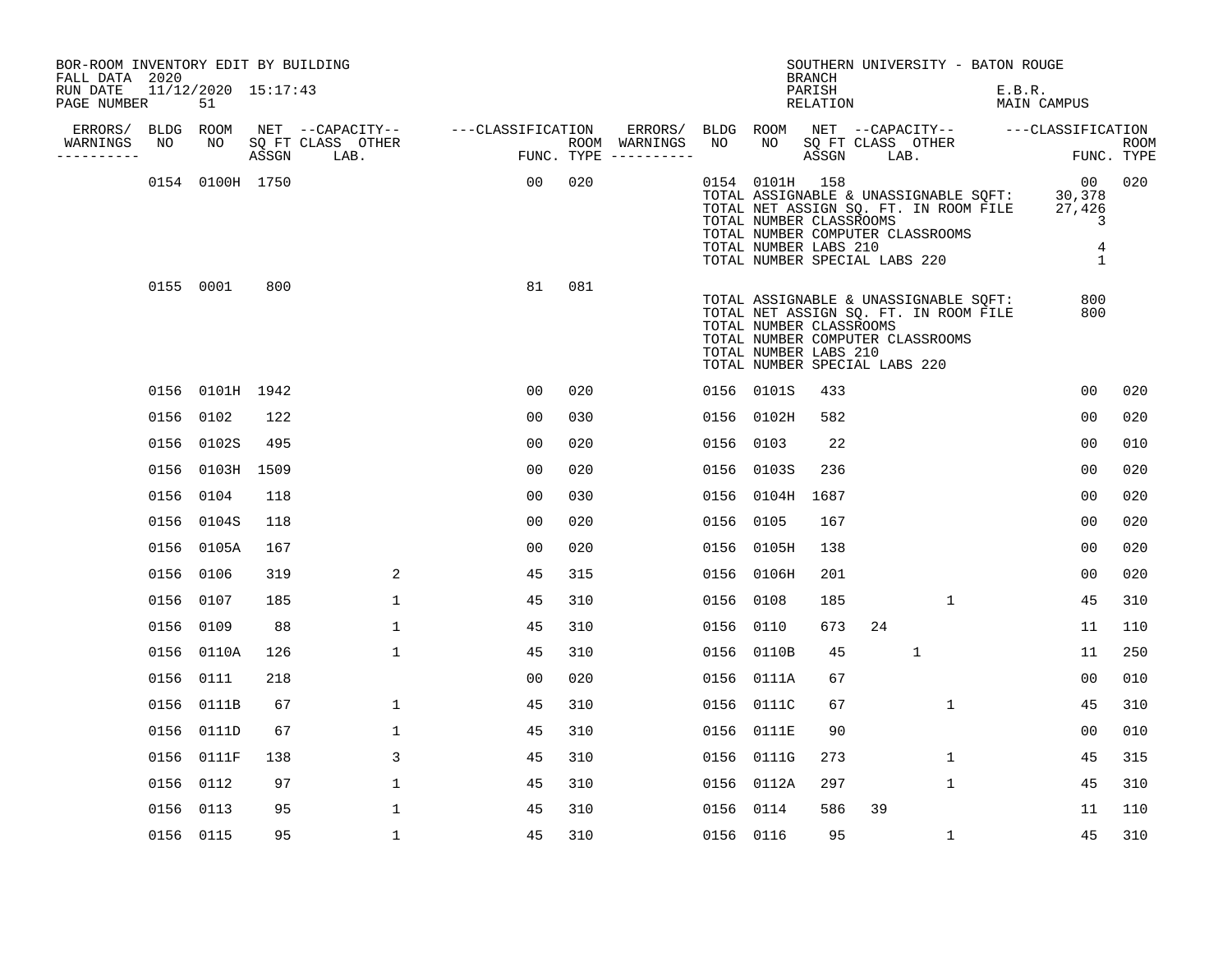| BOR-ROOM INVENTORY EDIT BY BUILDING<br>FALL DATA 2020 |             |                           |       |                           |              |                   |     |                                      |             |            | <b>BRANCH</b>             |                           |             | SOUTHERN UNIVERSITY - BATON ROUGE |                           |
|-------------------------------------------------------|-------------|---------------------------|-------|---------------------------|--------------|-------------------|-----|--------------------------------------|-------------|------------|---------------------------|---------------------------|-------------|-----------------------------------|---------------------------|
| RUN DATE<br>PAGE NUMBER                               |             | 11/12/2020 15:17:43<br>52 |       |                           |              |                   |     |                                      |             |            | PARISH<br><b>RELATION</b> |                           |             | E.B.R.<br><b>MAIN CAMPUS</b>      |                           |
| ERRORS/                                               | <b>BLDG</b> | ROOM                      |       | NET --CAPACITY--          |              | ---CLASSIFICATION |     | ERRORS/                              | <b>BLDG</b> | ROOM       |                           | NET --CAPACITY--          |             | ---CLASSIFICATION                 |                           |
| WARNINGS<br>----------                                | NO          | NO                        | ASSGN | SQ FT CLASS OTHER<br>LAB. |              |                   |     | ROOM WARNINGS<br>FUNC. TYPE $------$ | NO          | NO         | ASSGN                     | SQ FT CLASS OTHER<br>LAB. |             |                                   | <b>ROOM</b><br>FUNC. TYPE |
|                                                       | 0156        | 0117                      | 95    |                           | $\mathbf{1}$ | 57                | 310 |                                      | 0156        | 0118       | 95                        |                           | $\mathbf 1$ | 45                                | 310                       |
|                                                       | 0156        | 0119                      | 495   | 30                        |              | 11                | 140 |                                      | 0156        | 0120       | 780                       | 52                        |             | 11                                | 110                       |
|                                                       | 0156        | 0121                      | 200   | 20                        |              | 11                | 110 |                                      |             | 0156 0121A | 100                       |                           | 1           | 45                                | 310                       |
|                                                       | 0156        | 0121B                     | 90    |                           |              | 0 <sub>0</sub>    | 020 |                                      |             | 0156 0122  | 566                       | 31                        |             | 11                                | 110                       |
|                                                       | 0156        | 0123                      | 406   |                           | 3            | 51                | 715 |                                      |             | 0156 0123A | 531                       |                           | 3           | 44                                | 710                       |
|                                                       |             | 0156 0123B                | 51    |                           |              | 0 <sub>0</sub>    | 010 |                                      |             | 0156 0124  | 500                       |                           | 3           | 44                                | 710                       |
|                                                       |             | 0156 0124A                | 80    |                           |              | 0 <sub>0</sub>    | 010 |                                      | 0156        | 0125       | 272                       | 25                        |             | 11                                | 140                       |
|                                                       |             | 0156 0125A                | 129   | 25                        |              | 44                | 240 |                                      |             | 0156 0125B | 405                       | 15                        |             | 44                                | 240                       |
|                                                       | 0156        | 0125C                     | 99    | 20                        |              | 44                | 240 |                                      | 0156        | 0126       | 590                       |                           | 50          | 51                                | 715                       |
|                                                       | 0156 0127   |                           | 275   | 30                        |              | 11                | 240 |                                      |             | 0156 0127A | 290                       |                           | 30          | 64                                | 710                       |
|                                                       | 0156        | 0128                      | 123   |                           |              | 0 <sub>0</sub>    | 030 |                                      | 0156        | 0128A      | 20                        |                           |             | 0 <sub>0</sub>                    | 020                       |
|                                                       | 0156        | 0129                      | 145   |                           |              | 0 <sub>0</sub>    | 030 |                                      |             | 0156 0129A | 20                        |                           |             | 0 <sub>0</sub>                    | 020                       |
|                                                       | 0156        | 0131                      | 50    |                           |              | 0 <sub>0</sub>    | 010 |                                      | 0156        | 0131A      | 350                       | 40                        |             | 44                                | 240                       |
|                                                       | 0156        | 0132                      | 206   |                           |              | 00                | 020 |                                      | 0156 0133   |            | 572                       | 10                        |             | 22                                | 250                       |
|                                                       | 0156        | 0133A                     | 531   | 30                        |              | 22                | 240 |                                      |             | 0156 0133B | 100                       | $\mathbf{1}$              |             | 51                                | 255                       |
|                                                       | 0156        | 0133C                     | 100   | $\mathbf{1}$              |              | 51                | 255 |                                      |             | 0156 0133D | 224                       | 2                         |             | 51                                | 255                       |
|                                                       | 0156        | 0134                      | 143   |                           | $\mathbf{1}$ | 45                | 310 |                                      | 0156 0135   |            | 143                       |                           | 1           | 45                                | 310                       |
|                                                       | 0156        | 0136                      | 90    |                           | 1            | 45                | 310 |                                      | 0156        | 0137       | 90                        |                           | 1           | 45                                | 310                       |
|                                                       | 0156        | 0138                      | 90    |                           | 1            | 45                | 310 |                                      | 0156 0139   |            | 90                        |                           | 1           | 45                                | 310                       |
|                                                       | 0156        | 0140                      | 90    |                           | $\mathbf{1}$ | 45                | 310 |                                      | 0156 0141   |            | 25                        |                           |             | 0 <sub>0</sub>                    | 010                       |
|                                                       | 0156        | 0142                      | 150   |                           | 1            | 45                | 310 |                                      |             | 0156 0143  | 150                       |                           | 1           | 45                                | 310                       |
|                                                       | 0156        | 0144                      | 150   |                           | $\mathbf{1}$ | 45                | 310 |                                      | 0156        | 0145       | 150                       |                           | 1           | 45                                | 310                       |
|                                                       | 0156 0146   |                           | 570   | 38                        |              | 11                | 140 |                                      | 0156        | 0201       | 283                       |                           | 10          | 45                                | 350                       |
|                                                       | 0156        | 0202                      | 164   |                           | 10           | 45                | 315 |                                      |             | 0156 0202A | 114                       |                           | 1           | 45                                | 310                       |
|                                                       | 0156        | 0202B                     | 112   |                           | $\mathbf{1}$ | 45                | 310 |                                      | 0156        | 0203       | 128                       |                           | 1           | 45                                | 310                       |
|                                                       |             | 0156 0203A                | 163   |                           | $\mathbf{1}$ | 45                | 310 |                                      | 0156 0204   |            | 673                       | 54                        |             | 11                                | 110                       |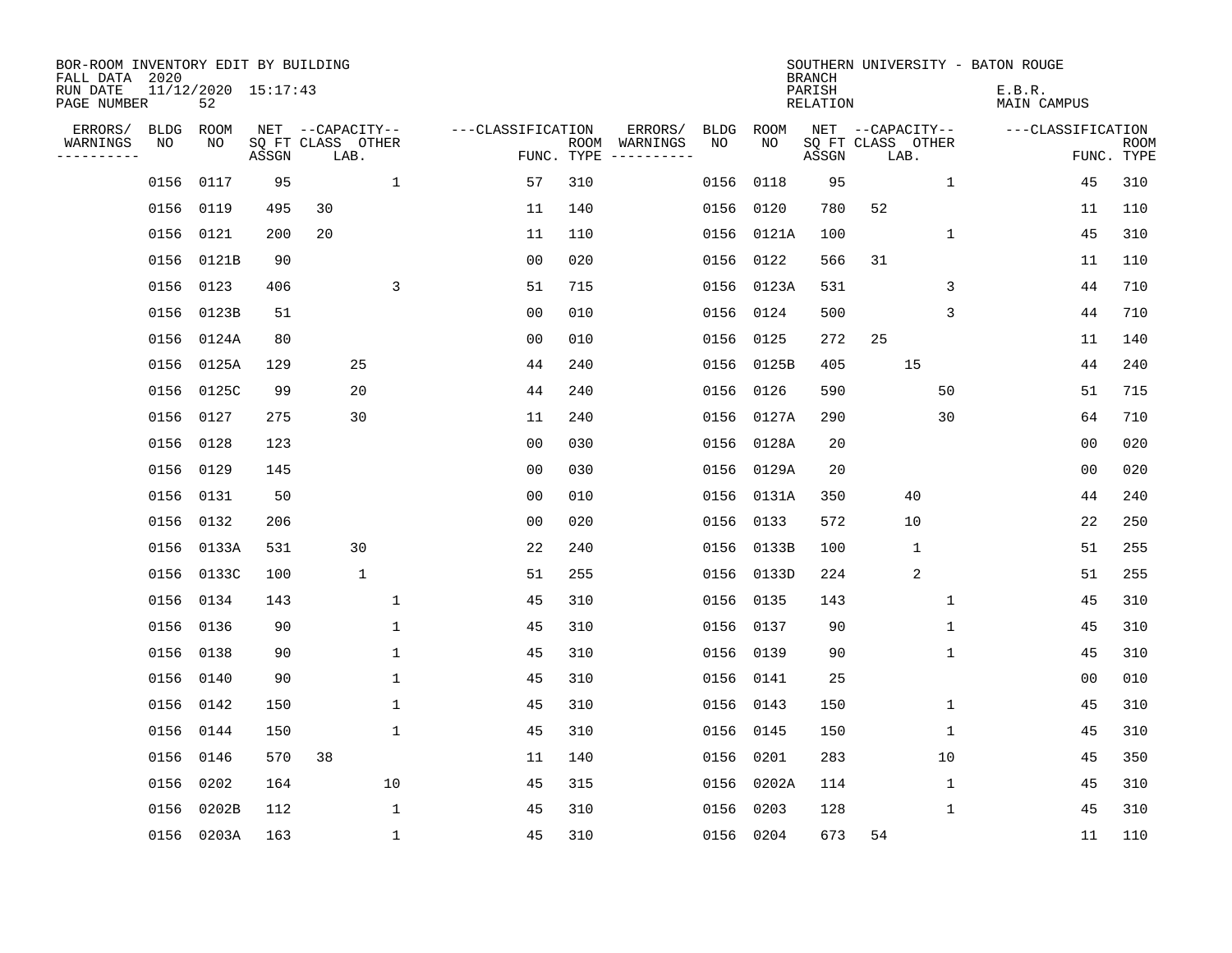| BOR-ROOM INVENTORY EDIT BY BUILDING<br>FALL DATA 2020 |             |                           |                            |                  |      |                |                   |     |                                      |      |            | <b>BRANCH</b>             |    |                           | SOUTHERN UNIVERSITY - BATON ROUGE |                   |                           |
|-------------------------------------------------------|-------------|---------------------------|----------------------------|------------------|------|----------------|-------------------|-----|--------------------------------------|------|------------|---------------------------|----|---------------------------|-----------------------------------|-------------------|---------------------------|
| RUN DATE<br>PAGE NUMBER                               |             | 11/12/2020 15:17:43<br>53 |                            |                  |      |                |                   |     |                                      |      |            | PARISH<br><b>RELATION</b> |    |                           | E.B.R.<br><b>MAIN CAMPUS</b>      |                   |                           |
| ERRORS/                                               | <b>BLDG</b> | ROOM                      |                            | NET --CAPACITY-- |      |                | ---CLASSIFICATION |     | ERRORS/                              | BLDG | ROOM       |                           |    | NET --CAPACITY--          |                                   | ---CLASSIFICATION |                           |
| WARNINGS<br>----------                                | NO          | NO                        | SQ FT CLASS OTHER<br>ASSGN |                  | LAB. |                |                   |     | ROOM WARNINGS<br>FUNC. TYPE $------$ | NO   | NO         | ASSGN                     |    | SQ FT CLASS OTHER<br>LAB. |                                   |                   | <b>ROOM</b><br>FUNC. TYPE |
|                                                       | 0156        | 0205                      | 1170                       |                  | 23   |                | 22                | 250 |                                      | 0156 | 0205S      | 404                       |    |                           |                                   | 00                | 020                       |
|                                                       | 0156        | 0206                      | 673                        | 54               |      |                | 11                | 110 |                                      | 0156 | 0206S      | 342                       |    |                           |                                   | 0 <sub>0</sub>    | 020                       |
|                                                       | 0156        | 0207                      | 1170                       |                  | 23   |                | 22                | 250 |                                      | 0156 | 0207H      | 136                       |    |                           |                                   | 00                | 020                       |
|                                                       | 0156        | 0207S                     | 344                        |                  |      |                | 0 <sub>0</sub>    | 020 |                                      | 0156 | 0208       | 673                       | 54 |                           |                                   | 11                | 110                       |
|                                                       | 0156        | 0208H                     | 140                        |                  |      |                | 0 <sub>0</sub>    | 020 |                                      | 0156 | 0209       | 585                       |    | 47                        |                                   | 11                | 220                       |
|                                                       | 0156        | 0209H                     | 498                        |                  |      |                | 0 <sub>0</sub>    | 020 |                                      |      | 0156 0210  | 673                       | 54 |                           |                                   | 11                | 110                       |
|                                                       | 0156        | 0210H                     | 2048                       |                  |      |                | 0 <sub>0</sub>    | 020 |                                      |      | 0156 0211  | 585                       | 47 |                           |                                   | 11                | 110                       |
|                                                       | 0156        | 0211H                     | 137                        |                  |      |                | 0 <sub>0</sub>    | 020 |                                      |      | 0156 0212  | 673                       | 54 |                           |                                   | 11                | 110                       |
|                                                       | 0156        | 0212H                     | 1507                       |                  |      |                | 0 <sub>0</sub>    | 020 |                                      | 0156 | 0213       | 585                       | 47 |                           |                                   | 11                | 110                       |
|                                                       | 0156 0214   |                           | 673                        | 54               |      |                | 11                | 110 |                                      |      | 0156 0214H | 110                       |    |                           |                                   | 0 <sub>0</sub>    | 020                       |
|                                                       | 0156        | 0215                      | 241                        |                  |      |                | 0 <sub>0</sub>    | 030 |                                      |      | 0156 0215H | 361                       |    |                           |                                   | 0 <sub>0</sub>    | 020                       |
|                                                       | 0156        | 0216                      | 673                        | 54               |      |                | 11                | 110 |                                      |      | 0156 0216H | 92                        |    |                           |                                   | 0 <sub>0</sub>    | 020                       |
|                                                       | 0156        | 0217                      | 68                         |                  |      |                | 0 <sub>0</sub>    | 010 |                                      | 0156 | 0217A      | 93                        |    | 1                         |                                   | 45                | 310                       |
|                                                       | 0156        | 0217B                     | 97                         |                  |      | $\mathbf 1$    | 45                | 310 |                                      | 0156 | 0218       | 381                       |    | 1                         |                                   | 45                | 310                       |
|                                                       |             | 0156 0218A                | 204                        |                  |      | 2              | 45                | 315 |                                      | 0156 | 0219       | 44                        |    |                           |                                   | 0 <sub>0</sub>    | 010                       |
|                                                       | 0156        | 0220                      | 221                        |                  |      |                | 0 <sub>0</sub>    | 030 |                                      | 0156 | 0221       | 692                       | 55 |                           |                                   | 11                | 110                       |
|                                                       | 0156        | 0222                      | 692                        |                  | 54   |                | 11                | 210 |                                      | 0156 | 0223       | 692                       |    | 54                        |                                   | 11                | 210                       |
|                                                       | 0156        | 0224                      | 692                        |                  | 54   |                | 11                | 210 |                                      | 0156 | 0225       | 692                       |    | 54                        |                                   | 21                | 220                       |
|                                                       | 0156        | 0226                      | 692                        | 55               |      |                | 11                | 110 |                                      |      | 0156 0227  | 692                       | 55 |                           |                                   | 11                | 110                       |
|                                                       | 0156        | 0228                      | 128                        |                  |      | $\mathbf 1$    | 45                | 310 |                                      |      | 0156 0228A | 163                       |    | 1                         |                                   | 45                | 310                       |
|                                                       | 0156        | 0229                      | 692                        | 46               |      |                | 11                | 110 |                                      |      | 0156 0231  | 517                       |    | 10                        |                                   | 51                | 660                       |
|                                                       | 0156        | 0234                      | 283                        |                  |      | $\overline{a}$ | 45                | 315 |                                      | 0156 | 0234A      | 48                        |    | 1                         |                                   | 45                | 315                       |
|                                                       |             | 0156 0234B                | 100                        |                  |      |                | 00                | 010 |                                      |      | 0156 0234C | 225                       |    | 1                         |                                   | 45                | 310                       |
|                                                       | 0156        | 0234D                     | 45                         |                  |      |                | 0 <sub>0</sub>    | 010 |                                      |      | 0156 0235  | 238                       |    | 2                         |                                   | 45                | 315                       |
|                                                       | 0156        | 0235A                     | 90                         |                  |      | 1              | 45                | 310 |                                      |      | 0156 0235B | 90                        |    | 1                         |                                   | 45                | 310                       |
|                                                       |             | 0156 0235C                | 90                         |                  |      | $\mathbf 1$    | 45                | 310 |                                      |      | 0156 0235D | 90                        |    | $\mathbf{1}$              |                                   | 45                | 310                       |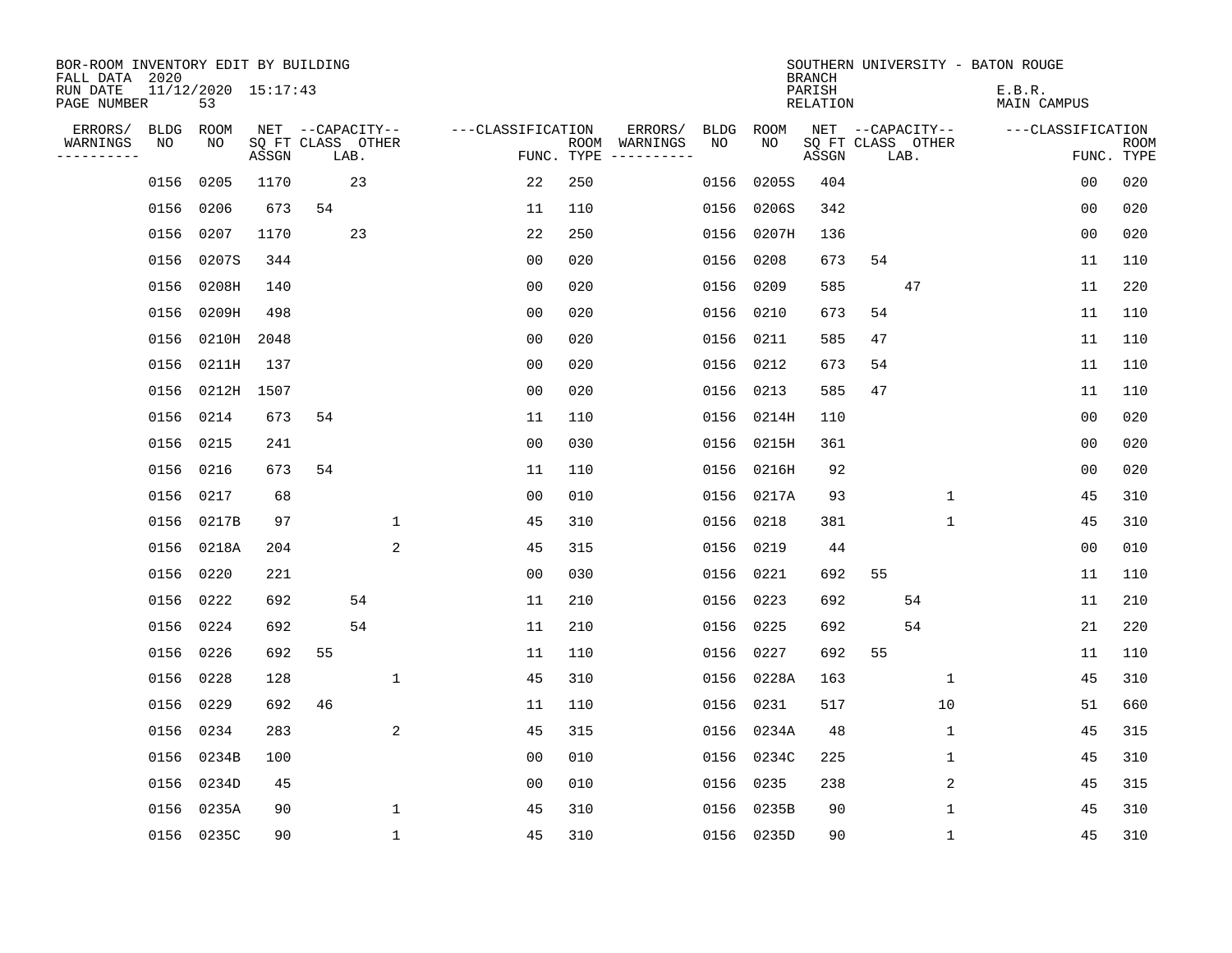| BOR-ROOM INVENTORY EDIT BY BUILDING<br>FALL DATA 2020 |      |                           |       |    |                           |                   |            |                              |      |                 | <b>BRANCH</b>             | SOUTHERN UNIVERSITY - BATON ROUGE |                       |                           |
|-------------------------------------------------------|------|---------------------------|-------|----|---------------------------|-------------------|------------|------------------------------|------|-----------------|---------------------------|-----------------------------------|-----------------------|---------------------------|
| RUN DATE<br>PAGE NUMBER                               |      | 11/12/2020 15:17:43<br>54 |       |    |                           |                   |            |                              |      |                 | PARISH<br><b>RELATION</b> |                                   | E.B.R.<br>MAIN CAMPUS |                           |
| ERRORS/                                               | BLDG | ROOM                      |       |    | NET --CAPACITY--          | ---CLASSIFICATION |            | ERRORS/                      | BLDG | ROOM            |                           | NET --CAPACITY--                  | ---CLASSIFICATION     |                           |
| WARNINGS<br>----------                                | NO   | NO                        | ASSGN |    | SQ FT CLASS OTHER<br>LAB. |                   | FUNC. TYPE | ROOM WARNINGS<br>----------- | NO   | NO              | ASSGN                     | SQ FT CLASS OTHER<br>LAB.         |                       | <b>ROOM</b><br>FUNC. TYPE |
|                                                       | 0156 | 0236                      | 40    |    |                           | 00                | 010        |                              | 0156 | 0237            | 140                       | $\mathbf{1}$                      | 45                    | 310                       |
|                                                       |      | 0156 0238                 | 140   |    | $\mathbf{1}$              | 45                | 310        |                              | 0156 | 0239            | 140                       | 1                                 | 45                    | 310                       |
|                                                       | 0156 | 0240                      | 190   |    | $\mathbf 1$               | 45                | 310        |                              | 0156 | 0241            | 90                        |                                   | 0 <sub>0</sub>        | 010                       |
|                                                       | 0156 | 0242                      | 140   |    | $\mathbf{1}$              | 45                | 310        |                              | 0156 | 0243            | 76                        |                                   | 0 <sub>0</sub>        | 030                       |
|                                                       | 0156 | 0244                      | 82    |    |                           | 0 <sub>0</sub>    | 030        |                              | 0156 | 0246            | 90                        | 2                                 | 45                    | 310                       |
|                                                       |      | 0156 0247                 | 143   |    | 2                         | 45                | 310        |                              | 0156 | 0248            | 140                       | 2                                 | 45                    | 310                       |
|                                                       | 0156 | 0249                      | 140   |    | 2                         | 45                | 310        |                              | 0156 | 0250            | 140                       | 2                                 | 45                    | 310                       |
|                                                       |      | 0156 0251                 | 120   |    | 2                         | 45                | 315        |                              | 0156 | 0251A           | 160                       | 1                                 | 45                    | 310                       |
|                                                       | 0156 | 0252                      | 150   |    | 2                         | 45                | 310        |                              | 0156 | 0253            | 150                       | 2                                 | 45                    | 310                       |
|                                                       |      | 0156 0254                 | 150   |    | 2                         | 45                | 310        |                              | 0156 | 0255            | 200                       | 2                                 | 45                    | 310                       |
|                                                       |      | 0156 0256                 | 150   |    | 2                         | 45                | 310        |                              | 0156 | 0301            | 300                       | 1                                 | 45                    | 310                       |
|                                                       |      | 0156 0301R                | 207   |    |                           | 0 <sub>0</sub>    | 030        |                              | 0156 | 0302            | 300                       | 1                                 | 45                    | 310                       |
|                                                       | 0156 | 0302R                     | 152   |    |                           | 0 <sub>0</sub>    | 030        |                              | 0156 | 0303            | 300                       | 1                                 | 45                    | 310                       |
|                                                       | 0156 | 0304                      | 465   | 32 |                           | 11                | 110        |                              | 0156 | 0304A           | 128                       | 1                                 | 57                    | 310                       |
|                                                       | 0156 | 0304B                     | 128   |    | 1                         | 57                | 310        |                              | 0156 | 0305            | 600                       | 48                                | 11                    | 110                       |
|                                                       | 0156 | 0306                      | 300   | 24 |                           | 11                | 110        |                              | 0156 | 0307            | 600                       | 35                                | 11                    | 110                       |
|                                                       | 0156 | 0308                      | 300   | 24 |                           | 11                | 110        |                              | 0156 | 0308S           | 495                       |                                   | 0 <sub>0</sub>        | 020                       |
|                                                       | 0156 | 0309                      | 600   | 48 |                           | 11                | 110        |                              | 0156 | 0309S           | 433                       |                                   | 0 <sub>0</sub>        | 020                       |
|                                                       |      | 0156 0310                 | 300   | 24 |                           | 11                | 110        |                              | 0156 | 0311            | 600                       | 35                                | 11                    | 110                       |
|                                                       | 0156 | 0312                      | 650   | 54 |                           | 11                | 110        |                              | 0156 | 0313            | 3555                      | 234                               | 11                    | 210                       |
|                                                       | 0156 | 0313H                     | 149   |    |                           | 0 <sub>0</sub>    | 020        |                              | 0156 | 0314            | 272                       | 30                                | 11                    | 110                       |
|                                                       | 0156 | 0315                      | 400   | 32 |                           | 11                | 110        |                              | 0156 | 0316            | 400                       | 32                                | 11                    | 110                       |
|                                                       |      | 0156 0317                 | 400   | 34 |                           | 11                | 110        |                              | 0156 | 0317H           | 876                       |                                   | 0 <sub>0</sub>        | 020                       |
|                                                       | 0156 | 0318                      | 1580  |    | 50                        | 21                | 250        |                              | 0156 | 0318H           | 408                       |                                   | 00                    | 020                       |
|                                                       | 0156 | 0319                      | 1180  | 24 |                           | 11                | 110        |                              | 0156 | 0319H           | 43                        |                                   | 0 <sub>0</sub>        | 020                       |
|                                                       |      | 0156 0320                 | 272   | 22 |                           | 11                | 110        |                              |      | 0156 0320H 1514 |                           |                                   | 0 <sub>0</sub>        | 020                       |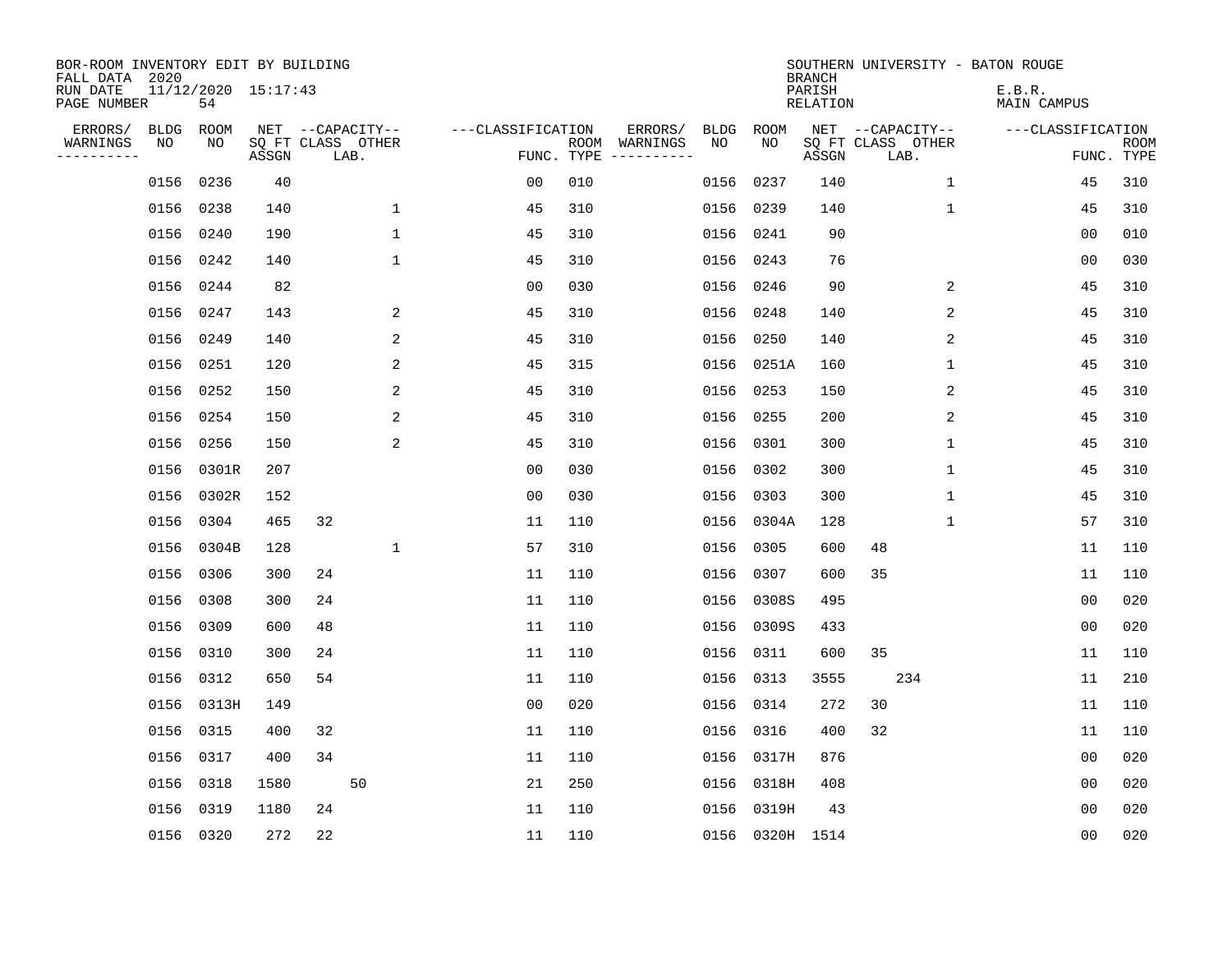| BOR-ROOM INVENTORY EDIT BY BUILDING<br>FALL DATA 2020 |           |                               |       |      |                   |                   |     |                                      |      |                 | <b>BRANCH</b>      | SOUTHERN UNIVERSITY - BATON ROUGE     |                       |                |             |
|-------------------------------------------------------|-----------|-------------------------------|-------|------|-------------------|-------------------|-----|--------------------------------------|------|-----------------|--------------------|---------------------------------------|-----------------------|----------------|-------------|
| RUN DATE<br>PAGE NUMBER                               |           | $11/12/2020$ $15:17:43$<br>55 |       |      |                   |                   |     |                                      |      |                 | PARISH<br>RELATION |                                       | E.B.R.<br>MAIN CAMPUS |                |             |
| ERRORS/                                               |           | BLDG ROOM                     |       |      | NET --CAPACITY--  | ---CLASSIFICATION |     | ERRORS/                              | BLDG | ROOM            |                    | NET --CAPACITY--                      | ---CLASSIFICATION     |                |             |
| WARNINGS<br>---------                                 | NO        | NO                            | ASSGN | LAB. | SQ FT CLASS OTHER |                   |     | ROOM WARNINGS<br>FUNC. TYPE $------$ | NO   | NO.             | ASSGN              | SQ FT CLASS OTHER<br>LAB.             |                       | FUNC. TYPE     | <b>ROOM</b> |
|                                                       | 0156 0321 |                               | 302   |      | 2                 | 45                | 315 |                                      | 0156 | 0321A           | 232                | 2                                     |                       | 45             | 310         |
|                                                       |           | 0156 0321B                    | 93    |      | 2                 | 45                | 310 |                                      | 0156 | 0321H           | 148                |                                       |                       | 0 <sub>0</sub> | 020         |
|                                                       |           | 0156 0322                     | 570   | 44   |                   | 11                | 110 |                                      |      | 0156 0322H 1584 |                    |                                       |                       | 00             | 020         |
|                                                       | 0156 0323 |                               | 570   | 44   |                   | 11                | 110 |                                      | 0156 | 0323H           | 1515               |                                       |                       | 00             | 020         |
|                                                       |           | 0156 0324                     | 570   | 44   |                   | 11                | 110 |                                      |      | 0156 0325       | 300                | 24                                    |                       | 11             | 215         |
|                                                       |           | 0156 0325H                    | 473   |      |                   | 0 <sub>0</sub>    | 020 |                                      | 0156 | 0326            | 110                |                                       |                       | 00             | 010         |
|                                                       |           | 0156 0326H                    | 110   |      |                   | 0 <sub>0</sub>    | 020 |                                      |      | 0156 0327       | 140                | 4                                     |                       | 45             | 310         |
|                                                       | 0156 0330 |                               | 61    |      |                   | 0 <sub>0</sub>    | 030 |                                      | 0156 | 0331            | 109                |                                       |                       | 0 <sub>0</sub> | 030         |
|                                                       |           | 0156 0331A                    | 109   |      |                   | 0 <sub>0</sub>    | 030 |                                      |      | 0156 0331B      | 66                 |                                       |                       | 0 <sub>0</sub> | 030         |
|                                                       | 0156 0333 |                               | 100   |      | 2                 | 45                | 310 |                                      |      | 0156 0334       | 100                | 2                                     |                       | 45             | 310         |
|                                                       | 0156 0335 |                               | 100   |      | 2                 | 45                | 310 |                                      |      | 0156 0336       | 260                | 2                                     |                       | 45             | 310         |
|                                                       | 0156      | 0336A                         | 91    |      |                   | 00                | 030 |                                      |      | 0156 0336B      | 89                 |                                       |                       | 0 <sub>0</sub> | 030         |
|                                                       |           | 0156 0336C                    | 68    |      |                   | 0 <sub>0</sub>    | 020 |                                      |      | 0156 0337       | 100                | 2                                     |                       | 45             | 310         |
|                                                       | 0156 0338 |                               | 100   |      | 2                 | 45                | 310 |                                      |      | 0156 0339       | 100                | 2                                     |                       | 45             | 310         |
|                                                       |           | 0156 0340A                    | 100   |      |                   | 0 <sub>0</sub>    | 020 |                                      |      | 0156 0341       | 50                 | 1                                     |                       | 45             | 315         |
|                                                       |           | 0156 0342                     | 225   |      | $\mathbf{1}$      | 45                | 310 |                                      |      | 0156 0343       | 100                | 1                                     |                       | 45             | 310         |
|                                                       |           | 0156 0343A                    | 50    |      | $\mathbf{1}$      | 45                | 315 |                                      | 0156 | 0344            | 150                | 2                                     |                       | 45             | 310         |
|                                                       | 0156 0345 |                               | 300   |      | 2                 | 45                | 310 |                                      |      | 0156 0346       | 200                | 2                                     |                       | 45             | 310         |
|                                                       | 0156 0347 |                               | 145   |      | 2                 | 45                | 310 |                                      | 0156 | 0348            | 293                | 2                                     |                       | 45             | 310         |
|                                                       | 0156 0349 |                               | 293   |      | 2                 | 45                | 310 |                                      |      | 0156 0350       | 300                | 2                                     |                       | 45             | 310         |
|                                                       | 0156 0351 |                               | 150   |      | 2                 | 45                | 310 |                                      | 0156 | 0352            | 300                | 2                                     |                       | 45             | 310         |
|                                                       | 0156 0353 |                               | 145   |      | 2                 | 45                | 310 |                                      |      | 0156 0354       | 300                | 2                                     |                       | 45             | 310         |
|                                                       | 0156 0355 |                               | 145   |      | 2                 | 45                | 310 |                                      | 0156 | 0356            | 190                | 2                                     |                       | 45             | 310         |
|                                                       | 0156 0357 |                               | 300   |      | 2                 | 45                | 310 |                                      |      | 0156 0358       | 225                | 2                                     |                       | 45             | 310         |
|                                                       | 0156 0359 |                               | 150   |      | 2                 | 45                | 310 |                                      |      | 0156 0400       | 150                | TOTAL ASSIGNABLE & UNASSIGNABLE SQFT: |                       | 00<br>80,221   | 020         |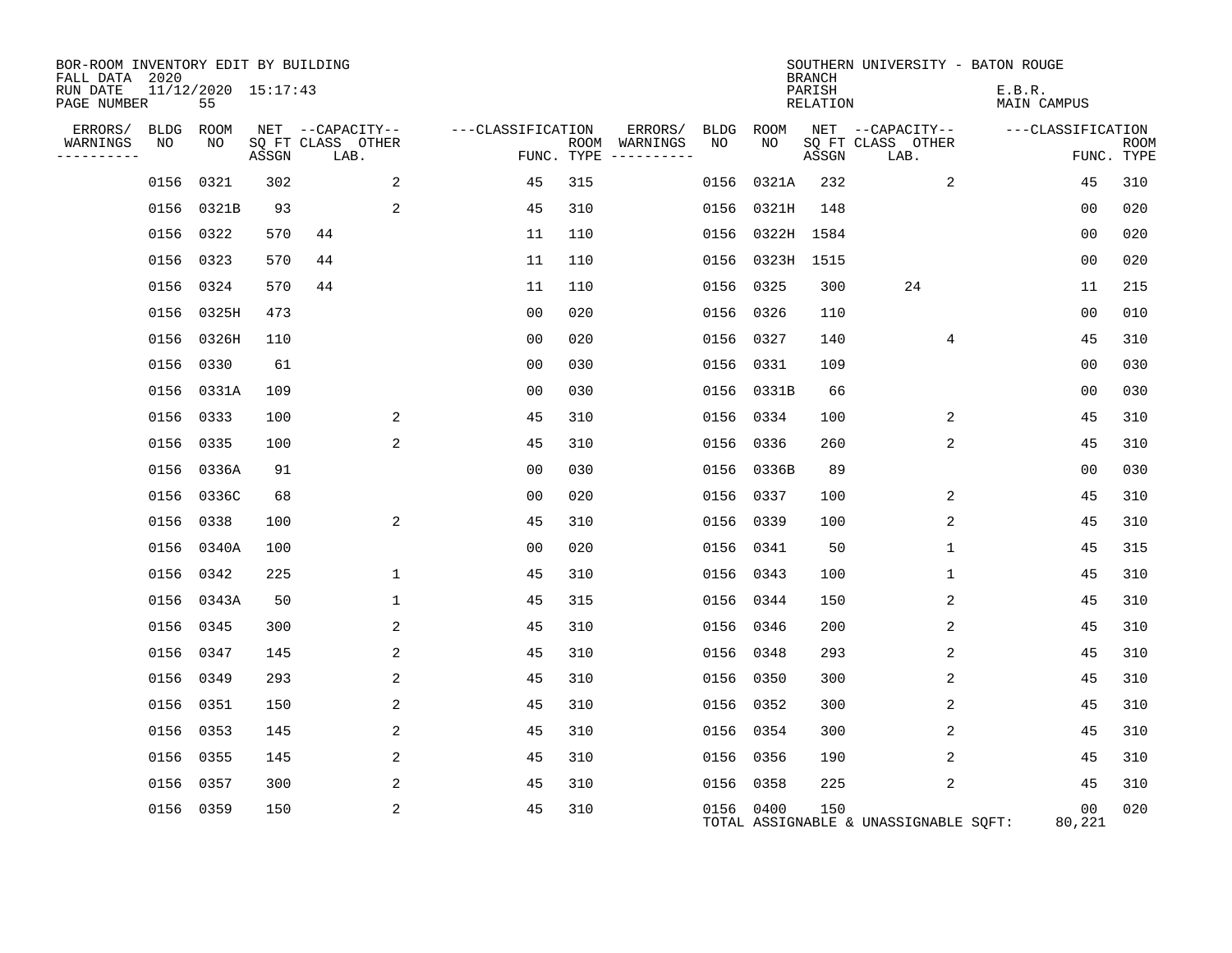| BOR-ROOM INVENTORY EDIT BY BUILDING<br>FALL DATA 2020 |           |                               |       |                           |              |                   |     |                                        |           |                                                                                                                                                                | SOUTHERN UNIVERSITY - BATON ROUGE<br><b>BRANCH</b> |     |              |                       |                                          |                    |
|-------------------------------------------------------|-----------|-------------------------------|-------|---------------------------|--------------|-------------------|-----|----------------------------------------|-----------|----------------------------------------------------------------------------------------------------------------------------------------------------------------|----------------------------------------------------|-----|--------------|-----------------------|------------------------------------------|--------------------|
| RUN DATE<br>PAGE NUMBER                               |           | $11/12/2020$ $15:17:43$<br>56 |       |                           |              |                   |     |                                        |           |                                                                                                                                                                | PARISH<br>RELATION                                 |     |              | E.B.R.<br>MAIN CAMPUS |                                          |                    |
| ERRORS/                                               | BLDG ROOM |                               |       | NET --CAPACITY--          |              | ---CLASSIFICATION |     | ERRORS/                                | BLDG ROOM |                                                                                                                                                                | NET --CAPACITY--                                   |     |              |                       | ---CLASSIFICATION                        |                    |
| WARNINGS<br>----------                                | NO        | NO                            | ASSGN | SO FT CLASS OTHER<br>LAB. |              |                   |     | ROOM WARNINGS<br>FUNC. TYPE ---------- | NO        | NO                                                                                                                                                             | SO FT CLASS OTHER<br>ASSGN                         |     | LAB.         |                       |                                          | ROOM<br>FUNC. TYPE |
|                                                       |           |                               |       |                           |              |                   |     |                                        |           | TOTAL NET ASSIGN SQ. FT. IN ROOM FILE<br>TOTAL NUMBER CLASSROOMS<br>TOTAL NUMBER COMPUTER CLASSROOMS<br>TOTAL NUMBER LABS 210<br>TOTAL NUMBER SPECIAL LABS 220 |                                                    |     |              |                       | 54,913<br>36<br>3<br>4<br>$\overline{2}$ |                    |
|                                                       | 0159      | 0001S                         | 148   |                           |              | 0 <sub>0</sub>    | 020 |                                        |           | 0159 0002S                                                                                                                                                     | 367                                                |     |              |                       | 00                                       | 020                |
|                                                       | 0159      | 0003S                         | 368   |                           |              | 0 <sub>0</sub>    | 020 |                                        | 0159      | 0004S                                                                                                                                                          | 148                                                |     |              |                       | 0 <sub>0</sub>                           | 020                |
|                                                       | 0159      | 0005S                         | 368   |                           |              | 0 <sub>0</sub>    | 020 |                                        | 0159      | 0006S                                                                                                                                                          | 154                                                |     |              |                       | 0 <sub>0</sub>                           | 020                |
|                                                       | 0159      | 0007S                         | 154   |                           |              | 00                | 020 |                                        |           | 0159 0101H 1454                                                                                                                                                |                                                    |     |              |                       | 0 <sub>0</sub>                           | 020                |
|                                                       | 0159      | 0102H                         | 93    |                           |              | 0 <sub>0</sub>    | 020 |                                        |           | 0159 0105A                                                                                                                                                     | 130                                                |     |              |                       | 0 <sub>0</sub>                           | 030                |
|                                                       | 0159      | 0105B                         | 100   |                           |              | 00                | 010 |                                        | 0159      | 0105H                                                                                                                                                          | 20                                                 |     |              |                       | 0 <sub>0</sub>                           | 020                |
|                                                       | 0159      | 0108                          | 27    |                           |              | 0 <sub>0</sub>    | 010 |                                        | 0159      | 0109                                                                                                                                                           | 23                                                 |     |              |                       | 0 <sub>0</sub>                           | 020                |
|                                                       | 0159      | 0110R                         | 160   |                           |              | 00                | 030 |                                        | 0159      | 0111                                                                                                                                                           | 1093                                               |     | 22           |                       | 11                                       | 250                |
|                                                       | 0159      | 0112                          | 116   | 5                         |              | 11                | 250 |                                        | 0159      | 0113                                                                                                                                                           | 646                                                |     | 60           |                       | 11                                       | 210                |
|                                                       | 0159      | 0114                          | 646   | 60                        |              | 11                | 220 |                                        | 0159      | 0115H                                                                                                                                                          | 128                                                |     |              |                       | 0 <sub>0</sub>                           | 020                |
|                                                       | 0159      | 0116                          | 384   | 8                         |              | 11                | 220 |                                        | 0159      | 0117                                                                                                                                                           | 255                                                |     | 5            |                       | 11                                       | 220                |
|                                                       | 0159      | 0123                          | 984   | 20                        |              | 11                | 220 |                                        |           | 0159 0123A                                                                                                                                                     | 12                                                 |     | 2            |                       | 11                                       | 225                |
|                                                       | 0159      | 0124                          | 12    | $\mathbf{1}$              |              | 11                | 215 |                                        | 0159      | 0127                                                                                                                                                           | 60                                                 |     | $\mathbf{1}$ |                       | 11                                       | 215                |
|                                                       | 0159      | 0128                          | 640   | 20                        |              | 11                | 215 |                                        | 0159 0129 |                                                                                                                                                                | 729                                                |     | 15           |                       | 11                                       | 220                |
|                                                       | 0159      | 0130                          | 823   | 30                        |              | 11                | 210 |                                        | 0159      | 0141                                                                                                                                                           | 775                                                |     | 16           |                       | 11                                       | 220                |
|                                                       | 0159      | 0142                          | 1025  | 70                        |              | 11                | 210 |                                        | 0159 0143 |                                                                                                                                                                | 1929                                               | 100 |              |                       | 11                                       | 110                |
|                                                       | 0159      | 0144                          | 792   | 40                        |              | 11                | 210 |                                        | 0159      | 0146                                                                                                                                                           | 120                                                |     | 5            |                       | 11                                       | 220                |
|                                                       | 0159      | 0149                          | 144   | 5                         |              | 11                | 220 |                                        | 0159 0150 |                                                                                                                                                                | 144                                                |     | 5            |                       | 11                                       | 220                |
|                                                       | 0159      | 0151                          | 126   |                           | 3            | 45                | 310 |                                        | 0159 0152 |                                                                                                                                                                | 126                                                |     | 3            |                       | 45                                       | 310                |
|                                                       | 0159      | 0153                          | 126   |                           | $\mathbf{1}$ | 45                | 310 |                                        | 0159 0154 |                                                                                                                                                                | 100                                                |     | $\mathbf{1}$ |                       | 45                                       | 310                |
|                                                       | 0159      | 0155                          | 100   |                           | $\mathbf{1}$ | 45                | 310 |                                        | 0159 0156 |                                                                                                                                                                | 100                                                |     | $\mathbf{1}$ |                       | 45                                       | 310                |
|                                                       | 0159      | 0157                          | 154   |                           | $\mathbf 1$  | 45                | 310 |                                        | 0159      | 0158                                                                                                                                                           | 132                                                |     |              |                       | 0 <sub>0</sub>                           | 020                |
|                                                       | 0159 0159 |                               | 144   | 10                        |              | 22                | 220 |                                        |           | 0159 0202H                                                                                                                                                     | 92                                                 |     |              |                       | 00                                       | 020                |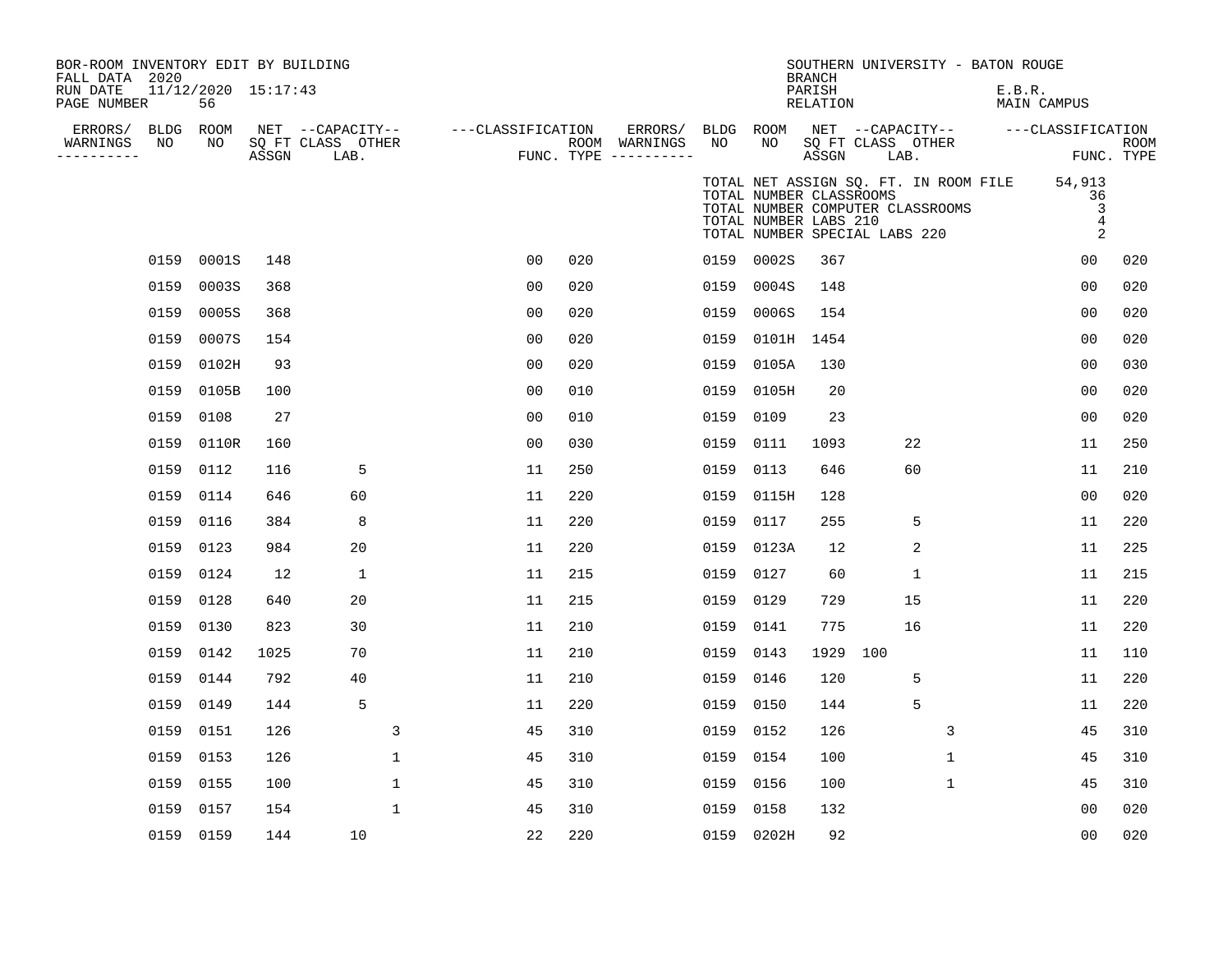| BOR-ROOM INVENTORY EDIT BY BUILDING<br>FALL DATA 2020 |             |                           |       |                           |                   |     |                                      |             |             | <b>BRANCH</b>             | SOUTHERN UNIVERSITY - BATON ROUGE |                              |                           |
|-------------------------------------------------------|-------------|---------------------------|-------|---------------------------|-------------------|-----|--------------------------------------|-------------|-------------|---------------------------|-----------------------------------|------------------------------|---------------------------|
| RUN DATE<br>PAGE NUMBER                               |             | 11/12/2020 15:17:43<br>57 |       |                           |                   |     |                                      |             |             | PARISH<br><b>RELATION</b> |                                   | E.B.R.<br><b>MAIN CAMPUS</b> |                           |
| ERRORS/                                               | <b>BLDG</b> | ROOM                      |       | NET --CAPACITY--          | ---CLASSIFICATION |     | ERRORS/                              | <b>BLDG</b> | <b>ROOM</b> |                           | NET --CAPACITY--                  | ---CLASSIFICATION            |                           |
| WARNINGS<br>----------                                | NO          | NO                        | ASSGN | SQ FT CLASS OTHER<br>LAB. |                   |     | ROOM WARNINGS<br>FUNC. TYPE $------$ | NO          | NO          | ASSGN                     | SQ FT CLASS OTHER<br>LAB.         |                              | <b>ROOM</b><br>FUNC. TYPE |
|                                                       | 0159        | 0205A                     | 25    |                           | 0 <sub>0</sub>    | 010 |                                      | 0159        | 0205H       | 20                        |                                   | 00                           | 020                       |
|                                                       | 0159        | 0205R                     | 114   |                           | 0 <sub>0</sub>    | 030 |                                      | 0159        | 0208        | 25                        |                                   | 00                           | 010                       |
|                                                       | 0159        | 0209H                     | 25    |                           | 0 <sub>0</sub>    | 020 |                                      | 0159        | 0210R       | 144                       |                                   | 0 <sub>0</sub>               | 030                       |
|                                                       | 0159        | 0212                      | 1152  | 23                        | 11                | 210 |                                      | 0159        | 0213        | 316                       | 10                                | 11                           | 215                       |
|                                                       | 0159        | 0214                      | 912   | 18                        | 11                | 210 |                                      | 0159        | 0215        | 1034                      | 40                                | 11                           | 210                       |
|                                                       | 0159        | 0218                      | 347   | $\overline{2}$            | 11                | 225 |                                      | 0159        | 0219        | 1078                      | 50                                | 11                           | 210                       |
|                                                       | 0159        | 0220                      | 1078  | 50                        | 11                | 210 |                                      | 0159        | 0221        | 1078                      | 50                                | 11                           | 210                       |
|                                                       | 0159        | 0228H                     | 105   |                           | 0 <sub>0</sub>    | 020 |                                      | 0159        | 0229        | 140                       | 1                                 | 45                           | 310                       |
|                                                       | 0159        | 0230                      | 126   | 1                         | 45                | 310 |                                      | 0159        | 0231        | 126                       | $\mathbf 1$                       | 45                           | 310                       |
|                                                       | 0159        | 0232                      | 259   | $\mathbf{1}$              | 45                | 310 |                                      | 0159        | 0235H       | 330                       |                                   | 0 <sub>0</sub>               | 020                       |
|                                                       | 0159        | 0236                      | 450   | 10                        | 11                | 210 |                                      | 0159        | 0236A       | 21                        |                                   | 0 <sub>0</sub>               | 010                       |
|                                                       | 0159        | 0237                      | 114   | $\mathbf{1}$              | 45                | 310 |                                      | 0159        | 0238        | 114                       | $\mathbf{1}$                      | 45                           | 310                       |
|                                                       | 0159        | 0239                      | 159   | 1                         | 45                | 310 |                                      | 0159        | 0240        | 150                       | $\mathbf 1$                       | 45                           | 310                       |
|                                                       | 0159        | 0241                      | 150   | 1                         | 45                | 310 |                                      | 0159        | 0242        | 150                       | 1                                 | 45                           | 310                       |
|                                                       | 0159        | 0243                      | 150   | $\mathbf 1$               | 45                | 310 |                                      | 0159        | 0244        | 423                       | 10                                | 45                           | 315                       |
|                                                       | 0159        | 0244A                     | 21    |                           | 0 <sub>0</sub>    | 010 |                                      | 0159        | 0245        | 120                       | 1                                 | 45                           | 310                       |
|                                                       | 0159        | 0246                      | 120   | 1                         | 45                | 310 |                                      | 0159        | 0247        | 150                       | 1                                 | 45                           | 310                       |
|                                                       | 0159        | 0248                      | 150   | $\mathbf 1$               | 45                | 310 |                                      | 0159        | 0249        | 160                       | 1                                 | 45                           | 310                       |
|                                                       | 0159        | 0250H                     | 96    |                           | 0 <sub>0</sub>    | 020 |                                      | 0159        | 0251        | 120                       | 1                                 | 45                           | 310                       |
|                                                       | 0159        | 0252                      | 120   | $\mathbf 1$               | 45                | 310 |                                      | 0159        | 0253        | 120                       | 1                                 | 45                           | 310                       |
|                                                       | 0159        | 0254                      | 114   | 1                         | 45                | 310 |                                      | 0159        | 0257        | 540                       | 10                                | 45                           | 350                       |
|                                                       | 0159        | 0259                      | 543   | 30                        | 11                | 110 |                                      | 0159        | 0260        | 154                       | 10                                | 11                           | 225                       |
|                                                       | 0159        | 0261                      | 672   | 10                        | 45                | 315 |                                      | 0159        | 0262        | 184                       | 1                                 | 45                           | 310                       |
|                                                       | 0159        | 0263                      | 156   | $\mathbf 1$               | 45                | 310 |                                      | 0159        | 0264        | 16                        | 10                                | 91                           | 730                       |
|                                                       | 0159        | 0265                      | 24    | 11                        | 45                | 919 |                                      | 0159        | 0301H 1320  |                           |                                   | 0 <sub>0</sub>               | 020                       |
|                                                       |             | 0159 0302H                | 94    |                           | 0 <sub>0</sub>    | 020 |                                      |             | 0159 0305   | 94                        |                                   | 00                           | 020                       |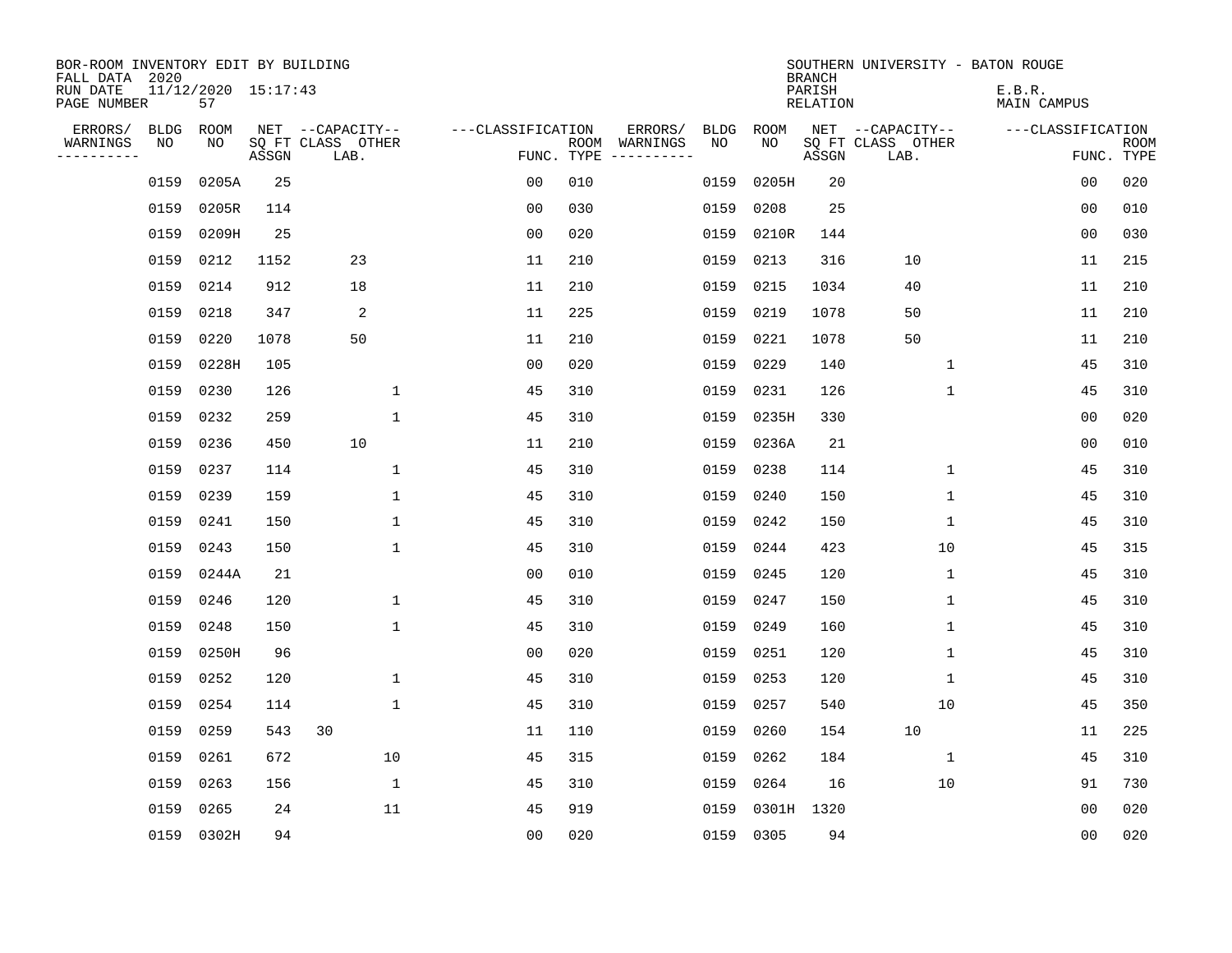| BOR-ROOM INVENTORY EDIT BY BUILDING<br>FALL DATA 2020 |           |                           |       |                           |                   |     |                                      |           |                                                               | <b>BRANCH</b>      | SOUTHERN UNIVERSITY - BATON ROUGE                                                                                                                         |                                    |                           |
|-------------------------------------------------------|-----------|---------------------------|-------|---------------------------|-------------------|-----|--------------------------------------|-----------|---------------------------------------------------------------|--------------------|-----------------------------------------------------------------------------------------------------------------------------------------------------------|------------------------------------|---------------------------|
| RUN DATE<br>PAGE NUMBER                               |           | 11/12/2020 15:17:43<br>58 |       |                           |                   |     |                                      |           |                                                               | PARISH<br>RELATION |                                                                                                                                                           | E.B.R.<br>MAIN CAMPUS              |                           |
| ERRORS/                                               | BLDG      | ROOM                      |       | NET --CAPACITY--          | ---CLASSIFICATION |     | ERRORS/                              | BLDG      | ROOM                                                          |                    | NET --CAPACITY--                                                                                                                                          | ---CLASSIFICATION                  |                           |
| WARNINGS<br>. _ _ _ _ _ _ _ _ _                       | NO        | NO                        | ASSGN | SQ FT CLASS OTHER<br>LAB. |                   |     | ROOM WARNINGS<br>FUNC. TYPE $------$ | NO        | NO                                                            | ASSGN              | SQ FT CLASS OTHER<br>LAB.                                                                                                                                 |                                    | <b>ROOM</b><br>FUNC. TYPE |
|                                                       | 0159      | 0308R                     | 114   |                           | 0 <sub>0</sub>    | 010 |                                      | 0159      | 0312                                                          | 423                | 10                                                                                                                                                        | 45                                 | 570                       |
|                                                       | 0159      | 0313                      | 243   |                           | 0 <sub>0</sub>    | 010 |                                      | 0159      | 0314                                                          | 917                | 54                                                                                                                                                        | 11                                 | 110                       |
|                                                       | 0159      | 0315                      | 469   | 25                        | 11                | 210 |                                      | 0159      | 0316                                                          | 449                | 25                                                                                                                                                        | 11                                 | 250                       |
|                                                       | 0159      | 0317                      | 1152  |                           | 0 <sub>0</sub>    | 020 |                                      | 0159      | 0322                                                          | 729                | 36                                                                                                                                                        | 11                                 | 210                       |
|                                                       | 0159      | 0323                      | 935   | 30                        | 11                | 210 |                                      | 0159      | 0335                                                          | 880                | 60                                                                                                                                                        | 48                                 | 410                       |
|                                                       | 0159      | 0337                      | 815   |                           | 0 <sub>0</sub>    | 020 |                                      |           | 0159 0340                                                     | 740                | 25                                                                                                                                                        | 11                                 | 210                       |
|                                                       | 0159      | 0341                      | 700   | 20                        | 11                | 210 |                                      |           | 0159 0341B                                                    | 69                 |                                                                                                                                                           | 0 <sub>0</sub>                     | 010                       |
|                                                       | 0159      | 0342                      | 700   | 24                        | 11                | 210 |                                      |           | 0159 0342B                                                    | 69                 |                                                                                                                                                           | 0 <sub>0</sub>                     | 010                       |
|                                                       | 0159      | 0343                      | 952   | 40                        | 11                | 210 |                                      | 0159      | 0345                                                          | 576                | 25                                                                                                                                                        | 11                                 | 210                       |
|                                                       | 0159      | 0346                      | 136   | 10                        | 11                | 215 |                                      | 0159      | 0347                                                          | 1027               | 40                                                                                                                                                        | 11                                 | 210                       |
|                                                       | 0159      | 0350                      | 140   | 20                        | 45                | 570 |                                      | 0159 0351 |                                                               | 140                | 20                                                                                                                                                        | 45                                 | 570                       |
|                                                       |           | 0159 0352                 | 161   | 20                        | 45                | 570 |                                      |           | 0159 0353<br>TOTAL NUMBER CLASSROOMS<br>TOTAL NUMBER LABS 210 | 161                | 20<br>TOTAL ASSIGNABLE & UNASSIGNABLE SQFT:<br>TOTAL NET ASSIGN SQ. FT. IN ROOM FILE<br>TOTAL NUMBER COMPUTER CLASSROOMS<br>TOTAL NUMBER SPECIAL LABS 220 | 45<br>44,471<br>35,509<br>20<br>10 | 570<br>3                  |
|                                                       | 0160 LAWS |                           | 1726  | 115                       | 63                | 610 |                                      |           | 0160 0100                                                     | 2452               | 140                                                                                                                                                       | 11                                 | 210                       |
|                                                       | 0160      | 0101                      | 552   | 50                        | 11                | 210 |                                      | 0160      | 0101H                                                         | 772                |                                                                                                                                                           | 0 <sub>0</sub>                     | 020                       |
|                                                       | 0160      | 0101M                     | 100   |                           | 00                | 030 |                                      | 0160      | 0101S                                                         | 169                |                                                                                                                                                           | 0 <sub>0</sub>                     | 020                       |
|                                                       | 0160      | 0102                      | 552   | 50                        | 11                | 210 |                                      | 0160      | 0102H                                                         | 62                 |                                                                                                                                                           | 0 <sub>0</sub>                     | 020                       |
|                                                       | 0160      | 0102S                     | 198   |                           | 0 <sub>0</sub>    | 020 |                                      | 0160      | 0103                                                          | 588                | 50                                                                                                                                                        | 11                                 | 210                       |
|                                                       | 0160      | 0103S                     | 200   |                           | 0 <sub>0</sub>    | 020 |                                      | 0160      | 0104                                                          | 625                | 13                                                                                                                                                        | 11                                 | 250                       |
|                                                       | 0160      | 0104H                     | 2351  |                           | 0 <sub>0</sub>    | 020 |                                      | 0160      | 0104S                                                         | 183                |                                                                                                                                                           | 0 <sub>0</sub>                     | 020                       |
|                                                       | 0160      | 0105                      | 625   | 13                        | 22                | 250 |                                      | 0160      | 0105S                                                         | 147                |                                                                                                                                                           | 0 <sub>0</sub>                     | 020                       |
|                                                       | 0160      | 0106                      | 625   | 13                        | 22                | 250 |                                      | 0160      | 0106S                                                         | 147                |                                                                                                                                                           | 0 <sub>0</sub>                     | 020                       |
|                                                       | 0160      | 0107                      | 183   | 1                         | 45                | 315 |                                      | 0160      | 0107A                                                         | 45                 | 1                                                                                                                                                         | 65                                 | 315                       |
|                                                       |           | 0160 0107B                | 65    | 1                         | 65                | 315 |                                      |           | 0160 0107C                                                    | 90                 | 1                                                                                                                                                         | 65                                 | 310                       |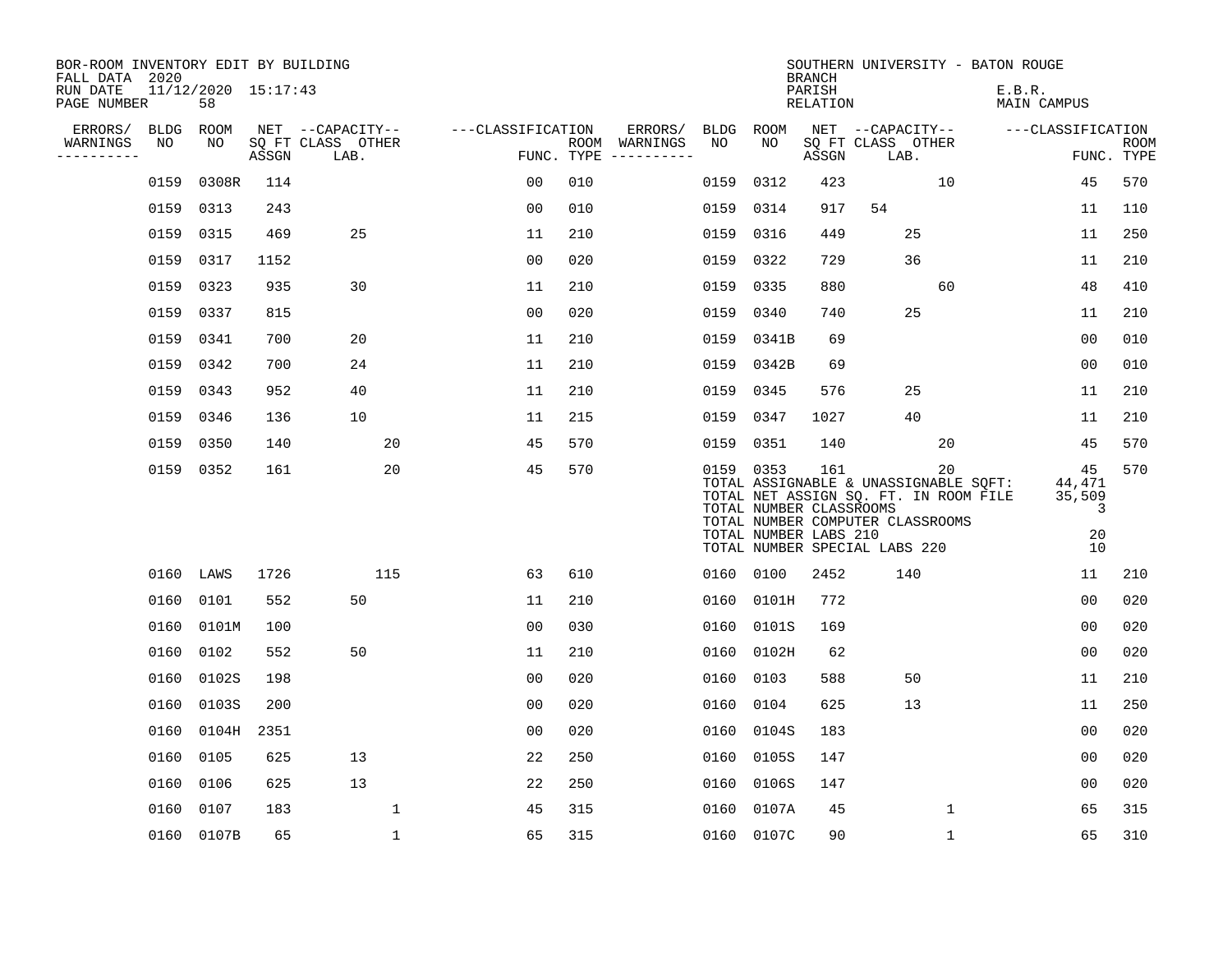| BOR-ROOM INVENTORY EDIT BY BUILDING<br>FALL DATA 2020 |            |                           |                                 |                                       |                   |            |                          |            |            | <b>BRANCH</b>      | SOUTHERN UNIVERSITY - BATON ROUGE     |                              |             |
|-------------------------------------------------------|------------|---------------------------|---------------------------------|---------------------------------------|-------------------|------------|--------------------------|------------|------------|--------------------|---------------------------------------|------------------------------|-------------|
| RUN DATE<br>PAGE NUMBER                               |            | 11/12/2020 15:17:43<br>59 |                                 |                                       |                   |            |                          |            |            | PARISH<br>RELATION |                                       | E.B.R.<br><b>MAIN CAMPUS</b> |             |
| ERRORS/<br>WARNINGS                                   | BLDG<br>NO | ROOM<br>NO                |                                 | NET --CAPACITY--<br>SQ FT CLASS OTHER | ---CLASSIFICATION |            | ERRORS/<br>ROOM WARNINGS | BLDG<br>NO | ROOM<br>NO |                    | NET --CAPACITY--<br>SQ FT CLASS OTHER | ---CLASSIFICATION            | <b>ROOM</b> |
| ---------                                             |            |                           | $\operatorname{\mathsf{ASSGN}}$ | LAB.                                  |                   | FUNC. TYPE |                          |            |            | ASSGN              | LAB.                                  |                              | FUNC. TYPE  |
|                                                       | 0160       | 0107D                     | 95                              | $\mathbf{1}$                          | 65                | 310        |                          | 0160       | 0107E      | 95                 | $\mathbf{1}$                          | 65                           | 310         |
|                                                       | 0160       | 0107F                     | 95                              | $\mathbf{1}$                          | 65                | 310        |                          | 0160       | 0107G      | 110                | $\mathbf{1}$                          | 65                           | 310         |
|                                                       | 0160       | 0108                      | 96                              |                                       | 0 <sub>0</sub>    | 010        |                          | 0160       | 0109       | 96                 |                                       | 0 <sub>0</sub>               | 010         |
|                                                       | 0160       | 0110                      | 120                             |                                       | 0 <sub>0</sub>    | 010        |                          | 0160       | 0111       | 132                | 10                                    | 45                           | 350         |
|                                                       | 0160       | 0112                      | 154                             | $\mathbf 1$                           | 45                | 310        |                          | 0160       | 0113       | 154                | $\mathbf 1$                           | 45                           | 310         |
|                                                       | 0160       | 0114                      | 99                              | $\mathbf{1}$                          | 45                | 310        |                          |            | 0160 0115  | 121                | $\mathbf 1$                           | 45                           | 310         |
|                                                       | 0160       | 0115A                     | 69                              |                                       | 00                | 020        |                          | 0160       | 0116       | 99                 | $\mathbf 1$                           | 45                           | 310         |
|                                                       | 0160       | 0117                      | 170                             | $\mathbf{1}$                          | 45                | 310        |                          | 0160       | 0118       | 192                | $\mathbf 1$                           | 45                           | 310         |
|                                                       | 0160       | 0119                      | 150                             | 10                                    | 45                | 350        |                          | 0160       | 0119A      | 38                 |                                       | 0 <sub>0</sub>               | 020         |
|                                                       | 0160       | 0120                      | 111                             | 1                                     | 45                | 315        |                          | 0160       | 0121       | 161                |                                       | 45                           | 315         |
|                                                       | 0160       | 0122                      | 189                             | 1                                     | 45                | 310        |                          | 0160       | 0124       | 919                | 25                                    | 44                           | 240         |
|                                                       | 0160       | 0125                      | 425                             | 26                                    | 48                | 410        |                          | 0160       | 0125A      | 100                |                                       | 0 <sub>0</sub>               | 010         |
|                                                       | 0160       | 0125B                     | 100                             |                                       | 0 <sub>0</sub>    | 010        |                          | 0160       | 0125C      | 100                |                                       | 0 <sub>0</sub>               | 010         |
|                                                       | 0160       | 0125D                     | 100                             |                                       | 0 <sub>0</sub>    | 010        |                          | 0160       | 0126       | 475                | 30                                    | 11                           | 110         |
|                                                       | 0160       | 0127                      | 475                             | 30                                    | 11                | 110        |                          | 0160       | 0128       | 612                | 30                                    | 22                           | 210         |
|                                                       | 0160       | 0129                      | 453                             | 10                                    | 21                | 220        |                          | 0160       | 0129A      | 469                | 20                                    | 45                           | 350         |
|                                                       | 0160       | 0129B                     | 146                             | $\mathbf{1}$                          | 45                | 310        |                          | 0160       | 0129C      | 59                 | 1                                     | 45                           | 550         |
|                                                       | 0160       | 0129D                     | 80                              | $\mathbf{1}$                          | 45                | 550        |                          | 0160       | 0130       | 225                |                                       | 0 <sub>0</sub>               | 020         |
|                                                       | 0160       | 0131                      | 84                              |                                       | 0 <sub>0</sub>    | 030        |                          |            | 0160 0132  | 84                 | 1                                     | 45                           | 310         |
|                                                       | 0160       | 0133                      | 84                              | $\mathbf 1$                           | 45                | 310        |                          | 0160       | 0134       | 171                | 1                                     | 45                           | 310         |
|                                                       | 0160       | 0135                      | 132                             | $\mathbf 1$                           | 45                | 310        |                          |            | 0160 0136  | 250                | 2                                     | 45                           | 315         |
|                                                       | 0160       | 0137                      | 92                              | $\mathbf{1}$                          | 45                | 310        |                          | 0160       | 0138       | 120                | 1                                     | 45                           | 310         |
|                                                       | 0160       | 0139                      | 168                             | $\mathbf{1}$                          | 45                | 310        |                          |            | 0160 0140  | 132                |                                       | 0 <sub>0</sub>               | 020         |
|                                                       | 0160       | 0141                      | 230                             |                                       | 0 <sub>0</sub>    | 010        |                          | 0160       | 0142       | 292                |                                       | 00                           | 020         |
|                                                       | 0160       | 0143                      | 204                             | 10                                    | 11                | 225        |                          | 0160       | 0144       | 390                |                                       | 91                           | 750         |
|                                                       |            | 0160 0145                 | 340                             |                                       | 91                | 750        |                          |            | 0160 0148  | 1054               |                                       | 91                           | 750         |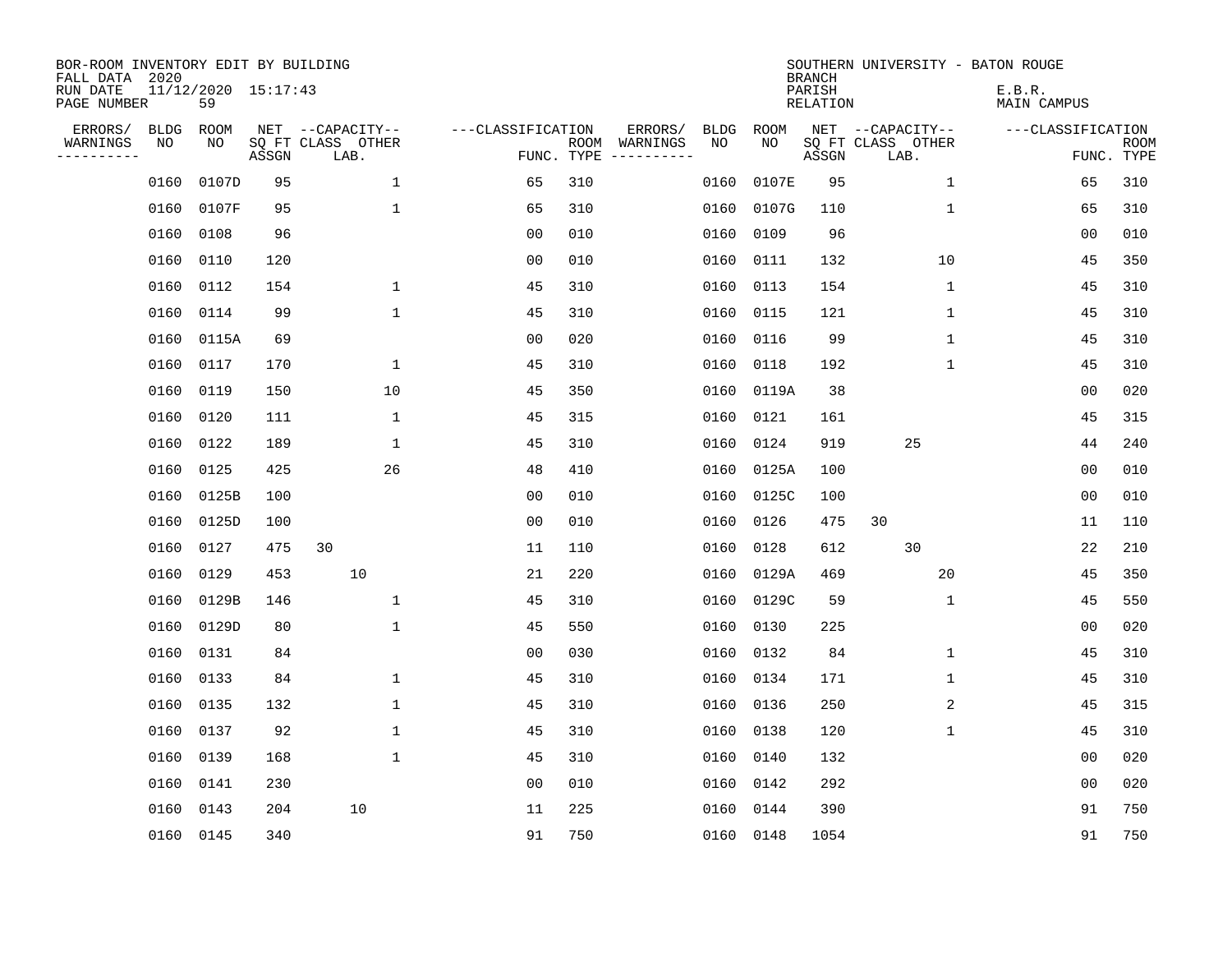| BOR-ROOM INVENTORY EDIT BY BUILDING<br>FALL DATA 2020 |             |                           |       |                           |                   |                    |                              |             | <b>BRANCH</b>             | SOUTHERN UNIVERSITY - BATON ROUGE |                              |                           |
|-------------------------------------------------------|-------------|---------------------------|-------|---------------------------|-------------------|--------------------|------------------------------|-------------|---------------------------|-----------------------------------|------------------------------|---------------------------|
| RUN DATE<br>PAGE NUMBER                               |             | 11/12/2020 15:17:43<br>60 |       |                           |                   |                    |                              |             | PARISH<br><b>RELATION</b> |                                   | E.B.R.<br><b>MAIN CAMPUS</b> |                           |
| ERRORS/                                               | <b>BLDG</b> | ROOM                      |       | NET --CAPACITY--          | ---CLASSIFICATION |                    | ERRORS/<br><b>BLDG</b>       | <b>ROOM</b> |                           | NET --CAPACITY--                  | ---CLASSIFICATION            |                           |
| WARNINGS<br>----------                                | NO          | NO                        | ASSGN | SQ FT CLASS OTHER<br>LAB. |                   | ROOM<br>FUNC. TYPE | NO<br>WARNINGS<br>---------- | NO          | ASSGN                     | SQ FT CLASS OTHER<br>LAB.         |                              | <b>ROOM</b><br>FUNC. TYPE |
|                                                       | 0160        | 0149                      | 68    |                           | 91                | 750                | 0160                         | 0151        | 26                        |                                   | 91                           | 750                       |
|                                                       | 0160        | 0152                      | 145   |                           | 91                | 750                | 0160                         | 0152A       | 166                       |                                   | 00                           | 010                       |
|                                                       | 0160        | 0152C                     | 92    | 2                         | 91                | 730                | 0160                         | 0153        | 240                       | 3                                 | 45                           | 310                       |
|                                                       | 0160        | 0153A                     | 166   |                           | 0 <sub>0</sub>    | 010                | 0160                         | 0153B       | 82                        |                                   | 0 <sub>0</sub>               | 020                       |
|                                                       | 0160        | 0154                      | 813   | 30                        | 11                | 210                | 0160                         | 0155        | 1448                      | 97                                | 11                           | 250                       |
|                                                       | 0160        | 0156                      | 400   | $\mathsf S$               | 45                | 310                | 0160                         | 0157        | 400                       | $\mathbf 1$                       | 45                           | 310                       |
|                                                       | 0160        | 0158                      | 196   | $\mathbf{1}$              | 45                | 310                | 0160                         | 0159        | 155                       | $\mathbf{1}$                      | 45                           | 315                       |
|                                                       | 0160        | 0160                      | 116   |                           | 0 <sub>0</sub>    | 010                | 0160                         | 0160A       | 156                       |                                   | 0 <sub>0</sub>               | 030                       |
|                                                       | 0160        | 0160B                     | 125   | 1                         | 44                | 310                | 0160                         | 0160E       | 120                       | $\mathbf 1$                       | 44                           | 310                       |
|                                                       | 0160        | 0161A                     | 120   | $\mathbf{1}$              | 45                | 310                | 0160                         | 0162        | 99                        | 1                                 | 45                           | 310                       |
|                                                       | 0160        | 0162B                     | 100   | $\mathbf 1$               | 45                | 310                | 0160                         | 0163        | 99                        | $\mathbf 1$                       | 45                           | 310                       |
|                                                       | 0160        | 0163C                     | 100   | $\mathbf{1}$              | 45                | 310                | 0160                         | 0164        | 99                        | $\mathbf{1}$                      | 45                           | 310                       |
|                                                       | 0160        | 0165                      | 119   | 2                         | 11                | 250                | 0160                         | 0166        | 462                       |                                   | 0 <sub>0</sub>               | 020                       |
|                                                       | 0160        | 0167                      | 1092  |                           | 0 <sub>0</sub>    | 020                | 0160                         | 0168        | 690                       |                                   | 0 <sub>0</sub>               | 020                       |
|                                                       | 0160        | 0171                      | 398   |                           | 0 <sub>0</sub>    | 020                | 0160                         | 0172        | 66                        |                                   | 0 <sub>0</sub>               | 030                       |
|                                                       | 0160        | 0173                      | 66    |                           | 0 <sub>0</sub>    | 030                | 0160                         | 0174        | 304                       | 1                                 | 45                           | 310                       |
|                                                       | 0160        | 0175                      | 104   | $\mathbf{1}$              | 45                | 310                | 0160                         | 0176        | 104                       | 9                                 | 48                           | 410                       |
|                                                       | 0160        | 0177                      | 100   |                           | 0 <sub>0</sub>    | 010                | 0160                         | 0178        | 100                       |                                   | 0 <sub>0</sub>               | 010                       |
|                                                       | 0160        | 0201                      | 150   | 24                        | 11                | 110                | 0160                         | 0201A       | 83                        | 2                                 | 91                           | 730                       |
|                                                       | 0160        | 0202                      | 575   | 38                        | 11                | 110                | 0160                         | 0203        | 600                       | 40                                | 11                           | 110                       |
|                                                       | 0160        | 0204                      | 216   | 15                        | 11                | 110                | 0160                         | 0204A       | 150                       | 15                                | 48                           | 410                       |
|                                                       | 0160        | 0204B                     | 199   | 18                        | 48                | 410                | 0160                         | 0205        | 110                       | 10                                | 11                           | 210                       |
|                                                       | 0160        | 0206                      | 71    | $7\phantom{.0}$           | 48                | 410                | 0160                         | 0207        | 50                        | 5                                 | 48                           | 410                       |
|                                                       | 0160        | 0208                      | 93    |                           | 0 <sub>0</sub>    | 020                | 0160                         | 0209        | 325                       | 2                                 | 45                           | 315                       |
|                                                       | 0160        | 0210                      | 100   |                           | 0 <sub>0</sub>    | 030                | 0160                         | 0211        | 86                        |                                   | 0 <sub>0</sub>               | 030                       |
|                                                       | 0160 0212   |                           | 142   | $\mathbf{1}$              | 45                | 310                |                              | 0160 0213   | 165                       | 1                                 | 45                           | 310                       |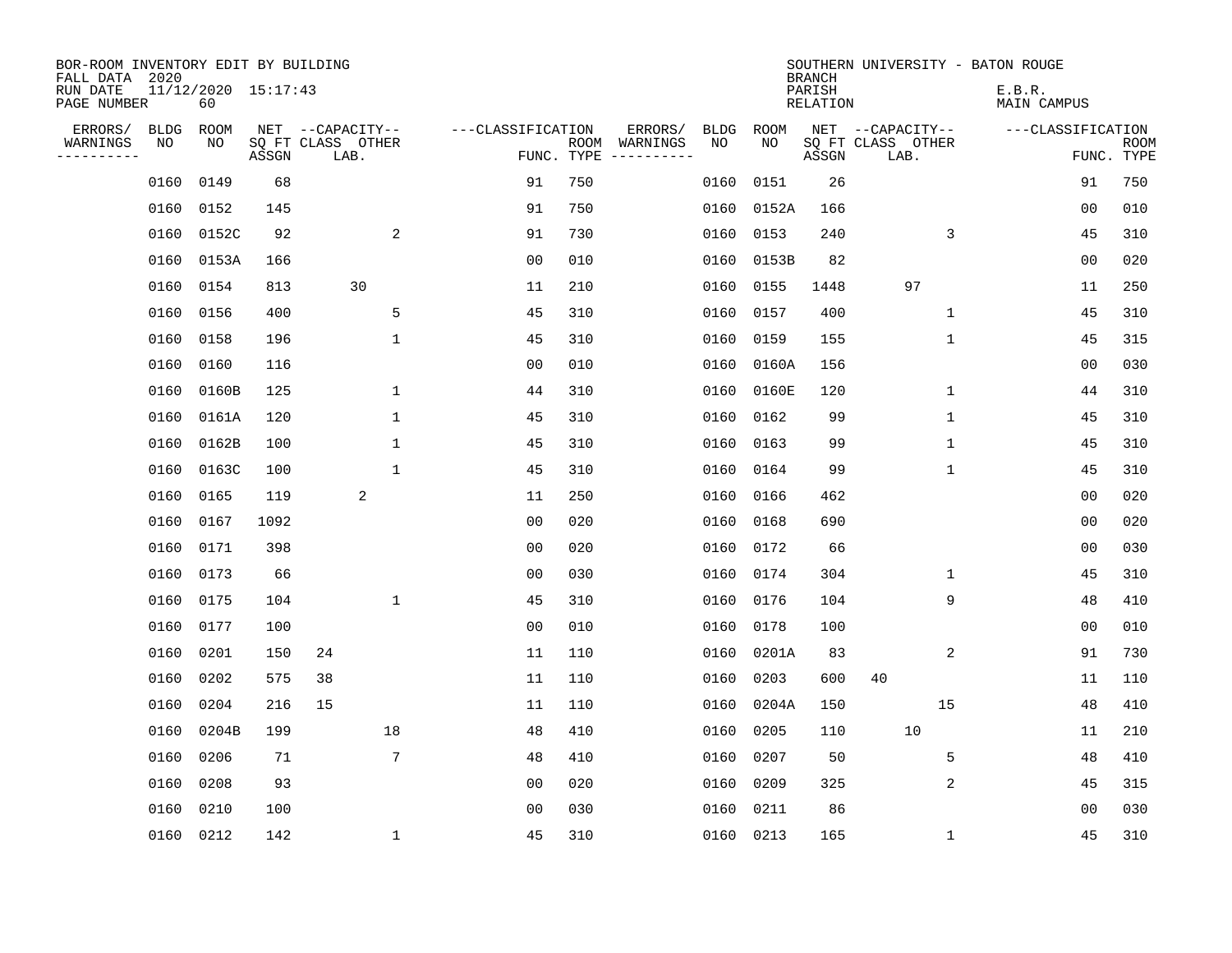| BOR-ROOM INVENTORY EDIT BY BUILDING<br>FALL DATA 2020<br>RUN DATE<br>PAGE NUMBER |            | 11/12/2020 15:17:43<br>61 |       |                                               |                   |            |                                                                                                                                        |            |             | <b>BRANCH</b><br>PARISH<br><b>RELATION</b> | SOUTHERN UNIVERSITY - BATON ROUGE             | E.B.R.<br>MAIN CAMPUS |                           |
|----------------------------------------------------------------------------------|------------|---------------------------|-------|-----------------------------------------------|-------------------|------------|----------------------------------------------------------------------------------------------------------------------------------------|------------|-------------|--------------------------------------------|-----------------------------------------------|-----------------------|---------------------------|
|                                                                                  |            |                           |       |                                               |                   |            |                                                                                                                                        |            |             |                                            |                                               |                       |                           |
| ERRORS/<br>WARNINGS<br>. _ _ _ _ _ _ _ _ _                                       | BLDG<br>NO | ROOM<br>NO                | ASSGN | NET --CAPACITY--<br>SQ FT CLASS OTHER<br>LAB. | ---CLASSIFICATION | FUNC. TYPE | ERRORS/<br>ROOM WARNINGS<br>$\begin{tabular}{ccccccccc} - & - & - & - & - & - & - & - \\ & - & - & - & - & - & - & - \\ \end{tabular}$ | BLDG<br>NO | ROOM<br>NO. | ASSGN                                      | NET --CAPACITY--<br>SQ FT CLASS OTHER<br>LAB. | ---CLASSIFICATION     | <b>ROOM</b><br>FUNC. TYPE |
|                                                                                  | 0160       | 0214                      | 305   | 10                                            | 45                | 315        |                                                                                                                                        | 0160       | 0215        | 114                                        |                                               | 0 <sub>0</sub>        | 010                       |
|                                                                                  | 0160       | 0216                      | 587   | 39                                            | 11                | 110        |                                                                                                                                        | 0160       | 0217        | 587                                        | 39                                            | 11                    | 110                       |
|                                                                                  | 0160       | 0218                      | 587   | 39                                            | 11                | 110        |                                                                                                                                        | 0160       | 0219        | 587                                        | 39                                            | 11                    | 210                       |
|                                                                                  | 0160       | 0220                      | 133   | $\mathbf{1}$                                  | 45                | 315        |                                                                                                                                        | 0160       | 0221        | 1488                                       | 4                                             | 45                    | 310                       |
|                                                                                  | 0160       | 0222                      | 1488  |                                               | 0 <sub>0</sub>    | 020        |                                                                                                                                        | 0160       | 0223        | 123                                        | $\mathbf 1$                                   | 45                    | 310                       |
|                                                                                  |            | 0160 0223A                | 72    | $\mathbf 1$                                   | 91                | 730        |                                                                                                                                        | 0160       | 0224        | 123                                        | $\mathbf 1$                                   | 45                    | 310                       |
|                                                                                  | 0160       | 0225                      | 64    | $\mathbf 1$                                   | 45                | 315        |                                                                                                                                        | 0160       | 0226        | 143                                        | $\mathbf 1$                                   | 45                    | 310                       |
|                                                                                  | 0160       | 0227                      | 144   | 1                                             | 45                | 310        |                                                                                                                                        | 0160       | 0227A       | 2077                                       |                                               | 0 <sub>0</sub>        | 020                       |
|                                                                                  | 0160       | 0228                      | 95    | $\mathbf 1$                                   | 45                | 310        |                                                                                                                                        | 0160       | 0229        | 161                                        | $\mathbf 1$                                   | 45                    | 310                       |
|                                                                                  | 0160       | 0230                      | 86    |                                               | 0 <sub>0</sub>    | 010        |                                                                                                                                        | 0160       | 0231        | 131                                        | $\mathbf 1$                                   | 45                    | 310                       |
|                                                                                  | 0160       | 0232                      | 881   | 5                                             | 45                | 310        |                                                                                                                                        | 0160       | 0233        | 90                                         |                                               | 0 <sub>0</sub>        | 010                       |
|                                                                                  | 0160       | 0234                      | 135   | $\mathbf{1}$                                  | 45                | 310        |                                                                                                                                        | 0160       | 0235        | 135                                        | $\mathbf 1$                                   | 45                    | 315                       |
|                                                                                  | 0160       | 0236                      | 100   | $\mathbf{1}$                                  | 45                | 310        |                                                                                                                                        | 0160       | 0237        | 131                                        |                                               | 0 <sub>0</sub>        | 010                       |
|                                                                                  | 0160       | 0238                      | 120   |                                               | 0 <sub>0</sub>    | 010        |                                                                                                                                        | 0160       | 0239        | 115                                        | 1                                             | 45                    | 315                       |
|                                                                                  | 0160       | 0240                      | 214   | 2                                             | 91                | 650        |                                                                                                                                        | 0160       | 0241        | 173                                        | 1                                             | 45                    | 315                       |
|                                                                                  | 0160       | 0242                      | 195   | $\mathbf 1$                                   | 45                | 315        |                                                                                                                                        | 0160       | 0242A       | 8                                          | 1                                             | 91                    | 730                       |
|                                                                                  | 0160       | 0243                      | 228   | $\mathbf 1$                                   | 45                | 310        |                                                                                                                                        | 0160       | 0244        | 113                                        | 1                                             | 45                    | 350                       |
|                                                                                  | 0160       | 0245                      | 90    |                                               | 0 <sub>0</sub>    | 010        |                                                                                                                                        | 0160       | 0246        | 89                                         | 1                                             | 45                    | 310                       |
|                                                                                  | 0160       | 0247                      | 199   | 1                                             | 45                | 310        |                                                                                                                                        | 0160       | 0248        | 192                                        | 1                                             | 45                    | 310                       |
|                                                                                  | 0160       | 0249                      | 192   | $\mathbf{1}$                                  | 45                | 310        |                                                                                                                                        | 0160       | 0249A       | 71                                         |                                               | 0 <sub>0</sub>        | 020                       |
|                                                                                  | 0160       | 0250                      | 720   | 24                                            | 22                | 250        |                                                                                                                                        | 0160       | 0250B       | 69                                         |                                               | 0 <sub>0</sub>        | 010                       |
|                                                                                  | 0160       | 0251                      | 720   | 24                                            | 22                | 250        |                                                                                                                                        | 0160       | 0252        | 185                                        |                                               | 0 <sub>0</sub>        | 010                       |
|                                                                                  | 0160       | 0253                      | 107   |                                               | 0 <sub>0</sub>    | 030        |                                                                                                                                        | 0160       | 0254        | 133                                        |                                               | 0 <sub>0</sub>        | 030                       |
|                                                                                  | 0160       | 0255                      | 69    |                                               | 0 <sub>0</sub>    | 010        |                                                                                                                                        | 0160       | 0256        | 69                                         |                                               | 0 <sub>0</sub>        | 030                       |
|                                                                                  | 0160       | 0257                      | 65    |                                               | 00                | 030        |                                                                                                                                        | 0160       | 0258        | 103                                        |                                               | 00                    | 010                       |
|                                                                                  |            | 0160 0259                 | 67    |                                               | 0 <sub>0</sub>    | 010        |                                                                                                                                        |            | 0160 0301   | 162                                        | 1                                             | 45                    | 310                       |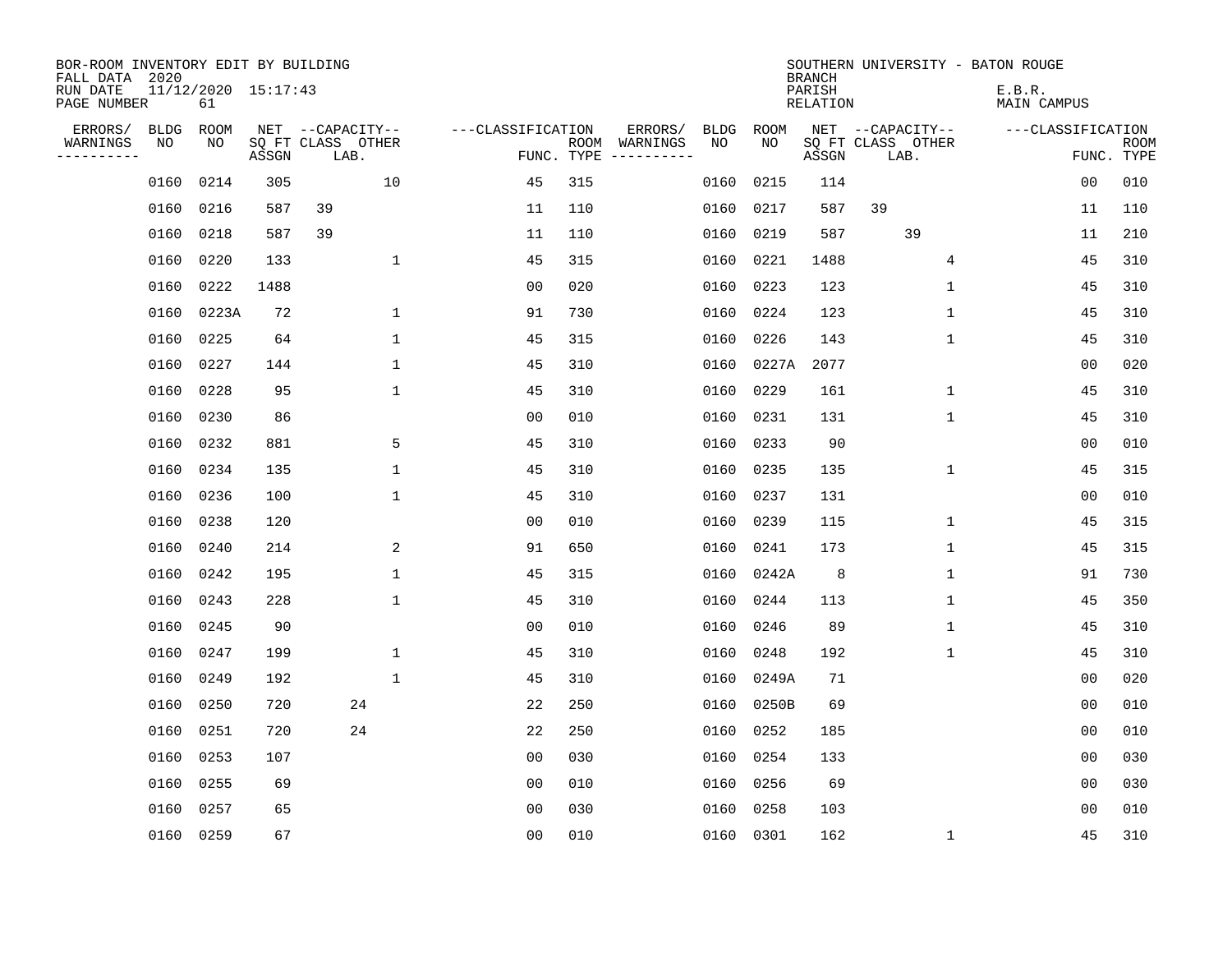| BOR-ROOM INVENTORY EDIT BY BUILDING<br>FALL DATA 2020 |                           |       |     |                           |                   |            |                              |      |           | <b>BRANCH</b>                 | SOUTHERN UNIVERSITY - BATON ROUGE                                              |                              |                           |
|-------------------------------------------------------|---------------------------|-------|-----|---------------------------|-------------------|------------|------------------------------|------|-----------|-------------------------------|--------------------------------------------------------------------------------|------------------------------|---------------------------|
| RUN DATE<br>PAGE NUMBER                               | 11/12/2020 15:17:43<br>62 |       |     |                           |                   |            |                              |      |           | PARISH<br><b>RELATION</b>     |                                                                                | E.B.R.<br><b>MAIN CAMPUS</b> |                           |
| ERRORS/                                               | BLDG<br>ROOM              |       |     | NET --CAPACITY--          | ---CLASSIFICATION |            | ERRORS/                      | BLDG | ROOM      |                               | NET --CAPACITY--                                                               | ---CLASSIFICATION            |                           |
| WARNINGS<br>----------                                | NO<br>NO.                 | ASSGN |     | SQ FT CLASS OTHER<br>LAB. |                   | FUNC. TYPE | ROOM WARNINGS<br>----------- | NO   | NO.       | ASSGN                         | SQ FT CLASS OTHER<br>LAB.                                                      |                              | <b>ROOM</b><br>FUNC. TYPE |
|                                                       | 0302<br>0160              |       | 154 | $\mathbf 1$               | 45                | 310        |                              | 0160 | 0303      | 72                            | 1                                                                              | 45                           | 310                       |
|                                                       | 0304<br>0160              |       | 86  | $\mathbf{1}$              | 45                | 310        |                              | 0160 | 0305      | 105                           | $\mathbf{1}$                                                                   | 45                           | 310                       |
|                                                       | 0306<br>0160              |       | 105 | 1                         | 45                | 310        |                              | 0160 | 0307      | 90                            | $\mathbf{1}$                                                                   | 45                           | 310                       |
|                                                       | 0160<br>0308              |       | 150 | 1                         | 45                | 310        |                              | 0160 | 0309      | 90                            | 1                                                                              | 45                           | 310                       |
|                                                       | 0160<br>0310              |       | 90  | $\mathbf 1$               | 45                | 310        |                              | 0160 | 0311      | 90                            |                                                                                | 0 <sub>0</sub>               | 010                       |
|                                                       | 0312<br>0160              |       | 108 | $\mathbf{1}$              | 45                | 310        |                              | 0160 | 0313      | 117                           | $\mathbf{1}$                                                                   | 45                           | 310                       |
|                                                       | 0160 0314                 |       | 126 | $\mathbf{1}$              | 45                | 315        |                              | 0160 | 0315      | 156                           | $\mathbf{1}$                                                                   | 45                           | 310                       |
|                                                       | 0316<br>0160              |       | 225 | $\mathbf{1}$              | 45                | 310        |                              | 0160 | 0317      | 587                           | 39                                                                             | 11                           | 110                       |
|                                                       | 0160<br>0318              |       | 587 | 39                        | 11                | 110        |                              | 0160 | 0319      | 575                           | 39                                                                             | 11                           | 110                       |
|                                                       | 0160<br>0320              |       | 575 | 39                        | 11                | 110        |                              | 0160 | 0321      | 575                           | 39                                                                             | 11                           | 110                       |
|                                                       | 0322<br>0160              |       | 575 | 39                        | 11                | 110        |                              | 0160 | 0323      | 575                           | 38                                                                             | 11                           | 110                       |
|                                                       | 0160<br>0324              |       | 575 | 38                        | 11                | 280        |                              | 0160 | 0325      | 800                           | 53                                                                             | 11                           | 280                       |
|                                                       | 0160<br>0326              |       | 575 | 24                        | 11                | 110        |                              | 0160 | 0327      | 100                           |                                                                                | 00                           | 010                       |
|                                                       | 0328<br>0160              |       | 154 | $\mathbf 1$               | 45                | 310        |                              | 0160 | 0329      | 110                           | $\mathbf{1}$                                                                   | 45                           | 310                       |
|                                                       | 0160<br>0330              |       | 99  | $\mathbf{1}$              | 45                | 310        |                              | 0160 | 0331      | 110                           | $\mathbf{1}$                                                                   | 45                           | 310                       |
|                                                       | 0160<br>0331A             |       | 112 |                           | 00                | 020        |                              | 0160 | 0332      | 99                            | $\mathbf{1}$                                                                   | 45                           | 310                       |
|                                                       | 0160<br>0333              |       | 99  | $\mathbf{1}$              | 45                | 310        |                              | 0160 | 0334      | 83                            |                                                                                | 00                           | 010                       |
|                                                       | 0160<br>0335              |       | 98  |                           | 0 <sub>0</sub>    | 010        |                              | 0160 | 0336      | 900                           | 18                                                                             | 11                           | 250                       |
|                                                       | 0160<br>0337              |       | 475 | 25                        | 11                | 110        |                              | 0160 | 0338      | 525                           | 40                                                                             | 11                           | 210                       |
|                                                       | 0160 0339                 |       | 88  | $\mathbf{1}$              | 45                | 310        |                              | 0160 | 0340      | 88                            | $\mathbf{1}$                                                                   | 45                           | 310                       |
|                                                       | 0160<br>0341              |       | 135 | $\mathbf{1}$              | 45                | 310        |                              | 0160 | 0342      | 800                           | 70                                                                             | 11                           | 110                       |
|                                                       | 0160 0344                 |       | 281 |                           | 0 <sub>0</sub>    | 020        |                              | 0160 | 0344B     | 47                            |                                                                                | 0 <sub>0</sub>               | 020                       |
|                                                       | 0160<br>0345              |       | 103 |                           | 0 <sub>0</sub>    | 030        |                              | 0160 | 0346      | 138                           |                                                                                | 0 <sub>0</sub>               | 030                       |
|                                                       | 0160 0347                 |       | 208 |                           | 0 <sub>0</sub>    | 010        |                              |      | 0160 0349 | 44<br>TOTAL NUMBER CLASSROOMS | TOTAL ASSIGNABLE & UNASSIGNABLE SQFT:<br>TOTAL NET ASSIGN SQ. FT. IN ROOM FILE | 00<br>63,513<br>47,025<br>19 | 010                       |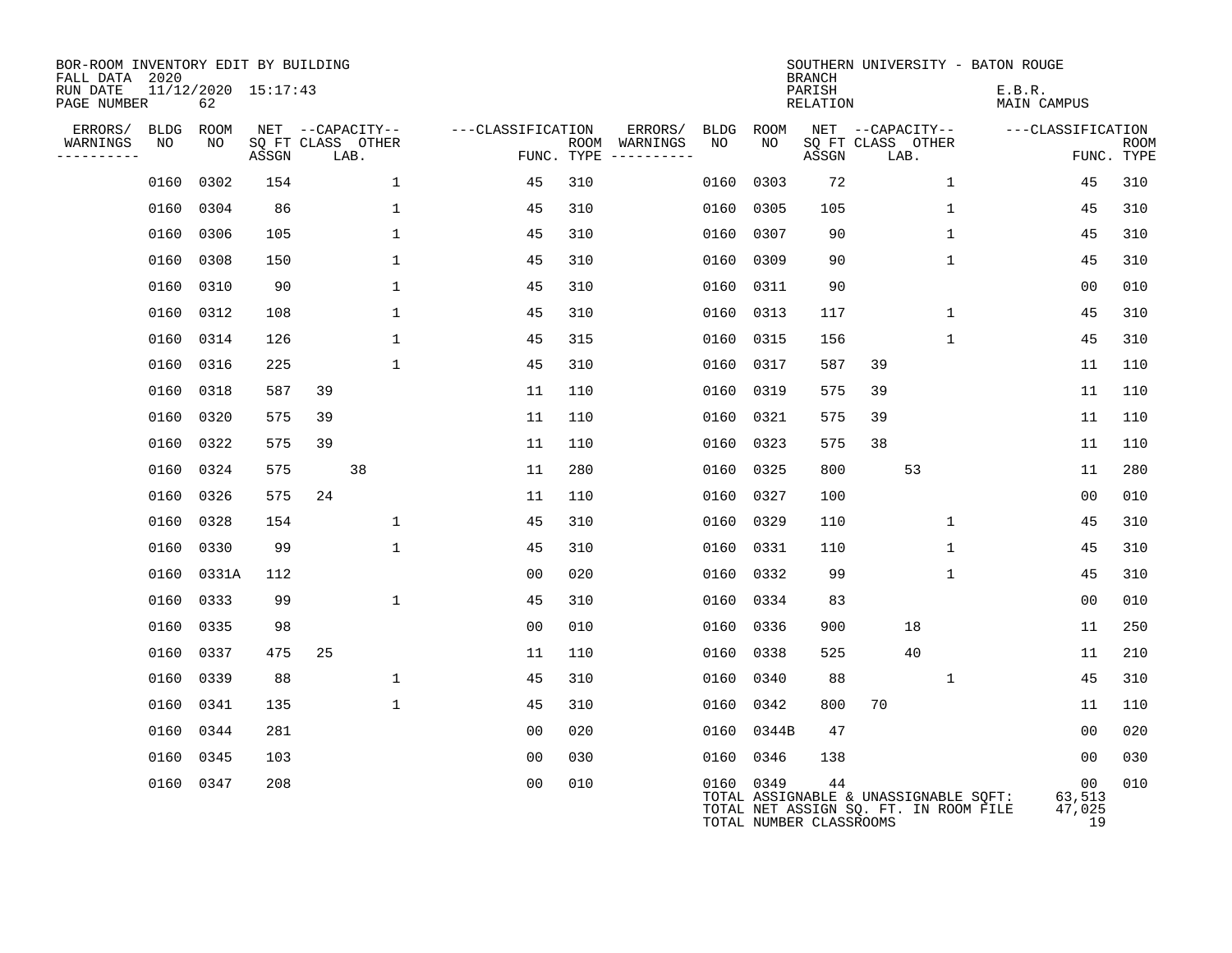| FALL DATA 2020<br>PAGE NUMBER | 63    |                                                                                                                                                                                                                                                                                                                          |              |                                                                                                     |     |                   |                                      |      |                                                                                                                                                                                                                                                                                                                 |                                  |                                   | E.B.R.<br><b>MAIN CAMPUS</b>                                                                   |                                                                                                 |
|-------------------------------|-------|--------------------------------------------------------------------------------------------------------------------------------------------------------------------------------------------------------------------------------------------------------------------------------------------------------------------------|--------------|-----------------------------------------------------------------------------------------------------|-----|-------------------|--------------------------------------|------|-----------------------------------------------------------------------------------------------------------------------------------------------------------------------------------------------------------------------------------------------------------------------------------------------------------------|----------------------------------|-----------------------------------|------------------------------------------------------------------------------------------------|-------------------------------------------------------------------------------------------------|
| NO<br>WARNINGS<br>----------  | NO    | ASSGN                                                                                                                                                                                                                                                                                                                    | LAB.         |                                                                                                     |     | ERRORS/           | NO                                   | NO   |                                                                                                                                                                                                                                                                                                                 |                                  |                                   |                                                                                                | <b>ROOM</b><br>FUNC. TYPE                                                                       |
|                               |       |                                                                                                                                                                                                                                                                                                                          |              |                                                                                                     |     |                   |                                      |      |                                                                                                                                                                                                                                                                                                                 |                                  |                                   |                                                                                                |                                                                                                 |
|                               |       | 577                                                                                                                                                                                                                                                                                                                      |              | 0 <sub>0</sub>                                                                                      | 020 |                   |                                      |      | 668                                                                                                                                                                                                                                                                                                             |                                  |                                   | 0 <sub>0</sub>                                                                                 | 020                                                                                             |
|                               |       | 320                                                                                                                                                                                                                                                                                                                      |              | 0 <sub>0</sub>                                                                                      | 020 |                   |                                      |      | 3750                                                                                                                                                                                                                                                                                                            |                                  | 250                               | 63                                                                                             | 610                                                                                             |
|                               |       | 80                                                                                                                                                                                                                                                                                                                       |              | 0 <sub>0</sub>                                                                                      | 010 |                   |                                      |      | 52                                                                                                                                                                                                                                                                                                              |                                  |                                   | 0 <sub>0</sub>                                                                                 | 030                                                                                             |
|                               |       | 52                                                                                                                                                                                                                                                                                                                       |              | 0 <sub>0</sub>                                                                                      | 030 |                   |                                      |      | 55                                                                                                                                                                                                                                                                                                              |                                  |                                   | 0 <sub>0</sub>                                                                                 | 030                                                                                             |
|                               |       | 55                                                                                                                                                                                                                                                                                                                       |              | 0 <sub>0</sub>                                                                                      | 030 |                   |                                      | 0110 | 25                                                                                                                                                                                                                                                                                                              |                                  |                                   | 00                                                                                             | 010                                                                                             |
|                               |       | 694                                                                                                                                                                                                                                                                                                                      | 5            | 64                                                                                                  | 710 |                   | 0161                                 | 0114 | 3038                                                                                                                                                                                                                                                                                                            | 25                               |                                   | 11                                                                                             | 140                                                                                             |
|                               | 0115  | 144                                                                                                                                                                                                                                                                                                                      | $\mathbf 1$  | 45                                                                                                  | 310 |                   |                                      |      | 94                                                                                                                                                                                                                                                                                                              |                                  |                                   | 0 <sub>0</sub>                                                                                 | 010                                                                                             |
|                               |       | 31                                                                                                                                                                                                                                                                                                                       |              | 00                                                                                                  | 020 |                   |                                      |      | 31                                                                                                                                                                                                                                                                                                              |                                  |                                   | 0 <sub>0</sub>                                                                                 | 020                                                                                             |
|                               |       | 50                                                                                                                                                                                                                                                                                                                       |              | 0 <sub>0</sub>                                                                                      | 030 |                   |                                      |      | 240                                                                                                                                                                                                                                                                                                             |                                  | 2                                 | 46                                                                                             | 650                                                                                             |
|                               |       | 169                                                                                                                                                                                                                                                                                                                      | $\mathbf{1}$ | 45                                                                                                  | 310 |                   |                                      |      | 169                                                                                                                                                                                                                                                                                                             |                                  | $\mathbf 1$                       | 45                                                                                             | 310                                                                                             |
|                               |       | 169                                                                                                                                                                                                                                                                                                                      | $\mathbf{1}$ | 45                                                                                                  | 315 |                   |                                      |      | 693                                                                                                                                                                                                                                                                                                             | 34                               |                                   | 11                                                                                             | 140                                                                                             |
|                               |       | 93                                                                                                                                                                                                                                                                                                                       |              | 81                                                                                                  | 081 |                   |                                      |      | 1156                                                                                                                                                                                                                                                                                                            |                                  | 2                                 | 44                                                                                             | 440                                                                                             |
|                               |       | 143                                                                                                                                                                                                                                                                                                                      |              | 0 <sub>0</sub>                                                                                      | 020 |                   |                                      |      | 143                                                                                                                                                                                                                                                                                                             |                                  |                                   | 0 <sub>0</sub>                                                                                 | 020                                                                                             |
|                               |       | 1034                                                                                                                                                                                                                                                                                                                     | 21           | 11                                                                                                  | 220 |                   |                                      |      | 198                                                                                                                                                                                                                                                                                                             |                                  | 2                                 | 91                                                                                             | 730                                                                                             |
|                               |       | 198                                                                                                                                                                                                                                                                                                                      | 2            | 91                                                                                                  | 730 |                   |                                      |      | 315                                                                                                                                                                                                                                                                                                             |                                  | $\overline{2}$                    | 45                                                                                             | 310                                                                                             |
|                               |       | 204                                                                                                                                                                                                                                                                                                                      | $\mathbf 1$  | 45                                                                                                  | 315 |                   |                                      |      | 150                                                                                                                                                                                                                                                                                                             |                                  | $\mathbf 1$                       | 45                                                                                             | 310                                                                                             |
|                               |       | 24                                                                                                                                                                                                                                                                                                                       | 1            | 45                                                                                                  | 315 |                   |                                      |      | 30                                                                                                                                                                                                                                                                                                              |                                  | $\mathbf 1$                       | 45                                                                                             | 315                                                                                             |
|                               |       | 252                                                                                                                                                                                                                                                                                                                      | $\mathbf 1$  | 45                                                                                                  | 310 |                   |                                      |      | 462                                                                                                                                                                                                                                                                                                             |                                  | $\overline{2}$                    | 45                                                                                             | 310                                                                                             |
|                               |       | 126                                                                                                                                                                                                                                                                                                                      |              | 0 <sub>0</sub>                                                                                      | 030 |                   |                                      |      | 894                                                                                                                                                                                                                                                                                                             |                                  |                                   | 0 <sub>0</sub>                                                                                 | 020                                                                                             |
|                               | 0202A | 152                                                                                                                                                                                                                                                                                                                      |              | 0 <sub>0</sub>                                                                                      | 010 |                   |                                      |      | 196                                                                                                                                                                                                                                                                                                             |                                  |                                   | 0 <sub>0</sub>                                                                                 | 020                                                                                             |
|                               |       | 756                                                                                                                                                                                                                                                                                                                      | 55           | 11                                                                                                  | 110 |                   |                                      |      | 244                                                                                                                                                                                                                                                                                                             |                                  | 2                                 | 45                                                                                             | 310                                                                                             |
|                               |       | 105                                                                                                                                                                                                                                                                                                                      |              | 0 <sub>0</sub>                                                                                      | 030 |                   |                                      | 0207 | 196                                                                                                                                                                                                                                                                                                             |                                  |                                   | 00                                                                                             | 020                                                                                             |
| 0161                          | 0207C | 14                                                                                                                                                                                                                                                                                                                       |              | 00                                                                                                  | 010 |                   |                                      |      | 400                                                                                                                                                                                                                                                                                                             | 27                               |                                   | 11                                                                                             | 110                                                                                             |
|                               |       | 500                                                                                                                                                                                                                                                                                                                      | 33           | 45                                                                                                  | 680 |                   |                                      |      | 240                                                                                                                                                                                                                                                                                                             |                                  | 16                                | 45                                                                                             | 310                                                                                             |
|                               |       | ERRORS/ BLDG ROOM<br>0161 0101H<br>0161 0103H<br>0161 0105<br>0161 0107<br>0161 0109<br>0161 0113<br>0161<br>0161 0118<br>0161 0122<br>0161 0124<br>0161 0126<br>0161 0130<br>0161 0132<br>0161 0134<br>0161 0136<br>0161 0137A<br>0161 0138A<br>0161 0139<br>0161 0200R<br>0161<br>0161 0203<br>0161 0206R<br>0161 0211 |              | BOR-ROOM INVENTORY EDIT BY BUILDING<br>11/12/2020 15:17:43<br>NET --CAPACITY--<br>SQ FT CLASS OTHER |     | ---CLASSIFICATION | ROOM WARNINGS<br>FUNC. TYPE $------$ |      | BLDG ROOM<br>0161 0102H<br>0161 0104<br>0161 0106<br>0161 0108<br>0161<br>0161 0117C<br>0161 0119<br>0161 0123<br>0161 0125<br>0161 0129<br>0161 0131<br>0161 0133<br>0161 0135<br>0161 0137<br>0161 0138<br>0161 0138B<br>0161 0140<br>0161 0201H<br>0161 0202H<br>0161 0204<br>0161<br>0161 0210<br>0161 0212 | <b>BRANCH</b><br>PARISH<br>ASSGN | RELATION<br>TOTAL NUMBER LABS 210 | SQ FT CLASS OTHER<br>LAB.<br>TOTAL NUMBER COMPUTER CLASSROOMS<br>TOTAL NUMBER SPECIAL LABS 220 | SOUTHERN UNIVERSITY - BATON ROUGE<br>NET --CAPACITY--<br>---CLASSIFICATION<br>9<br>$\mathbf{1}$ |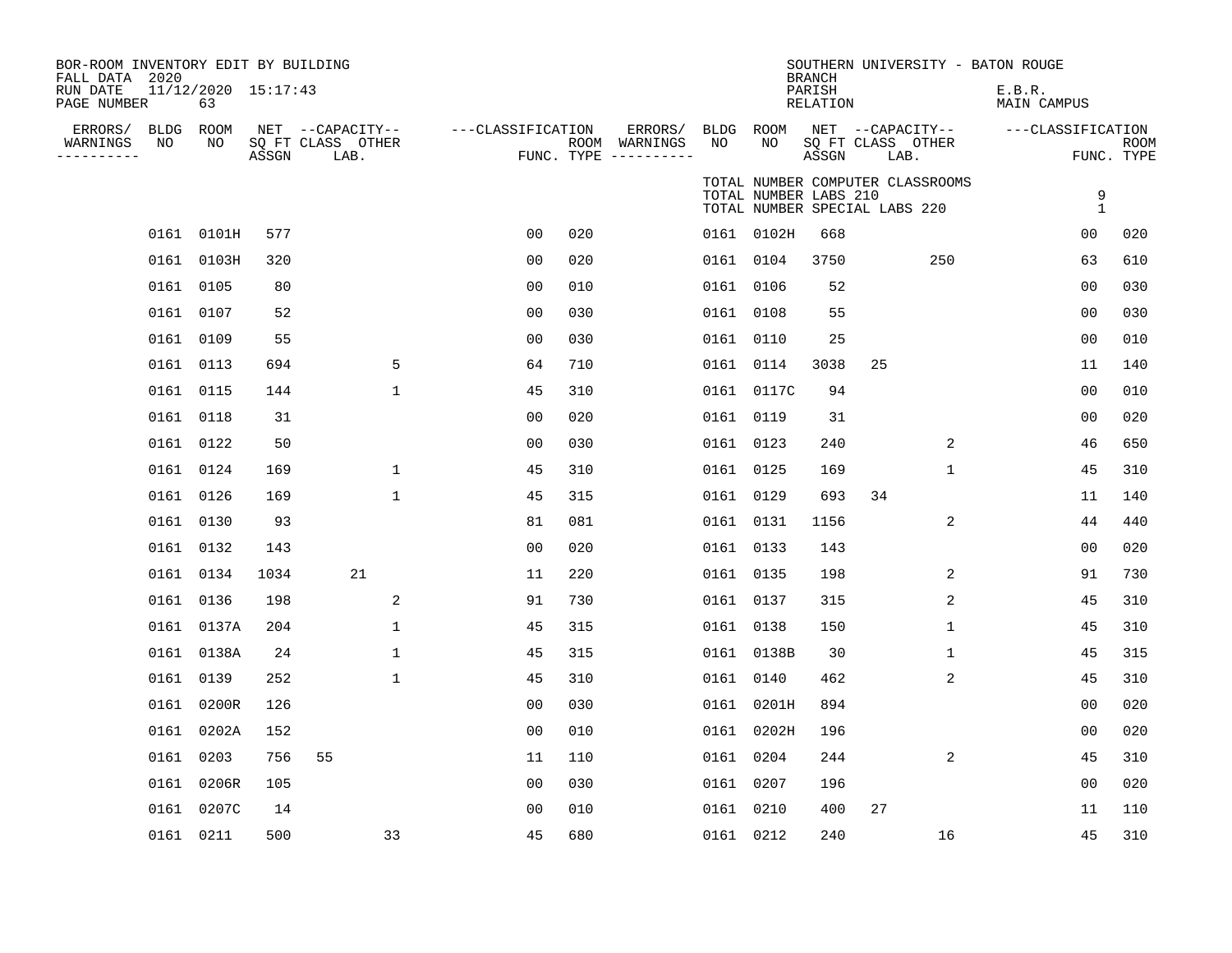| BOR-ROOM INVENTORY EDIT BY BUILDING<br>FALL DATA 2020 |           |                               |       |                           |                     |     |                                      |           |            | <b>BRANCH</b>      |                           |              | SOUTHERN UNIVERSITY - BATON ROUGE     |                   |                           |
|-------------------------------------------------------|-----------|-------------------------------|-------|---------------------------|---------------------|-----|--------------------------------------|-----------|------------|--------------------|---------------------------|--------------|---------------------------------------|-------------------|---------------------------|
| RUN DATE<br>PAGE NUMBER                               |           | $11/12/2020$ $15:17:43$<br>64 |       |                           |                     |     |                                      |           |            | PARISH<br>RELATION |                           |              | E.B.R.                                | MAIN CAMPUS       |                           |
| ERRORS/                                               |           | BLDG ROOM                     |       | NET --CAPACITY--          | ---CLASSIFICATION   |     | ERRORS/                              | BLDG      | ROOM       |                    | NET --CAPACITY--          |              |                                       | ---CLASSIFICATION |                           |
| WARNINGS<br>---------                                 | NO        | NO                            | ASSGN | SQ FT CLASS OTHER<br>LAB. |                     |     | ROOM WARNINGS<br>FUNC. TYPE $------$ | NO        | NO.        | ASSGN              | SQ FT CLASS OTHER<br>LAB. |              |                                       |                   | <b>ROOM</b><br>FUNC. TYPE |
|                                                       | 0161      | 0213                          | 260   |                           | 17<br>45            | 310 |                                      |           | 0161 0215  | 160                |                           | $\mathbf{1}$ |                                       | 45                | 310                       |
|                                                       |           | 0161 0216                     | 208   |                           | $\mathbf{1}$<br>45  | 310 |                                      |           | 0161 0217  | 144                |                           | $\mathbf 1$  |                                       | 45                | 315                       |
|                                                       | 0161 0218 |                               | 2229  |                           | 90<br>11            | 350 |                                      | 0161 0219 |            | 780                | 52                        |              |                                       | 11                | 110                       |
|                                                       | 0161      | 0220                          | 780   | 52                        | 11                  | 110 |                                      |           | 0161 0221  | 780                | 30                        |              |                                       | 11                | 110                       |
|                                                       |           | 0161 0222A                    | 468   |                           | 2<br>0 <sub>0</sub> | 040 |                                      |           | 0161 0222H | 129                |                           |              |                                       | 0 <sub>0</sub>    | 020                       |
|                                                       |           | 0161 0223                     | 80    |                           | $\mathbf{1}$<br>45  | 310 |                                      |           | 0161 0224  | 96                 |                           | $\mathbf{1}$ |                                       | 45                | 310                       |
|                                                       |           | 0161 0225                     | 392   |                           | $\mathbf{1}$<br>45  | 310 |                                      |           | 0161 0301  | 668                |                           |              |                                       | 00                | 020                       |
|                                                       |           | 0161 0301E                    | 106   |                           | 0 <sub>0</sub>      | 020 |                                      |           | 0161 0301H | 105                |                           |              |                                       | 00                | 020                       |
|                                                       |           | 0161 0301S                    | 122   |                           | 0 <sub>0</sub>      | 020 |                                      |           | 0161 0302H | 219                |                           |              |                                       | 0 <sub>0</sub>    | 020                       |
|                                                       |           | 0161 0302S                    | 206   |                           | 00                  | 020 |                                      |           | 0161 0303A | 18                 |                           |              |                                       | 00                | 010                       |
|                                                       |           | 0161 0303S                    | 148   |                           | 0 <sub>0</sub>      | 020 |                                      |           | 0161 0304  | 320                |                           | 6            |                                       | 11                | 220                       |
|                                                       | 0161      | 0304S                         | 206   |                           | 0 <sub>0</sub>      | 020 |                                      |           | 0161 0305S | 121                |                           |              |                                       | 0 <sub>0</sub>    | 020                       |
|                                                       |           | 0161 0306R                    | 149   |                           | 0 <sub>0</sub>      | 030 |                                      |           | 0161 0306S | 206                |                           |              |                                       | 00                | 020                       |
|                                                       |           | 0161 0307H                    | 839   |                           | 0 <sub>0</sub>      | 030 |                                      |           | 0161 0308  | 24                 |                           |              |                                       | 00                | 020                       |
|                                                       | 0161      | 0309                          | 196   |                           | 0 <sub>0</sub>      | 020 |                                      |           | 0161 0309R | 123                |                           |              |                                       | 0 <sub>0</sub>    | 030                       |
|                                                       | 0161      | 0311                          | 320   | 15                        | 11                  | 210 |                                      |           | 0161 0312  | 420                |                           | 18           |                                       | 11                | 250                       |
|                                                       | 0161      | 0314                          | 12    |                           | 00                  | 010 |                                      |           | 0161 0315  | 480                |                           | 20           |                                       | 11                | 210                       |
|                                                       |           | 0161 0316                     | 408   | 27                        | 11                  | 110 |                                      |           | 0161 0317  | 525                |                           | 35           |                                       | 11                | 250                       |
|                                                       | 0161      | 0318                          | 100   | 5                         | 22                  | 220 |                                      | 0161 0319 |            | 100                |                           | $\mathbf{1}$ |                                       | 45                | 310                       |
|                                                       |           | 0161 0320                     | 144   | 3                         | 11                  | 250 |                                      |           | 0161 0321  | 609                |                           | 16           |                                       | 11                | 210                       |
|                                                       |           | 0161 0322                     | 609   | 12                        | 11                  | 280 |                                      |           | 0161 0323  | 40                 |                           |              |                                       | 0 <sub>0</sub>    | 010                       |
|                                                       | 0161 0324 |                               | 88    |                           | $\mathbf{1}$<br>45  | 310 |                                      | 0161 0325 |            | 693                |                           | 14           |                                       | 11                | 280                       |
|                                                       | 0161 0326 |                               | 104   |                           | $\mathbf{1}$<br>45  | 310 |                                      | 0161 0327 |            | 104                |                           | $\mathbf{1}$ |                                       | 45                | 310                       |
|                                                       | 0161 0328 |                               | 777   | 16                        | 11                  | 280 |                                      |           | 0161 0329  | 128                |                           | $\mathbf 1$  |                                       | 45                | 310                       |
|                                                       |           | 0161 0330                     | 128   |                           | $\mathbf 1$<br>45   | 310 |                                      |           | 0161 0331  | 660                |                           | 20           | TOTAL ASSIGNABLE & UNASSIGNABLE SQFT: | 22<br>36,112      | 280                       |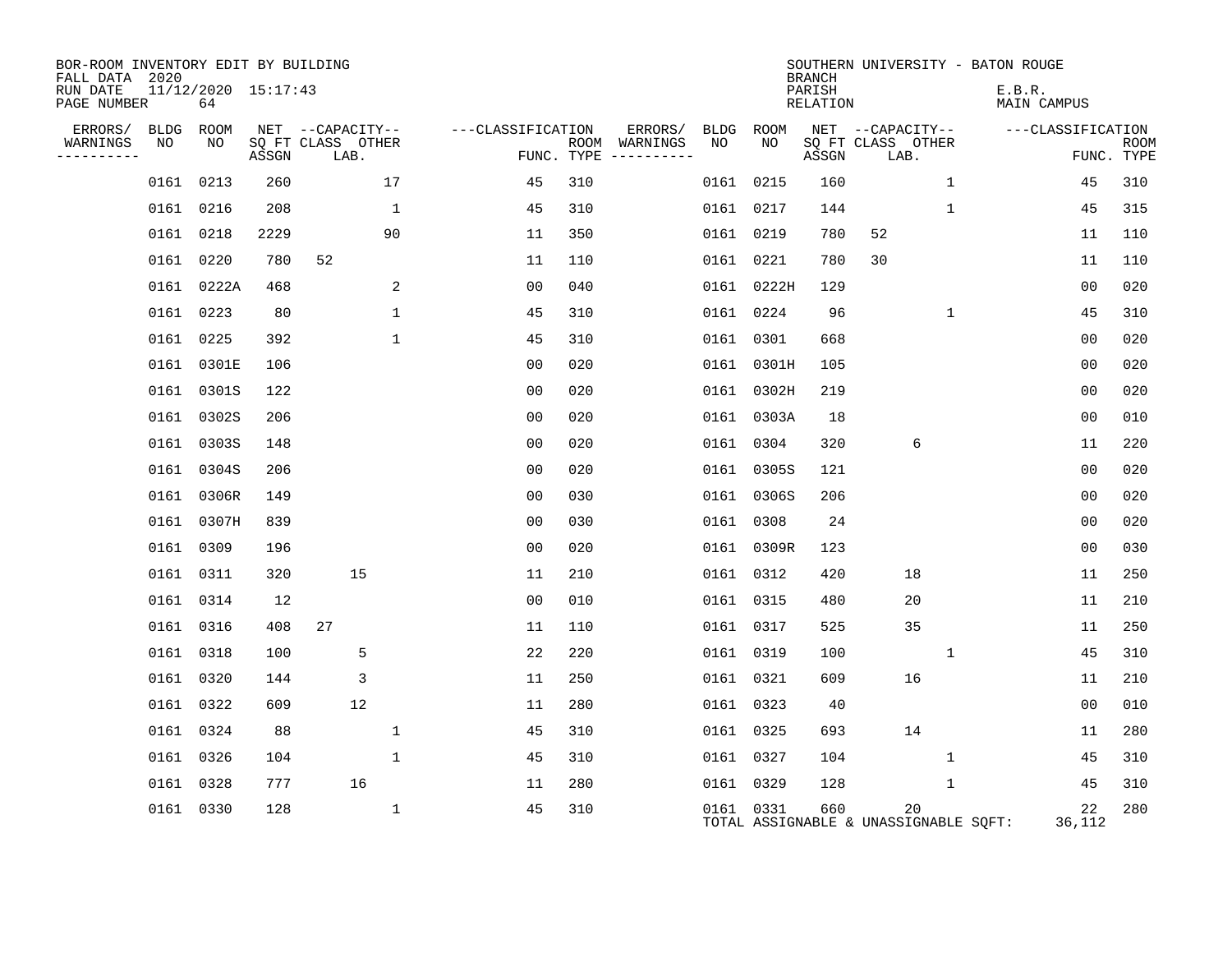| BOR-ROOM INVENTORY EDIT BY BUILDING<br>FALL DATA 2020 |    |                           |      |                   |                                        |     |         |    |            | <b>BRANCH</b>                                                                           | SOUTHERN UNIVERSITY - BATON ROUGE                                                                                  |                       |                                                      |        |
|-------------------------------------------------------|----|---------------------------|------|-------------------|----------------------------------------|-----|---------|----|------------|-----------------------------------------------------------------------------------------|--------------------------------------------------------------------------------------------------------------------|-----------------------|------------------------------------------------------|--------|
| RUN DATE<br>PAGE NUMBER                               |    | 11/12/2020 15:17:43<br>65 |      |                   |                                        |     |         |    |            | PARISH<br>RELATION                                                                      |                                                                                                                    | E.B.R.<br>MAIN CAMPUS |                                                      |        |
| ERRORS/<br>WARNINGS                                   | NO | BLDG ROOM<br>NO           |      | SQ FT CLASS OTHER | NET --CAPACITY-- ---CLASSIFICATION     |     | ERRORS/ | NO | NO         | SQ FT CLASS OTHER                                                                       | BLDG ROOM NET --CAPACITY-- ---CLASSIFICATION                                                                       |                       |                                                      | ROOM   |
| --------                                              |    |                           |      | ASSGN LAB.        | ROOM WARNINGS<br>FUNC. TYPE ---------- |     |         |    |            | ASSGN LAB.                                                                              |                                                                                                                    |                       | FUNC. TYPE                                           |        |
|                                                       |    |                           |      |                   |                                        |     |         |    |            | TOTAL NUMBER CLASSROOMS<br>TOTAL NUMBER LABS 210                                        | TOTAL NET ASSIGN SQ. FT. IN ROOM FILE 27,948<br>TOTAL NUMBER COMPUTER CLASSROOMS<br>TOTAL NUMBER SPECIAL LABS 220  |                       | 6<br>2<br>$\overline{3}$<br>$\overline{\phantom{a}}$ |        |
|                                                       |    | 0162 0100                 | 335  |                   | 81                                     | 081 |         |    | 0162 0101  | 59<br>TOTAL NUMBER CLASSROOMS<br>TOTAL NUMBER LABS 210<br>TOTAL NUMBER SPECIAL LABS 220 | TOTAL ASSIGNABLE & UNASSIGNABLE SQFT:<br>TOTAL NET ASSIGN SQ. FT. IN ROOM FILE<br>TOTAL NUMBER COMPUTER CLASSROOMS |                       | 394<br>394                                           | 81 081 |
|                                                       |    | 0163 00C3                 | 144  | -2                | 91                                     | 535 |         |    | 0163 0000  | 24                                                                                      | $\mathbf{1}$                                                                                                       |                       | 91                                                   | 615    |
|                                                       |    | 0163 AB001 17136          |      | 1862              | 46                                     | 610 |         |    | 0163 AB002 | 874                                                                                     | 10                                                                                                                 |                       | 91                                                   | 615    |
|                                                       |    | 0163 AB003                | 1162 | 10                | 91                                     | 615 |         |    | 0163 AB004 | 390                                                                                     | 10 <sup>°</sup>                                                                                                    |                       | 91                                                   | 615    |
|                                                       |    | 0163 AB005                | 149  | 5                 | 91                                     | 615 |         |    | 0163 AB006 | 142                                                                                     | 1                                                                                                                  |                       | 91                                                   | 310    |
|                                                       |    | 0163 AB007                | 229  | 2                 | 91                                     | 315 |         |    | 0163 AB012 | 54                                                                                      | $\mathbf{1}$                                                                                                       |                       | 91                                                   | 630    |
|                                                       |    | 0163 AB014                | 1243 |                   | 91                                     | 730 |         |    | 0163 AB019 | 722                                                                                     |                                                                                                                    |                       | 91                                                   | 730    |
|                                                       |    | 0163 AB020                | 575  | 7                 | 91                                     | 525 |         |    | 0163 AB021 | 128                                                                                     | 2                                                                                                                  |                       | 91                                                   | 525    |
|                                                       |    | 0163 AB025                | 512  | 20                | 91                                     | 350 |         |    | 0163 AB027 | 120                                                                                     | 1                                                                                                                  |                       | 91                                                   | 310    |
|                                                       |    | 0163 AB028                | 154  | $\mathbf{1}$      | 91                                     | 315 |         |    | 0163 AB029 | 1029                                                                                    | 20                                                                                                                 |                       | 91                                                   | 520    |
|                                                       |    | 0163 AB030                | 78   | $\mathbf{1}$      | 91                                     | 895 |         |    | 0163 AB031 | 72                                                                                      | 1                                                                                                                  |                       | 91                                                   | 895    |
|                                                       |    | 0163 AB032                | 690  | 2                 | 91                                     | 850 |         |    | 0163 AB034 | 580                                                                                     | 3                                                                                                                  |                       | 91                                                   | 525    |
|                                                       |    | 0163 AB035                | 413  | 3                 | 91                                     | 525 |         |    | 0163 AB036 | 380                                                                                     | 3                                                                                                                  |                       | 91                                                   | 525    |
|                                                       |    | 0163 AB036B               | 380  | 63                | 91                                     | 525 |         |    | 0163 AB037 | 270                                                                                     | 3                                                                                                                  |                       | 91                                                   | 525    |
|                                                       |    | 0163 AB038                | 42   | $\mathbf 1$       | 91                                     | 525 |         |    | 0163 AB039 | 140                                                                                     | 3                                                                                                                  |                       | 91                                                   | 525    |
|                                                       |    | 0163 AB040                | 78   | 2                 | 91                                     | 525 |         |    | 0163 AB041 | 45                                                                                      | $\mathbf 1$                                                                                                        |                       | 91                                                   | 630    |
|                                                       |    | 0163 AB042                | 45   | $\mathbf{1}$      | 91                                     | 730 |         |    | 0163 AB043 | 302                                                                                     | 4                                                                                                                  |                       | 91                                                   | 525    |
|                                                       |    | 0163 AB044                | 77   | 2                 | 91                                     | 525 |         |    | 0163 AB045 | 90                                                                                      | 3                                                                                                                  |                       | 91                                                   | 525    |
|                                                       |    | 0163 AB046                | 54   | 2                 | 91                                     | 630 |         |    | 0163 AB051 | 152                                                                                     | 1                                                                                                                  |                       | 91                                                   | 310    |
|                                                       |    | 0163 AB052                | 70   | $\mathbf{1}$      | 91                                     | 310 |         |    | 0163 AB054 | 155                                                                                     | 1                                                                                                                  |                       | 91                                                   | 310    |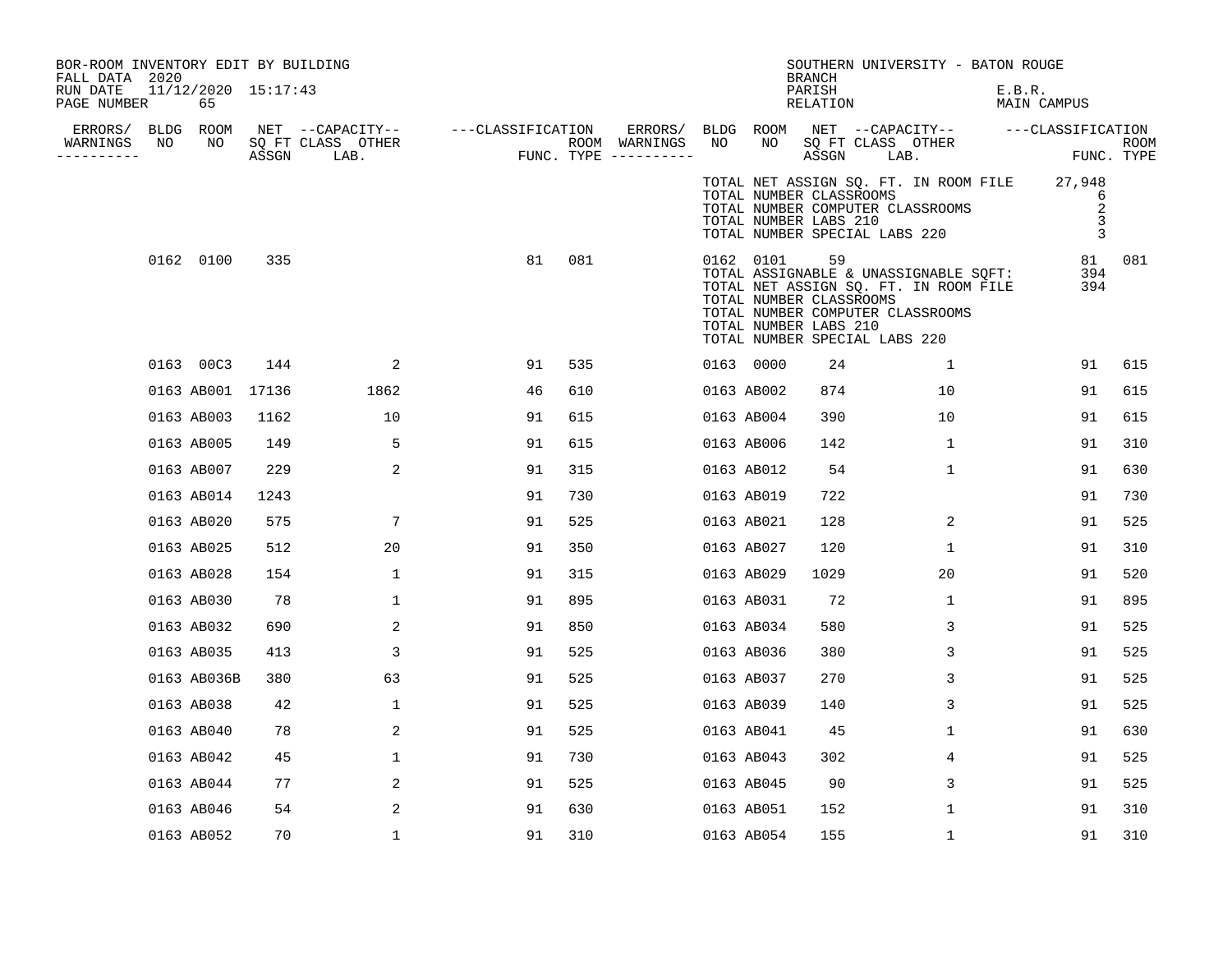| BOR-ROOM INVENTORY EDIT BY BUILDING<br>FALL DATA 2020 |    |                           |       |                           |                   |                    |                         |      |             | <b>BRANCH</b>      | SOUTHERN UNIVERSITY - BATON ROUGE |                       |                           |
|-------------------------------------------------------|----|---------------------------|-------|---------------------------|-------------------|--------------------|-------------------------|------|-------------|--------------------|-----------------------------------|-----------------------|---------------------------|
| RUN DATE<br>PAGE NUMBER                               |    | 11/12/2020 15:17:43<br>66 |       |                           |                   |                    |                         |      |             | PARISH<br>RELATION |                                   | E.B.R.<br>MAIN CAMPUS |                           |
| ERRORS/                                               |    | BLDG ROOM                 |       | NET --CAPACITY--          | ---CLASSIFICATION |                    | ERRORS/                 | BLDG | ROOM        |                    | NET --CAPACITY--                  | ---CLASSIFICATION     |                           |
| WARNINGS<br>. <u>.</u> .                              | ΝO | ΝO                        | ASSGN | SQ FT CLASS OTHER<br>LAB. |                   | ROOM<br>FUNC. TYPE | WARNINGS<br>----------- | NO   | NO          | ASSGN              | SQ FT CLASS OTHER<br>LAB.         |                       | <b>ROOM</b><br>FUNC. TYPE |
|                                                       |    | 0163 AB055                | 129   | 1                         | 91                | 310                |                         |      | 0163 AB056  | 129                | 1                                 | 91                    | 310                       |
|                                                       |    | 0163 AB057                | 155   | $\mathbf{1}$              | 91                | 310                |                         |      | 0163 AB058  | 152                | 1                                 | 91                    | 310                       |
|                                                       |    | 0163 AB059                | 70    | $\mathbf{1}$              | 91                | 310                |                         |      | 0163 AB062  | 759                | 5                                 | 91                    | 525                       |
|                                                       |    | 0163 AB064                | 308   | 2                         | 91                | 525                |                         |      | 0163 AB066  | 374                | 3                                 | 91                    | 315                       |
|                                                       |    | 0163 AB067                | 168   | $\mathbf 1$               | 91                | 310                |                         |      | 0163 AB068  | 168                |                                   | 91                    | 350                       |
|                                                       |    | 0163 AB069                | 168   | $\mathbf{1}$              | 91                | 310                |                         |      | 0163 AB070  | 360                | 3                                 | 91                    | 315                       |
|                                                       |    | 0163 AB071                | 368   | 2                         | 91                | 525                |                         |      | 0163 AB072  | 308                |                                   | 91                    | 730                       |
|                                                       |    | 0163 AB073                | 286   | 2                         | 91                | 525                |                         |      | 0163 AB076  | 617                |                                   | 91                    | 730                       |
|                                                       |    | 0163 AB077                | 157   |                           | 91                | 730                |                         |      | 0163 AB078  | 72                 |                                   | 91                    | 730                       |
|                                                       |    | 0163 AB084                | 54    | $\mathbf{1}$              | 91                | 630                |                         |      | 0163 AB085  | 254                | 4                                 | 91                    | 720                       |
|                                                       |    | 0163 AB086                | 120   | 2                         | 91                | 725                |                         |      | 0163 AB090  | 100                | 1                                 | 91                    | 355                       |
|                                                       |    | 0163 AB091                | 722   | 25                        | 91                | 350                |                         |      | 0163 AB093  | 156                | 1                                 | 91                    | 310                       |
|                                                       |    | 0163 AB094                | 156   | $\mathbf{1}$              | 91                | 310                |                         |      | 0163 AB095  | 156                | 1                                 | 91                    | 310                       |
|                                                       |    | 0163 AB096                | 156   | $\mathbf{1}$              | 91                | 310                |                         |      | 0163 AB098  | 28                 | 1                                 | 91                    | 315                       |
|                                                       |    | 0163 AB099                | 240   | $\mathbf 1$               | 91                | 310                |                         |      | 0163 AB101  | 580                | 3                                 | 91                    | 315                       |
|                                                       |    | 0163 AB103                | 100   | 5                         | 22                | 250                |                         |      | 0163 AB104  | 201                | 1                                 | 91                    | 310                       |
|                                                       |    | 0163 AB105                | 240   | 10                        | 91                | 620                |                         |      | 0163 AB107  | 1912               | 1                                 | 91                    | 310                       |
|                                                       |    | 0163 AB108                | 580   | 1                         | 91                | 310                |                         |      | 0163 AB110  | 722                | 25                                | 91                    | 350                       |
|                                                       |    | 0163 AB111                | 100   | 5                         | 22                | 250                |                         |      | 0163 AB113A | 411                | 10                                | 91                    | 615                       |
|                                                       |    | 0163 AB113B               | 411   | 10                        | 91                | 615                |                         |      | 0163 AB115  | 342                | 2                                 | 91                    | 535                       |
|                                                       |    | 0163 AB117                | 1243  | 50                        | 91                | 620                |                         |      | 0163 AB119  | 54                 | 1                                 | 91                    | 630                       |
|                                                       |    | 0163 AB124                | 110   | $\mathbf{1}$              | 91                | 315                |                         |      | 0163 AB125  | 56                 | 1                                 | 91                    | 315                       |
|                                                       |    | 0163 AB126                | 270   | $\mathbf 1$               | 91                | 310                |                         |      | 0163 AB127  | 220                | 1                                 | 91                    | 310                       |
|                                                       |    | 0163 AB128                | 96    | $\mathbf 1$               | 91                | 315                |                         |      | 0163 AB129  | 270                | 1                                 | 91                    | 310                       |
|                                                       |    | 0163 AM100                | 216   | $\mathbf 1$               | 91                | 310                |                         |      | 0163 BM006  | 150                | 5200                              | 91                    | 615                       |
|                                                       |    | 0163 BM008                | 150   | 10                        | 91                | 615                |                         |      | 0163 BM014  | 336                | 4                                 | 91                    | 615                       |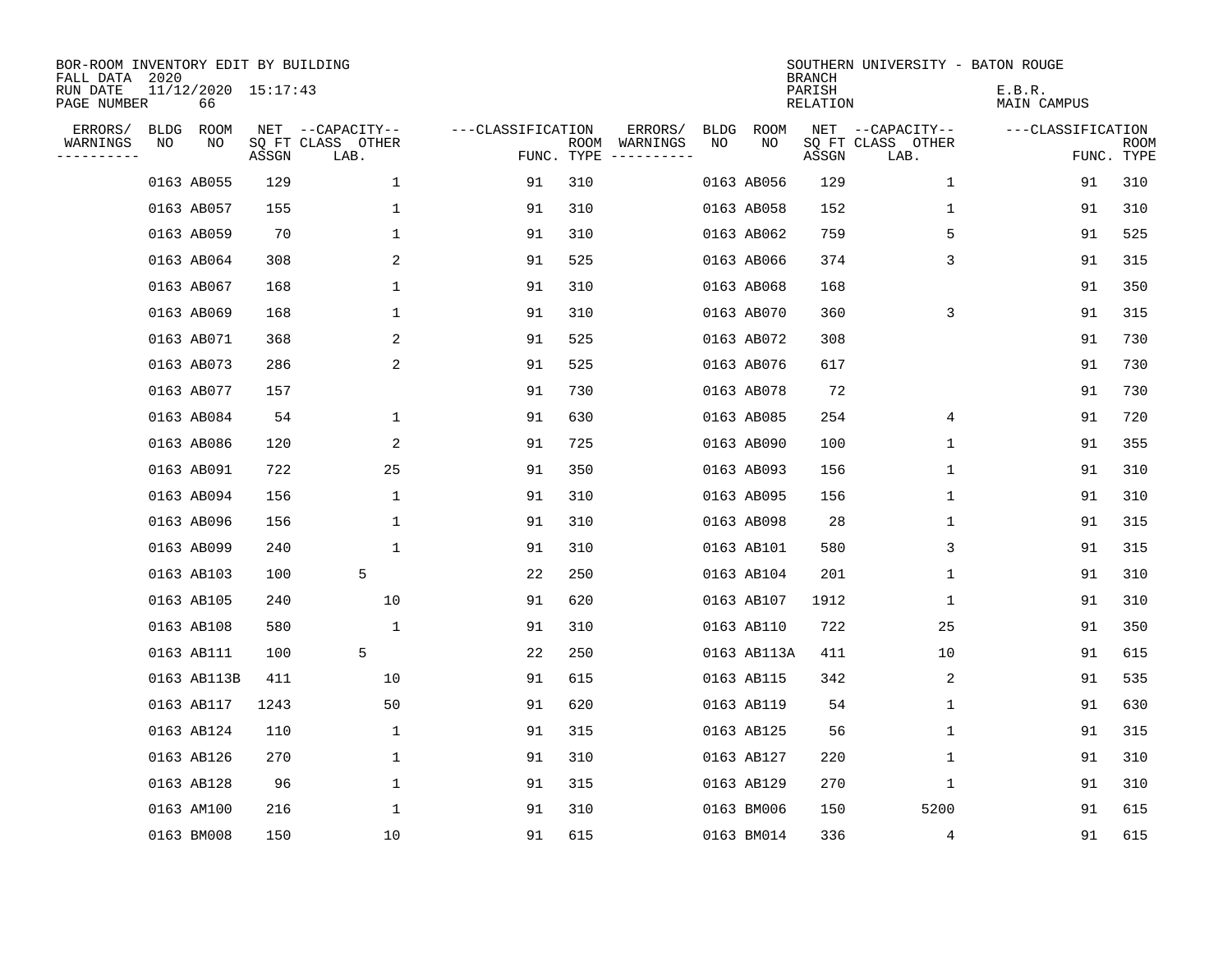| BOR-ROOM INVENTORY EDIT BY BUILDING<br>FALL DATA 2020 |      |                           |       |                                               |                                 |     |                                                                                                                                                    |      |                                                                      | <b>BRANCH</b>      | SOUTHERN UNIVERSITY - BATON ROUGE                                                                                                                           |                        |                           |
|-------------------------------------------------------|------|---------------------------|-------|-----------------------------------------------|---------------------------------|-----|----------------------------------------------------------------------------------------------------------------------------------------------------|------|----------------------------------------------------------------------|--------------------|-------------------------------------------------------------------------------------------------------------------------------------------------------------|------------------------|---------------------------|
| RUN DATE<br>PAGE NUMBER                               |      | 11/12/2020 15:17:43<br>67 |       |                                               |                                 |     |                                                                                                                                                    |      |                                                                      | PARISH<br>RELATION |                                                                                                                                                             | E.B.R.<br>MAIN CAMPUS  |                           |
| ERRORS/<br>WARNINGS<br>---------                      | NO   | BLDG ROOM<br>NO           | ASSGN | NET --CAPACITY--<br>SQ FT CLASS OTHER<br>LAB. | ---CLASSIFICATION<br>FUNC. TYPE |     | ERRORS/<br>ROOM WARNINGS<br>$\begin{tabular}{cccccc} - & - & - & - & - & - & - \\ & - & - & - & - & - & - \\ & - & - & - & - & - \\ \end{tabular}$ | NO   | BLDG ROOM<br>NO                                                      | ASSGN              | NET --CAPACITY--<br>SQ FT CLASS OTHER<br>LAB.                                                                                                               | ---CLASSIFICATION      | <b>ROOM</b><br>FUNC. TYPE |
|                                                       |      | 0163 BM015                | 216   | 20                                            | 91                              | 630 |                                                                                                                                                    |      | 0163 BM016                                                           | 216                | 10                                                                                                                                                          | 91                     | 635                       |
|                                                       |      | 0163 BM017                | 8     | $\mathbf 1$                                   | 91                              | 615 |                                                                                                                                                    |      | 0163 BM018                                                           | 545                | 3                                                                                                                                                           | 91                     | 545                       |
|                                                       |      | 0163 BM023                | 240   | 10                                            | 91                              | 615 |                                                                                                                                                    |      | 0163 BM025                                                           | 216                | 10                                                                                                                                                          | 91                     | 635                       |
|                                                       |      | 0163 BM026                | 216   | 20                                            | 91                              | 630 |                                                                                                                                                    |      | 0163 BM029                                                           | 216                | 20                                                                                                                                                          | 91                     | 630                       |
|                                                       |      | 0163 BM030                | 216   | 10                                            | 91                              | 635 |                                                                                                                                                    |      | 0163 BM031                                                           | 8                  | 1                                                                                                                                                           | 91                     | 615                       |
|                                                       |      | 0163 BM032                | 545   | 3                                             | 91                              | 545 |                                                                                                                                                    |      | 0163 BM033                                                           | 36                 | $\mathbf{1}$                                                                                                                                                | 91                     | 615                       |
|                                                       |      | 0163 BM037                | 240   | 10                                            | 91                              | 615 |                                                                                                                                                    |      | 0163 BM039                                                           | 216                | 10                                                                                                                                                          | 91                     | 615                       |
|                                                       |      | 0163 BM040                | 216   | 10                                            | 91                              | 615 |                                                                                                                                                    |      | 0163 MS003                                                           | 6900               | 1200                                                                                                                                                        | 91                     | 610                       |
|                                                       |      | 0163 SL001 12128          |       | 1940                                          | 46                              | 610 |                                                                                                                                                    |      | 0163 SL002 23560<br>TOTAL NUMBER CLASSROOMS<br>TOTAL NUMBER LABS 210 |                    | 1940<br>TOTAL ASSIGNABLE & UNASSIGNABLE SQFT:<br>TOTAL NET ASSIGN SQ. FT. IN ROOM FILE<br>TOTAL NUMBER COMPUTER CLASSROOMS<br>TOTAL NUMBER SPECIAL LABS 220 | 46<br>90,498<br>90,498 | 610                       |
|                                                       |      | 0164 0101                 | 2380  | 8                                             | 91                              | 920 |                                                                                                                                                    |      | 0164 0102                                                            | 84                 | 1                                                                                                                                                           | 91                     | 920                       |
|                                                       |      | 0164 0103                 | 120   | 1                                             | 91                              | 920 |                                                                                                                                                    |      | 0164 0103A                                                           | 160                | 1                                                                                                                                                           | 91                     | 920                       |
|                                                       |      | 0164 0107                 | 71    | $\mathbf{1}$                                  | 91                              | 920 |                                                                                                                                                    |      | 0164 0108<br>TOTAL NUMBER CLASSROOMS<br>TOTAL NUMBER LABS 210        | 1224               | 4<br>TOTAL ASSIGNABLE & UNASSIGNABLE SQFT:<br>TOTAL NET ASSIGN SQ. FT. IN ROOM FILE<br>TOTAL NUMBER COMPUTER CLASSROOMS<br>TOTAL NUMBER SPECIAL LABS 220    | 91<br>4,039<br>4,039   | 920                       |
|                                                       |      | 0165 0008                 | 8051  | 40                                            | 91                              | 920 |                                                                                                                                                    |      | 0165 0010                                                            | 2173               | 10                                                                                                                                                          | 91                     | 920                       |
|                                                       | 0165 | 0015                      | 2068  | 10                                            | 91                              | 920 |                                                                                                                                                    | 0165 | 0018                                                                 | 1080               | 8                                                                                                                                                           | 91                     | 920                       |
|                                                       | 0165 | 0025                      | 574   | 2                                             | 91                              | 920 |                                                                                                                                                    |      | 0165 0026                                                            | 3095               | 15                                                                                                                                                          | 91                     | 920                       |
|                                                       | 0165 | 0027                      | 291   | $\mathbf{1}$                                  | 91                              | 920 |                                                                                                                                                    | 0165 | 0028                                                                 | 278                | $\mathbf{1}$                                                                                                                                                | 91                     | 920                       |
|                                                       | 0165 | 0030                      | 104   | 1                                             | 91                              | 920 |                                                                                                                                                    |      | 0165 0033                                                            | 80                 | 1                                                                                                                                                           | 91                     | 920                       |
|                                                       | 0165 | 0035                      | 126   | 1                                             | 91                              | 920 |                                                                                                                                                    | 0165 | 0036                                                                 | 126                | 1                                                                                                                                                           | 91                     | 920                       |
|                                                       | 0165 | 0037                      | 126   | $\mathbf{1}$                                  | 91                              | 920 |                                                                                                                                                    | 0165 | 0038                                                                 | 126                | 1                                                                                                                                                           | 91                     | 920                       |
|                                                       |      | 0165 0039                 | 239   | $\mathbf 1$                                   | 91                              | 920 |                                                                                                                                                    |      | 0165 0040                                                            | 117                | 1                                                                                                                                                           | 91                     | 920                       |
|                                                       |      |                           |       |                                               |                                 |     |                                                                                                                                                    |      |                                                                      |                    |                                                                                                                                                             |                        |                           |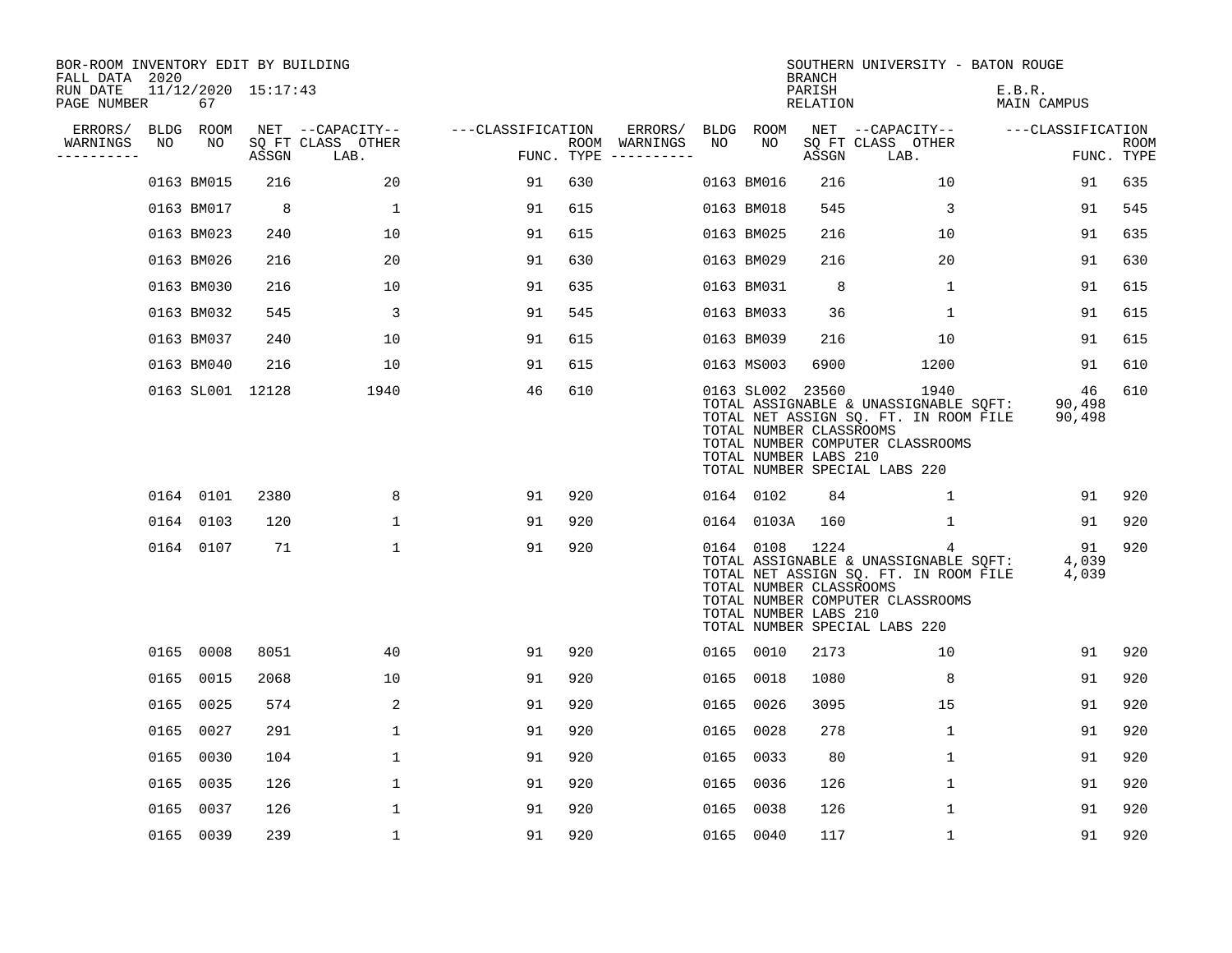| BOR-ROOM INVENTORY EDIT BY BUILDING<br>FALL DATA 2020 |             |           |                     |                           |                   |                    |          |      |             | <b>BRANCH</b>                                    | SOUTHERN UNIVERSITY - BATON ROUGE                                                                                                                   |                              |                           |
|-------------------------------------------------------|-------------|-----------|---------------------|---------------------------|-------------------|--------------------|----------|------|-------------|--------------------------------------------------|-----------------------------------------------------------------------------------------------------------------------------------------------------|------------------------------|---------------------------|
| RUN DATE<br>PAGE NUMBER                               |             | 68        | 11/12/2020 15:17:43 |                           |                   |                    |          |      |             | PARISH<br>RELATION                               |                                                                                                                                                     | E.B.R.<br><b>MAIN CAMPUS</b> |                           |
| ERRORS/                                               | <b>BLDG</b> | ROOM      |                     | NET --CAPACITY--          | ---CLASSIFICATION |                    | ERRORS/  | BLDG | <b>ROOM</b> |                                                  | NET --CAPACITY--                                                                                                                                    | ---CLASSIFICATION            |                           |
| WARNINGS<br>----------                                | NO          | NO        | ASSGN               | SQ FT CLASS OTHER<br>LAB. |                   | ROOM<br>FUNC. TYPE | WARNINGS | NO   | NO          | ASSGN                                            | SQ FT CLASS OTHER<br>LAB.                                                                                                                           |                              | <b>ROOM</b><br>FUNC. TYPE |
|                                                       | 0165        | 0041      | 352                 | 2                         | 91                | 920                |          | 0165 | 0042        | 144                                              | 1                                                                                                                                                   | 91                           | 920                       |
|                                                       | 0165        | 0043      | 96                  | $\mathbf 1$               | 91                | 920                |          | 0165 | 0044        | 1914                                             | 10                                                                                                                                                  | 91                           | 920                       |
|                                                       | 0165        | 0048      | 120                 | $\mathbf{1}$              | 91                | 920                |          | 0165 | 0049        | 416                                              | $\mathbf 1$                                                                                                                                         | 91                           | 920                       |
|                                                       | 0165        | 0050      | 168                 | $\mathbf{1}$              | 91                | 920                |          |      | 0165 0051   | 140                                              | $\mathbf{1}$                                                                                                                                        | 91                           | 920                       |
|                                                       | 0165        | 0052      | 140                 | $\mathbf{1}$              | 91                | 920                |          | 0165 | 0053        | 140                                              | $\mathbf{1}$                                                                                                                                        | 91                           | 920                       |
|                                                       | 0165        | 0054      | 175                 | $\mathbf 1$               | 91                | 920                |          |      | 0165 0055   | 308                                              | 5                                                                                                                                                   | 91                           | 920                       |
|                                                       |             | 0165 0060 | 40                  | $\mathbf 1$               | 91                | 920                |          |      |             | TOTAL NUMBER CLASSROOMS<br>TOTAL NUMBER LABS 210 | TOTAL ASSIGNABLE & UNASSIGNABLE SQFT:<br>TOTAL NET ASSIGN SQ. FT. IN ROOM FILE<br>TOTAL NUMBER COMPUTER CLASSROOMS<br>TOTAL NUMBER SPECIAL LABS 220 | 22,807<br>22,807             |                           |
|                                                       |             | 0166 0102 | 228                 | 1                         | 62                | 310                |          |      | 0166 0103   | 246                                              | 1                                                                                                                                                   | 62                           | 315                       |
|                                                       | 0166        | 0104      | 24                  | $\mathbf 1$               | 62                | 315                |          |      | 0166 0107   | 396                                              | 2                                                                                                                                                   | 62                           | 315                       |
|                                                       | 0166        | 0115      | 280                 | 1                         | 45                | 310                |          | 0166 | 0116        | 40                                               | 1                                                                                                                                                   | 45                           | 315                       |
|                                                       | 0166        | 0117      | 80                  | $\mathbf{1}$              | 45                | 315                |          | 0166 | 0118        | 600                                              | 2                                                                                                                                                   | 45                           | 315                       |
|                                                       | 0166        | 0119      | 272                 | $\mathbf{1}$              | 45                | 315                |          | 0166 | 0120        | 230                                              | 1                                                                                                                                                   | 45                           | 310                       |
|                                                       | 0166        | 0201      | 2888                | 3                         | 63                | 315                |          | 0166 | 0202        | 175                                              | 1                                                                                                                                                   | 63                           | 310                       |
|                                                       | 0166        | 0212      | 2405                | 10                        | 46                | 350                |          | 0166 | 0213        | 216                                              | 1                                                                                                                                                   | 63                           | 315                       |
|                                                       | 0166        | 0214      | 28                  | $\mathbf 1$               | 63                | 315                |          | 0166 | 0215        | 30                                               | $\mathbf 1$                                                                                                                                         | 63                           | 315                       |
|                                                       | 0166        | 0219      | 349                 | 2                         | 46                | 350                |          | 0166 | 0220        | 338                                              | 2                                                                                                                                                   | 63                           | 310                       |
|                                                       | 0166        | 0221      | 15                  | $\mathbf{1}$              | 63                | 315                |          |      | 0166 0223   | 134                                              | 2                                                                                                                                                   | 44                           | 710                       |
|                                                       | 0166        | 0301      | 2416                | 5                         | 63                | 315                |          |      | 0166 0302   | 2816                                             | $\mathbf 1$                                                                                                                                         | 63                           | 315                       |
|                                                       | 0166        | 0303      | 249                 | $\mathbf 1$               | 63                | 310                |          | 0166 | 0304        | 23                                               | 1                                                                                                                                                   | 63                           | 315                       |
|                                                       |             | 0166 0305 | 147                 | $\mathbf 1$               | 63                | 310                |          |      | 0166 0306   | 298                                              | 1                                                                                                                                                   | 63                           | 310                       |
|                                                       | 0166        | 0307      | 23                  | $\mathbf 1$               | 63                | 315                |          |      | 0166 0308   | 197                                              | $\mathbf 1$                                                                                                                                         | 63                           | 310                       |
|                                                       | 0166        | 0309      | 23                  | $\mathbf{1}$              | 63                | 315                |          |      | 0166 0310   | 331                                              | 1                                                                                                                                                   | 63                           | 310                       |
|                                                       |             | 0166 0311 | 23                  | $\mathbf{1}$              | 63                | 315                |          |      | 0166 0319   | 299                                              | $\mathbf{1}$                                                                                                                                        | 46                           | 350                       |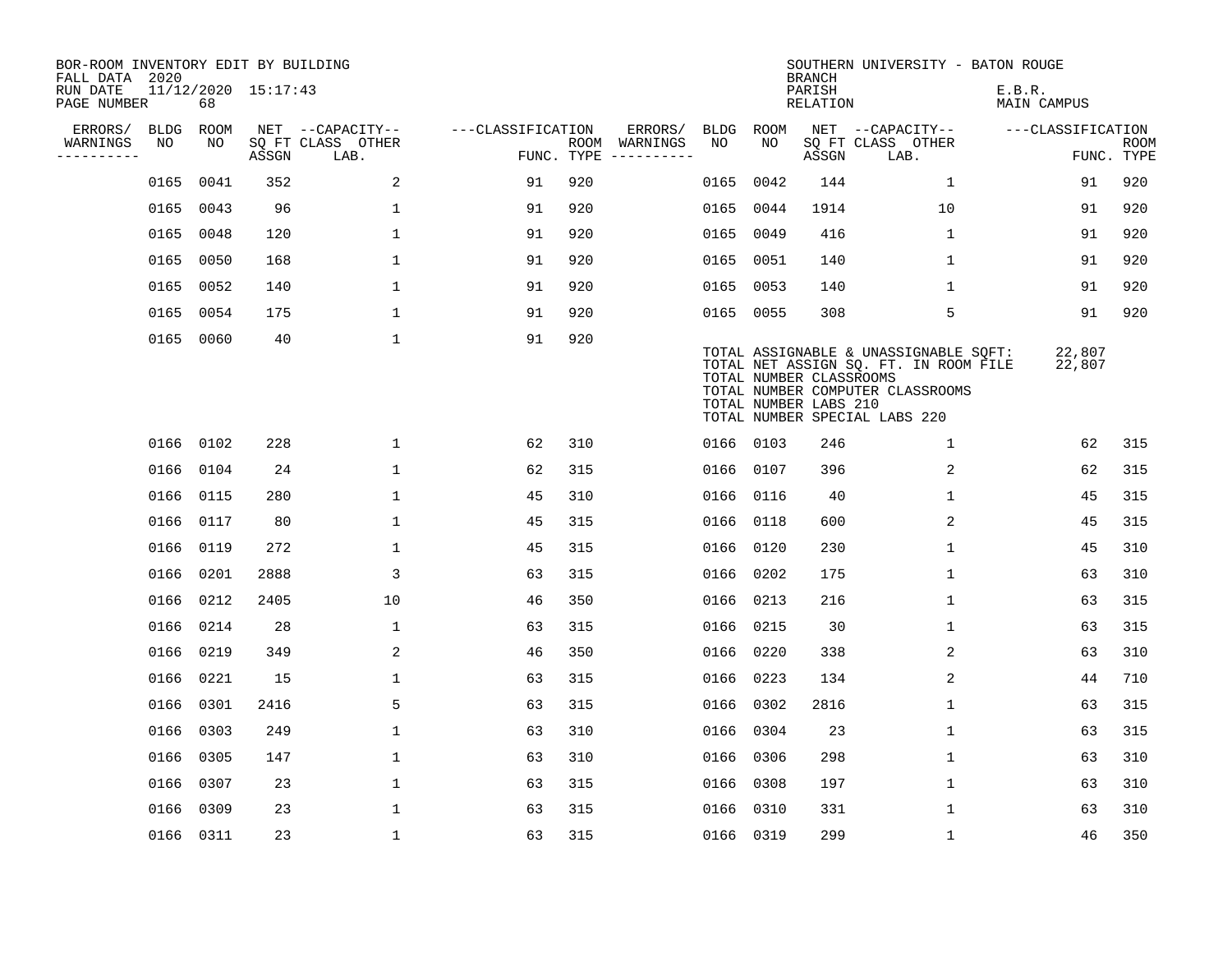| BOR-ROOM INVENTORY EDIT BY BUILDING<br>FALL DATA 2020 |             |                           |       |                           |                   |     |                                      |           |           | <b>BRANCH</b>                                          | SOUTHERN UNIVERSITY - BATON ROUGE                                                                                                                        |                       |                        |                           |
|-------------------------------------------------------|-------------|---------------------------|-------|---------------------------|-------------------|-----|--------------------------------------|-----------|-----------|--------------------------------------------------------|----------------------------------------------------------------------------------------------------------------------------------------------------------|-----------------------|------------------------|---------------------------|
| RUN DATE<br>PAGE NUMBER                               |             | 11/12/2020 15:17:43<br>69 |       |                           |                   |     |                                      |           |           | PARISH<br>RELATION                                     |                                                                                                                                                          | E.B.R.<br>MAIN CAMPUS |                        |                           |
| ERRORS/                                               | <b>BLDG</b> | ROOM                      |       | NET --CAPACITY--          | ---CLASSIFICATION |     | ERRORS/                              | BLDG ROOM |           |                                                        | NET --CAPACITY--                                                                                                                                         | ---CLASSIFICATION     |                        |                           |
| WARNINGS<br>----------                                | NO          | NO                        | ASSGN | SQ FT CLASS OTHER<br>LAB. |                   |     | ROOM WARNINGS<br>FUNC. TYPE $------$ | NO        | NO        | ASSGN                                                  | SQ FT CLASS OTHER<br>LAB.                                                                                                                                |                       |                        | <b>ROOM</b><br>FUNC. TYPE |
|                                                       | 0166        | 0320                      | 195   | $\mathbf 1$               | 63                | 310 |                                      | 0166      | 0321      | 23                                                     | $\mathbf 1$                                                                                                                                              |                       | 63                     | 315                       |
|                                                       | 0166        | 0322                      | 199   | 1                         | 63                | 310 |                                      | 0166 0323 |           | 23                                                     | 1                                                                                                                                                        |                       | 63                     | 315                       |
|                                                       | 0166        | 0324                      | 642   | 2                         | 63                | 315 |                                      | 0166 0325 |           | 1613                                                   | 5                                                                                                                                                        |                       | 63                     | 315                       |
|                                                       | 0166        | 0326                      | 1380  | 5                         | 63                | 315 |                                      |           | 0166 0327 | 196                                                    | $\mathbf 1$                                                                                                                                              |                       | 63                     | 310                       |
|                                                       | 0166        | 0328                      | 23    | $\mathbf 1$               | 63                | 315 |                                      | 0166 0329 |           | 282                                                    | 1                                                                                                                                                        |                       | 63                     | 310                       |
|                                                       | 0166        | 0330                      | 199   | 1                         | 63                | 310 |                                      | 0166 0331 |           | 23                                                     | $\mathbf 1$                                                                                                                                              |                       | 63                     | 315                       |
|                                                       | 0166        | 0332                      | 392   | 2                         | 63                | 315 |                                      |           | 0166 0333 | 15                                                     | $\mathbf{1}$                                                                                                                                             |                       | 63                     | 315                       |
|                                                       | 0166        | 0401                      | 1656  | 4                         | 63                | 315 |                                      |           | 0166 0402 | 199                                                    | 1                                                                                                                                                        |                       | 63                     | 310                       |
|                                                       | 0166        | 0404                      | 1402  | 5                         | 63                | 315 |                                      | 0166 0405 |           | 201                                                    | 1                                                                                                                                                        |                       | 63                     | 310                       |
|                                                       | 0166        | 0407                      | 145   | $\mathbf 1$               | 63                | 310 |                                      | 0166 0409 |           | 195                                                    | 1                                                                                                                                                        |                       | 63                     | 310                       |
|                                                       | 0166        | 0411                      | 280   | 1                         | 63                | 315 |                                      |           | 0166 0412 | 196                                                    | 1                                                                                                                                                        |                       | 63                     | 310                       |
|                                                       | 0166        | 0414                      | 545   | 2                         | 63                | 315 |                                      | 0166 0415 |           | 199                                                    | 1                                                                                                                                                        |                       | 63                     | 310                       |
|                                                       | 0166        | 0423                      | 299   | 2                         | 46                | 350 |                                      | 0166      | 0424      | 149                                                    | 1                                                                                                                                                        |                       | 63                     | 310                       |
|                                                       | 0166        | 0425                      | 568   | 2                         | 46                | 350 |                                      | 0166      | 0426      | 1307                                                   | $\overline{4}$                                                                                                                                           |                       | 63                     | 315                       |
|                                                       | 0166        | 0427                      | 1282  | 4                         | 63                | 315 |                                      | 0166 0428 |           | 366                                                    | 1                                                                                                                                                        |                       | 63                     | 310                       |
|                                                       | 0166        | 0429                      | 23    | $\mathbf 1$               | 63                | 315 |                                      | 0166 0430 |           | 499                                                    | 5                                                                                                                                                        |                       | 46                     | 650                       |
|                                                       | 0166        | 0431                      | 23    | $\mathbf 1$               | 51                | 655 |                                      |           | 0166 0432 | 63                                                     | 1                                                                                                                                                        |                       | 51                     | 655                       |
|                                                       |             | 0166 0433                 | 285   | 1                         | 51                | 655 |                                      |           | 0166 0435 | 15<br>TOTAL NUMBER CLASSROOMS<br>TOTAL NUMBER LABS 210 | 1<br>TOTAL ASSIGNABLE & UNASSIGNABLE SQFT:<br>TOTAL NET ASSIGN SQ. FT. IN ROOM FILE<br>TOTAL NUMBER COMPUTER CLASSROOMS<br>TOTAL NUMBER SPECIAL LABS 220 |                       | 63<br>30,921<br>30,921 | 315                       |
|                                                       |             | 0167 0001S 1268           |       |                           | 00                | 020 |                                      |           | 0167 0002 | 568                                                    | 47                                                                                                                                                       |                       | 11                     | 110                       |
|                                                       | 0167        | 0103                      | 183   | $\mathbf{1}$              | 41                | 310 |                                      |           | 0167 0104 | 384                                                    | 3                                                                                                                                                        |                       | 41                     | 455                       |
|                                                       | 0167        | 0105                      | 1706  | 10                        | 41                | 455 |                                      | 0167      | 0108      | 144                                                    | $\mathbf 1$                                                                                                                                              |                       | 41                     | 310                       |
|                                                       | 0167        | 0109                      | 221   | 1                         | 41                | 310 |                                      | 0167 0111 |           | 144                                                    | 1                                                                                                                                                        |                       | 41                     | 315                       |
|                                                       |             | 0167 0119                 | 249   | $\mathbf 1$               | 41                | 310 |                                      | 0167 0121 |           | 38                                                     | 1                                                                                                                                                        |                       | 41                     | 315                       |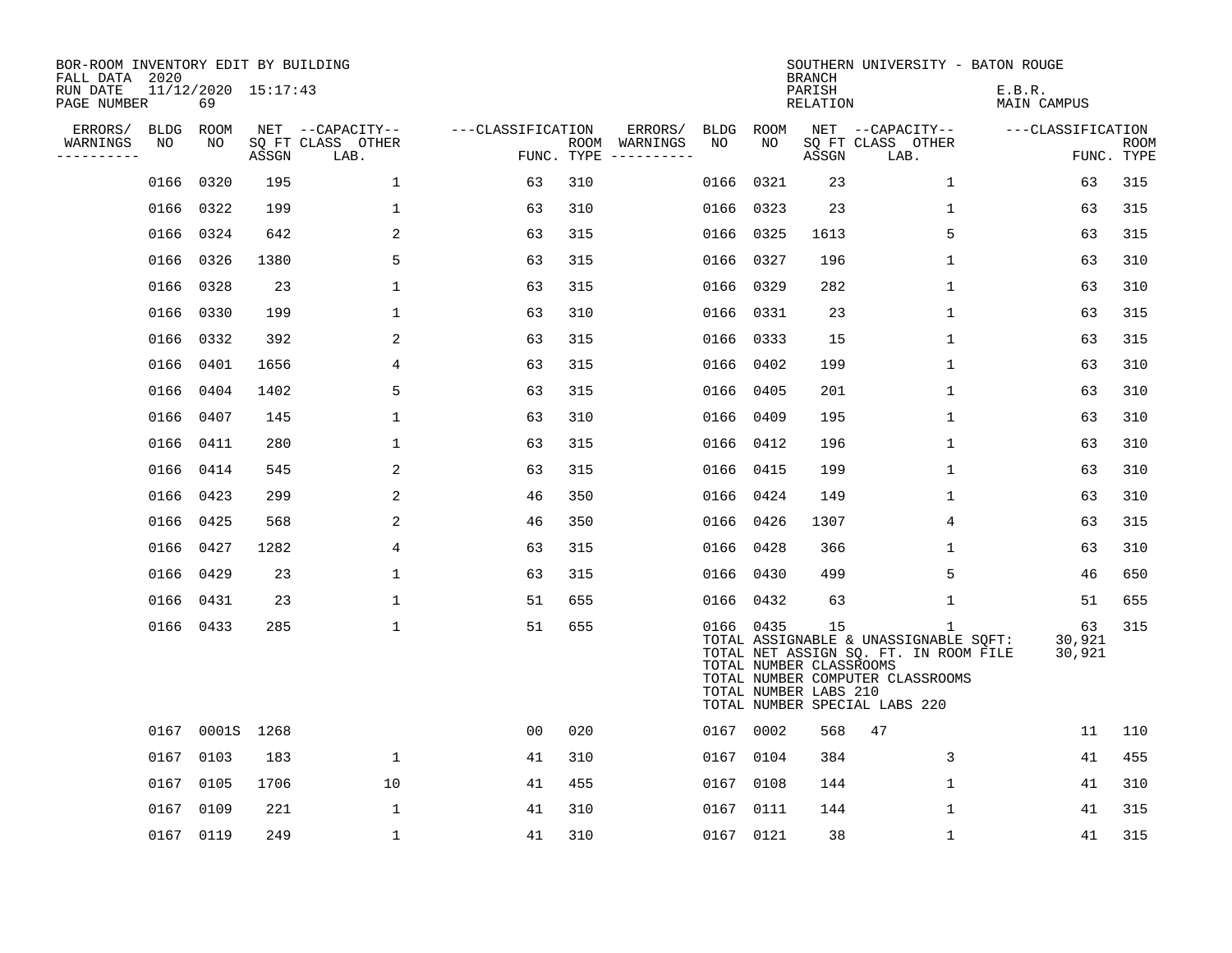| BOR-ROOM INVENTORY EDIT BY BUILDING<br>FALL DATA 2020 |             |           |                     |                           |                   |                    |          |      |           | <b>BRANCH</b>             | SOUTHERN UNIVERSITY - BATON ROUGE |                              |                           |
|-------------------------------------------------------|-------------|-----------|---------------------|---------------------------|-------------------|--------------------|----------|------|-----------|---------------------------|-----------------------------------|------------------------------|---------------------------|
| RUN DATE<br>PAGE NUMBER                               |             | 70        | 11/12/2020 15:17:43 |                           |                   |                    |          |      |           | PARISH<br><b>RELATION</b> |                                   | E.B.R.<br><b>MAIN CAMPUS</b> |                           |
| ERRORS/                                               | <b>BLDG</b> | ROOM      |                     | NET --CAPACITY--          | ---CLASSIFICATION |                    | ERRORS/  | BLDG | ROOM      |                           | NET --CAPACITY--                  | ---CLASSIFICATION            |                           |
| WARNINGS<br>----------                                | NO          | NO        | ASSGN               | SQ FT CLASS OTHER<br>LAB. |                   | ROOM<br>FUNC. TYPE | WARNINGS | NO   | NO        | ASSGN                     | SQ FT CLASS OTHER<br>LAB.         |                              | <b>ROOM</b><br>FUNC. TYPE |
|                                                       | 0167        | 0122      | 46                  | 1                         | 41                | 315                |          | 0167 | 0124      | 88                        | $\mathbf 1$                       | 41                           | 315                       |
|                                                       | 0167        | 0125      | 145                 | 1                         | 41                | 440                |          | 0167 | 0126      | 187                       | 1                                 | 41                           | 440                       |
|                                                       | 0167        | 0128      | 117                 | $\mathbf 1$               | 41                | 315                |          | 0167 | 0131      | 1906                      | 12                                | 41                           | 315                       |
|                                                       | 0167        | 0132      | 349                 | $\mathbf{1}$              | 41                | 440                |          |      | 0167 0133 | 260                       | 1                                 | 41                           | 440                       |
|                                                       | 0167        | 0138      | 2462                | 5                         | 41                | 310                |          |      | 0167 0141 | 167                       | $\mathbf{1}$                      | 41                           | 310                       |
|                                                       | 0167        | 0142      | 125                 | $\mathbf{1}$              | 41                | 310                |          |      | 0167 0143 | 328                       | $\mathbf 1$                       | 41                           | 420                       |
|                                                       | 0167        | 0146      | 122                 | $\mathbf{1}$              | 41                | 310                |          |      | 0167 0147 | 2514                      | 10                                | 41                           | 420                       |
|                                                       | 0167        | 0148      | 91                  | 1                         | 41                | 310                |          |      | 0167 0201 | 160                       | 1                                 | 41                           | 655                       |
|                                                       | 0167        | 0202      | 591                 | 3                         | 41                | 650                |          | 0167 | 0203      | 93                        | 1                                 | 41                           | 655                       |
|                                                       | 0167        | 0204      | 20                  | 1                         | 41                | 650                |          |      | 0167 0205 | 431                       | $\mathbf 1$                       | 41                           | 350                       |
|                                                       | 0167        | 0206      | 404                 | 1                         | 41                | 310                |          | 0167 | 0207      | 142                       | 1                                 | 41                           | 310                       |
|                                                       | 0167        | 0208      | 230                 | 1                         | 41                | 310                |          |      | 0167 0209 | 315                       | 1                                 | 41                           | 310                       |
|                                                       | 0167        | 0211      | 153                 | 1                         | 41                | 315                |          | 0167 | 0212      | 103                       | 1                                 | 41                           | 315                       |
|                                                       | 0167        | 0217      | 29                  | $\mathbf{1}$              | 41                | 315                |          | 0167 | 0219      | 354                       | 12                                | 41                           | 315                       |
|                                                       | 0167        | 0221      | 1457                | 10                        | 41                | 420                |          | 0167 | 0228      | 314                       | 2                                 | 41                           | 420                       |
|                                                       | 0167        | 0229      | 181                 | 1                         | 41                | 310                |          | 0167 | 0231      | 144                       | 1                                 | 41                           | 310                       |
|                                                       | 0167        | 0233      | 536                 | 15                        | 41                | 410                |          |      | 0167 0235 | 80                        | 1                                 | 41                           | 455                       |
|                                                       | 0167        | 0237      | 166                 | $\mathbf{1}$              | 41                | 455                |          | 0167 | 0238      | 910                       | 9                                 | 41                           | 420                       |
|                                                       | 0167        | 0239      | 1247                | 80                        | 11                | 110                |          | 0167 | 0240      | 82                        | 1                                 | 41                           | 455                       |
|                                                       | 0167        | 0245      | 4539                | 20                        | 41                | 420                |          | 0167 | 0246      | 2087                      | 55                                | 41                           | 430                       |
|                                                       | 0167        | 0247      | 1128                | 30                        | 41                | 430                |          | 0167 | 0248      | 2884                      | 50                                | 41                           | 420                       |
|                                                       | 0167        | 0249      | 1288                | $\mathbf 1$               | 41                | 310                |          | 0167 | 0250      | 304                       | 1                                 | 41                           | 310                       |
|                                                       | 0167        | 0253      | 81                  | $\mathbf 1$               | 41                | 310                |          |      | 0167 0254 | 81                        | 1                                 | 41                           | 310                       |
|                                                       | 0167        | 0255      | 81                  | $\mathbf{1}$              | 41                | 310                |          | 0167 | 0256      | 81                        | 1                                 | 41                           | 310                       |
|                                                       | 0167        | 0257      | 81                  | $\mathbf{1}$              | 41                | 310                |          |      | 0167 0258 | 81                        | 1                                 | 41                           | 310                       |
|                                                       |             | 0167 0259 | 81                  | $\mathbf{1}$              | 41                | 310                |          |      | 0167 0260 | 81                        | $\mathbf{1}$                      | 41                           | 310                       |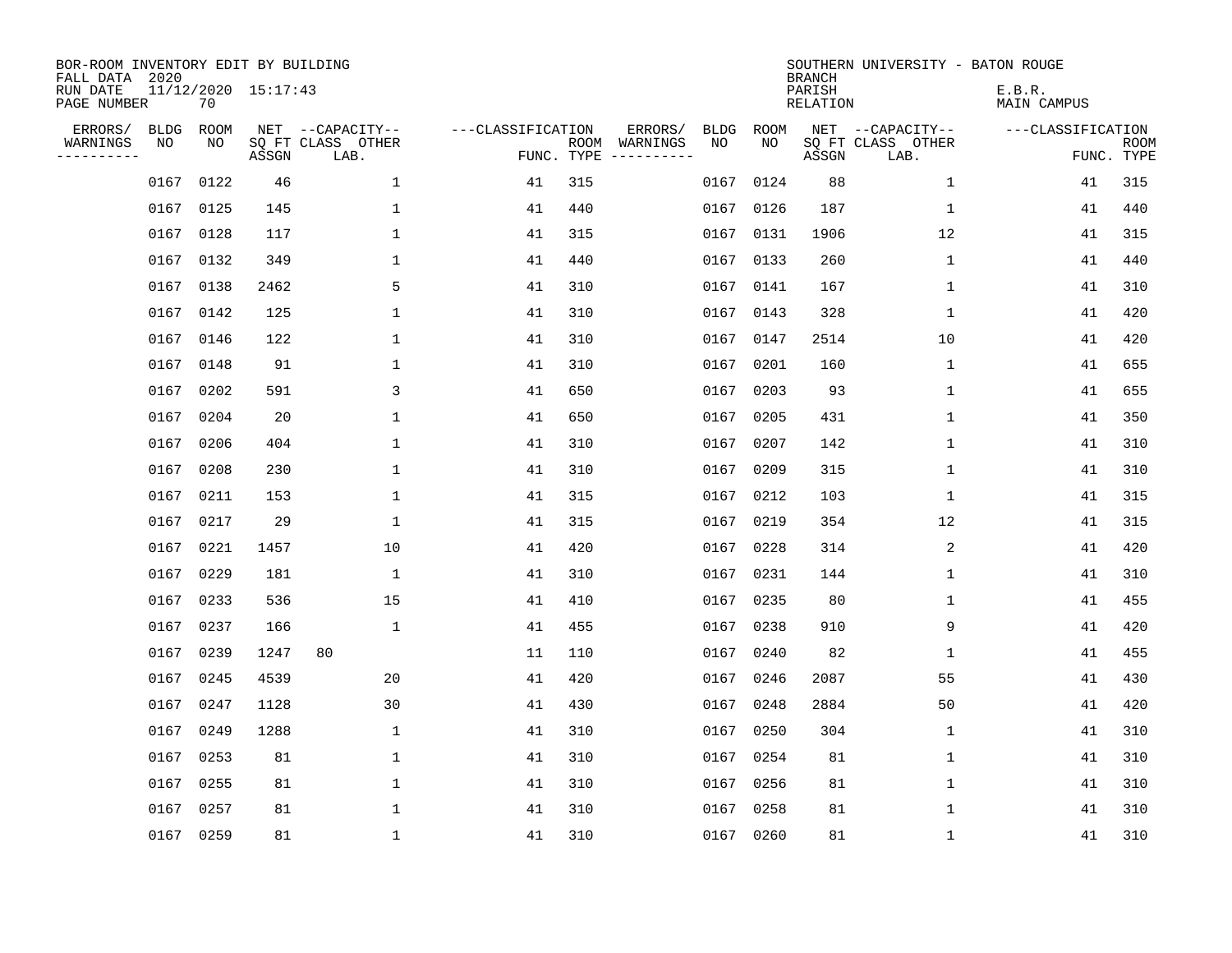| BOR-ROOM INVENTORY EDIT BY BUILDING<br>FALL DATA 2020 |             |           |                     |                           |                   |                    |          |             |             | <b>BRANCH</b>             | SOUTHERN UNIVERSITY - BATON ROUGE |                       |                           |
|-------------------------------------------------------|-------------|-----------|---------------------|---------------------------|-------------------|--------------------|----------|-------------|-------------|---------------------------|-----------------------------------|-----------------------|---------------------------|
| RUN DATE<br>PAGE NUMBER                               |             | 71        | 11/12/2020 15:17:43 |                           |                   |                    |          |             |             | PARISH<br><b>RELATION</b> |                                   | E.B.R.<br>MAIN CAMPUS |                           |
| ERRORS/                                               | <b>BLDG</b> | ROOM      |                     | NET --CAPACITY--          | ---CLASSIFICATION |                    | ERRORS/  | <b>BLDG</b> | <b>ROOM</b> |                           | NET --CAPACITY--                  | ---CLASSIFICATION     |                           |
| WARNINGS<br>----------                                | NO          | NO        | ASSGN               | SQ FT CLASS OTHER<br>LAB. |                   | ROOM<br>FUNC. TYPE | WARNINGS | NO          | NO          | ASSGN                     | SQ FT CLASS OTHER<br>LAB.         |                       | <b>ROOM</b><br>FUNC. TYPE |
|                                                       | 0167        | 0261      | 1423                | 71                        | 11                | 280                |          | 0167        | 0262        | 1309                      | 65                                | 41                    | 410                       |
|                                                       | 0167        | 0263      | 81                  | 1                         | 41                | 310                |          | 0167        | 0264        | 81                        | 1                                 | 41                    | 310                       |
|                                                       | 0167        | 0265      | 81                  | 1                         | 41                | 310                |          | 0167        | 0266        | 81                        | 1                                 | 41                    | 310                       |
|                                                       | 0167        | 0267      | 159                 | $\mathbf{1}$              | 41                | 310                |          |             | 0167 0268   | 117                       | 1                                 | 41                    | 310                       |
|                                                       | 0167        | 0270      | 53                  | 11                        | 41                | 455                |          |             | 0167 0271   | 222                       | 10                                | 41                    | 440                       |
|                                                       | 0167        | 0272      | 150                 | 7                         | 41                | 455                |          |             | 0167 0273   | 239                       | 23                                | 41                    | 455                       |
|                                                       | 0167        | 0274      | 186                 | 9                         | 41                | 455                |          |             | 0167 0275   | 171                       | 8                                 | 41                    | 455                       |
|                                                       | 0167        | 0276      | 169                 | 8                         | 41                | 455                |          |             | 0167 0277   | 60                        | 3                                 | 41                    | 455                       |
|                                                       | 0167        | 0278      | 70                  | 3                         | 41                | 455                |          | 0167        | 0279        | 105                       | 1                                 | 41                    | 310                       |
|                                                       | 0167        | 0280      | 82                  | 4                         | 41                | 455                |          |             | 0167 0281   | 173                       | 8                                 | 41                    | 440                       |
|                                                       | 0167        | 0282      | 591                 | 3                         | 41                | 310                |          | 0167        | 0283        | 231                       | 4                                 | 41                    | 310                       |
|                                                       | 0167        | 0292      | 334                 | 3                         | 41                | 455                |          |             | 0167 0293   | 50                        | 3                                 | 41                    | 455                       |
|                                                       | 0167        | 0294      | 50                  | 3                         | 41                | 455                |          | 0167        | 0295        | 125                       | 1                                 | 41                    | 310                       |
|                                                       | 0167        | 0296      | 162                 | 3                         | 41                | 455                |          | 0167        | 0297        | 1681                      | 84                                | 41                    | 440                       |
|                                                       | 0167        | 0301      | 5225                | 15                        | 41                | 420                |          | 0167        | 0306        | 203                       | 2                                 | 41                    | 455                       |
|                                                       | 0167        | 0307      | 297                 | 2                         | 41                | 420                |          | 0167        | 0309        | 479                       | 5                                 | 41                    | 530                       |
|                                                       | 0167        | 0310      | 750                 | 20                        | 11                | 280                |          | 0167        | 0311        | 40                        | 1                                 | 41                    | 455                       |
|                                                       | 0167        | 0314      | 46                  | 1                         | 41                | 455                |          | 0167        | 0315        | 588                       | 10                                | 11                    | 225                       |
|                                                       | 0167        | 0316      | 570                 | 10                        | 11                | 225                |          | 0167        | 0317        | 570                       | 10                                | 11                    | 225                       |
|                                                       | 0167        | 0318      | 1033                | 50                        | 41                | 420                |          | 0167        | 0319        | 1320                      | 100                               | 41                    | 410                       |
|                                                       | 0167        | 0322      | 352                 | 2                         | 11                | 280                |          | 0167        | 0333        | 26                        | 1                                 | 41                    | 315                       |
|                                                       | 0167        | 0334      | 31                  | 1                         | 41                | 315                |          | 0167        | 0336        | 134                       | 6                                 | 41                    | 410                       |
|                                                       | 0167        | 0338      | 1578                | 5                         | 41                | 420                |          | 0167        | 0339        | 71                        | 1                                 | 41                    | 315                       |
|                                                       | 0167        | 0341      | 49                  | $\mathbf 1$               | 41                | 455                |          |             | 0167 0343   | 3223                      | 10                                | 41                    | 420                       |
|                                                       | 0167        | 0346      | 1233                | 51                        | 41                | 410                |          |             | 0167 0347   | 1275                      | 52                                | 41                    | 410                       |
|                                                       |             | 0167 0348 | 824                 | 40                        | 41                | 410                |          |             | 0167 0349   | 3563                      | 73                                | 41                    | 430                       |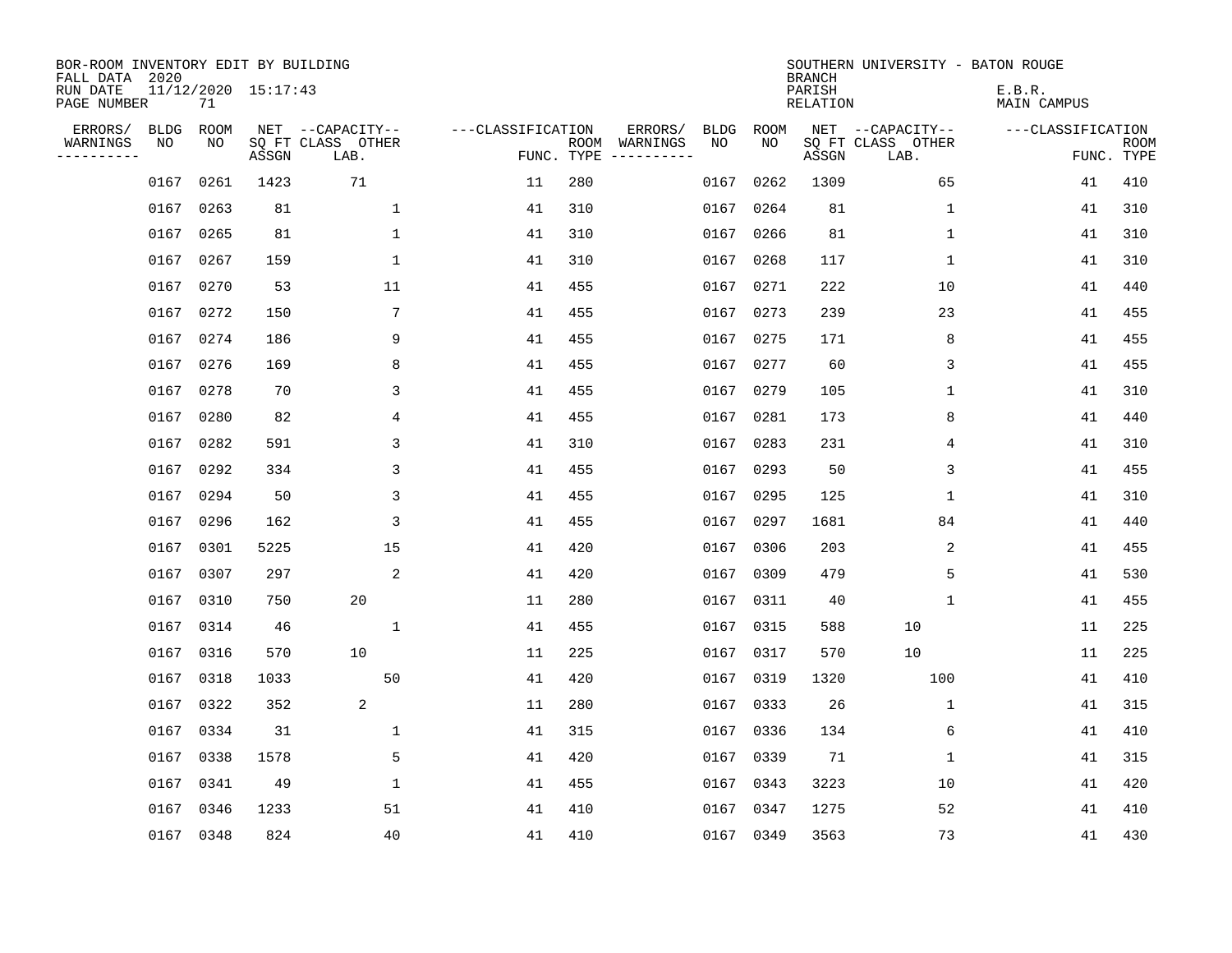| BOR-ROOM INVENTORY EDIT BY BUILDING<br>FALL DATA 2020 |      |                           |       |                           |                   |            |               |           |                                                               | <b>BRANCH</b>      | SOUTHERN UNIVERSITY - BATON ROUGE                                                                                                                         |                              |                           |
|-------------------------------------------------------|------|---------------------------|-------|---------------------------|-------------------|------------|---------------|-----------|---------------------------------------------------------------|--------------------|-----------------------------------------------------------------------------------------------------------------------------------------------------------|------------------------------|---------------------------|
| RUN DATE<br>PAGE NUMBER                               |      | 11/12/2020 15:17:43<br>72 |       |                           |                   |            |               |           |                                                               | PARISH<br>RELATION |                                                                                                                                                           | E.B.R.<br><b>MAIN CAMPUS</b> |                           |
| ERRORS/                                               |      | BLDG ROOM                 |       | NET --CAPACITY--          | ---CLASSIFICATION |            | ERRORS/       | BLDG ROOM |                                                               |                    | NET --CAPACITY--                                                                                                                                          | ---CLASSIFICATION            |                           |
| WARNINGS<br>----------                                | NO   | NO                        | ASSGN | SQ FT CLASS OTHER<br>LAB. |                   | FUNC. TYPE | ROOM WARNINGS | NO        | NO                                                            | ASSGN              | SQ FT CLASS OTHER<br>LAB.                                                                                                                                 |                              | <b>ROOM</b><br>FUNC. TYPE |
|                                                       | 0167 | 0350                      | 79    | $\mathbf{1}$              | 41                | 310        |               | 0167      | 0351                                                          | 79                 | $\mathbf{1}$                                                                                                                                              | 41                           | 310                       |
|                                                       | 0167 | 0352                      | 79    | $\mathbf{1}$              | 41                | 310        |               |           | 0167 0353                                                     | 79                 | $\mathbf{1}$                                                                                                                                              | 41                           | 310                       |
|                                                       | 0167 | 0360                      | 3525  | 71                        | 41                | 430        |               | 0167 0403 |                                                               | 1800               | 80                                                                                                                                                        | 41                           | 410                       |
|                                                       | 0167 | 0404                      | 5801  | 30                        | 41                | 420        |               |           | 0167 0413<br>TOTAL NUMBER CLASSROOMS<br>TOTAL NUMBER LABS 210 | 1593               | 20<br>TOTAL ASSIGNABLE & UNASSIGNABLE SQFT:<br>TOTAL NET ASSIGN SQ. FT. IN ROOM FILE<br>TOTAL NUMBER COMPUTER CLASSROOMS<br>TOTAL NUMBER SPECIAL LABS 220 | 41<br>79,583<br>78,315<br>2  | 420                       |
|                                                       | 0169 | 0002                      | 198   | $\mathbf{1}$              | 57                | 310        |               | 0169 0003 |                                                               | 69                 | 1                                                                                                                                                         | 57                           | 310                       |
|                                                       | 0169 | 0004                      | 30    |                           | 00                | 030        |               | 0169      | 0005                                                          | 10                 |                                                                                                                                                           | 00                           | 030                       |
|                                                       | 0169 | 0006                      | 30    |                           | 0 <sub>0</sub>    | 030        |               | 0169      | 0007                                                          | 19                 |                                                                                                                                                           | 0 <sub>0</sub>               | 020                       |
|                                                       | 0169 | 0008                      | 100   |                           | 0 <sub>0</sub>    | 030        |               | 0169      | 0009                                                          | 97                 |                                                                                                                                                           | 0 <sub>0</sub>               | 010                       |
|                                                       | 0169 | 0010                      | 101   |                           | 0 <sub>0</sub>    | 030        |               | 0169      | 0011                                                          | 19                 |                                                                                                                                                           | 00                           | 020                       |
|                                                       | 0169 | 0012                      | 25    |                           | 0 <sub>0</sub>    | 030        |               | 0169      | 0013                                                          | 483                |                                                                                                                                                           | 0 <sub>0</sub>               | 020                       |
|                                                       | 0169 | 0014                      | 393   | 19                        | 11                | 210        |               | 0169      | 0015                                                          | 270                | 13                                                                                                                                                        | 22                           | 220                       |
|                                                       | 0169 | 0016                      | 143   |                           | 0 <sub>0</sub>    | 030        |               | 0169      | 0017                                                          | 515                | 26                                                                                                                                                        | 48                           | 575                       |
|                                                       | 0169 | 0018                      | 165   | $\mathbf{1}$              | 48                | 575        |               | 0169      | 0019                                                          | 210                | $\mathbf 1$                                                                                                                                               | 48                           | 575                       |
|                                                       | 0169 | 0020                      | 74    | $\mathbf 1$               | 48                | 575        |               | 0169      | 0022                                                          | 63                 | 1                                                                                                                                                         | 48                           | 575                       |
|                                                       | 0169 | 0023                      | 42    | $\mathbf{1}$              | 48                | 575        |               | 0169      | 0024                                                          | 125                | $\mathbf 1$                                                                                                                                               | 48                           | 575                       |
|                                                       | 0169 | 0025                      | 1001  | 25                        | 48                | 570        |               | 0169      | 0026                                                          | 41                 |                                                                                                                                                           | 00                           | 010                       |
|                                                       | 0169 | 0027                      | 141   | 12                        | 48                | 575        |               | 0169 0028 |                                                               | 44                 | $\mathbf 1$                                                                                                                                               | 48                           | 575                       |
|                                                       | 0169 | 0029                      | 582   | 4                         | 48                | 575        |               |           | TOTAL NUMBER CLASSROOMS<br>TOTAL NUMBER LABS 210              |                    | TOTAL ASSIGNABLE & UNASSIGNABLE SQFT: 4,990<br>TOTAL NET ASSIGN SQ. FT. IN ROOM FILE<br>TOTAL NUMBER COMPUTER CLASSROOMS<br>TOTAL NUMBER SPECIAL LABS 220 | 3,892<br>1<br>$\mathbf{1}$   |                           |
|                                                       |      | 0170 0001H                | 446   |                           | 00                | 020        |               |           | 0170 0002H                                                    | 446                |                                                                                                                                                           | 0 <sub>0</sub>               | 020                       |
|                                                       |      | 0170 0101H                | 404   |                           | 00                | 020        |               |           | 0170 0102R                                                    | 131                |                                                                                                                                                           | 0 <sub>0</sub>               | 030                       |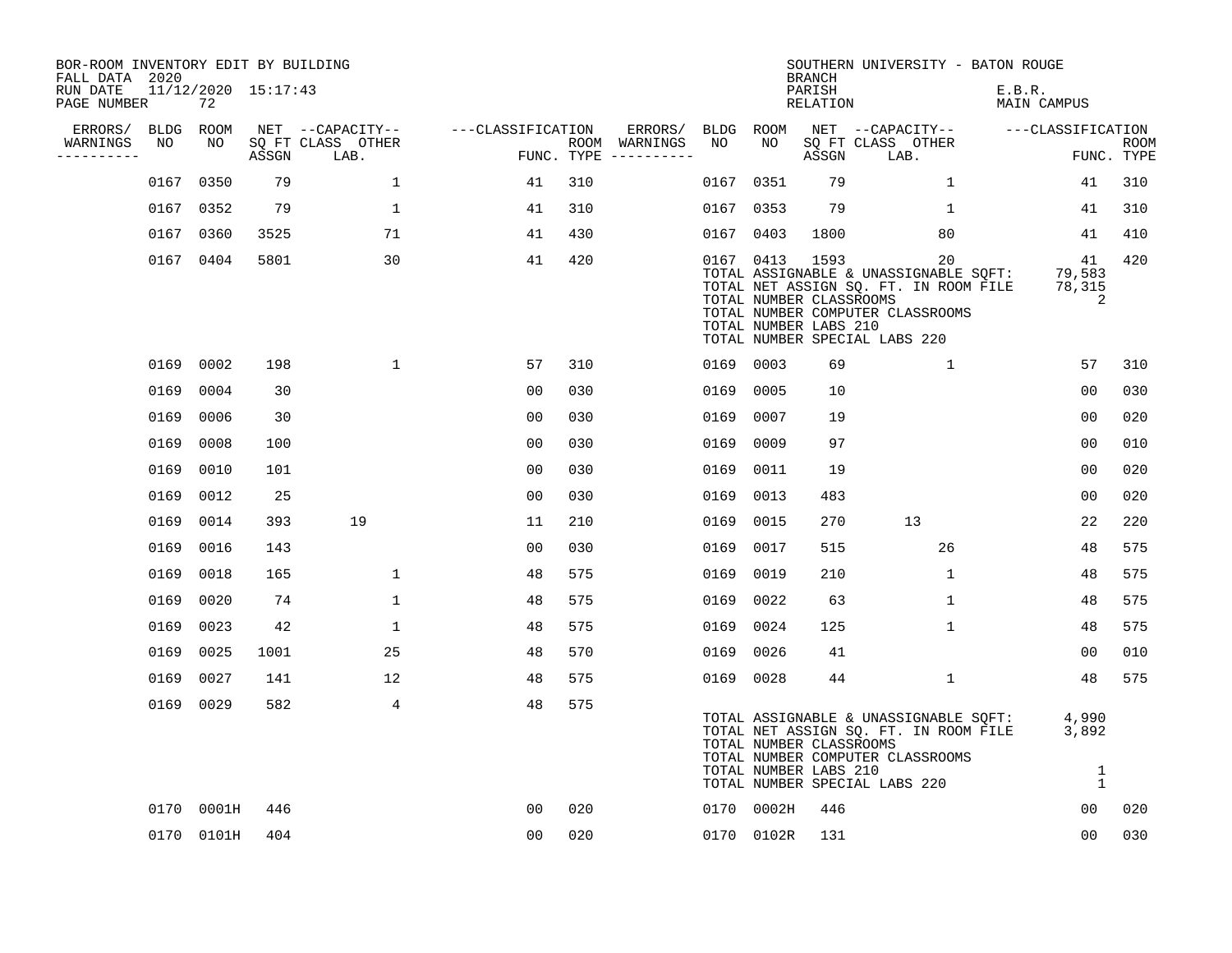| BOR-ROOM INVENTORY EDIT BY BUILDING<br>FALL DATA 2020 |             |                           |       |          |                           |                   |                    |          |             |            | <b>BRANCH</b>             |              |                           | SOUTHERN UNIVERSITY - BATON ROUGE |                   |                           |
|-------------------------------------------------------|-------------|---------------------------|-------|----------|---------------------------|-------------------|--------------------|----------|-------------|------------|---------------------------|--------------|---------------------------|-----------------------------------|-------------------|---------------------------|
| RUN DATE<br>PAGE NUMBER                               |             | 11/12/2020 15:17:43<br>73 |       |          |                           |                   |                    |          |             |            | PARISH<br><b>RELATION</b> |              |                           | E.B.R.<br><b>MAIN CAMPUS</b>      |                   |                           |
| ERRORS/                                               | <b>BLDG</b> | ROOM                      |       |          | NET --CAPACITY--          | ---CLASSIFICATION |                    | ERRORS/  | <b>BLDG</b> | ROOM       |                           |              | NET --CAPACITY--          |                                   | ---CLASSIFICATION |                           |
| WARNINGS<br>----------                                | NO          | NO                        | ASSGN |          | SQ FT CLASS OTHER<br>LAB. |                   | ROOM<br>FUNC. TYPE | WARNINGS | NO          | NO         | ASSGN                     |              | SQ FT CLASS OTHER<br>LAB. |                                   |                   | <b>ROOM</b><br>FUNC. TYPE |
|                                                       | 0170        | 0103R                     | 98    |          |                           | 00                | 030                |          | 0170        | 0104       | 208                       |              | $\mathbf{1}$              |                                   | 11                | 250                       |
|                                                       | 0170        | 0105                      | 29    |          |                           | 0 <sub>0</sub>    | 020                |          | 0170        | 0106       | 56                        |              |                           |                                   | 0 <sub>0</sub>    | 010                       |
|                                                       | 0170        | 0107                      | 404   |          | $\mathbf 1$               | 45                | 310                |          | 0170        | 0108H      | 26                        |              |                           |                                   | 0 <sub>0</sub>    | 020                       |
|                                                       | 0170        | 0110H                     | 856   |          |                           | 0 <sub>0</sub>    | 020                |          |             | 0170 0112C | 50                        |              |                           |                                   | 0 <sub>0</sub>    | 010                       |
|                                                       | 0170        | 0113                      | 41    |          | 24                        | 45                | 350                |          | 0170        | 0114       | 650                       | 54           |                           |                                   | 11                | 110                       |
|                                                       | 0170        | 0115                      | 544   | 36       |                           | 11                | 110                |          |             | 0170 0116R | 161                       |              |                           |                                   | 0 <sub>0</sub>    | 030                       |
|                                                       | 0170        | 0117C                     | 50    |          |                           | 0 <sub>0</sub>    | 030                |          |             | 0170 0118H | 983                       |              |                           |                                   | 0 <sub>0</sub>    | 020                       |
|                                                       | 0170        | 0119S                     | 331   |          |                           | 0 <sub>0</sub>    | 020                |          |             | 0170 0120R | 89                        |              |                           |                                   | 0 <sub>0</sub>    | 030                       |
|                                                       | 0170        | 0121C                     | 50    |          |                           | 0 <sub>0</sub>    | 010                |          | 0170        | 0122       | 850                       |              | 4                         |                                   | 46                | 650                       |
|                                                       | 0170        | 0122C                     | 68    |          |                           | 0 <sub>0</sub>    | 010                |          |             | 0170 0123  | 69                        |              | $\mathbf{1}$              |                                   | 11                | 220                       |
|                                                       | 0170        | 0124                      | 56    |          | $\mathbf 1$               | 11                | 220                |          | 0170        | 0126       | 2320                      | 150          |                           |                                   | 11                | 110                       |
|                                                       | 0170        | 0127                      | 111   |          | $\mathbf{1}$              | 11                | 280                |          |             | 0170 0128  | 111                       |              | $\mathbf{1}$              |                                   | 11                | 280                       |
|                                                       | 0170        | 0129                      |       | 2320 130 |                           | 11                | 110                |          | 0170        | 0130       | 35                        | $\mathbf{1}$ |                           |                                   | 11                | 115                       |
|                                                       | 0170        | 0130C                     | 55    |          |                           | 0 <sub>0</sub>    | 010                |          |             | 0170 0131C | 51                        |              |                           |                                   | 0 <sub>0</sub>    | 010                       |
|                                                       | 0170        | 0132C                     | 55    |          |                           | 0 <sub>0</sub>    | 010                |          |             | 0170 0134H | 488                       |              |                           |                                   | 0 <sub>0</sub>    | 020                       |
|                                                       | 0170        | 0135                      | 390   |          | 2                         | 45                | 590                |          | 0170        | 0135H      | 694                       |              |                           |                                   | 00                | 020                       |
|                                                       | 0170        | 0136H                     | 489   |          |                           | 0 <sub>0</sub>    | 020                |          |             | 0170 0137S | 258                       |              |                           |                                   | 0 <sub>0</sub>    | 020                       |
|                                                       | 0170        | 0138C                     | 50    |          |                           | 0 <sub>0</sub>    | 010                |          | 0170        | 0141       | 95                        |              | $\mathbf 1$               |                                   | 45                | 315                       |
|                                                       | 0170        | 0142                      | 181   |          | $\mathbf{1}$              | 45                | 350                |          |             | 0170 0143  | 94                        |              | 1                         |                                   | 45                | 310                       |
|                                                       | 0170        | 0144                      | 650   | 54       |                           | 11                | 110                |          |             | 0170 0145  | 95                        |              | 1                         |                                   | 45                | 310                       |
|                                                       | 0170        | 0146                      | 48    |          | 1                         | 45                | 315                |          |             | 0170 0147  | 66                        |              | 1                         |                                   | 45                | 315                       |
|                                                       | 0170        | 0148                      | 439   |          | 4                         | 44                | 710                |          |             | 0170 0149  | 208                       |              | 1                         |                                   | 45                | 315                       |
|                                                       | 0170        | 0150                      | 119   |          | $\mathbf{1}$              | 45                | 310                |          |             | 0170 0151  | 94                        |              | 1                         |                                   | 45                | 310                       |
|                                                       | 0170        | 0152C                     | 325   |          |                           | 0 <sub>0</sub>    | 010                |          |             | 0170 0153C | 50                        |              |                           |                                   | 00                | 010                       |
|                                                       | 0170        | 0153S                     | 192   |          |                           | 0 <sub>0</sub>    | 020                |          |             | 0170 0154C | 50                        |              |                           |                                   | 0 <sub>0</sub>    | 010                       |
|                                                       |             | 0170 0155C                | 50    |          |                           | 0 <sub>0</sub>    | 010                |          |             | 0170 0156C | 50                        |              |                           |                                   | 0 <sub>0</sub>    | 010                       |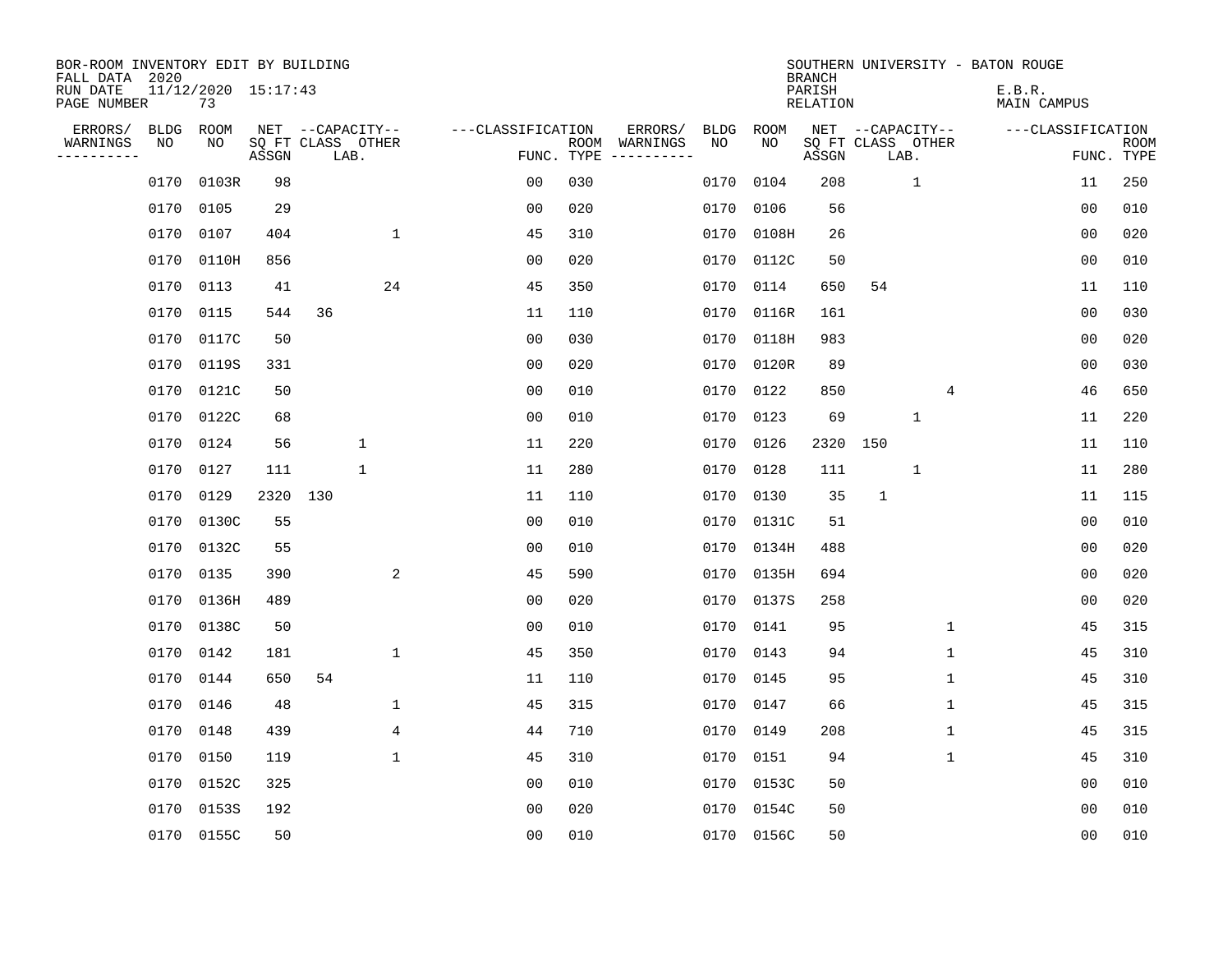| BOR-ROOM INVENTORY EDIT BY BUILDING<br>FALL DATA 2020 |             |                           |                 |                           |              |                   |                    |                         |             |             | <b>BRANCH</b>             | SOUTHERN UNIVERSITY - BATON ROUGE |                       |                   |                           |
|-------------------------------------------------------|-------------|---------------------------|-----------------|---------------------------|--------------|-------------------|--------------------|-------------------------|-------------|-------------|---------------------------|-----------------------------------|-----------------------|-------------------|---------------------------|
| RUN DATE<br>PAGE NUMBER                               |             | 11/12/2020 15:17:43<br>74 |                 |                           |              |                   |                    |                         |             |             | PARISH<br><b>RELATION</b> |                                   | E.B.R.<br>MAIN CAMPUS |                   |                           |
| ERRORS/                                               | <b>BLDG</b> | <b>ROOM</b>               |                 | NET --CAPACITY--          |              | ---CLASSIFICATION |                    | ERRORS/                 | <b>BLDG</b> | <b>ROOM</b> |                           | NET --CAPACITY--                  |                       | ---CLASSIFICATION |                           |
| WARNINGS<br>----------                                | NO          | NO                        | ASSGN           | SQ FT CLASS OTHER<br>LAB. |              |                   | ROOM<br>FUNC. TYPE | WARNINGS<br>----------- | NO          | NO          | ASSGN                     | SQ FT CLASS OTHER<br>LAB.         |                       |                   | <b>ROOM</b><br>FUNC. TYPE |
|                                                       | 0170        | 0157M                     | 150             |                           |              | 0 <sub>0</sub>    | 030                |                         | 0170        | 0158S       | 50                        |                                   |                       | 0 <sub>0</sub>    | 020                       |
|                                                       | 0170        | 0159R                     | 152             |                           |              | 0 <sub>0</sub>    | 030                |                         | 0170        | 0160R       | 107                       |                                   |                       | 0 <sub>0</sub>    | 030                       |
|                                                       | 0170        | 0162                      | 18              |                           | 1            | 45                | 315                |                         | 0170        | 0162H       | 129                       |                                   |                       | 00                | 020                       |
|                                                       | 0170        | 0163                      | 18              |                           | $\mathbf{1}$ | 46                | 315                |                         | 0170        | 0163H       | 1851                      |                                   |                       | 00                | 020                       |
|                                                       | 0170        | 0164                      | 262             |                           | $\mathbf{1}$ | 45                | 315                |                         | 0170        | 0165        | 180                       | 1                                 |                       | 45                | 350                       |
|                                                       | 0170        | 0166                      | 40              |                           | 1            | 45                | 315                |                         | 0170        | 0167        | 132                       | 1                                 |                       | 46                | 655                       |
|                                                       | 0170        | 0168                      | 554             |                           | 4            | 46                | 650                |                         | 0170        | 0169        | 181                       | $\mathbf{1}$                      |                       | 46                | 310                       |
|                                                       | 0170        | 0170                      | 147             |                           | 1            | 45                | 310                |                         | 0170        | 0171        | 27                        | 1                                 |                       | 46                | 650                       |
|                                                       | 0170        | 0172                      | 243             |                           | $\mathbf{1}$ | 45                | 310                |                         | 0170        | 0173        | 2025                      | 1                                 |                       | 46                | 650                       |
|                                                       |             | 0170 0174                 | 47              |                           | $\mathbf 1$  | 45                | 315                |                         | 0170        | 0175        | 27                        | 1                                 |                       | 46                | 650                       |
|                                                       | 0170        | 0177                      | 129             |                           | $\mathbf{1}$ | 45                | 310                |                         | 0170        | 0178        | 47                        | 1                                 |                       | 46                | 650                       |
|                                                       | 0170        | 0179                      | 47              |                           | $\mathbf{1}$ | 45                | 315                |                         | 0170        | 0180        | 582                       | 4                                 |                       | 46                | 650                       |
|                                                       | 0170        | 0180C                     | 50              |                           |              | 0 <sub>0</sub>    | 010                |                         | 0170        | 0181        | 12                        | $\mathbf 1$                       |                       | 45                | 355                       |
|                                                       | 0170        | 0182                      | 12              |                           | 1            | 46                | 650                |                         | 0170        | 0185C       | 50                        |                                   |                       | 0 <sub>0</sub>    | 010                       |
|                                                       | 0170        | 0186                      | 192             |                           | 2            | 46                | 650                |                         | 0170        | 0187        | 234                       | 2                                 |                       | 46                | 650                       |
|                                                       | 0170        | 0189                      | 129             |                           |              | 0 <sub>0</sub>    | 020                |                         | 0170        | 0190        | 48                        | $\mathbf 1$                       |                       | 46                | 650                       |
|                                                       | 0170        | 0191                      | 138             |                           | $\mathbf{1}$ | 46                | 650                |                         | 0170        | 0192S       | 55                        |                                   |                       | 0 <sub>0</sub>    | 020                       |
|                                                       | 0170        | 0193S                     | 55              |                           |              | 0 <sub>0</sub>    | 020                |                         | 0170        | 0201        | 434                       | 4                                 |                       | 45                | 350                       |
|                                                       | 0170        | 0201C                     | $7\phantom{.0}$ |                           |              | 00                | 010                |                         | 0170        | 0202H       | 86                        |                                   |                       | 00                | 020                       |
|                                                       | 0170        | 0203                      | 467             |                           | 28           | 45                | 430                |                         | 0170        | 0204        | 780                       | 30                                |                       | 11                | 220                       |
|                                                       | 0170        | 0205                      | 1470            | 75                        |              | 11                | 110                |                         | 0170        | 0206        | 1053                      | 68                                |                       | 11                | 220                       |
|                                                       | 0170        | 0207                      | 598             |                           | 40           | 11                | 220                |                         | 0170        | 0208R       | 161                       |                                   |                       | 0 <sub>0</sub>    | 030                       |
|                                                       | 0170        | 0209C                     | 131             |                           |              | 00                | 030                |                         | 0170        | 0210H       | 983                       |                                   |                       | 0 <sub>0</sub>    | 020                       |
|                                                       | 0170        | 0211S                     | 331             |                           |              | 00                | 020                |                         | 0170        | 0212R       | 89                        |                                   |                       | 0 <sub>0</sub>    | 030                       |
|                                                       | 0170        | 0214                      | 601             |                           | 10           | 45                | 540                |                         | 0170        | 0215        | 674                       | 30                                |                       | 11                | 220                       |
|                                                       |             | 0170 0216                 | 1094            | 73                        |              | 11                | 110                |                         |             | 0170 0217H  | 1255                      |                                   |                       | 0 <sub>0</sub>    | 020                       |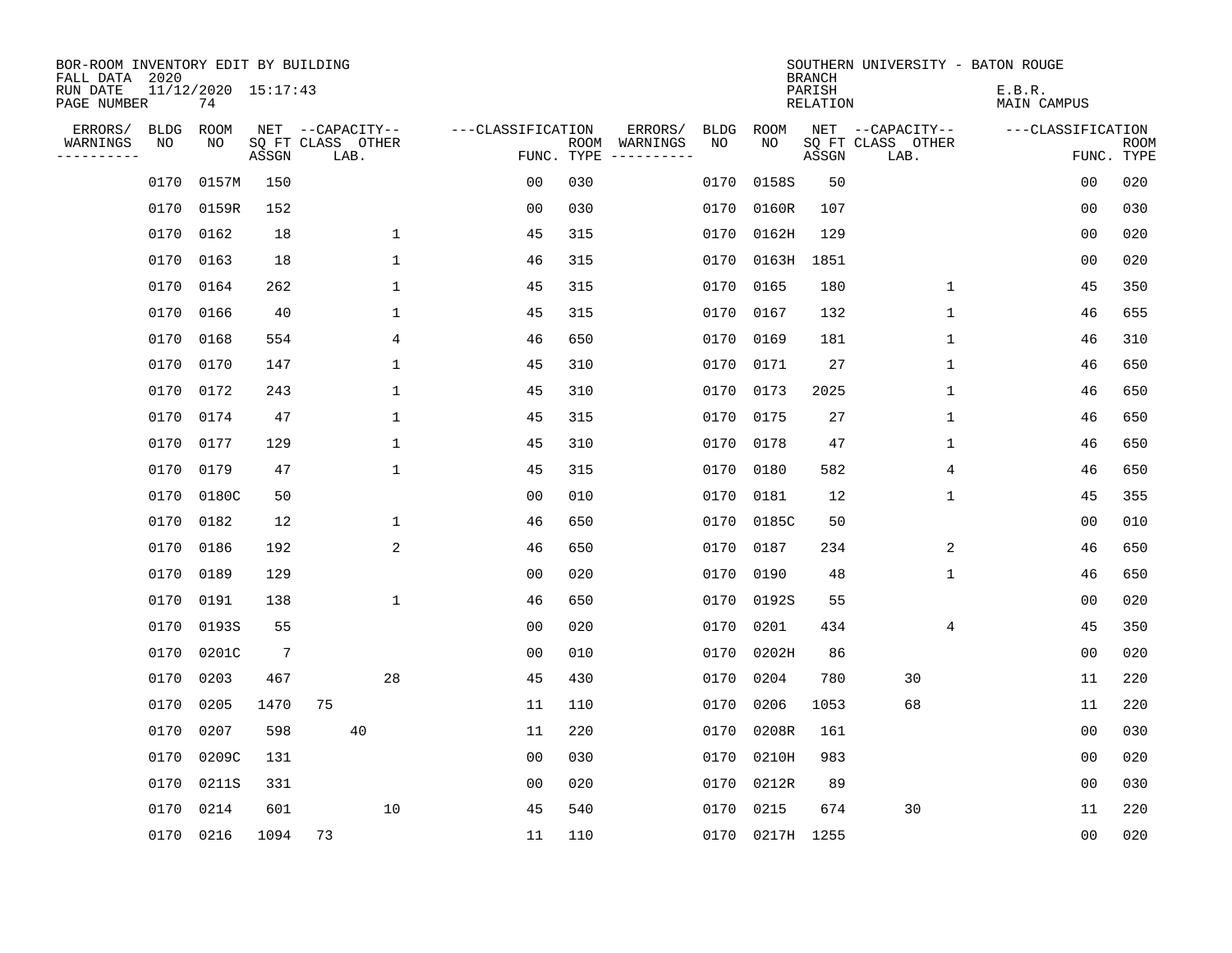| BOR-ROOM INVENTORY EDIT BY BUILDING<br>FALL DATA 2020 |             |                           |       |                           |                   |     |                                      |             |             | <b>BRANCH</b>             | SOUTHERN UNIVERSITY - BATON ROUGE |                              |                |                           |
|-------------------------------------------------------|-------------|---------------------------|-------|---------------------------|-------------------|-----|--------------------------------------|-------------|-------------|---------------------------|-----------------------------------|------------------------------|----------------|---------------------------|
| RUN DATE<br>PAGE NUMBER                               |             | 11/12/2020 15:17:43<br>75 |       |                           |                   |     |                                      |             |             | PARISH<br><b>RELATION</b> |                                   | E.B.R.<br><b>MAIN CAMPUS</b> |                |                           |
| ERRORS/                                               | <b>BLDG</b> | ROOM                      |       | NET --CAPACITY--          | ---CLASSIFICATION |     | ERRORS/                              | <b>BLDG</b> | <b>ROOM</b> |                           | NET --CAPACITY--                  | ---CLASSIFICATION            |                |                           |
| WARNINGS<br>----------                                | NO          | NO                        | ASSGN | SQ FT CLASS OTHER<br>LAB. |                   |     | ROOM WARNINGS<br>FUNC. TYPE $------$ | NO          | NO          | ASSGN                     | SQ FT CLASS OTHER<br>LAB.         |                              |                | <b>ROOM</b><br>FUNC. TYPE |
|                                                       | 0170        | 0218                      | 811   | 45                        | 11                | 220 |                                      | 0170        | 0219        | 679                       | 45                                |                              | 11             | 110                       |
|                                                       | 0170        | 0220                      | 390   | 20                        | 46                | 590 |                                      | 0170        | 0221        | 285                       | 15                                |                              | 48             | 410                       |
|                                                       | 0170        | 0222S                     | 330   |                           | 00                | 020 |                                      |             | 0170 0226H  | 20                        |                                   |                              | 00             | 020                       |
|                                                       | 0170        | 0227H                     | 154   |                           | 0 <sub>0</sub>    | 020 |                                      |             | 0170 0228   | 83                        | $\mathbf 1$                       |                              | 46             | 650                       |
|                                                       | 0170        | 0229                      | 81    | $\mathbf 1$               | 46                | 650 |                                      | 0170        | 0230H       | 84                        |                                   |                              | 00             | 020                       |
|                                                       | 0170        | 0231                      | 81    | $\mathbf 1$               | 46                | 650 |                                      |             | 0170 0232   | 81                        | $\mathbf 1$                       |                              | 46             | 650                       |
|                                                       | 0170        | 0233                      | 81    | $\mathbf{1}$              | 46                | 650 |                                      |             | 0170 0234   | 81                        | $\mathbf{1}$                      |                              | 46             | 650                       |
|                                                       | 0170        | 0235                      | 84    |                           | 0 <sub>0</sub>    | 020 |                                      |             | 0170 0236   | 81                        | $\mathbf{1}$                      |                              | 46             | 650                       |
|                                                       | 0170        | 0237                      | 79    | $\mathbf 1$               | 46                | 650 |                                      | 0170        | 0238H       | 485                       |                                   |                              | 00             | 020                       |
|                                                       | 0170        | 0239                      | 84    | $\mathbf 1$               | 46                | 650 |                                      |             | 0170 0240   | 87                        | $\mathbf 1$                       |                              | 46             | 650                       |
|                                                       | 0170        | 0241                      | 87    | $\mathbf 1$               | 46                | 650 |                                      | 0170        | 0242        | 87                        | $\mathbf 1$                       |                              | 46             | 650                       |
|                                                       | 0170        | 0243H                     | 182   |                           | 0 <sub>0</sub>    | 020 |                                      | 0170        | 0244        | 87                        | $\mathbf 1$                       |                              | 46             | 650                       |
|                                                       | 0170        | 0245                      | 87    | 1                         | 46                | 650 |                                      | 0170        | 0246        | 87                        | 1                                 |                              | 46             | 650                       |
|                                                       | 0170        | 0247                      | 87    | $\mathbf{1}$              | 46                | 650 |                                      | 0170        | 0249C       | 95                        |                                   |                              | 00             | 010                       |
|                                                       | 0170        | 0249H                     | 195   |                           | 0 <sub>0</sub>    | 020 |                                      | 0170        | 0250C       | 95                        |                                   |                              | 0 <sub>0</sub> | 010                       |
|                                                       | 0170        | 0251C                     | 115   |                           | 0 <sub>0</sub>    | 030 |                                      | 0170        | 0252H       | 115                       |                                   |                              | 0 <sub>0</sub> | 020                       |
|                                                       | 0170        | 0253S                     | 142   |                           | 0 <sub>0</sub>    | 020 |                                      | 0170        | 0254R       | 152                       |                                   |                              | 0 <sub>0</sub> | 030                       |
|                                                       | 0170        | 0255R                     | 139   |                           | 0 <sub>0</sub>    | 030 |                                      | 0170        | 0256        | 84                        | $\mathbf 1$                       |                              | 46             | 650                       |
|                                                       | 0170        | 0257                      | 84    | $\mathbf 1$               | 46                | 650 |                                      |             | 0170 0258   | 87                        | 1                                 |                              | 46             | 650                       |
|                                                       | 0170        | 0259                      | 87    | $\mathbf{1}$              | 46                | 650 |                                      | 0170        | 0260        | 87                        | 1                                 |                              | 46             | 650                       |
|                                                       | 0170        | 0261                      | 87    | $\mathbf 1$               | 46                | 650 |                                      |             | 0170 0262   | 87                        | $\mathbf 1$                       |                              | 46             | 650                       |
|                                                       | 0170        | 0263                      | 84    | $\mathbf{1}$              | 46                | 650 |                                      | 0170        | 0264H       | 483                       |                                   |                              | 0 <sub>0</sub> | 020                       |
|                                                       | 0170        | 0265                      | 79    | $\mathbf 1$               | 46                | 655 |                                      |             | 0170 0266   | 81                        | 1                                 |                              | 46             | 650                       |
|                                                       | 0170        | 0267H                     | 84    |                           | 0 <sub>0</sub>    | 020 |                                      | 0170        | 0268        | 81                        | $\mathbf 1$                       |                              | 46             | 650                       |
|                                                       | 0170        | 0269                      | 81    | $\mathbf{1}$              | 46                | 650 |                                      |             | 0170 0270   | 81                        | $\mathbf{1}$                      |                              | 46             | 650                       |
|                                                       | 0170 0271   |                           | 81    | $\mathbf{1}$              | 46                | 650 |                                      |             | 0170 0272H  | 84                        |                                   |                              | 0 <sub>0</sub> | 020                       |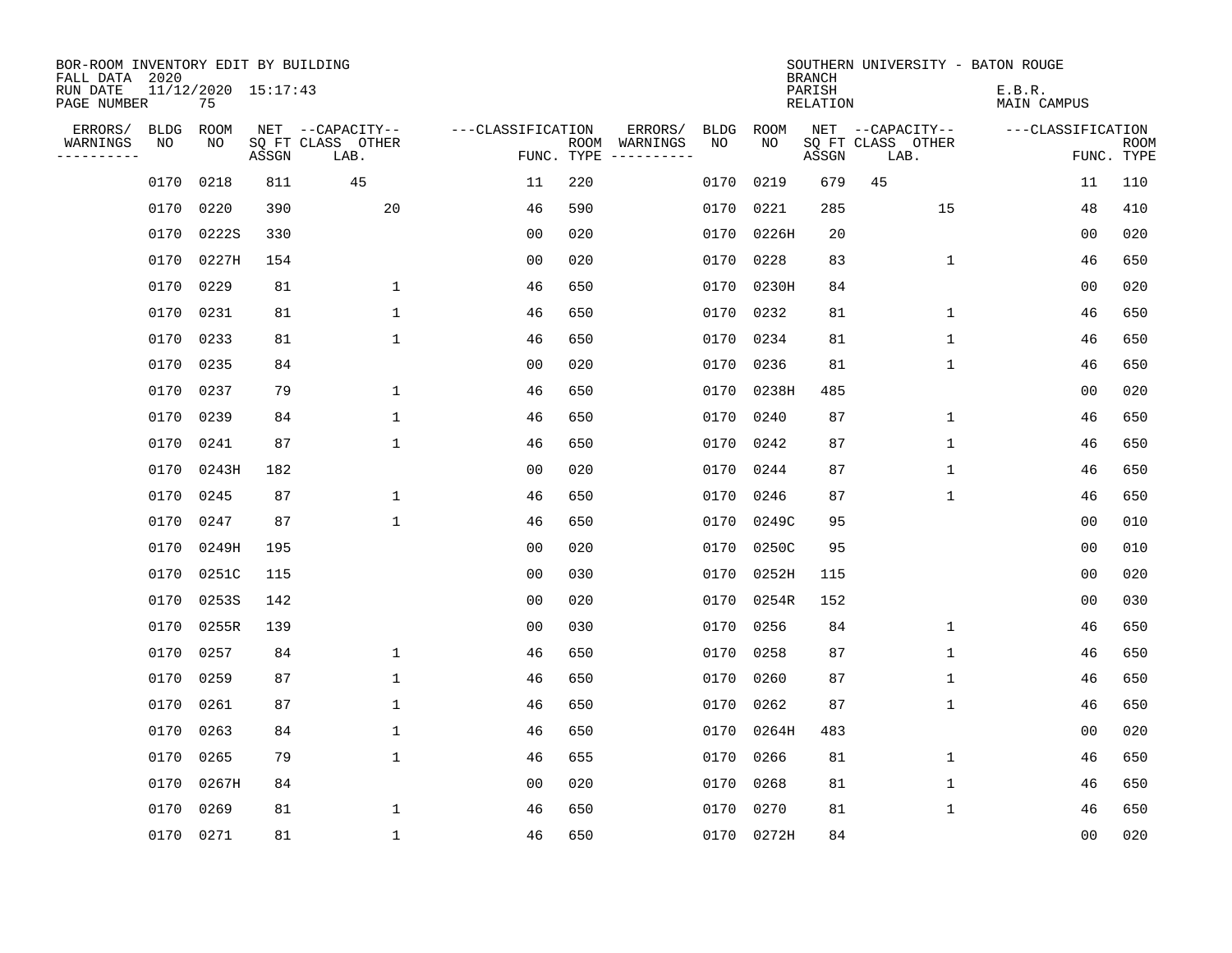| BOR-ROOM INVENTORY EDIT BY BUILDING<br>FALL DATA 2020 |             |                           |       |                           |                   |            |                             |      |           | <b>BRANCH</b>             | SOUTHERN UNIVERSITY - BATON ROUGE |                              |                           |
|-------------------------------------------------------|-------------|---------------------------|-------|---------------------------|-------------------|------------|-----------------------------|------|-----------|---------------------------|-----------------------------------|------------------------------|---------------------------|
| RUN DATE<br>PAGE NUMBER                               |             | 11/12/2020 15:17:43<br>76 |       |                           |                   |            |                             |      |           | PARISH<br><b>RELATION</b> |                                   | E.B.R.<br><b>MAIN CAMPUS</b> |                           |
| ERRORS/                                               | <b>BLDG</b> | ROOM                      |       | NET --CAPACITY--          | ---CLASSIFICATION |            | ERRORS/                     | BLDG | ROOM      |                           | NET --CAPACITY--                  | ---CLASSIFICATION            |                           |
| WARNINGS<br>----------                                | NO          | NO                        | ASSGN | SQ FT CLASS OTHER<br>LAB. |                   | FUNC. TYPE | ROOM WARNINGS<br>---------- | NO   | NO        | ASSGN                     | SQ FT CLASS OTHER<br>LAB.         |                              | <b>ROOM</b><br>FUNC. TYPE |
|                                                       | 0170        | 0273                      | 81    | 1                         | 46                | 650        |                             | 0170 | 0274      | 83                        | $\mathbf 1$                       | 46                           | 650                       |
|                                                       | 0170        | 0275C                     | 236   |                           | 0 <sub>0</sub>    | 010        |                             | 0170 | 0276      | 104                       | 2                                 | 46                           | 650                       |
|                                                       | 0170        | 0277                      | 106   | 2                         | 46                | 650        |                             | 0170 | 0278      | 104                       | 2                                 | 46                           | 650                       |
|                                                       | 0170        | 0279                      | 200   | 3                         | 46                | 650        |                             | 0170 | 0280      | 155                       | $\overline{2}$                    | 46                           | 650                       |
|                                                       | 0170        | 0281                      | 10    | $\mathbf 1$               | 46                | 650        |                             | 0170 | 0282      | 77                        | $\mathbf 1$                       | 46                           | 650                       |
|                                                       | 0170        | 0283                      | 263   | 2                         | 46                | 650        |                             | 0170 | 0284      | 146                       | 2                                 | 46                           | 650                       |
|                                                       | 0170        | 0285                      | 119   | 2                         | 46                | 650        |                             | 0170 | 0301H     | 494                       |                                   | 0 <sub>0</sub>               | 020                       |
|                                                       | 0170        | 0302H                     | 108   |                           | 0 <sub>0</sub>    | 020        |                             | 0170 | 0303      | 178                       | 25                                | 48                           | 410                       |
|                                                       | 0170        | 0304                      | 178   | 25                        | 11                | 115        |                             | 0170 | 0305      | 499                       | 10                                | 45                           | 315                       |
|                                                       | 0170        | 0306                      | 173   | 33                        | 45                | 350        |                             | 0170 | 0307      | 223                       | 33                                | 11                           | 110                       |
|                                                       | 0170        | 0308                      | 97    | 30                        | 46                | 650        |                             | 0170 | 0309      | 85                        | 30                                | 46                           | 650                       |
|                                                       | 0170        | 0310                      | 85    | 30                        | 46                | 650        |                             | 0170 | 0311      | 97                        | 30                                | 46                           | 650                       |
|                                                       | 0170        | 0312                      | 154   | 30                        | 46                | 650        |                             | 0170 | 0313      | 101                       | 30                                | 45                           | 850                       |
|                                                       | 0170        | 0314                      | 101   | 30                        | 45                | 850        |                             | 0170 | 0317      | 91                        | 20                                | 45                           | 850                       |
|                                                       | 0170        | 0318                      | 119   | 30                        | 45                | 850        |                             | 0170 | 0319      | 59                        |                                   | 0 <sub>0</sub>               | 010                       |
|                                                       | 0170        | 0320                      | 79    |                           | 0 <sub>0</sub>    | 010        |                             | 0170 | 0321      | 91                        | 20                                | 45                           | 850                       |
|                                                       | 0170        | 0322H                     | 18    |                           | 0 <sub>0</sub>    | 020        |                             | 0170 | 0323      | 91                        | 20                                | 45                           | 850                       |
|                                                       | 0170        | 0324                      | 91    | 20                        | 45                | 850        |                             | 0170 | 0325      | 91                        | 20                                | 45                           | 850                       |
|                                                       | 0170        | 0326                      | 91    | 20                        | 45                | 850        |                             | 0170 | 0327      | 91                        | 20                                | 45                           | 850                       |
|                                                       | 0170        | 0328                      | 534   | 45                        | 11                | 210        |                             | 0170 | 0329C     | 161                       |                                   | 0 <sub>0</sub>               | 030                       |
|                                                       | 0170        | 0329R                     | 161   |                           | 0 <sub>0</sub>    | 030        |                             | 0170 | 0330C     | 100                       |                                   | 0 <sub>0</sub>               | 030                       |
|                                                       | 0170        | 0331H                     | 983   |                           | 00                | 020        |                             | 0170 | 0332S     | 331                       |                                   | 0 <sub>0</sub>               | 020                       |
|                                                       | 0170        | 0333C                     | 50    |                           | 0 <sub>0</sub>    | 010        |                             | 0170 | 0334      | 89                        |                                   | 0 <sub>0</sub>               | 020                       |
|                                                       | 0170        | 0335                      | 664   | 10                        | 45                | 540        |                             | 0170 | 0336      | 674                       | 10                                | 45                           | 540                       |
|                                                       | 0170        | 0337H 1421                |       |                           | 0 <sub>0</sub>    | 020        |                             | 0170 | 0338C     | 51                        |                                   | 0 <sub>0</sub>               | 010                       |
|                                                       |             | 0170 0340                 | 19    | $\mathbf{1}$              | 46                | 650        |                             |      | 0170 0342 | 37                        | $\mathbf{1}$                      | 11                           | 250                       |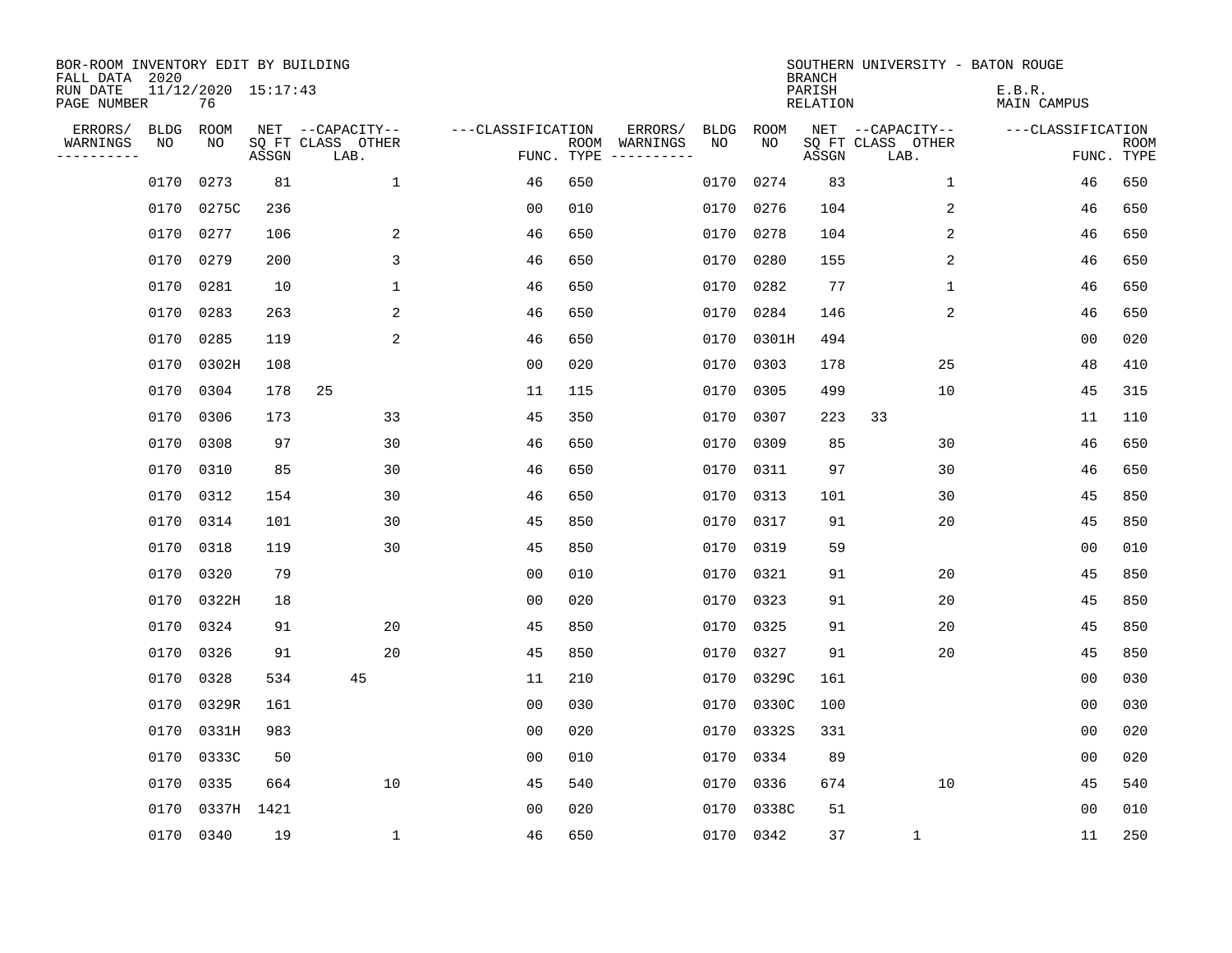| BOR-ROOM INVENTORY EDIT BY BUILDING<br>FALL DATA 2020 |                               |       |                           |                   |                                      |      |                                                               | <b>BRANCH</b>      | SOUTHERN UNIVERSITY - BATON ROUGE                                                                                                                        |                                                 |                           |
|-------------------------------------------------------|-------------------------------|-------|---------------------------|-------------------|--------------------------------------|------|---------------------------------------------------------------|--------------------|----------------------------------------------------------------------------------------------------------------------------------------------------------|-------------------------------------------------|---------------------------|
| RUN DATE<br>PAGE NUMBER                               | $11/12/2020$ $15:17:43$<br>77 |       |                           |                   |                                      |      |                                                               | PARISH<br>RELATION |                                                                                                                                                          | E.B.R.<br>MAIN CAMPUS                           |                           |
| ERRORS/<br>BLDG                                       | ROOM                          |       | NET --CAPACITY--          | ---CLASSIFICATION | ERRORS/                              | BLDG | ROOM                                                          |                    | NET --CAPACITY--                                                                                                                                         | ---CLASSIFICATION                               |                           |
| WARNINGS<br>NO<br>----------                          | NO                            | ASSGN | SQ FT CLASS OTHER<br>LAB. |                   | ROOM WARNINGS<br>FUNC. TYPE $------$ | NO   | NO                                                            | ASSGN              | SQ FT CLASS OTHER<br>LAB.                                                                                                                                |                                                 | <b>ROOM</b><br>FUNC. TYPE |
| 0170                                                  | 0346                          | 86    | 20                        | 46                | 650                                  |      | 0170 0347C                                                    | 86                 |                                                                                                                                                          | 00                                              | 010                       |
|                                                       | 0170 0348C                    | 55    |                           | 00                | 010                                  |      | 0170 0349                                                     | 77                 | $\mathbf{1}$                                                                                                                                             | 45                                              | 310                       |
|                                                       | 0170 0350                     | 126   | 2                         | 44                | 710                                  |      | 0170 0351                                                     | 131                | 2                                                                                                                                                        | 45                                              | 310                       |
| 0170                                                  | 0352                          | 77    | $\mathbf{1}$              | 45                | 310                                  |      | 0170 0353                                                     | 77                 | $\mathbf{1}$                                                                                                                                             | 45                                              | 310                       |
|                                                       | 0170 0354H                    | 71    |                           | 0 <sub>0</sub>    | 020                                  |      | 0170 0355                                                     | 2881               | 20                                                                                                                                                       | 45                                              | 650                       |
|                                                       | 0170 0356                     | 101   | $\mathbf{1}$              | 45                | 310                                  |      | 0170 0357                                                     | 180                | $\mathbf{1}$                                                                                                                                             | 45                                              | 310                       |
|                                                       | 0170 0358H                    | 330   |                           | 0 <sub>0</sub>    | 020                                  |      | 0170 0362H                                                    | 213                |                                                                                                                                                          | 00                                              | 020                       |
| 0170                                                  | 0363                          | 447   | 10                        | 11                | 220                                  |      | 0170 0367                                                     | 174                |                                                                                                                                                          | 00                                              | 010                       |
|                                                       | 0170 0368                     | 681   | 20                        | 48                | 650                                  |      | 0170 0370                                                     | 174                | 10                                                                                                                                                       | 46                                              | 650                       |
| 0170                                                  | 0378                          | 95    | $\mathbf{1}$              | 45                | 310                                  |      | 0170 0379                                                     | 71                 | 5                                                                                                                                                        | 48                                              | 650                       |
| 0170                                                  | 0381                          | 92    | 5                         | 46                | 650                                  |      | 0170 0382                                                     | 320                | 5                                                                                                                                                        | 48                                              | 650                       |
| 0170                                                  | 0384                          | 95    | $\mathbf{1}$              | 45                | 310                                  |      | 0170 0387                                                     | 232                | 10                                                                                                                                                       | 46                                              | 650                       |
| 0170                                                  | 0388                          | 243   | $\mathbf{1}$              | 45                | 325                                  |      | 0170 0389                                                     | 46                 | 2                                                                                                                                                        | 46                                              | 650                       |
| 0170                                                  | 0390                          | 95    | 2                         | 45                | 310                                  |      | 0170 0391                                                     | 94                 | 2                                                                                                                                                        | 46                                              | 650                       |
| 0170                                                  | 0394                          | 542   | 20                        | 45                | 650                                  |      | 0170 0395                                                     | 148                | 10                                                                                                                                                       | 46                                              | 650                       |
|                                                       | 0170 0396                     | 252   | 10                        | 46                | 650                                  |      | 0170 0397<br>TOTAL NUMBER CLASSROOMS<br>TOTAL NUMBER LABS 210 | 73                 | 2<br>TOTAL ASSIGNABLE & UNASSIGNABLE SQFT:<br>TOTAL NET ASSIGN SQ. FT. IN ROOM FILE<br>TOTAL NUMBER COMPUTER CLASSROOMS<br>TOTAL NUMBER SPECIAL LABS 220 | 46<br>62,187<br>40,927<br>9<br>$\mathbf 1$<br>8 | 650                       |
|                                                       | 0171 0101                     | 464   | $\mathbf{1}$              | 64                | 315                                  |      | 0171 0101B                                                    | 17                 | $\mathbf{1}$                                                                                                                                             | 64                                              | 315                       |
|                                                       | 0171 0102                     | 169   | $\mathbf{1}$              | 64                | 310                                  |      | 0171 0103                                                     | 189                | $\mathbf{1}$                                                                                                                                             | 64                                              | 310                       |
|                                                       | 0171 0103A                    | 22    | $\mathbf{1}$              | 64                | 315                                  |      | 0171 0104                                                     | 269                | 71                                                                                                                                                       | 71                                              | 735                       |
|                                                       | 0171 0105A                    | 3     | $\mathbf{1}$              | 51                | 685                                  |      | 0171 0106                                                     | 7                  | $\mathbf{1}$                                                                                                                                             | 64                                              | 315                       |
|                                                       | 0171 0112                     | 756   | 71                        | 71                | 730                                  |      | 0171 0113<br>TOTAL NUMBER CLASSROOMS                          | 157                | 71<br>TOTAL ASSIGNABLE & UNASSIGNABLE SQFT:<br>TOTAL NET ASSIGN SQ. FT. IN ROOM FILE                                                                     | 71<br>2,053<br>2,053                            | 730                       |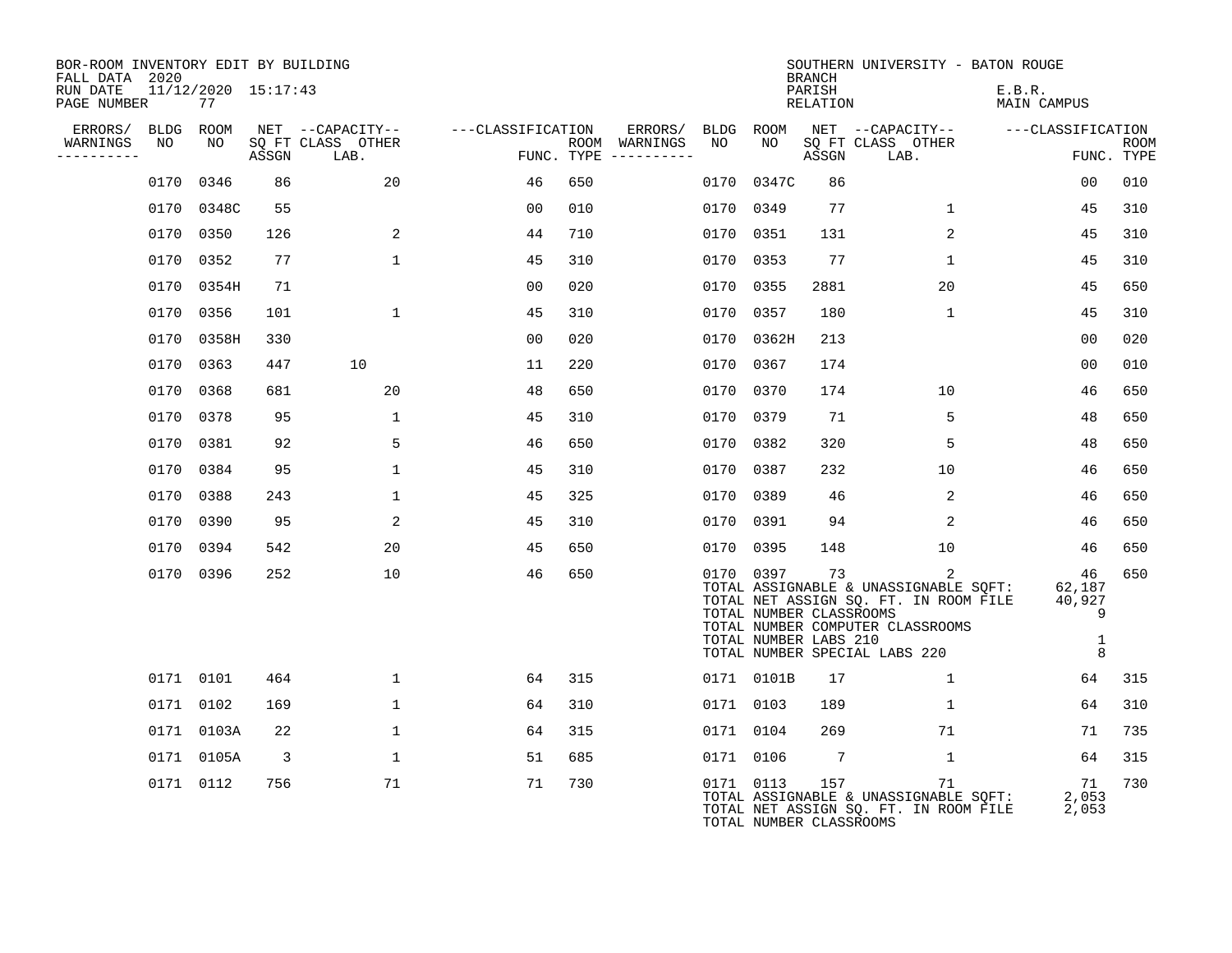| BOR-ROOM INVENTORY EDIT BY BUILDING<br>FALL DATA 2020 |            |      |              |                                                                                                                                                                                                                                      |     |           |                                                  | <b>BRANCH</b>      | SOUTHERN UNIVERSITY - BATON ROUGE                                                                                                                               |                       |        |
|-------------------------------------------------------|------------|------|--------------|--------------------------------------------------------------------------------------------------------------------------------------------------------------------------------------------------------------------------------------|-----|-----------|--------------------------------------------------|--------------------|-----------------------------------------------------------------------------------------------------------------------------------------------------------------|-----------------------|--------|
| RUN DATE 11/12/2020 15:17:43<br>PAGE NUMBER           | 78         |      |              |                                                                                                                                                                                                                                      |     |           |                                                  | PARISH<br>RELATION |                                                                                                                                                                 | E.B.R.<br>MAIN CAMPUS |        |
| WARNINGS<br>----------                                |            |      |              | ERRORS/ BLDG ROOM NET --CAPACITY-- ----CLASSIFICATION ERRORS/ BLDG ROOM NET --CAPACITY-- -----CLASSIFICATION<br>NARNINGS NO NO SQFTCLASS OTHER ROOM WARNINGS NO NO SQFTCLASS OTHER ROOM<br>--------- ASSGN LAB. FUNC.TYPE ---------- |     |           |                                                  |                    |                                                                                                                                                                 |                       |        |
|                                                       |            |      |              |                                                                                                                                                                                                                                      |     |           | TOTAL NUMBER LABS 210                            |                    | TOTAL NUMBER COMPUTER CLASSROOMS<br>TOTAL NUMBER SPECIAL LABS 220                                                                                               |                       |        |
|                                                       | 0172 0101  | 159  | $\mathbf{1}$ | 64                                                                                                                                                                                                                                   | 315 | 0172 0102 |                                                  | 70                 | $\mathbf{1}$                                                                                                                                                    | 64                    | 315    |
|                                                       | 0172 0103  | 410  | $\mathbf{1}$ | 64                                                                                                                                                                                                                                   | 310 |           | 0172 0103A 2025                                  |                    | $\mathbf{1}$                                                                                                                                                    | 64                    | 315    |
|                                                       | 0172 0104  | 162  | $\mathbf{1}$ | 64                                                                                                                                                                                                                                   | 310 | 0172 0105 |                                                  | 107                | $\mathbf{1}$                                                                                                                                                    | 64                    | 310    |
|                                                       | 0172 0106  | 260  | 71           | 71                                                                                                                                                                                                                                   | 730 | 0172 0107 |                                                  | 48                 | 71                                                                                                                                                              | 71                    | 730    |
|                                                       | 0172 0110  | 288  | 71           | 71                                                                                                                                                                                                                                   | 745 | 0172 0111 |                                                  | 416                | 71                                                                                                                                                              | 71                    | 745    |
|                                                       | 0172 0112  | 416  | 71           | 71                                                                                                                                                                                                                                   | 745 |           | TOTAL NUMBER CLASSROOMS<br>TOTAL NUMBER LABS 210 |                    | TOTAL ASSIGNABLE & UNASSIGNABLE SQFT: 4,361<br>TOTAL NET ASSIGN SQ. FT. IN ROOM FILE 4,361<br>TOTAL NUMBER COMPUTER CLASSROOMS<br>TOTAL NUMBER SPECIAL LABS 220 |                       |        |
|                                                       | 0173 0100  | 2059 | 10           | 46                                                                                                                                                                                                                                   | 570 | 0173 0101 |                                                  | 69                 | $\sim$ 1                                                                                                                                                        |                       | 46 575 |
|                                                       | 0173 0103  | 74   | $\mathbf{1}$ | 46                                                                                                                                                                                                                                   | 575 |           | TOTAL NUMBER CLASSROOMS<br>TOTAL NUMBER LABS 210 |                    | TOTAL ASSIGNABLE & UNASSIGNABLE SQFT: 2,202<br>TOTAL NET ASSIGN SQ. FT. IN ROOM FILE 2,202<br>TOTAL NUMBER COMPUTER CLASSROOMS<br>TOTAL NUMBER SPECIAL LABS 220 |                       |        |
|                                                       | 0174 0100  | 74   | $\mathbf{1}$ | 71                                                                                                                                                                                                                                   | 575 |           | TOTAL NUMBER CLASSROOMS<br>TOTAL NUMBER LABS 210 |                    | TOTAL ASSIGNABLE & UNASSIGNABLE SQFT:<br>TOTAL NET ASSIGN SQ. FT. IN ROOM FILE<br>TOTAL NUMBER COMPUTER CLASSROOMS<br>TOTAL NUMBER SPECIAL LABS 220             | 74<br>74              |        |
|                                                       | 0176 0001C | 40   |              | 0 <sub>0</sub>                                                                                                                                                                                                                       | 010 |           | 0176 0001H                                       | 737                |                                                                                                                                                                 | 00                    | 020    |
|                                                       | 0176 0001L | 205  |              | 0 <sub>0</sub>                                                                                                                                                                                                                       | 020 |           | 0176 0001R                                       | 48                 |                                                                                                                                                                 | 00                    | 030    |
|                                                       | 0176 0001S | 50   |              | 00                                                                                                                                                                                                                                   | 020 |           | 0176 0002C                                       | 40                 |                                                                                                                                                                 | 00                    | 010    |
|                                                       | 0176 0002H | 157  |              | 00                                                                                                                                                                                                                                   | 020 |           | 0176 0002R                                       | 42                 |                                                                                                                                                                 | 00                    | 030    |
|                                                       | 0176 0003C | 40   |              | 0 <sub>0</sub>                                                                                                                                                                                                                       | 010 |           | 0176 0003H                                       | 210                |                                                                                                                                                                 | 00                    | 020    |
|                                                       | 0176 0003R | 97   |              | 0 <sub>0</sub>                                                                                                                                                                                                                       | 030 |           | 0176 0004C                                       | 40                 |                                                                                                                                                                 | 0 <sub>0</sub>        | 010    |
|                                                       |            |      |              |                                                                                                                                                                                                                                      |     |           |                                                  |                    |                                                                                                                                                                 |                       |        |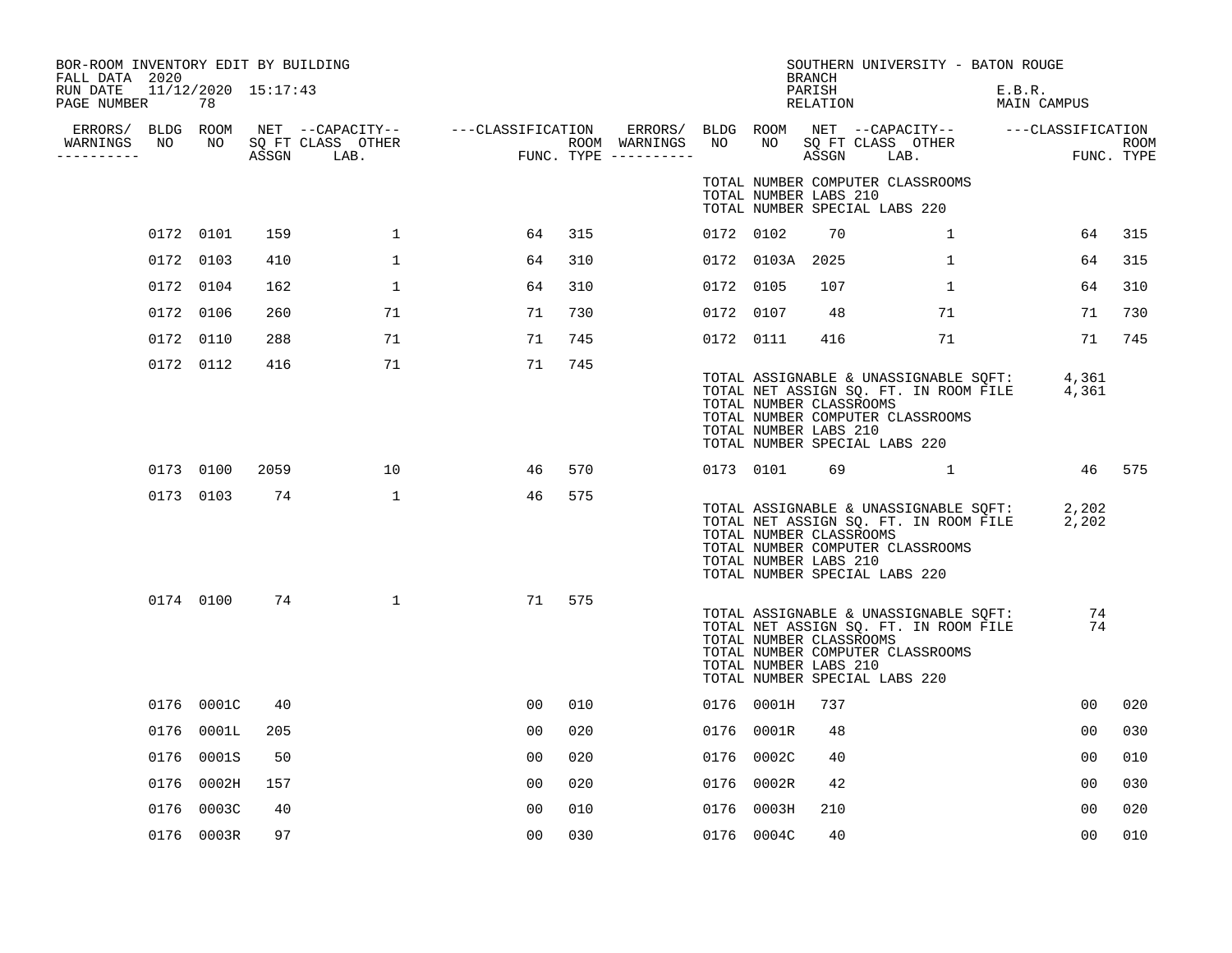| BOR-ROOM INVENTORY EDIT BY BUILDING<br>FALL DATA 2020 |             |                           |       |                           |                   |     |                                      |      |                                                               | <b>BRANCH</b>             | SOUTHERN UNIVERSITY - BATON ROUGE                                                                                                                        |                              |                           |
|-------------------------------------------------------|-------------|---------------------------|-------|---------------------------|-------------------|-----|--------------------------------------|------|---------------------------------------------------------------|---------------------------|----------------------------------------------------------------------------------------------------------------------------------------------------------|------------------------------|---------------------------|
| RUN DATE<br>PAGE NUMBER                               |             | 11/12/2020 15:17:43<br>79 |       |                           |                   |     |                                      |      |                                                               | PARISH<br><b>RELATION</b> |                                                                                                                                                          | E.B.R.<br><b>MAIN CAMPUS</b> |                           |
| ERRORS/                                               | <b>BLDG</b> | ROOM                      |       | NET --CAPACITY--          | ---CLASSIFICATION |     | ERRORS/                              | BLDG | ROOM                                                          |                           | NET --CAPACITY--                                                                                                                                         | ---CLASSIFICATION            |                           |
| WARNINGS<br>-----------                               | NO          | NO                        | ASSGN | SO FT CLASS OTHER<br>LAB. |                   |     | ROOM WARNINGS<br>FUNC. TYPE $------$ | NO   | NO.                                                           | ASSGN                     | SQ FT CLASS OTHER<br>LAB.                                                                                                                                |                              | <b>ROOM</b><br>FUNC. TYPE |
|                                                       | 0176        | 0004R                     | 97    |                           | 00                | 030 |                                      | 0176 | 0005C                                                         | 48                        |                                                                                                                                                          |                              | 0 <sub>0</sub><br>020     |
|                                                       |             | 0176 0104                 | 400   | 15                        | 22                | 280 |                                      | 0176 | 0106                                                          | 400                       | 15                                                                                                                                                       |                              | 280<br>22                 |
|                                                       |             | 0176 0107                 | 178   | 5                         | 45                | 310 |                                      | 0176 | 0108                                                          | 325                       | 20                                                                                                                                                       |                              | 11<br>210                 |
|                                                       |             | 0176 0110                 | 398   | 20                        | 11                | 210 |                                      |      | 0176 0111C                                                    | 362                       |                                                                                                                                                          |                              | 030<br>00                 |
|                                                       | 0176        | 0112                      | 150   | 5                         | 45                | 310 |                                      | 0176 | 0113                                                          | 160                       | 5                                                                                                                                                        |                              | 310<br>45                 |
|                                                       |             | 0176 0115A                | 160   | 5                         | 45                | 310 |                                      |      | 0176 0116<br>TOTAL NUMBER CLASSROOMS<br>TOTAL NUMBER LABS 210 | 180                       | 5<br>TOTAL ASSIGNABLE & UNASSIGNABLE SQFT:<br>TOTAL NET ASSIGN SQ. FT. IN ROOM FILE<br>TOTAL NUMBER COMPUTER CLASSROOMS<br>TOTAL NUMBER SPECIAL LABS 220 | 4,564<br>2,351               | 310<br>45<br>2            |
|                                                       |             | 0177 0101                 | 346   | 20                        | 71                | 730 |                                      |      | 0177 0102                                                     | 346                       | 20                                                                                                                                                       |                              | 760<br>71                 |
|                                                       |             | 0177 0103                 | 75    | 2                         | 71                | 730 |                                      |      | 0177 0104<br>TOTAL NUMBER CLASSROOMS<br>TOTAL NUMBER LABS 210 | 43                        | 2<br>TOTAL ASSIGNABLE & UNASSIGNABLE SQFT:<br>TOTAL NET ASSIGN SQ. FT. IN ROOM FILE<br>TOTAL NUMBER COMPUTER CLASSROOMS<br>TOTAL NUMBER SPECIAL LABS 220 |                              | 760<br>71<br>810<br>810   |
|                                                       |             | 0178 0100H                | 223   |                           | 0 <sub>0</sub>    | 020 |                                      |      | 0178 0101                                                     | 216                       | 3                                                                                                                                                        |                              | 45<br>310                 |
|                                                       | 0178        | 0102                      | 590   | 38                        | 11                | 110 |                                      | 0178 | 0105                                                          | 499                       | 35                                                                                                                                                       |                              | 11<br>110                 |
|                                                       | 0178        | 0106                      | 525   | 40                        | 11                | 110 |                                      | 0178 | 0106A                                                         | 525                       | 40                                                                                                                                                       |                              | 11<br>110                 |
|                                                       | 0178        | 0107                      | 492   | 35                        | 11                | 110 |                                      | 0178 | 0108                                                          | 541                       | 38                                                                                                                                                       |                              | 11<br>110                 |
|                                                       | 0178        | 0109                      | 616   | 44                        | 11                | 110 |                                      | 0178 | 0110                                                          | 1008                      | 70                                                                                                                                                       |                              | 11<br>110                 |
|                                                       | 0178        | 0111                      | 900   | 65                        | 11                | 110 |                                      | 0178 | 0113                                                          | 614                       | 50                                                                                                                                                       |                              | 11<br>110                 |
|                                                       |             | 0178 0114                 | 900   | 65                        | 11                | 110 |                                      | 0178 | 0115                                                          | 728                       | 50                                                                                                                                                       |                              | 11<br>110                 |
|                                                       | 0178        | 0116                      | 216   | 10                        | 91                | 660 |                                      | 0178 | 0117                                                          | 341                       | 30                                                                                                                                                       |                              | 110<br>11                 |
|                                                       |             | 0178 0118                 | 864   | 70                        | 11                | 110 |                                      | 0178 | 0118C                                                         | 5                         |                                                                                                                                                          |                              | 010<br>00                 |
|                                                       | 0178        | 0119                      | 992   | 66                        | 11                | 110 |                                      | 0178 | 0126                                                          | 648                       | 43                                                                                                                                                       |                              | 11<br>110                 |
|                                                       | 0178        | 0201                      | 678   |                           | 0 <sub>0</sub>    | 020 |                                      | 0178 | 0202                                                          | 482                       | 50                                                                                                                                                       |                              | 11<br>110                 |
|                                                       |             | 0178 0203R                | 140   |                           | 0 <sub>0</sub>    | 030 |                                      |      | 0178 0204R                                                    | 138                       |                                                                                                                                                          |                              | 0 <sub>0</sub><br>030     |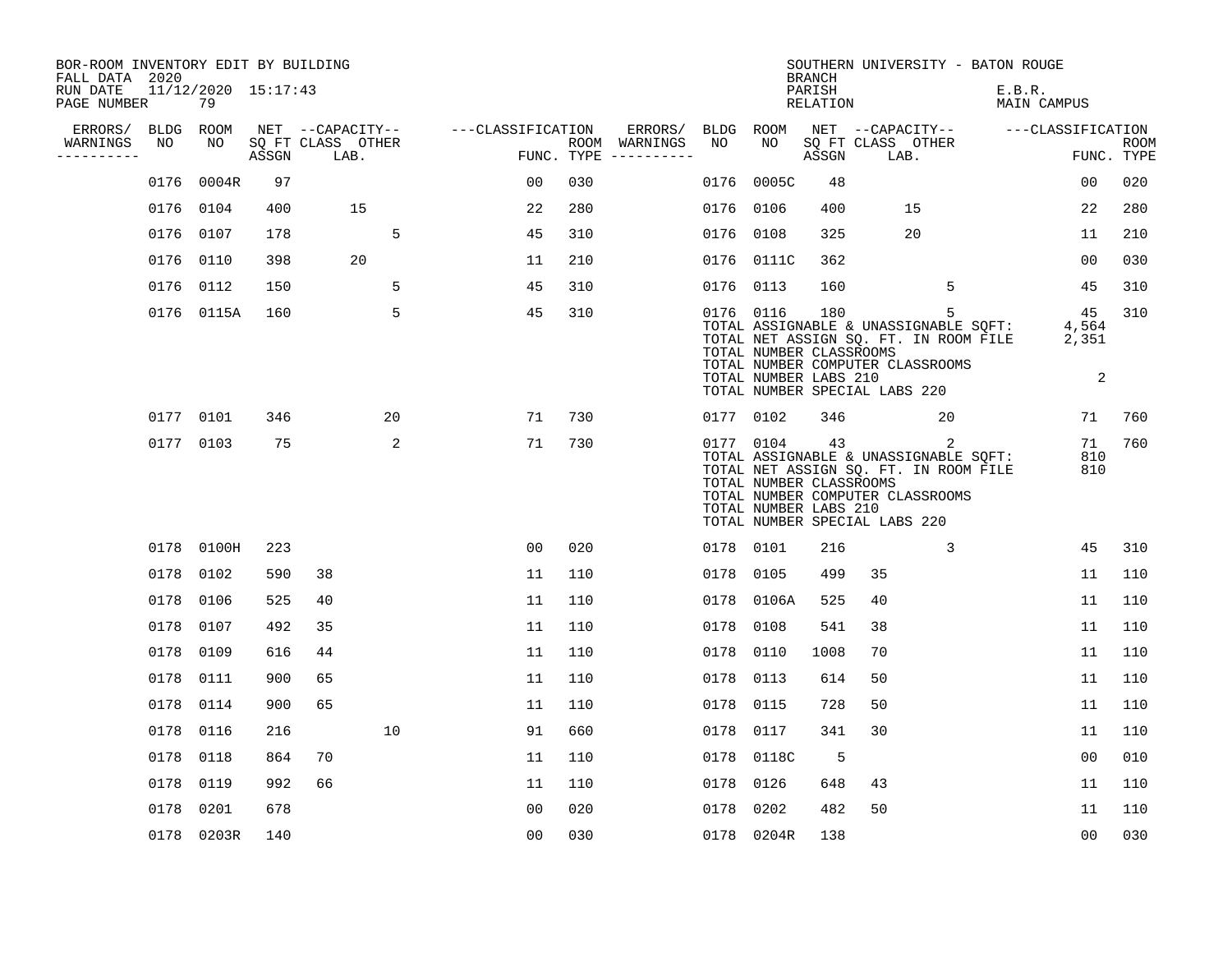| BOR-ROOM INVENTORY EDIT BY BUILDING<br>FALL DATA 2020 |             |                           |       |                           |              |                   |                    |          |      |             | <b>BRANCH</b>             |                           | SOUTHERN UNIVERSITY - BATON ROUGE |                           |
|-------------------------------------------------------|-------------|---------------------------|-------|---------------------------|--------------|-------------------|--------------------|----------|------|-------------|---------------------------|---------------------------|-----------------------------------|---------------------------|
| RUN DATE<br>PAGE NUMBER                               |             | 11/12/2020 15:17:43<br>80 |       |                           |              |                   |                    |          |      |             | PARISH<br><b>RELATION</b> |                           | E.B.R.<br><b>MAIN CAMPUS</b>      |                           |
| ERRORS/                                               | <b>BLDG</b> | ROOM                      |       | NET --CAPACITY--          |              | ---CLASSIFICATION |                    | ERRORS/  | BLDG | <b>ROOM</b> |                           | NET --CAPACITY--          | ---CLASSIFICATION                 |                           |
| WARNINGS<br>----------                                | ΝO          | NO                        | ASSGN | SQ FT CLASS OTHER<br>LAB. |              |                   | ROOM<br>FUNC. TYPE | WARNINGS | NO   | NO          | ASSGN                     | SQ FT CLASS OTHER<br>LAB. |                                   | <b>ROOM</b><br>FUNC. TYPE |
|                                                       | 0178        | 0205                      | 681   | 60                        |              | 11                | 110                |          | 0178 | 0206        | 650                       | 50                        | 11                                | 250                       |
|                                                       | 0178        | 0207                      | 728   | 55                        |              | 11                | 110                |          | 0178 | 0208A       | 102                       | 1                         | 45                                | 310                       |
|                                                       | 0178        | 0208B                     | 111   |                           | $\mathbf 1$  | 45                | 310                |          | 0178 | 0208C       | 104                       | 1                         | 45                                | 310                       |
|                                                       | 0178        | 0208D                     | 92    |                           | 2            | 45                | 310                |          | 0178 | 0208H       | 70                        |                           | 0 <sub>0</sub>                    | 020                       |
|                                                       | 0178        | 0209A                     | 102   |                           | $\mathbf{1}$ | 45                | 310                |          | 0178 | 0209B       | 114                       | $\mathbf{1}$              | 45                                | 310                       |
|                                                       | 0178        | 0209C                     | 103   |                           | $\mathbf 1$  | 45                | 310                |          | 0178 | 0209D       | 116                       | 1                         | 45                                | 310                       |
|                                                       | 0178        | 0209H                     | 70    |                           |              | 0 <sub>0</sub>    | 020                |          | 0178 | 0210        | 332                       | 10                        | 45                                | 315                       |
|                                                       | 0178        | 0210A                     | 61    |                           | 1            | 45                | 315                |          | 0178 | 0210B       | 129                       | 1                         | 45                                | 310                       |
|                                                       | 0178        | 0210C                     | 150   |                           | $\mathbf 1$  | 45                | 310                |          | 0178 | 0210D       | 150                       | 1                         | 45                                | 310                       |
|                                                       | 0178        | 0210E                     | 127   |                           | $\mathbf 1$  | 45                | 310                |          | 0178 | 0210F       | 281                       | 20                        | 45                                | 350                       |
|                                                       | 0178        | 0210G                     | 189   |                           | 10           | 45                | 315                |          | 0178 | 0211A       | 91                        | 2                         | 45                                | 310                       |
|                                                       | 0178        | 0211B                     | 129   |                           | 1            | 45                | 310                |          | 0178 | 0211C       | 115                       | 1                         | 45                                | 310                       |
|                                                       | 0178        | 0211D                     | 94    |                           | $\mathbf 1$  | 45                | 310                |          | 0178 | 0211H       | 70                        |                           | 0 <sub>0</sub>                    | 020                       |
|                                                       | 0178        | 0212H                     | 70    |                           |              | 0 <sub>0</sub>    | 020                |          | 0178 | 0213        | 910                       | 60                        | 11                                | 110                       |
|                                                       | 0178        | 0214                      | 780   | 45                        |              | 11                | 110                |          | 0178 | 0215        | 786                       | 45                        | 11                                | 110                       |
|                                                       | 0178        | 0215C                     | 5     |                           |              | 0 <sub>0</sub>    | 010                |          | 0178 | 0217        | 276                       | 10                        | 45                                | 350                       |
|                                                       | 0178        | 0218                      | 703   | 20                        |              | 11                | 250                |          | 0178 | 0219        | 727                       | 20                        | 11                                | 210                       |
|                                                       | 0178        | 0220C                     | 43    |                           |              | 0 <sub>0</sub>    | 010                |          | 0178 | 0221C       | 43                        |                           | 0 <sub>0</sub>                    | 010                       |
|                                                       | 0178        | 0222H                     | 2168  |                           |              | 0 <sub>0</sub>    | 020                |          | 0178 | 0224        | 635                       | 45                        | 11                                | 110                       |
|                                                       | 0178        | 0226                      | 635   | 45                        |              | 11                | 110                |          | 0178 | 0227        | 392                       | 10                        | 91                                | 650                       |
|                                                       | 0178        | 0227A                     | 79    |                           | $\mathbf 1$  | 91                | 655                |          | 0178 | 0301H       | 1370                      |                           | 0 <sub>0</sub>                    | 020                       |
|                                                       | 0178        | 0304A                     | 71    |                           | $\mathbf 1$  | 46                | 315                |          | 0178 | 0304B       | 128                       | 1                         | 46                                | 315                       |
|                                                       | 0178        | 0304C                     | 70    |                           | 1            | 46                | 315                |          | 0178 | 0304R       | 228                       |                           | 00                                | 030                       |
|                                                       | 0178        | 0305                      | 269   |                           | $\mathbf 1$  | 46                | 310                |          | 0178 | 0306        | 349                       | $\mathbf 1$               | 46                                | 315                       |
|                                                       | 0178        | 0306A                     | 88    |                           | $\mathbf 1$  | 46                | 315                |          | 0178 | 0306B       | 133                       | 1                         | 46                                | 310                       |
|                                                       |             | 0178 0306C                | 208   |                           | $\mathbf{1}$ | 46                | 350                |          |      | 0178 0306D  | 157                       | $\mathbf{1}$              | 46                                | 310                       |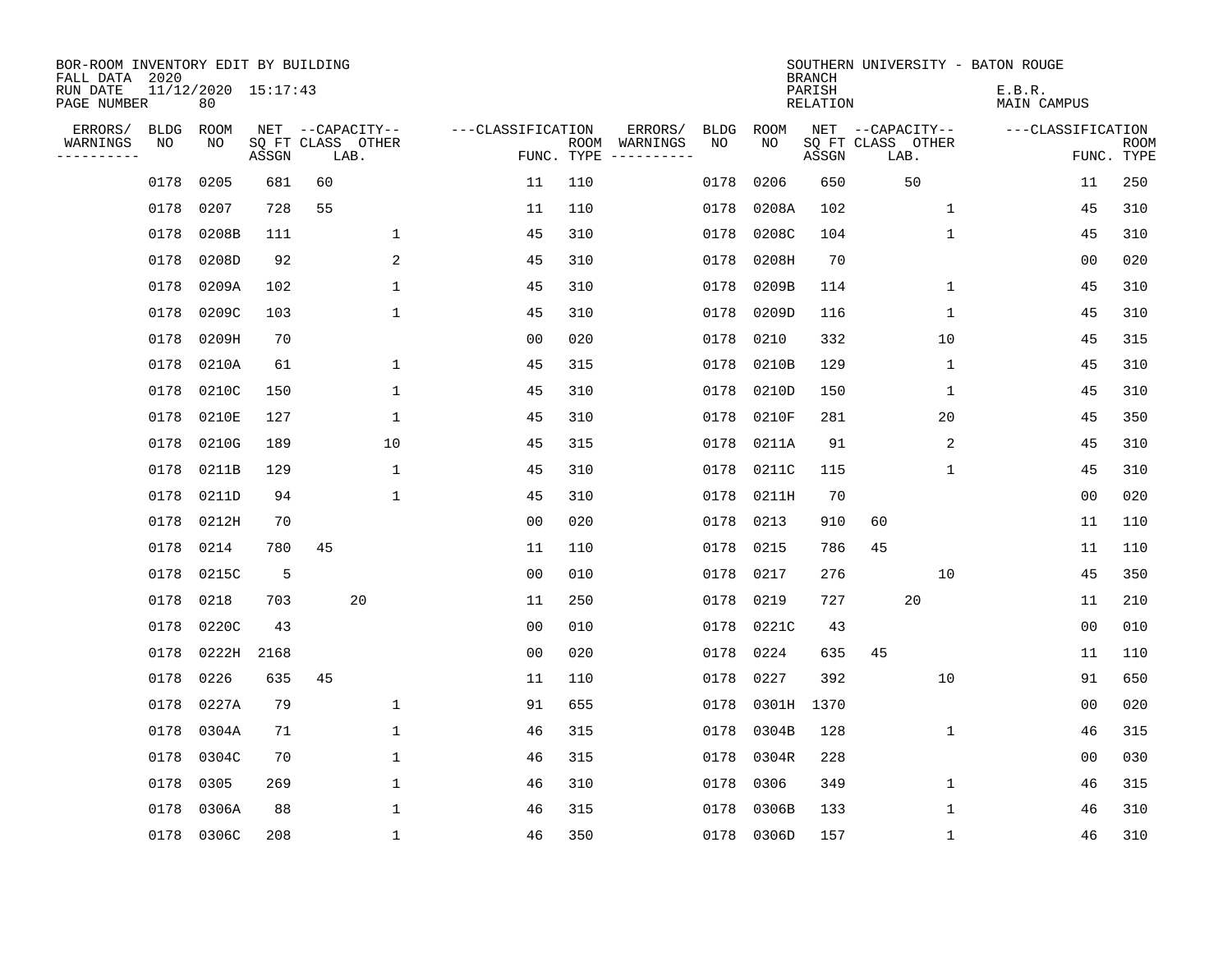| BOR-ROOM INVENTORY EDIT BY BUILDING<br>FALL DATA 2020 |             |                           |       |                           |                   |     |                                      |             |            | <b>BRANCH</b>             | SOUTHERN UNIVERSITY - BATON ROUGE |                              |                           |
|-------------------------------------------------------|-------------|---------------------------|-------|---------------------------|-------------------|-----|--------------------------------------|-------------|------------|---------------------------|-----------------------------------|------------------------------|---------------------------|
| RUN DATE<br>PAGE NUMBER                               |             | 11/12/2020 15:17:43<br>81 |       |                           |                   |     |                                      |             |            | PARISH<br><b>RELATION</b> |                                   | E.B.R.<br><b>MAIN CAMPUS</b> |                           |
| ERRORS/                                               | <b>BLDG</b> | ROOM                      |       | NET --CAPACITY--          | ---CLASSIFICATION |     | ERRORS/                              | <b>BLDG</b> | ROOM       |                           | NET --CAPACITY--                  | ---CLASSIFICATION            |                           |
| WARNINGS<br>----------                                | NO          | NO                        | ASSGN | SQ FT CLASS OTHER<br>LAB. |                   |     | ROOM WARNINGS<br>FUNC. TYPE $------$ | NO          | NO         | ASSGN                     | SQ FT CLASS OTHER<br>LAB.         |                              | <b>ROOM</b><br>FUNC. TYPE |
|                                                       | 0178        | 0306E                     | 203   | $\mathbf 1$               | 46                | 315 |                                      | 0178        | 0307A      | 100                       | 2                                 | 46                           | 310                       |
|                                                       | 0178        | 0307B                     | 110   | 2                         | 45                | 310 |                                      | 0178        | 0307C      | 106                       | 2                                 | 45                           | 310                       |
|                                                       | 0178        | 0307D                     | 90    | 2                         | 45                | 310 |                                      | 0178        | 0308A      | 100                       | 2                                 | 45                           | 310                       |
|                                                       | 0178        | 0308B                     | 113   | 2                         | 45                | 310 |                                      | 0178        | 0308C      | 97                        | $\overline{2}$                    | 45                           | 310                       |
|                                                       | 0178        | 0308D                     | 82    | 2                         | 45                | 310 |                                      | 0178        | 0308H      | 2996                      |                                   | 0 <sub>0</sub>               | 020                       |
|                                                       | 0178        | 0309                      | 300   | 2                         | 45                | 310 |                                      | 0178        | 0309H      | 2996                      |                                   | 0 <sub>0</sub>               | 020                       |
|                                                       | 0178        | 0310                      | 946   | 22                        | 45                | 530 |                                      | 0178        | 0310A      | 355                       | 22                                | 91                           | 650                       |
|                                                       | 0178        | 0311                      | 4375  | 90                        | 45                | 420 |                                      | 0178        | 0311A      | 129                       | 10                                | 46                           | 315                       |
|                                                       | 0178        | 0311B                     | 173   | 10                        | 46                | 315 |                                      | 0178        | 0311D      | 124                       | 10                                | 46                           | 315                       |
|                                                       | 0178        | 0311E                     | 225   | 10                        | 46                | 315 |                                      | 0178        | 0311F      | 139                       | 10                                | 46                           | 315                       |
|                                                       | 0178        | 0311G                     | 123   | 10                        | 11                | 220 |                                      | 0178        | 0311H      | 120                       | 10                                | 11                           | 220                       |
|                                                       | 0178        | 0311I                     | 88    | 8                         | 48                | 410 |                                      | 0178        | 0311J      | 108                       | 10                                | 48                           | 410                       |
|                                                       | 0178        | 0311K                     | 700   | 10                        | 45                | 420 |                                      | 0178        | 0311L      | 19                        |                                   | 00                           | 010                       |
|                                                       | 0178        | 0311M                     | 355   | 22                        | 45                | 650 |                                      | 0178        | 0313C      | 52                        |                                   | 0 <sub>0</sub>               | 010                       |
|                                                       | 0178        | 0314                      | 52    |                           | 0 <sub>0</sub>    | 030 |                                      | 0178        | 0315       | 641                       | 30                                | 11                           | 110                       |
|                                                       | 0178        | 0316                      | 494   | 50                        | 11                | 110 |                                      | 0178        | 0317       | 668                       | 45                                | 11                           | 110                       |
|                                                       | 0178        | 0318                      | 391   | $\mathbf{1}$              | 45                | 310 |                                      | 0178        | 0319       | 437                       | 39                                | 11                           | 110                       |
|                                                       | 0178        | 0320                      | 491   | 39                        | 11                | 115 |                                      | 0178        | 0322       | 1259                      |                                   | 0 <sub>0</sub>               | 020                       |
|                                                       | 0178        | 0403A                     | 91    | 2                         | 46                | 310 |                                      | 0178        | 0403B      | 111                       | 1                                 | 46                           | 310                       |
|                                                       | 0178        | 0403C                     | 84    | 2                         | 46                | 310 |                                      | 0178        | 0403D      | 84                        | 2                                 | 46                           | 310                       |
|                                                       | 0178        | 0404                      | 154   | 10                        | 46                | 315 |                                      | 0178        | 0405A      | 78                        | 1                                 | 45                           | 310                       |
|                                                       | 0178        | 0405B                     | 98    | 2                         | 45                | 310 |                                      | 0178        | 0405C      | 111                       | 1                                 | 45                           | 310                       |
|                                                       | 0178        | 0405D                     | 75    | 2                         | 45                | 310 |                                      | 0178        | 0406A      | 89                        | 2                                 | 45                           | 310                       |
|                                                       | 0178        | 0406B                     | 104   | $\mathbf{1}$              | 45                | 310 |                                      | 0178        | 0406C      | 111                       | 1                                 | 45                           | 310                       |
|                                                       | 0178        | 0406D                     | 95    | $\mathbf{1}$              | 45                | 310 |                                      | 0178        | 0407       | 212                       | 10                                | 45                           | 315                       |
|                                                       |             | 0178 0407A                | 105   | 10                        | 45                | 315 |                                      |             | 0178 0407B | 93                        | 10                                | 45                           | 315                       |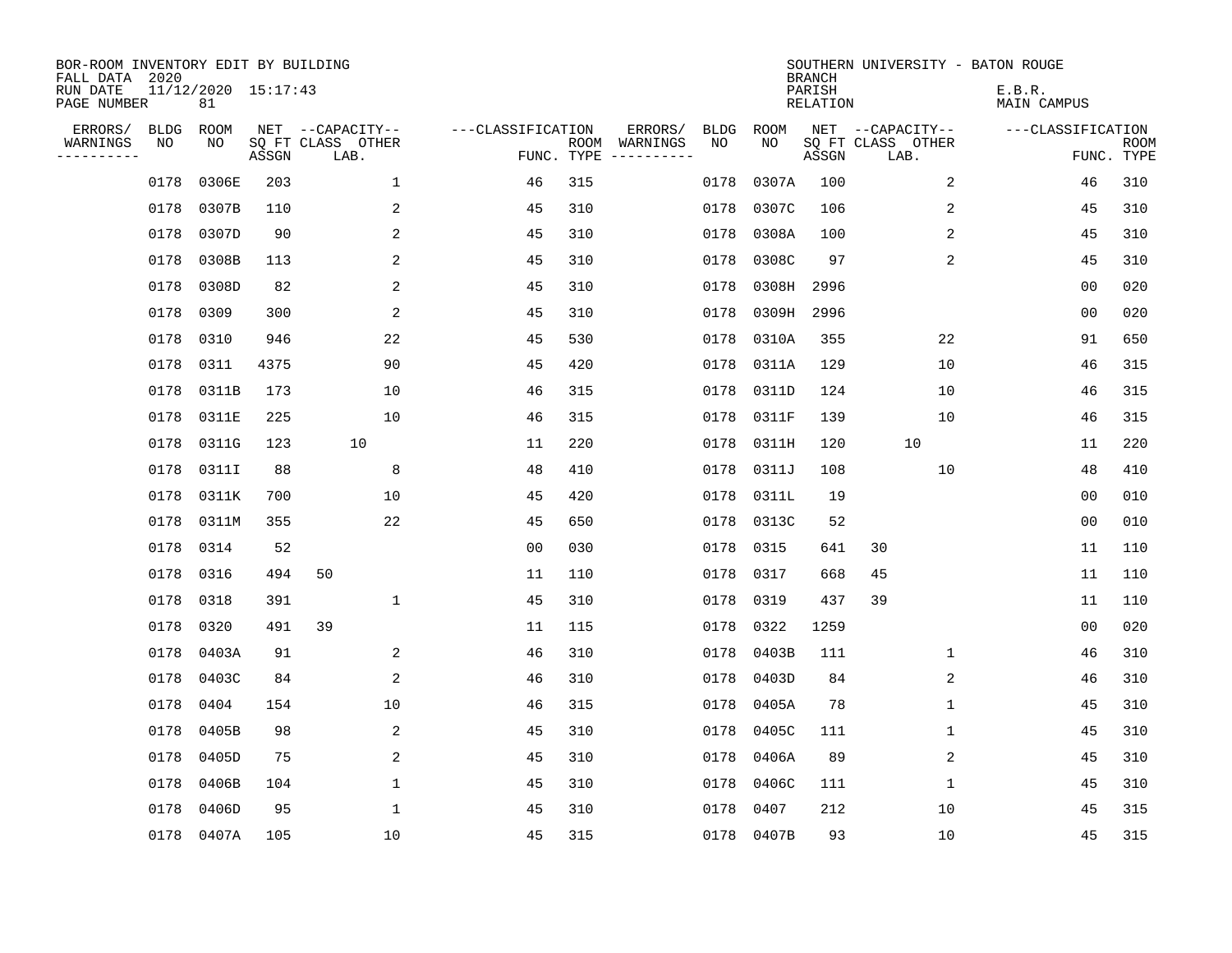| BOR-ROOM INVENTORY EDIT BY BUILDING<br>FALL DATA 2020 |             |                           |       |                           |                   |     |                                      |             |            | <b>BRANCH</b>             | SOUTHERN UNIVERSITY - BATON ROUGE |                              |                           |
|-------------------------------------------------------|-------------|---------------------------|-------|---------------------------|-------------------|-----|--------------------------------------|-------------|------------|---------------------------|-----------------------------------|------------------------------|---------------------------|
| RUN DATE<br>PAGE NUMBER                               |             | 11/12/2020 15:17:43<br>82 |       |                           |                   |     |                                      |             |            | PARISH<br><b>RELATION</b> |                                   | E.B.R.<br><b>MAIN CAMPUS</b> |                           |
| ERRORS/                                               | <b>BLDG</b> | ROOM                      |       | NET --CAPACITY--          | ---CLASSIFICATION |     | ERRORS/                              | <b>BLDG</b> | ROOM       |                           | NET --CAPACITY--                  | ---CLASSIFICATION            |                           |
| WARNINGS<br>----------                                | NO          | NO                        | ASSGN | SQ FT CLASS OTHER<br>LAB. |                   |     | ROOM WARNINGS<br>FUNC. TYPE $------$ | NO          | NO         | ASSGN                     | SQ FT CLASS OTHER<br>LAB.         |                              | <b>ROOM</b><br>FUNC. TYPE |
|                                                       | 0178        | 0407C                     | 159   | $\mathbf{1}$              | 45                | 310 |                                      | 0178        | 0407D      | 159                       | 20                                | 45                           | 350                       |
|                                                       | 0178        | 0408                      | 410   | 20                        | 45                | 315 |                                      | 0178        | 0408A      | 106                       | 10                                | 45                           | 315                       |
|                                                       | 0178        | 0408B                     | 202   | $\mathbf{1}$              | 45                | 310 |                                      | 0178        | 0408C      | 265                       | 20                                | 45                           | 350                       |
|                                                       | 0178        | 0408D                     | 116   | 1                         | 45                | 310 |                                      | 0178        | 0409       | 280                       | 10                                | 46                           | 315                       |
|                                                       | 0178        | 0409A                     | 91    | $\mathbf{1}$              | 45                | 315 |                                      | 0178        | 0409C      | 155                       | $\mathbf 1$                       | 45                           | 310                       |
|                                                       | 0178        | 0409D                     | 267   | $\mathbf{1}$              | 45                | 310 |                                      | 0178        | 0409E      | 88                        | 1                                 | 45                           | 310                       |
|                                                       | 0178        | 0409F                     | 86    | $\mathbf{1}$              | 45                | 310 |                                      | 0178        | 0409G      | 87                        | $\mathbf{1}$                      | 45                           | 310                       |
|                                                       | 0178        | 0409H                     | 90    | $\mathbf{1}$              | 45                | 310 |                                      | 0178        | 0409I      | 95                        | $\mathbf{1}$                      | 45                           | 310                       |
|                                                       | 0178        | 0410                      | 288   | 10                        | 45                | 315 |                                      | 0178        | 0410A      | 112                       | 10                                | 45                           | 315                       |
|                                                       | 0178        | 0410B                     | 121   | 1                         | 45                | 310 |                                      | 0178        | 0410C      | 275                       | 20                                | 45                           | 350                       |
|                                                       | 0178        | 0410D                     | 216   | 1                         | 45                | 310 |                                      | 0178        | 0410E      | 104                       | 10                                | 45                           | 315                       |
|                                                       | 0178        | 0411                      | 845   | 55                        | 11                | 110 |                                      | 0178        | 0412       | 971                       | 20                                | 11                           | 110                       |
|                                                       | 0178        | 0412A                     | 59    | 1                         | 45                | 315 |                                      | 0178        | 0412B      | 32                        | 1                                 | 45                           | 315                       |
|                                                       | 0178        | 0413C                     | 42    |                           | 0 <sub>0</sub>    | 010 |                                      | 0178        | 0414C      | 43                        |                                   | 00                           | 010                       |
|                                                       | 0178        | 0414H                     | 43    |                           | 0 <sub>0</sub>    | 020 |                                      | 0178        | 0415       | 62                        | 20                                | 91                           | 655                       |
|                                                       | 0178        | 0415A                     | 488   | 20                        | 91                | 650 |                                      | 0178        | 0415D      | 122                       | 20                                | 91                           | 655                       |
|                                                       | 0178        | 0416                      | 415   | 26                        | 11                | 220 |                                      | 0178        | 0417       | 173                       | 1                                 | 45                           | 310                       |
|                                                       | 0178        | 0417A                     | 22    | 1                         | 45                | 315 |                                      | 0178        | 0418C      | 16                        |                                   | 00                           | 010                       |
|                                                       | 0178        | 0419                      | 280   | 1                         | 45                | 310 |                                      | 0178        | 0419A      | 77                        | 1                                 | 45                           | 315                       |
|                                                       | 0178        | 0419B                     | 160   | $\mathbf{1}$              | 45                | 310 |                                      | 0178        | 0419C      | 240                       | 20                                | 11                           | 110                       |
|                                                       | 0178        | 0419D                     | 70    | $\mathbf 1$               | 45                | 315 |                                      | 0178        | 0419E      | 86                        | 1                                 | 45                           | 310                       |
|                                                       | 0178        | 0419F                     | 82    | $\mathbf{1}$              | 45                | 310 |                                      | 0178        | 0419G      | 81                        | 1                                 | 45                           | 310                       |
|                                                       | 0178        | 0419H                     | 68    | $\mathbf 1$               | 45                | 310 |                                      |             | 0178 0419I | 97                        | 1                                 | 45                           | 310                       |
|                                                       | 0178        | 0419J                     | 93    | $\mathbf 1$               | 45                | 310 |                                      | 0178        | 0420A      | 71                        | $\mathbf 1$                       | 45                           | 310                       |
|                                                       | 0178        | 0420B                     | 101   | $\mathbf{1}$              | 45                | 310 |                                      | 0178        | 0420C      | 125                       | 1                                 | 45                           | 310                       |
|                                                       |             | 0178 0420D                | 89    | $\mathbf{1}$              | 45                | 310 |                                      |             | 0178 0421A | 83                        | $\mathbf 1$                       | 45                           | 310                       |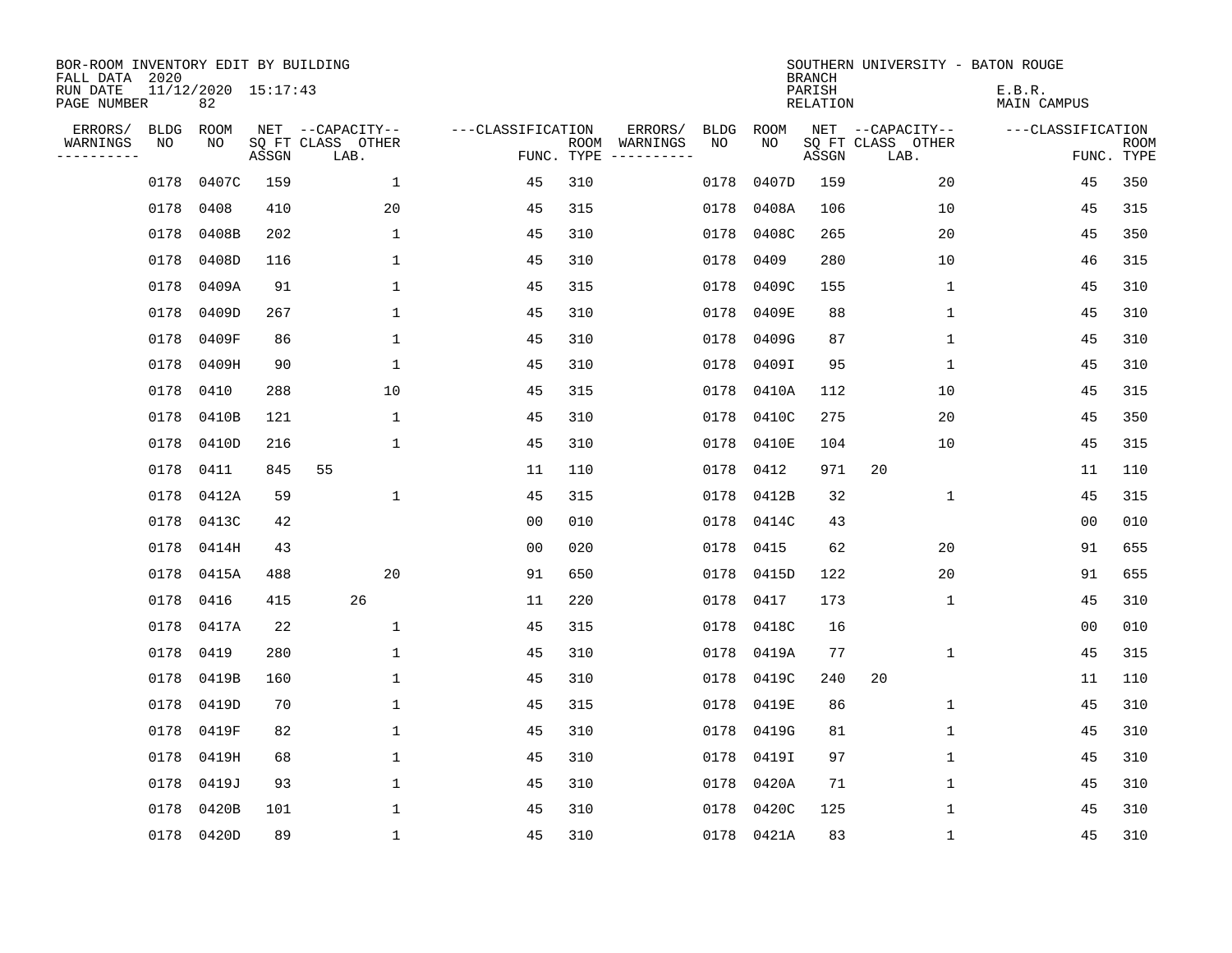| BOR-ROOM INVENTORY EDIT BY BUILDING<br>FALL DATA 2020 |      |                           |       |                           |                   |     |                                        |             |                                                  | <b>BRANCH</b>             | SOUTHERN UNIVERSITY - BATON ROUGE                                                                                                                   |                                  |                           |
|-------------------------------------------------------|------|---------------------------|-------|---------------------------|-------------------|-----|----------------------------------------|-------------|--------------------------------------------------|---------------------------|-----------------------------------------------------------------------------------------------------------------------------------------------------|----------------------------------|---------------------------|
| RUN DATE<br>PAGE NUMBER                               |      | 11/12/2020 15:17:43<br>83 |       |                           |                   |     |                                        |             |                                                  | PARISH<br><b>RELATION</b> |                                                                                                                                                     | E.B.R.<br><b>MAIN CAMPUS</b>     |                           |
| ERRORS/                                               | BLDG | ROOM                      |       | NET --CAPACITY--          | ---CLASSIFICATION |     | ERRORS/                                | <b>BLDG</b> | <b>ROOM</b>                                      |                           | NET --CAPACITY--                                                                                                                                    | ---CLASSIFICATION                |                           |
| WARNINGS<br>----------                                | NO   | NO                        | ASSGN | SQ FT CLASS OTHER<br>LAB. |                   |     | ROOM WARNINGS<br>FUNC. TYPE ---------- | NO          | NO.                                              | ASSGN                     | SQ FT CLASS OTHER<br>LAB.                                                                                                                           |                                  | <b>ROOM</b><br>FUNC. TYPE |
|                                                       | 0178 | 0421B                     | 111   | $\mathbf{1}$              | 45                | 310 |                                        | 0178        | 0421C                                            | 122                       | $\mathbf{1}$                                                                                                                                        | 45                               | 310                       |
|                                                       | 0178 | 0421D                     | 97    | $\mathbf 1$               | 45                | 310 |                                        | 0178        | 0421H                                            | 2996                      |                                                                                                                                                     | 00                               | 020                       |
|                                                       | 0178 | 0422H 2996                |       |                           | 0 <sub>0</sub>    | 020 |                                        | 0178        | 0426                                             | 584                       | 20                                                                                                                                                  | 45                               | 350                       |
|                                                       | 0178 | 0426A                     | 60    | $\mathbf{1}$              | 45                | 310 |                                        |             | 0178 0426B                                       | 60                        | $\mathbf 1$                                                                                                                                         | 45                               | 310                       |
|                                                       |      | 0178 0426H 2996           |       |                           | 0 <sub>0</sub>    | 020 |                                        |             | TOTAL NUMBER CLASSROOMS<br>TOTAL NUMBER LABS 210 |                           | TOTAL ASSIGNABLE & UNASSIGNABLE SQFT:<br>TOTAL NET ASSIGN SQ. FT. IN ROOM FILE<br>TOTAL NUMBER COMPUTER CLASSROOMS<br>TOTAL NUMBER SPECIAL LABS 220 | 69,547<br>47,720<br>31<br>1<br>3 |                           |
|                                                       |      | 0179 0100A                | 160   | 20                        | 45                | 630 |                                        |             | 0179 0100B                                       | 147                       | 20                                                                                                                                                  | 91                               | 635                       |
|                                                       | 0179 | 0102                      | 196   |                           | 0 <sub>0</sub>    | 010 |                                        | 0179        | 0103                                             | 432                       | 20                                                                                                                                                  | 11                               | 220                       |
|                                                       |      | 0179 0103A                | 432   |                           | 0 <sub>0</sub>    | 030 |                                        | 0179        | 0104R                                            | 162                       |                                                                                                                                                     | 0 <sub>0</sub>                   | 030                       |
|                                                       | 0179 | 0105                      | 193   | $\mathbf{1}$              | 45                | 310 |                                        | 0179        | 0106                                             | 93                        |                                                                                                                                                     | 0 <sub>0</sub>                   | 010                       |
|                                                       | 0179 | 0106A                     | 193   | $\mathbf 1$               | 45                | 310 |                                        | 0179        | 0107                                             | 960                       | 24                                                                                                                                                  | 11                               | 210                       |
|                                                       | 0179 | 0107A                     | 73    | 10                        | 45                | 650 |                                        | 0179        | 0107B                                            | 23                        | 2                                                                                                                                                   | 45                               | 540                       |
|                                                       | 0179 | 0107C                     | 60    | 10                        | 45                | 540 |                                        | 0179        | 0107D                                            | 51                        |                                                                                                                                                     | 0 <sub>0</sub>                   | 020                       |
|                                                       | 0179 | 0107E                     | 84    | 10                        | 45                | 430 |                                        | 0179        | 0107F                                            | 114                       | 20                                                                                                                                                  | 91                               | 919                       |
|                                                       | 0179 | 0107G                     | 52    |                           | 0 <sub>0</sub>    | 030 |                                        | 0179        | 0107H                                            | 152                       |                                                                                                                                                     | 00                               | 030                       |
|                                                       | 0179 | 0108                      | 192   |                           | 0 <sub>0</sub>    | 020 |                                        | 0179        | 0109                                             | 124                       | 8                                                                                                                                                   | 45                               | 850                       |
|                                                       | 0179 | 0110                      | 147   | 8                         | 45                | 850 |                                        | 0179        | 0111                                             | 147                       | 8                                                                                                                                                   | 45                               | 850                       |
|                                                       | 0179 | 0112                      | 140   | 8                         | 45                | 850 |                                        | 0179        | 0113                                             | 132                       | 1                                                                                                                                                   | 45                               | 540                       |
|                                                       | 0179 | 0114                      | 150   | 3                         | 45                | 540 |                                        | 0179        | 0115                                             | 150                       | 3                                                                                                                                                   | 45                               | 540                       |
|                                                       | 0179 | 0116                      | 184   | 4                         | 45                | 310 |                                        | 0179        | 0117                                             | 145                       | 3                                                                                                                                                   | 45                               | 310                       |
|                                                       |      | 0179 0117A                | 64    | $\mathbf{1}$              | 45                | 315 |                                        | 0179        | 0118                                             | 123                       | 1                                                                                                                                                   | 45                               | 310                       |
|                                                       | 0179 | 0119                      | 540   | 54                        | 11                | 110 |                                        | 0179        | 0120                                             | 540                       | 54                                                                                                                                                  | 11                               | 110                       |
|                                                       | 0179 | 0121                      | 2751  | 100                       | 11                | 210 |                                        | 0179        | 0121A                                            | 380                       | 20                                                                                                                                                  | 11                               | 260                       |
|                                                       |      | 0179 0121B                | 380   | 20                        | 11                | 260 |                                        | 0179 0122   |                                                  | 180                       |                                                                                                                                                     | 00                               | 030                       |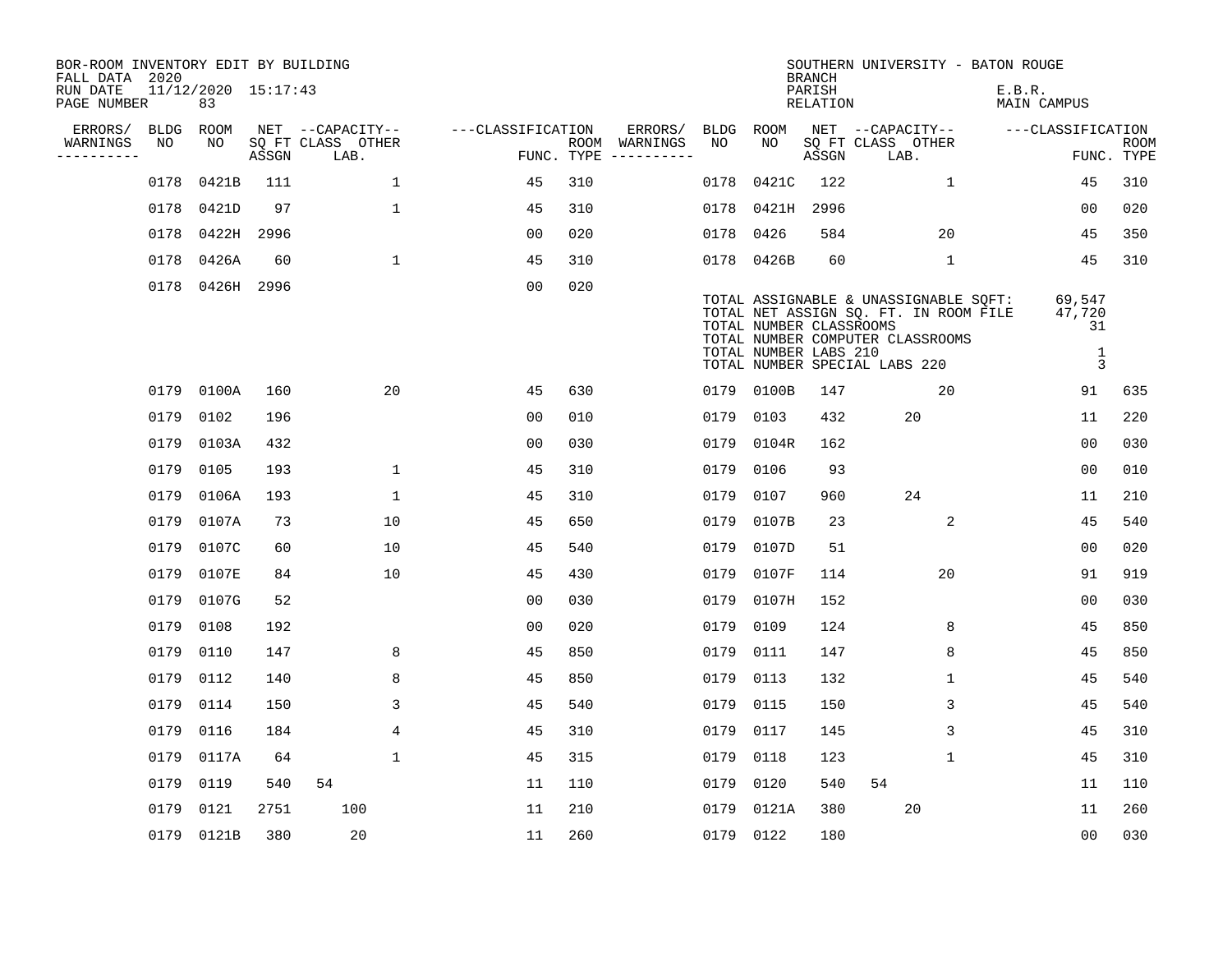| BOR-ROOM INVENTORY EDIT BY BUILDING<br>FALL DATA 2020 |             |            |                     |                           |              |                   |     |                                      |             |            | <b>BRANCH</b>             |                           | SOUTHERN UNIVERSITY - BATON ROUGE |                           |
|-------------------------------------------------------|-------------|------------|---------------------|---------------------------|--------------|-------------------|-----|--------------------------------------|-------------|------------|---------------------------|---------------------------|-----------------------------------|---------------------------|
| RUN DATE<br>PAGE NUMBER                               |             | 84         | 11/12/2020 15:17:43 |                           |              |                   |     |                                      |             |            | PARISH<br><b>RELATION</b> |                           | E.B.R.<br><b>MAIN CAMPUS</b>      |                           |
| ERRORS/                                               | <b>BLDG</b> | ROOM       |                     | NET --CAPACITY--          |              | ---CLASSIFICATION |     | ERRORS/                              | <b>BLDG</b> | ROOM       |                           | NET --CAPACITY--          | ---CLASSIFICATION                 |                           |
| WARNINGS<br>----------                                | NO          | NO         | ASSGN               | SQ FT CLASS OTHER<br>LAB. |              |                   |     | ROOM WARNINGS<br>FUNC. TYPE $------$ | NO          | NO         | ASSGN                     | SQ FT CLASS OTHER<br>LAB. |                                   | <b>ROOM</b><br>FUNC. TYPE |
|                                                       | 0179        | 0125       | 265                 |                           | 10           | 45                | 315 |                                      | 0179        | 0125A      | 125                       | 10                        | 45                                | 315                       |
|                                                       | 0179        | 0126       | 279                 |                           | $\mathbf{1}$ | 45                | 310 |                                      | 0179        | 0127       | 290                       | 20                        | 45                                | 350                       |
|                                                       | 0179        | 0128       | 1675 145            |                           |              | 11                | 110 |                                      | 0179        | 0128A      | 119                       | 20                        | 11                                | 280                       |
|                                                       | 0179        | 0129       | 502                 | 40                        |              | 11                | 210 |                                      | 0179        | 0130       | 502                       |                           | 0 <sub>0</sub>                    | 020                       |
|                                                       | 0179        | 0131       | 150                 |                           |              | 0 <sub>0</sub>    | 030 |                                      | 0179        | 0131A      | 50                        |                           | 00                                | 030                       |
|                                                       | 0179        | 0132       | 150                 |                           |              | 0 <sub>0</sub>    | 010 |                                      | 0179        | 0200A      | 323                       |                           | 0 <sub>0</sub>                    | 030                       |
|                                                       | 0179        | 0200B      | 323                 |                           |              | 0 <sub>0</sub>    | 030 |                                      | 0179        | 0201       | 132                       |                           | 0 <sub>0</sub>                    | 030                       |
|                                                       | 0179        | 0202       | 432                 | 24                        |              | 11                | 110 |                                      | 0179        | 0202A      | 323                       |                           | 0 <sub>0</sub>                    | 030                       |
|                                                       | 0179        | 0203       | 432                 |                           | 35           | 48                | 410 |                                      | 0179        | 0204A      | 70                        | 20                        | 45                                | 455                       |
|                                                       | 0179        | 0204B      | 92                  |                           | 20           | 45                | 455 |                                      | 0179        | 0204C      | 192                       | 20                        | 45                                | 455                       |
|                                                       | 0179        | 0205       | 102                 |                           | 1            | 64                | 314 |                                      | 0179        | 0205A      | 102                       | 1                         | 45                                | 310                       |
|                                                       | 0179        | 0205B      | 114                 |                           | 1            | 45                | 310 |                                      | 0179        | 0207       | 126                       | 1                         | 46                                | 310                       |
|                                                       | 0179        | 0208       | 98                  |                           | 1            | 46                | 310 |                                      | 0179        | 0209       | 213                       | 1                         | 46                                | 310                       |
|                                                       | 0179        | 0210       | 98                  |                           | 1            | 46                | 310 |                                      | 0179        | 0211       | 155                       | 1                         | 46                                | 310                       |
|                                                       | 0179        | 0212       | 98                  |                           | 1            | 46                | 310 |                                      | 0179        | 0213       | 111                       | 1                         | 46                                | 310                       |
|                                                       | 0179        | 0214       | 112                 |                           | 1            | 46                | 310 |                                      | 0179        | 0215       | 128                       |                           | 00                                | 010                       |
|                                                       | 0179        | 0216       | 110                 |                           | $\mathbf{1}$ | 45                | 310 |                                      | 0179        | 0217       | 104                       | 1                         | 45                                | 310                       |
|                                                       | 0179        | 0219S      | 196                 |                           |              | 0 <sub>0</sub>    | 020 |                                      | 0179        | 0220       | 102                       | 1                         | 45                                | 310                       |
|                                                       | 0179        | 0221       | 144                 |                           | 1            | 45                | 310 |                                      | 0179        | 0222       | 99                        | 1                         | 45                                | 310                       |
|                                                       | 0179        | 0223       | 108                 |                           | $\mathbf{1}$ | 45                | 310 |                                      | 0179        | 0224       | 132                       | $\mathbf{1}$              | 45                                | 310                       |
|                                                       | 0179        | 0225       | 108                 |                           | $\mathbf 1$  | 45                | 310 |                                      | 0179        | 0226       | 441                       | 40                        | 11                                | 220                       |
|                                                       | 0179        | 0226A      | 50                  |                           |              | 00                | 010 |                                      | 0179        | 0227       | 108                       | 1                         | 45                                | 310                       |
|                                                       | 0179        | 0228       | 108                 |                           | 1            | 45                | 310 |                                      | 0179        | 0229       | 114                       | 1                         | 45                                | 310                       |
|                                                       | 0179        | 0230       | 432                 |                           | 10           | 45                | 310 |                                      |             | 0179 0230A | 195                       | $\mathbf{1}$              | 45                                | 310                       |
|                                                       | 0179        | 0231       | 108                 |                           | $\mathbf{1}$ | 45                | 315 |                                      | 0179        | 0231A      | 90                        |                           | 0 <sub>0</sub>                    | 010                       |
|                                                       |             | 0179 0231B | 156                 |                           | $\mathbf 1$  | 45                | 310 |                                      |             | 0179 0232  | 542                       | 20                        | 11                                | 110                       |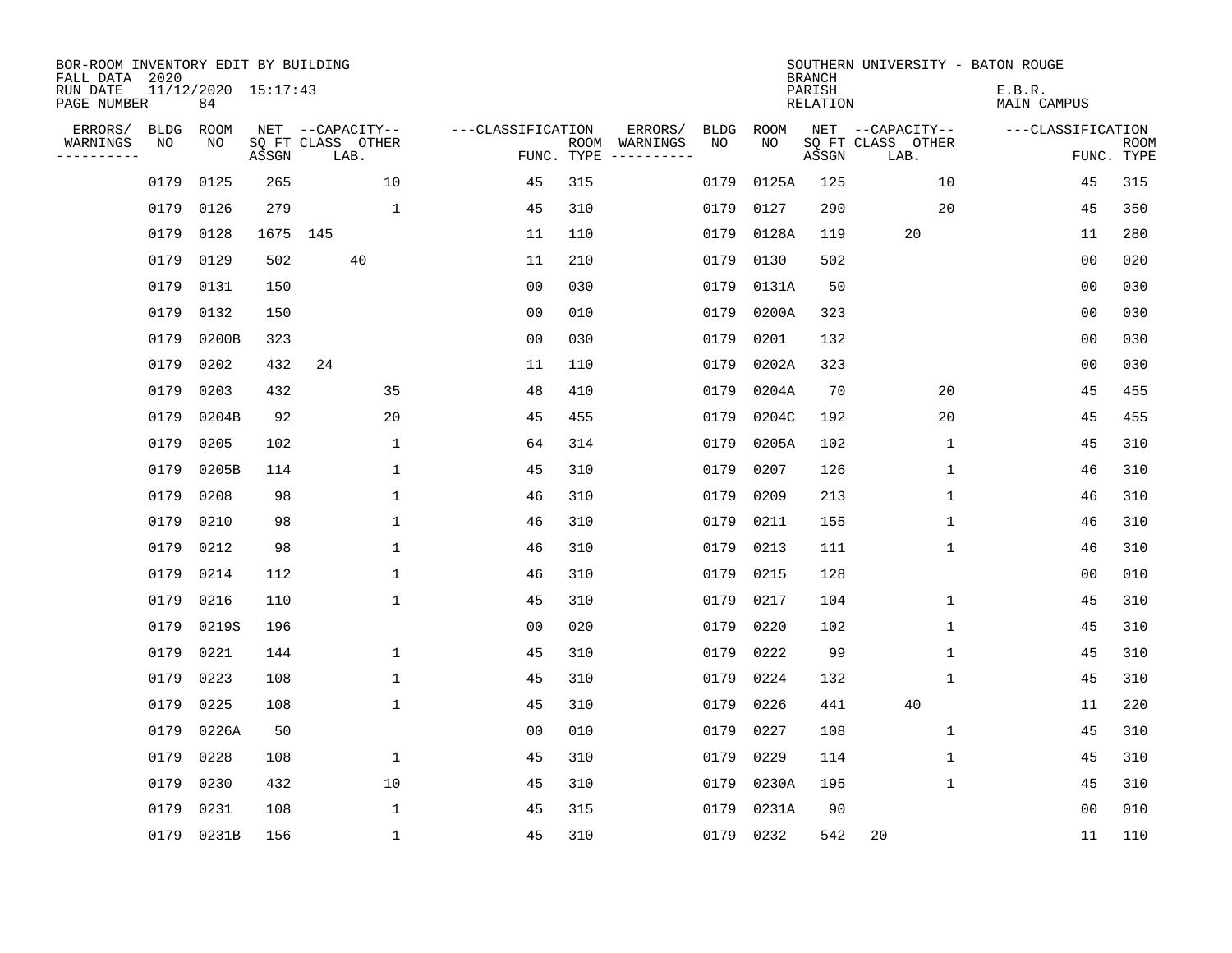| BOR-ROOM INVENTORY EDIT BY BUILDING<br>FALL DATA 2020 |             |                           |       |                           |                    |                    |                         |      |             | <b>BRANCH</b>             | SOUTHERN UNIVERSITY - BATON ROUGE |              |                              |                           |
|-------------------------------------------------------|-------------|---------------------------|-------|---------------------------|--------------------|--------------------|-------------------------|------|-------------|---------------------------|-----------------------------------|--------------|------------------------------|---------------------------|
| RUN DATE<br>PAGE NUMBER                               |             | 11/12/2020 15:17:43<br>85 |       |                           |                    |                    |                         |      |             | PARISH<br><b>RELATION</b> |                                   |              | E.B.R.<br><b>MAIN CAMPUS</b> |                           |
| ERRORS/                                               | <b>BLDG</b> | ROOM                      |       | NET --CAPACITY--          | ---CLASSIFICATION  |                    | ERRORS/                 | BLDG | <b>ROOM</b> |                           | NET --CAPACITY--                  |              | ---CLASSIFICATION            |                           |
| WARNINGS<br>----------                                | NO          | ΝO                        | ASSGN | SQ FT CLASS OTHER<br>LAB. |                    | ROOM<br>FUNC. TYPE | WARNINGS<br>----------- | NO   | NO          | ASSGN                     | SQ FT CLASS OTHER<br>LAB.         |              |                              | <b>ROOM</b><br>FUNC. TYPE |
|                                                       | 0179        | 0233                      | 180   |                           | $\mathbf 1$<br>45  | 310                |                         | 0179 | 0234        | 143                       |                                   | $\mathbf{1}$ | 45                           | 310                       |
|                                                       | 0179        | 0235                      | 184   |                           | 00                 | 010                |                         | 0179 | 0236        | 99                        |                                   | 1            | 45                           | 310                       |
|                                                       | 0179        | 0237                      | 301   | 30                        | 45                 | 410                |                         | 0179 | 0238        | 132                       |                                   | $\mathbf 1$  | 45                           | 310                       |
|                                                       | 0179        | 0239                      | 99    |                           | $\mathbf 1$<br>45  | 310                |                         | 0179 | 0240        | 487                       | 48                                |              | 11                           | 110                       |
|                                                       | 0179        | 0241                      | 99    |                           | $\mathbf 1$<br>45  | 310                |                         | 0179 | 0242        | 99                        |                                   | $\mathbf{1}$ | 45                           | 310                       |
|                                                       | 0179        | 0243                      | 99    |                           | $\mathbf{1}$<br>45 | 310                |                         | 0179 | 0244        | 99                        |                                   | $\mathbf{1}$ | 45                           | 310                       |
|                                                       | 0179        | 0245                      | 99    |                           | $\mathbf{1}$<br>45 | 310                |                         | 0179 | 0246        | 99                        |                                   | $\mathbf{1}$ | 45                           | 315                       |
|                                                       | 0179        | 0246A                     | 82    |                           | 0 <sub>0</sub>     | 010                |                         | 0179 | 0246B       | 132                       |                                   | $\mathbf{1}$ | 45                           | 310                       |
|                                                       | 0179        | 0247                      | 124   |                           | $\mathbf 1$<br>45  | 315                |                         | 0179 | 0247A       | 116                       |                                   | $\mathbf{1}$ | 45                           | 310                       |
|                                                       | 0179        | 0247B                     | 120   |                           | 0 <sub>0</sub>     | 010                |                         | 0179 | 0247C       | 100                       |                                   | 1            | 45                           | 310                       |
|                                                       | 0179        | 0247D                     | 100   |                           | $\mathbf 1$<br>45  | 310                |                         | 0179 | 0247E       | 79                        |                                   | 1            | 91                           | 730                       |
|                                                       | 0179        | 0248                      | 110   |                           | $\mathbf 1$<br>45  | 310                |                         | 0179 | 0249        | 95                        |                                   | 1            | 45                           | 310                       |
|                                                       | 0179        | 0250                      | 94    |                           | $\mathbf 1$<br>45  | 310                |                         | 0179 | 0251        | 315                       | 10                                |              | 11                           | 250                       |
|                                                       | 0179        | 0251A                     | 168   |                           | 0 <sub>0</sub>     | 010                |                         | 0179 | 0251B       | 36                        |                                   |              | 0 <sub>0</sub>               | 010                       |
|                                                       | 0179        | 0252                      | 97    |                           | 45<br>1            | 310                |                         | 0179 | 0253        | 420                       |                                   | 5            | 91                           | 650                       |
|                                                       | 0179        | 0254                      | 650   |                           | 5<br>91            | 650                |                         | 0179 | 0255        | 142                       |                                   | 2            | 91                           | 730                       |
|                                                       | 0179        | 0256                      | 192   | 8                         | 45                 | 310                |                         | 0179 | 0257        | 192                       |                                   |              | 0 <sub>0</sub>               | 030                       |
|                                                       | 0179        | 0258                      | 192   |                           | 0 <sub>0</sub>     | 020                |                         | 0179 | 0259        | 54                        |                                   |              | 0 <sub>0</sub>               | 010                       |
|                                                       | 0179        | 0300                      | 54    |                           | 0 <sub>0</sub>     | 010                |                         | 0179 | 0301        | 41                        |                                   |              | 0 <sub>0</sub>               | 010                       |
|                                                       | 0179        | 0302                      | 141   |                           | 0 <sub>0</sub>     | 030                |                         | 0179 | 0303        | 532                       | 20                                |              | 11                           | 260                       |
|                                                       | 0179        | 0303A                     | 298   | 20                        | 11                 | 260                |                         | 0179 | 0304        | 965                       | 80                                |              | 11                           | 110                       |
|                                                       | 0179        | 0305                      | 548   | 50                        | 11                 | 110                |                         | 0179 | 0306S       | 548                       |                                   |              | 0 <sub>0</sub>               | 020                       |
|                                                       | 0179        | 0307                      | 89    |                           | 45<br>1            | 310                |                         | 0179 | 0308        | 89                        |                                   | 1            | 45                           | 310                       |
|                                                       | 0179        | 0309                      | 800   |                           | $\mathbf 1$<br>45  | 310                |                         | 0179 | 0310        | 103                       |                                   | 1            | 45                           | 310                       |
|                                                       | 0179        | 0311                      | 93    |                           | $\mathbf{1}$<br>45 | 310                |                         | 0179 | 0312        | 83                        |                                   | 2            | 45                           | 310                       |
|                                                       |             | 0179 0313                 | 298   | 5                         | 11                 | 260                |                         |      | 0179 0313A  | 95                        | $\mathbf{1}$                      |              | 11                           | 260                       |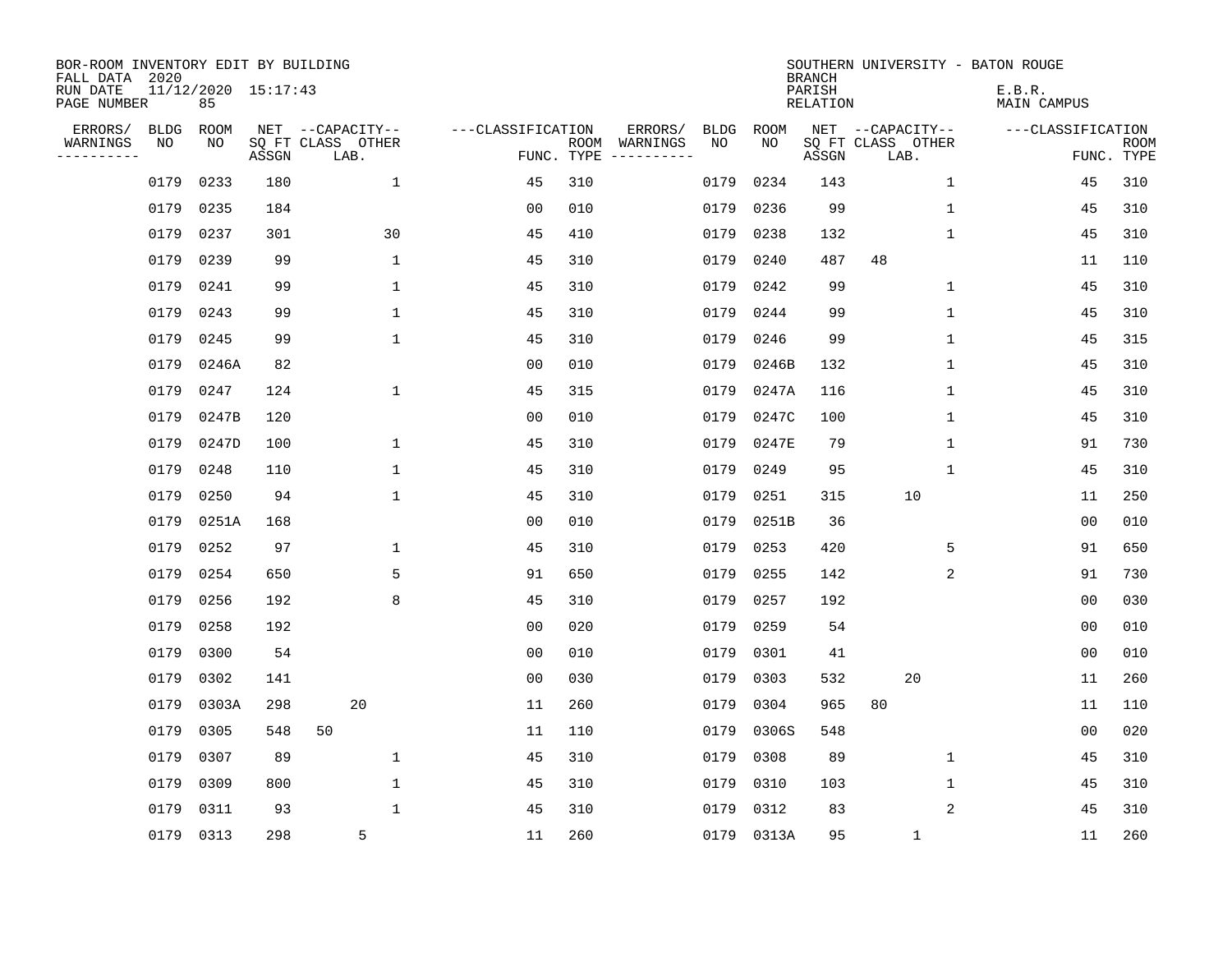| BOR-ROOM INVENTORY EDIT BY BUILDING<br>FALL DATA 2020 |      |                           |       |                           |                   |            |                              |      |                                                  | <b>BRANCH</b>      | SOUTHERN UNIVERSITY - BATON ROUGE                                                                                                                   |                                 |                           |
|-------------------------------------------------------|------|---------------------------|-------|---------------------------|-------------------|------------|------------------------------|------|--------------------------------------------------|--------------------|-----------------------------------------------------------------------------------------------------------------------------------------------------|---------------------------------|---------------------------|
| RUN DATE<br>PAGE NUMBER                               |      | 11/12/2020 15:17:43<br>86 |       |                           |                   |            |                              |      |                                                  | PARISH<br>RELATION |                                                                                                                                                     | E.B.R.<br><b>MAIN CAMPUS</b>    |                           |
| ERRORS/                                               | BLDG | ROOM                      |       | NET --CAPACITY--          | ---CLASSIFICATION |            | ERRORS/                      | BLDG | ROOM                                             |                    | NET --CAPACITY--                                                                                                                                    | ---CLASSIFICATION               |                           |
| WARNINGS<br>----------                                | NO   | NO                        | ASSGN | SQ FT CLASS OTHER<br>LAB. |                   | FUNC. TYPE | ROOM WARNINGS<br>----------- | NO   | NO                                               | ASSGN              | SQ FT CLASS OTHER<br>LAB.                                                                                                                           |                                 | <b>ROOM</b><br>FUNC. TYPE |
|                                                       | 0179 | 0313B                     | 79    | $\mathbf{1}$              | 11                | 260        |                              | 0179 | 0313C                                            | 88                 | $\mathbf 1$                                                                                                                                         | 11                              | 260                       |
|                                                       | 0179 | 0314                      | 272   | 20                        | 11                | 260        |                              |      | 0179 0314A                                       | 73                 | $\mathbf{1}$                                                                                                                                        | 11                              | 260                       |
|                                                       | 0179 | 0314B                     | 73    | $\mathbf{1}$              | 11                | 260        |                              |      | 0179 0314C                                       | 83                 | $\mathbf{1}$                                                                                                                                        | 11                              | 260                       |
|                                                       | 0179 | 0314D                     | 80    | $\mathbf 1$               | 11                | 260        |                              |      | 0179 0317                                        | 241                | 1                                                                                                                                                   | 45                              | 315                       |
|                                                       | 0179 | 0317A                     | 218   | $\mathbf{1}$              | 45                | 310        |                              |      | 0179 0317B                                       | 107                | 1                                                                                                                                                   | 45                              | 315                       |
|                                                       |      | 0179 0318                 | 185   |                           | 00                | 020        |                              |      | TOTAL NUMBER CLASSROOMS<br>TOTAL NUMBER LABS 210 |                    | TOTAL ASSIGNABLE & UNASSIGNABLE SQFT:<br>TOTAL NET ASSIGN SQ. FT. IN ROOM FILE<br>TOTAL NUMBER COMPUTER CLASSROOMS<br>TOTAL NUMBER SPECIAL LABS 220 | 33,481<br>27,557<br>8<br>3<br>2 |                           |
|                                                       |      | 0180 0101                 | 280   |                           | 0 <sub>0</sub>    | 020        |                              |      | 0180 0102                                        | 49                 |                                                                                                                                                     | 00                              | 030                       |
|                                                       | 0180 | 0103                      | 96    | 10                        | 45                | 440        |                              |      | 0180 0104                                        | 165                | $\mathbf{1}$                                                                                                                                        | 45                              | 310                       |
|                                                       | 0180 | 0105                      | 143   | $\mathbf 1$               | 45                | 310        |                              |      | 0180 0106                                        | 154                | 1                                                                                                                                                   | 45                              | 310                       |
|                                                       | 0180 | 0107                      | 176   | $\mathbf{1}$              | 45                | 310        |                              |      | 0180 0108                                        | 42                 | 1                                                                                                                                                   | 45                              | 635                       |
|                                                       | 0180 | 0109                      | 154   | $\mathbf 1$               | 45                | 310        |                              | 0180 | 0110                                             | 110                | $\mathbf 1$                                                                                                                                         | 45                              | 310                       |
|                                                       | 0180 | 0111                      | 154   | $\mathbf{1}$              | 45                | 310        |                              |      | 0180 0112                                        | 143                | $\mathbf 1$                                                                                                                                         | 45                              | 310                       |
|                                                       |      | 0180 0113                 | 154   | 10                        | 45                | 350        |                              |      | TOTAL NUMBER CLASSROOMS<br>TOTAL NUMBER LABS 210 |                    | TOTAL ASSIGNABLE & UNASSIGNABLE SOFT:<br>TOTAL NET ASSIGN SQ. FT. IN ROOM FILE<br>TOTAL NUMBER COMPUTER CLASSROOMS<br>TOTAL NUMBER SPECIAL LABS 220 | 1,820<br>1,491                  |                           |
|                                                       |      | 0181 0100                 | 1800  |                           | 0 <sub>0</sub>    | 020        |                              |      | 0181 0100A                                       | 342                | 2                                                                                                                                                   | 45                              | 310                       |
|                                                       |      | 0181 0100B                | 362   |                           | 0 <sub>0</sub>    | 030        |                              |      | 0181 0100C                                       | 282                | 10                                                                                                                                                  | 51                              | 650                       |
|                                                       |      | 0181 0100D                | 362   |                           | 0 <sub>0</sub>    | 030        |                              |      | 0181 0100H                                       | 660                |                                                                                                                                                     | 00                              | 020                       |
|                                                       |      | 0181 0100S                | 180   |                           | 0 <sub>0</sub>    | 020        |                              |      | 0181 0101                                        | 440                | 2                                                                                                                                                   | 91                              | 919                       |
|                                                       |      | 0181 0101H                | 330   |                           | 00                | 020        |                              |      | 0181 0101S                                       | 180                |                                                                                                                                                     | 0 <sub>0</sub>                  | 020                       |
|                                                       |      | 0181 0102                 | 440   | 2                         | 91                | 919        |                              |      | 0181 0102H                                       | 300                |                                                                                                                                                     | 0 <sub>0</sub>                  | 020                       |
|                                                       |      | 0181 0103                 | 210   | 2                         | 91                | 919        |                              |      | 0181 0103A                                       | 144                |                                                                                                                                                     | 00                              | 010                       |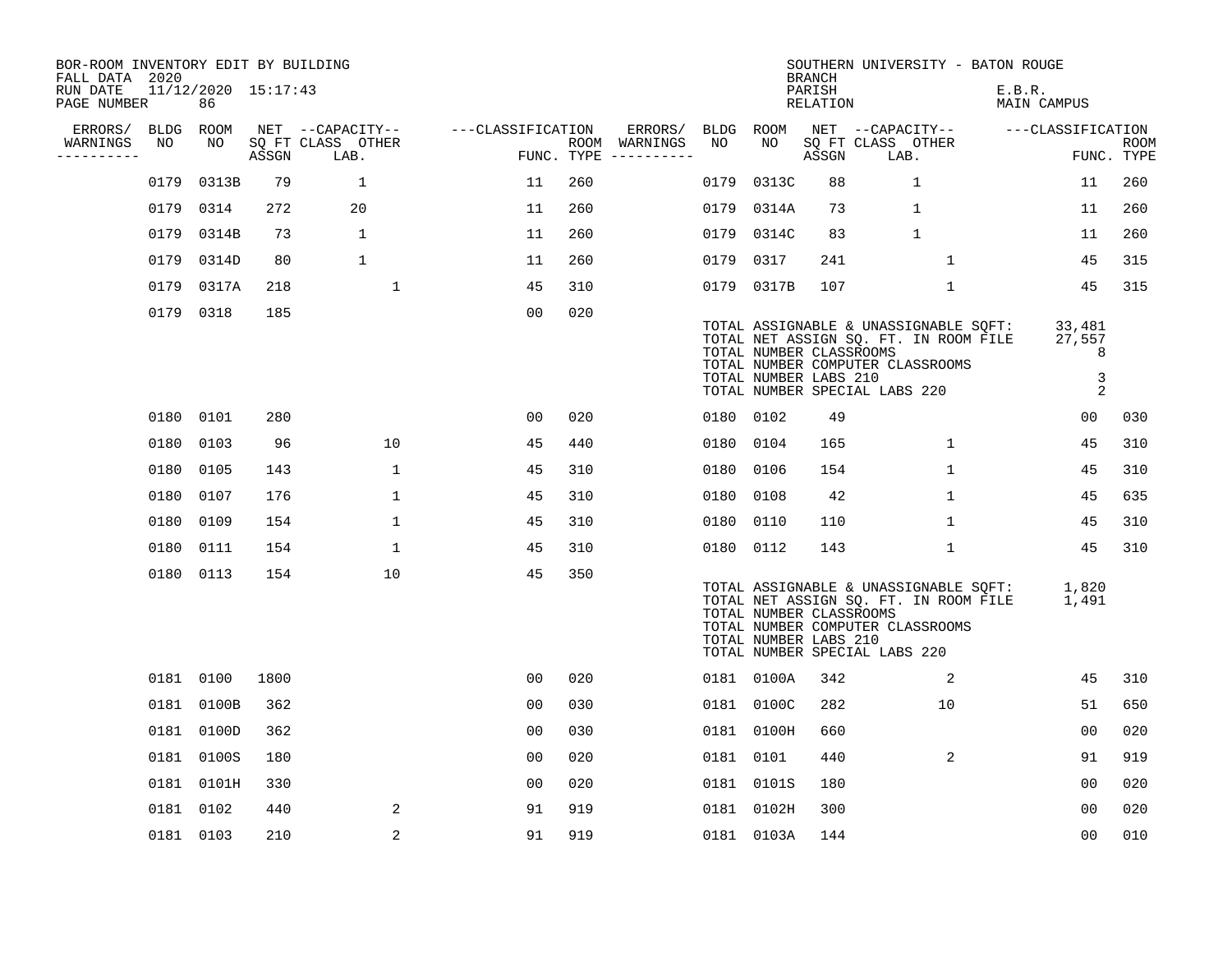| BOR-ROOM INVENTORY EDIT BY BUILDING<br>FALL DATA 2020 |             |                           |       |                           |                   |                    |                         |      |            | <b>BRANCH</b>             | SOUTHERN UNIVERSITY - BATON ROUGE |                       |                           |
|-------------------------------------------------------|-------------|---------------------------|-------|---------------------------|-------------------|--------------------|-------------------------|------|------------|---------------------------|-----------------------------------|-----------------------|---------------------------|
| RUN DATE<br>PAGE NUMBER                               |             | 11/12/2020 15:17:43<br>87 |       |                           |                   |                    |                         |      |            | PARISH<br><b>RELATION</b> |                                   | E.B.R.<br>MAIN CAMPUS |                           |
| ERRORS/                                               | <b>BLDG</b> | ROOM                      |       | NET --CAPACITY--          | ---CLASSIFICATION |                    | ERRORS/                 | BLDG | ROOM       |                           | NET --CAPACITY--                  | ---CLASSIFICATION     |                           |
| WARNINGS<br>----------                                | NO          | NO                        | ASSGN | SQ FT CLASS OTHER<br>LAB. |                   | ROOM<br>FUNC. TYPE | WARNINGS<br>----------- | NO   | NO         | ASSGN                     | SQ FT CLASS OTHER<br>LAB.         |                       | <b>ROOM</b><br>FUNC. TYPE |
|                                                       | 0181        | 0103H                     | 330   |                           | 00                | 020                |                         |      | 0181 0104  | 210                       | 2                                 | 91                    | 919                       |
|                                                       | 0181        | 0105                      | 192   | 4                         | 91                | 650                |                         |      | 0181 0105A | 180                       | 1                                 | 91                    | 919                       |
|                                                       | 0181        | 0105B                     | 180   | $\mathbf 1$               | 91                | 919                |                         |      | 0181 0105C | 180                       | 1                                 | 91                    | 919                       |
|                                                       |             | 0181 0105D                | 180   | 1                         | 91                | 919                |                         |      | 0181 0106  | 192                       | 4                                 | 91                    | 650                       |
|                                                       |             | 0181 0106A                | 180   | $\mathbf 1$               | 91                | 919                |                         |      | 0181 0106B | 180                       | $\mathbf 1$                       | 91                    | 919                       |
|                                                       |             | 0181 0106C                | 180   | $\mathbf 1$               | 91                | 919                |                         |      | 0181 0106D | 180                       | $\mathbf{1}$                      | 91                    | 919                       |
|                                                       |             | 0181 0107                 | 210   | 2                         | 91                | 919                |                         |      | 0181 0107A | 342                       |                                   | 00                    | 030                       |
|                                                       |             | 0181 0108                 | 210   | 2                         | 91                | 919                |                         |      | 0181 0108A | 342                       |                                   | 0 <sub>0</sub>        | 030                       |
|                                                       | 0181        | 0109                      | 192   | 4                         | 91                | 650                |                         |      | 0181 0109A | 180                       | $\mathbf 1$                       | 91                    | 919                       |
|                                                       |             | 0181 0109B                | 180   | 1                         | 91                | 919                |                         |      | 0181 0109C | 180                       | 1                                 | 91                    | 919                       |
|                                                       | 0181        | 0109D                     | 180   | 1                         | 91                | 919                |                         |      | 0181 0110  | 192                       | 4                                 | 91                    | 650                       |
|                                                       |             | 0181 0110A                | 180   | 1                         | 91                | 919                |                         |      | 0181 0110B | 180                       | 1                                 | 91                    | 919                       |
|                                                       | 0181        | 0110C                     | 180   | 1                         | 91                | 919                |                         |      | 0181 0110D | 180                       | $\mathbf 1$                       | 91                    | 919                       |
|                                                       | 0181        | 0111                      | 440   | 2                         | 91                | 919                |                         |      | 0181 0112  | 440                       | 2                                 | 91                    | 919                       |
|                                                       | 0181        | 0113                      | 210   | 2                         | 91                | 919                |                         |      | 0181 0114  | 210                       | 2                                 | 91                    | 919                       |
|                                                       | 0181        | 0114A                     | 144   |                           | 0 <sub>0</sub>    | 010                |                         |      | 0181 0115  | 192                       | 4                                 | 91                    | 650                       |
|                                                       | 0181        | 0115A                     | 180   | 1                         | 91                | 919                |                         |      | 0181 0115B | 180                       | 1                                 | 91                    | 919                       |
|                                                       | 0181        | 0115C                     | 180   | 1                         | 91                | 919                |                         |      | 0181 0115D | 180                       | 1                                 | 91                    | 919                       |
|                                                       | 0181        | 0116                      | 192   | 4                         | 91                | 650                |                         |      | 0181 0116A | 180                       | 1                                 | 91                    | 919                       |
|                                                       | 0181        | 0116B                     | 180   | 1                         | 91                | 919                |                         |      | 0181 0116C | 180                       | 1                                 | 91                    | 919                       |
|                                                       | 0181        | 0116D                     | 180   | 1                         | 91                | 919                |                         |      | 0181 0200  | 1800                      |                                   | 0 <sub>0</sub>        | 020                       |
|                                                       | 0181        | 0200A                     | 342   | 2                         | 45                | 310                |                         |      | 0181 0200B | 362                       |                                   | 00                    | 030                       |
|                                                       | 0181        | 0200C                     | 282   | 10                        | 51                | 650                |                         |      | 0181 0200D | 362                       |                                   | 0 <sub>0</sub>        | 030                       |
|                                                       | 0181        | 0200H                     | 620   |                           | 0 <sub>0</sub>    | 020                |                         |      | 0181 0200S | 180                       |                                   | 0 <sub>0</sub>        | 020                       |
|                                                       | 0181        | 0201                      | 440   | 2                         | 91                | 919                |                         |      | 0181 0201H | 600                       |                                   | 0 <sub>0</sub>        | 020                       |
|                                                       |             | 0181 0201S                | 180   |                           | 0 <sub>0</sub>    | 020                |                         |      | 0181 0202  | 440                       | 2                                 | 91                    | 919                       |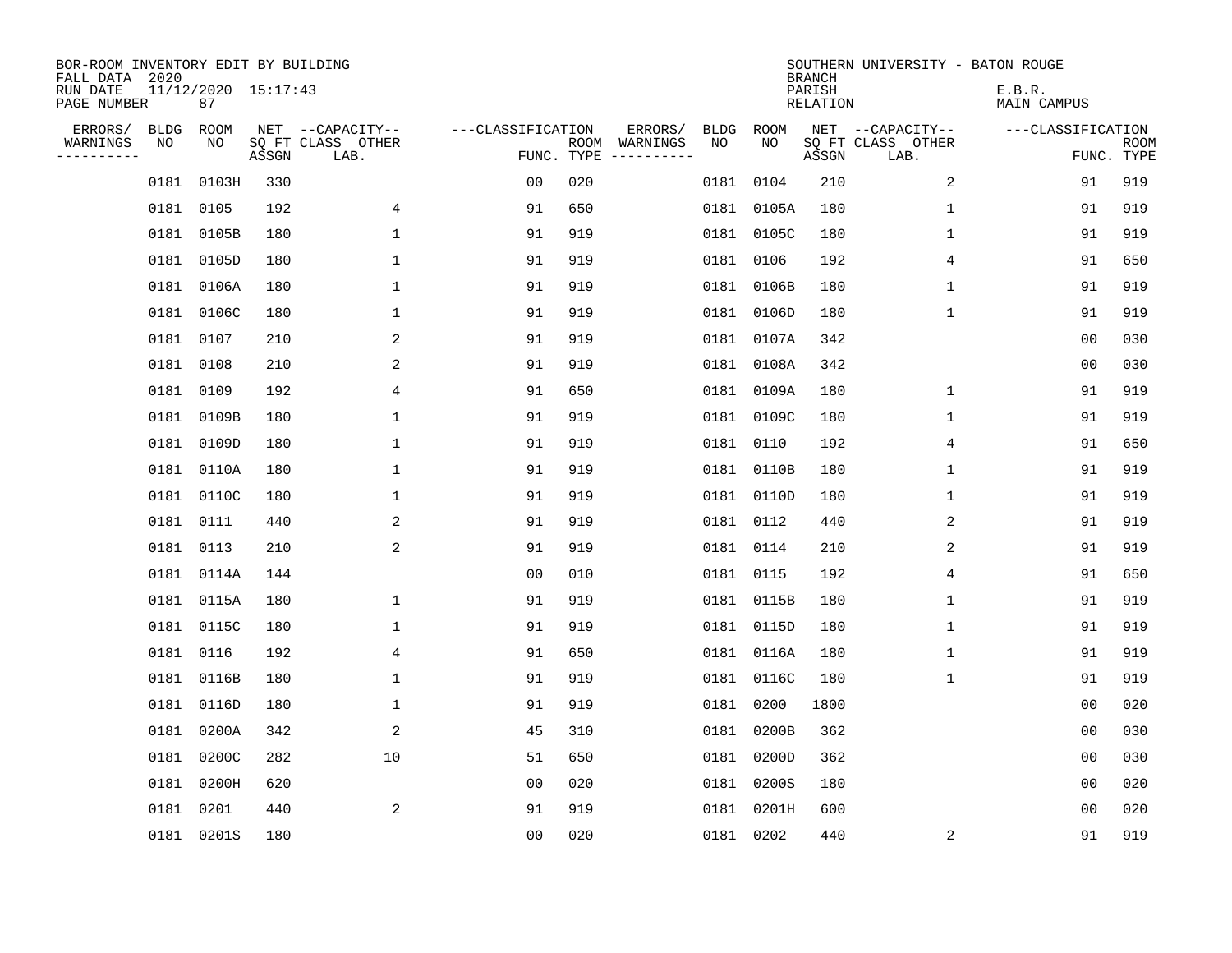| BOR-ROOM INVENTORY EDIT BY BUILDING<br>FALL DATA 2020 |      |                           |       |                           |                   |            |               |      |            | <b>BRANCH</b>             | SOUTHERN UNIVERSITY - BATON ROUGE |                       |                           |
|-------------------------------------------------------|------|---------------------------|-------|---------------------------|-------------------|------------|---------------|------|------------|---------------------------|-----------------------------------|-----------------------|---------------------------|
| RUN DATE<br>PAGE NUMBER                               |      | 11/12/2020 15:17:43<br>88 |       |                           |                   |            |               |      |            | PARISH<br><b>RELATION</b> |                                   | E.B.R.<br>MAIN CAMPUS |                           |
| ERRORS/                                               | BLDG | ROOM                      |       | NET --CAPACITY--          | ---CLASSIFICATION |            | ERRORS/       |      | BLDG ROOM  |                           | NET --CAPACITY--                  | ---CLASSIFICATION     |                           |
| WARNINGS<br>----------                                | NO   | NO                        | ASSGN | SQ FT CLASS OTHER<br>LAB. |                   | FUNC. TYPE | ROOM WARNINGS | NO   | NO         | ASSGN                     | SQ FT CLASS OTHER<br>LAB.         |                       | <b>ROOM</b><br>FUNC. TYPE |
|                                                       | 0181 | 0202H                     | 600   |                           | 00                | 020        |               | 0181 | 0203       | 210                       | 2                                 | 91                    | 919                       |
|                                                       |      | 0181 0203A                | 144   |                           | 0 <sub>0</sub>    | 010        |               |      | 0181 0203H | 600                       |                                   | 00                    | 020                       |
|                                                       |      | 0181 0204                 | 210   | 2                         | 91                | 919        |               |      | 0181 0205  | 192                       | 4                                 | 91                    | 650                       |
|                                                       |      | 0181 0205A                | 180   | $\mathbf{1}$              | 91                | 919        |               |      | 0181 0205B | 180                       | $\mathbf{1}$                      | 91                    | 919                       |
|                                                       |      | 0181 0205C                | 180   | $\mathbf{1}$              | 91                | 919        |               |      | 0181 0205D | 180                       | $\mathbf{1}$                      | 91                    | 919                       |
|                                                       |      | 0181 0206                 | 192   | 4                         | 91                | 650        |               |      | 0181 0206A | 180                       | 1                                 | 91                    | 919                       |
|                                                       |      | 0181 0206B                | 180   | 1                         | 91                | 919        |               |      | 0181 0206C | 180                       | 1                                 | 91                    | 919                       |
|                                                       |      | 0181 0206D                | 180   | $\mathbf{1}$              | 91                | 919        |               |      | 0181 0207  | 210                       | 2                                 | 91                    | 919                       |
|                                                       |      | 0181 0207A                | 342   |                           | 0 <sub>0</sub>    | 030        |               | 0181 | 0208       | 210                       | 2                                 | 91                    | 919                       |
|                                                       |      | 0181 0208A                | 342   |                           | 0 <sub>0</sub>    | 030        |               |      | 0181 0209  | 192                       | 4                                 | 91                    | 650                       |
|                                                       |      | 0181 0209A                | 180   | 1                         | 91                | 919        |               | 0181 | 0209B      | 180                       | 1                                 | 91                    | 919                       |
|                                                       |      | 0181 0209C                | 180   | 1                         | 91                | 919        |               |      | 0181 0209D | 180                       | 1                                 | 91                    | 919                       |
|                                                       | 0181 | 0210                      | 192   | 4                         | 91                | 650        |               | 0181 | 0210A      | 180                       | 1                                 | 91                    | 919                       |
|                                                       |      | 0181 0210B                | 180   | $\mathbf{1}$              | 91                | 919        |               |      | 0181 0210C | 180                       | 1                                 | 91                    | 919                       |
|                                                       |      | 0181 0210D                | 180   | $\mathbf{1}$              | 91                | 919        |               |      | 0181 0211  | 440                       | 2                                 | 91                    | 919                       |
|                                                       |      | 0181 0212                 | 440   | 2                         | 91                | 919        |               |      | 0181 0213  | 210                       | 2                                 | 91                    | 919                       |
|                                                       |      | 0181 0214                 | 210   | 2                         | 91                | 919        |               |      | 0181 0214A | 144                       |                                   | 0 <sub>0</sub>        | 010                       |
|                                                       |      | 0181 0215                 | 192   | 4                         | 91                | 650        |               |      | 0181 0215A | 180                       | 1                                 | 91                    | 919                       |
|                                                       |      | 0181 0215B                | 180   | $\mathbf 1$               | 91                | 919        |               |      | 0181 0215C | 180                       | 1                                 | 91                    | 919                       |
|                                                       |      | 0181 0215D                | 180   | $\mathbf{1}$              | 91                | 919        |               |      | 0181 0216  | 192                       | 4                                 | 91                    | 650                       |
|                                                       |      | 0181 0216A                | 180   | $\mathbf 1$               | 91                | 919        |               |      | 0181 0216B | 180                       | 1                                 | 91                    | 919                       |
|                                                       |      | 0181 0216C                | 180   | $\mathbf 1$               | 91                | 919        |               |      | 0181 0216D | 180                       | 1                                 | 91                    | 919                       |
|                                                       |      | 0181 0300                 | 1800  |                           | 0 <sub>0</sub>    | 020        |               |      | 0181 0300A | 342                       | 2                                 | 45                    | 310                       |
|                                                       |      | 0181 0300B                | 362   |                           | 0 <sub>0</sub>    | 030        |               |      | 0181 0300C | 282                       | 10                                | 51                    | 650                       |
|                                                       |      | 0181 0300D                | 362   |                           | 0 <sub>0</sub>    | 030        |               |      | 0181 0300H | 620                       |                                   | 0 <sub>0</sub>        | 020                       |
|                                                       |      | 0181 0300S                | 180   |                           | 0 <sub>0</sub>    | 020        |               |      | 0181 0301  | 440                       | 2                                 | 91                    | 919                       |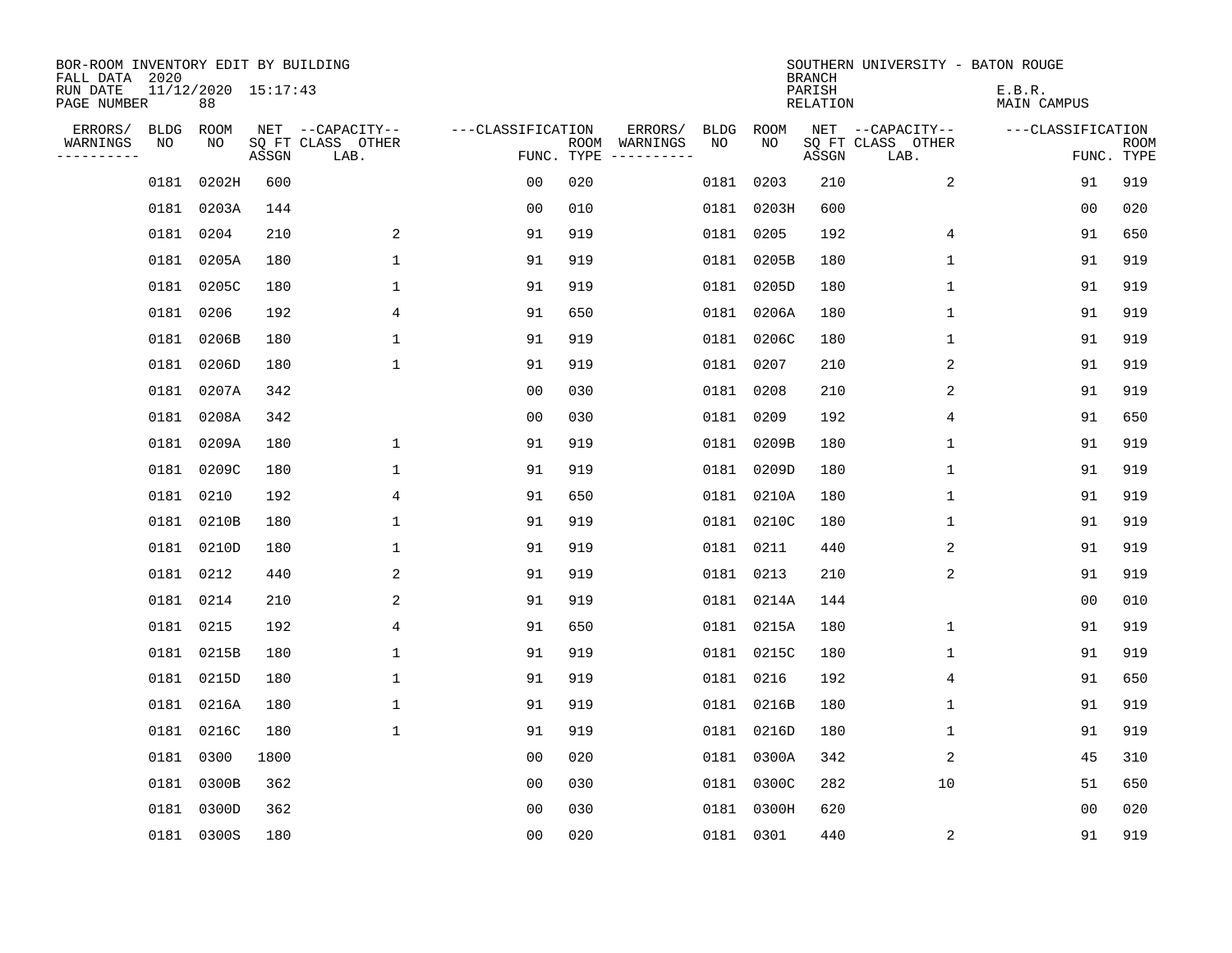| BOR-ROOM INVENTORY EDIT BY BUILDING<br>FALL DATA 2020 |    |                               |       |                           |                   |     |                                      |    |                         | <b>BRANCH</b>      | SOUTHERN UNIVERSITY - BATON ROUGE                                              |                              |                           |
|-------------------------------------------------------|----|-------------------------------|-------|---------------------------|-------------------|-----|--------------------------------------|----|-------------------------|--------------------|--------------------------------------------------------------------------------|------------------------------|---------------------------|
| RUN DATE<br>PAGE NUMBER                               |    | $11/12/2020$ $15:17:43$<br>89 |       |                           |                   |     |                                      |    |                         | PARISH<br>RELATION |                                                                                | E.B.R.<br><b>MAIN CAMPUS</b> |                           |
| ERRORS/                                               |    | BLDG ROOM                     |       | NET --CAPACITY--          | ---CLASSIFICATION |     | ERRORS/                              |    | BLDG ROOM               |                    | NET --CAPACITY--                                                               | ---CLASSIFICATION            |                           |
| WARNINGS<br>----------                                | NO | NO.                           | ASSGN | SQ FT CLASS OTHER<br>LAB. |                   |     | ROOM WARNINGS<br>FUNC. TYPE $------$ | NO | NO.                     | ASSGN              | SQ FT CLASS OTHER<br>LAB.                                                      |                              | <b>ROOM</b><br>FUNC. TYPE |
|                                                       |    | 0181 0301H                    | 600   |                           | 0 <sub>0</sub>    | 020 |                                      |    | 0181 0301S              | 180                |                                                                                | 0 <sub>0</sub>               | 020                       |
|                                                       |    | 0181 0302                     | 440   | 2                         | 91                | 919 |                                      |    | 0181 0302H              | 600                |                                                                                | 0 <sub>0</sub>               | 020                       |
|                                                       |    | 0181 0303                     | 210   | 2                         | 91                | 919 |                                      |    | 0181 0303A              | 144                |                                                                                | 0 <sub>0</sub>               | 010                       |
|                                                       |    | 0181 0303H                    | 600   |                           | 0 <sub>0</sub>    | 020 |                                      |    | 0181 0304               | 210                | 2                                                                              | 91                           | 919                       |
|                                                       |    | 0181 0305                     | 192   | 4                         | 91                | 650 |                                      |    | 0181 0305A              | 180                | $\mathbf{1}$                                                                   | 91                           | 919                       |
|                                                       |    | 0181 0305B                    | 180   | 1                         | 91                | 919 |                                      |    | 0181 0305C              | 180                | 1                                                                              | 91                           | 919                       |
|                                                       |    | 0181 0305D                    | 180   | 1                         | 91                | 919 |                                      |    | 0181 0306               | 192                | 4                                                                              | 91                           | 650                       |
|                                                       |    | 0181 0306A                    | 180   | $\mathbf{1}$              | 91                | 919 |                                      |    | 0181 0306B              | 180                | $\mathbf 1$                                                                    | 91                           | 919                       |
|                                                       |    | 0181 0306C                    | 180   | $\mathbf{1}$              | 91                | 919 |                                      |    | 0181 0306D              | 180                | $\mathbf{1}$                                                                   | 91                           | 919                       |
|                                                       |    | 0181 0307                     | 210   | 2                         | 91                | 919 |                                      |    | 0181 0307A              | 342                |                                                                                | 0 <sub>0</sub>               | 030                       |
|                                                       |    | 0181 0308                     | 210   | 2                         | 91                | 919 |                                      |    | 0181 0308A              | 342                |                                                                                | 0 <sub>0</sub>               | 030                       |
|                                                       |    | 0181 0309                     | 192   | 4                         | 91                | 650 |                                      |    | 0181 0309A              | 180                | $\mathbf{1}$                                                                   | 91                           | 919                       |
|                                                       |    | 0181 0309B                    | 180   | $\mathbf{1}$              | 91                | 919 |                                      |    | 0181 0309C              | 180                | $\mathbf{1}$                                                                   | 91                           | 919                       |
|                                                       |    | 0181 0309D                    | 180   | $\mathbf{1}$              | 91                | 919 |                                      |    | 0181 0310               | 192                | 4                                                                              | 91                           | 650                       |
|                                                       |    | 0181 0310A                    | 180   | $\mathbf{1}$              | 91                | 919 |                                      |    | 0181 0310B              | 180                | $\mathbf{1}$                                                                   | 91                           | 919                       |
|                                                       |    | 0181 0310C                    | 180   | $\mathbf 1$               | 91                | 919 |                                      |    | 0181 0310D              | 180                | $\mathbf{1}$                                                                   | 91                           | 919                       |
|                                                       |    | 0181 0311                     | 440   | 2                         | 91                | 919 |                                      |    | 0181 0312               | 440                | 2                                                                              | 91                           | 919                       |
|                                                       |    | 0181 0313                     | 210   | $\overline{a}$            | 91                | 919 |                                      |    | 0181 0314               | 210                | 2                                                                              | 91                           | 919                       |
|                                                       |    | 0181 0314A                    | 144   |                           | 0 <sub>0</sub>    | 010 |                                      |    | 0181 0315               | 192                | 4                                                                              | 91                           | 650                       |
|                                                       |    | 0181 0315A                    | 180   | $\mathbf{1}$              | 91                | 919 |                                      |    | 0181 0315B              | 180                | $\mathbf{1}$                                                                   | 91                           | 919                       |
|                                                       |    | 0181 0315C                    | 180   | $\mathbf{1}$              | 91                | 919 |                                      |    | 0181 0315D              | 180                | $\mathbf 1$                                                                    | 91                           | 919                       |
|                                                       |    | 0181 0316                     | 192   | 4                         | 91                | 650 |                                      |    | 0181 0316A              | 180                | $\mathbf{1}$                                                                   | 91                           | 919                       |
|                                                       |    | 0181 0316B                    | 180   | 1                         | 91                | 919 |                                      |    | 0181 0316C              | 180                | $\mathbf{1}$                                                                   | 91                           | 919                       |
|                                                       |    | 0181 0316D                    | 180   | $\mathbf 1$               | 91                | 919 |                                      |    | TOTAL NUMBER CLASSROOMS |                    | TOTAL ASSIGNABLE & UNASSIGNABLE SQFT:<br>TOTAL NET ASSIGN SQ. FT. IN ROOM FILE | 45,376<br>27,348             |                           |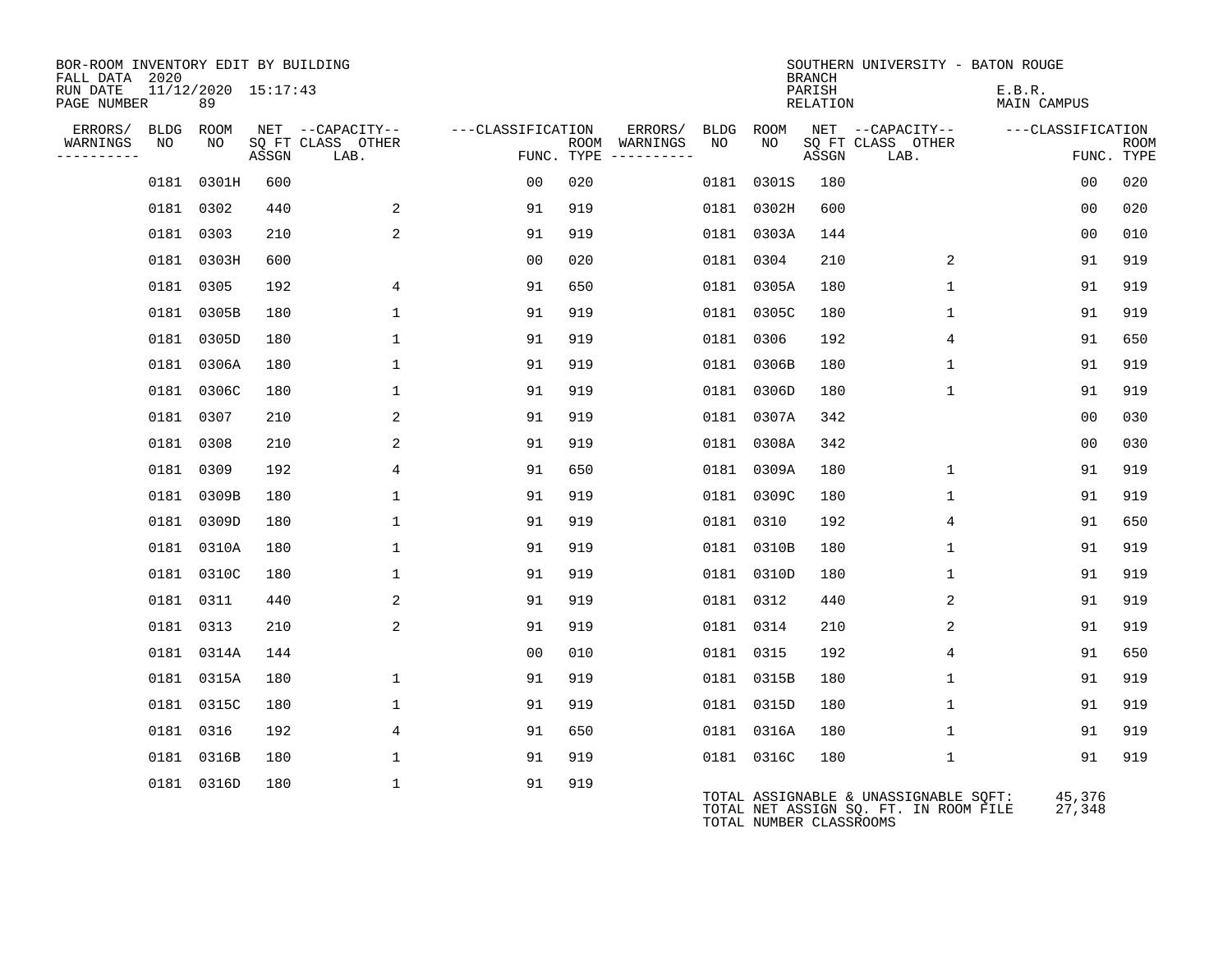| BOR-ROOM INVENTORY EDIT BY BUILDING<br>FALL DATA 2020<br>RUN DATE<br>PAGE NUMBER |      | 11/12/2020 15:17:43<br>90 |       |                                               |                   |     |                                                 |      |                       | <b>BRANCH</b><br>PARISH<br>RELATION | SOUTHERN UNIVERSITY - BATON ROUGE                                 | E.B.R.<br>MAIN CAMPUS |                           |
|----------------------------------------------------------------------------------|------|---------------------------|-------|-----------------------------------------------|-------------------|-----|-------------------------------------------------|------|-----------------------|-------------------------------------|-------------------------------------------------------------------|-----------------------|---------------------------|
| ERRORS/ BLDG ROOM<br>WARNINGS<br>$- - - - - - - - - - -$                         | NO   | NO                        | ASSGN | NET --CAPACITY--<br>SQ FT CLASS OTHER<br>LAB. | ---CLASSIFICATION |     | ERRORS/<br>ROOM WARNINGS<br>FUNC. TYPE $------$ | NO   | BLDG ROOM<br>NO       | ASSGN                               | NET --CAPACITY--<br>SQ FT CLASS OTHER<br>LAB.                     | ---CLASSIFICATION     | <b>ROOM</b><br>FUNC. TYPE |
|                                                                                  |      |                           |       |                                               |                   |     |                                                 |      | TOTAL NUMBER LABS 210 |                                     | TOTAL NUMBER COMPUTER CLASSROOMS<br>TOTAL NUMBER SPECIAL LABS 220 |                       |                           |
|                                                                                  | 0182 | 0100                      | 1800  |                                               | 0 <sub>0</sub>    | 020 |                                                 |      | 0182 0100A            | 342                                 | 2                                                                 | 45                    | 310                       |
|                                                                                  | 0182 | 0100B                     | 362   |                                               | 0 <sub>0</sub>    | 030 |                                                 | 0182 | 0100C                 | 282                                 | 10                                                                | 51                    | 650                       |
|                                                                                  | 0182 | 0100D                     | 362   |                                               | 0 <sub>0</sub>    | 030 |                                                 | 0182 | 0100H                 | 620                                 |                                                                   | 0 <sub>0</sub>        | 020                       |
|                                                                                  | 0182 | 0100S                     | 180   |                                               | 0 <sub>0</sub>    | 020 |                                                 | 0182 | 0101                  | 440                                 | $\overline{a}$                                                    | 91                    | 919                       |
|                                                                                  | 0182 | 0101H                     | 600   |                                               | 0 <sub>0</sub>    | 020 |                                                 | 0182 | 0101S                 | 180                                 |                                                                   | 0 <sub>0</sub>        | 020                       |
|                                                                                  | 0182 | 0102                      | 440   | 2                                             | 91                | 919 |                                                 | 0182 | 0102H                 | 600                                 |                                                                   | 0 <sub>0</sub>        | 020                       |
|                                                                                  | 0182 | 0103                      | 210   | 2                                             | 91                | 919 |                                                 | 0182 | 0103A                 | 144                                 |                                                                   | 0 <sub>0</sub>        | 010                       |
|                                                                                  | 0182 | 0103H                     | 600   |                                               | 0 <sub>0</sub>    | 020 |                                                 | 0182 | 0104                  | 210                                 | 2                                                                 | 91                    | 919                       |
|                                                                                  | 0182 | 0105                      | 192   | 4                                             | 91                | 650 |                                                 | 0182 | 0105A                 | 180                                 | 1                                                                 | 91                    | 919                       |
|                                                                                  | 0182 | 0105B                     | 180   | 1                                             | 91                | 919 |                                                 | 0182 | 0105C                 | 180                                 | $\mathbf{1}$                                                      | 91                    | 919                       |
|                                                                                  | 0182 | 0105D                     | 180   | 1                                             | 91                | 919 |                                                 | 0182 | 0106                  | 192                                 | 4                                                                 | 91                    | 650                       |
|                                                                                  | 0182 | 0106A                     | 180   | 1                                             | 91                | 919 |                                                 | 0182 | 0106B                 | 180                                 | $\mathbf 1$                                                       | 91                    | 919                       |
|                                                                                  | 0182 | 0106C                     | 180   | $\mathbf 1$                                   | 91                | 919 |                                                 | 0182 | 0106D                 | 180                                 | $\mathbf 1$                                                       | 91                    | 919                       |
|                                                                                  | 0182 | 0107                      | 210   | 2                                             | 91                | 919 |                                                 | 0182 | 0107A                 | 342                                 |                                                                   | 00                    | 030                       |
|                                                                                  | 0182 | 0108                      | 210   | 2                                             | 91                | 919 |                                                 | 0182 | 0108A                 | 342                                 |                                                                   | 00                    | 030                       |
|                                                                                  | 0182 | 0109                      | 192   | 4                                             | 91                | 650 |                                                 | 0182 | 0109A                 | 180                                 | $\mathbf 1$                                                       | 91                    | 919                       |
|                                                                                  | 0182 | 0109B                     | 180   | 1                                             | 91                | 919 |                                                 | 0182 | 0109C                 | 180                                 | 1                                                                 | 91                    | 919                       |
|                                                                                  | 0182 | 0109D                     | 180   | $\mathbf 1$                                   | 91                | 919 |                                                 | 0182 | 0110                  | 192                                 | 4                                                                 | 91                    | 650                       |
|                                                                                  | 0182 | 0110A                     | 180   | $\mathbf 1$                                   | 91                | 919 |                                                 |      | 0182 0110B            | 180                                 | $\mathbf{1}$                                                      | 91                    | 919                       |
|                                                                                  | 0182 | 0110C                     | 180   | 1                                             | 91                | 919 |                                                 | 0182 | 0110D                 | 180                                 | $\mathbf{1}$                                                      | 91                    | 919                       |
|                                                                                  | 0182 | 0111                      | 440   | 2                                             | 91                | 919 |                                                 |      | 0182 0112             | 440                                 | 2                                                                 | 91                    | 919                       |
|                                                                                  | 0182 | 0113                      | 210   | 2                                             | 91                | 919 |                                                 | 0182 | 0114                  | 210                                 | 2                                                                 | 91                    | 919                       |
|                                                                                  | 0182 | 0114A                     | 144   |                                               | 0 <sub>0</sub>    | 010 |                                                 | 0182 | 0115                  | 192                                 | 4                                                                 | 91                    | 650                       |
|                                                                                  |      | 0182 0115A                | 180   | $\mathbf 1$                                   | 91                | 919 |                                                 |      | 0182 0115B            | 180                                 | $\mathbf 1$                                                       | 91                    | 919                       |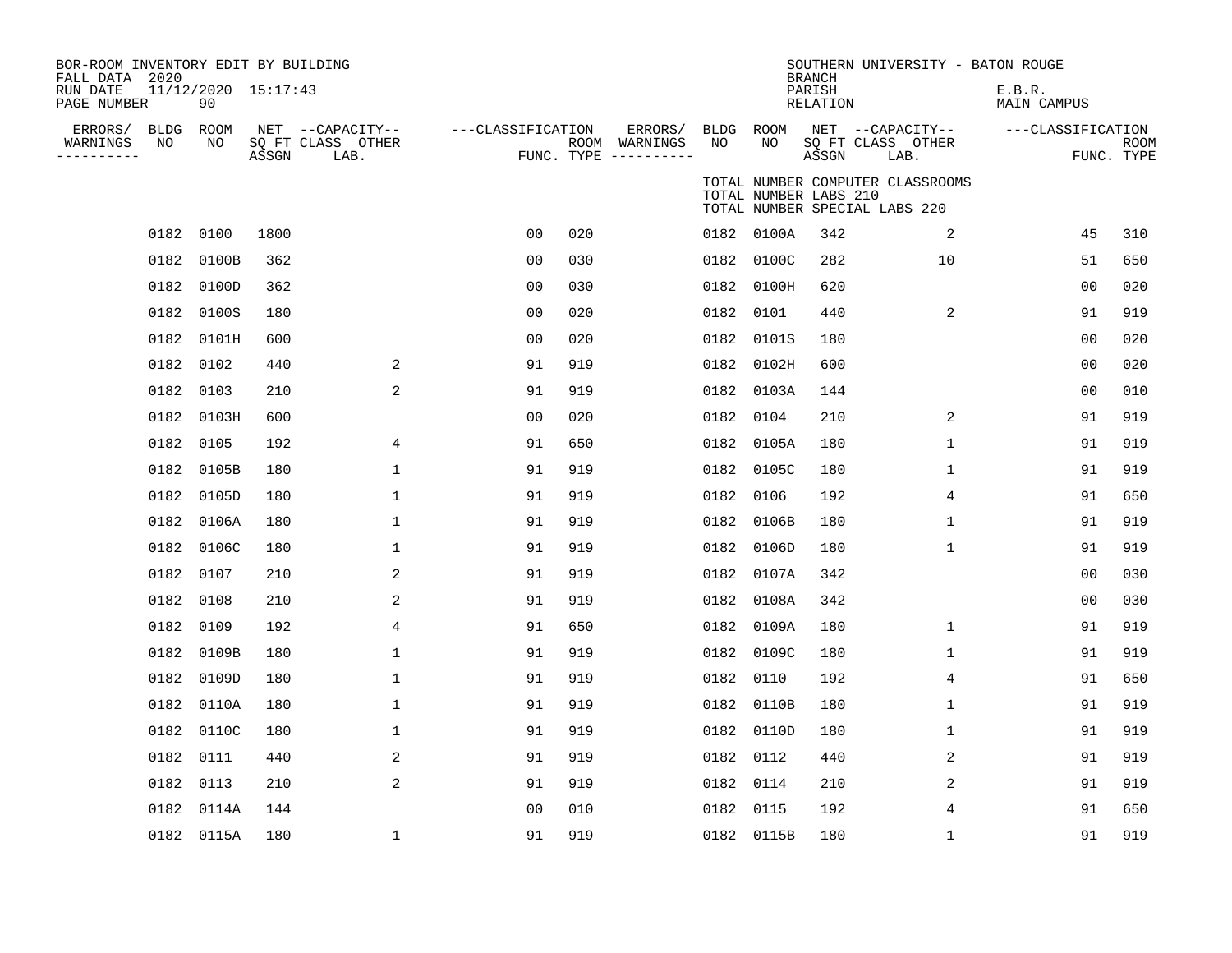| BOR-ROOM INVENTORY EDIT BY BUILDING<br>FALL DATA 2020<br>RUN DATE<br>PAGE NUMBER |            | 11/12/2020 15:17:43<br>91 |       |                                               |                                 |     |                          |            |            | <b>BRANCH</b><br>PARISH<br>RELATION | SOUTHERN UNIVERSITY - BATON ROUGE             | E.B.R.<br>MAIN CAMPUS |                           |
|----------------------------------------------------------------------------------|------------|---------------------------|-------|-----------------------------------------------|---------------------------------|-----|--------------------------|------------|------------|-------------------------------------|-----------------------------------------------|-----------------------|---------------------------|
| ERRORS/<br>WARNINGS<br>---------                                                 | BLDG<br>ΝO | ROOM<br>NO                | ASSGN | NET --CAPACITY--<br>SQ FT CLASS OTHER<br>LAB. | ---CLASSIFICATION<br>FUNC. TYPE |     | ERRORS/<br>ROOM WARNINGS | BLDG<br>NO | ROOM<br>NO | ASSGN                               | NET --CAPACITY--<br>SQ FT CLASS OTHER<br>LAB. | ---CLASSIFICATION     | <b>ROOM</b><br>FUNC. TYPE |
|                                                                                  |            | 0182 0115C                | 180   | $\mathbf{1}$                                  | 91                              | 919 |                          | 0182       | 0115D      | 180                                 | $\mathbf{1}$                                  | 91                    | 919                       |
|                                                                                  | 0182 0116  |                           | 192   | 4                                             | 91                              | 650 |                          | 0182       | 0116A      | 180                                 | $\mathbf{1}$                                  | 91                    | 919                       |
|                                                                                  |            | 0182 0116B                | 180   | $\mathbf{1}$                                  | 91                              | 919 |                          | 0182       | 0116C      | 180                                 | $\mathbf{1}$                                  | 91                    | 919                       |
|                                                                                  |            | 0182 0116D                | 180   | $\mathbf{1}$                                  | 91                              | 919 |                          | 0182       | 0200       | 1800                                |                                               | 0 <sub>0</sub>        | 020                       |
|                                                                                  |            | 0182 0200A                | 342   | 2                                             | 45                              | 310 |                          | 0182       | 0200B      | 362                                 |                                               | 0 <sub>0</sub>        | 030                       |
|                                                                                  |            | 0182 0200C                | 282   | 10                                            | 51                              | 650 |                          | 0182       | 0200D      | 362                                 |                                               | 0 <sub>0</sub>        | 030                       |
|                                                                                  |            | 0182 0200H                | 620   |                                               | 0 <sub>0</sub>                  | 020 |                          | 0182       | 0200S      | 180                                 |                                               | 0 <sub>0</sub>        | 020                       |
|                                                                                  | 0182 0201  |                           | 440   | 2                                             | 91                              | 919 |                          | 0182       | 0201H      | 600                                 |                                               | 0 <sub>0</sub>        | 020                       |
|                                                                                  |            | 0182 0201S                | 180   |                                               | 0 <sub>0</sub>                  | 020 |                          | 0182       | 0202       | 440                                 | 2                                             | 91                    | 919                       |
|                                                                                  |            | 0182 0202H                | 600   |                                               | 00                              | 020 |                          | 0182       | 0203       | 210                                 | 2                                             | 91                    | 919                       |
|                                                                                  |            | 0182 0203A                | 144   |                                               | 00                              | 010 |                          | 0182       | 0203H      | 600                                 |                                               | 00                    | 020                       |
|                                                                                  | 0182 0204  |                           | 210   | 2                                             | 91                              | 919 |                          | 0182       | 0205       | 192                                 | 4                                             | 91                    | 650                       |
|                                                                                  |            | 0182 0205A                | 180   | 1                                             | 91                              | 919 |                          | 0182       | 0205B      | 180                                 | 1                                             | 91                    | 919                       |
|                                                                                  |            | 0182 0205C                | 180   | 1                                             | 91                              | 919 |                          | 0182       | 0205D      | 180                                 | 1                                             | 91                    | 919                       |
|                                                                                  | 0182 0206  |                           | 192   | 4                                             | 91                              | 650 |                          | 0182       | 0206A      | 180                                 | 1                                             | 91                    | 919                       |
|                                                                                  |            | 0182 0206B                | 180   | $\mathbf{1}$                                  | 91                              | 919 |                          |            | 0182 0206C | 180                                 | $\mathbf 1$                                   | 91                    | 919                       |
|                                                                                  |            | 0182 0206D                | 180   | $\mathbf{1}$                                  | 91                              | 919 |                          | 0182       | 0207       | 210                                 | 2                                             | 91                    | 919                       |
|                                                                                  |            | 0182 0207A                | 342   |                                               | 00                              | 030 |                          | 0182       | 0208       | 210                                 | 2                                             | 91                    | 919                       |
|                                                                                  |            | 0182 0208A                | 342   |                                               | 00                              | 030 |                          | 0182       | 0209       | 192                                 | 4                                             | 91                    | 650                       |
|                                                                                  |            | 0182 0209A                | 180   | 1                                             | 91                              | 919 |                          |            | 0182 0209B | 180                                 | 1                                             | 91                    | 919                       |
|                                                                                  |            | 0182 0209C                | 180   | 1                                             | 91                              | 919 |                          |            | 0182 0209D | 180                                 | 1                                             | 91                    | 919                       |
|                                                                                  | 0182 0210  |                           | 192   | 4                                             | 91                              | 650 |                          | 0182       | 0210A      | 180                                 | 1                                             | 91                    | 919                       |
|                                                                                  |            | 0182 0210B                | 180   | $\mathbf{1}$                                  | 91                              | 919 |                          |            | 0182 0210C | 180                                 | 1                                             | 91                    | 919                       |
|                                                                                  |            | 0182 0210D                | 180   | $\mathbf{1}$                                  | 91                              | 919 |                          |            | 0182 0211  | 440                                 | 2                                             | 91                    | 919                       |
|                                                                                  | 0182 0212  |                           | 440   | 2                                             | 91                              | 919 |                          |            | 0182 0213  | 210                                 | 2                                             | 91                    | 919                       |
|                                                                                  | 0182 0214  |                           | 210   | 2                                             | 91                              | 919 |                          |            | 0182 0214A | 144                                 |                                               | 0 <sub>0</sub>        | 010                       |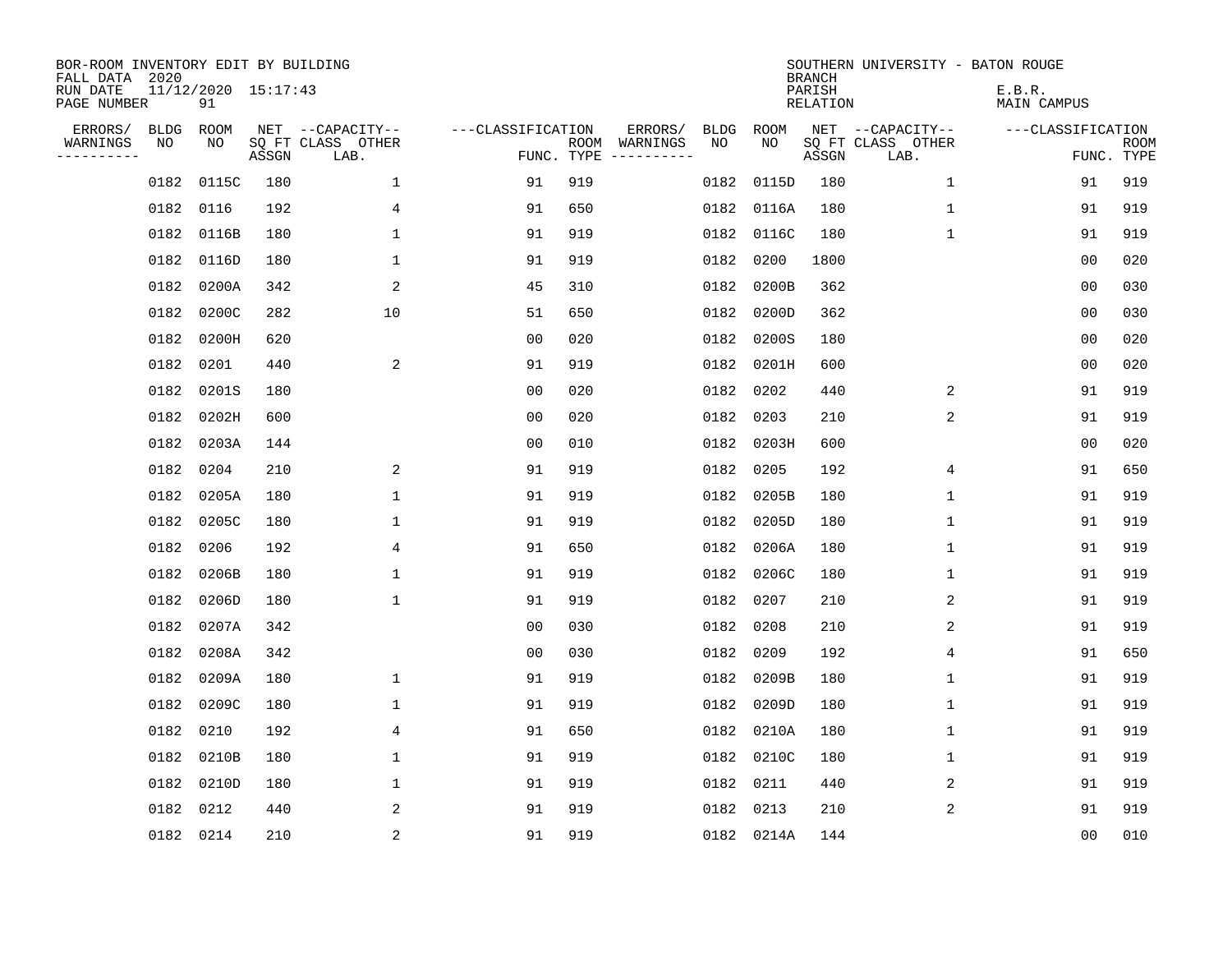| BOR-ROOM INVENTORY EDIT BY BUILDING<br>FALL DATA 2020 |            |                           |       |                                       |                   |            |                          |            |            | <b>BRANCH</b>      | SOUTHERN UNIVERSITY - BATON ROUGE |                       |             |
|-------------------------------------------------------|------------|---------------------------|-------|---------------------------------------|-------------------|------------|--------------------------|------------|------------|--------------------|-----------------------------------|-----------------------|-------------|
| RUN DATE<br>PAGE NUMBER                               |            | 11/12/2020 15:17:43<br>92 |       |                                       |                   |            |                          |            |            | PARISH<br>RELATION |                                   | E.B.R.<br>MAIN CAMPUS |             |
| ERRORS/<br>WARNINGS                                   | BLDG<br>NO | ROOM<br>NO                |       | NET --CAPACITY--<br>SQ FT CLASS OTHER | ---CLASSIFICATION |            | ERRORS/<br>ROOM WARNINGS | BLDG<br>NO | ROOM<br>NO |                    | NET --CAPACITY--                  | ---CLASSIFICATION     | <b>ROOM</b> |
| ----------                                            |            |                           | ASSGN | LAB.                                  |                   | FUNC. TYPE |                          |            |            | ASSGN              | SQ FT CLASS OTHER<br>LAB.         |                       | FUNC. TYPE  |
|                                                       | 0182       | 0215                      | 192   | $\overline{4}$                        | 91                | 650        |                          | 0182       | 0215A      | 180                | $\mathbf{1}$                      | 91                    | 919         |
|                                                       | 0182       | 0215B                     | 180   | $\mathbf 1$                           | 91                | 919        |                          |            | 0182 0215C | 180                | 1                                 | 91                    | 919         |
|                                                       |            | 0182 0215D                | 180   | $\mathbf{1}$                          | 91                | 919        |                          |            | 0182 0216  | 192                | 4                                 | 91                    | 650         |
|                                                       | 0182       | 0216A                     | 180   | 1                                     | 91                | 919        |                          |            | 0182 0216B | 180                | $\mathbf 1$                       | 91                    | 919         |
|                                                       | 0182       | 0216C                     | 180   | $\mathbf{1}$                          | 91                | 919        |                          | 0182       | 0216D      | 180                | $\mathbf 1$                       | 91                    | 919         |
|                                                       | 0182       | 0300                      | 1800  |                                       | 0 <sub>0</sub>    | 020        |                          |            | 0182 0300A | 342                | 2                                 | 45                    | 310         |
|                                                       | 0182       | 0300B                     | 362   |                                       | 0 <sub>0</sub>    | 030        |                          |            | 0182 0300C | 282                | 10                                | 51                    | 650         |
|                                                       | 0182       | 0300D                     | 362   |                                       | 0 <sub>0</sub>    | 030        |                          |            | 0182 0300H | 620                |                                   | 0 <sub>0</sub>        | 020         |
|                                                       | 0182       | 0300S                     | 180   |                                       | 00                | 020        |                          | 0182       | 0301       | 440                | 2                                 | 91                    | 919         |
|                                                       | 0182       | 0301H                     | 600   |                                       | 0 <sub>0</sub>    | 020        |                          |            | 0182 0301S | 180                |                                   | 0 <sub>0</sub>        | 020         |
|                                                       | 0182       | 0302                      | 440   | 2                                     | 91                | 919        |                          | 0182       | 0302H      | 600                |                                   | 0 <sub>0</sub>        | 020         |
|                                                       | 0182       | 0303                      | 210   | 2                                     | 91                | 919        |                          |            | 0182 0303A | 144                |                                   | 00                    | 010         |
|                                                       | 0182       | 0303H                     | 600   |                                       | 0 <sub>0</sub>    | 020        |                          | 0182       | 0304       | 210                | 2                                 | 91                    | 919         |
|                                                       | 0182       | 0305                      | 192   | $\overline{4}$                        | 91                | 650        |                          | 0182       | 0305A      | 180                | 1                                 | 91                    | 919         |
|                                                       | 0182       | 0305B                     | 180   | 1                                     | 91                | 919        |                          |            | 0182 0305C | 180                | 1                                 | 91                    | 919         |
|                                                       | 0182       | 0305D                     | 180   | 1                                     | 91                | 919        |                          | 0182       | 0306       | 192                | 4                                 | 91                    | 650         |
|                                                       | 0182       | 0306A                     | 180   | 1                                     | 91                | 919        |                          |            | 0182 0306B | 180                | 1                                 | 91                    | 919         |
|                                                       | 0182       | 0306C                     | 180   | 1                                     | 91                | 919        |                          | 0182       | 0306D      | 180                | $\mathbf 1$                       | 91                    | 919         |
|                                                       | 0182       | 0307                      | 210   | 2                                     | 91                | 919        |                          |            | 0182 0307A | 342                |                                   | 0 <sub>0</sub>        | 030         |
|                                                       | 0182       | 0308                      | 210   | 2                                     | 91                | 919        |                          |            | 0182 0308A | 342                |                                   | 00                    | 030         |
|                                                       | 0182       | 0309                      | 192   | 4                                     | 91                | 650        |                          |            | 0182 0309A | 180                | 1                                 | 91                    | 919         |
|                                                       | 0182       | 0309B                     | 180   | $\mathbf 1$                           | 91                | 919        |                          |            | 0182 0309C | 180                | 1                                 | 91                    | 919         |
|                                                       | 0182       | 0309D                     | 180   | 1                                     | 91                | 919        |                          |            | 0182 0310  | 192                | 4                                 | 91                    | 650         |
|                                                       | 0182       | 0310A                     | 180   | $\mathbf{1}$                          | 91                | 919        |                          |            | 0182 0310B | 180                | $\mathbf 1$                       | 91                    | 919         |
|                                                       | 0182       | 0310C                     | 180   | $\mathbf{1}$                          | 91                | 919        |                          |            | 0182 0310D | 180                | 1                                 | 91                    | 919         |
|                                                       | 0182 0311  |                           | 440   | 2                                     | 91                | 919        |                          |            | 0182 0312  | 440                | 2                                 | 91                    | 919         |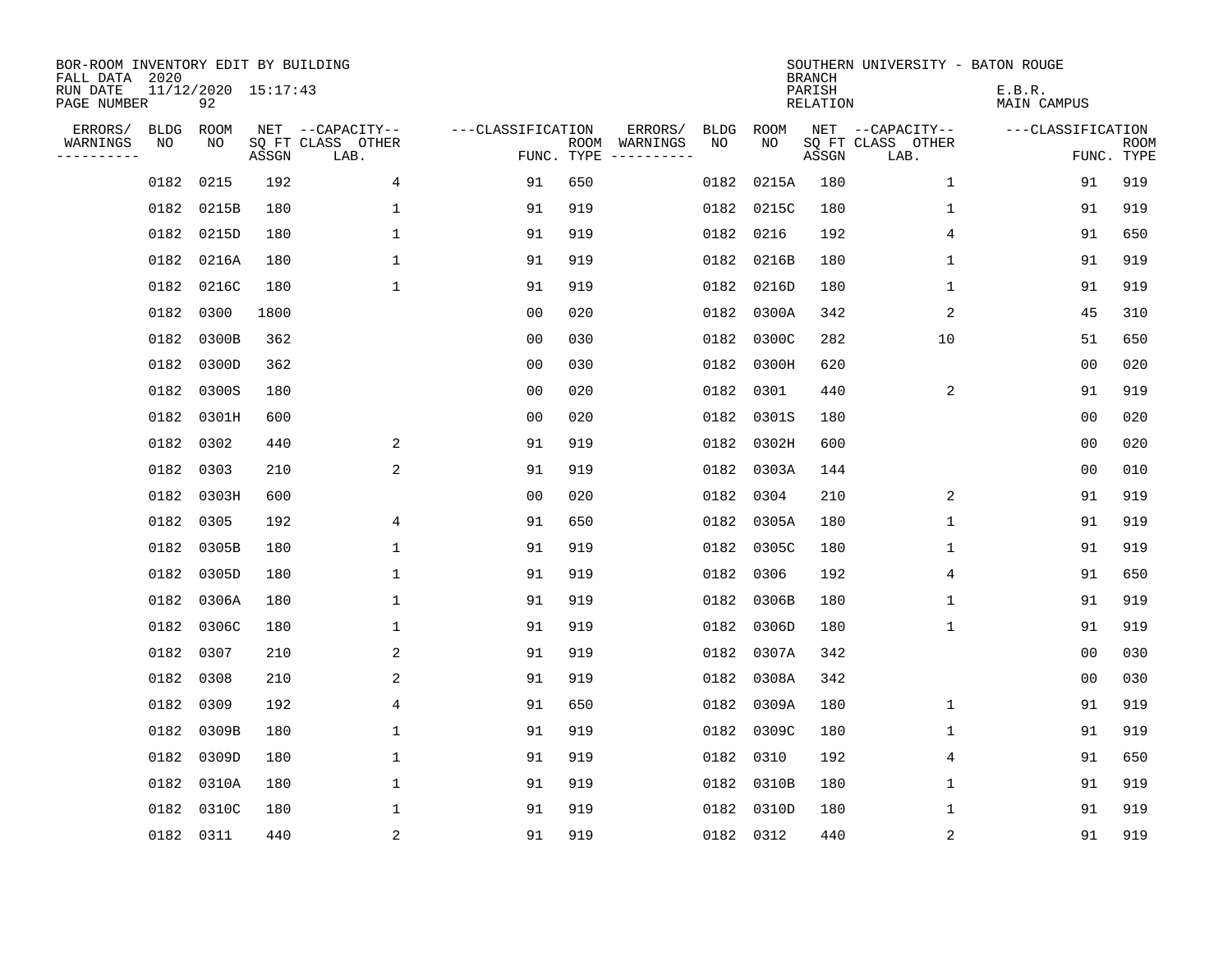| BOR-ROOM INVENTORY EDIT BY BUILDING<br>FALL DATA 2020 |             |                           |       |                           |                   |                    |          |      |                                                  | <b>BRANCH</b>      | SOUTHERN UNIVERSITY - BATON ROUGE                                                                                                                   |                              |                           |
|-------------------------------------------------------|-------------|---------------------------|-------|---------------------------|-------------------|--------------------|----------|------|--------------------------------------------------|--------------------|-----------------------------------------------------------------------------------------------------------------------------------------------------|------------------------------|---------------------------|
| RUN DATE<br>PAGE NUMBER                               |             | 11/12/2020 15:17:43<br>93 |       |                           |                   |                    |          |      |                                                  | PARISH<br>RELATION |                                                                                                                                                     | E.B.R.<br><b>MAIN CAMPUS</b> |                           |
| ERRORS/                                               | <b>BLDG</b> | ROOM                      |       | NET --CAPACITY--          | ---CLASSIFICATION |                    | ERRORS/  | BLDG | ROOM                                             |                    | NET --CAPACITY--                                                                                                                                    | ---CLASSIFICATION            |                           |
| WARNINGS<br>----------                                | NO          | NO                        | ASSGN | SQ FT CLASS OTHER<br>LAB. |                   | ROOM<br>FUNC. TYPE | WARNINGS | NO   | NO                                               | ASSGN              | SQ FT CLASS OTHER<br>LAB.                                                                                                                           |                              | <b>ROOM</b><br>FUNC. TYPE |
|                                                       | 0182        | 0313                      | 210   | 2                         | 91                | 919                |          | 0182 | 0314                                             | 210                | 2                                                                                                                                                   | 91                           | 919                       |
|                                                       | 0182        | 0314A                     | 144   |                           | 0 <sub>0</sub>    | 010                |          |      | 0182 0315                                        | 192                | 4                                                                                                                                                   | 91                           | 650                       |
|                                                       | 0182        | 0315A                     | 180   | $\mathbf 1$               | 91                | 919                |          |      | 0182 0315B                                       | 180                | $\mathbf 1$                                                                                                                                         | 91                           | 919                       |
|                                                       |             | 0182 0315C                | 180   | $\mathbf{1}$              | 91                | 919                |          |      | 0182 0315D                                       | 180                | $\mathbf 1$                                                                                                                                         | 91                           | 919                       |
|                                                       | 0182        | 0316                      | 192   | 4                         | 91                | 650                |          |      | 0182 0316A                                       | 180                | $\mathbf{1}$                                                                                                                                        | 91                           | 919                       |
|                                                       | 0182        | 0316B                     | 180   | $\mathbf{1}$              | 91                | 919                |          |      | 0182 0316C                                       | 180                | $\mathbf{1}$                                                                                                                                        | 91                           | 919                       |
|                                                       |             | 0182 0316D                | 180   | $\mathbf{1}$              | 91                | 919                |          |      | TOTAL NUMBER CLASSROOMS<br>TOTAL NUMBER LABS 210 |                    | TOTAL ASSIGNABLE & UNASSIGNABLE SQFT:<br>TOTAL NET ASSIGN SQ. FT. IN ROOM FILE<br>TOTAL NUMBER COMPUTER CLASSROOMS<br>TOTAL NUMBER SPECIAL LABS 220 | 46,176<br>27,348             |                           |
|                                                       |             | 0183 0100                 | 294   | 6                         | 22                | 250                |          |      | 0183 0101                                        | 198                | 6                                                                                                                                                   | 22                           | 250                       |
|                                                       |             | 0183 0102                 | 290   | 6                         | 22                | 250                |          |      | 0183 0103                                        | 290                | 6                                                                                                                                                   | 22                           | 250                       |
|                                                       | 0183        | 0104                      | 25    | 1                         | 22                | 250                |          | 0183 | 0105                                             | 27                 | $\mathbf{1}$                                                                                                                                        | 22                           | 250                       |
|                                                       | 0183        | 0106                      | 770   | 4                         | 22                | 250                |          |      | 0183 0106A                                       | 26                 | $\mathbf{1}$                                                                                                                                        | 22                           | 250                       |
|                                                       | 0183        | 0107                      | 102   | 4                         | 22                | 250                |          |      | 0183 0108                                        | 42                 | 4                                                                                                                                                   | 22                           | 250                       |
|                                                       | 0183        | 0109                      | 42    | 4                         | 22                | 250                |          |      | 0183 0110                                        | 14                 | 1                                                                                                                                                   | 32                           | 310                       |
|                                                       | 0183        | 0111                      | 90    | $\mathbf{1}$              | 32                | 310                |          |      | 0183 0113                                        | 190                | 1                                                                                                                                                   | 32                           | 310                       |
|                                                       | 0183        | 0114                      | 190   | $\mathbf{1}$              | 32                | 310                |          |      | 0183 0115                                        | 282                | 20                                                                                                                                                  | 22                           | 250                       |
|                                                       |             | 0183 0116                 | 841   | 22                        | 22                | 250                |          |      | 0183 0117                                        | 390                | $\mathbf{1}$                                                                                                                                        | 32                           | 310                       |
|                                                       | 0183        | 0118                      | 100   | $\mathbf{1}$              | 32                | 310                |          |      | 0183 0119                                        | 100                | 1                                                                                                                                                   | 32                           | 310                       |
|                                                       | 0183        | 0120                      | 119   | 2                         | 22                | 250                |          |      | 0183 0121                                        | 290                | 6                                                                                                                                                   | 22                           | 250                       |
|                                                       | 0183        | 0122                      | 30    | 2                         | 32                | 590                |          |      | 0183 0123                                        | 290                | 25                                                                                                                                                  | 22                           | 250                       |
|                                                       |             | 0183 0124                 | 308   | 30                        | 22                | 250                |          |      | 0183 0125                                        | 62                 | 14                                                                                                                                                  | 46                           | 680                       |
|                                                       |             | 0183 0126                 | 629   | 40                        | 32                | 590                |          |      | 0183 0127                                        | 100                | 10                                                                                                                                                  | 46                           | 680                       |
|                                                       | 0183        | 0128                      | 100   | 10                        | 22                | 250                |          |      | 0183 0129                                        | 100                | 10                                                                                                                                                  | 22                           | 250                       |
|                                                       |             | 0183 0130                 | 100   | $\mathbf{1}$              | 32                | 310                |          |      | 0183 0131                                        | 841                | 17                                                                                                                                                  | 22                           | 250                       |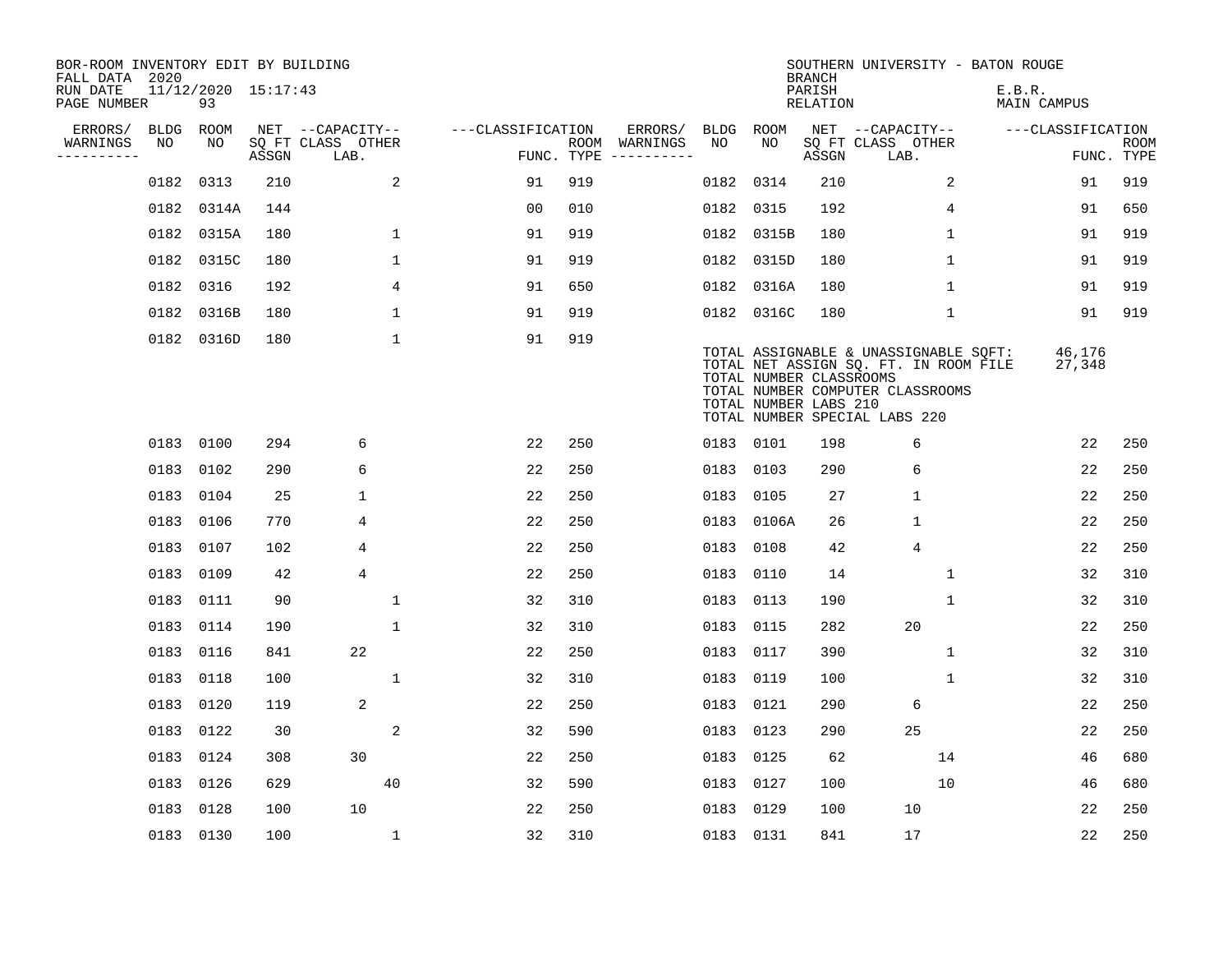| BOR-ROOM INVENTORY EDIT BY BUILDING<br>FALL DATA 2020 |             |                           |       |                           |                   |                                |             |            | <b>BRANCH</b>      | SOUTHERN UNIVERSITY - BATON ROUGE |                       |                           |
|-------------------------------------------------------|-------------|---------------------------|-------|---------------------------|-------------------|--------------------------------|-------------|------------|--------------------|-----------------------------------|-----------------------|---------------------------|
| RUN DATE<br>PAGE NUMBER                               |             | 11/12/2020 15:17:43<br>94 |       |                           |                   |                                |             |            | PARISH<br>RELATION |                                   | E.B.R.<br>MAIN CAMPUS |                           |
| ERRORS/                                               | <b>BLDG</b> | ROOM                      |       | NET --CAPACITY--          | ---CLASSIFICATION | ERRORS/                        | <b>BLDG</b> | ROOM       |                    | NET --CAPACITY--                  | ---CLASSIFICATION     |                           |
| WARNINGS<br>-----------                               | NO          | NO                        | ASSGN | SQ FT CLASS OTHER<br>LAB. |                   | ROOM<br>WARNINGS<br>FUNC. TYPE | NO          | NO         | ASSGN              | SQ FT CLASS OTHER<br>LAB.         |                       | <b>ROOM</b><br>FUNC. TYPE |
|                                                       | 0183        | 0132                      | 100   | 10                        | 22                | 250                            | 0183        | 0133       | 95                 | 20                                | 46                    | 680                       |
|                                                       | 0183        | 0134                      | 96    | 24                        | 46                | 680                            | 0183        | 0135       | 110                | 34                                | 46                    | 680                       |
|                                                       | 0183        | 0136                      | 265   | 10                        | 46                | 680                            | 0183        | 0137       | 30                 | $\mathbf{1}$                      | 22                    | 250                       |
|                                                       | 0183        | 0138                      | 210   | 20                        | 22                | 250                            |             | 0183 0139  | 48                 | 2                                 | 46                    | 680                       |
|                                                       | 0183        | 0140                      | 150   | 10                        | 46                | 680                            | 0183 0141   |            | 538                | 20                                | 45                    | 350                       |
|                                                       | 0183        | 0142                      | 114   | 11                        | 22                | 250                            |             | 0183 0143  | 196                | 19                                | 22                    | 250                       |
|                                                       | 0183        | 0144                      | 41    | $\overline{4}$            | 22                | 250                            | 0183 0145   |            | 126                | 20                                | 45                    | 350                       |
|                                                       | 0183        | 0145A                     | 84    | 10                        | 45                | 350                            | 0183 0146   |            | 121                | 12                                | 22                    | 250                       |
|                                                       | 0183        | 0147                      | 360   | 30                        | 22                | 250                            | 0183 0148   |            | 125                | 13                                | 22                    | 250                       |
|                                                       | 0183        | 0149                      | 125   | 13                        | 22                | 250                            |             | 0183 0150  | 121                | 1                                 | 32                    | 310                       |
|                                                       | 0183        | 0151                      | 100   | 1                         | 32                | 310                            | 0183 0152   |            | 134                | 20                                | 45                    | 350                       |
|                                                       | 0183        | 0153                      | 340   | 20                        | 22                | 250                            |             | 0183 0154  | 800                | 20                                | 45                    | 350                       |
|                                                       | 0183        | 0155                      | 45    | 4                         | 22                | 250                            | 0183        | 0156       | 528                | 2                                 | 32                    | 310                       |
|                                                       | 0183        | 0157                      | 180   | 20                        | 45                | 350                            |             | 0183 0158  | 18                 | $\mathbf{1}$                      | 22                    | 250                       |
|                                                       | 0183        | 0159                      | 48    | 14                        | 45                | 350                            | 0183        | 0160       | 18                 | $\mathbf{1}$                      | 22                    | 250                       |
|                                                       | 0183        | 0161                      | 204   | 4                         | 32                | 310                            | 0183 0162   |            | 120                | $\mathbf{1}$                      | 32                    | 310                       |
|                                                       | 0183        | 0163                      | 860   | 2                         | 32                | 310                            | 0183        | 0164       | 48                 | $\overline{4}$                    | 22                    | 250                       |
|                                                       | 0183        | 0165                      | 150   | 1                         | 32                | 310                            | 0183        | 0166       | 259                | 1                                 | 32                    | 310                       |
|                                                       | 0183        | 0167                      | 163   | 1                         | 32                | 310                            | 0183 0168   |            | 38                 | 1                                 | 32                    | 310                       |
|                                                       | 0183        | 0169                      | 40    | 1                         | 32                | 310                            | 0183        | 0170       | 186                | 10                                | 46                    | 650                       |
|                                                       | 0183        | 0171                      | 63    | 1                         | 32                | 310                            |             | 0183 0171A | 63                 | 1                                 | 32                    | 310                       |
|                                                       | 0183        | 0172                      | 272   | 25                        | 22                | 250                            | 0183        | 0173       | 1323               | 40                                | 22                    | 250                       |
|                                                       | 0183        | 0174                      | 64    | 5                         | 22                | 250                            | 0183 0175   |            | 512                | 40                                | 22                    | 250                       |
|                                                       | 0183        | 0176                      | 420   | 2                         | 32                | 310                            | 0183 0177   |            | 234                | 2                                 | 32                    | 310                       |
|                                                       | 0183        | 0178                      | 88    | $\mathbf{1}$              | 32                | 310                            | 0183 0179   |            | 100                | 1                                 | 32                    | 310                       |
|                                                       |             | 0183 0180                 | 100   | $\mathbf{1}$              | 32                | 310                            | 0183 0181   |            | 137                | 1                                 | 32                    | 310                       |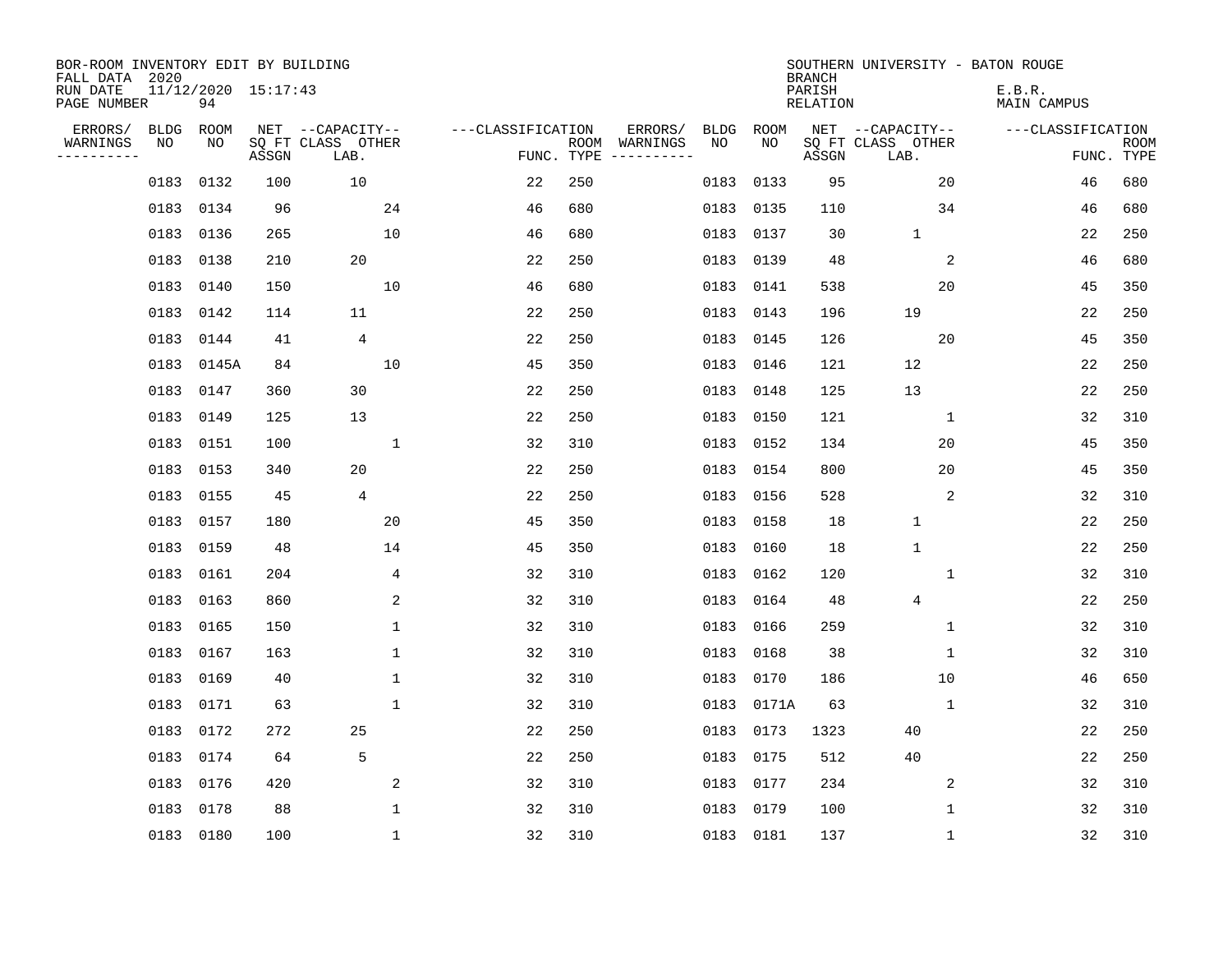| BOR-ROOM INVENTORY EDIT BY BUILDING<br>FALL DATA 2020 |           |                           |       |                           |                   |                    |          |             |             | <b>BRANCH</b>             | SOUTHERN UNIVERSITY - BATON ROUGE |              |                              |                           |
|-------------------------------------------------------|-----------|---------------------------|-------|---------------------------|-------------------|--------------------|----------|-------------|-------------|---------------------------|-----------------------------------|--------------|------------------------------|---------------------------|
| RUN DATE<br>PAGE NUMBER                               |           | 11/12/2020 15:17:43<br>95 |       |                           |                   |                    |          |             |             | PARISH<br><b>RELATION</b> |                                   |              | E.B.R.<br><b>MAIN CAMPUS</b> |                           |
| ERRORS/                                               | BLDG      | ROOM                      |       | NET --CAPACITY--          | ---CLASSIFICATION |                    | ERRORS/  | <b>BLDG</b> | <b>ROOM</b> |                           | NET --CAPACITY--                  |              | ---CLASSIFICATION            |                           |
| WARNINGS<br>-----------                               | ΝO        | NO                        | ASSGN | SQ FT CLASS OTHER<br>LAB. |                   | ROOM<br>FUNC. TYPE | WARNINGS | NO          | NO          | ASSGN                     | SQ FT CLASS OTHER<br>LAB.         |              |                              | <b>ROOM</b><br>FUNC. TYPE |
|                                                       | 0183      | 0181A                     | 43    | $\mathbf{1}$              | 32                | 310                |          | 0183        | 0182        | 306                       | 30                                |              | 22                           | 220                       |
|                                                       |           | 0183 0183                 | 54    | $\overline{\mathbf{c}}$   | 22                | 250                |          | 0183        | 0184        | 187                       |                                   | 2            | 32                           | 310                       |
|                                                       | 0183      | 0185                      | 91    | 2                         | 32                | 310                |          | 0183        | 0186        | 57                        |                                   | 2            | 32                           | 310                       |
|                                                       | 0183 0187 |                           | 144   | 2                         | 32                | 310                |          | 0183        | 0189        | 306                       | 30                                |              | 22                           | 250                       |
|                                                       | 0183      | 0189A                     | 121   | 12                        | 22                | 250                |          | 0183        | 0189B       | 263                       | 25                                |              | 22                           | 250                       |
|                                                       | 0183 0190 |                           | 84    | 2                         | 32                | 310                |          | 0183        | 0191        | 150                       |                                   | 2            | 32                           | 310                       |
|                                                       |           | 0183 0191A                | 3118  | 2                         | 32                | 310                |          | 0183        | 0192        | 110                       |                                   | 2            | 71                           | 730                       |
|                                                       | 0183 0193 |                           | 1193  | 82                        | 45                | 550                |          | 0183        | 0194        | 80                        | 2                                 |              | 22                           | 250                       |
|                                                       | 0183 0195 |                           | 80    | 2                         | 22                | 250                |          | 0183        | 0196        | 102                       |                                   | $\mathbf{1}$ | 32                           | 310                       |
|                                                       | 0183 0197 |                           | 216   | 4                         | 32                | 310                |          | 0183        | 0198        | 216                       |                                   | 1            | 32                           | 310                       |
|                                                       | 0183      | 0199                      | 87    | 4                         | 32                | 310                |          | 0183        | 0200        | 422                       | 12                                |              | 22                           | 250                       |
|                                                       | 0183 0201 |                           | 384   | 12                        | 22                | 250                |          | 0183        | 0202        | 290                       | 12                                |              | 22                           | 250                       |
|                                                       | 0183      | 0203                      | 290   | 12                        | 22                | 250                |          | 0183        | 0204        | 54                        |                                   | $\mathbf 1$  | 32                           | 310                       |
|                                                       | 0183      | 0205                      | 406   | 4                         | 32                | 310                |          | 0183        | 0205A       | 21                        |                                   | 4            | 32                           | 310                       |
|                                                       | 0183      | 0206                      | 57    | 4                         | 32                | 310                |          | 0183        | 0207        | 704                       |                                   | 2            | 32                           | 310                       |
|                                                       | 0183      | 0208                      | 39    | $\mathbf{1}$              | 32                | 310                |          | 0183        | 0209        | 39                        | 3                                 |              | 22                           | 250                       |
|                                                       | 0183      | 0210                      | 21    | 2                         | 71                | 730                |          | 0183        | 0211        | 768                       |                                   | 2            | 32                           | 310                       |
|                                                       | 0183      | 0212                      | 180   | 1                         | 32                | 310                |          | 0183        | 0213        | 180                       |                                   | 1            | 32                           | 310                       |
|                                                       | 0183 0214 |                           | 180   | 1                         | 32                | 310                |          | 0183        | 0215        | 552                       |                                   | 2            | 32                           | 310                       |
|                                                       | 0183      | 0216                      | 100   | 1                         | 32                | 310                |          | 0183        | 0217        | 100                       | 10                                |              | 22                           | 250                       |
|                                                       | 0183      | 0218                      | 100   | 1                         | 32                | 310                |          | 0183        | 0219        | 390                       |                                   | 2            | 32                           | 310                       |
|                                                       | 0183      | 0220                      | 151   | $\mathbf{1}$              | 32                | 310                |          | 0183        | 0221        | 220                       |                                   | $\mathbf{1}$ | 32                           | 310                       |
|                                                       | 0183      | 0222                      | 150   | $\mathbf{1}$              | 32                | 310                |          | 0183        | 0223        | 450                       | 10                                |              | 22                           | 250                       |
|                                                       | 0183      | 0224                      | 424   | 2                         | 32                | 310                |          | 0183        | 0225        | 430                       |                                   | $\mathbf 1$  | 32                           | 310                       |
|                                                       | 0183      | 0226                      | 100   | 10                        | 22                | 250                |          | 0183        | 0227        | 430                       | 40                                |              | 22                           | 250                       |
|                                                       | 0183 0228 |                           | 100   | $\mathbf{1}$              | 32                | 310                |          |             | 0183 0229   | 258                       |                                   | $\mathbf{1}$ | 32                           | 310                       |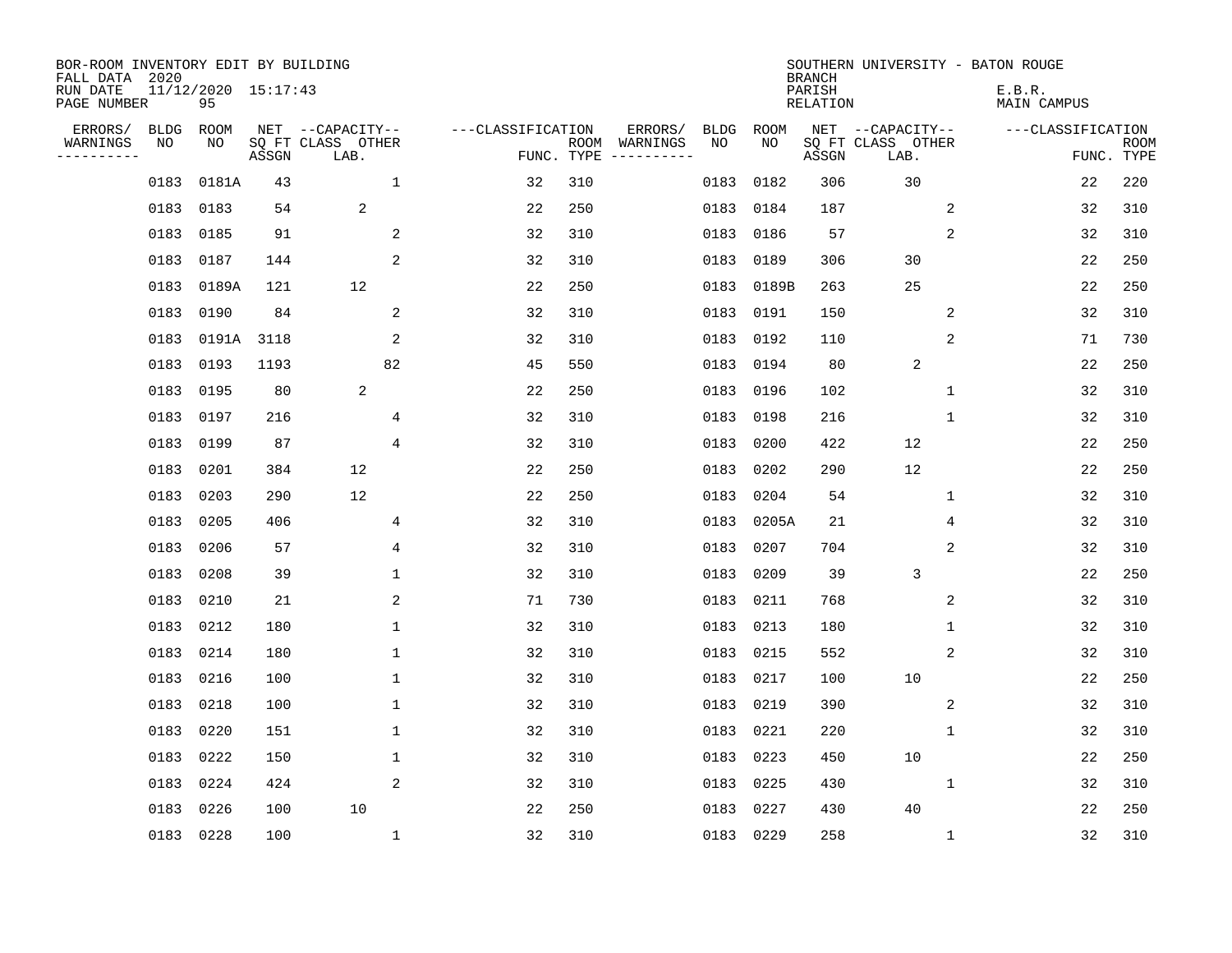| BOR-ROOM INVENTORY EDIT BY BUILDING<br>FALL DATA 2020 |           |                           |       |                           |                   |                    |          |      |           | <b>BRANCH</b>             |                           | SOUTHERN UNIVERSITY - BATON ROUGE |                           |
|-------------------------------------------------------|-----------|---------------------------|-------|---------------------------|-------------------|--------------------|----------|------|-----------|---------------------------|---------------------------|-----------------------------------|---------------------------|
| RUN DATE<br>PAGE NUMBER                               |           | 11/12/2020 15:17:43<br>96 |       |                           |                   |                    |          |      |           | PARISH<br><b>RELATION</b> |                           | E.B.R.<br><b>MAIN CAMPUS</b>      |                           |
| ERRORS/                                               | BLDG      | ROOM                      |       | NET --CAPACITY--          | ---CLASSIFICATION |                    | ERRORS/  | BLDG | ROOM      |                           | NET --CAPACITY--          | ---CLASSIFICATION                 |                           |
| WARNINGS<br>.                                         | NO        | NO                        | ASSGN | SQ FT CLASS OTHER<br>LAB. |                   | ROOM<br>FUNC. TYPE | WARNINGS | NO   | NO        | ASSGN                     | SQ FT CLASS OTHER<br>LAB. |                                   | <b>ROOM</b><br>FUNC. TYPE |
|                                                       | 0183      | 0230                      | 100   | 1                         | 32                | 310                |          | 0183 | 0231      | 100                       | $\mathbf 1$               | 32                                | 310                       |
|                                                       | 0183      | 0232                      | 272   | $\mathbf 1$               | 32                | 310                |          | 0183 | 0233      | 100                       | 1                         | 32                                | 310                       |
|                                                       | 0183      | 0234                      | 272   | $\mathbf{1}$              | 32                | 310                |          | 0183 | 0235      | 230                       | 24                        | 22                                | 250                       |
|                                                       | 0183 0236 |                           | 110   | 1                         | 32                | 310                |          | 0183 | 0237      | 38                        | 1                         | 32                                | 310                       |
|                                                       | 0183      | 0237A                     | 126   | $\mathbf 1$               | 32                | 310                |          | 0183 | 0238      | 280                       | 40                        | 44                                | 710                       |
|                                                       | 0183 0239 |                           | 234   | $\mathbf{1}$              | 32                | 310                |          | 0183 | 0240      | 247                       | $\mathbf{1}$              | 32                                | 310                       |
|                                                       | 0183      | 0241                      | 616   | 22                        | 22                | 250                |          | 0183 | 0242      | 304                       | 30                        | 22                                | 250                       |
|                                                       | 0183      | 0243                      | 115   | 11                        | 22                | 250                |          | 0183 | 0243A     | 96                        | 9                         | 22                                | 250                       |
|                                                       | 0183      | 0243B                     | 312   | 30                        | 22                | 250                |          | 0183 | 0244      | 324                       | 1                         | 32                                | 310                       |
|                                                       | 0183      | 0245A                     | 221   | 20                        | 45                | 650                |          | 0183 | 0245B     | 90                        | 20                        | 45                                | 650                       |
|                                                       | 0183      | 0245C                     | 100   | 20                        | 45                | 650                |          | 0183 | 0245D     | 36                        | 2                         | 45                                | 655                       |
|                                                       | 0183      | 0246                      | 352   | 12                        | 22                | 250                |          | 0183 | 0246A     | 352                       | 12                        | 22                                | 250                       |
|                                                       | 0183      | 0247                      | 321   | 30                        | 22                | 250                |          | 0183 | 0247A     | 96                        | 9                         | 22                                | 250                       |
|                                                       | 0183      | 0248                      | 151   | 15                        | 22                | 250                |          | 0183 | 0249      | 501                       | 5                         | 32                                | 310                       |
|                                                       | 0183      | 0250                      | 63    | 4                         | 22                | 250                |          | 0183 | 0251      | 112                       | 10                        | 22                                | 250                       |
|                                                       | 0183      | 0252                      | 60    | 4                         | 22                | 250                |          | 0183 | 0253      | 150                       | 12                        | 22                                | 250                       |
|                                                       | 0183      | 0254                      | 177   | 13                        | 22                | 250                |          |      | 0183 0255 | 120                       | 1                         | 32                                | 310                       |
|                                                       | 0183      | 0256                      | 24    | 2                         | 71                | 730                |          | 0183 | 0257      | 294                       | $\mathbf 1$               | 32                                | 310                       |
|                                                       | 0183      | 0258                      | 124   | 20                        | 44                | 710                |          |      | 0183 0259 | 234                       | 1                         | 32                                | 310                       |
|                                                       | 0183      | 0260                      | 651   | 30                        | 22                | 250                |          |      | 0183 0261 | 384                       | 1                         | 32                                | 310                       |
|                                                       | 0183      | 0262                      | 407   | $\mathbf 1$               | 32                | 310                |          |      | 0183 0263 | 266                       | 1                         | 32                                | 310                       |
|                                                       | 0183      | 0264                      | 450   | $\mathbf{1}$              | 32                | 310                |          | 0183 | 0265      | 396                       | 30                        | 46                                | 650                       |
|                                                       | 0183      | 0266                      | 122   | $\mathbf{1}$              | 32                | 310                |          | 0183 | 0267      | 312                       | $\mathbf{1}$              | 32                                | 310                       |
|                                                       | 0183      | 0268                      | 207   | 1                         | 32                | 310                |          | 0183 | 0269      | 207                       | 1                         | 32                                | 310                       |
|                                                       | 0183      | 0270                      | 152   | 1                         | 32                | 310                |          | 0183 | 0270A     | 204                       | 1                         | 32                                | 310                       |
|                                                       |           | 0183 0270B                | 40    | 4                         | 32                | 310                |          |      | 0183 0271 | 299                       | 20                        | 46                                | 650                       |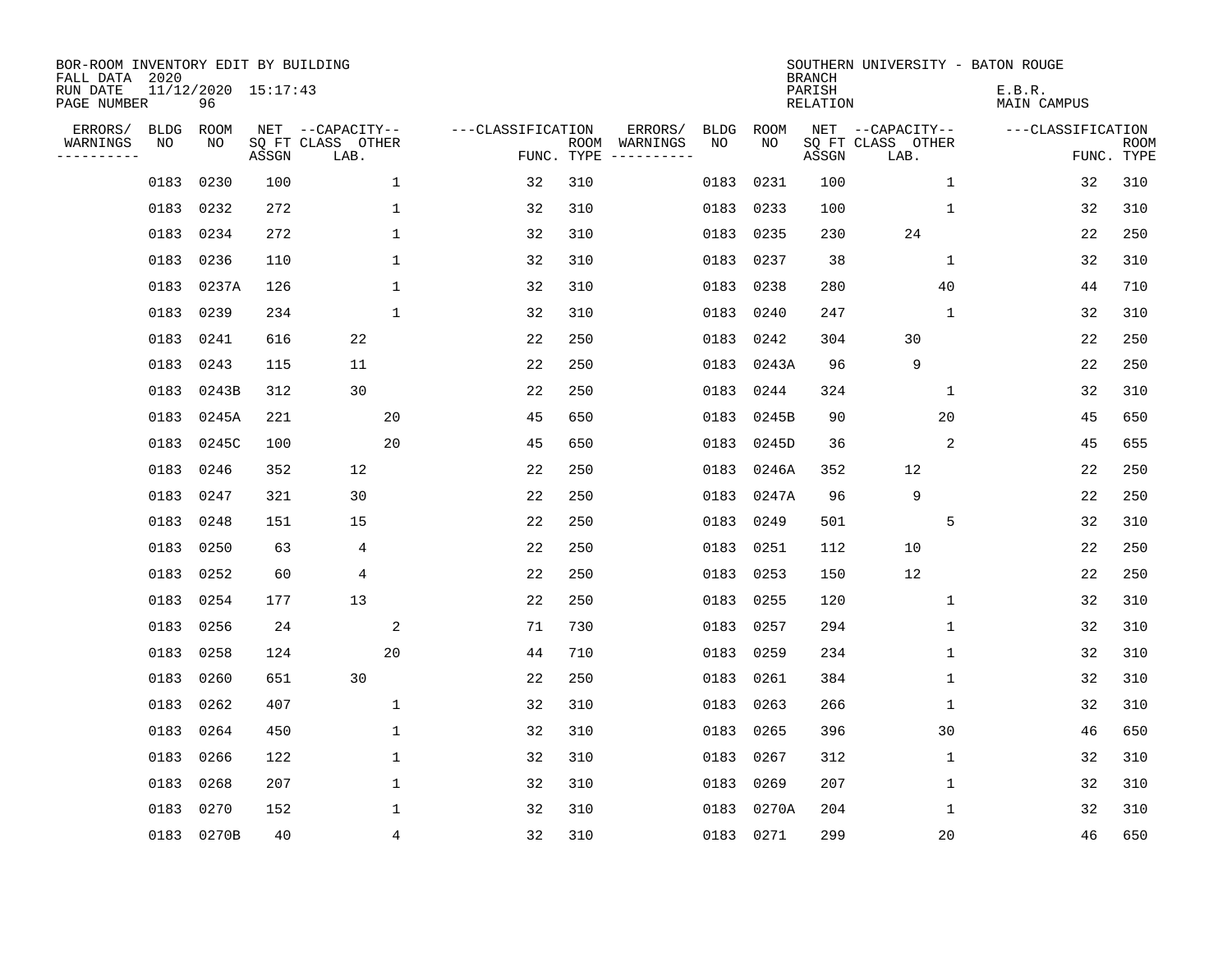| BOR-ROOM INVENTORY EDIT BY BUILDING<br>FALL DATA 2020 |                               |       |                           |                   |     |                                      |           |      | <b>BRANCH</b>                                    | SOUTHERN UNIVERSITY - BATON ROUGE                                                                                                                   |                                  |                    |
|-------------------------------------------------------|-------------------------------|-------|---------------------------|-------------------|-----|--------------------------------------|-----------|------|--------------------------------------------------|-----------------------------------------------------------------------------------------------------------------------------------------------------|----------------------------------|--------------------|
| RUN DATE<br>PAGE NUMBER                               | $11/12/2020$ $15:17:43$<br>97 |       |                           |                   |     |                                      |           |      | PARISH<br>RELATION                               |                                                                                                                                                     | E.B.R.<br>MAIN CAMPUS            |                    |
| ERRORS/                                               | BLDG ROOM                     |       | NET --CAPACITY--          | ---CLASSIFICATION |     | ERRORS/                              | BLDG ROOM |      |                                                  | NET --CAPACITY-- ----CLASSIFICATION                                                                                                                 |                                  |                    |
| WARNINGS<br>NO<br>----------                          | NO                            | ASSGN | SO FT CLASS OTHER<br>LAB. |                   |     | ROOM WARNINGS<br>FUNC. TYPE $------$ | NO        | NO   | ASSGN                                            | SQ FT CLASS OTHER<br>LAB.                                                                                                                           |                                  | ROOM<br>FUNC. TYPE |
|                                                       | 0183 0272                     | 95    | 2                         | 32                | 310 |                                      | 0183 0273 |      | 140                                              | 1                                                                                                                                                   | 32                               | 310                |
|                                                       | 0183 0274                     | 81    | 2                         | 32                | 310 |                                      | 0183 0275 |      | 81                                               | 2                                                                                                                                                   | 45                               | 315                |
|                                                       | 0183 0276                     | 81    | 2                         | 32                | 310 |                                      | 0183 0277 |      | 135                                              | 1                                                                                                                                                   | 32                               | 310                |
|                                                       | 0183 0278                     | 100   | $\mathbf{1}$              | 32                | 310 |                                      | 0183      | 0279 | 195                                              | 20                                                                                                                                                  | 45                               | 440                |
|                                                       | 0183 0280                     | 180   | 20                        | 32                | 455 |                                      | 0183      | 0281 | 180                                              | 1                                                                                                                                                   | 32                               | 310                |
|                                                       | 0183 0281A                    | 88    | 2                         | 32                | 310 |                                      | 0183      | 0282 | 115                                              | $\mathbf 1$                                                                                                                                         | 32                               | 310                |
|                                                       | 0183 0283                     | 115   | $\mathbf{1}$              | 32                | 310 |                                      | 0183 0284 |      | 187                                              | $\mathbf{1}$                                                                                                                                        | 32                               | 310                |
|                                                       | 0183 0285                     | 204   | $\mathbf 1$               | 32                | 310 |                                      | 0183      | 0286 | 165                                              | 20                                                                                                                                                  | 32                               | 420                |
|                                                       | 0183 0287                     | 50    | 2                         | 32                | 310 |                                      | 0183 0288 |      | 110                                              | $\mathbf{1}$                                                                                                                                        | 32                               | 310                |
|                                                       | 0183 0289                     | 105   | $\mathbf{1}$              | 32                | 310 |                                      | 0183      | 0290 | 95                                               | $\mathbf 1$                                                                                                                                         | 32                               | 310                |
|                                                       | 0183 0291                     | 221   | $\mathbf{1}$              | 32                | 310 |                                      | 0183 0292 |      | 45                                               | 2                                                                                                                                                   | 32                               | 310                |
|                                                       | 0183 0293                     | 54    | $\mathbf{1}$              | 32                | 310 |                                      | 0183      | 0294 | 400                                              | 4                                                                                                                                                   | 45                               | 350                |
|                                                       | 0183 0295                     | 756   | 2                         | 32                | 310 |                                      | 0183 0296 |      | 84                                               | $\mathbf{1}$                                                                                                                                        | 32                               | 310                |
|                                                       | 0183 0297                     | 89    | $\mathbf{1}$              | 32                | 310 |                                      | 0183 0298 |      | 99                                               | $\mathbf{1}$                                                                                                                                        | 32                               | 310                |
|                                                       | 0183 0299                     | 299   | 24                        | 71                | 730 |                                      |           |      | TOTAL NUMBER CLASSROOMS<br>TOTAL NUMBER LABS 210 | TOTAL ASSIGNABLE & UNASSIGNABLE SQFT:<br>TOTAL NET ASSIGN SQ. FT. IN ROOM FILE<br>TOTAL NUMBER COMPUTER CLASSROOMS<br>TOTAL NUMBER SPECIAL LABS 220 | 49,080<br>49,080<br>$\mathbf{1}$ |                    |
|                                                       | 0184 0100                     | 255   | 64                        | 51                | 670 |                                      |           |      | TOTAL NUMBER CLASSROOMS<br>TOTAL NUMBER LABS 210 | TOTAL ASSIGNABLE & UNASSIGNABLE SOFT:<br>TOTAL NET ASSIGN SQ. FT. IN ROOM FILE<br>TOTAL NUMBER COMPUTER CLASSROOMS<br>TOTAL NUMBER SPECIAL LABS 220 | 255<br>255                       |                    |
|                                                       | 0185 0100                     | 1000  | 64                        | 91                | 950 |                                      |           |      | TOTAL NUMBER CLASSROOMS<br>TOTAL NUMBER LABS 210 | TOTAL ASSIGNABLE & UNASSIGNABLE SQFT:<br>TOTAL NET ASSIGN SQ. FT. IN ROOM FILE<br>TOTAL NUMBER COMPUTER CLASSROOMS                                  | 1,000<br>1,000                   |                    |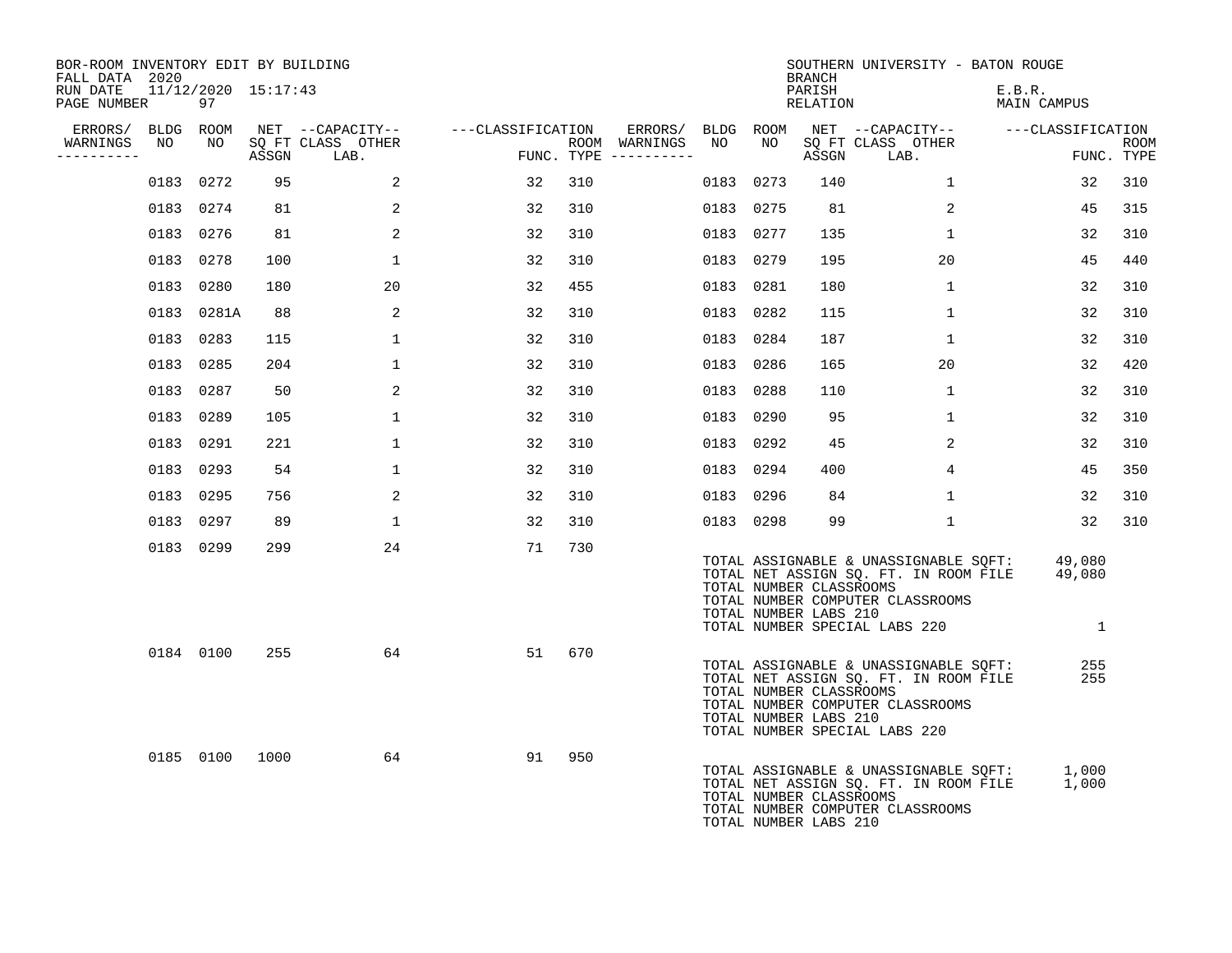| BOR-ROOM INVENTORY EDIT BY BUILDING<br>FALL DATA 2020 |           |                           |       |                                               |                   |     |                                                 |      |                 | <b>BRANCH</b>      |                                               |              | SOUTHERN UNIVERSITY - BATON ROUGE |                |                           |
|-------------------------------------------------------|-----------|---------------------------|-------|-----------------------------------------------|-------------------|-----|-------------------------------------------------|------|-----------------|--------------------|-----------------------------------------------|--------------|-----------------------------------|----------------|---------------------------|
| RUN DATE<br>PAGE NUMBER                               |           | 11/12/2020 15:17:43<br>98 |       |                                               |                   |     |                                                 |      |                 | PARISH<br>RELATION |                                               |              | E.B.R.<br><b>MAIN CAMPUS</b>      |                |                           |
| ERRORS/<br>WARNINGS<br>----------                     | NO        | BLDG ROOM<br>NO           | ASSGN | NET --CAPACITY--<br>SQ FT CLASS OTHER<br>LAB. | ---CLASSIFICATION |     | ERRORS/<br>ROOM WARNINGS<br>FUNC. TYPE $------$ | NO   | BLDG ROOM<br>NO | ASSGN              | NET --CAPACITY--<br>SQ FT CLASS OTHER<br>LAB. |              | ---CLASSIFICATION                 |                | <b>ROOM</b><br>FUNC. TYPE |
|                                                       |           |                           |       |                                               |                   |     |                                                 |      |                 |                    | TOTAL NUMBER SPECIAL LABS 220                 |              |                                   |                |                           |
|                                                       |           | 0186 0100H 2244           |       |                                               | 0 <sub>0</sub>    | 020 |                                                 |      | 0186 0101C      | 6                  |                                               |              |                                   | 0 <sub>0</sub> | 010                       |
|                                                       |           | 0186 0101H 2244           |       |                                               | 0 <sub>0</sub>    | 020 |                                                 | 0186 | 0102C           | 18                 |                                               |              |                                   | 0 <sub>0</sub> | 010                       |
|                                                       |           | 0186 0102H                | 598   |                                               | 0 <sub>0</sub>    | 020 |                                                 |      | 0186 0103C      | 15                 |                                               |              |                                   | 0 <sub>0</sub> | 010                       |
|                                                       |           | 0186 0103H                | 798   |                                               | 00                | 020 |                                                 | 0186 | 0103R           | 245                |                                               |              |                                   | 0 <sub>0</sub> | 030                       |
|                                                       |           | 0186 0104C                | 15    |                                               | 0 <sub>0</sub>    | 010 |                                                 |      | 0186 0104R      | 242                |                                               |              |                                   | 0 <sub>0</sub> | 030                       |
|                                                       |           | 0186 0105                 | 29    | $\mathbf{1}$                                  | 45                | 315 |                                                 | 0186 | 0105C           | 15                 |                                               |              |                                   | 0 <sub>0</sub> | 010                       |
|                                                       |           | 0186 0107H                | 64    |                                               | 0 <sub>0</sub>    | 020 |                                                 |      | 0186 0108       | 80                 |                                               | $\mathbf{1}$ |                                   | 45             | 315                       |
|                                                       |           | 0186 0109C                | 94    |                                               | 0 <sub>0</sub>    | 010 |                                                 | 0186 | 0110            | 153                |                                               | 3            |                                   | 41             | 455                       |
|                                                       |           | 0186 0111                 | 710   | 18                                            | 41                | 455 |                                                 | 0186 | 0112S           | 175                |                                               |              |                                   | 0 <sub>0</sub> | 020                       |
|                                                       |           | 0186 0113H                | 284   |                                               | 0 <sub>0</sub>    | 020 |                                                 | 0186 | 0115            | 1635               |                                               | 8            |                                   | 64             | 710                       |
|                                                       | 0186 0116 |                           | 947   | 18                                            | 11                | 210 |                                                 | 0186 | 0117            | 949                | 19                                            |              |                                   | 11             | 210                       |
|                                                       | 0186 0118 |                           | 1027  | 51                                            | 11                | 210 |                                                 | 0186 | 0119            | 738                |                                               |              |                                   | 0 <sub>0</sub> | 020                       |
|                                                       | 0186      | 0121                      | 731   | 20                                            | 11                | 210 |                                                 |      | 0186 0122A      | 98                 |                                               | 1            |                                   | 45             | 310                       |
|                                                       |           | 0186 0122B                | 150   | 1                                             | 45                | 310 |                                                 |      | 0186 0122H      | 648                |                                               |              |                                   | 0 <sub>0</sub> | 020                       |
|                                                       |           | 0186 0123S                | 176   |                                               | 0 <sub>0</sub>    | 020 |                                                 | 0186 | 0124            | 268                |                                               | 2            |                                   | 45             | 310                       |
|                                                       | 0186 0125 |                           | 200   | $\mathbf{1}$                                  | 45                | 310 |                                                 | 0186 | 0126C           | 100                |                                               |              |                                   | 0 <sub>0</sub> | 010                       |
|                                                       | 0186      | 0128                      | 200   | 11                                            | 46                | 650 |                                                 | 0186 | 0129H           | 2098               |                                               |              |                                   | 0 <sub>0</sub> | 020                       |
|                                                       |           | 0186 0130H                | 514   |                                               | 0 <sub>0</sub>    | 020 |                                                 |      | 0186 0131A      | 566                | 11                                            |              |                                   | 22             | 250                       |
|                                                       |           | 0186 0131B                | 407   | 8                                             | 22                | 250 |                                                 | 0186 | 0132            | 85                 |                                               |              |                                   | 0 <sub>0</sub> | 030                       |
|                                                       |           | 0186 0132B                | 143   | $\mathbf{1}$                                  | 45                | 310 |                                                 |      | 0186 0133       | 97                 |                                               |              |                                   | 00             | 030                       |
|                                                       |           | 0186 0134                 | 97    |                                               | 0 <sub>0</sub>    | 010 |                                                 | 0186 | 0135            | 83                 |                                               |              |                                   | 0 <sub>0</sub> | 010                       |
|                                                       | 0186 0136 |                           | 58    |                                               | 0 <sub>0</sub>    | 010 |                                                 | 0186 | 0137            | 851                | 42                                            |              |                                   | 11             | 210                       |
|                                                       | 0186 0138 |                           | 80    |                                               | 00                | 020 |                                                 | 0186 | 0140R           | 1209               |                                               |              |                                   | 0 <sub>0</sub> | 030                       |
|                                                       |           | 0186 0141R                | 150   |                                               | 0 <sub>0</sub>    | 030 |                                                 |      | 0186 0142       | 99                 |                                               |              |                                   | 0 <sub>0</sub> | 010                       |
|                                                       |           | 0186 0143                 | 464   | 20                                            | 91                | 650 |                                                 |      | 0186 0144       | 207                |                                               |              |                                   | 0 <sub>0</sub> | 030                       |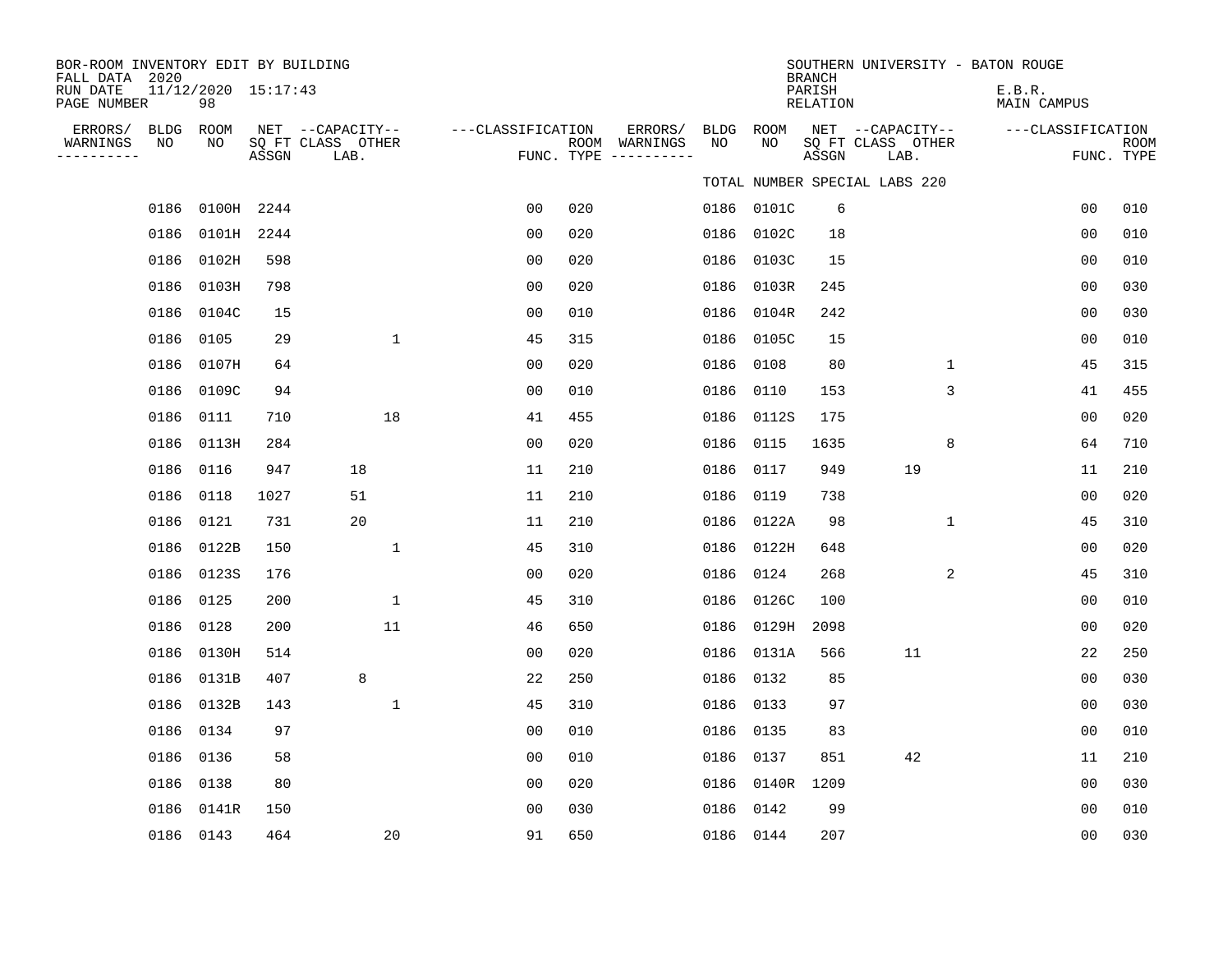| BOR-ROOM INVENTORY EDIT BY BUILDING<br>FALL DATA 2020 |            |            |                     |                           |              |                   |                |     |                              |             |             | <b>BRANCH</b>             | SOUTHERN UNIVERSITY - BATON ROUGE |   |                              |                           |
|-------------------------------------------------------|------------|------------|---------------------|---------------------------|--------------|-------------------|----------------|-----|------------------------------|-------------|-------------|---------------------------|-----------------------------------|---|------------------------------|---------------------------|
| RUN DATE<br>PAGE NUMBER                               |            | 99         | 11/12/2020 15:17:43 |                           |              |                   |                |     |                              |             |             | PARISH<br><b>RELATION</b> |                                   |   | E.B.R.<br><b>MAIN CAMPUS</b> |                           |
| ERRORS/                                               | BLDG       | ROOM       |                     | NET --CAPACITY--          |              | ---CLASSIFICATION |                |     | ERRORS/                      | <b>BLDG</b> | <b>ROOM</b> |                           | NET --CAPACITY--                  |   | ---CLASSIFICATION            |                           |
| WARNINGS<br>----------                                | NO         | NO         | ASSGN               | SQ FT CLASS OTHER<br>LAB. |              |                   | FUNC. TYPE     |     | ROOM WARNINGS<br>----------- | NO          | NO          | ASSGN                     | SQ FT CLASS OTHER<br>LAB.         |   |                              | <b>ROOM</b><br>FUNC. TYPE |
|                                                       | 0186       | 0145       | 590                 |                           |              |                   | 64             | 735 |                              | 0186        | 0146        | 312                       |                                   |   | 0 <sub>0</sub>               | 030                       |
|                                                       | 0186 0147S |            | 275                 |                           |              |                   | 0 <sub>0</sub> | 020 |                              | 0186        | 0148        | 280                       | 14                                |   | 11                           | 210                       |
|                                                       | 0186       | 0149       | 117                 |                           |              |                   | 0 <sub>0</sub> | 010 |                              | 0186        | 0150        | 160                       | 8                                 |   | 11                           | 210                       |
|                                                       | 0186 0151  |            | 260                 | 24                        |              |                   | 11             | 110 |                              | 0186        | 0152        | 125                       |                                   |   | 0 <sub>0</sub>               | 010                       |
|                                                       | 0186       | 0153       | 89                  |                           |              |                   | 0 <sub>0</sub> | 030 |                              | 0186        | 0154S       | 180                       |                                   |   | 0 <sub>0</sub>               | 020                       |
|                                                       | 0186 0155  |            | 175                 |                           |              |                   | 0 <sub>0</sub> | 020 |                              | 0186 0156   |             | 61                        | $\mathbf{1}$                      |   | 22                           | 260                       |
|                                                       | 0186       | 0157       | 61                  |                           | $\mathbf 1$  |                   | 22             | 260 |                              | 0186        | 0158        | 61                        | $\mathbf{1}$                      |   | 22                           | 255                       |
|                                                       | 0186 0159  |            | 61                  |                           |              |                   | 0 <sub>0</sub> | 010 |                              | 0186        | 0160        | 516                       | 11                                |   | 11                           | 210                       |
|                                                       | 0186       | 0161       | 98                  |                           |              |                   | 0 <sub>0</sub> | 010 |                              | 0186        | 0162        | 65                        |                                   |   | 0 <sub>0</sub>               | 010                       |
|                                                       | 0186 0163  |            | 1455                |                           | 72           |                   | 22             | 250 |                              | 0186        | 0164        | 285                       | 6                                 |   | 22                           | 250                       |
|                                                       | 0186 0165  |            | 114                 |                           |              |                   | 0 <sub>0</sub> | 030 |                              | 0186        | 0168        | 97                        |                                   |   | 0 <sub>0</sub>               | 010                       |
|                                                       | 0186 0168H |            | 91                  |                           |              |                   | 0 <sub>0</sub> | 020 |                              | 0186        | 0169        | 77                        |                                   |   | 0 <sub>0</sub>               | 010                       |
|                                                       | 0186       | 0201H 1829 |                     |                           |              |                   | 0 <sub>0</sub> | 020 |                              | 0186        | 0202        | 586                       |                                   |   | 0 <sub>0</sub>               | 020                       |
|                                                       | 0186 0203  |            | 115                 |                           | 10           |                   | 46             | 650 |                              | 0186        | 0205        | 153                       |                                   | 1 | 45                           | 310                       |
|                                                       | 0186       | 0205A      | 55                  |                           |              |                   | 0 <sub>0</sub> | 010 |                              | 0186        | 0206        | 234                       |                                   | 1 | 45                           | 310                       |
|                                                       | 0186       | 0206A      | 2025                |                           |              |                   | 0 <sub>0</sub> | 010 |                              | 0186        | 0208        | 558                       |                                   | 2 | 45                           | 310                       |
|                                                       | 0186       | 0209       | 93                  |                           |              |                   | 0 <sub>0</sub> | 010 |                              | 0186        | 0210        | 159                       |                                   | 1 | 45                           | 310                       |
|                                                       | 0186       | 0210A      | 26                  |                           |              |                   | 0 <sub>0</sub> | 010 |                              | 0186        | 0211        | 116                       |                                   | 1 | 45                           | 310                       |
|                                                       | 0186       | 0212       | 166                 |                           | $\mathbf{1}$ |                   | 45             | 310 |                              | 0186        | 0213        | 156                       | 12                                |   | 46                           | 350                       |
|                                                       | 0186       | 0214R      | 102                 |                           |              |                   | 0 <sub>0</sub> | 030 |                              | 0186        | 0216        | 587                       | 24                                |   | 91                           | 650                       |
|                                                       | 0186       | 0218       | 730                 | 24                        |              |                   | 11             | 110 |                              | 0186        | 0219        | 780                       | 24                                |   | 11                           | 110                       |
|                                                       | 0186       | 0220R      | 199                 |                           |              |                   | 0 <sub>0</sub> | 030 |                              | 0186        | 0221        | 768                       | 24                                |   | 11                           | 210                       |
|                                                       | 0186       | 0222       | 736                 |                           | 24           |                   | 11             | 210 |                              | 0186        | 0222R       | 199                       |                                   |   | 0 <sub>0</sub>               | 030                       |
|                                                       | 0186       | 0224       | 854                 |                           | 40           |                   | 11             | 210 |                              | 0186        | 0225        | 180                       | 10                                |   | 45                           | 315                       |
|                                                       | 0186       | 0226       | 108                 |                           | 2            |                   | 45             | 310 |                              | 0186        | 0227        | 108                       |                                   | 2 | 45                           | 310                       |
|                                                       | 0186 0228  |            | 108                 |                           | $\sqrt{2}$   |                   | 45             | 350 |                              |             | 0186 0228S  | 275                       |                                   |   | 00                           | 020                       |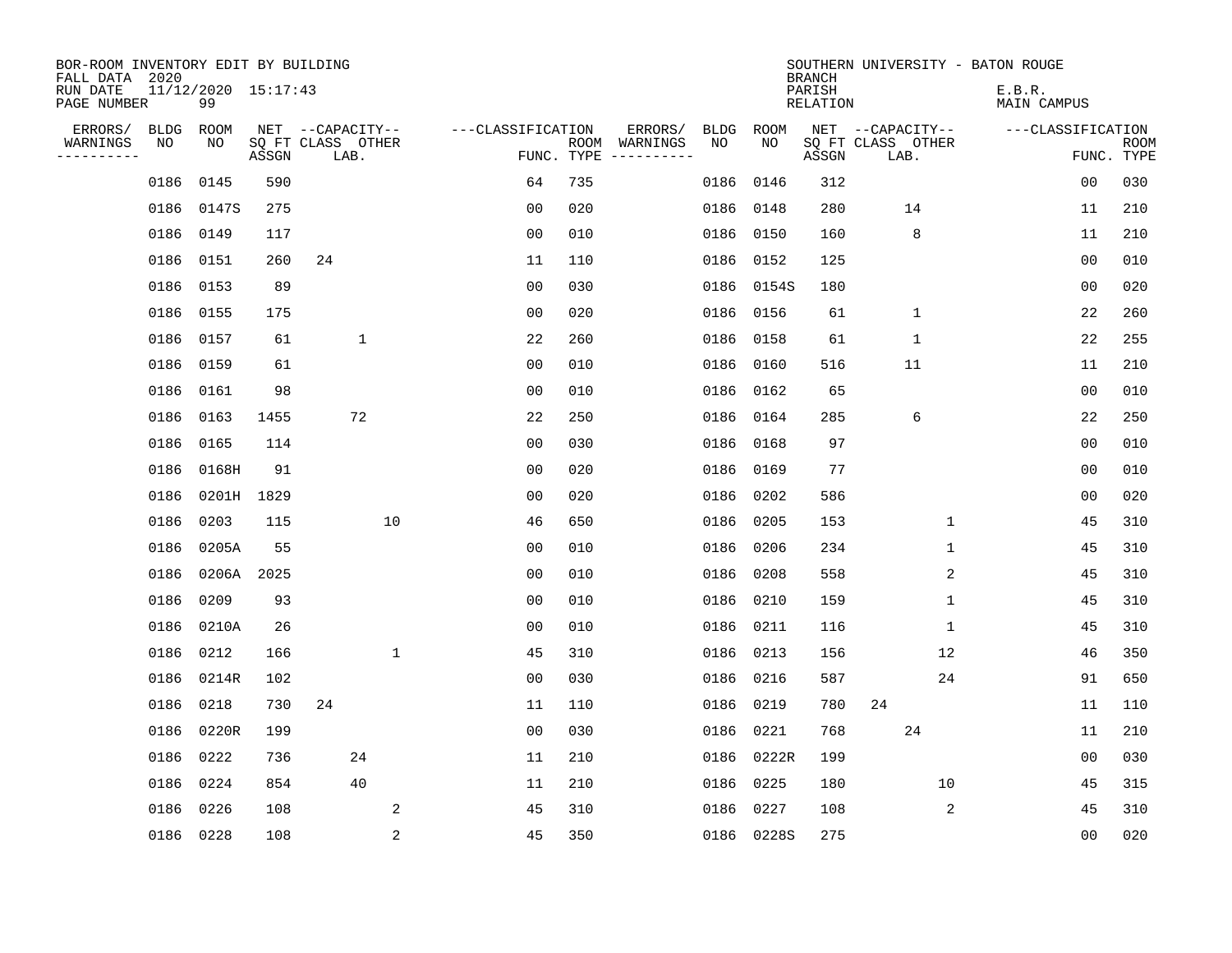| BOR-ROOM INVENTORY EDIT BY BUILDING<br>FALL DATA 2020 |             |           |                     |                           |                   |            |               |           |                                                  | <b>BRANCH</b>             | SOUTHERN UNIVERSITY - BATON ROUGE                                                                                                                   |                              |                           |
|-------------------------------------------------------|-------------|-----------|---------------------|---------------------------|-------------------|------------|---------------|-----------|--------------------------------------------------|---------------------------|-----------------------------------------------------------------------------------------------------------------------------------------------------|------------------------------|---------------------------|
| RUN DATE<br>PAGE NUMBER                               |             | 100       | 11/12/2020 15:17:43 |                           |                   |            |               |           |                                                  | PARISH<br><b>RELATION</b> |                                                                                                                                                     | E.B.R.<br><b>MAIN CAMPUS</b> |                           |
| ERRORS/                                               | <b>BLDG</b> | ROOM      |                     | NET --CAPACITY--          | ---CLASSIFICATION |            | ERRORS/       | BLDG      | ROOM                                             |                           | NET --CAPACITY--                                                                                                                                    | ---CLASSIFICATION            |                           |
| WARNINGS<br>----------                                | NO          | NO        | ASSGN               | SQ FT CLASS OTHER<br>LAB. |                   | FUNC. TYPE | ROOM WARNINGS | NO        | NO                                               | ASSGN                     | SQ FT CLASS OTHER<br>LAB.                                                                                                                           |                              | <b>ROOM</b><br>FUNC. TYPE |
|                                                       | 0186        | 0231      | 105                 |                           | 00                | 030        |               | 0186      | 0232                                             | 227                       |                                                                                                                                                     | 0 <sub>0</sub>               | 020                       |
|                                                       | 0186        | 0233      | 512                 |                           | 0 <sub>0</sub>    | 020        |               | 0186      | 0234                                             | 517                       |                                                                                                                                                     | 00                           | 030                       |
|                                                       | 0186        | 0235      | 393                 |                           | 00                | 030        |               |           | 0186 0241C                                       | 85                        |                                                                                                                                                     | 00                           | 010                       |
|                                                       | 0186        | 0334      | 220                 | 15                        | 11                | 210        |               | 0186      | 0338                                             | 67                        |                                                                                                                                                     | 0 <sub>0</sub>               | 030                       |
|                                                       | 0186        | 0339      | 220                 | 10                        | 11                | 210        |               | 0186      | 0390                                             | 920                       | 44                                                                                                                                                  | 11                           | 250                       |
|                                                       | 0186        | 0392      | 920                 | 44                        | 11                | 210        |               |           | 0186 0397                                        | 738                       | 34                                                                                                                                                  | 11                           | 210                       |
|                                                       | 0186        | 0398      | 730                 | 34                        | 11                | 210        |               | 0186      | 0435                                             | 1000                      | 44                                                                                                                                                  | 11                           | 210                       |
|                                                       | 0186        | 0438      | 1000                | 44                        | 11                | 250        |               | 0186 0439 |                                                  | 800                       | 24                                                                                                                                                  | 11                           | 210                       |
|                                                       | 0186        | 0443      | 1120                | 44                        | 11                | 210        |               |           | 0186 0444                                        | 800                       | 24                                                                                                                                                  | 11                           | 210                       |
|                                                       |             | 0186 0446 | 640                 | 44                        | 11                | 210        |               |           | TOTAL NUMBER CLASSROOMS<br>TOTAL NUMBER LABS 210 |                           | TOTAL ASSIGNABLE & UNASSIGNABLE SQFT:<br>TOTAL NET ASSIGN SQ. FT. IN ROOM FILE<br>TOTAL NUMBER COMPUTER CLASSROOMS<br>TOTAL NUMBER SPECIAL LABS 220 | 51,728<br>29,061<br>3<br>21  |                           |
|                                                       | 0187        | 0001      | 210                 |                           | 0 <sub>0</sub>    | 020        |               | 0187      | 0002                                             | 6                         |                                                                                                                                                     | 0 <sub>0</sub>               | 020                       |
|                                                       | 0187        | 0003      | 6                   |                           | 0 <sub>0</sub>    | 020        |               | 0187      | 0004                                             | 956                       |                                                                                                                                                     | 00                           | 020                       |
|                                                       | 0187        | 0005      | 307                 |                           | 0 <sub>0</sub>    | 020        |               | 0187      | 0007                                             | 100                       |                                                                                                                                                     | 0 <sub>0</sub>               | 030                       |
|                                                       | 0187        | 0008      | 50                  |                           | 0 <sub>0</sub>    | 030        |               | 0187      | 0009                                             | 2                         |                                                                                                                                                     | 0 <sub>0</sub>               | 020                       |
|                                                       | 0187        | 0010      | 2                   |                           | 0 <sub>0</sub>    | 020        |               | 0187      | 0011                                             | 11                        |                                                                                                                                                     | 0 <sub>0</sub>               | 030                       |
|                                                       | 0187        | 0012      | 90                  |                           | 0 <sub>0</sub>    | 030        |               | 0187      | 0013                                             | 211                       |                                                                                                                                                     | 0 <sub>0</sub>               | 020                       |
|                                                       | 0187        | 0102      | 298                 | 20                        | 45                | 350        |               | 0187      | 0103                                             | 92                        | $\mathbf 1$                                                                                                                                         | 45                           | 310                       |
|                                                       | 0187        | 0104      | 93                  | 10                        | 53                | 315        |               | 0187      | 0105                                             | 92                        | $\mathbf 1$                                                                                                                                         | 45                           | 310                       |
|                                                       | 0187        | 0106      | 132                 | $\mathbf{1}$              | 45                | 310        |               | 0187      | 0107                                             | 180                       | $\mathbf{1}$                                                                                                                                        | 45                           | 310                       |
|                                                       | 0187        | 0108      | 70                  |                           | 00                | 030        |               | 0187      | 0109                                             | 100                       | 1                                                                                                                                                   | 45                           | 310                       |
|                                                       | 0187        | 0110      | 100                 | $\mathbf 1$               | 45                | 310        |               | 0187      | 0111                                             | 94                        | $\mathbf{1}$                                                                                                                                        | 45                           | 310                       |
|                                                       | 0187        | 0112      | 96                  | $\mathbf{1}$              | 45                | 310        |               | 0187      | 0112A                                            | 6                         | $\mathbf{1}$                                                                                                                                        | 45                           | 315                       |
|                                                       |             | 0187 0113 | 216                 |                           | 0 <sub>0</sub>    | 030        |               |           | 0187 0114                                        | 100                       | $\mathbf{1}$                                                                                                                                        | 45                           | 310                       |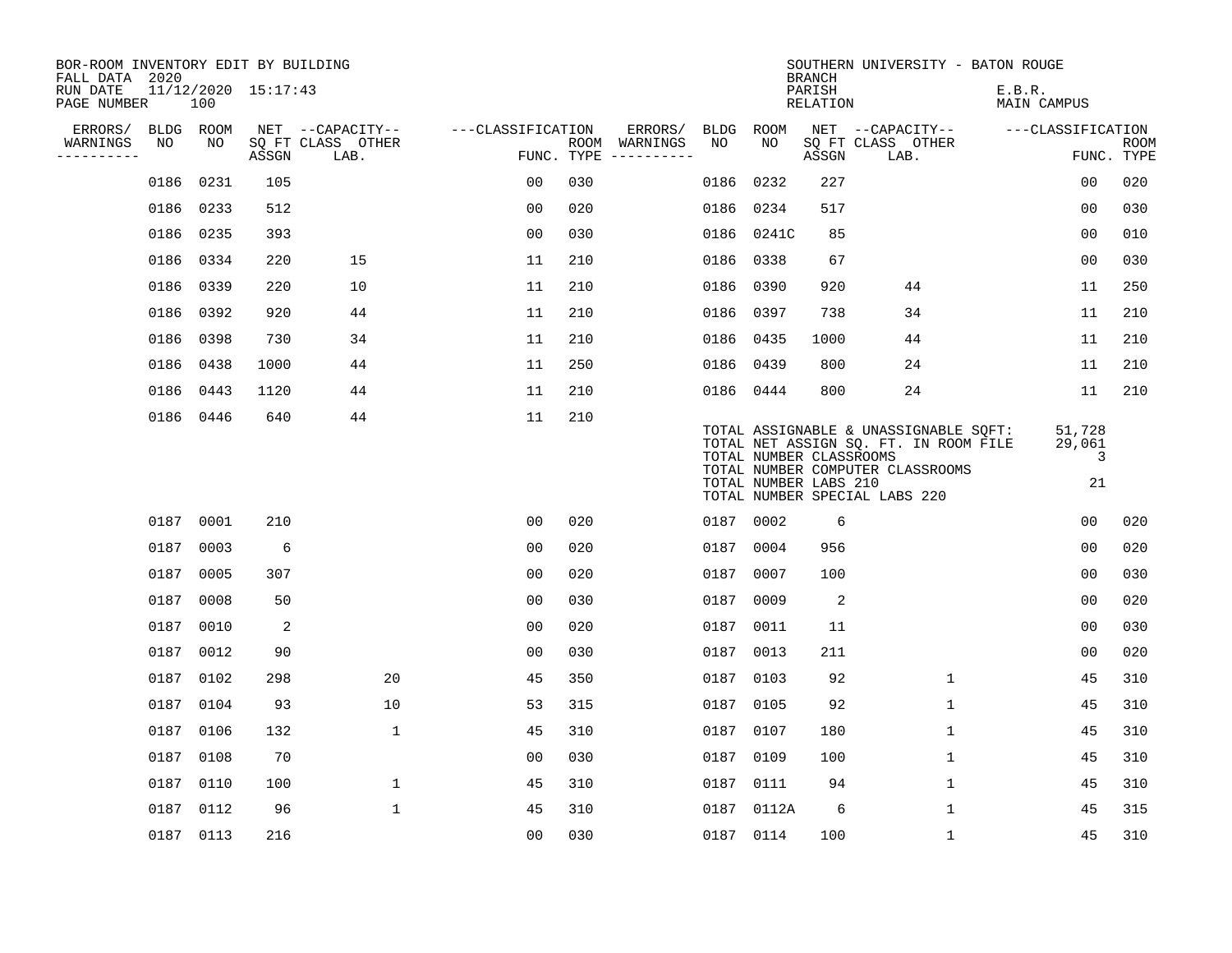| BOR-ROOM INVENTORY EDIT BY BUILDING<br>FALL DATA 2020 |           |                            |       |                           |                   |                                        |         |           |            | <b>BRANCH</b>                                    | SOUTHERN UNIVERSITY - BATON ROUGE                                                                                                                   |                                |                           |
|-------------------------------------------------------|-----------|----------------------------|-------|---------------------------|-------------------|----------------------------------------|---------|-----------|------------|--------------------------------------------------|-----------------------------------------------------------------------------------------------------------------------------------------------------|--------------------------------|---------------------------|
| RUN DATE<br>PAGE NUMBER                               |           | 11/12/2020 15:17:43<br>101 |       |                           |                   |                                        |         |           |            | PARISH<br>RELATION                               |                                                                                                                                                     | E.B.R.<br>MAIN CAMPUS          |                           |
| ERRORS/                                               | BLDG ROOM |                            |       | NET --CAPACITY--          | ---CLASSIFICATION |                                        | ERRORS/ | BLDG ROOM |            |                                                  | NET --CAPACITY-- ---CLASSIFICATION                                                                                                                  |                                |                           |
| WARNINGS<br>. _ _ _ _ _ _ _ _ _                       | NO        | NO                         | ASSGN | SQ FT CLASS OTHER<br>LAB. |                   | ROOM WARNINGS<br>FUNC. TYPE ---------- |         | NO        | NO         | ASSGN                                            | SQ FT CLASS OTHER<br>LAB.                                                                                                                           |                                | <b>ROOM</b><br>FUNC. TYPE |
|                                                       |           | 0187 0115                  | 194   | 16                        | 45                | 410                                    |         | 0187 0116 |            | 94                                               |                                                                                                                                                     | 00                             | 010                       |
|                                                       |           | 0187 0117                  | 94    |                           | 00                | 010                                    |         | 0187 0118 |            | 128                                              | 20                                                                                                                                                  | 51                             | 630                       |
|                                                       |           | 0187 0119                  | 154   |                           | 0 <sub>0</sub>    | 030                                    |         | 0187 0120 |            | 154                                              |                                                                                                                                                     | 00                             | 030                       |
|                                                       | 0187      | 0121                       | 629   | 40                        | 11                | 110                                    |         |           | 0187 0121A | 9                                                |                                                                                                                                                     | 0 <sub>0</sub>                 | 010                       |
|                                                       |           | 0187 0121B                 | 9     |                           | 0 <sub>0</sub>    | 010                                    |         |           | 0187 0121C | 134                                              |                                                                                                                                                     | 00                             | 010                       |
|                                                       |           | 0187 0125                  | 36    | 1                         | 45                | 310                                    |         | 0187 0126 |            | 140                                              | $\mathbf{1}$                                                                                                                                        | 45                             | 310                       |
|                                                       |           | 0187 0127                  | 97    | 10                        | 53                | 315                                    |         | 0187 0128 |            | 217                                              | 25                                                                                                                                                  | 45                             | 310                       |
|                                                       |           | 0187 0129                  | 94    | $\mathbf{1}$              | 45                | 310                                    |         | 0187      | 0130       | 97                                               | 1                                                                                                                                                   | 45                             | 310                       |
|                                                       |           | 0187 0132                  | 100   | $\mathbf{1}$              | 45                | 310                                    |         | 0187 0133 |            | 95                                               | 1                                                                                                                                                   | 45                             | 310                       |
|                                                       |           | 0187 0134                  | 91    | $\mathbf{1}$              | 45                | 310                                    |         | 0187 0135 |            | 97                                               | 10                                                                                                                                                  | 53                             | 315                       |
|                                                       |           | 0187 0136                  | 68    |                           | 00                | 010                                    |         | 0187 0137 |            | 162                                              | 5                                                                                                                                                   | 45                             | 310                       |
|                                                       |           | 0187 0138                  | 136   | $\mathbf{1}$              | 45                | 310                                    |         | 0187 0139 |            | 100                                              | 1                                                                                                                                                   | 45                             | 310                       |
|                                                       |           | 0187 0140                  | 100   | $\mathbf{1}$              | 45                | 310                                    |         | 0187 0141 |            | 92                                               | $\mathbf 1$                                                                                                                                         | 45                             | 310                       |
|                                                       |           | 0187 0142                  | 297   | 20                        | 45                | 350                                    |         |           |            | TOTAL NUMBER CLASSROOMS<br>TOTAL NUMBER LABS 210 | TOTAL ASSIGNABLE & UNASSIGNABLE SOFT:<br>TOTAL NET ASSIGN SQ. FT. IN ROOM FILE<br>TOTAL NUMBER COMPUTER CLASSROOMS<br>TOTAL NUMBER SPECIAL LABS 220 | 7,238<br>4,285<br>$\mathbf{1}$ |                           |
|                                                       |           | 0188 0100                  | 2475  |                           | 81                | 081                                    |         |           |            | TOTAL NUMBER CLASSROOMS<br>TOTAL NUMBER LABS 210 | TOTAL ASSIGNABLE & UNASSIGNABLE SQFT:<br>TOTAL NET ASSIGN SQ. FT. IN ROOM FILE<br>TOTAL NUMBER COMPUTER CLASSROOMS<br>TOTAL NUMBER SPECIAL LABS 220 | 2,475<br>2,475                 |                           |
|                                                       |           | 0189 0100A                 | 168   | $\mathbf{1}$              | 55                | 310                                    |         | 0189 0101 |            | 268                                              |                                                                                                                                                     | 81                             | 081                       |
|                                                       |           | 0189 0102                  | 368   |                           | 81                | 081                                    |         | 0189 0103 |            | 458                                              |                                                                                                                                                     | 81                             | 081                       |
|                                                       | 0189      | 0104                       | 168   |                           | 81                | 081                                    |         | 0189 0105 |            | 278                                              |                                                                                                                                                     | 81                             | 081                       |
|                                                       | 0189 0106 |                            | 228   |                           | 81                | 081                                    |         |           |            |                                                  | TOTAL ASSIGNABLE & UNASSIGNABLE SQFT: 1,936                                                                                                         |                                |                           |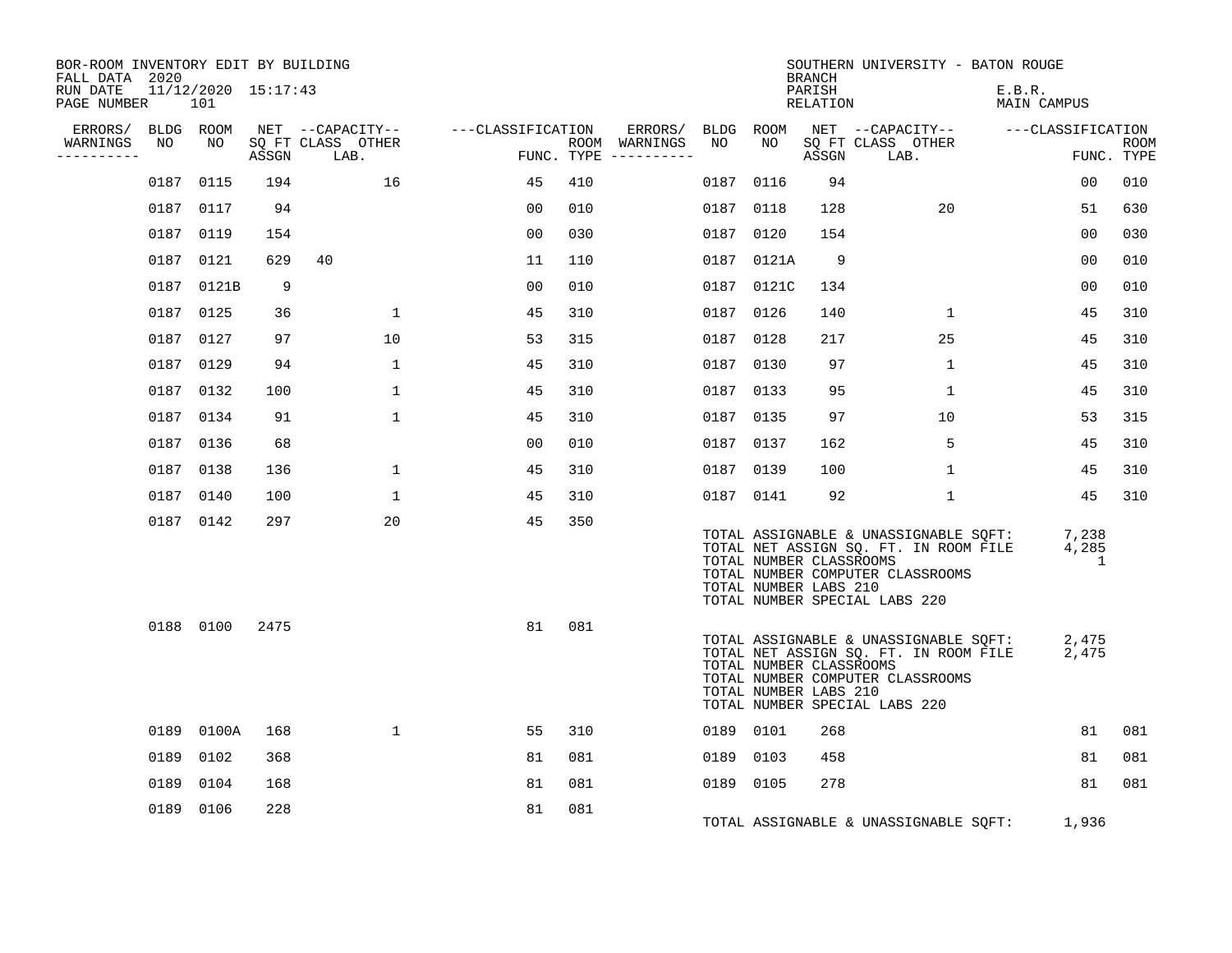| BOR-ROOM INVENTORY EDIT BY BUILDING<br>FALL DATA 2020 |                            |      |                                                                                                                                            |    |     |           |                                                                                   | <b>BRANCH</b>      |                                         | SOUTHERN UNIVERSITY - BATON ROUGE                                                    |            |             |
|-------------------------------------------------------|----------------------------|------|--------------------------------------------------------------------------------------------------------------------------------------------|----|-----|-----------|-----------------------------------------------------------------------------------|--------------------|-----------------------------------------|--------------------------------------------------------------------------------------|------------|-------------|
| RUN DATE<br>PAGE NUMBER                               | 11/12/2020 15:17:43<br>102 |      |                                                                                                                                            |    |     |           |                                                                                   | PARISH<br>RELATION |                                         | E.B.R.<br>MAIN CAMPUS                                                                |            |             |
| ERRORS/ BLDG ROOM                                     |                            |      |                                                                                                                                            |    |     |           |                                                                                   |                    |                                         | BLDG ROOM NET --CAPACITY-- ---CLASSIFICATION                                         |            |             |
| NO<br>WARNINGS<br>__________                          |                            |      | NET --CAPACITY-- ----CLASSIFICATION ERRORS/<br>SQ FT CLASS OTHER ROOM WARNINGS<br>ASSGN LAB. FUNC. TYPE ----------<br>NO SQ FT CLASS OTHER |    |     | NO        | NO                                                                                |                    | SQ FT CLASS OTHER<br>ASSGN         LAB. |                                                                                      | FUNC. TYPE | <b>ROOM</b> |
|                                                       |                            |      |                                                                                                                                            |    |     |           | TOTAL NUMBER CLASSROOMS<br>TOTAL NUMBER LABS 210<br>TOTAL NUMBER SPECIAL LABS 220 |                    | TOTAL NUMBER COMPUTER CLASSROOMS        | TOTAL NET ASSIGN SQ. FT. IN ROOM FILE 1,936                                          |            |             |
|                                                       | 0190 0001                  | 224  |                                                                                                                                            | 81 | 081 | 0190 0002 |                                                                                   | 84                 |                                         |                                                                                      | 81         | 081         |
| 0190                                                  | 0003                       | 46   |                                                                                                                                            | 81 | 081 | 0190 0004 |                                                                                   | 46                 |                                         |                                                                                      | 81         | 081         |
|                                                       | 0190 0005                  | 60   |                                                                                                                                            | 81 | 081 | 0190 0006 |                                                                                   | 15                 |                                         |                                                                                      | 81         | 081         |
| 0190                                                  | 0007                       | 390  |                                                                                                                                            | 81 | 081 | 0190 0008 |                                                                                   | 21                 |                                         |                                                                                      | 81         | 081         |
| 0190                                                  | 0009                       | 90   |                                                                                                                                            | 81 | 081 | 0190 0010 |                                                                                   | 160                |                                         |                                                                                      | 81         | 081         |
| 0190                                                  | 0011                       | 20   |                                                                                                                                            | 81 | 081 | 0190      | 0012                                                                              | 92                 |                                         |                                                                                      | 81         | 081         |
| 0190                                                  | 0013                       | 9    |                                                                                                                                            | 81 | 081 | 0190      | 0014                                                                              | 88                 |                                         |                                                                                      | 81         | 081         |
| 0190                                                  | 0015                       | 193  |                                                                                                                                            | 81 | 081 | 0190      | 0016                                                                              | 380                |                                         |                                                                                      | 81         | 081         |
| 0190                                                  | 0017                       | 20   |                                                                                                                                            | 81 | 081 | 0190      | 0018                                                                              | 43                 |                                         |                                                                                      | 81         | 081         |
| 0190                                                  | 0019                       | 20   |                                                                                                                                            | 81 | 081 | 0190      | 0020                                                                              | 348                |                                         |                                                                                      | 81         | 081         |
| 0190                                                  | 0021                       | 43   |                                                                                                                                            | 81 | 081 | 0190      | 0022                                                                              | 97                 |                                         |                                                                                      | 81         | 081         |
| 0190                                                  | 0023                       | 376  |                                                                                                                                            | 81 | 081 | 0190 0024 |                                                                                   | 14                 |                                         |                                                                                      | 81         | 081         |
| 0190                                                  | 0025                       | 88   |                                                                                                                                            | 81 | 081 | 0190      | 0026                                                                              | 59                 |                                         |                                                                                      | 81         | 081         |
| 0190                                                  | 0027                       | 5    |                                                                                                                                            | 81 | 081 | 0190 0028 |                                                                                   | 469                |                                         |                                                                                      | 81         | 081         |
| 0190                                                  | 0029                       | 14   |                                                                                                                                            | 81 | 081 | 0190 0030 |                                                                                   | 376                |                                         |                                                                                      | 81         | 081         |
| 0190                                                  | 0031                       | 15   |                                                                                                                                            | 81 | 081 | 0190 0032 |                                                                                   | 89                 |                                         |                                                                                      | 81         | 081         |
| 0190                                                  | 0033                       | 1225 |                                                                                                                                            | 81 | 081 | 0190 0034 |                                                                                   | 13                 |                                         |                                                                                      | 81         | 081         |
|                                                       | 0190 0035                  | 32   |                                                                                                                                            | 81 | 081 |           | TOTAL NUMBER CLASSROOMS<br>TOTAL NUMBER LABS 210<br>TOTAL NUMBER SPECIAL LABS 220 |                    | TOTAL NUMBER COMPUTER CLASSROOMS        | TOTAL ASSIGNABLE & UNASSIGNABLE SQFT:<br>TOTAL NET ASSIGN SQ. FT. IN ROOM FILE 5,264 | 5,264      |             |
|                                                       | 0191 0100                  | 1800 |                                                                                                                                            | 00 | 020 |           | 0191 0100A                                                                        | 342                | $\overline{2}$                          |                                                                                      | 45         | 310         |
|                                                       | 0191 0100B                 | 362  |                                                                                                                                            | 00 | 030 |           | 0191 0100C                                                                        | 282                | 10                                      |                                                                                      | 51         | 650         |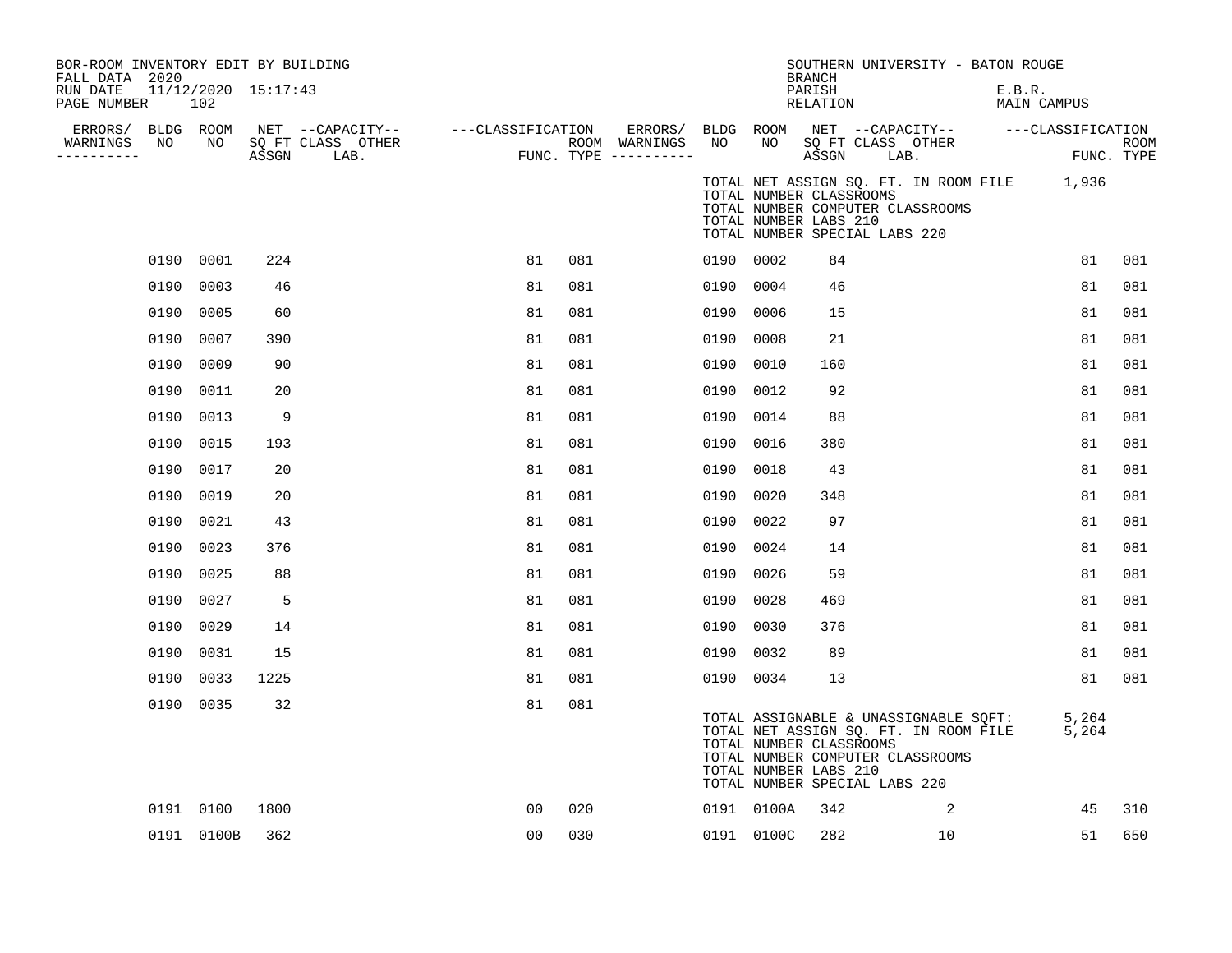| BOR-ROOM INVENTORY EDIT BY BUILDING<br>FALL DATA 2020 |      |                            |       |                           |                   |                    |                         |             |            | <b>BRANCH</b>             | SOUTHERN UNIVERSITY - BATON ROUGE |                       |                           |
|-------------------------------------------------------|------|----------------------------|-------|---------------------------|-------------------|--------------------|-------------------------|-------------|------------|---------------------------|-----------------------------------|-----------------------|---------------------------|
| RUN DATE<br>PAGE NUMBER                               |      | 11/12/2020 15:17:43<br>103 |       |                           |                   |                    |                         |             |            | PARISH<br><b>RELATION</b> |                                   | E.B.R.<br>MAIN CAMPUS |                           |
| ERRORS/                                               |      | BLDG ROOM                  |       | NET --CAPACITY--          | ---CLASSIFICATION |                    | ERRORS/                 | <b>BLDG</b> | ROOM       |                           | NET --CAPACITY--                  | ---CLASSIFICATION     |                           |
| WARNINGS<br>----------                                | NO   | NO                         | ASSGN | SQ FT CLASS OTHER<br>LAB. |                   | ROOM<br>FUNC. TYPE | WARNINGS<br>----------- | NO          | NO         | ASSGN                     | SQ FT CLASS OTHER<br>LAB.         |                       | <b>ROOM</b><br>FUNC. TYPE |
|                                                       | 0191 | 0100D                      | 362   |                           | 00                | 030                |                         |             | 0191 0100H | 620                       |                                   | 00                    | 020                       |
|                                                       | 0191 | 0100S                      | 180   |                           | 00                | 020                |                         |             | 0191 0101  | 440                       | 2                                 | 91                    | 919                       |
|                                                       | 0191 | 0101H                      | 600   |                           | 0 <sub>0</sub>    | 020                |                         |             | 0191 0101S | 180                       |                                   | 00                    | 020                       |
|                                                       |      | 0191 0102                  | 440   | 2                         | 91                | 919                |                         |             | 0191 0102H | 600                       |                                   | 0 <sub>0</sub>        | 020                       |
|                                                       |      | 0191 0103                  | 210   | 2                         | 91                | 919                |                         |             | 0191 0103A | 144                       |                                   | 00                    | 010                       |
|                                                       |      | 0191 0103H                 | 600   |                           | 0 <sub>0</sub>    | 020                |                         |             | 0191 0104  | 210                       | 2                                 | 91                    | 919                       |
|                                                       |      | 0191 0105                  | 192   | 4                         | 91                | 650                |                         |             | 0191 0105A | 180                       | $\mathbf{1}$                      | 91                    | 919                       |
|                                                       |      | 0191 0105B                 | 180   | $\mathbf{1}$              | 91                | 919                |                         |             | 0191 0105C | 180                       | $\mathbf{1}$                      | 91                    | 919                       |
|                                                       | 0191 | 0105D                      | 180   | $\mathbf{1}$              | 91                | 919                |                         |             | 0191 0106  | 192                       | 4                                 | 91                    | 650                       |
|                                                       |      | 0191 0106A                 | 180   | 1                         | 91                | 919                |                         |             | 0191 0106B | 180                       | 1                                 | 91                    | 919                       |
|                                                       |      | 0191 0106C                 | 180   | 1                         | 91                | 919                |                         |             | 0191 0106D | 180                       | 1                                 | 91                    | 919                       |
|                                                       |      | 0191 0107                  | 210   | 2                         | 91                | 919                |                         |             | 0191 0107A | 342                       |                                   | 0 <sub>0</sub>        | 030                       |
|                                                       | 0191 | 0108                       | 210   | 2                         | 91                | 919                |                         |             | 0191 0108A | 342                       |                                   | 0 <sub>0</sub>        | 030                       |
|                                                       | 0191 | 0109                       | 192   | 4                         | 91                | 650                |                         |             | 0191 0109A | 180                       | 1                                 | 91                    | 919                       |
|                                                       | 0191 | 0109B                      | 180   | 1                         | 91                | 919                |                         |             | 0191 0109C | 180                       | 1                                 | 91                    | 919                       |
|                                                       | 0191 | 0109D                      | 180   | 1                         | 91                | 919                |                         |             | 0191 0110  | 192                       | 4                                 | 91                    | 650                       |
|                                                       | 0191 | 0110A                      | 180   | 1                         | 91                | 919                |                         |             | 0191 0110B | 180                       | 1                                 | 91                    | 919                       |
|                                                       | 0191 | 0110C                      | 180   | 1                         | 91                | 919                |                         |             | 0191 0110D | 180                       | 1                                 | 91                    | 919                       |
|                                                       |      | 0191 0111                  | 440   | 2                         | 91                | 919                |                         |             | 0191 0112  | 440                       | 2                                 | 91                    | 919                       |
|                                                       | 0191 | 0113                       | 210   | 2                         | 91                | 919                |                         | 0191 0114   |            | 210                       | 2                                 | 91                    | 919                       |
|                                                       |      | 0191 0114A                 | 144   |                           | 0 <sub>0</sub>    | 010                |                         |             | 0191 0115  | 192                       | 4                                 | 91                    | 650                       |
|                                                       | 0191 | 0115A                      | 180   | $\mathbf 1$               | 91                | 919                |                         |             | 0191 0115B | 180                       | $\mathbf 1$                       | 91                    | 919                       |
|                                                       |      | 0191 0115C                 | 180   | 1                         | 91                | 919                |                         |             | 0191 0115D | 180                       | 1                                 | 91                    | 919                       |
|                                                       |      | 0191 0116                  | 192   | 4                         | 91                | 650                |                         |             | 0191 0116A | 180                       | $\mathbf 1$                       | 91                    | 919                       |
|                                                       |      | 0191 0116B                 | 180   | 1                         | 91                | 919                |                         |             | 0191 0116C | 180                       | 1                                 | 91                    | 919                       |
|                                                       |      | 0191 0116D                 | 180   | 1                         | 91                | 919                |                         |             | 0191 0200  | 1800                      |                                   | 0 <sub>0</sub>        | 020                       |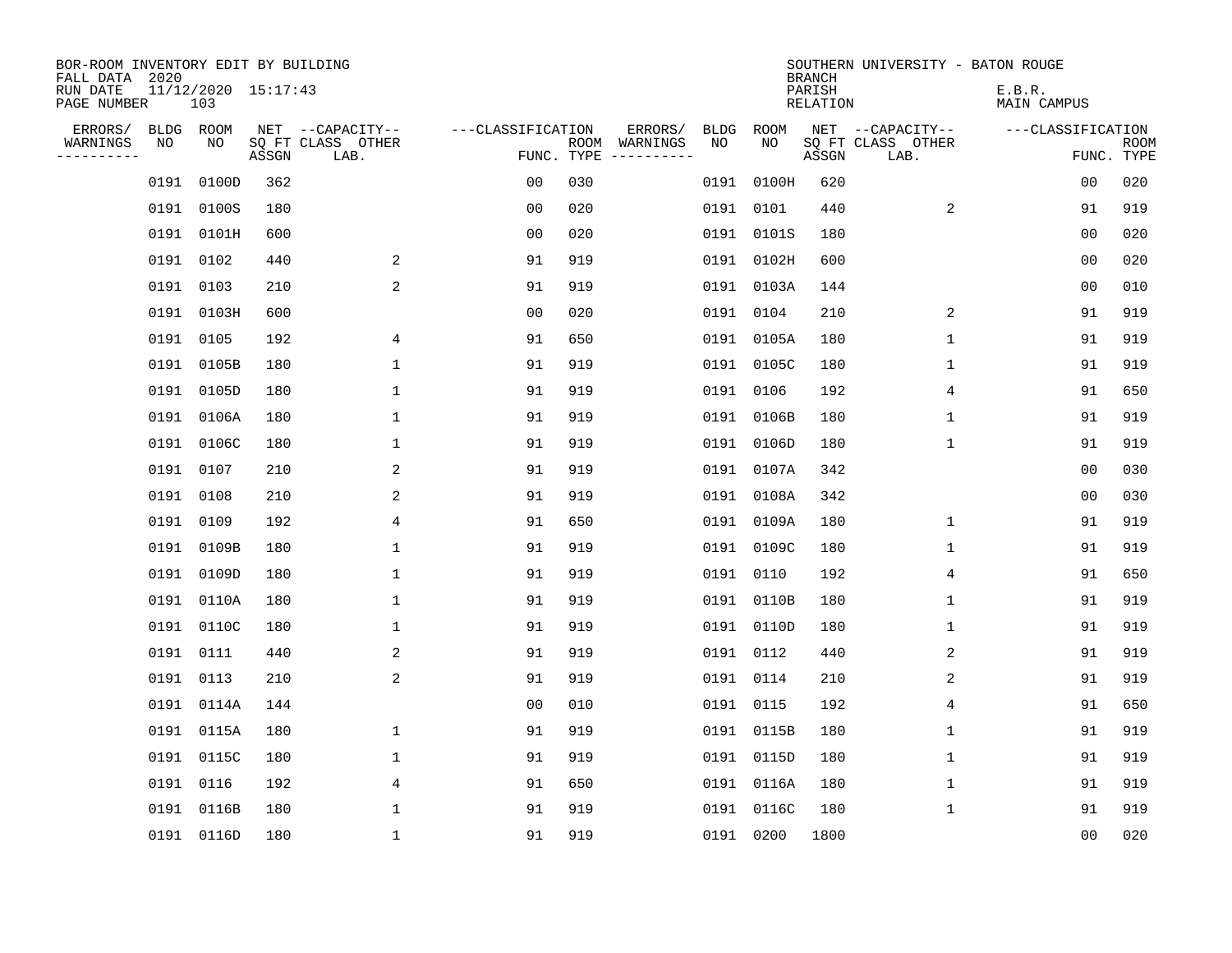| BOR-ROOM INVENTORY EDIT BY BUILDING<br>FALL DATA 2020 |      |                            |       |                           |                   |                                      |         |           |            | <b>BRANCH</b>      | SOUTHERN UNIVERSITY - BATON ROUGE |                       |                           |
|-------------------------------------------------------|------|----------------------------|-------|---------------------------|-------------------|--------------------------------------|---------|-----------|------------|--------------------|-----------------------------------|-----------------------|---------------------------|
| RUN DATE<br>PAGE NUMBER                               |      | 11/12/2020 15:17:43<br>104 |       |                           |                   |                                      |         |           |            | PARISH<br>RELATION |                                   | E.B.R.<br>MAIN CAMPUS |                           |
| ERRORS/                                               |      | BLDG ROOM                  |       | NET --CAPACITY--          | ---CLASSIFICATION |                                      | ERRORS/ | BLDG      | ROOM       |                    | NET --CAPACITY--                  | ---CLASSIFICATION     |                           |
| WARNINGS<br>----------                                | NO   | NO                         | ASSGN | SQ FT CLASS OTHER<br>LAB. |                   | ROOM WARNINGS<br>FUNC. TYPE $------$ |         | NO        | NO         | ASSGN              | SQ FT CLASS OTHER<br>LAB.         |                       | <b>ROOM</b><br>FUNC. TYPE |
|                                                       | 0191 | 0200A                      | 342   | 2                         | 45                | 310                                  |         |           | 0191 0200B | 362                |                                   | 00                    | 030                       |
|                                                       | 0191 | 0200C                      | 282   | 10                        | 51                | 650                                  |         |           | 0191 0200D | 362                |                                   | 00                    | 030                       |
|                                                       | 0191 | 0200H                      | 620   |                           | 0 <sub>0</sub>    | 020                                  |         |           | 0191 0200S | 180                |                                   | 0 <sub>0</sub>        | 020                       |
|                                                       |      | 0191 0201                  | 440   | 2                         | 91                | 919                                  |         |           | 0191 0201H | 600                |                                   | 0 <sub>0</sub>        | 020                       |
|                                                       |      | 0191 0201S                 | 180   |                           | 0 <sub>0</sub>    | 020                                  |         | 0191 0202 |            | 440                | 2                                 | 91                    | 919                       |
|                                                       |      | 0191 0202H                 | 600   |                           | 0 <sub>0</sub>    | 020                                  |         | 0191 0203 |            | 210                | 2                                 | 91                    | 919                       |
|                                                       |      | 0191 0203A                 | 144   |                           | 0 <sub>0</sub>    | 010                                  |         |           | 0191 0203H | 600                |                                   | 00                    | 020                       |
|                                                       |      | 0191 0204                  | 210   | 2                         | 91                | 919                                  |         | 0191 0205 |            | 192                | 4                                 | 91                    | 650                       |
|                                                       | 0191 | 0205A                      | 180   | $\mathbf{1}$              | 91                | 919                                  |         |           | 0191 0205B | 180                | $\mathbf 1$                       | 91                    | 919                       |
|                                                       |      | 0191 0205C                 | 180   | 1                         | 91                | 919                                  |         |           | 0191 0205D | 180                | 1                                 | 91                    | 919                       |
|                                                       | 0191 | 0206                       | 192   | 4                         | 91                | 650                                  |         |           | 0191 0206A | 180                | 1                                 | 91                    | 919                       |
|                                                       |      | 0191 0206B                 | 180   | 1                         | 91                | 919                                  |         |           | 0191 0206C | 180                | $\mathbf 1$                       | 91                    | 919                       |
|                                                       | 0191 | 0206D                      | 180   | $\mathbf{1}$              | 91                | 919                                  |         | 0191 0207 |            | 210                | 2                                 | 91                    | 919                       |
|                                                       | 0191 | 0207A                      | 342   |                           | 0 <sub>0</sub>    | 030                                  |         | 0191 0208 |            | 210                | 2                                 | 91                    | 919                       |
|                                                       | 0191 | 0208A                      | 342   |                           | 0 <sub>0</sub>    | 030                                  |         | 0191 0209 |            | 192                | 4                                 | 91                    | 650                       |
|                                                       | 0191 | 0209A                      | 180   | 1                         | 91                | 919                                  |         |           | 0191 0209B | 180                | $\mathbf 1$                       | 91                    | 919                       |
|                                                       | 0191 | 0209C                      | 180   | 1                         | 91                | 919                                  |         |           | 0191 0209D | 180                | 1                                 | 91                    | 919                       |
|                                                       | 0191 | 0210                       | 192   | 4                         | 91                | 650                                  |         |           | 0191 0210A | 180                | 1                                 | 91                    | 919                       |
|                                                       | 0191 | 0210B                      | 180   | 1                         | 91                | 919                                  |         |           | 0191 0210C | 180                | 1                                 | 91                    | 919                       |
|                                                       | 0191 | 0210D                      | 180   | 1                         | 91                | 919                                  |         | 0191 0211 |            | 440                | 2                                 | 91                    | 919                       |
|                                                       | 0191 | 0212                       | 440   | 2                         | 91                | 919                                  |         | 0191 0213 |            | 210                | 2                                 | 91                    | 919                       |
|                                                       | 0191 | 0214                       | 210   | 2                         | 91                | 919                                  |         |           | 0191 0214A | 144                |                                   | 00                    | 010                       |
|                                                       |      | 0191 0215                  | 192   | 4                         | 91                | 650                                  |         |           | 0191 0215A | 180                | 1                                 | 91                    | 919                       |
|                                                       |      | 0191 0215B                 | 180   | $\mathbf 1$               | 91                | 919                                  |         |           | 0191 0215C | 180                | $\mathbf 1$                       | 91                    | 919                       |
|                                                       |      | 0191 0215D                 | 180   | 1                         | 91                | 919                                  |         |           | 0191 0216  | 192                | 4                                 | 91                    | 650                       |
|                                                       |      | 0191 0216A                 | 180   | 1                         | 91                | 919                                  |         |           | 0191 0216B | 180                | 1                                 | 91                    | 919                       |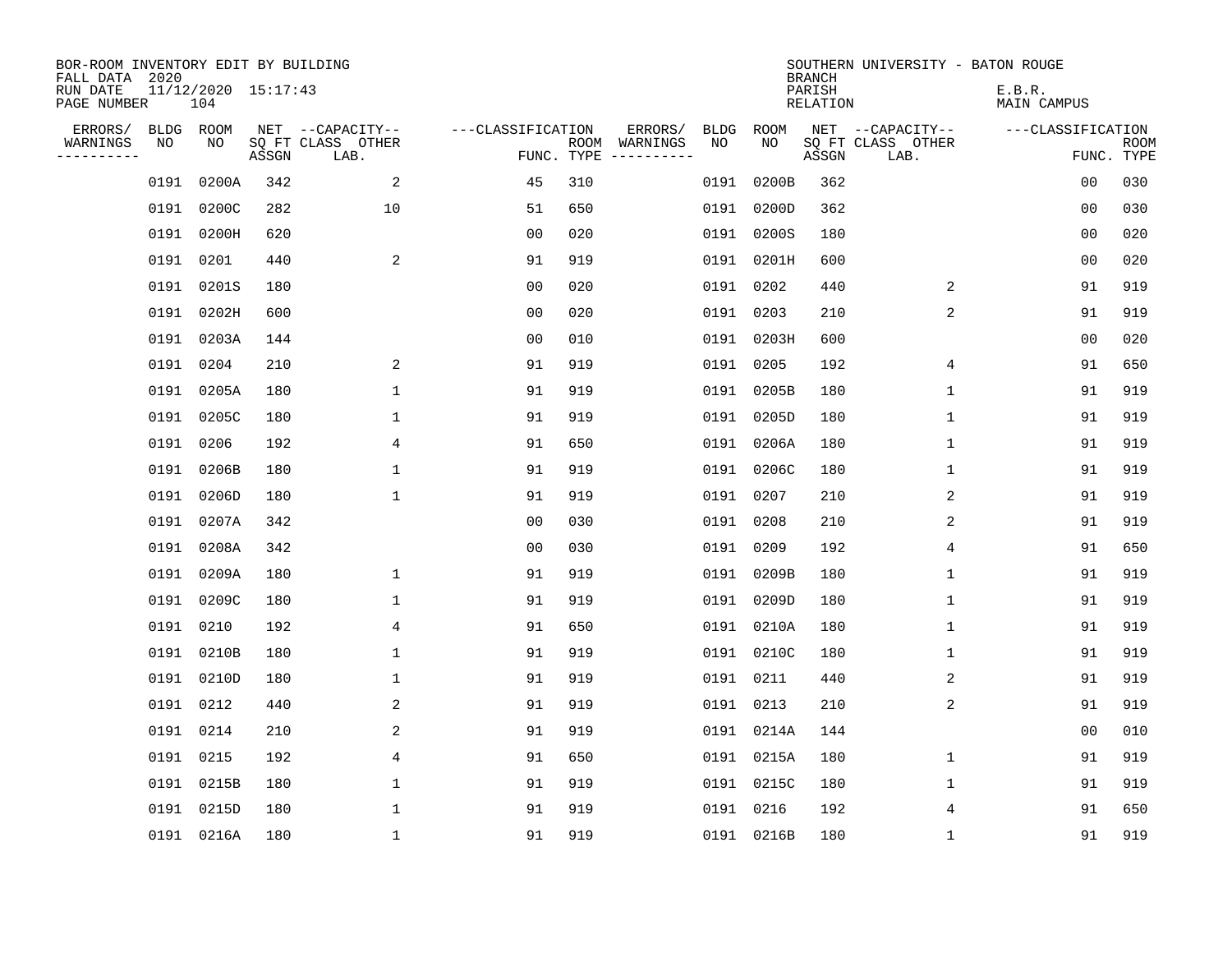| BOR-ROOM INVENTORY EDIT BY BUILDING<br>FALL DATA 2020 |      |                            |       |                           |                   |            |                              |      |            | <b>BRANCH</b>      | SOUTHERN UNIVERSITY - BATON ROUGE |                       |                           |
|-------------------------------------------------------|------|----------------------------|-------|---------------------------|-------------------|------------|------------------------------|------|------------|--------------------|-----------------------------------|-----------------------|---------------------------|
| RUN DATE<br>PAGE NUMBER                               |      | 11/12/2020 15:17:43<br>105 |       |                           |                   |            |                              |      |            | PARISH<br>RELATION |                                   | E.B.R.<br>MAIN CAMPUS |                           |
| ERRORS/                                               |      | BLDG ROOM                  |       | NET --CAPACITY--          | ---CLASSIFICATION |            | ERRORS/                      | BLDG | ROOM       |                    | NET --CAPACITY--                  | ---CLASSIFICATION     |                           |
| WARNINGS<br>----------                                | NO   | NO                         | ASSGN | SQ FT CLASS OTHER<br>LAB. |                   | FUNC. TYPE | ROOM WARNINGS<br>----------- | NO   | NO         | ASSGN              | SQ FT CLASS OTHER<br>LAB.         |                       | <b>ROOM</b><br>FUNC. TYPE |
|                                                       | 0191 | 0216C                      | 180   | $\mathbf{1}$              | 91                | 919        |                              |      | 0191 0216D | 180                | 1                                 | 91                    | 919                       |
|                                                       | 0191 | 0300                       | 1800  |                           | 00                | 020        |                              |      | 0191 0300A | 342                | 2                                 | 45                    | 310                       |
|                                                       | 0191 | 0300B                      | 362   |                           | 0 <sub>0</sub>    | 030        |                              |      | 0191 0300C | 282                | 10                                | 51                    | 650                       |
|                                                       |      | 0191 0300D                 | 362   |                           | 0 <sub>0</sub>    | 030        |                              |      | 0191 0300H | 620                |                                   | 0 <sub>0</sub>        | 020                       |
|                                                       |      | 0191 0300S                 | 180   |                           | 0 <sub>0</sub>    | 020        |                              |      | 0191 0301  | 440                | 2                                 | 91                    | 919                       |
|                                                       |      | 0191 0301H                 | 600   |                           | 0 <sub>0</sub>    | 020        |                              |      | 0191 0301S | 180                |                                   | 0 <sub>0</sub>        | 020                       |
|                                                       |      | 0191 0302                  | 440   | 2                         | 91                | 919        |                              |      | 0191 0302H | 600                |                                   | 00                    | 020                       |
|                                                       |      | 0191 0303                  | 210   | 2                         | 91                | 919        |                              |      | 0191 0303A | 144                |                                   | 0 <sub>0</sub>        | 010                       |
|                                                       | 0191 | 0303H                      | 600   |                           | 0 <sub>0</sub>    | 020        |                              |      | 0191 0304  | 210                | 2                                 | 91                    | 919                       |
|                                                       |      | 0191 0305                  | 192   | 4                         | 91                | 650        |                              |      | 0191 0305A | 180                | 1                                 | 91                    | 919                       |
|                                                       |      | 0191 0305B                 | 180   | 1                         | 91                | 919        |                              |      | 0191 0305C | 180                | 1                                 | 91                    | 919                       |
|                                                       |      | 0191 0305D                 | 180   | 1                         | 91                | 919        |                              |      | 0191 0306  | 192                | 4                                 | 91                    | 650                       |
|                                                       | 0191 | 0306A                      | 180   | 1                         | 91                | 919        |                              |      | 0191 0306B | 180                | $\mathbf 1$                       | 91                    | 919                       |
|                                                       | 0191 | 0306C                      | 180   | 1                         | 91                | 919        |                              |      | 0191 0306D | 180                | 1                                 | 91                    | 919                       |
|                                                       | 0191 | 0307                       | 210   | 2                         | 91                | 919        |                              |      | 0191 0307A | 342                |                                   | 0 <sub>0</sub>        | 030                       |
|                                                       | 0191 | 0308                       | 210   | 2                         | 91                | 919        |                              |      | 0191 0308A | 342                |                                   | 00                    | 030                       |
|                                                       | 0191 | 0309                       | 192   | 4                         | 91                | 650        |                              |      | 0191 0309A | 180                | 1                                 | 91                    | 919                       |
|                                                       | 0191 | 0309B                      | 180   | 1                         | 91                | 919        |                              |      | 0191 0309C | 180                | 1                                 | 91                    | 919                       |
|                                                       | 0191 | 0309D                      | 180   | 1                         | 91                | 919        |                              |      | 0191 0310  | 192                | 4                                 | 91                    | 650                       |
|                                                       | 0191 | 0310A                      | 180   | 1                         | 91                | 919        |                              |      | 0191 0310B | 180                | 1                                 | 91                    | 919                       |
|                                                       | 0191 | 0310C                      | 180   | 1                         | 91                | 919        |                              |      | 0191 0310D | 180                | 1                                 | 91                    | 919                       |
|                                                       | 0191 | 0311                       | 440   | 2                         | 91                | 919        |                              |      | 0191 0312  | 440                | 2                                 | 91                    | 919                       |
|                                                       |      | 0191 0313                  | 210   | 2                         | 91                | 919        |                              |      | 0191 0314  | 210                | 2                                 | 91                    | 919                       |
|                                                       |      | 0191 0314A                 | 144   |                           | 0 <sub>0</sub>    | 010        |                              |      | 0191 0315  | 192                | 4                                 | 91                    | 650                       |
|                                                       |      | 0191 0315A                 | 180   | 1                         | 91                | 919        |                              |      | 0191 0315B | 180                | $\mathbf{1}$                      | 91                    | 919                       |
|                                                       |      | 0191 0315C                 | 180   | $\mathbf{1}$              | 91                | 919        |                              |      | 0191 0315D | 180                | 1                                 | 91                    | 919                       |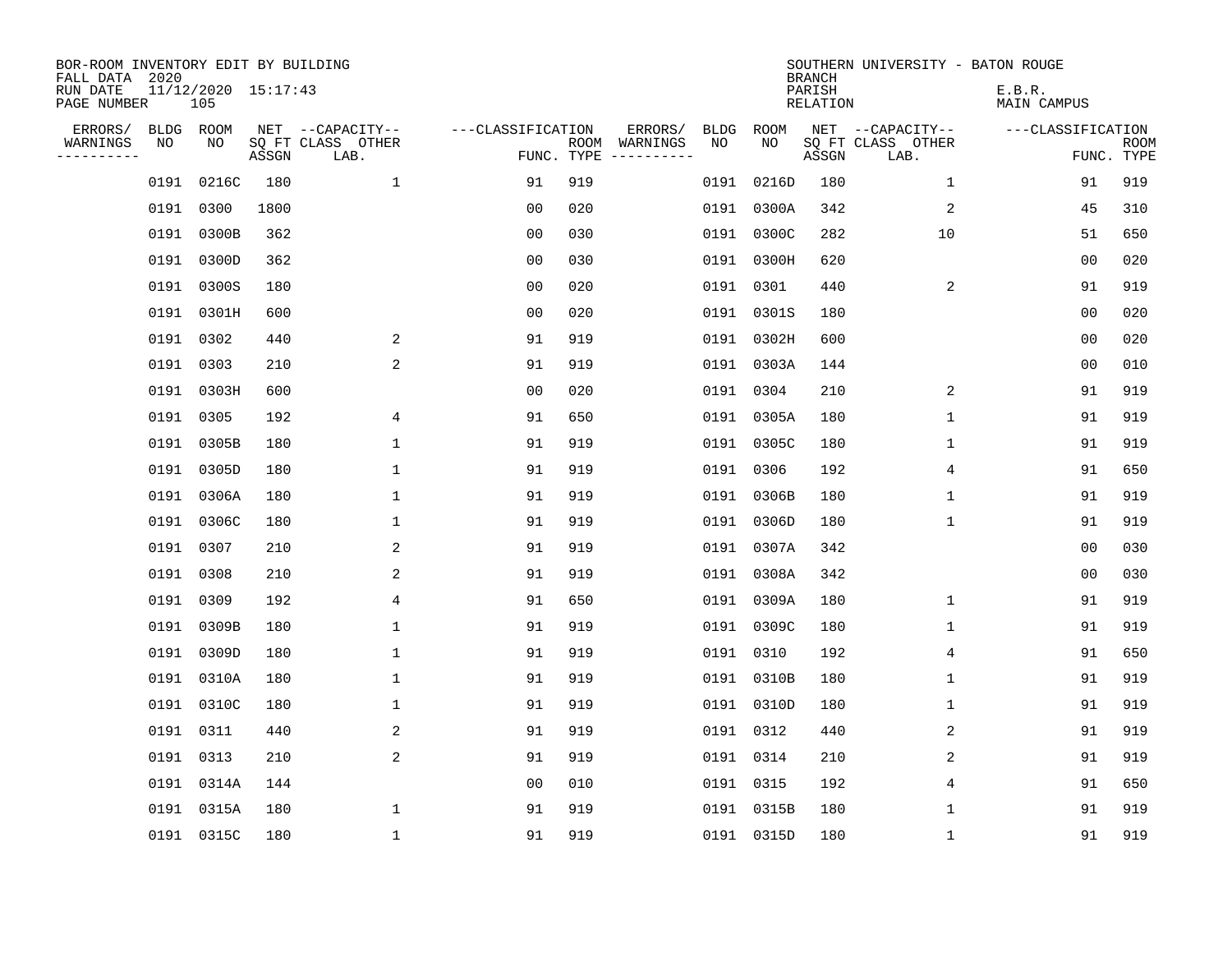| BOR-ROOM INVENTORY EDIT BY BUILDING<br>FALL DATA 2020 |           |            |     |                                 |                                    |     |                                                       |           |                                                  | BRANCH             |                                                                   | SOUTHERN UNIVERSITY - BATON ROUGE                                                         |                       |                |             |
|-------------------------------------------------------|-----------|------------|-----|---------------------------------|------------------------------------|-----|-------------------------------------------------------|-----------|--------------------------------------------------|--------------------|-------------------------------------------------------------------|-------------------------------------------------------------------------------------------|-----------------------|----------------|-------------|
| RUN DATE 11/12/2020 15:17:43<br>PAGE NUMBER           |           | 106        |     |                                 |                                    |     |                                                       |           |                                                  | PARISH<br>RELATION |                                                                   |                                                                                           | E.B.R.<br>MAIN CAMPUS |                |             |
| ERRORS/ BLDG ROOM                                     |           |            |     |                                 | NET --CAPACITY-- ---CLASSIFICATION |     | ERRORS/ BLDG ROOM NET --CAPACITY--  ---CLASSIFICATION |           |                                                  |                    |                                                                   |                                                                                           |                       |                |             |
| WARNINGS<br>----------                                | NO        | NO         |     | SQ FT CLASS OTHER<br>ASSGN LAB. |                                    |     | ROOM WARNINGS<br>FUNC. TYPE $------$                  | NO        | NO <sub>1</sub>                                  | ASSGN              | SQ FT CLASS OTHER<br>LAB.                                         |                                                                                           |                       | FUNC. TYPE     | <b>ROOM</b> |
|                                                       |           | 0191 0316  | 192 | 4                               | 91                                 | 650 |                                                       |           | 0191 0316A 180                                   |                    |                                                                   | $\mathbf{1}$                                                                              |                       | 91             | 919         |
|                                                       |           | 0191 0316B | 180 | $\mathbf{1}$                    | 91                                 | 919 |                                                       |           | 0191 0316C                                       | 180                |                                                                   | $\mathbf{1}$                                                                              |                       |                | 91 919      |
|                                                       |           | 0191 0316D | 180 | $\mathbf{1}$                    | 91                                 | 919 |                                                       |           | TOTAL NUMBER CLASSROOMS<br>TOTAL NUMBER LABS 210 |                    | TOTAL NUMBER COMPUTER CLASSROOMS<br>TOTAL NUMBER SPECIAL LABS 220 | TOTAL ASSIGNABLE & UNASSIGNABLE SQFT: 46,176<br>TOTAL NET ASSIGN SQ. FT. IN ROOM FILE     |                       | 27,348         |             |
|                                                       |           | 0192 0001C | 53  |                                 | 00                                 | 010 |                                                       |           | 0192 0001H                                       | 189                |                                                                   |                                                                                           |                       | 0 <sub>0</sub> | 020         |
|                                                       |           | 0192 0001R | 53  |                                 | 00                                 | 030 |                                                       |           | 0192 0002C                                       | 53                 |                                                                   |                                                                                           |                       | 00             | 010         |
|                                                       |           | 0192 0002H | 756 |                                 | 0 <sub>0</sub>                     | 020 |                                                       |           | 0192 0002R                                       | 53                 |                                                                   |                                                                                           |                       | 00             | 030         |
|                                                       |           | 0192 0003  | 189 | 20                              | 51                                 | 880 |                                                       |           | 0192 0003H                                       | 179                |                                                                   |                                                                                           |                       | 0 <sub>0</sub> | 020         |
|                                                       |           | 0192 0004  | 540 | 24                              | 55                                 | 350 |                                                       | 0192 0005 |                                                  | 133                |                                                                   | 12                                                                                        |                       | 55             | 315         |
|                                                       |           | 0192 0006  | 53  | $\mathbf{1}$                    | 55                                 | 315 |                                                       | 0192      | 0007                                             | 137                |                                                                   | 1                                                                                         |                       | 55             | 315         |
|                                                       |           | 0192 0008  | 53  | $\mathbf{1}$                    | 55                                 | 315 |                                                       | 0192 0009 |                                                  | 131                |                                                                   | $\mathbf{1}$                                                                              |                       | 55             | 310         |
|                                                       | 0192 0011 |            | 170 | $\mathbf{1}$                    | 55                                 | 310 |                                                       | 0192 0013 |                                                  | 46                 |                                                                   | $\mathbf{1}$                                                                              |                       | 55             | 315         |
|                                                       |           | 0192 0015  | 72  | $\mathbf{1}$                    | 55                                 | 315 |                                                       | 0192      | 0017                                             | 129                |                                                                   | $\mathbf{1}$                                                                              |                       | 55             | 310         |
|                                                       |           | 0192 0018  | 129 | 1                               | 55                                 | 310 |                                                       | 0192 0019 |                                                  | 158                |                                                                   | $\mathbf{1}$                                                                              |                       | 55             | 310         |
|                                                       | 0192 0020 |            | 131 | $\mathbf 1$                     | 55                                 | 310 |                                                       | 0192 0021 |                                                  | 131                |                                                                   | $\mathbf 1$                                                                               |                       | 55             | 310         |
|                                                       |           | 0192 0022  | 131 | $\mathbf{1}$                    | 55                                 | 310 |                                                       | 0192 0023 |                                                  | 129                |                                                                   | $\mathbf{1}$                                                                              |                       | 55             | 310         |
|                                                       |           | 0192 0024  | 129 | $\mathbf{1}$                    | 55                                 | 310 |                                                       | 0192 0026 | TOTAL NUMBER CLASSROOMS<br>TOTAL NUMBER LABS 210 | 47                 | TOTAL NUMBER COMPUTER CLASSROOMS<br>TOTAL NUMBER SPECIAL LABS 220 | 1<br>TOTAL ASSIGNABLE & UNASSIGNABLE SQFT:<br>TOTAL NET ASSIGN SQ. FT. IN ROOM FILE 2,638 |                       | 55<br>3,974    | 315         |
|                                                       |           |            |     | 0193 0107 4680<br>1004          | 93                                 | 910 |                                                       |           | TOTAL NUMBER CLASSROOMS<br>TOTAL NUMBER LABS 210 |                    | TOTAL NUMBER COMPUTER CLASSROOMS                                  | TOTAL ASSIGNABLE & UNASSIGNABLE SQFT:<br>TOTAL NET ASSIGN SQ. FT. IN ROOM FILE            |                       | 4,680<br>4,680 |             |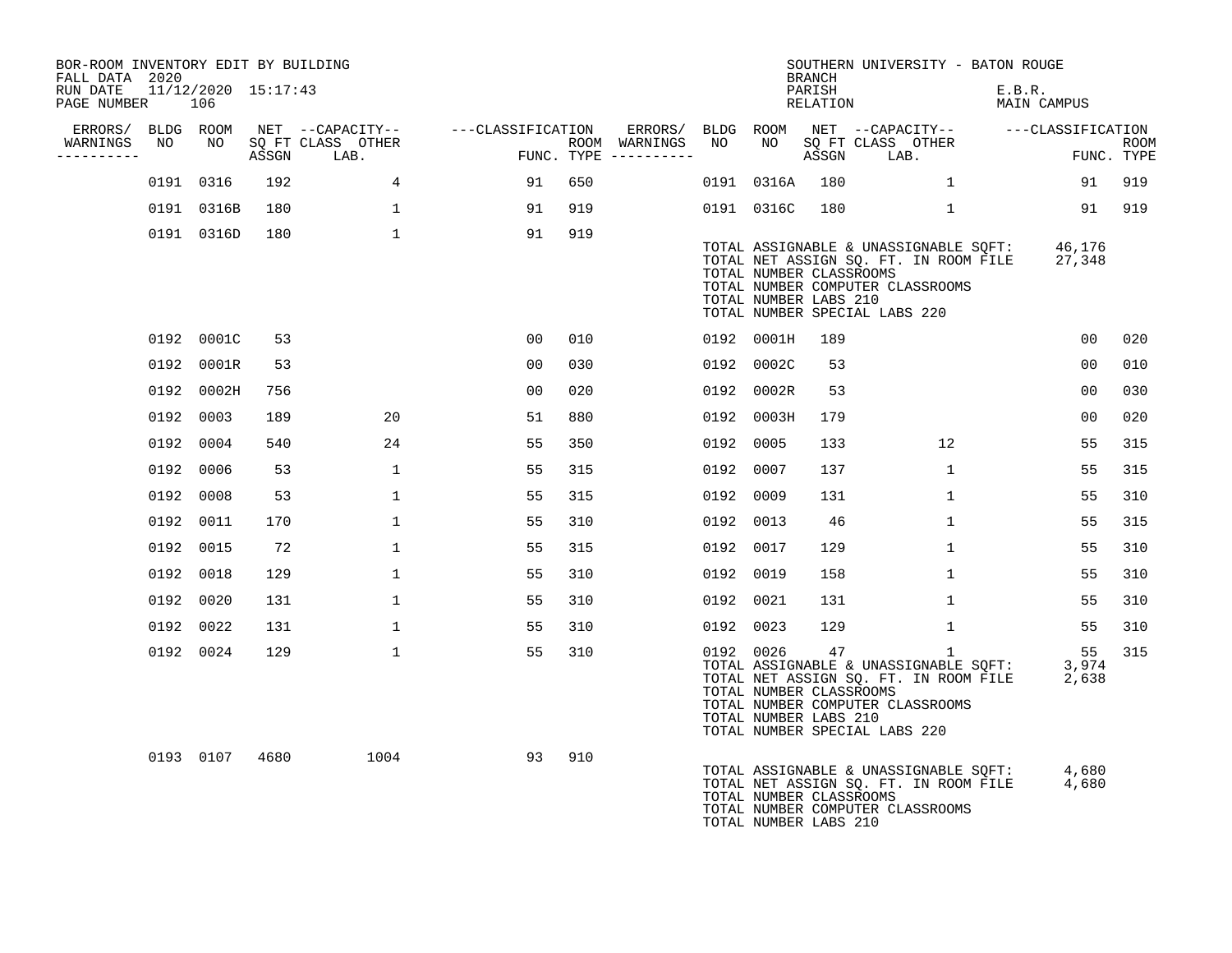| BOR-ROOM INVENTORY EDIT BY BUILDING<br>FALL DATA 2020 |           |                     |                                    |                |     |                                      |           |                                                  |                                     | SOUTHERN UNIVERSITY - BATON ROUGE                                                                                                                   |                       |                    |
|-------------------------------------------------------|-----------|---------------------|------------------------------------|----------------|-----|--------------------------------------|-----------|--------------------------------------------------|-------------------------------------|-----------------------------------------------------------------------------------------------------------------------------------------------------|-----------------------|--------------------|
| RUN DATE<br>PAGE NUMBER                               | 107       | 11/12/2020 15:17:43 |                                    |                |     |                                      |           |                                                  | <b>BRANCH</b><br>PARISH<br>RELATION |                                                                                                                                                     | E.B.R.<br>MAIN CAMPUS |                    |
| ERRORS/ BLDG ROOM                                     |           |                     | NET --CAPACITY-- ---CLASSIFICATION |                |     | ERRORS/                              |           | BLDG ROOM                                        |                                     | NET --CAPACITY-- ---CLASSIFICATION                                                                                                                  |                       |                    |
| WARNINGS<br>NO<br>-----------                         | NO        |                     | SQ FT CLASS OTHER<br>ASSGN LAB.    |                |     | ROOM WARNINGS<br>FUNC. TYPE $------$ | NO        | NO                                               | ASSGN                               | SQ FT CLASS OTHER<br>LAB.                                                                                                                           |                       | ROOM<br>FUNC. TYPE |
|                                                       |           |                     |                                    |                |     |                                      |           |                                                  |                                     | TOTAL NUMBER SPECIAL LABS 220                                                                                                                       |                       |                    |
|                                                       | 0194 0100 |                     | 7900 7900<br>810                   | 93             | 523 |                                      |           | TOTAL NUMBER CLASSROOMS<br>TOTAL NUMBER LABS 210 |                                     | TOTAL ASSIGNABLE & UNASSIGNABLE SQFT:<br>TOTAL NET ASSIGN SQ. FT. IN ROOM FILE<br>TOTAL NUMBER COMPUTER CLASSROOMS<br>TOTAL NUMBER SPECIAL LABS 220 | 7,900<br>7,900        |                    |
|                                                       | 0195 0100 | 4700                | 61                                 | 61             | 650 |                                      |           | TOTAL NUMBER CLASSROOMS<br>TOTAL NUMBER LABS 210 |                                     | TOTAL ASSIGNABLE & UNASSIGNABLE SQFT:<br>TOTAL NET ASSIGN SQ. FT. IN ROOM FILE<br>TOTAL NUMBER COMPUTER CLASSROOMS<br>TOTAL NUMBER SPECIAL LABS 220 | 4,700<br>4,700        |                    |
|                                                       | 0196 1001 | 168                 |                                    | 0 <sub>0</sub> | 020 |                                      | 0196 1002 |                                                  | 516                                 |                                                                                                                                                     | 00                    | 020                |
|                                                       | 0196 1003 | 145                 | 20                                 | 92             | 670 |                                      | 0196 1004 |                                                  | 153                                 | 6                                                                                                                                                   | 92                    | 675                |
|                                                       | 0196 1005 | 218                 | 30                                 | 92             | 680 |                                      |           | 0196 1006                                        | 144                                 | 3                                                                                                                                                   | 92                    | 325                |
|                                                       | 0196 1007 | 155                 |                                    | 0 <sub>0</sub> | 020 |                                      |           | 0196 1008                                        | 130                                 | 2                                                                                                                                                   | 92                    | 310                |
|                                                       | 0196 1009 | 58                  |                                    | 0 <sub>0</sub> | 010 |                                      |           | 0196 1010                                        | 84                                  |                                                                                                                                                     | 00                    | 030                |
|                                                       | 0196 1011 | 57                  |                                    | 0 <sub>0</sub> | 030 |                                      |           | 0196 1012                                        | 75                                  | 1                                                                                                                                                   | 92                    | 315                |
|                                                       | 0196 1013 | 971                 |                                    | 0 <sub>0</sub> | 020 |                                      | 0196 1014 |                                                  | 3630                                | 100                                                                                                                                                 | 92                    | 670                |
|                                                       | 0196 1015 | 457                 | 10 <sup>°</sup>                    | 92             | 675 |                                      | 0196 1016 |                                                  | 270                                 | 4                                                                                                                                                   | 92                    | 955                |
|                                                       | 0196 1017 | 104                 |                                    | 0 <sub>0</sub> | 020 |                                      | 0196 1018 |                                                  | 450                                 | 20                                                                                                                                                  | 92                    | 655                |
|                                                       | 0196 1019 | 100                 |                                    | 0 <sub>0</sub> | 010 |                                      | 0196 1020 |                                                  | 532                                 | 20                                                                                                                                                  | 92                    | 640                |
|                                                       | 0196 1021 | 56                  | $\overline{4}$                     | 92             | 650 |                                      | 0196 1022 |                                                  | 1116                                | 30                                                                                                                                                  | 92                    | 670                |
|                                                       | 0196 1023 | 40                  |                                    | 92             | 675 |                                      | 0196 1024 |                                                  | 1115                                | 30                                                                                                                                                  | 92                    | 670                |
|                                                       | 0196 1025 | 40                  |                                    | 92             | 675 |                                      | 0196 1026 |                                                  | 1116                                | 30                                                                                                                                                  | 92                    | 670                |
|                                                       | 0196 1027 | 40                  |                                    | 92             | 675 |                                      | 0196 1028 |                                                  | 561                                 | 10                                                                                                                                                  | 92                    | 525                |
|                                                       | 0196 1029 | 674                 | 20                                 | 92             | 675 |                                      | 0196 1030 |                                                  | 169                                 | 5                                                                                                                                                   | 92                    | 525                |
|                                                       | 0196 1031 | 93                  | 10                                 | 92             | 920 |                                      | 0196 1032 |                                                  | 651                                 | 10                                                                                                                                                  | 92                    | 525                |
|                                                       | 0196 1033 | 524                 |                                    | 00             | 030 |                                      | 0196 1034 |                                                  | 96                                  |                                                                                                                                                     | 0 <sub>0</sub>        | 030                |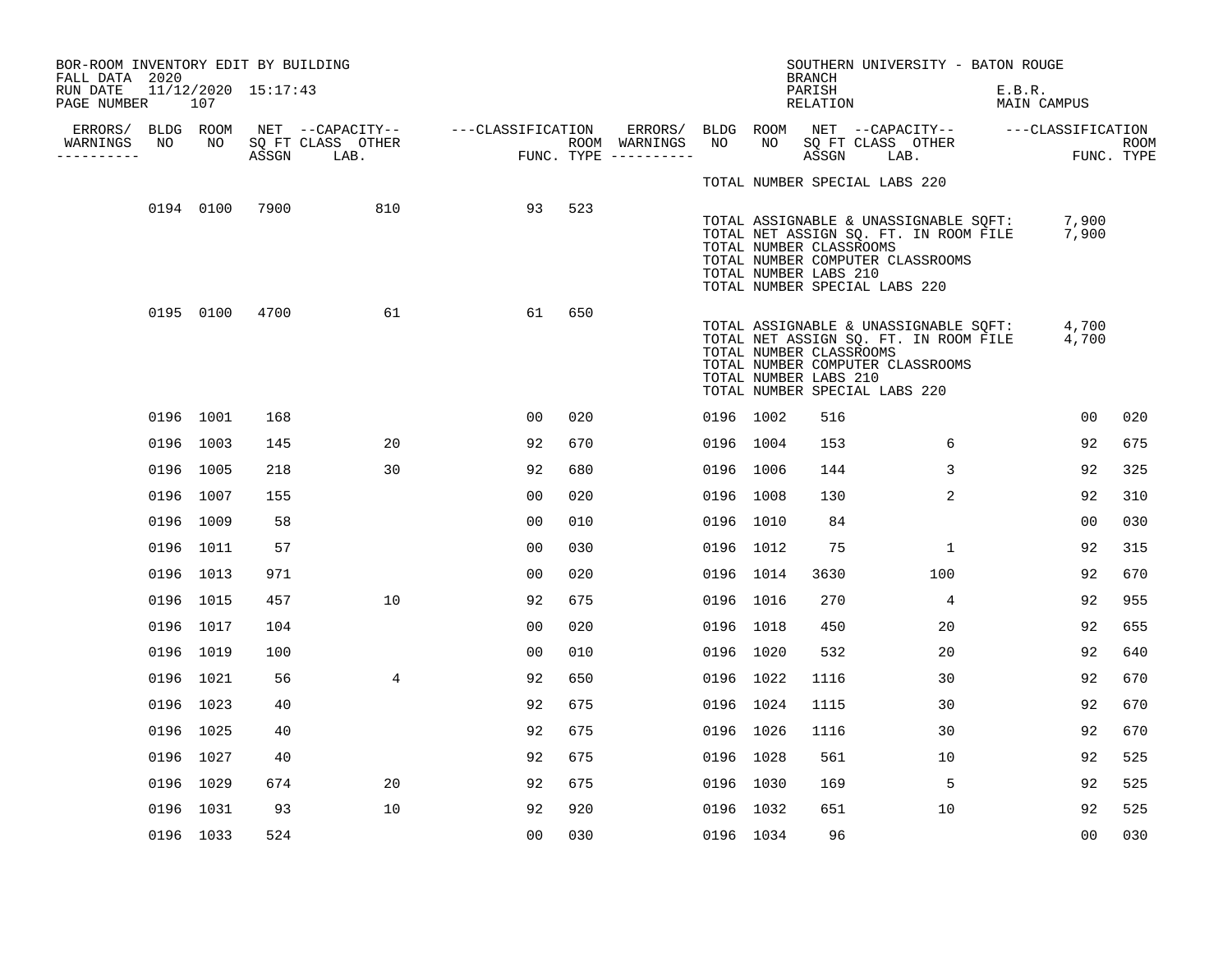| BOR-ROOM INVENTORY EDIT BY BUILDING<br>FALL DATA 2020 |           |                            |     |                                 |                   |     |                                      |           |                                                  | <b>BRANCH</b>      | SOUTHERN UNIVERSITY - BATON ROUGE                                                                                                                          |                       |                           |
|-------------------------------------------------------|-----------|----------------------------|-----|---------------------------------|-------------------|-----|--------------------------------------|-----------|--------------------------------------------------|--------------------|------------------------------------------------------------------------------------------------------------------------------------------------------------|-----------------------|---------------------------|
| RUN DATE<br>PAGE NUMBER                               |           | 11/12/2020 15:17:43<br>108 |     |                                 |                   |     |                                      |           |                                                  | PARISH<br>RELATION |                                                                                                                                                            | E.B.R.<br>MAIN CAMPUS |                           |
| ERRORS/ BLDG ROOM                                     |           |                            |     | NET --CAPACITY--                | ---CLASSIFICATION |     |                                      |           |                                                  |                    | ERRORS/ BLDG ROOM NET --CAPACITY--  ---CLASSIFICATION                                                                                                      |                       |                           |
| WARNINGS<br>----------                                | NO        | NO                         |     | SQ FT CLASS OTHER<br>ASSGN LAB. |                   |     | ROOM WARNINGS<br>FUNC. TYPE $------$ | NO        | NO                                               | ASSGN              | SQ FT CLASS OTHER<br>LAB.                                                                                                                                  |                       | <b>ROOM</b><br>FUNC. TYPE |
|                                                       |           | 0196 1035                  | 371 | 10                              | 92                | 615 |                                      | 0196 1036 |                                                  | 63                 |                                                                                                                                                            | 00                    | 010                       |
|                                                       |           | 0196 1037 13690            |     |                                 | 92                | 520 |                                      | 0196 1038 |                                                  | 72                 |                                                                                                                                                            | 00                    | 030                       |
|                                                       |           | 0196 1039                  | 25  |                                 | 00                | 030 |                                      |           | TOTAL NUMBER CLASSROOMS<br>TOTAL NUMBER LABS 210 |                    | TOTAL ASSIGNABLE & UNASSIGNABLE SQFT: 28,929<br>TOTAL NET ASSIGN SQ. FT. IN ROOM FILE<br>TOTAL NUMBER COMPUTER CLASSROOMS<br>TOTAL NUMBER SPECIAL LABS 220 | 25,936                |                           |
|                                                       |           | 049A 0002H 1025            |     |                                 | 0 <sub>0</sub>    | 020 |                                      |           | 049A 0002S                                       | 79                 |                                                                                                                                                            | 0 <sub>0</sub>        | 020                       |
|                                                       |           | 049A 2002                  | 499 | 14                              | 93                | 523 |                                      | 049A 2003 |                                                  | 415                | 14                                                                                                                                                         | 93                    | 523                       |
|                                                       |           | 049A 2004                  | 415 | 14                              | 93                | 523 |                                      | 049A 2005 |                                                  | 415                | 14                                                                                                                                                         | 93                    | 523                       |
|                                                       |           | 049A 2006                  | 415 | 14                              | 93                | 523 |                                      | 049A 2007 |                                                  | 499                | 14                                                                                                                                                         | 93                    | 523                       |
|                                                       |           | 049A 2008                  | 624 | 14                              | 93                | 523 |                                      | 049A 2015 |                                                  | 98                 | 14                                                                                                                                                         | 93                    | 520                       |
|                                                       | 049A 2016 |                            | 166 |                                 | 0 <sub>0</sub>    | 030 |                                      | 049A 2017 |                                                  | 145                |                                                                                                                                                            | 0 <sub>0</sub>        | 030                       |
|                                                       |           | 049A 2018                  | 219 |                                 | 0 <sub>0</sub>    | 030 |                                      | 049A 2019 |                                                  | 114                |                                                                                                                                                            | 00                    | 020                       |
|                                                       |           | 049A 3000H                 | 367 |                                 | 0 <sub>0</sub>    | 020 |                                      | 049A 3001 |                                                  | 69                 |                                                                                                                                                            | 00                    | 020                       |
|                                                       |           | 049A 3001H 1312            |     |                                 | 0 <sub>0</sub>    | 020 |                                      | 049A 3002 |                                                  | 155                | 2                                                                                                                                                          | 93                    | 530                       |
|                                                       |           | 049A 3003                  | 246 | 8                               | 93                | 523 |                                      | 049A 3004 |                                                  | 246                | 8                                                                                                                                                          | 93                    | 523                       |
|                                                       |           | 049A 3005                  | 246 | 6                               | 93                | 530 |                                      | 049A 3007 |                                                  | 247                | 6                                                                                                                                                          | 93                    | 530                       |
|                                                       |           | 049A 3008                  | 941 | 28                              | 93                | 530 |                                      | 049A 3009 |                                                  | 245                | 8                                                                                                                                                          | 93                    | 523                       |
|                                                       |           | 049A 3010                  | 245 | 6                               | 93                | 530 |                                      | 049A 3011 |                                                  | 245                | 6                                                                                                                                                          | 93                    | 530                       |
|                                                       |           | 049A 3012                  | 152 | 3                               | 93                | 530 |                                      |           | 049A 3013S                                       | 79                 |                                                                                                                                                            | 00                    | 020                       |
|                                                       |           | 049A 3014                  | 20  |                                 | 0 <sub>0</sub>    | 010 |                                      | 049A 3015 |                                                  | 221                |                                                                                                                                                            | 00                    | 030                       |
|                                                       | 049A 3016 |                            | 157 |                                 | 0 <sub>0</sub>    | 030 |                                      | 049A 3017 |                                                  | 336                | 8                                                                                                                                                          | 93                    | 590                       |
|                                                       | 049A 3018 |                            | 40  |                                 | 0 <sub>0</sub>    | 010 |                                      | 049A 3019 |                                                  | 186                | $\mathbf{3}$                                                                                                                                               | 93                    | 530                       |
|                                                       |           | 049A 3020                  | 156 |                                 | 0 <sub>0</sub>    | 030 |                                      | 049A 3022 | TOTAL NUMBER CLASSROOMS                          | 20                 | TOTAL ASSIGNABLE & UNASSIGNABLE SOFT: 11,059<br>TOTAL NET ASSIGN SQ. FT. IN ROOM FILE                                                                      | 00<br>6,870           | 010                       |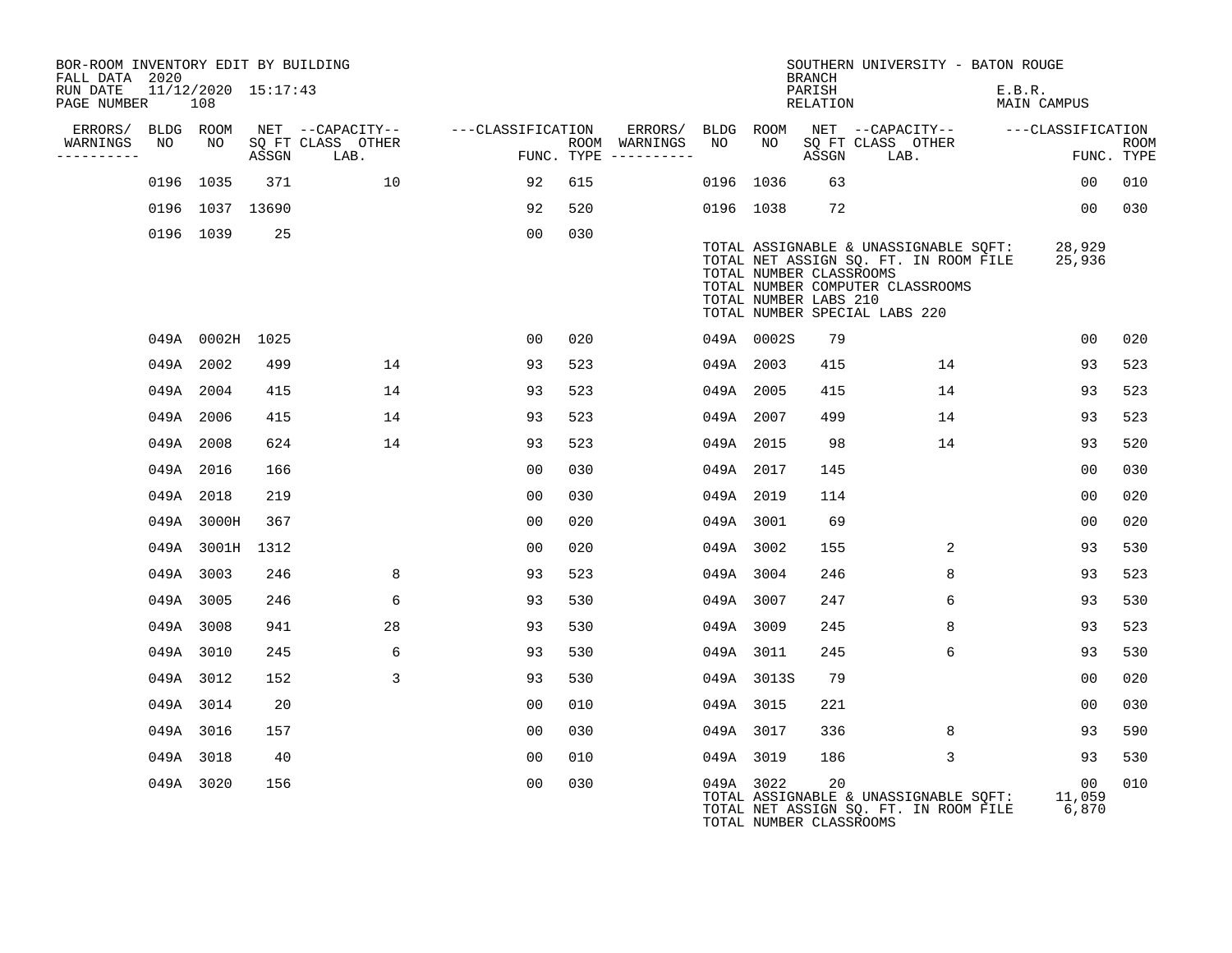| BOR-ROOM INVENTORY EDIT BY BUILDING<br>FALL DATA 2020 |           |                            |      |                                                |   |                |     |                                       |           |                                                  | <b>BRANCH</b>      | SOUTHERN UNIVERSITY - BATON ROUGE                                                                                                                                  |                       |                    |
|-------------------------------------------------------|-----------|----------------------------|------|------------------------------------------------|---|----------------|-----|---------------------------------------|-----------|--------------------------------------------------|--------------------|--------------------------------------------------------------------------------------------------------------------------------------------------------------------|-----------------------|--------------------|
| RUN DATE<br>PAGE NUMBER                               |           | 11/12/2020 15:17:43<br>109 |      |                                                |   |                |     |                                       |           |                                                  | PARISH<br>RELATION |                                                                                                                                                                    | E.B.R.<br>MAIN CAMPUS |                    |
| ----------                                            |           |                            |      | WARNINGS NO NO SQ FT CLASS OTHER<br>ASSGN LAB. |   |                |     | ROOM WARNINGS<br>FUNC. TYPE --------- |           |                                                  |                    | ERRORS/ BLDG ROOM NET --CAPACITY-- ----CLASSIFICATION ERRORS/ BLDG ROOM NET --CAPACITY-- ----CLASSIFICATION<br>ROOM WARNINGS NO NO SQ FT CLASS OTHER<br>ASSGN LAB. |                       | ROOM<br>FUNC. TYPE |
|                                                       |           |                            |      |                                                |   |                |     |                                       |           | TOTAL NUMBER LABS 210                            |                    | TOTAL NUMBER COMPUTER CLASSROOMS<br>TOTAL NUMBER SPECIAL LABS 220                                                                                                  |                       |                    |
|                                                       |           | 049B 0100                  | 1785 |                                                |   | 52             | 520 |                                       |           | 049B 0101 1785                                   |                    |                                                                                                                                                                    | 52 520                |                    |
|                                                       |           | 049B 0102                  | 1785 |                                                |   | 52             | 520 |                                       |           | TOTAL NUMBER CLASSROOMS<br>TOTAL NUMBER LABS 210 |                    | TOTAL ASSIGNABLE & UNASSIGNABLE SQFT: 5,355<br>TOTAL NET ASSIGN SQ. FT. IN ROOM FILE 5,355<br>TOTAL NUMBER COMPUTER CLASSROOMS<br>TOTAL NUMBER SPECIAL LABS 220    |                       |                    |
|                                                       |           | 049C 0100 90000            |      |                                                |   | 52             | 520 |                                       |           | TOTAL NUMBER CLASSROOMS<br>TOTAL NUMBER LABS 210 |                    | TOTAL ASSIGNABLE & UNASSIGNABLE SQFT: 90,000<br>TOTAL NET ASSIGN SQ. FT. IN ROOM FILE<br>TOTAL NUMBER COMPUTER CLASSROOMS<br>TOTAL NUMBER SPECIAL LABS 220         | 90,000                |                    |
|                                                       | 049D 0101 |                            | 336  | 14                                             |   | 46             | 610 |                                       | 049D 0102 |                                                  | 2278               | 114                                                                                                                                                                | 46                    | 610                |
|                                                       | 049D 0103 |                            | 504  | 14                                             |   | 93             | 520 |                                       | 049D 0104 |                                                  | 660                | 7                                                                                                                                                                  | 93                    | 310                |
|                                                       | 049D 0105 |                            | 528  |                                                | 5 | 93             | 310 |                                       | 049D 0106 |                                                  | 840                | 54                                                                                                                                                                 | 46                    | 350                |
|                                                       | 049D 0107 |                            | 54   |                                                | 2 | 46             | 615 |                                       | 049D 0108 |                                                  | 41                 | $\mathbf{1}$                                                                                                                                                       | 93                    | 310                |
|                                                       | 049D 0109 |                            | 1890 | 14                                             |   | 93             | 525 |                                       |           | 049D 0109A                                       | 672                | $7\phantom{.0}$                                                                                                                                                    | 93                    | 310                |
|                                                       | 049D 0110 |                            | 50   |                                                |   | 0 <sub>0</sub> | 010 |                                       | 049D 0111 |                                                  | 135                | $\mathbf{1}$                                                                                                                                                       | 93                    | 310                |
|                                                       | 049D 0112 |                            | 155  |                                                | 1 | 93             | 310 |                                       | 049D 0113 |                                                  | 47                 |                                                                                                                                                                    | 00                    | 010                |
|                                                       | 049D 0114 |                            | 10   | 22                                             |   | 93             | 525 |                                       | 049D 0115 |                                                  | 1152               | 1                                                                                                                                                                  | 93                    | 310                |
|                                                       | 049D 0116 |                            | 352  | 14                                             |   | 46             | 680 |                                       | 049D 0117 |                                                  | 363                | 14                                                                                                                                                                 | 46                    | 680                |
|                                                       | 049D 0118 |                            | 374  | 14                                             |   | 46             | 680 |                                       | 049D 0119 |                                                  | 37                 | 14                                                                                                                                                                 | 46                    | 680                |
|                                                       | 049D 0120 |                            | 37   | 14                                             |   | 46             | 680 |                                       | 049D 0121 |                                                  | 660                | 61                                                                                                                                                                 | 93                    | 525                |
|                                                       | 049D 0122 |                            | 180  |                                                | 4 | 93             | 310 |                                       | 049D 0123 |                                                  | 180                | $4\overline{ }$                                                                                                                                                    | 93                    | 310                |
|                                                       | 049D 0124 |                            | 1440 |                                                | 6 | 93             | 310 |                                       | 049D 0125 |                                                  | 420                | 49                                                                                                                                                                 | 93                    | 525                |
|                                                       |           | 049D 0125A                 | 585  |                                                | 5 | 93             | 310 |                                       | 049D 0126 |                                                  | 648                | 52                                                                                                                                                                 | 93                    | 525                |
|                                                       |           | 049D 0126A                 | 558  |                                                | 5 | 93             | 310 |                                       | 049D 0127 |                                                  | 93                 | 1                                                                                                                                                                  | 93                    | 310                |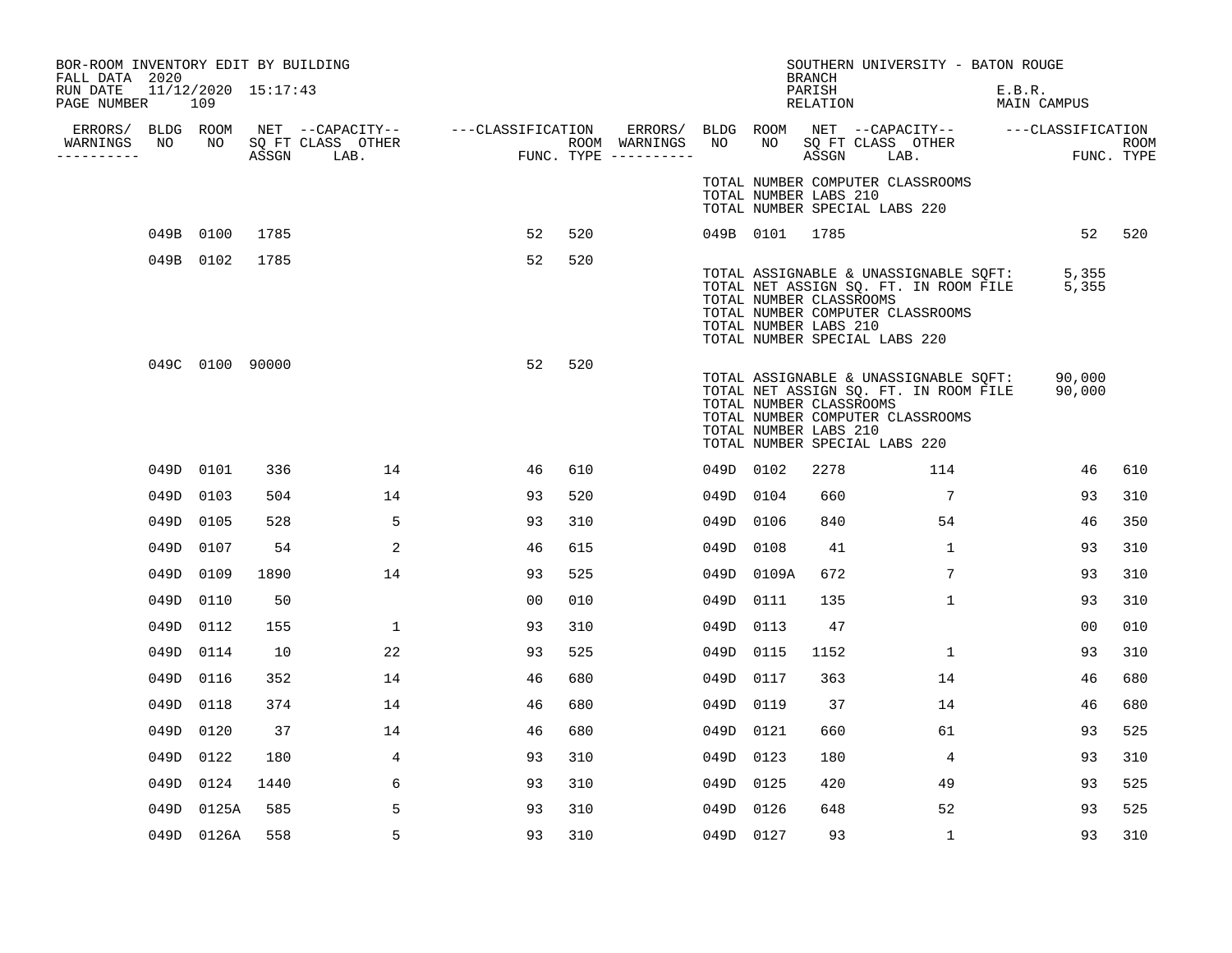| BOR-ROOM INVENTORY EDIT BY BUILDING<br>FALL DATA 2020 |      |           |                     |                           |                   |            |               |             |            | <b>BRANCH</b>             | SOUTHERN UNIVERSITY - BATON ROUGE |                              |                           |
|-------------------------------------------------------|------|-----------|---------------------|---------------------------|-------------------|------------|---------------|-------------|------------|---------------------------|-----------------------------------|------------------------------|---------------------------|
| RUN DATE<br>PAGE NUMBER                               |      | 110       | 11/12/2020 15:17:43 |                           |                   |            |               |             |            | PARISH<br><b>RELATION</b> |                                   | E.B.R.<br><b>MAIN CAMPUS</b> |                           |
| ERRORS/                                               | BLDG | ROOM      |                     | NET --CAPACITY--          | ---CLASSIFICATION |            | ERRORS/       | <b>BLDG</b> | ROOM       |                           | NET --CAPACITY--                  | ---CLASSIFICATION            |                           |
| WARNINGS<br>----------                                | NO   | NO        | ASSGN               | SQ FT CLASS OTHER<br>LAB. |                   | FUNC. TYPE | ROOM WARNINGS | NO          | NO         | ASSGN                     | SQ FT CLASS OTHER<br>LAB.         |                              | <b>ROOM</b><br>FUNC. TYPE |
|                                                       | 049D | 0128      | 93                  | 1                         | 93                | 310        |               | 049D        | 0129       | 512                       | 24                                | 93                           | 525                       |
|                                                       | 049D | 0130      | 115                 | 1                         | 93                | 310        |               | 049D        | 0131       | 134                       | 1                                 | 93                           | 310                       |
|                                                       | 049D | 0132      | 134                 | $\mathbf{1}$              | 93                | 310        |               | 049D        | 0133       | 134                       | $\mathbf 1$                       | 93                           | 310                       |
|                                                       | 049D | 0134      | 150                 | $\mathbf{1}$              | 93                | 310        |               |             | 049D 0135  | 48                        | 24                                | 93                           | 525                       |
|                                                       | 049D | 0136      | 960                 | 50                        | 46                | 610        |               | 049D        | 0137       | 224                       |                                   | 81                           | 081                       |
|                                                       | 049D | 0138      | 1556                | 110                       | 46                | 610        |               |             | 049D 0139  | 1465                      | 24                                | 93                           | 525                       |
|                                                       | 049D | 0140      | 231                 | 4                         | 93                | 750        |               |             | 049D 0140A | 1231                      | 24                                | 93                           | 750                       |
|                                                       | 049D | 0141      | 140                 | 24                        | 93                | 525        |               |             | 049D 0142  | 59                        | 24                                | 93                           | 525                       |
|                                                       | 049D | 0143      | 160                 | 24                        | 93                | 525        |               | 049D        | 0144       | 50                        | 1                                 | 93                           | 310                       |
|                                                       | 049D | 0145      | 186                 | $\mathbf 1$               | 93                | 310        |               | 049D        | 0146       | 92                        | 4                                 | 48                           | 530                       |
|                                                       | 049D | 0148      | 252                 | 14                        | 46                | 610        |               | 049D        | 0149       | 72                        | 1                                 | 93                           | 310                       |
|                                                       | 049D | 0152      | 252                 | 14                        | 46                | 610        |               | 049D        | 0153       | 72                        | 1                                 | 93                           | 310                       |
|                                                       | 049D | 0155      | 60                  | 4                         | 48                | 530        |               | 049D        | 0156       | 176                       |                                   | 81                           | 081                       |
|                                                       | 049D | 0157      | 100                 | 1                         | 93                | 310        |               | 049D        | 0159       | 600                       | 4                                 | 93                           | 310                       |
|                                                       | 049D | 0160      | 680                 | 4                         | 93                | 310        |               |             | 049D 0161  | 720                       | $\overline{4}$                    | 93                           | 310                       |
|                                                       | 049D | 0162      | 624                 | $\overline{4}$            | 93                | 310        |               | 049D        | 0201       | 1440                      | 14                                | 93                           | 310                       |
|                                                       | 049D | 0202      | 1296                | 14                        | 48                | 620        |               | 049D        | 0203       | 1116                      | 14                                | 93                           | 310                       |
|                                                       | 049D | 0204      | 93                  |                           | 81                | 081        |               | 049D        | 0205       | 437                       | 14                                | 48                           | 530                       |
|                                                       | 049D | 0206      | 1240                | 94                        | 46                | 650        |               | 049D        | 0207       | 228                       | 1                                 | 93                           | 310                       |
|                                                       | 049D | 0208      | 228                 | $\mathbf{1}$              | 93                | 310        |               | 049D        | 0209       | 77                        | 1                                 | 93                           | 310                       |
|                                                       | 049D | 0210      | 56                  | $\mathbf{1}$              | 93                | 310        |               | 049D        | 0211       | 147                       | 1                                 | 93                           | 310                       |
|                                                       | 049D | 0212      | 864                 | 24                        | 46                | 350        |               | 049D        | 0213       | 504                       | $\sqrt{2}$                        | 93                           | 310                       |
|                                                       | 049D | 0214      | 336                 | 1                         | 93                | 310        |               |             | 049D 0215  | 63                        | 1                                 | 93                           | 310                       |
|                                                       | 049D | 0216      | 91                  | 4                         | 48                | 530        |               | 049D        | 0217       | 138                       | $\mathbf 1$                       | 93                           | 310                       |
|                                                       | 049D | 0218      | 138                 | $\mathbf{1}$              | 93                | 310        |               | 049D        | 0219       | 120                       | 1                                 | 93                           | 310                       |
|                                                       |      | 049D 0220 | 648                 | 24                        | 93                | 525        |               |             | 049D 0221  | 460                       | 24                                | 46                           | 350                       |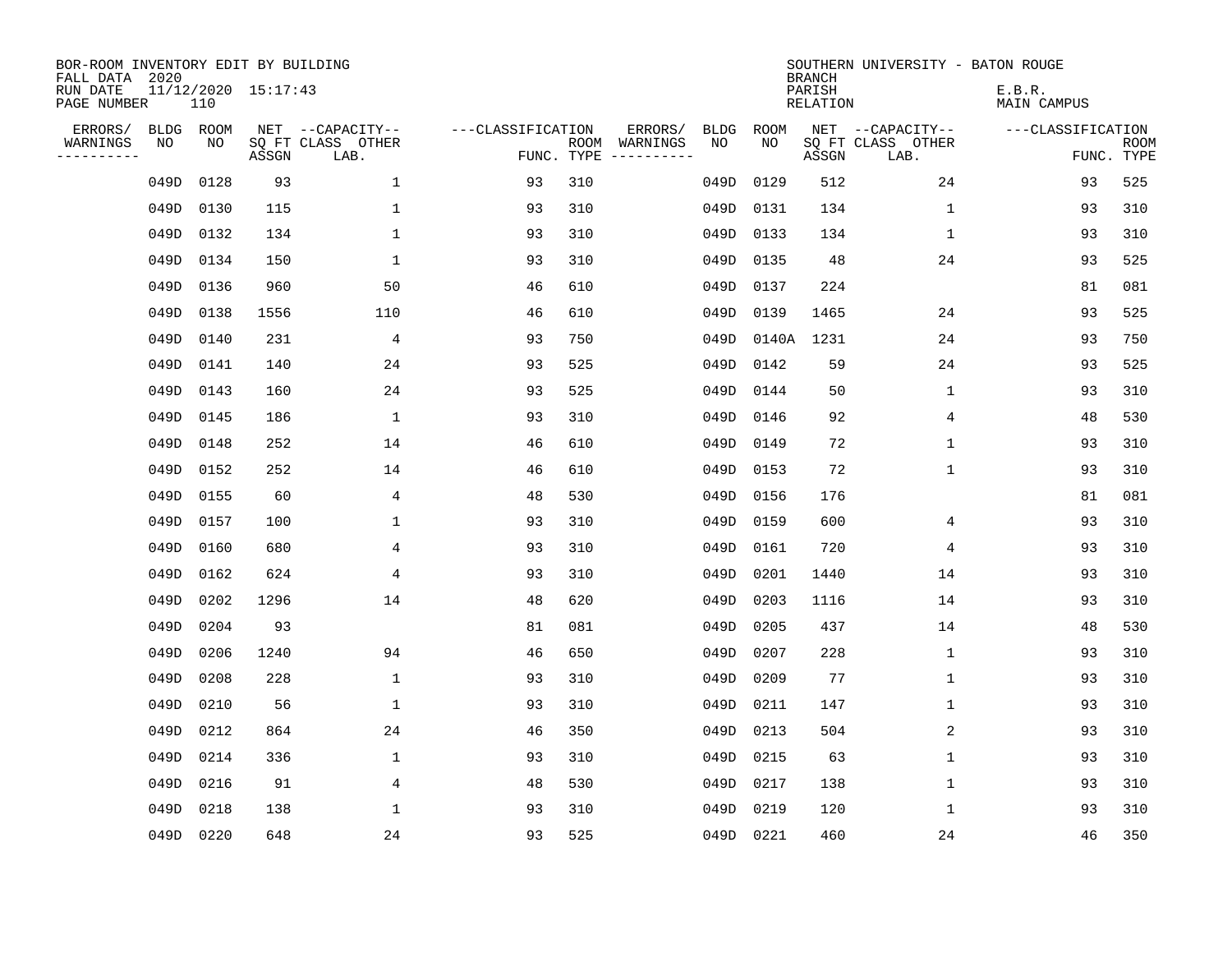| BOR-ROOM INVENTORY EDIT BY BUILDING<br>FALL DATA 2020 |           |                            |       |                           |                   |     |                                      |      |           | <b>BRANCH</b>                                           | SOUTHERN UNIVERSITY - BATON ROUGE                                                                                                                         |                              |                           |
|-------------------------------------------------------|-----------|----------------------------|-------|---------------------------|-------------------|-----|--------------------------------------|------|-----------|---------------------------------------------------------|-----------------------------------------------------------------------------------------------------------------------------------------------------------|------------------------------|---------------------------|
| RUN DATE<br>PAGE NUMBER                               |           | 11/12/2020 15:17:43<br>111 |       |                           |                   |     |                                      |      |           | PARISH<br>RELATION                                      |                                                                                                                                                           | E.B.R.<br><b>MAIN CAMPUS</b> |                           |
| ERRORS/ BLDG ROOM                                     |           |                            |       | NET --CAPACITY--          | ---CLASSIFICATION |     | ERRORS/ BLDG ROOM                    |      |           |                                                         | NET --CAPACITY-- ---CLASSIFICATION                                                                                                                        |                              |                           |
| WARNINGS<br>----------                                | NO        | NO                         | ASSGN | SQ FT CLASS OTHER<br>LAB. |                   |     | ROOM WARNINGS<br>FUNC. TYPE $------$ | NO   | NO        | ASSGN                                                   | SQ FT CLASS OTHER<br>LAB.                                                                                                                                 |                              | <b>ROOM</b><br>FUNC. TYPE |
|                                                       |           | 049D 0222                  | 108   | $\mathbf{1}$              | 93                | 310 |                                      | 049D | 0223      | 120                                                     | $\mathbf{1}$                                                                                                                                              | 93                           | 310                       |
|                                                       |           | 049D 0224                  | 180   | 1                         | 93                | 310 |                                      | 049D | 0225      | 210                                                     | $\mathbf{1}$                                                                                                                                              | 93                           | 310                       |
|                                                       |           | 049D 0225B                 | 36    | $\mathbf 1$               | 93                | 310 |                                      |      | 049D 0226 | 54                                                      | $\mathbf{1}$                                                                                                                                              | 93                           | 310                       |
|                                                       |           | 049D 0227                  | 144   | 1                         | 93                | 310 |                                      | 049D | 0228      | 144                                                     | $\mathbf{1}$                                                                                                                                              | 93                           | 310                       |
|                                                       |           | 049D 0229                  | 814   | 3                         | 93                | 310 |                                      |      | 049D 0230 | 7040                                                    | 14                                                                                                                                                        | 93                           | 310                       |
|                                                       |           | 049D 0231                  | 252   | 24                        | 46                | 610 |                                      |      | 049D 0232 | 252                                                     | 24                                                                                                                                                        | 46                           | 610                       |
|                                                       |           | 049D 0233                  | 370   | 24                        | 93                | 660 |                                      |      | 049D 0234 | 370                                                     | 24                                                                                                                                                        | 93                           | 660                       |
|                                                       | 049D 0235 |                            | 54    | 4                         | 93                | 310 |                                      |      | 049D 0236 | 50                                                      | $\overline{4}$                                                                                                                                            | 93                           | 310                       |
|                                                       | 049D 0238 |                            | 40    | 24                        | 93                | 525 |                                      |      | 049D 0244 | 5330                                                    | 24                                                                                                                                                        | 93                           | 310                       |
|                                                       |           | 049D 0245                  | 5330  | 24                        | 93                | 310 |                                      |      | 049D 0301 | 1040                                                    | 49                                                                                                                                                        | 93                           | 523                       |
|                                                       |           | 049D 0302                  | 780   | 49                        | 93                | 523 |                                      |      | 049D 0304 | 2430                                                    | 300                                                                                                                                                       | 93                           | 523                       |
|                                                       | 049D 0305 |                            | 780   | 49                        | 93                | 523 |                                      |      | 049D 0306 | 5832                                                    | 2500                                                                                                                                                      | 93                           | 523                       |
|                                                       | 049D 0307 |                            | 1040  | 49                        | 93                | 523 |                                      |      | 049D 0308 | 325                                                     | 1                                                                                                                                                         | 93                           | 310                       |
|                                                       | 049D 0309 |                            | 203   | $\mathbf{1}$              | 93                | 310 |                                      |      | 049D 0310 | 48                                                      | 24                                                                                                                                                        | 93                           | 525                       |
|                                                       | 049D 0311 |                            | 342   | 24                        | 93                | 630 |                                      |      | 049D 0312 | 140                                                     | 24                                                                                                                                                        | 93                           | 525                       |
|                                                       | 049D 0313 |                            | 72    | $\mathbf{1}$              | 93                | 310 |                                      |      | 049D 0314 | 4372                                                    | 24                                                                                                                                                        | 93                           | 310                       |
|                                                       | 049D 0315 |                            | 72    | 1                         | 93                | 310 |                                      |      | 049D 0316 | 329                                                     | 24                                                                                                                                                        | 93                           | 630                       |
|                                                       |           | 049D 0317                  | 104   | 24                        | 93                | 525 |                                      |      | 049D 0318 | - 48                                                    | 24                                                                                                                                                        | 93                           | 525                       |
|                                                       |           | 049D 0319                  | 2025  | 14                        | 93                | 310 |                                      |      | 049D 0320 | 325                                                     | 2                                                                                                                                                         | 93                           | 310                       |
|                                                       |           | 049D 0321                  | 252   | 14                        | 46                | 610 |                                      |      | 049D 0322 | 252<br>TOTAL NUMBER CLASSROOMS<br>TOTAL NUMBER LABS 210 | 14<br>TOTAL ASSIGNABLE & UNASSIGNABLE SQFT:<br>TOTAL NET ASSIGN SQ. FT. IN ROOM FILE<br>TOTAL NUMBER COMPUTER CLASSROOMS<br>TOTAL NUMBER SPECIAL LABS 220 | 93<br>77,990<br>77,893       | 610                       |
|                                                       |           | 066A 0100                  | 23    | $\mathbf{1}$              | 63                | 315 |                                      |      |           | TOTAL NUMBER CLASSROOMS                                 | TOTAL ASSIGNABLE & UNASSIGNABLE SQFT:<br>TOTAL NET ASSIGN SQ. FT. IN ROOM FILE                                                                            | 23<br>23                     |                           |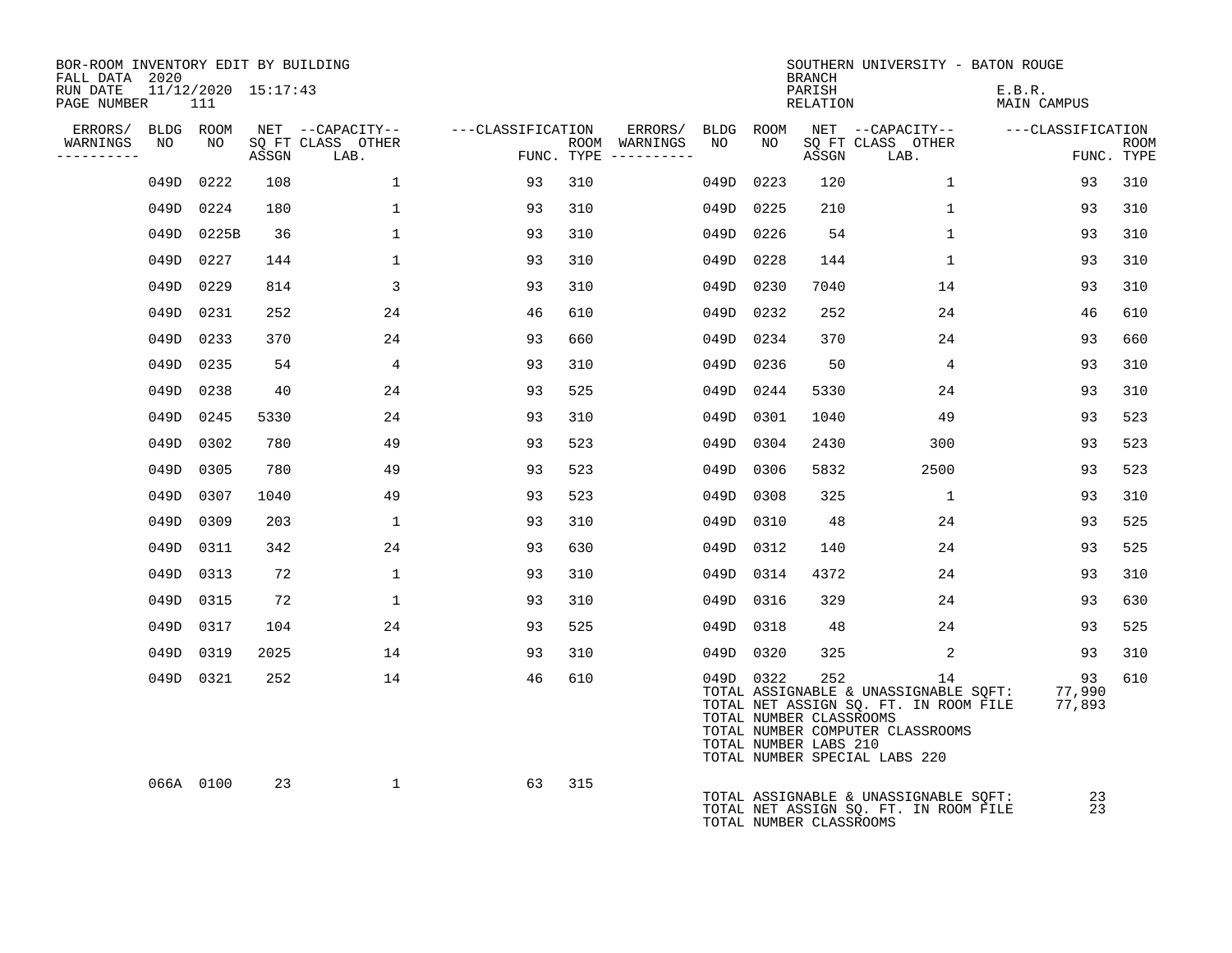| BOR-ROOM INVENTORY EDIT BY BUILDING<br>FALL DATA 2020                                                                                                                                 |                            |     |    |              |                |     |                                                                                                                                 |           |                                                                                                 | BRANCH             | SOUTHERN UNIVERSITY - BATON ROUGE                                                                                              |                       |                |     |
|---------------------------------------------------------------------------------------------------------------------------------------------------------------------------------------|----------------------------|-----|----|--------------|----------------|-----|---------------------------------------------------------------------------------------------------------------------------------|-----------|-------------------------------------------------------------------------------------------------|--------------------|--------------------------------------------------------------------------------------------------------------------------------|-----------------------|----------------|-----|
| RUN DATE<br>PAGE NUMBER                                                                                                                                                               | 11/12/2020 15:17:43<br>112 |     |    |              |                |     |                                                                                                                                 |           |                                                                                                 | PARISH<br>RELATION |                                                                                                                                | E.B.R.<br>MAIN CAMPUS |                |     |
| ERRORS/ BLDG ROOM NET --CAPACITY-- ----CLASSIFICATION ERRORS/<br>VARNINGS NO NO SQFTCLASS OTHER ROOM WARNINGS<br>--------- ASSGN LAB. FUNC. TYPE ----------<br>WARNINGS<br>---------- |                            |     |    |              |                |     | ERRORS/ BLDG ROOM NET --CAPACITY-- ----CLASSIFICATION<br>WARNINGS NO NO SQFTCLASS OTHER ROOM<br>---------- ASSGN LAB. FUNC.TYPE |           |                                                                                                 |                    |                                                                                                                                |                       |                |     |
|                                                                                                                                                                                       |                            |     |    |              |                |     |                                                                                                                                 |           | TOTAL NUMBER LABS 210<br>TOTAL NUMBER SPECIAL LABS 220                                          |                    | TOTAL NUMBER COMPUTER CLASSROOMS                                                                                               |                       |                |     |
|                                                                                                                                                                                       | 066B 0100                  | 23  |    | $\mathbf{1}$ | 63             | 315 |                                                                                                                                 |           | TOTAL NUMBER CLASSROOMS<br>TOTAL NUMBER LABS 210<br>TOTAL NUMBER SPECIAL LABS 220               |                    | TOTAL ASSIGNABLE & UNASSIGNABLE SQFT:<br>TOTAL NET ASSIGN SQ. FT. IN ROOM FILE<br>TOTAL NUMBER COMPUTER CLASSROOMS             |                       | 23<br>23       |     |
|                                                                                                                                                                                       | 091A 0100                  | 827 |    |              | 00             | 020 |                                                                                                                                 | 091A 0101 |                                                                                                 | 467                |                                                                                                                                |                       | 00             | 020 |
|                                                                                                                                                                                       | 091A 0102                  | 467 |    |              | 0 <sub>0</sub> | 020 |                                                                                                                                 | 091A 0103 |                                                                                                 | 220                |                                                                                                                                |                       | 0 <sub>0</sub> | 020 |
|                                                                                                                                                                                       | 091A 0104                  | 224 |    |              | 0 <sub>0</sub> | 020 |                                                                                                                                 | 091A 0105 |                                                                                                 | 1770               | 71                                                                                                                             |                       | 11             | 210 |
|                                                                                                                                                                                       | 091A 0105A                 | 107 |    | 1            | 11             | 615 |                                                                                                                                 | 091A 0106 |                                                                                                 | 358                | 20                                                                                                                             |                       | 91             | 610 |
|                                                                                                                                                                                       | 091A 0107                  | 358 | 10 |              | 21             | 210 |                                                                                                                                 |           | 091A 0108R                                                                                      | 144                |                                                                                                                                |                       | 00             | 030 |
|                                                                                                                                                                                       | 091A 0109R                 | 156 |    |              | 00             | 030 |                                                                                                                                 | 091A 0110 |                                                                                                 | 58                 |                                                                                                                                |                       | 00             | 010 |
|                                                                                                                                                                                       | 091A 0111                  | 169 |    | $\mathbf{1}$ | 52             | 310 |                                                                                                                                 | 091A 0112 |                                                                                                 | 169                | 11                                                                                                                             |                       | 21             | 210 |
|                                                                                                                                                                                       | 091A 0113                  | 169 | 11 |              | 21             | 210 |                                                                                                                                 | 091A 0114 |                                                                                                 | 169                | 1                                                                                                                              |                       | 52             | 310 |
|                                                                                                                                                                                       | 091A 0115                  | 159 | 10 |              | 21             | 210 |                                                                                                                                 | 091A 0116 |                                                                                                 | 159                | 11                                                                                                                             |                       | 21             | 210 |
|                                                                                                                                                                                       | 091A 0117                  | 169 | 11 |              | 21             | 210 |                                                                                                                                 | 091A 0118 |                                                                                                 | 169                | 11                                                                                                                             |                       | 21             | 210 |
|                                                                                                                                                                                       | 091A 0119                  | 169 | 11 |              | 21             | 210 |                                                                                                                                 | 091A 0120 |                                                                                                 | 169                | 1                                                                                                                              |                       | 52             | 310 |
|                                                                                                                                                                                       | 091A 0121                  | 676 |    |              | 00             | 010 |                                                                                                                                 | 091A 0122 |                                                                                                 | 680                | 50                                                                                                                             |                       | 11             | 210 |
|                                                                                                                                                                                       | 091A 0123                  | 59  |    | $\mathbf{1}$ | 53             | 315 |                                                                                                                                 |           | 091A 0124                                                                                       | 59                 | 5                                                                                                                              |                       | 48             | 410 |
|                                                                                                                                                                                       | 091A 0125A                 | 83  | 8  |              | 22             | 220 |                                                                                                                                 |           | 091A 0125B                                                                                      | 69                 | 7                                                                                                                              |                       | 22             | 220 |
|                                                                                                                                                                                       | 091A 0125C                 | 83  | 8  |              | 22             | 220 |                                                                                                                                 |           | 091A 0125D                                                                                      | 103                | 10                                                                                                                             |                       | 22             | 220 |
|                                                                                                                                                                                       | 091A 0125E                 | 103 | 10 |              | 22             | 220 |                                                                                                                                 |           | 091A 0125H<br>TOTAL NUMBER CLASSROOMS<br>TOTAL NUMBER LABS 210<br>TOTAL NUMBER SPECIAL LABS 220 | 151                | TOTAL ASSIGNABLE & UNASSIGNABLE SQFT: 8,892<br>TOTAL NET ASSIGN SQ. FT. IN ROOM FILE 5,502<br>TOTAL NUMBER COMPUTER CLASSROOMS |                       | 00<br>10<br>5  | 020 |
|                                                                                                                                                                                       | 091B 0001S 107             |     |    |              | 00             | 020 |                                                                                                                                 |           | 091B 0100H 506                                                                                  |                    |                                                                                                                                |                       | 00 020         |     |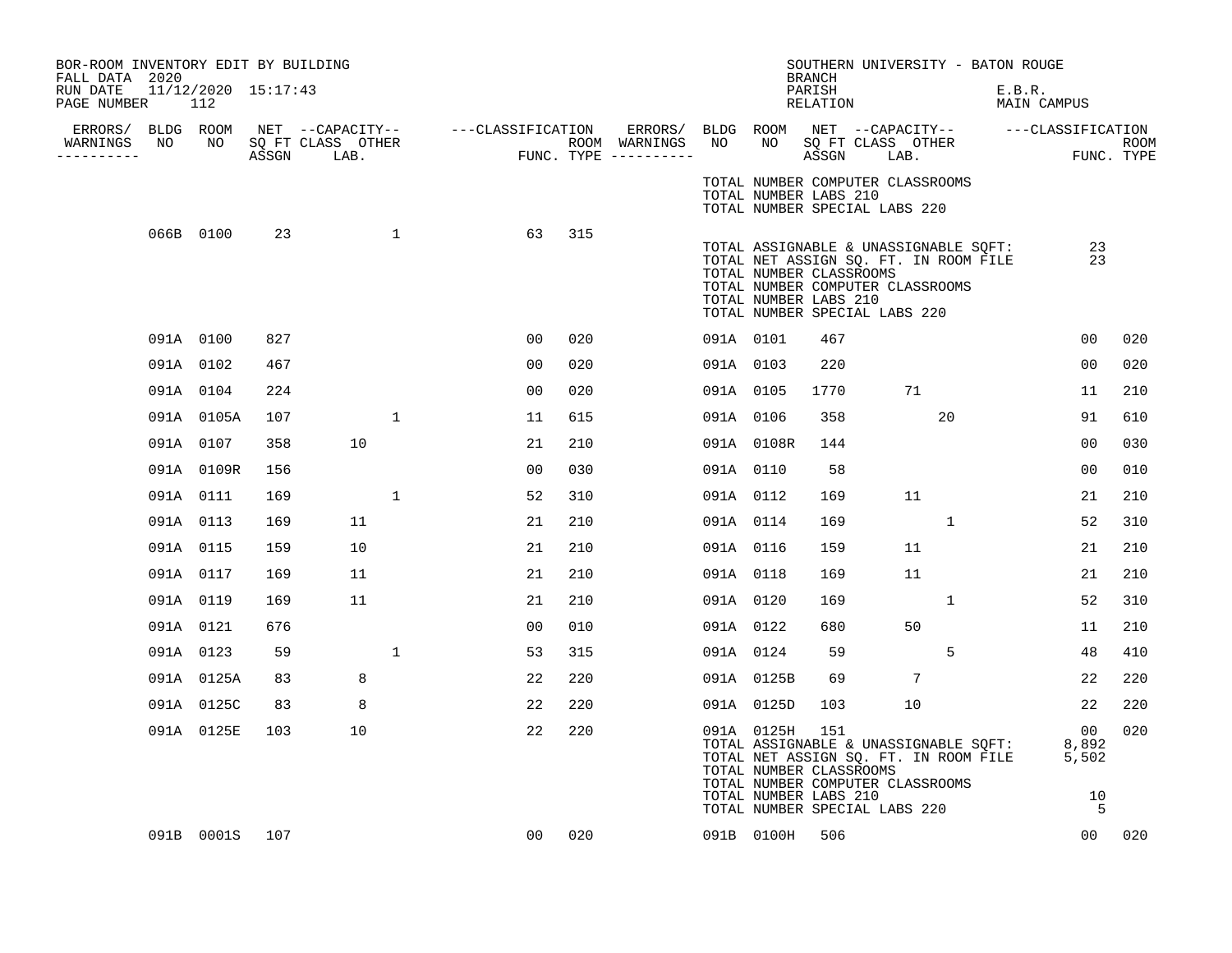| RUN DATE<br>11/12/2020 15:17:43<br>PARISH<br>E.B.R.<br>PAGE NUMBER<br>113<br>RELATION<br>MAIN CAMPUS<br>NET --CAPACITY-- ---CLASSIFICATION<br>ERRORS/<br>BLDG ROOM<br>NET --CAPACITY--<br>---CLASSIFICATION<br>ERRORS/<br>BLDG ROOM<br>WARNINGS<br>NO<br>NO<br>SQ FT CLASS OTHER<br>ROOM WARNINGS<br>NO<br>NO<br>SQ FT CLASS OTHER<br>FUNC. TYPE $------$<br>FUNC. TYPE<br>----------<br>ASSGN<br>LAB.<br>ASSGN<br>LAB.<br>091B 0102H<br>666<br>00<br>020<br>00<br>091B<br>0103H<br>448<br>091B 0104<br>538<br>45<br>11<br>220<br>091B 0104H<br>658<br>00<br>091B 0105<br>353<br>30<br>11<br>210<br>091B 0106<br>358<br>24<br>11<br>091B 0107<br>419<br>20<br>11<br>210<br>091B<br>0108<br>10<br>21<br>266<br>552<br>091B 0109<br>36<br>11<br>210<br>091B 0110R<br>537<br>0 <sub>0</sub><br>091B 0111R<br>151<br>00<br>030<br>091B 0112<br>266<br>00<br>$\mathbf{1}$<br>45<br>091B 0113<br>0 <sub>0</sub><br>010<br>091B 0114<br>347<br>31<br>$\mathbf{1}$<br>52<br>091B 0115R<br>212<br>0 <sub>0</sub><br>030<br>091B 0116<br>124<br>091B 0116A<br>$\mathbf 1$<br>53<br>315<br>091B 0117<br>728<br>45<br>19<br>4<br>091B 0118<br>2574<br>100<br>12<br>210<br>091B 0119<br>$\mathbf 1$<br>53<br>124<br>091B 0119A<br>19<br>$\mathbf{1}$<br>53<br>315<br>091B 0120<br>267<br>$\mathbf 1$<br>52<br>091B 0121<br>$\mathbf 1$<br>52<br>310<br>86<br>267<br>091B 0122H<br>00<br>091B 0123<br>235<br>$\mathbf{1}$<br>00<br>030<br>091B 0124<br>217<br>20<br>11<br>TOTAL ASSIGNABLE & UNASSIGNABLE SQFT: 11,075<br>TOTAL NET ASSIGN SQ. FT. IN ROOM FILE 7,172<br>TOTAL NUMBER CLASSROOMS<br>TOTAL NUMBER COMPUTER CLASSROOMS<br>TOTAL NUMBER LABS 210<br>7<br>TOTAL NUMBER SPECIAL LABS 220<br>$\mathbf{1}$<br>455<br>20<br>71<br>091C 0124 1717<br>TOTAL ASSIGNABLE & UNASSIGNABLE SQFT:<br>1,717<br>TOTAL NET ASSIGN SQ. FT. IN ROOM FILE<br>1,717<br>TOTAL NUMBER CLASSROOMS<br>TOTAL NUMBER COMPUTER CLASSROOMS<br>TOTAL NUMBER LABS 210<br>TOTAL NUMBER SPECIAL LABS 220<br>128A W0100R<br>00<br>030<br>128A W0101R<br>00 <sub>o</sub><br>204<br>204<br>128A W0132A<br>799<br>30<br>22<br>210<br>128A W0132B<br>799<br>30<br>22<br>128A W0133<br>00<br>030<br>288<br>51<br>621<br>128A W0136<br>4<br>TOTAL ASSIGNABLE & UNASSIGNABLE SQFT: 2,915<br>TOTAL NET ASSIGN SQ. FT. IN ROOM FILE 1,886<br>TOTAL NUMBER CLASSROOMS | BOR-ROOM INVENTORY EDIT BY BUILDING<br>FALL DATA 2020 |  |  |  |  | <b>BRANCH</b> |  | SOUTHERN UNIVERSITY - BATON ROUGE |             |
|---------------------------------------------------------------------------------------------------------------------------------------------------------------------------------------------------------------------------------------------------------------------------------------------------------------------------------------------------------------------------------------------------------------------------------------------------------------------------------------------------------------------------------------------------------------------------------------------------------------------------------------------------------------------------------------------------------------------------------------------------------------------------------------------------------------------------------------------------------------------------------------------------------------------------------------------------------------------------------------------------------------------------------------------------------------------------------------------------------------------------------------------------------------------------------------------------------------------------------------------------------------------------------------------------------------------------------------------------------------------------------------------------------------------------------------------------------------------------------------------------------------------------------------------------------------------------------------------------------------------------------------------------------------------------------------------------------------------------------------------------------------------------------------------------------------------------------------------------------------------------------------------------------------------------------------------------------------------------------------------------------------------------------------------------------------------------------------------------------------------------------------------------------------------------------------------------------------------------------------------------------------------------------------------------------------------------|-------------------------------------------------------|--|--|--|--|---------------|--|-----------------------------------|-------------|
|                                                                                                                                                                                                                                                                                                                                                                                                                                                                                                                                                                                                                                                                                                                                                                                                                                                                                                                                                                                                                                                                                                                                                                                                                                                                                                                                                                                                                                                                                                                                                                                                                                                                                                                                                                                                                                                                                                                                                                                                                                                                                                                                                                                                                                                                                                                           |                                                       |  |  |  |  |               |  |                                   |             |
|                                                                                                                                                                                                                                                                                                                                                                                                                                                                                                                                                                                                                                                                                                                                                                                                                                                                                                                                                                                                                                                                                                                                                                                                                                                                                                                                                                                                                                                                                                                                                                                                                                                                                                                                                                                                                                                                                                                                                                                                                                                                                                                                                                                                                                                                                                                           |                                                       |  |  |  |  |               |  |                                   |             |
|                                                                                                                                                                                                                                                                                                                                                                                                                                                                                                                                                                                                                                                                                                                                                                                                                                                                                                                                                                                                                                                                                                                                                                                                                                                                                                                                                                                                                                                                                                                                                                                                                                                                                                                                                                                                                                                                                                                                                                                                                                                                                                                                                                                                                                                                                                                           |                                                       |  |  |  |  |               |  |                                   | <b>ROOM</b> |
|                                                                                                                                                                                                                                                                                                                                                                                                                                                                                                                                                                                                                                                                                                                                                                                                                                                                                                                                                                                                                                                                                                                                                                                                                                                                                                                                                                                                                                                                                                                                                                                                                                                                                                                                                                                                                                                                                                                                                                                                                                                                                                                                                                                                                                                                                                                           |                                                       |  |  |  |  |               |  |                                   | 020         |
|                                                                                                                                                                                                                                                                                                                                                                                                                                                                                                                                                                                                                                                                                                                                                                                                                                                                                                                                                                                                                                                                                                                                                                                                                                                                                                                                                                                                                                                                                                                                                                                                                                                                                                                                                                                                                                                                                                                                                                                                                                                                                                                                                                                                                                                                                                                           |                                                       |  |  |  |  |               |  |                                   | 020         |
|                                                                                                                                                                                                                                                                                                                                                                                                                                                                                                                                                                                                                                                                                                                                                                                                                                                                                                                                                                                                                                                                                                                                                                                                                                                                                                                                                                                                                                                                                                                                                                                                                                                                                                                                                                                                                                                                                                                                                                                                                                                                                                                                                                                                                                                                                                                           |                                                       |  |  |  |  |               |  |                                   | 210         |
|                                                                                                                                                                                                                                                                                                                                                                                                                                                                                                                                                                                                                                                                                                                                                                                                                                                                                                                                                                                                                                                                                                                                                                                                                                                                                                                                                                                                                                                                                                                                                                                                                                                                                                                                                                                                                                                                                                                                                                                                                                                                                                                                                                                                                                                                                                                           |                                                       |  |  |  |  |               |  |                                   | 210         |
|                                                                                                                                                                                                                                                                                                                                                                                                                                                                                                                                                                                                                                                                                                                                                                                                                                                                                                                                                                                                                                                                                                                                                                                                                                                                                                                                                                                                                                                                                                                                                                                                                                                                                                                                                                                                                                                                                                                                                                                                                                                                                                                                                                                                                                                                                                                           |                                                       |  |  |  |  |               |  |                                   | 030         |
|                                                                                                                                                                                                                                                                                                                                                                                                                                                                                                                                                                                                                                                                                                                                                                                                                                                                                                                                                                                                                                                                                                                                                                                                                                                                                                                                                                                                                                                                                                                                                                                                                                                                                                                                                                                                                                                                                                                                                                                                                                                                                                                                                                                                                                                                                                                           |                                                       |  |  |  |  |               |  |                                   | 010         |
|                                                                                                                                                                                                                                                                                                                                                                                                                                                                                                                                                                                                                                                                                                                                                                                                                                                                                                                                                                                                                                                                                                                                                                                                                                                                                                                                                                                                                                                                                                                                                                                                                                                                                                                                                                                                                                                                                                                                                                                                                                                                                                                                                                                                                                                                                                                           |                                                       |  |  |  |  |               |  |                                   | 310         |
|                                                                                                                                                                                                                                                                                                                                                                                                                                                                                                                                                                                                                                                                                                                                                                                                                                                                                                                                                                                                                                                                                                                                                                                                                                                                                                                                                                                                                                                                                                                                                                                                                                                                                                                                                                                                                                                                                                                                                                                                                                                                                                                                                                                                                                                                                                                           |                                                       |  |  |  |  |               |  |                                   | 310         |
|                                                                                                                                                                                                                                                                                                                                                                                                                                                                                                                                                                                                                                                                                                                                                                                                                                                                                                                                                                                                                                                                                                                                                                                                                                                                                                                                                                                                                                                                                                                                                                                                                                                                                                                                                                                                                                                                                                                                                                                                                                                                                                                                                                                                                                                                                                                           |                                                       |  |  |  |  |               |  |                                   | 310         |
|                                                                                                                                                                                                                                                                                                                                                                                                                                                                                                                                                                                                                                                                                                                                                                                                                                                                                                                                                                                                                                                                                                                                                                                                                                                                                                                                                                                                                                                                                                                                                                                                                                                                                                                                                                                                                                                                                                                                                                                                                                                                                                                                                                                                                                                                                                                           |                                                       |  |  |  |  |               |  |                                   | 310         |
|                                                                                                                                                                                                                                                                                                                                                                                                                                                                                                                                                                                                                                                                                                                                                                                                                                                                                                                                                                                                                                                                                                                                                                                                                                                                                                                                                                                                                                                                                                                                                                                                                                                                                                                                                                                                                                                                                                                                                                                                                                                                                                                                                                                                                                                                                                                           |                                                       |  |  |  |  |               |  |                                   | 310         |
|                                                                                                                                                                                                                                                                                                                                                                                                                                                                                                                                                                                                                                                                                                                                                                                                                                                                                                                                                                                                                                                                                                                                                                                                                                                                                                                                                                                                                                                                                                                                                                                                                                                                                                                                                                                                                                                                                                                                                                                                                                                                                                                                                                                                                                                                                                                           |                                                       |  |  |  |  |               |  |                                   | 020         |
|                                                                                                                                                                                                                                                                                                                                                                                                                                                                                                                                                                                                                                                                                                                                                                                                                                                                                                                                                                                                                                                                                                                                                                                                                                                                                                                                                                                                                                                                                                                                                                                                                                                                                                                                                                                                                                                                                                                                                                                                                                                                                                                                                                                                                                                                                                                           |                                                       |  |  |  |  |               |  |                                   | 210         |
|                                                                                                                                                                                                                                                                                                                                                                                                                                                                                                                                                                                                                                                                                                                                                                                                                                                                                                                                                                                                                                                                                                                                                                                                                                                                                                                                                                                                                                                                                                                                                                                                                                                                                                                                                                                                                                                                                                                                                                                                                                                                                                                                                                                                                                                                                                                           |                                                       |  |  |  |  |               |  |                                   |             |
|                                                                                                                                                                                                                                                                                                                                                                                                                                                                                                                                                                                                                                                                                                                                                                                                                                                                                                                                                                                                                                                                                                                                                                                                                                                                                                                                                                                                                                                                                                                                                                                                                                                                                                                                                                                                                                                                                                                                                                                                                                                                                                                                                                                                                                                                                                                           |                                                       |  |  |  |  |               |  |                                   | 030         |
|                                                                                                                                                                                                                                                                                                                                                                                                                                                                                                                                                                                                                                                                                                                                                                                                                                                                                                                                                                                                                                                                                                                                                                                                                                                                                                                                                                                                                                                                                                                                                                                                                                                                                                                                                                                                                                                                                                                                                                                                                                                                                                                                                                                                                                                                                                                           |                                                       |  |  |  |  |               |  |                                   | 210         |
| TOTAL NUMBER COMPUTER CLASSROOMS<br>TOTAL NUMBER LABS 210<br>2                                                                                                                                                                                                                                                                                                                                                                                                                                                                                                                                                                                                                                                                                                                                                                                                                                                                                                                                                                                                                                                                                                                                                                                                                                                                                                                                                                                                                                                                                                                                                                                                                                                                                                                                                                                                                                                                                                                                                                                                                                                                                                                                                                                                                                                            |                                                       |  |  |  |  |               |  |                                   | 710         |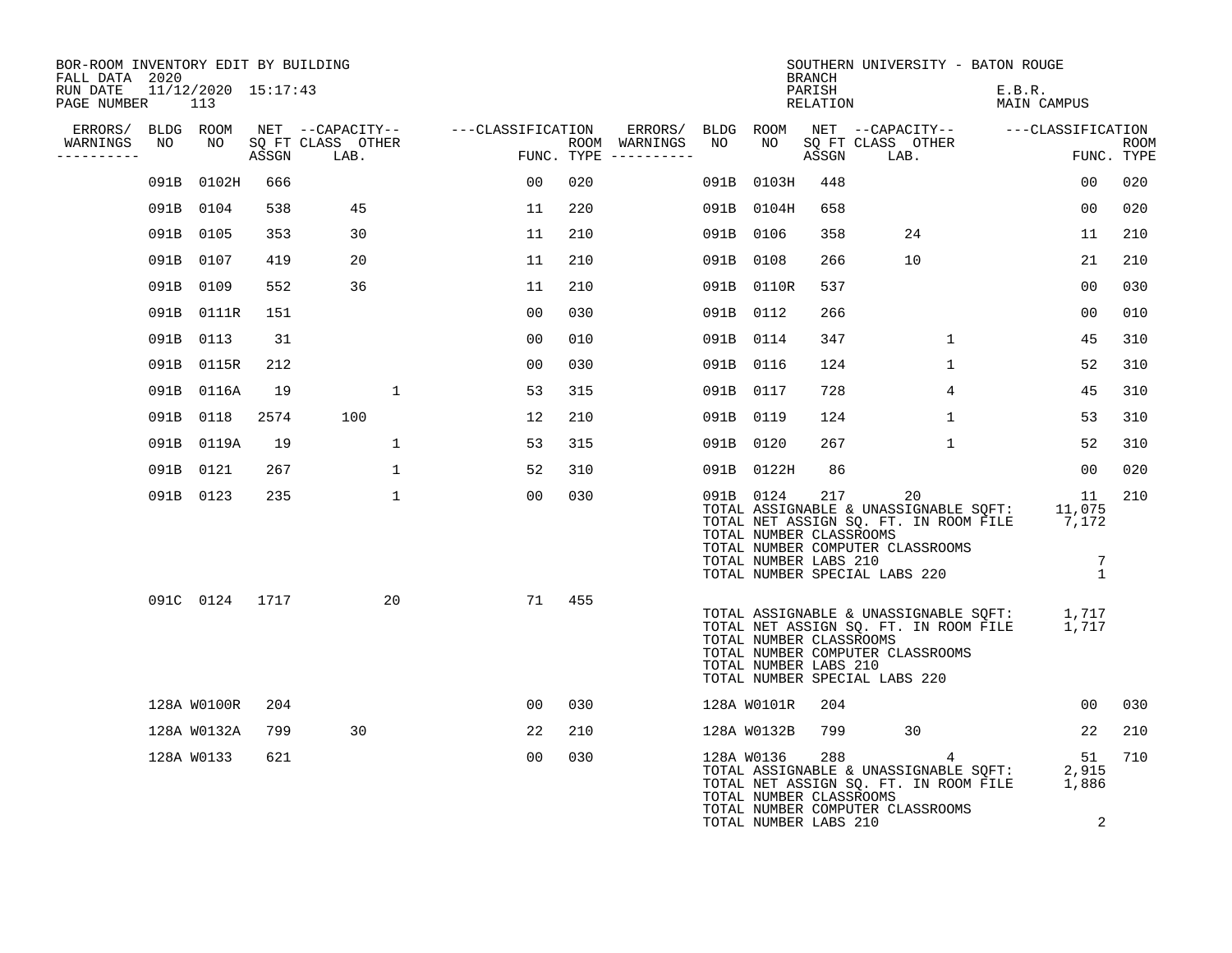| BOR-ROOM INVENTORY EDIT BY BUILDING<br>FALL DATA 2020 |    |                            |     |                                                                              |    |     |                       |    |                                                                | BRANCH             | SOUTHERN UNIVERSITY - BATON ROUGE                                                                                                                                      |                       |            |
|-------------------------------------------------------|----|----------------------------|-----|------------------------------------------------------------------------------|----|-----|-----------------------|----|----------------------------------------------------------------|--------------------|------------------------------------------------------------------------------------------------------------------------------------------------------------------------|-----------------------|------------|
| RUN DATE<br>PAGE NUMBER                               |    | 11/12/2020 15:17:43<br>114 |     |                                                                              |    |     |                       |    |                                                                | PARISH<br>RELATION |                                                                                                                                                                        | E.B.R.<br>MAIN CAMPUS |            |
| ERRORS/ BLDG ROOM<br>WARNINGS                         | NO | NO                         |     | NET --CAPACITY--    ---CLASSIFICATION ERRORS/ BLDG ROOM<br>SQ FT CLASS OTHER |    |     | ROOM WARNINGS         | NO | NO                                                             |                    | NET --CAPACITY-- ---CLASSIFICATION                                                                                                                                     |                       | ROOM       |
| ---------                                             |    |                            |     | ASSGN LAB.                                                                   |    |     | FUNC. TYPE ---------- |    |                                                                |                    | NET --CAPACILIER<br>SQ FT CLASS OTHER                                                                                                                                  |                       | FUNC. TYPE |
|                                                       |    |                            |     |                                                                              |    |     |                       |    |                                                                |                    | TOTAL NUMBER SPECIAL LABS 220                                                                                                                                          |                       |            |
|                                                       |    | 128B E0101                 | 168 | $\mathbf{1}$                                                                 | 45 | 310 |                       |    | 128B E0102                                                     | 168                | $\mathbf{1}$                                                                                                                                                           | 45                    | 310        |
|                                                       |    | 128B E0103                 | 168 | $\mathbf{1}$                                                                 | 45 | 310 |                       |    | 128B E0104                                                     | 168                | $\mathbf{1}$                                                                                                                                                           | 45                    | 310        |
|                                                       |    | 128B E0105                 | 168 | $\mathbf{1}$                                                                 | 45 | 310 |                       |    | 128B E0106                                                     | 168                | $\mathbf{1}$                                                                                                                                                           | 45                    | 310        |
|                                                       |    | 128B E0107                 | 168 | $\mathbf{1}$                                                                 | 45 | 310 |                       |    | 128B E0108                                                     | 720                |                                                                                                                                                                        | 00                    | 020        |
|                                                       |    | 128B E0109                 | 168 | $\mathbf 1$                                                                  | 45 | 310 |                       |    | 128B E0110                                                     | 144                |                                                                                                                                                                        | 0 <sub>0</sub>        | 020        |
|                                                       |    | 128B E0111                 | 168 | $\mathbf 1$                                                                  | 45 | 310 |                       |    | 128B E0112                                                     | 168                | $\mathbf{1}$                                                                                                                                                           | 45                    | 310        |
|                                                       |    | 128B E0113                 | 168 | $\mathbf{1}$                                                                 | 45 | 310 |                       |    | 128B E0114                                                     | 168                | $\mathbf{1}$                                                                                                                                                           | 45                    | 310        |
|                                                       |    | 128B E0115                 | 168 | $\mathbf{1}$                                                                 | 45 | 310 |                       |    | 128B E0130<br>TOTAL NUMBER CLASSROOMS<br>TOTAL NUMBER LABS 210 | 1860               | 124<br>TOTAL ASSIGNABLE & UNASSIGNABLE SQFT: 4,908<br>TOTAL NET ASSIGN SQ. FT. IN ROOM FILE 4,044<br>TOTAL NUMBER COMPUTER CLASSROOMS<br>TOTAL NUMBER SPECIAL LABS 220 | 22<br>$\overline{1}$  | 210        |
|                                                       |    | 128C S0131 1632            |     | 50                                                                           | 22 | 220 |                       |    | 128C S0131A 132                                                |                    | - 5                                                                                                                                                                    |                       | 51 710     |
|                                                       |    | 128C S0131B 165            |     | $\overline{4}$                                                               | 45 | 655 |                       |    | TOTAL NUMBER CLASSROOMS<br>TOTAL NUMBER LABS 210               |                    | TOTAL ASSIGNABLE & UNASSIGNABLE SQFT: 1,929<br>TOTAL NET ASSIGN SQ. FT. IN ROOM FILE 1,929<br>TOTAL NUMBER COMPUTER CLASSROOMS<br>TOTAL NUMBER SPECIAL LABS 220        | $\overline{1}$        |            |
|                                                       |    | 129A 0401                  | 158 | 30                                                                           | 31 | 550 |                       |    | 129A 0402                                                      | 1350               | 90                                                                                                                                                                     | 31                    | 550        |
|                                                       |    | 129A 0403                  | 897 | 50                                                                           | 31 | 550 |                       |    | 129A 0405                                                      | 1364               | 90                                                                                                                                                                     | 31                    | 550        |
|                                                       |    | 129A 0406                  | 153 | 30                                                                           | 31 | 550 |                       |    | 129A 0506<br>TOTAL NUMBER CLASSROOMS<br>TOTAL NUMBER LABS 210  | 30                 | TOTAL ASSIGNABLE & UNASSIGNABLE SOFT: 3,952<br>TOTAL NET ASSIGN SQ. FT. IN ROOM FILE 3,952<br>TOTAL NUMBER COMPUTER CLASSROOMS<br>TOTAL NUMBER SPECIAL LABS 220        | 31                    | 550        |
|                                                       |    | 129B 0305                  | 58  | $\mathbf{1}$                                                                 | 31 | 550 |                       |    | 129B 0501                                                      | 1311               | 60                                                                                                                                                                     | 31                    | 550        |
|                                                       |    | 129B 0501A                 | 44  | 10                                                                           | 31 | 550 |                       |    | 129B 0501B                                                     | 100                | 10                                                                                                                                                                     | 31                    | 550        |
|                                                       |    | 129B 0501C                 | 128 | $\mathbf{1}$                                                                 | 31 | 550 |                       |    | 129B 0502C                                                     | 64                 | 1                                                                                                                                                                      | 31                    | 550        |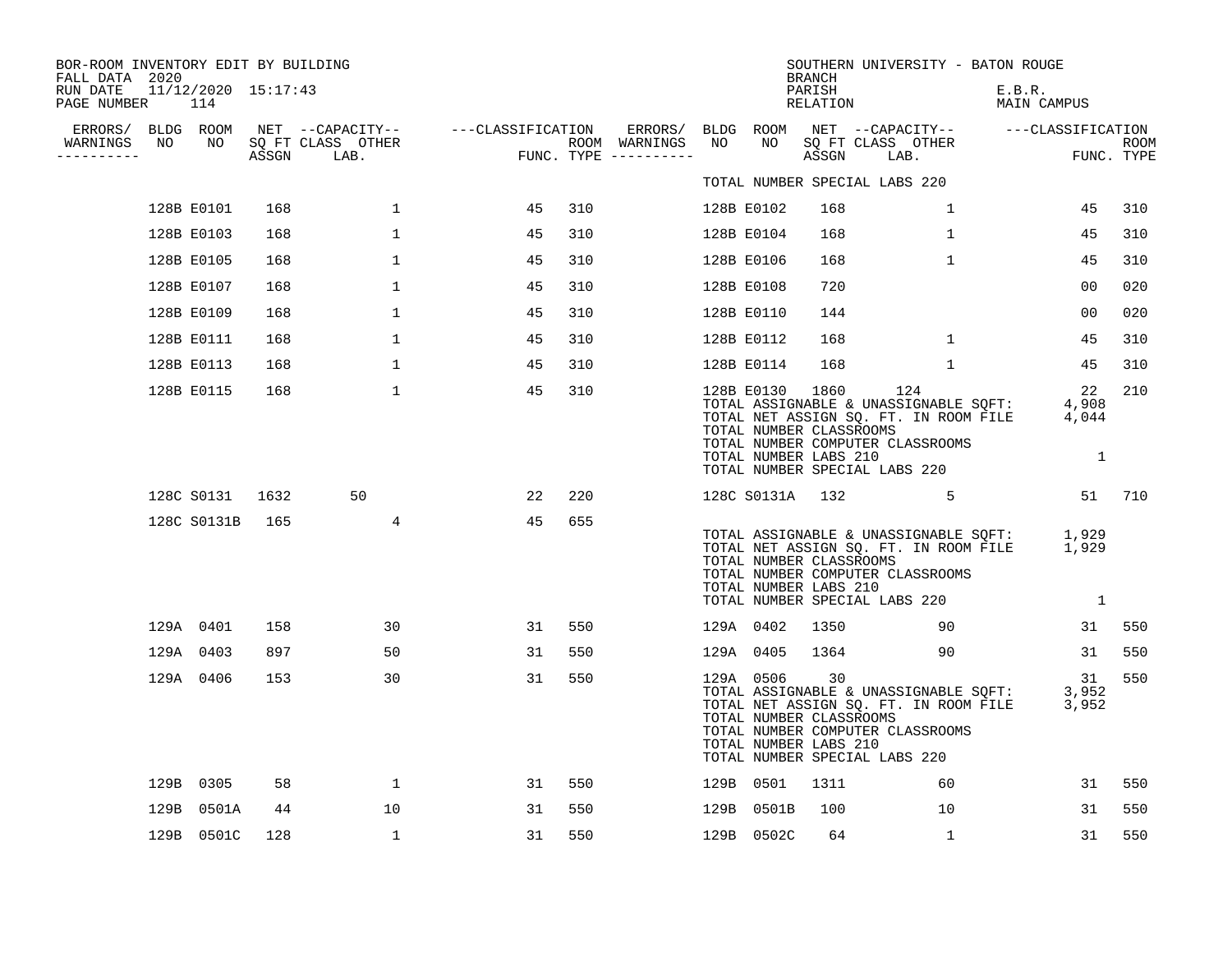| BOR-ROOM INVENTORY EDIT BY BUILDING<br>FALL DATA 2020 |           |                            |       |                           |                   |     |                                      |      |                                                  | <b>BRANCH</b>      | SOUTHERN UNIVERSITY - BATON ROUGE                                                                                                                   |                              |                           |
|-------------------------------------------------------|-----------|----------------------------|-------|---------------------------|-------------------|-----|--------------------------------------|------|--------------------------------------------------|--------------------|-----------------------------------------------------------------------------------------------------------------------------------------------------|------------------------------|---------------------------|
| RUN DATE<br>PAGE NUMBER                               |           | 11/12/2020 15:17:43<br>115 |       |                           |                   |     |                                      |      |                                                  | PARISH<br>RELATION |                                                                                                                                                     | E.B.R.<br><b>MAIN CAMPUS</b> |                           |
| ERRORS/                                               | BLDG ROOM |                            |       | NET --CAPACITY--          | ---CLASSIFICATION |     | ERRORS/                              | BLDG | ROOM                                             |                    | NET --CAPACITY--                                                                                                                                    | ---CLASSIFICATION            |                           |
| WARNINGS<br>----------                                | NO        | NO                         | ASSGN | SQ FT CLASS OTHER<br>LAB. |                   |     | ROOM WARNINGS<br>FUNC. TYPE $------$ | NO   | NO                                               | ASSGN              | SQ FT CLASS OTHER<br>LAB.                                                                                                                           |                              | <b>ROOM</b><br>FUNC. TYPE |
|                                                       | 129B      | 0503                       | 942   | 90                        | 31                | 550 |                                      | 129B | 0503A                                            | 44                 | 10                                                                                                                                                  | 31                           | 550                       |
|                                                       | 129B      | 0503C                      | 63    | $\mathbf 1$               | 31                | 550 |                                      | 129B | 0504B                                            | 44                 | 10                                                                                                                                                  | 31                           | 550                       |
|                                                       | 129B      | 0505                       | 102   | 1                         | 31                | 550 |                                      | 129B | 0506                                             | 1069               | 1                                                                                                                                                   | 31                           | 550                       |
|                                                       | 129B      | 0506A                      | 54    | $\mathbf 1$               | 31                | 550 |                                      | 129B | 0507C                                            | 127                | $\mathbf 1$                                                                                                                                         | 31                           | 550                       |
|                                                       | 129B      | 0508B                      | 44    | 10                        | 31                | 550 |                                      | 129B | 0509                                             | 59                 | $\mathbf 1$                                                                                                                                         | 31                           | 550                       |
|                                                       | 129B      | 0510                       | 1325  | 90                        | 31                | 550 |                                      |      | 129B 0511                                        | 145                | 10                                                                                                                                                  | 31                           | 550                       |
|                                                       |           | 129B 0512D                 | 133   | 10                        | 31                | 550 |                                      | 129B | 0513                                             | 61                 | $\mathbf{1}$                                                                                                                                        | 31                           | 550                       |
|                                                       | 129B      | 0514                       | 496   | $\mathbf{1}$              | 31                | 550 |                                      |      | 129B 0514A                                       | 25                 | $\mathbf{1}$                                                                                                                                        | 31                           | 550                       |
|                                                       |           | 129B 0514B                 | 23    | $\mathbf{1}$              | 31                | 550 |                                      |      | 129B 0515                                        | 496                |                                                                                                                                                     | 0 <sub>0</sub>               | 020                       |
|                                                       |           | 129B 0516F                 | 143   | 10                        | 31                | 550 |                                      |      | TOTAL NUMBER CLASSROOMS<br>TOTAL NUMBER LABS 210 |                    | TOTAL ASSIGNABLE & UNASSIGNABLE SQFT:<br>TOTAL NET ASSIGN SQ. FT. IN ROOM FILE<br>TOTAL NUMBER COMPUTER CLASSROOMS<br>TOTAL NUMBER SPECIAL LABS 220 | 7,100<br>6,604               |                           |
|                                                       | 129C 0103 |                            | 106   | 1                         | 31                | 550 |                                      |      | 129C 0301                                        | 8010               | 100                                                                                                                                                 | 31                           | 550                       |
|                                                       |           | 129C 0301A                 | 100   | 10                        | 31                | 550 |                                      | 129C | 0301B                                            | 100                | 10                                                                                                                                                  | 31                           | 550                       |
|                                                       |           | 129C 0301D                 | 60    | 10                        | 31                | 550 |                                      |      | 129C 0301E                                       | 32                 | 10                                                                                                                                                  | 31                           | 550                       |
|                                                       | 129C 0302 |                            | 309   | 10                        | 31                | 550 |                                      | 129C | 0302A                                            | 45                 | 1                                                                                                                                                   | 31                           | 550                       |
|                                                       | 129C      | 0302C                      | 114   | 10                        | 31                | 550 |                                      | 129C | 0302D                                            | 116                | 10                                                                                                                                                  | 31                           | 550                       |
|                                                       | 129C      | 0303                       | 312   | 20                        | 31                | 550 |                                      | 129C | 0303A                                            | 44                 | 1                                                                                                                                                   | 31                           | 550                       |
|                                                       | 129C      | 0303B                      | 89    | $\mathbf 1$               | 31                | 550 |                                      |      | 129C 0303C                                       | 15                 | 10                                                                                                                                                  | 31                           | 550                       |
|                                                       | 129C      | 0304C                      | 15    | 10                        | 31                | 550 |                                      | 129C | 0306B                                            | 120                | 10                                                                                                                                                  | 31                           | 550                       |
|                                                       | 129C      | 0307                       | 965   | 10                        | 31                | 550 |                                      | 129C | 0307A                                            | 180                | 30                                                                                                                                                  | 31                           | 550                       |
|                                                       | 129C      | 0307B                      | 108   | 30                        | 31                | 550 |                                      | 129C | 0307C                                            | 53                 | 1                                                                                                                                                   | 31                           | 550                       |
|                                                       | 129C      | 0308                       | 1300  | 72                        | 31                | 550 |                                      | 129C | 0308B                                            | 84                 | 10                                                                                                                                                  | 31                           | 550                       |
|                                                       | 129C      | 0308D                      | 53    | $\mathbf{1}$              | 31                | 550 |                                      | 129C | 0309A                                            | 145                | 20                                                                                                                                                  | 31                           | 550                       |
|                                                       |           | 129C 0309B                 | 102   | 10                        | 31                | 550 |                                      |      | 129C 0310                                        | 145                | 20                                                                                                                                                  | 31                           | 550                       |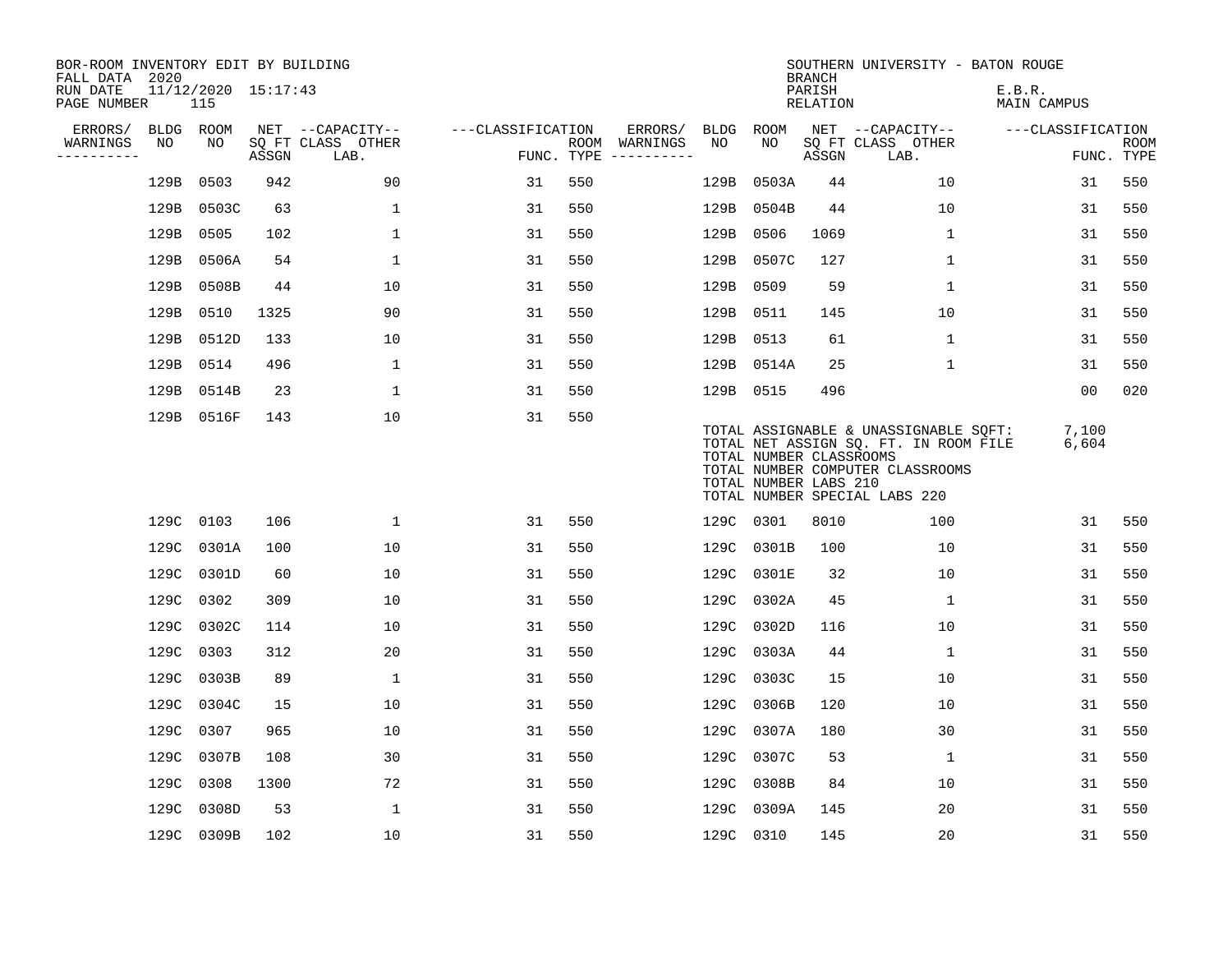| BOR-ROOM INVENTORY EDIT BY BUILDING<br>FALL DATA 2020 |    |                |     |                                    |                                                                                                               |     |                                         |                                                                | BRANCH | SOUTHERN UNIVERSITY - BATON ROUGE                                                                                                                                                       |                       |                           |
|-------------------------------------------------------|----|----------------|-----|------------------------------------|---------------------------------------------------------------------------------------------------------------|-----|-----------------------------------------|----------------------------------------------------------------|--------|-----------------------------------------------------------------------------------------------------------------------------------------------------------------------------------------|-----------------------|---------------------------|
| RUN DATE 11/12/2020 15:17:43<br>PAGE NUMBER 116       |    |                |     |                                    |                                                                                                               |     |                                         |                                                                | PARISH | RELATION                                                                                                                                                                                | E.B.R.<br>MAIN CAMPUS |                           |
|                                                       |    |                |     |                                    | ERRORS/ BLDG ROOM NET --CAPACITY-- - ---CLASSIFICATION ERRORS/ BLDG ROOM NET --CAPACITY-- - ---CLASSIFICATION |     |                                         |                                                                |        |                                                                                                                                                                                         |                       |                           |
| WARNINGS<br>---------                                 | NO |                |     | NO SQ FT CLASS OTHER<br>ASSGN LAB. | <b>FUN</b>                                                                                                    |     | ROOM WARNINGS NO<br>FUNC. TYPE $------$ | NO                                                             |        | SQ FT CLASS OTHER<br>ASSGN LAB.                                                                                                                                                         |                       | <b>ROOM</b><br>FUNC. TYPE |
|                                                       |    | 129C 0311A     | 17  | $\mathbf{1}$                       | 31                                                                                                            | 550 |                                         | 129C 0312A                                                     | 17     | $\mathbf{1}$                                                                                                                                                                            | 31                    | 550                       |
|                                                       |    | 129C 0313      | 105 | 20                                 | 31                                                                                                            | 550 |                                         | 129C 0314                                                      | 138    | 20                                                                                                                                                                                      | 31                    | 550                       |
|                                                       |    | 129C 0315      | 30  | 10                                 | 31                                                                                                            | 550 |                                         | 129C 0316                                                      | 290    | 20                                                                                                                                                                                      | 31                    | 550                       |
|                                                       |    | 129C 0316A     | 94  | 10                                 | 31                                                                                                            | 550 |                                         | 129C 0317                                                      | 529    | 30                                                                                                                                                                                      | 31                    | 550                       |
|                                                       |    | 129C 0317B     | 92  | 10                                 | 31                                                                                                            | 550 |                                         | 129C 0319                                                      | 2760   | 200                                                                                                                                                                                     | 31                    | 550                       |
|                                                       |    | 129C 0319A     | 94  | 10                                 | 31                                                                                                            | 550 |                                         | 129C 0319B                                                     | 92     | 10                                                                                                                                                                                      | 31                    | 550                       |
|                                                       |    | 129C 0319C     | 154 | 10                                 | 31                                                                                                            | 550 |                                         | 129C 0319D                                                     | 67     | 10                                                                                                                                                                                      | 31                    | 550                       |
|                                                       |    | 129C 0319E     | 55  | 10                                 | 31                                                                                                            | 550 |                                         | 129C 0319F                                                     | 100    | 20                                                                                                                                                                                      | 31                    | 550                       |
|                                                       |    | 129C 0320      | 791 | 120                                | 31                                                                                                            | 550 |                                         | 129C 0320A                                                     | 68     | 10 <sup>°</sup>                                                                                                                                                                         | 31                    | 550                       |
|                                                       |    | 129C 0320B     | 55  | 10                                 | 31                                                                                                            | 550 |                                         | 129C 0320C                                                     | 68     | 10                                                                                                                                                                                      | 31                    | 550                       |
|                                                       |    | 129C 0320G     | 135 | 20                                 | 31                                                                                                            | 550 |                                         | 129C 0320H<br>TOTAL NUMBER CLASSROOMS<br>TOTAL NUMBER LABS 210 | 45     | TOTAL ASSIGNABLE & UNASSIGNABLE SQFT: 18,518<br>TOTAL NET ASSIGN SQ. FT. IN ROOM FILE 18,518<br>TOTAL NUMBER COMPUTER CLASSROOMS<br>TOTAL NUMBER SPECIAL LABS 220                       | 31                    | 550                       |
|                                                       |    | 132A 0100 1550 |     | 10                                 | 48                                                                                                            | 560 |                                         | TOTAL NUMBER CLASSROOMS<br>TOTAL NUMBER LABS 210               |        | 132A 0101 2112 10 48<br>TOTAL ASSIGNABLE & UNASSIGNABLE SQFT: 3,662<br>TOTAL NET ASSIGN SQ. FT. IN ROOM FILE 3,662<br>TOTAL NUMBER COMPUTER CLASSROOMS<br>TOTAL NUMBER SPECIAL LABS 220 | 48 570                |                           |
|                                                       |    | 132B 0001      | 841 | 10                                 | 48                                                                                                            | 570 |                                         | 132B 0101                                                      | 870    | 10                                                                                                                                                                                      | 48 570                |                           |
|                                                       |    | 132B 0102 1131 |     | 10                                 | 48                                                                                                            | 570 |                                         | TOTAL NUMBER CLASSROOMS<br>TOTAL NUMBER LABS 210               |        | TOTAL ASSIGNABLE & UNASSIGNABLE SQFT: 2,842<br>TOTAL NET ASSIGN SQ. FT. IN ROOM FILE 2,842<br>TOTAL NUMBER COMPUTER CLASSROOMS<br>TOTAL NUMBER SPECIAL LABS 220                         |                       |                           |
|                                                       |    | 133A 0001      | 837 | 25                                 | 22                                                                                                            | 580 |                                         | TOTAL NUMBER CLASSROOMS                                        |        | TOTAL ASSIGNABLE & UNASSIGNABLE SQFT:<br>TOTAL NET ASSIGN SQ. FT. IN ROOM FILE                                                                                                          | 837<br>837            |                           |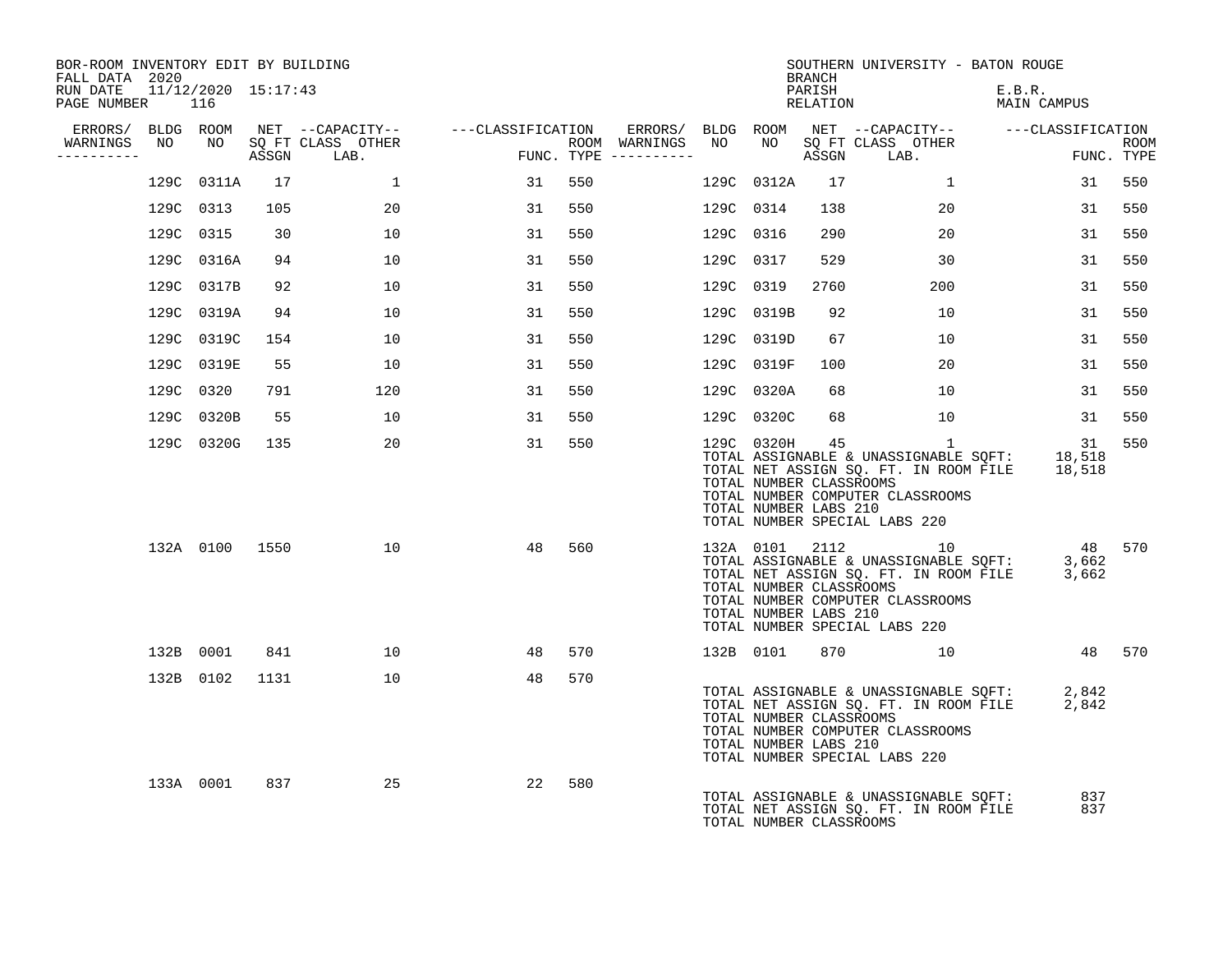| BOR-ROOM INVENTORY EDIT BY BUILDING<br>FALL DATA 2020 |                |                         |    |        |  |            | BRANCH                                                                            | SOUTHERN UNIVERSITY - BATON ROUGE                                                                                  |        |                                                                                                                                                                                                           |        |
|-------------------------------------------------------|----------------|-------------------------|----|--------|--|------------|-----------------------------------------------------------------------------------|--------------------------------------------------------------------------------------------------------------------|--------|-----------------------------------------------------------------------------------------------------------------------------------------------------------------------------------------------------------|--------|
| RUN DATE 11/12/2020 15:17:43<br>PAGE NUMBER 117       |                |                         |    |        |  |            | PARISH<br>RELATION                                                                |                                                                                                                    | E.B.R. | MAIN CAMPUS                                                                                                                                                                                               |        |
|                                                       |                |                         |    |        |  |            |                                                                                   |                                                                                                                    |        |                                                                                                                                                                                                           |        |
| __________                                            |                |                         |    |        |  |            |                                                                                   |                                                                                                                    |        |                                                                                                                                                                                                           |        |
|                                                       |                |                         |    |        |  |            | TOTAL NUMBER LABS 210<br>TOTAL NUMBER SPECIAL LABS 220                            | TOTAL NUMBER COMPUTER CLASSROOMS                                                                                   |        |                                                                                                                                                                                                           |        |
|                                                       |                | 133B 0001 837 25 22 580 |    |        |  |            |                                                                                   |                                                                                                                    |        | 837                                                                                                                                                                                                       |        |
|                                                       |                |                         |    |        |  |            | TOTAL NUMBER CLASSROOMS<br>TOTAL NUMBER LABS 210<br>TOTAL NUMBER SPECIAL LABS 220 | TOTAL ASSIGNABLE & UNASSIGNABLE SQFT:<br>TOTAL NET ASSIGN SQ. FT. IN ROOM FILE<br>TOTAL NUMBER COMPUTER CLASSROOMS |        | 837                                                                                                                                                                                                       |        |
|                                                       | 133C 0001 837  | 25                      | 22 | 580    |  |            | TOTAL NUMBER CLASSROOMS<br>TOTAL NUMBER LABS 210<br>TOTAL NUMBER SPECIAL LABS 220 | TOTAL ASSIGNABLE & UNASSIGNABLE SQFT:<br>TOTAL NET ASSIGN SQ. FT. IN ROOM FILE<br>TOTAL NUMBER COMPUTER CLASSROOMS |        | 837<br>837                                                                                                                                                                                                |        |
|                                                       | 133D 0101 837  | 25                      | 22 | 580    |  |            |                                                                                   |                                                                                                                    |        |                                                                                                                                                                                                           |        |
|                                                       |                |                         |    |        |  |            | TOTAL NUMBER CLASSROOMS<br>TOTAL NUMBER LABS 210<br>TOTAL NUMBER SPECIAL LABS 220 | TOTAL ASSIGNABLE & UNASSIGNABLE SQFT:<br>TOTAL NET ASSIGN SQ. FT. IN ROOM FILE<br>TOTAL NUMBER COMPUTER CLASSROOMS |        | 837<br>837                                                                                                                                                                                                |        |
|                                                       |                | 136C 0100 1400 22       |    | 81 081 |  |            | TOTAL NUMBER CLASSROOMS<br>TOTAL NUMBER LABS 210<br>TOTAL NUMBER SPECIAL LABS 220 | TOTAL NUMBER COMPUTER CLASSROOMS                                                                                   |        | TOTAL ASSIGNABLE & UNASSIGNABLE SQFT: 1,400<br>TOTAL NET ASSIGN SQ. FT. IN ROOM FILE 1,400                                                                                                                |        |
|                                                       |                | 138A 0101 4864<br>71    |    | 71 730 |  | 138A 0101A | 16                                                                                | $\sim$ 1                                                                                                           |        |                                                                                                                                                                                                           | 65 315 |
|                                                       | 138A 0101B 267 | 71                      | 73 | 725    |  | 138A 0102  | 170                                                                               | 71 — 200                                                                                                           |        | 73                                                                                                                                                                                                        | 725    |
|                                                       | 138A 0103 1853 | 71                      | 71 | 730    |  |            | TOTAL NUMBER CLASSROOMS<br>TOTAL NUMBER LABS 210<br>TOTAL NUMBER SPECIAL LABS 220 | TOTAL NUMBER COMPUTER CLASSROOMS                                                                                   |        | $\begin{array}{lllll} 138 \texttt{A} & 0103 \texttt{A} & 208 & 71 & 73 \\ \texttt{TOTAL ASSIGNABLE & UNASSIGNABLE SQFT:} & 7,378 \\ \texttt{TOTAL NET ASSIGN SQ. FT. IN ROM FILE} & 7,378 \\ \end{array}$ | 725    |
|                                                       | 138B 0100 3641 | 71                      |    | 71 740 |  |            |                                                                                   |                                                                                                                    |        | 138B 0102 1891 71 730<br>TOTAL ASSIGNABLE & UNASSIGNABLE SQFT: 5,532<br>TOTAL NET ASSIGN SQ. FT. IN ROOM FILE 5,532                                                                                       |        |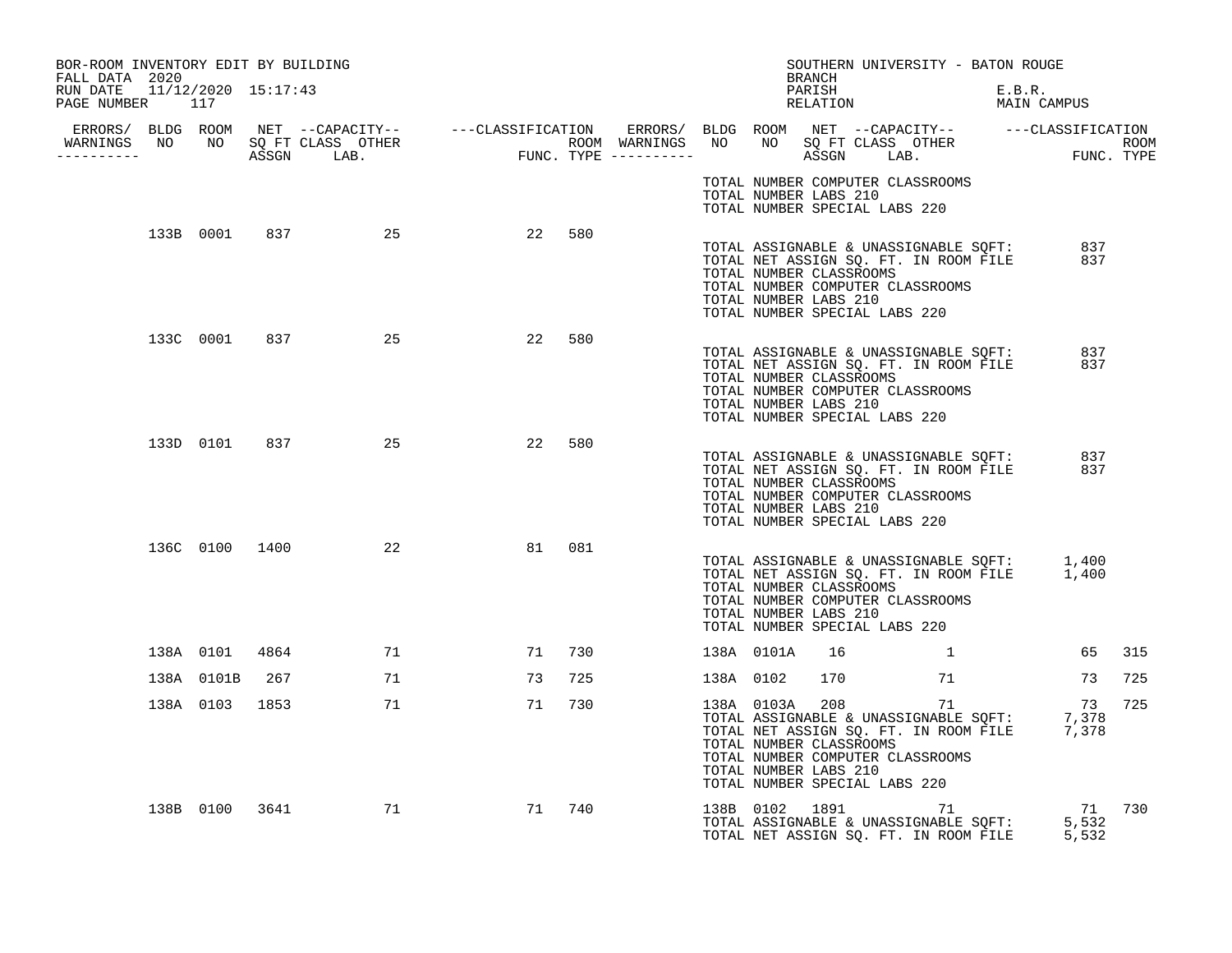| BOR-ROOM INVENTORY EDIT BY BUILDING       |           |           |                     |                                       |                   |     |                                    |           |                                                  | <b>BRANCH</b>      | SOUTHERN UNIVERSITY - BATON ROUGE                                                                                                                   |                       |             |
|-------------------------------------------|-----------|-----------|---------------------|---------------------------------------|-------------------|-----|------------------------------------|-----------|--------------------------------------------------|--------------------|-----------------------------------------------------------------------------------------------------------------------------------------------------|-----------------------|-------------|
| FALL DATA 2020<br>RUN DATE<br>PAGE NUMBER |           | 118       | 11/12/2020 15:17:43 |                                       |                   |     |                                    |           |                                                  | PARISH<br>RELATION |                                                                                                                                                     | E.B.R.<br>MAIN CAMPUS |             |
| ERRORS/ BLDG ROOM<br>WARNINGS             | NO        | NO        |                     | NET --CAPACITY--<br>SQ FT CLASS OTHER | ---CLASSIFICATION |     | ERRORS/ BLDG ROOM<br>ROOM WARNINGS | NO        | NO                                               |                    | NET --CAPACITY-- ---CLASSIFICATION<br>SQ FT CLASS OTHER                                                                                             |                       | <b>ROOM</b> |
| ----------                                |           |           | ASSGN               | LAB.                                  |                   |     | FUNC. TYPE $------$                |           |                                                  | ASSGN              | LAB.                                                                                                                                                |                       | FUNC. TYPE  |
|                                           |           |           |                     |                                       |                   |     |                                    |           | TOTAL NUMBER CLASSROOMS<br>TOTAL NUMBER LABS 210 |                    | TOTAL NUMBER COMPUTER CLASSROOMS<br>TOTAL NUMBER SPECIAL LABS 220                                                                                   |                       |             |
|                                           |           | 138C 0162 | 2850                | 71                                    | 71                | 740 |                                    |           | TOTAL NUMBER CLASSROOMS<br>TOTAL NUMBER LABS 210 |                    | TOTAL ASSIGNABLE & UNASSIGNABLE SQFT:<br>TOTAL NET ASSIGN SQ. FT. IN ROOM FILE<br>TOTAL NUMBER COMPUTER CLASSROOMS<br>TOTAL NUMBER SPECIAL LABS 220 | 2,850<br>2,850        |             |
|                                           | 139A 0001 |           | 134                 | $\mathbf{1}$                          | 45                | 310 |                                    | 139A 0002 |                                                  | 176                |                                                                                                                                                     | 00                    | 020         |
|                                           | 139A 0003 |           | 49                  |                                       | 0 <sub>0</sub>    | 020 |                                    | 139A 0004 |                                                  | 92                 |                                                                                                                                                     | 00                    | 020         |
|                                           | 139A 0005 |           | 81                  |                                       | 00                | 030 |                                    | 139A 0006 |                                                  | 435                |                                                                                                                                                     | 00                    | 030         |
|                                           | 139A 0007 |           | 453                 |                                       | 00                | 030 |                                    | 139A 0008 |                                                  | 54                 |                                                                                                                                                     | 00                    | 020         |
|                                           | 139A 0100 |           | 54                  |                                       | 0 <sub>0</sub>    | 020 |                                    | 139A 0101 |                                                  | 287                |                                                                                                                                                     | 00                    | 020         |
|                                           | 139A 0102 |           | 294                 | $\mathbf{1}$                          | 45                | 310 |                                    | 139A 0103 |                                                  | 23                 |                                                                                                                                                     | 00                    | 020         |
|                                           | 139A 0104 |           | 43                  |                                       | 0 <sub>0</sub>    | 030 |                                    | 139A 0105 |                                                  | 129                | $\mathbf{1}$                                                                                                                                        | 45                    | 310         |
|                                           | 139A 0106 |           | 117                 | $\mathbf{1}$                          | 53                | 310 |                                    | 139A 0107 |                                                  | 48                 | $\mathbf{1}$                                                                                                                                        | 53                    | 310         |
|                                           | 139A 0108 |           | 117                 | $\mathbf 1$                           | 53                | 310 |                                    | 139A 0109 |                                                  | 114                | $\mathbf 1$                                                                                                                                         | 53                    | 310         |
|                                           | 139A 0110 |           | 125                 | 1                                     | 53                | 310 |                                    | 139A 0111 |                                                  | 121                | 1                                                                                                                                                   | 53                    | 310         |
|                                           | 139A 0112 |           | 17                  |                                       | 0 <sub>0</sub>    | 020 |                                    | 139A 0113 |                                                  | 131                | $\mathbf{1}$                                                                                                                                        | 53                    | 310         |
|                                           | 139A 0114 |           | 68                  | 1                                     | 53                | 310 |                                    | 139A 0115 |                                                  | 125                | $\mathbf{1}$                                                                                                                                        | 53                    | 310         |
|                                           | 139A 0116 |           | 134                 | 1                                     | 53                | 310 |                                    | 139A 0117 |                                                  | 191                |                                                                                                                                                     | 0 <sub>0</sub>        | 020         |
|                                           | 139A 0118 |           | 970                 | 51                                    | 50                | 610 |                                    | 139A 0119 |                                                  | 191                |                                                                                                                                                     | 0 <sub>0</sub>        | 030         |
|                                           | 139A 0120 |           | 2625                | 299                                   | 13                | 610 |                                    | 139A 0121 |                                                  | 145                | $\mathbf{1}$                                                                                                                                        | 53                    | 310         |
|                                           | 139A 0122 |           | 140                 | $\mathbf{1}$                          | 53                | 315 |                                    | 139A 0123 |                                                  | 139                | $\mathbf{1}$                                                                                                                                        | 53                    | 310         |
|                                           | 139A 0124 |           | 122                 | $\mathbf 1$                           | 53                | 310 |                                    | 139A 0125 |                                                  | 225                | 10                                                                                                                                                  | 53                    | 350         |
|                                           | 139A 0126 |           | 235                 | $\mathbf{1}$                          | 45                | 325 |                                    | 139A 0127 |                                                  | 158                | $\mathbf{1}$                                                                                                                                        | 53                    | 310         |
|                                           | 139A 0128 |           | 54                  |                                       | 0 <sub>0</sub>    | 030 |                                    |           | 139A 0129C                                       | 32                 |                                                                                                                                                     | 00                    | 020         |
|                                           | 139A 0130 |           | 68                  | $\mathbf{1}$                          | 53                | 355 |                                    | 139A 0131 |                                                  | 358                | 2                                                                                                                                                   | 53                    | 310         |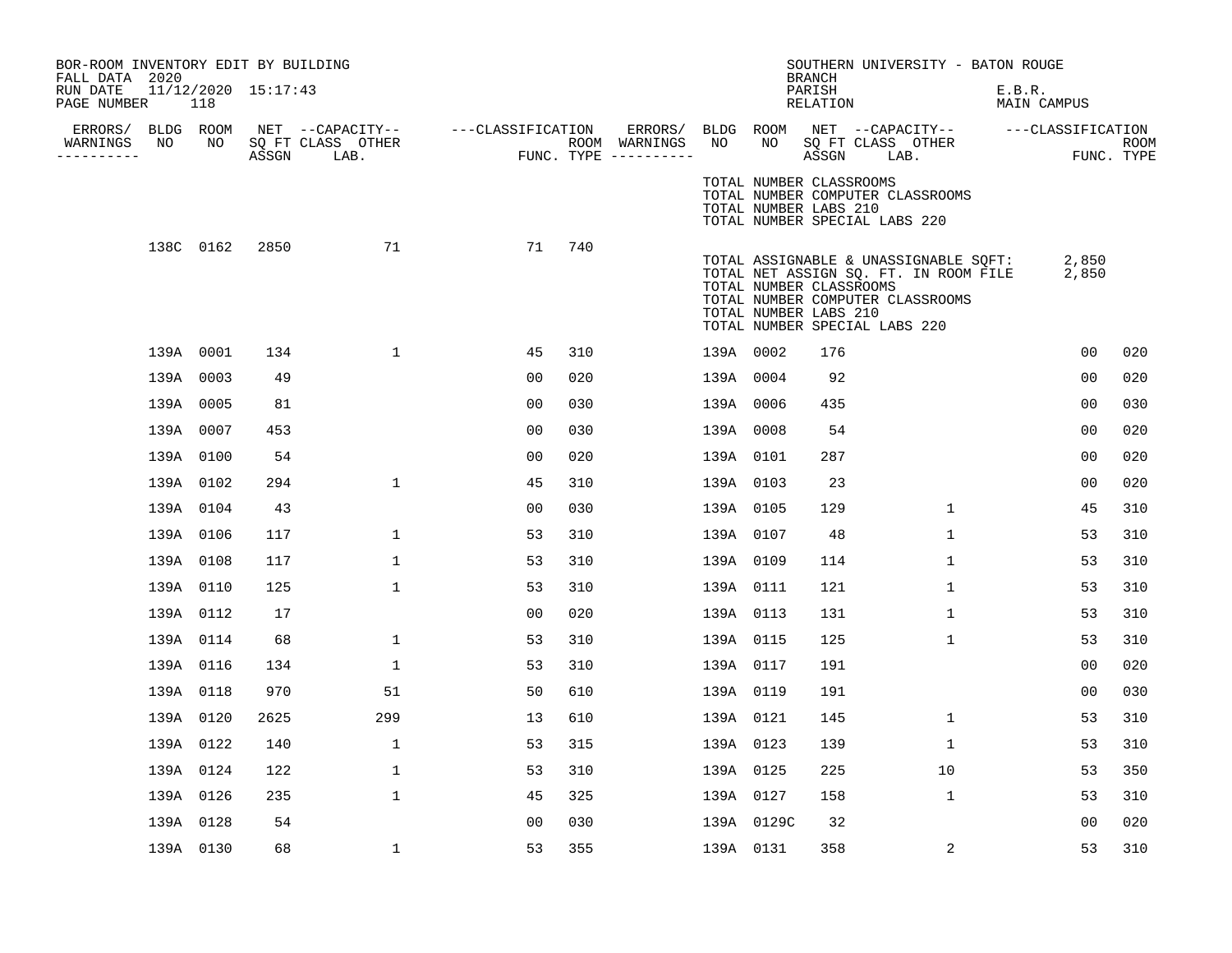| BOR-ROOM INVENTORY EDIT BY BUILDING<br>FALL DATA 2020 |           |            |                     |                           |                   |     |                                      |           |            | <b>BRANCH</b>             | SOUTHERN UNIVERSITY - BATON ROUGE |                              |                |                           |
|-------------------------------------------------------|-----------|------------|---------------------|---------------------------|-------------------|-----|--------------------------------------|-----------|------------|---------------------------|-----------------------------------|------------------------------|----------------|---------------------------|
| RUN DATE<br>PAGE NUMBER                               |           | 119        | 11/12/2020 15:17:43 |                           |                   |     |                                      |           |            | PARISH<br><b>RELATION</b> |                                   | E.B.R.<br><b>MAIN CAMPUS</b> |                |                           |
| ERRORS/                                               | BLDG ROOM |            |                     | NET --CAPACITY--          | ---CLASSIFICATION |     | ERRORS/                              | BLDG      | ROOM       |                           | NET --CAPACITY--                  | ---CLASSIFICATION            |                |                           |
| WARNINGS<br>----------                                | NO        | NO         | ASSGN               | SQ FT CLASS OTHER<br>LAB. |                   |     | ROOM WARNINGS<br>FUNC. TYPE $------$ | NO        | NO         | ASSGN                     | SQ FT CLASS OTHER<br>LAB.         |                              |                | <b>ROOM</b><br>FUNC. TYPE |
|                                                       | 139A      | 0132       | 587                 | $\mathbf{1}$              | 53                | 310 |                                      |           | 139A 0133  | 124                       | 1                                 |                              | 46             | 440                       |
|                                                       | 139A 0134 |            | 35                  |                           | 44                | 710 |                                      |           | 139A 0135  | 36                        |                                   |                              | 00             | 010                       |
|                                                       | 139A 0136 |            | 36                  |                           | 00                | 030 |                                      |           | 139A 0137  | 501                       |                                   |                              | 53             | 315                       |
|                                                       | 139A 0138 |            | 115                 | 1                         | 53                | 310 |                                      |           | 139A 0139  | 120                       | $\mathbf 1$                       |                              | 53             | 310                       |
|                                                       | 139A 0140 |            | 76                  | 2                         | 53                | 310 |                                      |           | 139A 0141  | 165                       |                                   |                              | 00             | 020                       |
|                                                       | 139A 0142 |            | 76                  | 2                         | 53                | 310 |                                      |           | 139A 0143  | 70                        | 2                                 |                              | 53             | 310                       |
|                                                       | 139A 0144 |            | 77                  | 2                         | 53                | 310 |                                      |           | 139A 0145  | 216                       |                                   |                              | 0 <sub>0</sub> | 020                       |
|                                                       | 139A 0146 |            | 1276                |                           | 0 <sub>0</sub>    | 020 |                                      |           | 139A 0147  | 70                        | $\mathbf{1}$                      |                              | 53             | 310                       |
|                                                       | 139A 0148 |            | 116                 | 2                         | 53                | 310 |                                      |           | 139A 0149  | 38                        |                                   |                              | 0 <sub>0</sub> | 010                       |
|                                                       | 139A 0150 |            | 86                  | $\mathbf 1$               | 53                | 310 |                                      |           | 139A 0151  | 84                        | $\mathbf 1$                       |                              | 53             | 310                       |
|                                                       | 139A 0152 |            | 87                  | $\mathbf 1$               | 53                | 310 |                                      |           | 139A 0153  | 208                       |                                   |                              | 0 <sub>0</sub> | 030                       |
|                                                       | 139A 0154 |            | 24                  |                           | 0 <sub>0</sub>    | 020 |                                      |           | 139A 0155  | 191                       |                                   |                              | 0 <sub>0</sub> | 020                       |
|                                                       | 139A 0156 |            | 90                  | 1                         | 53                | 310 |                                      |           | 139A 0157  | 62                        | $\mathbf 1$                       |                              | 53             | 310                       |
|                                                       | 139A 0158 |            | 207                 |                           | 00                | 030 |                                      |           | 139A 0159  | 68                        | 1                                 |                              | 53             | 310                       |
|                                                       | 139A 0160 |            | 98                  | $\mathbf{1}$              | 53                | 310 |                                      |           | 139A 0161  | 62                        | 1                                 |                              | 53             | 310                       |
|                                                       | 139A 0163 |            | 68                  | 1                         | 53                | 310 |                                      |           | 139A 0164  | 67                        | 1                                 |                              | 53             | 310                       |
|                                                       | 139A 0165 |            | 119                 | $\mathbf{1}$              | 54                | 310 |                                      |           | 139A 0166  | 62                        |                                   |                              | 0 <sub>0</sub> | 010                       |
|                                                       |           | 139A 0166A | 183                 |                           | 0 <sub>0</sub>    | 020 |                                      |           | 139A 0167B | 116                       | 2                                 |                              | 53             | 310                       |
|                                                       | 139A 0169 |            | 180                 | 1                         | 53                | 310 |                                      |           | 139A 0170  | 112                       | 1                                 |                              | 53             | 310                       |
|                                                       | 139A 0171 |            | 107                 | $\mathbf 1$               | 53                | 310 |                                      |           | 139A 0172  | 213                       |                                   |                              | 0 <sub>0</sub> | 020                       |
|                                                       | 139A 0200 |            | 25                  | $\mathbf 1$               | 53                | 310 |                                      |           | 139A 0200E | 24                        |                                   |                              | 0 <sub>0</sub> | 020                       |
|                                                       |           | 139A 0200H | 71                  |                           | 00                | 020 |                                      |           | 139A 0201H | 267                       |                                   |                              | 0 <sub>0</sub> | 020                       |
|                                                       |           | 139A 0201S | 155                 |                           | 0 <sub>0</sub>    | 020 |                                      |           | 139A 0202  | 708                       | 10                                |                              | 45             | 310                       |
|                                                       | 139A 0203 |            | 50                  | 2                         | 56                | 315 |                                      |           | 139A 0204  | 242                       | 2                                 |                              | 56             | 315                       |
|                                                       |           | 139A 0205A | 86                  | 3                         | 45                | 655 |                                      |           | 139A 0206  | 111                       |                                   |                              | 0 <sub>0</sub> | 030                       |
|                                                       | 139A 0207 |            | 125                 | $\mathbf{1}$              | 45                | 310 |                                      | 139A 0208 |            | 130                       | $\mathbf 1$                       |                              | 45             | 310                       |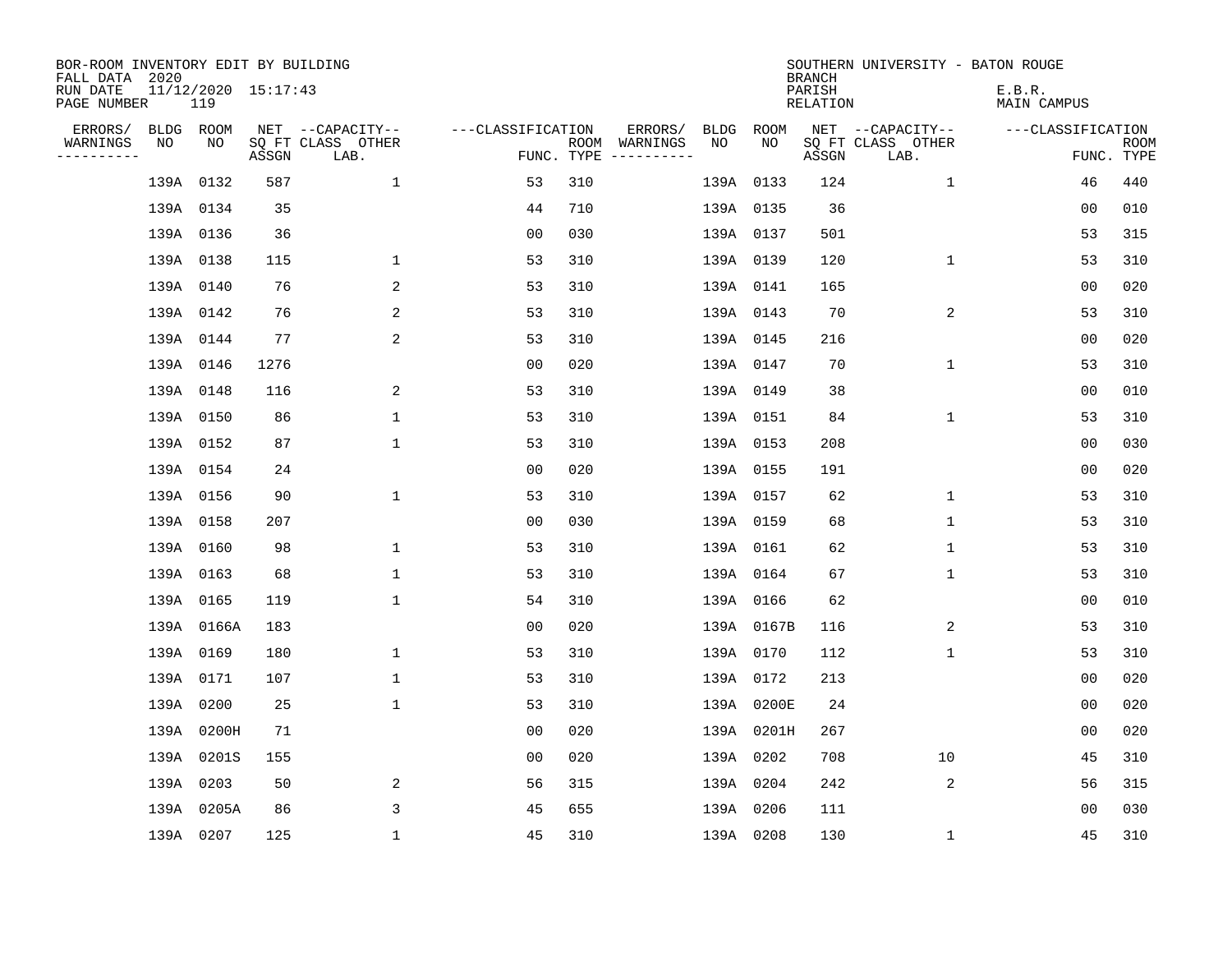| BOR-ROOM INVENTORY EDIT BY BUILDING<br>FALL DATA 2020 |           |           |                     |                           |                   |            |                              |           |           | <b>BRANCH</b>                                    | SOUTHERN UNIVERSITY - BATON ROUGE                                                                                                                   |                              |                           |
|-------------------------------------------------------|-----------|-----------|---------------------|---------------------------|-------------------|------------|------------------------------|-----------|-----------|--------------------------------------------------|-----------------------------------------------------------------------------------------------------------------------------------------------------|------------------------------|---------------------------|
| RUN DATE<br>PAGE NUMBER                               |           | 120       | 11/12/2020 15:17:43 |                           |                   |            |                              |           |           | PARISH<br><b>RELATION</b>                        |                                                                                                                                                     | E.B.R.<br><b>MAIN CAMPUS</b> |                           |
| ERRORS/                                               | BLDG ROOM |           |                     | NET --CAPACITY--          | ---CLASSIFICATION |            | ERRORS/                      |           | BLDG ROOM |                                                  | NET --CAPACITY--                                                                                                                                    | ---CLASSIFICATION            |                           |
| WARNINGS<br>----------                                | NO        | NO        | ASSGN               | SQ FT CLASS OTHER<br>LAB. |                   | FUNC. TYPE | ROOM WARNINGS<br>----------- | NO        | NO        | ASSGN                                            | SQ FT CLASS OTHER<br>LAB.                                                                                                                           |                              | <b>ROOM</b><br>FUNC. TYPE |
|                                                       |           | 139A 0209 | 135                 | 1                         | 45                | 310        |                              |           | 139A 0210 | 172                                              | 1                                                                                                                                                   | 45                           | 310                       |
|                                                       | 139A 0211 |           | 242                 | 10                        | 45                | 350        |                              |           | 139A 0213 | 189                                              | $\mathbf 1$                                                                                                                                         | 54                           | 310                       |
|                                                       |           | 139A 0214 | 40                  |                           | 0 <sub>0</sub>    | 030        |                              |           | 139A 0215 | 48                                               |                                                                                                                                                     | 0 <sub>0</sub>               | 020                       |
|                                                       |           | 139A 0216 | 373                 | 10                        | 51                | 350        |                              |           | 139A 0217 | 175                                              | $\mathbf{1}$                                                                                                                                        | 51                           | 325                       |
|                                                       |           | 139A 0218 | 17                  |                           | 00                | 030        |                              |           | 139A 0219 | 14                                               |                                                                                                                                                     | 0 <sub>0</sub>               | 020                       |
|                                                       |           | 139A 0220 | 267                 |                           | 0 <sub>0</sub>    | 020        |                              |           |           | TOTAL NUMBER CLASSROOMS<br>TOTAL NUMBER LABS 210 | TOTAL ASSIGNABLE & UNASSIGNABLE SQFT:<br>TOTAL NET ASSIGN SQ. FT. IN ROOM FILE<br>TOTAL NUMBER COMPUTER CLASSROOMS<br>TOTAL NUMBER SPECIAL LABS 220 | 18,968<br>12,867             |                           |
|                                                       |           | 153A 0108 | 479                 | 20                        | 45                | 575        |                              |           | 153A 0109 | 502                                              | 40                                                                                                                                                  | 11                           | 250                       |
|                                                       |           | 153A 0110 | 395                 | 10                        | 22                | 250        |                              |           | 153A 0111 | 79                                               | 10                                                                                                                                                  | 45                           | 575                       |
|                                                       |           | 153A 0112 | 202                 | 20                        | 45                | 570        |                              |           | 153A 0114 | 150                                              | 20                                                                                                                                                  | 45                           | 575                       |
|                                                       |           | 153A 0115 | 202                 | 20                        | 45                | 570        |                              |           | 153A 0116 | 141                                              | 20                                                                                                                                                  | 45                           | 570                       |
|                                                       |           | 153A 0117 | 141                 | 20                        | 45                | 570        |                              |           | 153A 0118 | 141                                              | 20                                                                                                                                                  | 45                           | 575                       |
|                                                       |           | 153A 0119 | 173                 | 20                        | 45                | 575        |                              |           | 153A 0124 | 58                                               | 10                                                                                                                                                  | 45                           | 570                       |
|                                                       |           | 153A 0125 | 552                 | 30                        | 45                | 575        |                              |           | 153A 0127 | 58                                               | 10                                                                                                                                                  | 45                           | 575                       |
|                                                       |           | 153A 0128 | 150                 | 20                        | 64                | 410        |                              |           | 153A 0129 | 396                                              | 30                                                                                                                                                  | 46                           | 650                       |
|                                                       |           | 153A 0130 | 270                 | 10                        | 45                | 315        |                              |           | 153A 0132 | 100                                              | $\mathbf 1$                                                                                                                                         | 45                           | 315                       |
|                                                       |           | 153A 0205 | 163                 | 1                         | 51                | 310        |                              |           | 153A 0206 | 767                                              | 20                                                                                                                                                  | 45                           | 350                       |
|                                                       |           | 153A 0207 | 231                 | $\mathbf{1}$              | 51                | 310        |                              | 153A 0208 |           | 488                                              | 20                                                                                                                                                  | 22                           | 280                       |
|                                                       |           | 153A 0209 | 97                  | $\mathbf{1}$              | 51                | 310        |                              |           | 153A 0211 | 97                                               | $\mathbf 1$                                                                                                                                         | 51                           | 310                       |
|                                                       |           | 153A 0212 | 473                 | 20                        | 22                | 280        |                              |           | 153A 0213 | 101                                              | 1                                                                                                                                                   | 51                           | 310                       |
|                                                       |           | 153A 0214 | 504                 | 40                        | 22                | 280        |                              |           | 153A 0215 | 512                                              | 40                                                                                                                                                  | 22                           | 280                       |
|                                                       |           | 153A 0216 | 115                 | 30                        | 45                | 255        |                              |           | 153A 0217 | 104                                              | $\mathbf 1$                                                                                                                                         | 51                           | 310                       |
|                                                       | 153A 0218 |           | 182                 | 20                        | 11                | 255        |                              |           | 153A 0219 | 103                                              | $\mathbf{1}$                                                                                                                                        | 51                           | 310                       |
|                                                       |           | 153A 0220 | 994                 | 50                        | 11                | 220        |                              |           | 153A 0221 | 63                                               | 6                                                                                                                                                   | 11                           | 220                       |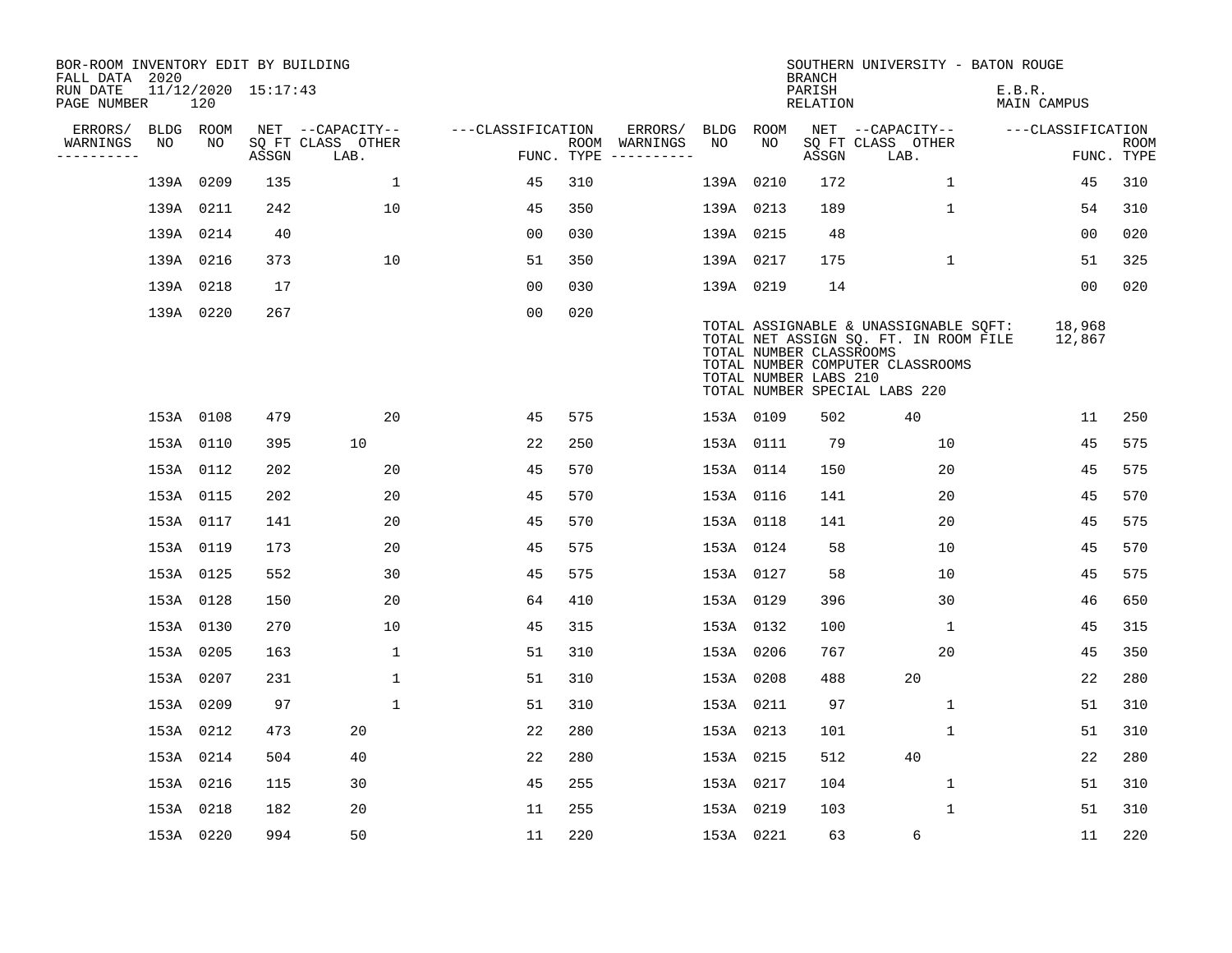| BOR-ROOM INVENTORY EDIT BY BUILDING<br>FALL DATA 2020 |           |                            |       |                           |                   |     |                                        |      |                                                  | <b>BRANCH</b>      | SOUTHERN UNIVERSITY - BATON ROUGE                                                                                                                   |                                     |                           |
|-------------------------------------------------------|-----------|----------------------------|-------|---------------------------|-------------------|-----|----------------------------------------|------|--------------------------------------------------|--------------------|-----------------------------------------------------------------------------------------------------------------------------------------------------|-------------------------------------|---------------------------|
| RUN DATE<br>PAGE NUMBER                               |           | 11/12/2020 15:17:43<br>121 |       |                           |                   |     |                                        |      |                                                  | PARISH<br>RELATION |                                                                                                                                                     | E.B.R.<br>MAIN CAMPUS               |                           |
| ERRORS/                                               | BLDG ROOM |                            |       | NET --CAPACITY--          | ---CLASSIFICATION |     | ERRORS/                                |      | BLDG ROOM                                        |                    | NET --CAPACITY--                                                                                                                                    | ---CLASSIFICATION                   |                           |
| WARNINGS<br>----------                                | NO        | NO                         | ASSGN | SQ FT CLASS OTHER<br>LAB. |                   |     | ROOM WARNINGS<br>FUNC. TYPE ---------- | NO   | NO                                               | ASSGN              | SQ FT CLASS OTHER<br>LAB.                                                                                                                           |                                     | <b>ROOM</b><br>FUNC. TYPE |
|                                                       |           | 153A 0222                  | 226   | 20                        | 11                | 220 |                                        |      | 153A 0223                                        | 29                 | 3                                                                                                                                                   | 11                                  | 220                       |
|                                                       |           | 153A 0224                  | 53    | 5                         | 11                | 250 |                                        |      | 153A 0225                                        | 81                 | 10                                                                                                                                                  | 11                                  | 280                       |
|                                                       |           | 153A 0226                  | 75    | $\mathbf 1$               | 51                | 310 |                                        |      | 153A 0227                                        | 97                 | 10                                                                                                                                                  | 11                                  | 255                       |
|                                                       |           | 153A 0228                  | 115   | 20                        | 11                | 280 |                                        |      | 153A 0229                                        | 118                | 20                                                                                                                                                  | 11                                  | 280                       |
|                                                       |           | 153A 0608                  | 79    | 10                        | 45                | 575 |                                        |      | TOTAL NUMBER CLASSROOMS<br>TOTAL NUMBER LABS 210 |                    | TOTAL ASSIGNABLE & UNASSIGNABLE SQFT:<br>TOTAL NET ASSIGN SQ. FT. IN ROOM FILE<br>TOTAL NUMBER COMPUTER CLASSROOMS<br>TOTAL NUMBER SPECIAL LABS 220 | 10,056<br>10,056<br>$4\overline{ }$ |                           |
|                                                       |           | 158B 0101                  | 562   | 20                        | 91                | 630 |                                        |      | 158B 0102A                                       | 127                | 20                                                                                                                                                  | 91                                  | 635                       |
|                                                       |           | 158B 0103                  | 445   | 10                        | 91                | 630 |                                        |      | 158B 0104                                        | 575                | $\overline{4}$                                                                                                                                      | 91                                  | 919                       |
|                                                       |           | 158B 0105                  | 92    | $\mathbf{1}$              | 45                | 310 |                                        |      | 158B 0106                                        | 575                | 10                                                                                                                                                  | 92                                  | 650                       |
|                                                       |           | 158B 0107                  | 163   | $\mathbf 1$               | 45                | 310 |                                        |      | 158B 0108                                        | 176                | $\mathbf{1}$                                                                                                                                        | 45                                  | 310                       |
|                                                       |           | 158B 0109                  | 211   | $\mathbf{1}$              | 45                | 310 |                                        |      | 158B 0110                                        | 3461               | 100                                                                                                                                                 | 91                                  | 630                       |
|                                                       |           | 158B 0111                  | 909   | 40                        | 91                | 630 |                                        |      | 158B 0112                                        | 1211               | 50                                                                                                                                                  | 91                                  | 630                       |
|                                                       |           | 158B 0113                  | 3461  | 100                       | 91                | 630 |                                        | 158B | 0114                                             | 909                | 40                                                                                                                                                  | 91                                  | 630                       |
|                                                       |           | 158B 0117                  | 333   | 10                        | 91                | 630 |                                        | 158B | 0118                                             | 65                 | 1                                                                                                                                                   | 45                                  | 310                       |
|                                                       |           | 158B 0119A                 | 35    | 5                         | 91                | 635 |                                        | 158B | 0200                                             | 2000               | $\mathbf{1}$                                                                                                                                        | 45                                  | 310                       |
|                                                       |           | 158B 0201A                 | 83    | $\mathbf{1}$              | 45                | 310 |                                        |      | 158B 0201B                                       | 86                 | $\mathbf{1}$                                                                                                                                        | 45                                  | 310                       |
|                                                       |           | 158B 0206                  | 304   | $\mathbf{1}$              | 45                | 310 |                                        | 158B | 0206A                                            | 469                | 2                                                                                                                                                   | 45                                  | 310                       |
|                                                       |           | 158B 0207                  | 304   | 3                         | 45                | 315 |                                        |      | 158B 0208                                        | 178                | $\overline{4}$                                                                                                                                      | 45                                  | 310                       |
|                                                       |           | 158B 0209A                 | 469   | 2                         | 45                | 310 |                                        |      | 158B 0210                                        | 562                | 20                                                                                                                                                  | 91                                  | 630                       |
|                                                       |           | 158B 0212A                 | 179   | 2                         | 74                | 919 |                                        |      | 158B 0213                                        | 127                | 40                                                                                                                                                  | 91                                  | 635                       |
|                                                       |           | 158B 0214                  | 127   | 2                         | 74                | 919 |                                        |      | 158B 0214A                                       | 127                | 20                                                                                                                                                  | 91                                  | 635                       |
|                                                       |           | 158B 0612                  | 179   | 2                         | 74                | 919 |                                        |      | TOTAL NUMBER CLASSROOMS                          |                    | TOTAL ASSIGNABLE & UNASSIGNABLE SQFT:<br>TOTAL NET ASSIGN SQ. FT. IN ROOM FILE                                                                      | 18,504<br>18,504                    |                           |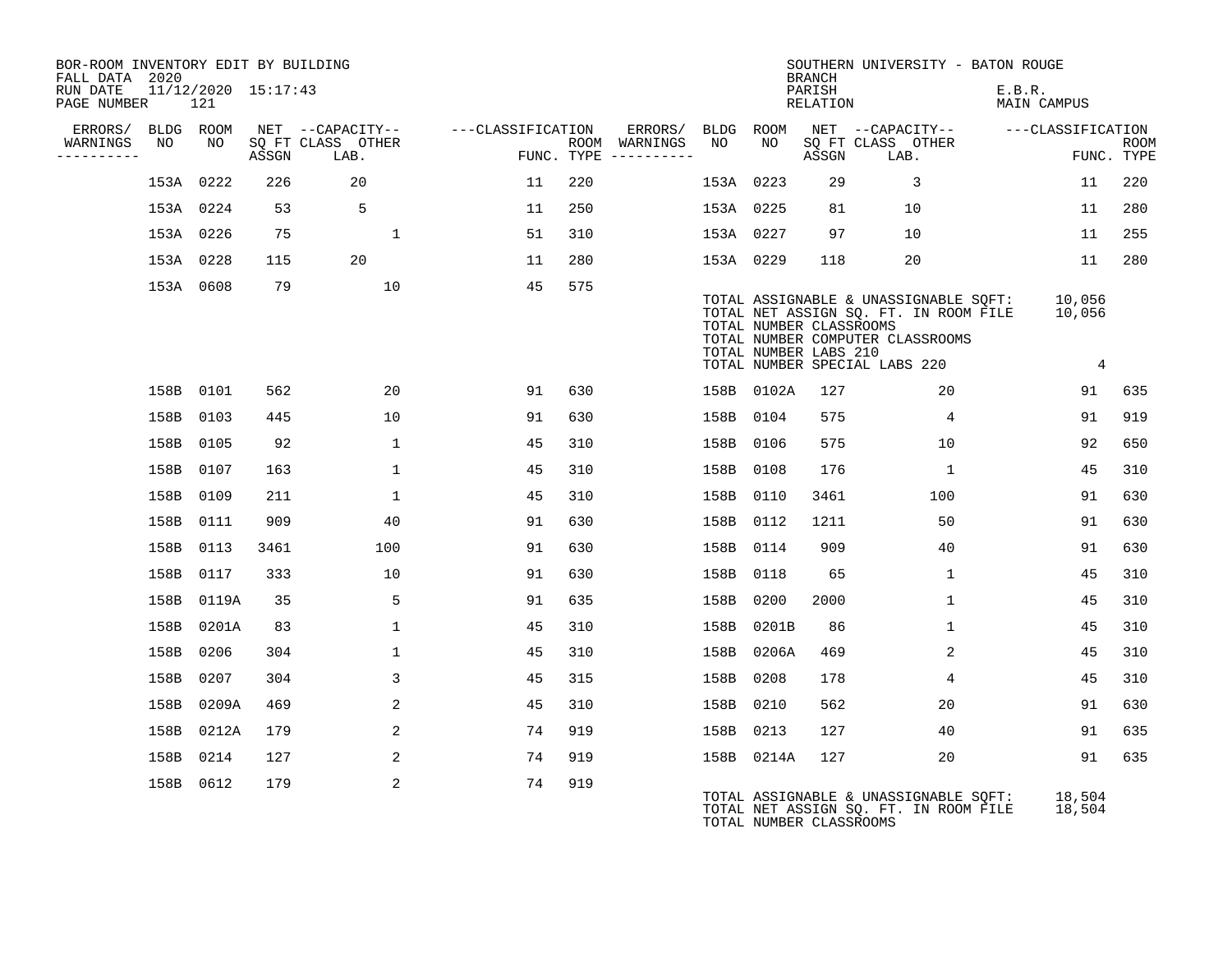| BOR-ROOM INVENTORY EDIT BY BUILDING<br>FALL DATA 2020<br>RUN DATE<br>PAGE NUMBER | 11/12/2020 15:17:43<br>122 |       |                                               |                   |     |                                                 |                 |                       | <b>BRANCH</b><br>PARISH<br><b>RELATION</b> | SOUTHERN UNIVERSITY - BATON ROUGE                                 | E.B.R.<br>MAIN CAMPUS |                           |
|----------------------------------------------------------------------------------|----------------------------|-------|-----------------------------------------------|-------------------|-----|-------------------------------------------------|-----------------|-----------------------|--------------------------------------------|-------------------------------------------------------------------|-----------------------|---------------------------|
| ERRORS/<br>WARNINGS<br>NO<br>----------                                          | BLDG ROOM<br>NO            | ASSGN | NET --CAPACITY--<br>SQ FT CLASS OTHER<br>LAB. | ---CLASSIFICATION |     | ERRORS/<br>ROOM WARNINGS<br>FUNC. TYPE $------$ | BLDG ROOM<br>NO | NO                    | ASSGN                                      | NET --CAPACITY--<br>SQ FT CLASS OTHER<br>LAB.                     | ---CLASSIFICATION     | <b>ROOM</b><br>FUNC. TYPE |
|                                                                                  |                            |       |                                               |                   |     |                                                 |                 | TOTAL NUMBER LABS 210 |                                            | TOTAL NUMBER COMPUTER CLASSROOMS<br>TOTAL NUMBER SPECIAL LABS 220 |                       |                           |
|                                                                                  | 158C 0049A                 | 120   |                                               | 71                | 730 |                                                 |                 | 158C 0100C            | 136                                        | $\mathbf{1}$                                                      | 91                    | 920                       |
|                                                                                  | 158C 0101                  | 138   | 50                                            | 46                | 650 |                                                 |                 | 158C 0101A            | 136                                        | $\mathbf 1$                                                       | 91                    | 920                       |
|                                                                                  | 158C 0101B                 | 136   | $\mathbf{1}$                                  | 91                | 920 |                                                 | 158C            | 0101C                 | 136                                        | 1                                                                 | 91                    | 920                       |
|                                                                                  | 158C 0101D                 | 136   | 1                                             | 91                | 920 |                                                 |                 | 158C 0101E            | 120                                        | 4                                                                 | 48                    | 410                       |
|                                                                                  | 158C 0102                  | 138   | 4                                             | 46                | 650 |                                                 |                 | 158C 0102A            | 136                                        | 1                                                                 | 91                    | 920                       |
|                                                                                  | 158C 0102B                 | 136   | $\mathbf{1}$                                  | 91                | 920 |                                                 |                 | 158C 0102C            | 136                                        | 1                                                                 | 91                    | 920                       |
|                                                                                  | 158C 0102E                 | 120   | 4                                             | 48                | 410 |                                                 | 158C            | 0102F                 | 77                                         | 4                                                                 | 91                    | 919                       |
|                                                                                  | 158C 0103                  | 138   | $\mathbf 1$                                   | 46                | 650 |                                                 |                 | 158C 0103A            | 136                                        | 4                                                                 | 91                    | 920                       |
|                                                                                  | 158C 0103B                 | 136   | 1                                             | 91                | 920 |                                                 |                 | 158C 0103C            | 136                                        | 1                                                                 | 91                    | 920                       |
|                                                                                  | 158C 0103D                 | 136   | $\mathbf{1}$                                  | 91                | 920 |                                                 |                 | 158C 0103F            | 77                                         | 4                                                                 | 91                    | 919                       |
|                                                                                  | 158C 0104                  | 138   | 4                                             | 46                | 650 |                                                 | 158C            | 0104A                 | 136                                        | 1                                                                 | 91                    | 920                       |
| 158C                                                                             | 0104B                      | 136   | 1                                             | 91                | 920 |                                                 | 158C            | 0104C                 | 136                                        | 1                                                                 | 91                    | 920                       |
|                                                                                  | 158C 0104D                 | 136   | 1                                             | 91                | 920 |                                                 |                 | 158C 0104E            | 120                                        | 4                                                                 | 48                    | 410                       |
| 158C                                                                             | 0104F                      | 77    | 4                                             | 91                | 919 |                                                 | 158C 0105       |                       | 138                                        | 4                                                                 | 46                    | 650                       |
|                                                                                  | 158C 0105A                 | 136   | $\mathbf 1$                                   | 91                | 920 |                                                 |                 | 158C 0105B            | 136                                        | 1                                                                 | 91                    | 920                       |
| 158C                                                                             | 0105C                      | 136   | $\mathbf{1}$                                  | 91                | 920 |                                                 | 158C            | 0105D                 | 136                                        | $\mathbf 1$                                                       | 91                    | 920                       |
|                                                                                  | 158C 0105E                 | 120   | 4                                             | 48                | 410 |                                                 |                 | 158C 0105F            | 77                                         | 4                                                                 | 91                    | 919                       |
|                                                                                  | 158C 0106A                 | 242   | 2                                             | 91                | 920 |                                                 |                 | 158C 0106B            | 140                                        | 1                                                                 | 91                    | 920                       |
|                                                                                  | 158C 0106C                 | 73    | 2                                             | 91                | 919 |                                                 | 158C            | 0106E                 | 120                                        | 4                                                                 | 48                    | 410                       |
|                                                                                  | 158C 0106F                 | 77    | 4                                             | 91                | 919 |                                                 | 158C            | 0107D                 | 247                                        | 2                                                                 | 91                    | 950                       |
|                                                                                  | 158C 0107E                 | 96    | 5                                             | 45                | 655 |                                                 |                 | 158C 0108A            | 192                                        | 10                                                                | 46                    | 650                       |
|                                                                                  | 158C 0109                  | 96    | $\mathbf 1$                                   | 55                | 310 |                                                 | 158C            | 0110                  | 190                                        |                                                                   | 71                    | 730                       |
|                                                                                  | 158C 0111                  | 136   | 2                                             | 45                | 655 |                                                 | 158C            | 0112                  | 340                                        | 2                                                                 | 45                    | 655                       |
|                                                                                  | 158C 0201                  | 138   |                                               | 71                | 760 |                                                 |                 | 158C 0201A            | 136                                        | $\mathbf 1$                                                       | 91                    | 920                       |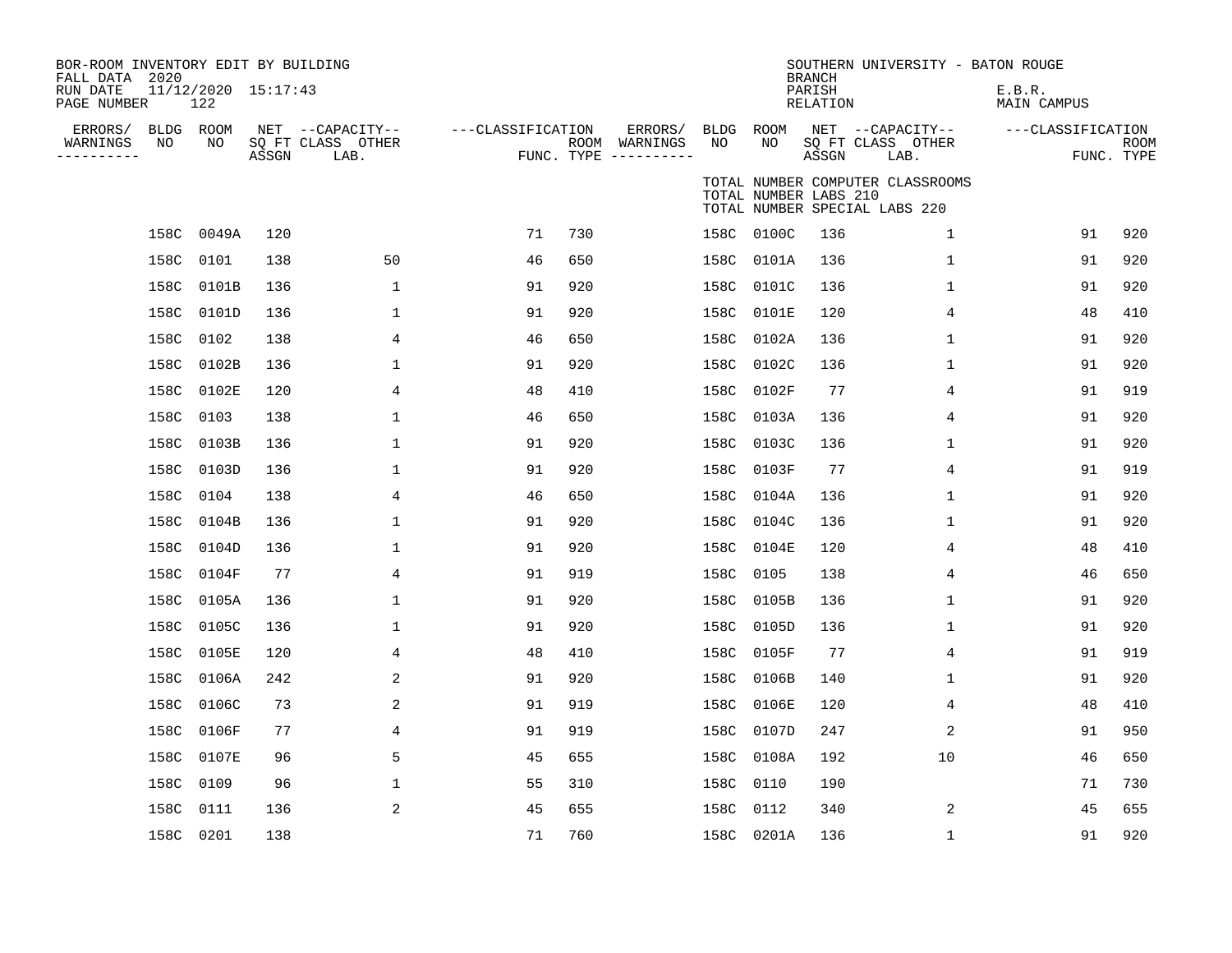| BOR-ROOM INVENTORY EDIT BY BUILDING<br>FALL DATA 2020 |      |                            |       |                           |                   |      |          |             |            | <b>BRANCH</b>             | SOUTHERN UNIVERSITY - BATON ROUGE |                       |                           |
|-------------------------------------------------------|------|----------------------------|-------|---------------------------|-------------------|------|----------|-------------|------------|---------------------------|-----------------------------------|-----------------------|---------------------------|
| RUN DATE<br>PAGE NUMBER                               |      | 11/12/2020 15:17:43<br>123 |       |                           |                   |      |          |             |            | PARISH<br><b>RELATION</b> |                                   | E.B.R.<br>MAIN CAMPUS |                           |
| ERRORS/                                               | BLDG | ROOM                       |       | NET --CAPACITY--          | ---CLASSIFICATION |      | ERRORS/  | <b>BLDG</b> | ROOM       |                           | NET --CAPACITY--                  | ---CLASSIFICATION     |                           |
| WARNINGS<br>----------                                | ΝO   | NO                         | ASSGN | SQ FT CLASS OTHER<br>LAB. | FUNC. TYPE        | ROOM | WARNINGS | NO          | NO         | ASSGN                     | SQ FT CLASS OTHER<br>LAB.         |                       | <b>ROOM</b><br>FUNC. TYPE |
|                                                       | 158C | 0201B                      | 136   | 1                         | 91                | 920  |          | 158C        | 0201C      | 136                       | 1                                 | 91                    | 920                       |
|                                                       | 158C | 0201D                      | 136   | 1                         | 91                | 920  |          | 158C        | 0202       | 138                       | 4                                 | 46                    | 650                       |
|                                                       | 158C | 0202A                      | 136   | 1                         | 91                | 920  |          | 158C        | 0202B      | 136                       | 1                                 | 91                    | 920                       |
|                                                       | 158C | 0202C                      | 136   | 1                         | 91                | 920  |          | 158C        | 0202E      | 120                       | 4                                 | 48                    | 410                       |
|                                                       | 158C | 0202F                      | 77    | 4                         | 91                | 919  |          | 158C        | 0203       | 138                       | 5                                 | 45                    | 655                       |
|                                                       | 158C | 0203A                      | 136   | 1                         | 91                | 920  |          | 158C        | 0203D      | 136                       | 1                                 | 91                    | 920                       |
|                                                       | 158C | 0203E                      | 120   | 4                         | 48                | 410  |          | 158C        | 0203F      | 77                        | 4                                 | 91                    | 919                       |
|                                                       | 158C | 0204                       | 138   | 4                         | 46                | 650  |          | 158C        | 0204A      | 136                       | $\mathbf 1$                       | 91                    | 920                       |
|                                                       | 158C | 0204B                      | 136   | $\mathbf{1}$              | 91                | 920  |          | 158C        | 0204C      | 136                       | $\mathbf{1}$                      | 91                    | 920                       |
|                                                       | 158C | 0204D                      | 136   | 1                         | 91                | 920  |          | 158C        | 0204E      | 120                       | 4                                 | 48                    | 410                       |
|                                                       | 158C | 0204F                      | 77    | 4                         | 91                | 919  |          | 158C        | 0205       | 147                       | 10                                | 45                    | 655                       |
|                                                       | 158C | 0205A                      | 136   | 1                         | 91                | 920  |          | 158C        | 0205B      | 136                       | 1                                 | 91                    | 920                       |
|                                                       | 158C | 0205C                      | 136   | 1                         | 91                | 920  |          | 158C        | 0205D      | 136                       | 1                                 | 91                    | 920                       |
|                                                       | 158C | 0205F                      | 77    | 4                         | 91                | 919  |          | 158C        | 0206       | 138                       | 4                                 | 46                    | 650                       |
|                                                       | 158C | 0206A                      | 136   | 1                         | 91                | 920  |          | 158C        | 0206B      | 136                       | 1                                 | 91                    | 920                       |
|                                                       | 158C | 0206C                      | 136   | $\mathbf 1$               | 91                | 920  |          | 158C        | 0206D      | 136                       | $\mathbf 1$                       | 91                    | 920                       |
|                                                       | 158C | 0206E                      | 120   | 10                        | 48                | 410  |          | 158C        | 0206F      | 77                        | 1                                 | 91                    | 919                       |
|                                                       | 158C | 0207                       | 138   | 4                         | 46                | 650  |          | 158C        | 0207A      | 136                       | 1                                 | 91                    | 920                       |
|                                                       | 158C | 0207B                      | 136   | 1                         | 91                | 920  |          | 158C        | 0207C      | 136                       | 1                                 | 91                    | 920                       |
|                                                       | 158C | 0207E                      | 120   | 4                         | 48                | 410  |          | 158C        | 0207F      | 77                        | 4                                 | 91                    | 919                       |
|                                                       | 158C | 0208                       | 138   | 4                         | 46                | 650  |          | 158C        | 0208A      | 136                       | 1                                 | 91                    | 920                       |
|                                                       | 158C | 0208B                      | 136   | $\mathbf{1}$              | 91                | 920  |          | 158C        | 0208C      | 136                       | 1                                 | 91                    | 920                       |
|                                                       | 158C | 0208D                      | 136   | 1                         | 91                | 920  |          | 158C        | 0208F      | 77                        | 4                                 | 91                    | 919                       |
|                                                       | 158C | 0209                       | 138   | 4                         | 46                | 650  |          | 158C        | 0209A      | 136                       | $\mathbf 1$                       | 91                    | 920                       |
|                                                       | 158C | 0209B                      | 136   | $\mathbf{1}$              | 91                | 920  |          | 158C        | 0209C      | 136                       | $\mathbf 1$                       | 91                    | 920                       |
|                                                       |      | 158C 0209E                 | 120   | 4                         | 48                | 410  |          |             | 158C 0209F | 77                        | 4                                 | 91                    | 919                       |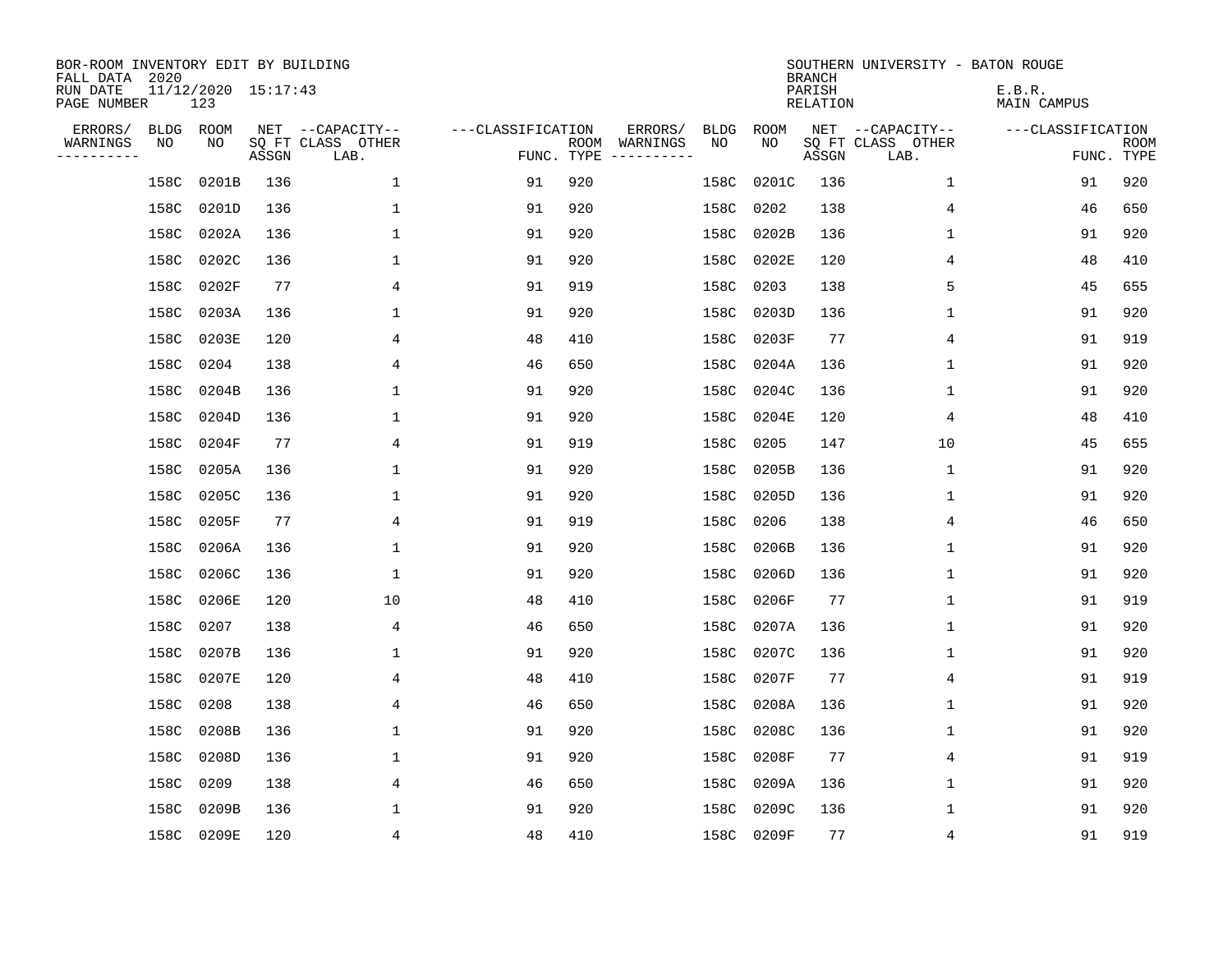| BOR-ROOM INVENTORY EDIT BY BUILDING<br>FALL DATA 2020 |      |                            |       |                           |                   |                    |                         |             |            | <b>BRANCH</b>             | SOUTHERN UNIVERSITY - BATON ROUGE |                       |                           |
|-------------------------------------------------------|------|----------------------------|-------|---------------------------|-------------------|--------------------|-------------------------|-------------|------------|---------------------------|-----------------------------------|-----------------------|---------------------------|
| RUN DATE<br>PAGE NUMBER                               |      | 11/12/2020 15:17:43<br>124 |       |                           |                   |                    |                         |             |            | PARISH<br><b>RELATION</b> |                                   | E.B.R.<br>MAIN CAMPUS |                           |
| ERRORS/                                               | BLDG | ROOM                       |       | NET --CAPACITY--          | ---CLASSIFICATION |                    | ERRORS/                 | <b>BLDG</b> | ROOM       |                           | NET --CAPACITY--                  | ---CLASSIFICATION     |                           |
| WARNINGS<br>----------                                | ΝO   | NO                         | ASSGN | SQ FT CLASS OTHER<br>LAB. |                   | ROOM<br>FUNC. TYPE | WARNINGS<br>----------- | NO          | NO         | ASSGN                     | SQ FT CLASS OTHER<br>LAB.         |                       | <b>ROOM</b><br>FUNC. TYPE |
|                                                       | 158C | 0210                       | 138   | 4                         | 46                | 650                |                         | 158C        | 0210A      | 136                       | 1                                 | 91                    | 920                       |
|                                                       | 158C | 0210B                      | 136   | 1                         | 91                | 920                |                         | 158C        | 0210C      | 136                       | 1                                 | 91                    | 920                       |
|                                                       | 158C | 0210D                      | 136   | 1                         | 91                | 920                |                         | 158C        | 0210E      | 120                       | 4                                 | 48                    | 410                       |
|                                                       | 158C | 0210F                      | 77    | 4                         | 91                | 919                |                         | 158C        | 0211       | 138                       | 4                                 | 46                    | 650                       |
|                                                       | 158C | 0211A                      | 136   | $\mathbf{1}$              | 91                | 920                |                         | 158C        | 0211B      | 136                       | $\mathbf 1$                       | 91                    | 920                       |
|                                                       | 158C | 0211C                      | 136   | 1                         | 91                | 920                |                         | 158C        | 0211D      | 136                       | 1                                 | 91                    | 920                       |
|                                                       | 158C | 0211E                      | 120   | 4                         | 48                | 410                |                         | 158C        | 0211F      | 77                        | 4                                 | 91                    | 919                       |
|                                                       | 158C | 0212                       | 138   | 4                         | 46                | 650                |                         | 158C        | 0212A      | 136                       | $\mathbf 1$                       | 91                    | 920                       |
|                                                       | 158C | 0212B                      | 136   | $\mathbf{1}$              | 91                | 920                |                         | 158C        | 0212C      | 136                       | $\mathbf 1$                       | 91                    | 920                       |
|                                                       | 158C | 0212D                      | 136   | 1                         | 91                | 920                |                         | 158C        | 0212E      | 120                       | 4                                 | 48                    | 410                       |
|                                                       | 158C | 0212F                      | 77    | 4                         | 91                | 919                |                         | 158C        | 0213       | 138                       | 4                                 | 46                    | 650                       |
|                                                       | 158C | 0213A                      | 136   | 1                         | 91                | 920                |                         | 158C        | 0213C      | 136                       | 1                                 | 91                    | 920                       |
|                                                       | 158C | 0213D                      | 136   | 1                         | 91                | 920                |                         | 158C        | 0213E      | 120                       | 4                                 | 48                    | 410                       |
|                                                       | 158C | 0213F                      | 77    | 4                         | 91                | 919                |                         | 158C        | 0214F      | 77                        | 4                                 | 91                    | 919                       |
|                                                       | 158C | 0215                       | 147   | 10                        | 45                | 655                |                         | 158C        | 0301       | 138                       | 5                                 | 45                    | 655                       |
|                                                       | 158C | 0301A                      | 136   | 1                         | 91                | 920                |                         | 158C        | 0301B      | 136                       | 1                                 | 91                    | 920                       |
|                                                       | 158C | 0301C                      | 136   | 1                         | 91                | 920                |                         | 158C        | 0301D      | 136                       | 1                                 | 91                    | 920                       |
|                                                       | 158C | 0301E                      | 120   | 4                         | 48                | 410                |                         | 158C        | 0302       | 138                       | 4                                 | 46                    | 650                       |
|                                                       | 158C | 0302A                      | 136   | 1                         | 91                | 920                |                         | 158C        | 0302B      | 136                       | 1                                 | 91                    | 920                       |
|                                                       | 158C | 0302C                      | 136   | 1                         | 91                | 920                |                         | 158C        | 0302D      | 136                       | 1                                 | 91                    | 920                       |
|                                                       | 158C | 0302F                      | 77    | 4                         | 91                | 919                |                         | 158C        | 0303       | 138                       | 4                                 | 46                    | 650                       |
|                                                       | 158C | 0303A                      | 136   | $\mathbf{1}$              | 91                | 920                |                         | 158C        | 0303B      | 136                       | 1                                 | 91                    | 920                       |
|                                                       | 158C | 0303C                      | 136   | 1                         | 91                | 920                |                         | 158C        | 0303E      | 120                       | 4                                 | 48                    | 410                       |
|                                                       | 158C | 0303F                      | 77    | 4                         | 91                | 919                |                         | 158C        | 0304       | 138                       | 4                                 | 46                    | 650                       |
|                                                       | 158C | 0304A                      | 136   | $\mathbf{1}$              | 91                | 920                |                         | 158C        | 0304B      | 136                       | $\mathbf 1$                       | 91                    | 920                       |
|                                                       |      | 158C 0304C                 | 136   | $\mathbf{1}$              | 91                | 920                |                         |             | 158C 0304D | 136                       | 1                                 | 91                    | 920                       |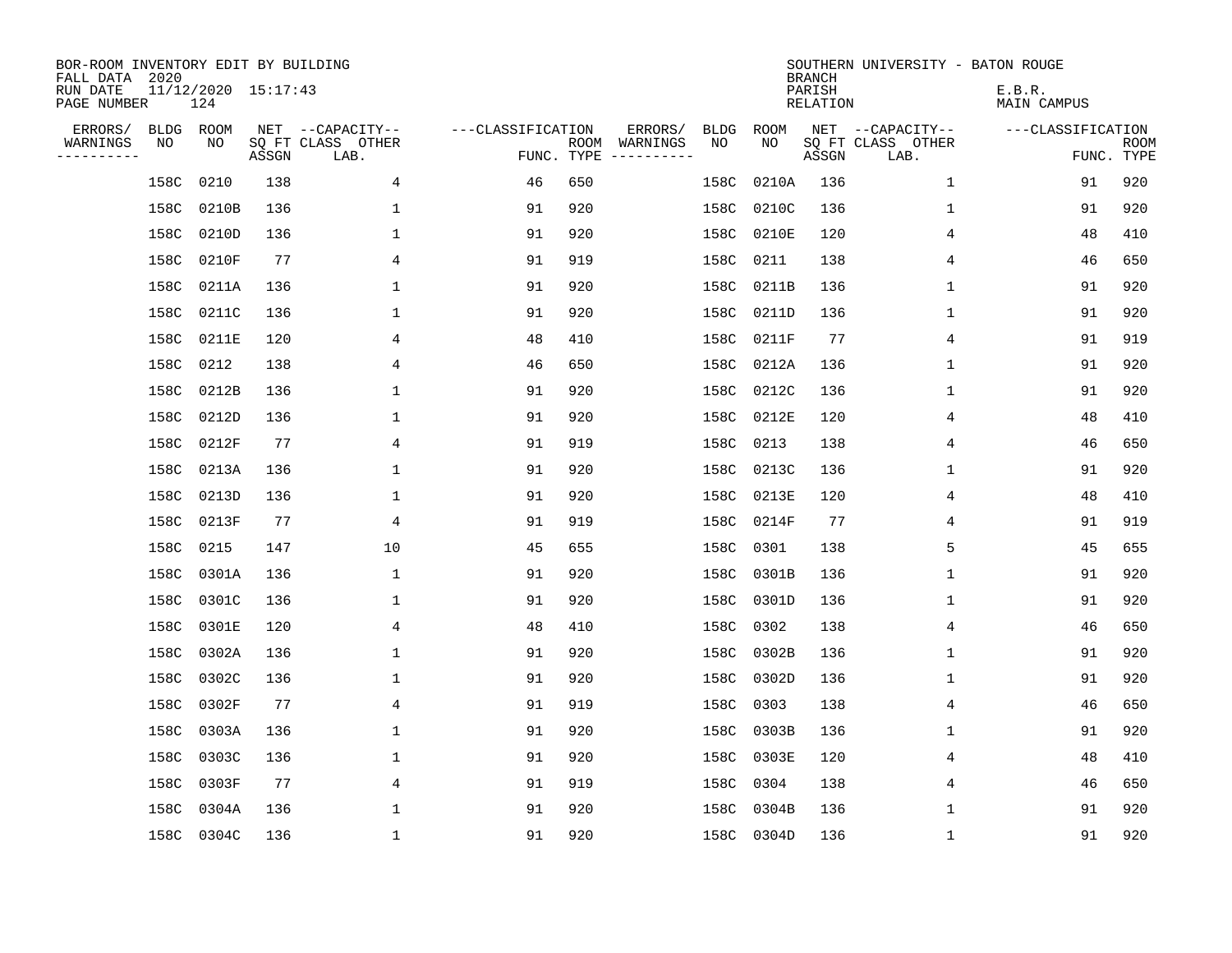| BOR-ROOM INVENTORY EDIT BY BUILDING<br>FALL DATA 2020 |      |                            |       |                           |                   |      |          |             |             | <b>BRANCH</b>             | SOUTHERN UNIVERSITY - BATON ROUGE |                       |                           |
|-------------------------------------------------------|------|----------------------------|-------|---------------------------|-------------------|------|----------|-------------|-------------|---------------------------|-----------------------------------|-----------------------|---------------------------|
| RUN DATE<br>PAGE NUMBER                               |      | 11/12/2020 15:17:43<br>125 |       |                           |                   |      |          |             |             | PARISH<br><b>RELATION</b> |                                   | E.B.R.<br>MAIN CAMPUS |                           |
| ERRORS/                                               | BLDG | ROOM                       |       | NET --CAPACITY--          | ---CLASSIFICATION |      | ERRORS/  | <b>BLDG</b> | <b>ROOM</b> |                           | NET --CAPACITY--                  | ---CLASSIFICATION     |                           |
| WARNINGS<br>----------                                | NO   | NO                         | ASSGN | SQ FT CLASS OTHER<br>LAB. | FUNC. TYPE        | ROOM | WARNINGS | NO          | NO          | ASSGN                     | SQ FT CLASS OTHER<br>LAB.         |                       | <b>ROOM</b><br>FUNC. TYPE |
|                                                       | 158C | 0304F                      | 77    | 4                         | 91                | 919  |          | 158C        | 0305        | 138                       | 4                                 | 46                    | 650                       |
|                                                       | 158C | 0305A                      | 136   | 1                         | 91                | 920  |          | 158C        | 0305B       | 136                       | 1                                 | 91                    | 920                       |
|                                                       | 158C | 0305C                      | 136   | 1                         | 91                | 920  |          | 158C        | 0305D       | 136                       | $\mathbf 1$                       | 91                    | 920                       |
|                                                       | 158C | 0305E                      | 120   | 4                         | 48                | 410  |          | 158C        | 0306        | 138                       | 4                                 | 46                    | 410                       |
|                                                       | 158C | 0306A                      | 136   | 10                        | 46                | 410  |          | 158C        | 0306B       | 136                       | 10                                | 46                    | 410                       |
|                                                       | 158C | 0306C                      | 136   | 10                        | 46                | 410  |          | 158C        | 0306E       | 120                       | 4                                 | 48                    | 410                       |
|                                                       | 158C | 0306F                      | 77    | 4                         | 91                | 919  |          | 158C        | 0307        | 138                       | 4                                 | 46                    | 410                       |
|                                                       | 158C | 0307A                      | 136   | 10                        | 46                | 410  |          | 158C        | 0307B       | 136                       | 10                                | 46                    | 410                       |
|                                                       | 158C | 0307C                      | 136   | 11                        | 46                | 410  |          | 158C        | 0307D       | 136                       | 10                                | 46                    | 410                       |
|                                                       | 158C | 0307F                      | 77    | 4                         | 46                | 410  |          | 158C        | 0308        | 138                       | 10                                | 46                    | 410                       |
|                                                       | 158C | 0308A                      | 136   | 10                        | 46                | 410  |          | 158C        | 0308B       | 136                       | 10                                | 46                    | 410                       |
|                                                       | 158C | 0308C                      | 136   | 10                        | 46                | 410  |          | 158C        | 0308D       | 136                       | 10                                | 46                    | 410                       |
|                                                       | 158C | 0308E                      | 120   | 4                         | 48                | 410  |          | 158C        | 0308F       | 77                        | 7                                 | 46                    | 410                       |
|                                                       | 158C | 0309                       | 138   | 10                        | 46                | 410  |          | 158C        | 0309A       | 136                       | 10                                | 45                    | 560                       |
|                                                       | 158C | 0309B                      | 136   | 10                        | 46                | 410  |          | 158C        | 0309C       | 136                       | $\mathbf 1$                       | 91                    | 910                       |
|                                                       | 158C | 0309E                      | 120   | 4                         | 48                | 410  |          | 158C        | 0309F       | 77                        | 7                                 | 46                    | 410                       |
|                                                       | 158C | 0310A                      | 136   | 1                         | 91                | 920  |          | 158C        | 0310B       | 136                       | 1                                 | 91                    | 920                       |
|                                                       | 158C | 0310C                      | 136   | 1                         | 91                | 920  |          | 158C        | 0310D       | 136                       | 1                                 | 91                    | 920                       |
|                                                       | 158C | 0310E                      | 120   | 4                         | 48                | 410  |          | 158C        | 0310F       | 77                        | 4                                 | 91                    | 919                       |
|                                                       | 158C | 0311                       | 138   | 4                         | 46                | 650  |          | 158C        | 0311A       | 136                       | 1                                 | 91                    | 920                       |
|                                                       | 158C | 0311B                      | 136   | $\mathbf{1}$              | 91                | 920  |          | 158C        | 0311C       | 136                       | 1                                 | 91                    | 920                       |
|                                                       | 158C | 0311D                      | 136   | 1                         | 91                | 920  |          | 158C        | 0311E       | 120                       | 4                                 | 48                    | 410                       |
|                                                       | 158C | 0311F                      | 77    | 4                         | 91                | 919  |          | 158C        | 0312        | 138                       | 4                                 | 46                    | 650                       |
|                                                       | 158C | 0312A                      | 136   | 1                         | 91                | 920  |          | 158C        | 0312B       | 136                       | 1                                 | 91                    | 920                       |
|                                                       | 158C | 0312C                      | 136   | $\mathbf{1}$              | 91                | 920  |          | 158C        | 0312D       | 136                       | $\mathbf 1$                       | 91                    | 920                       |
|                                                       |      | 158C 0312F                 | 77    | 4                         | 91                | 919  |          |             | 158C 0313   | 138                       | 4                                 | 46                    | 650                       |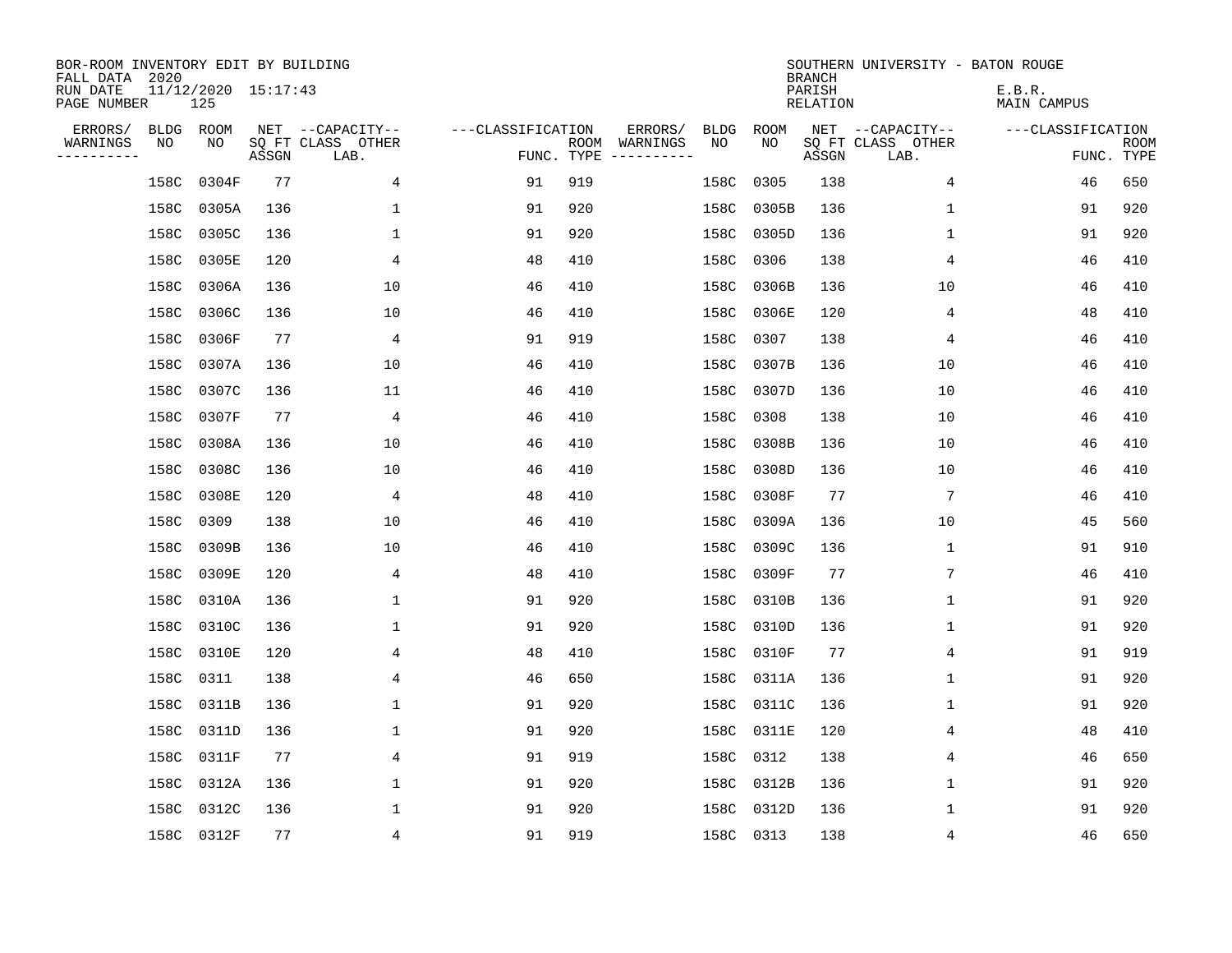| BOR-ROOM INVENTORY EDIT BY BUILDING<br>FALL DATA 2020 |             |                            |       |                           |                   |            |               |             |             | <b>BRANCH</b>             | SOUTHERN UNIVERSITY - BATON ROUGE |                       |                           |
|-------------------------------------------------------|-------------|----------------------------|-------|---------------------------|-------------------|------------|---------------|-------------|-------------|---------------------------|-----------------------------------|-----------------------|---------------------------|
| RUN DATE<br>PAGE NUMBER                               |             | 11/12/2020 15:17:43<br>126 |       |                           |                   |            |               |             |             | PARISH<br><b>RELATION</b> |                                   | E.B.R.<br>MAIN CAMPUS |                           |
| ERRORS/                                               | <b>BLDG</b> | ROOM                       |       | NET --CAPACITY--          | ---CLASSIFICATION |            | ERRORS/       | <b>BLDG</b> | <b>ROOM</b> |                           | NET --CAPACITY--                  | ---CLASSIFICATION     |                           |
| WARNINGS<br>----------                                | NO          | NO                         | ASSGN | SQ FT CLASS OTHER<br>LAB. |                   | FUNC. TYPE | ROOM WARNINGS | NO          | NO          | ASSGN                     | SQ FT CLASS OTHER<br>LAB.         |                       | <b>ROOM</b><br>FUNC. TYPE |
|                                                       | 158C        | 0313A                      | 136   | 1                         | 91                | 920        |               | 158C        | 0313B       | 136                       | 1                                 | 91                    | 920                       |
|                                                       | 158C        | 0313C                      | 213   | 1                         | 91                | 920        |               | 158C        | 0313E       | 120                       | 4                                 | 48                    | 410                       |
|                                                       | 158C        | 0313F                      | 77    | 4                         | 91                | 919        |               | 158C        | 0314E       | 120                       | 4                                 | 48                    | 410                       |
|                                                       | 158C        | 0315D                      | 136   | 1                         | 91                | 920        |               | 158C        | 0401        | 138                       | 5                                 | 45                    | 655                       |
|                                                       | 158C        | 0401A                      | 136   | $\mathbf{1}$              | 91                | 920        |               | 158C        | 0401B       | 136                       | $\mathbf 1$                       | 91                    | 920                       |
|                                                       | 158C        | 0401C                      | 136   | 1                         | 91                | 920        |               | 158C        | 0401E       | 120                       | 4                                 | 48                    | 410                       |
|                                                       | 158C        | 0402                       | 138   | 4                         | 46                | 650        |               | 158C        | 0402A       | 136                       | $\mathbf 1$                       | 91                    | 920                       |
|                                                       | 158C        | 0402B                      | 136   | $\mathbf{1}$              | 91                | 920        |               | 158C        | 0402C       | 136                       | $\mathbf 1$                       | 91                    | 920                       |
|                                                       | 158C        | 0402D                      | 136   | $\mathbf{1}$              | 91                | 920        |               | 158C        | 0402F       | 77                        | 4                                 | 91                    | 919                       |
|                                                       | 158C        | 0403                       | 138   | 4                         | 46                | 650        |               | 158C        | 0403A       | 136                       | 1                                 | 91                    | 920                       |
|                                                       | 158C        | 0403B                      | 136   | $\mathbf 1$               | 91                | 920        |               | 158C        | 0403C       | 136                       | 1                                 | 91                    | 920                       |
|                                                       | 158C        | 0403D                      | 136   | 1                         | 91                | 920        |               | 158C        | 0403E       | 120                       | 4                                 | 48                    | 410                       |
|                                                       | 158C        | 0403F                      | 77    | 4                         | 91                | 919        |               | 158C        | 0404        | 138                       | 4                                 | 46                    | 650                       |
|                                                       | 158C        | 0404A                      | 136   | 1                         | 91                | 920        |               | 158C        | 0404B       | 136                       | 1                                 | 91                    | 920                       |
|                                                       | 158C        | 0404C                      | 136   | 1                         | 91                | 920        |               | 158C        | 0404E       | 120                       | 4                                 | 48                    | 410                       |
|                                                       | 158C        | 0404F                      | 77    | 4                         | 91                | 919        |               | 158C        | 0405        | 138                       | 4                                 | 46                    | 650                       |
|                                                       | 158C        | 0405B                      | 136   | $\mathbf{1}$              | 91                | 920        |               | 158C        | 0405C       | 136                       | 1                                 | 91                    | 920                       |
|                                                       | 158C        | 0405D                      | 136   | 1                         | 91                | 920        |               | 158C        | 0405F       | 77                        | 4                                 | 91                    | 919                       |
|                                                       | 158C        | 0406                       | 138   | 4                         | 46                | 650        |               | 158C        | 0406A       | 136                       | 1                                 | 91                    | 920                       |
|                                                       | 158C        | 0406B                      | 136   | 1                         | 91                | 920        |               | 158C        | 0406C       | 136                       | 1                                 | 91                    | 920                       |
|                                                       | 158C        | 0406D                      | 136   | 1                         | 91                | 920        |               | 158C        | 0406F       | 77                        | 4                                 | 91                    | 919                       |
|                                                       | 158C        | 0407A                      | 136   | $\mathbf{1}$              | 91                | 920        |               | 158C        | 0407B       | 136                       | 1                                 | 91                    | 920                       |
|                                                       | 158C        | 0407C                      | 136   | 1                         | 91                | 920        |               | 158C        | 0407D       | 136                       | $\mathbf 1$                       | 91                    | 920                       |
|                                                       | 158C        | 0407E                      | 120   | 4                         | 48                | 410        |               | 158C        | 0408        | 138                       | 4                                 | 46                    | 650                       |
|                                                       | 158C        | 0408A                      | 136   | 1                         | 91                | 920        |               | 158C        | 0408B       | 136                       | $\mathbf 1$                       | 91                    | 920                       |
|                                                       |             | 158C 0408C                 | 136   | 1                         | 91                | 920        |               |             | 158C 0408D  | 136                       | $\mathbf 1$                       | 91                    | 920                       |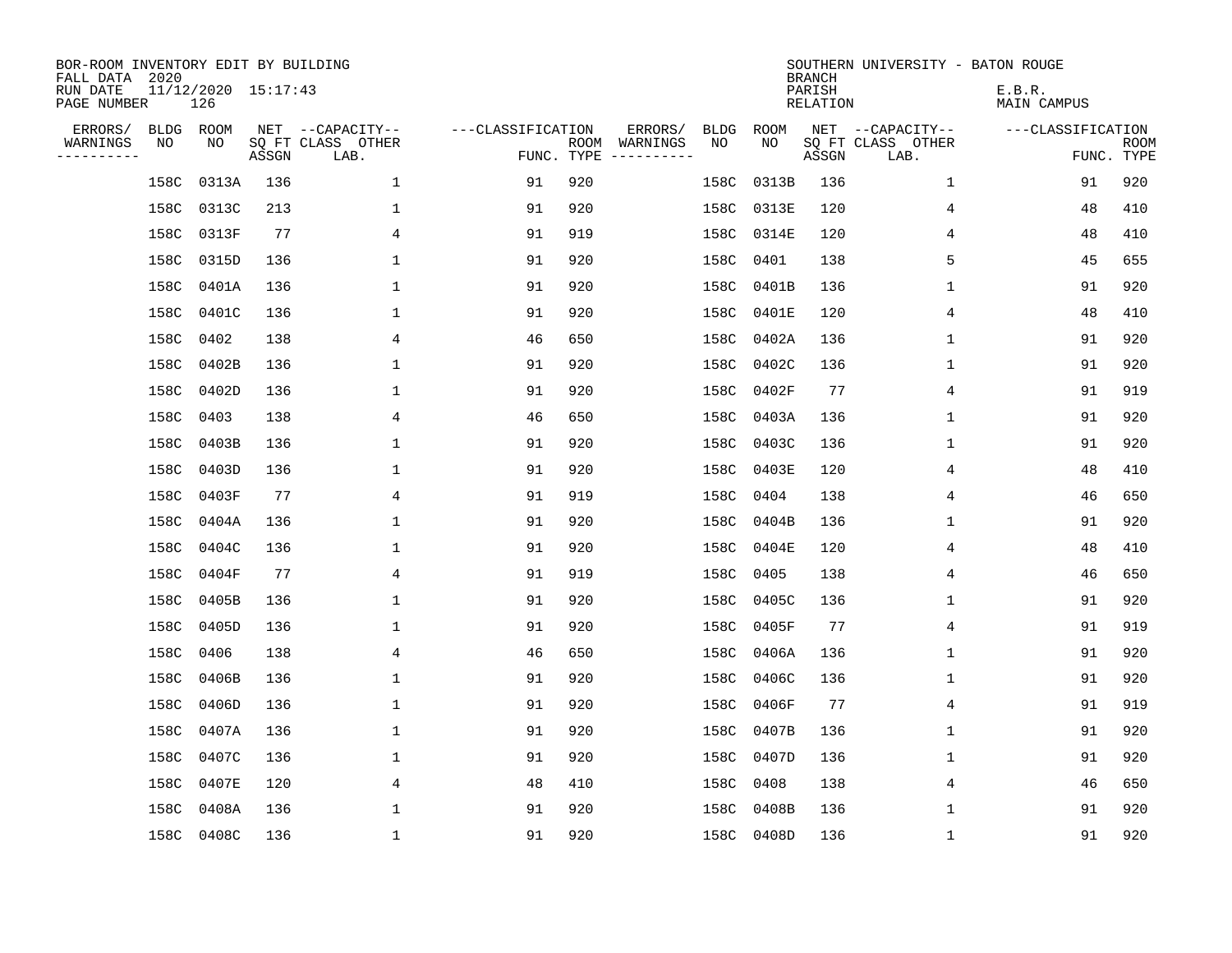| BOR-ROOM INVENTORY EDIT BY BUILDING<br>FALL DATA 2020 |      |                            |       |                           |                   |            |                              |             |            | <b>BRANCH</b>             | SOUTHERN UNIVERSITY - BATON ROUGE |                       |                           |
|-------------------------------------------------------|------|----------------------------|-------|---------------------------|-------------------|------------|------------------------------|-------------|------------|---------------------------|-----------------------------------|-----------------------|---------------------------|
| RUN DATE<br>PAGE NUMBER                               |      | 11/12/2020 15:17:43<br>127 |       |                           |                   |            |                              |             |            | PARISH<br><b>RELATION</b> |                                   | E.B.R.<br>MAIN CAMPUS |                           |
| ERRORS/                                               | BLDG | ROOM                       |       | NET --CAPACITY--          | ---CLASSIFICATION |            | ERRORS/                      | <b>BLDG</b> | ROOM       |                           | NET --CAPACITY--                  | ---CLASSIFICATION     |                           |
| WARNINGS<br>----------                                | ΝO   | NO                         | ASSGN | SQ FT CLASS OTHER<br>LAB. |                   | FUNC. TYPE | ROOM WARNINGS<br>----------- | NO          | NO         | ASSGN                     | SQ FT CLASS OTHER<br>LAB.         |                       | <b>ROOM</b><br>FUNC. TYPE |
|                                                       | 158C | 0408E                      | 120   | 4                         | 48                | 410        |                              | 158C        | 0408F      | 77                        | 4                                 | 91                    | 919                       |
|                                                       | 158C | 0409                       | 138   | 4                         | 46                | 650        |                              | 158C        | 0409B      | 136                       | 1                                 | 91                    | 920                       |
|                                                       | 158C | 0409C                      | 136   | 1                         | 91                | 920        |                              | 158C        | 0409D      | 136                       | 1                                 | 91                    | 920                       |
|                                                       | 158C | 0409F                      | 77    | 4                         | 91                | 919        |                              | 158C        | 0410       | 138                       | 4                                 | 46                    | 650                       |
|                                                       | 158C | 0410A                      | 136   | $\mathbf{1}$              | 91                | 920        |                              | 158C        | 0410B      | 136                       | $\mathbf 1$                       | 91                    | 920                       |
|                                                       | 158C | 0410C                      | 136   | $\mathbf{1}$              | 91                | 920        |                              | 158C        | 0410D      | 136                       | 1                                 | 91                    | 920                       |
|                                                       | 158C | 0410E                      | 120   | 4                         | 48                | 410        |                              | 158C        | 0410F      | 77                        | 4                                 | 91                    | 919                       |
|                                                       | 158C | 0411                       | 138   | 4                         | 46                | 650        |                              | 158C        | 0411A      | 136                       | $\mathbf 1$                       | 91                    | 920                       |
|                                                       | 158C | 0411B                      | 136   | $\mathbf{1}$              | 91                | 920        |                              | 158C        | 0411C      | 136                       | $\mathbf{1}$                      | 91                    | 920                       |
|                                                       | 158C | 0411E                      | 120   | 4                         | 48                | 410        |                              | 158C        | 0411F      | 77                        | 4                                 | 91                    | 919                       |
|                                                       | 158C | 0412                       | 138   | 4                         | 46                | 650        |                              | 158C        | 0412A      | 136                       | 1                                 | 91                    | 920                       |
|                                                       | 158C | 0412B                      | 136   | 1                         | 91                | 920        |                              | 158C        | 0412C      | 136                       | 1                                 | 91                    | 920                       |
|                                                       | 158C | 0412D                      | 136   | 1                         | 91                | 920        |                              | 158C        | 0412F      | 77                        | 4                                 | 91                    | 919                       |
|                                                       | 158C | 0413                       | 135   | 4                         | 46                | 650        |                              | 158C        | 0413A      | 136                       | 1                                 | 91                    | 920                       |
|                                                       | 158C | 0413B                      | 136   | 1                         | 91                | 920        |                              | 158C        | 0413C      | 136                       | 1                                 | 91                    | 920                       |
|                                                       | 158C | 0413D                      | 136   | 1                         | 91                | 920        |                              | 158C        | 0413E      | 120                       | 4                                 | 48                    | 410                       |
|                                                       | 158C | 0413F                      | 77    | 4                         | 91                | 919        |                              | 158C        | 0414E      | 120                       | 4                                 | 48                    | 410                       |
|                                                       | 158C | 0415                       | 147   | 4                         | 45                | 655        |                              | 158C        | 0501       | 138                       | 4                                 | 45                    | 655                       |
|                                                       | 158C | 0501A                      | 136   | 1                         | 91                | 920        |                              | 158C        | 0501B      | 136                       | 1                                 | 91                    | 920                       |
|                                                       | 158C | 0501C                      | 136   | 1                         | 91                | 920        |                              | 158C        | 0501D      | 136                       | 1                                 | 91                    | 920                       |
|                                                       | 158C | 0501F                      | 77    | 4                         | 91                | 919        |                              | 158C        | 0502       | 138                       | 4                                 | 46                    | 650                       |
|                                                       | 158C | 0502A                      | 136   | $\mathbf{1}$              | 91                | 920        |                              | 158C        | 0502B      | 136                       | $\mathbf 1$                       | 91                    | 920                       |
|                                                       | 158C | 0502C                      | 136   | 1                         | 91                | 920        |                              | 158C        | 0502D      | 136                       | 1                                 | 91                    | 920                       |
|                                                       | 158C | 0502E                      | 120   | 4                         | 48                | 410        |                              | 158C        | 0502F      | 77                        | 4                                 | 91                    | 919                       |
|                                                       | 158C | 0503                       | 138   | 4                         | 46                | 650        |                              | 158C        | 0503A      | 136                       | $\mathbf 1$                       | 91                    | 920                       |
|                                                       |      | 158C 0503B                 | 136   | $\mathbf{1}$              | 91                | 920        |                              |             | 158C 0503C | 136                       | 1                                 | 91                    | 920                       |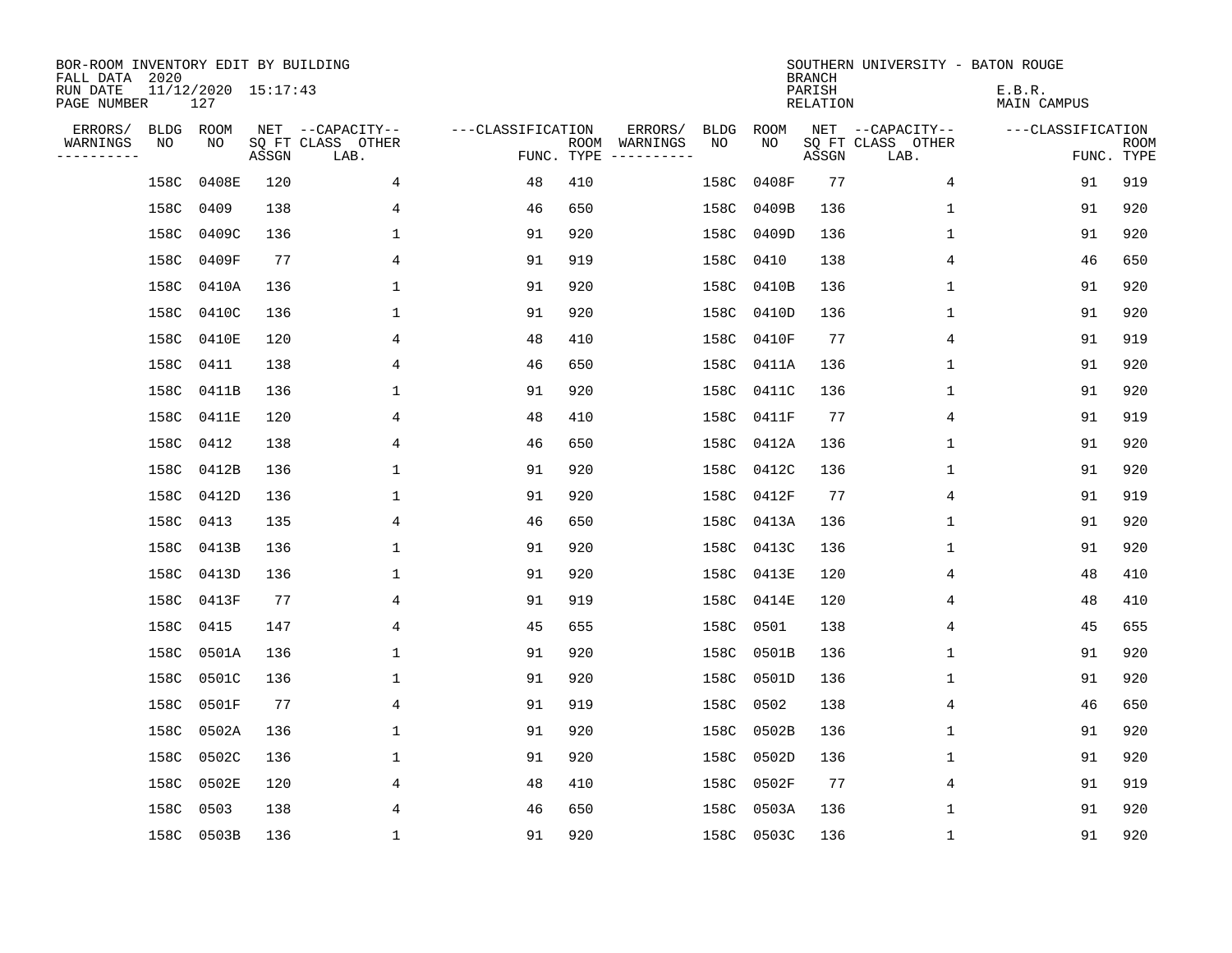| BOR-ROOM INVENTORY EDIT BY BUILDING<br>FALL DATA 2020 |      |                            |       |                           |                   |                    |                         |             |            | <b>BRANCH</b>             | SOUTHERN UNIVERSITY - BATON ROUGE |                       |                           |
|-------------------------------------------------------|------|----------------------------|-------|---------------------------|-------------------|--------------------|-------------------------|-------------|------------|---------------------------|-----------------------------------|-----------------------|---------------------------|
| RUN DATE<br>PAGE NUMBER                               |      | 11/12/2020 15:17:43<br>128 |       |                           |                   |                    |                         |             |            | PARISH<br><b>RELATION</b> |                                   | E.B.R.<br>MAIN CAMPUS |                           |
| ERRORS/                                               | BLDG | ROOM                       |       | NET --CAPACITY--          | ---CLASSIFICATION |                    | ERRORS/                 | <b>BLDG</b> | ROOM       |                           | NET --CAPACITY--                  | ---CLASSIFICATION     |                           |
| WARNINGS<br>-----------                               | ΝO   | NO                         | ASSGN | SQ FT CLASS OTHER<br>LAB. |                   | ROOM<br>FUNC. TYPE | WARNINGS<br>----------- | NO          | NO         | ASSGN                     | SQ FT CLASS OTHER<br>LAB.         |                       | <b>ROOM</b><br>FUNC. TYPE |
|                                                       | 158C | 0503E                      | 120   | 4                         | 48                | 410                |                         | 158C        | 0503F      | 77                        | 4                                 | 91                    | 919                       |
|                                                       | 158C | 0504                       | 138   | 4                         | 46                | 650                |                         | 158C        | 0504A      | 136                       | 1                                 | 91                    | 920                       |
|                                                       | 158C | 0504B                      | 136   | 1                         | 91                | 920                |                         | 158C        | 0504C      | 136                       | 1                                 | 91                    | 920                       |
|                                                       | 158C | 0504D                      | 136   | 1                         | 91                | 920                |                         | 158C        | 0504E      | 120                       | 4                                 | 48                    | 410                       |
|                                                       | 158C | 0504F                      | 77    | 4                         | 91                | 919                |                         | 158C        | 0505       | 138                       | 4                                 | 46                    | 650                       |
|                                                       | 158C | 0505A                      | 136   | 1                         | 91                | 920                |                         | 158C        | 0505B      | 136                       | 1                                 | 91                    | 920                       |
|                                                       | 158C | 0505C                      | 136   | $\mathbf{1}$              | 91                | 920                |                         | 158C        | 0505D      | 136                       | $\mathbf 1$                       | 91                    | 920                       |
|                                                       | 158C | 0505E                      | 120   | 4                         | 48                | 410                |                         | 158C        | 0505F      | 77                        | 4                                 | 91                    | 919                       |
|                                                       | 158C | 0506                       | 138   | 4                         | 46                | 650                |                         | 158C        | 0506A      | 136                       | $\mathbf 1$                       | 91                    | 920                       |
|                                                       | 158C | 0506B                      | 136   | $\mathbf{1}$              | 91                | 920                |                         | 158C        | 0506C      | 136                       | 1                                 | 91                    | 920                       |
|                                                       | 158C | 0506D                      | 136   | 1                         | 91                | 920                |                         | 158C        | 0506F      | 77                        | 4                                 | 91                    | 919                       |
|                                                       | 158C | 0507                       | 138   | 4                         | 46                | 650                |                         | 158C        | 0507A      | 136                       | 1                                 | 91                    | 920                       |
|                                                       | 158C | 0507B                      | 136   | 1                         | 91                | 920                |                         | 158C        | 0507C      | 136                       | 1                                 | 91                    | 920                       |
|                                                       | 158C | 0507D                      | 136   | 1                         | 91                | 920                |                         | 158C        | 0507E      | 120                       | 4                                 | 48                    | 410                       |
|                                                       | 158C | 0507F                      | 77    | 4                         | 91                | 919                |                         | 158C        | 0508       | 138                       | 4                                 | 46                    | 650                       |
|                                                       | 158C | 0508A                      | 136   | $\mathbf{1}$              | 91                | 920                |                         | 158C        | 0508B      | 136                       | 1                                 | 91                    | 920                       |
|                                                       | 158C | 0508C                      | 136   | 1                         | 91                | 920                |                         | 158C        | 0508D      | 136                       | 1                                 | 91                    | 920                       |
|                                                       | 158C | 0508E                      | 120   | 4                         | 48                | 410                |                         | 158C        | 0508F      | 77                        | 4                                 | 91                    | 919                       |
|                                                       | 158C | 0509                       | 138   | 4                         | 46                | 650                |                         | 158C        | 0509A      | 136                       | 1                                 | 91                    | 920                       |
|                                                       | 158C | 0509C                      | 136   | 1                         | 91                | 920                |                         | 158C        | 0509D      | 136                       | 1                                 | 91                    | 920                       |
|                                                       | 158C | 0509E                      | 120   | 4                         | 48                | 410                |                         | 158C        | 0509F      | 77                        | 4                                 | 91                    | 919                       |
|                                                       | 158C | 0510                       | 138   | 4                         | 46                | 650                |                         | 158C        | 0510A      | 136                       | 1                                 | 91                    | 920                       |
|                                                       | 158C | 0510B                      | 136   | 1                         | 91                | 920                |                         | 158C        | 0510C      | 136                       | 1                                 | 91                    | 920                       |
|                                                       | 158C | 0510E                      | 120   | 4                         | 48                | 410                |                         | 158C        | 0510F      | 77                        | 4                                 | 91                    | 919                       |
|                                                       | 158C | 0511                       | 138   | 4                         | 46                | 650                |                         | 158C        | 0511A      | 136                       | $\mathbf 1$                       | 91                    | 920                       |
|                                                       |      | 158C 0511B                 | 136   | $\mathbf{1}$              | 91                | 920                |                         |             | 158C 0511C | 136                       | 1                                 | 91                    | 920                       |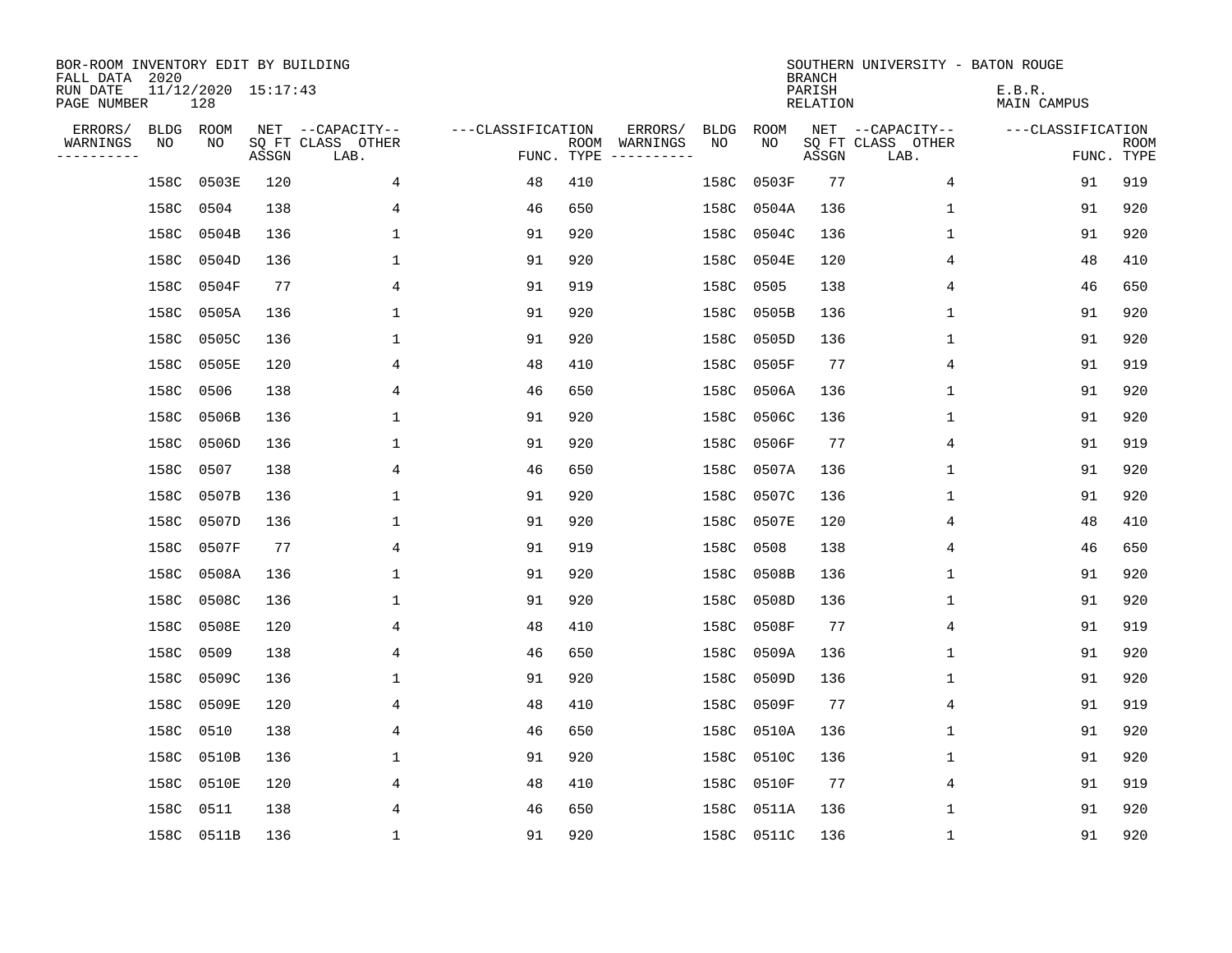| BOR-ROOM INVENTORY EDIT BY BUILDING<br>FALL DATA 2020 |      |                            |       |                           |                   |                    |          |             |             | <b>BRANCH</b>             | SOUTHERN UNIVERSITY - BATON ROUGE |                       |                           |
|-------------------------------------------------------|------|----------------------------|-------|---------------------------|-------------------|--------------------|----------|-------------|-------------|---------------------------|-----------------------------------|-----------------------|---------------------------|
| RUN DATE<br>PAGE NUMBER                               |      | 11/12/2020 15:17:43<br>129 |       |                           |                   |                    |          |             |             | PARISH<br><b>RELATION</b> |                                   | E.B.R.<br>MAIN CAMPUS |                           |
| ERRORS/                                               | BLDG | ROOM                       |       | NET --CAPACITY--          | ---CLASSIFICATION |                    | ERRORS/  | <b>BLDG</b> | <b>ROOM</b> |                           | NET --CAPACITY--                  | ---CLASSIFICATION     |                           |
| WARNINGS<br>----------                                | NO   | NO                         | ASSGN | SQ FT CLASS OTHER<br>LAB. |                   | ROOM<br>FUNC. TYPE | WARNINGS | NO          | NO          | ASSGN                     | SQ FT CLASS OTHER<br>LAB.         |                       | <b>ROOM</b><br>FUNC. TYPE |
|                                                       | 158C | 0511D                      | 136   | 1                         | 91                | 920                |          | 158C        | 0511F       | 77                        | 4                                 | 91                    | 919                       |
|                                                       | 158C | 0512                       | 138   | 4                         | 46                | 650                |          | 158C        | 0512A       | 136                       | 1                                 | 91                    | 920                       |
|                                                       | 158C | 0512B                      | 136   | 1                         | 91                | 920                |          | 158C        | 0512C       | 136                       | 1                                 | 91                    | 920                       |
|                                                       | 158C | 0512D                      | 136   | $\mathbf{1}$              | 91                | 920                |          | 158C        | 0512E       | 120                       | 4                                 | 48                    | 410                       |
|                                                       | 158C | 0512F                      | 77    | 4                         | 91                | 919                |          | 158C        | 0513        | 138                       | 4                                 | 46                    | 650                       |
|                                                       | 158C | 0513A                      | 136   | 1                         | 91                | 920                |          | 158C        | 0513B       | 136                       | $\mathbf 1$                       | 91                    | 920                       |
|                                                       | 158C | 0513C                      | 136   | $\mathbf{1}$              | 91                | 920                |          | 158C        | 0513E       | 120                       | 10                                | 48                    | 410                       |
|                                                       | 158C | 0513F                      | 77    | 4                         | 91                | 919                |          | 158C        | 0514F       | 77                        | 4                                 | 91                    | 919                       |
|                                                       | 158C | 0515                       | 147   | 10                        | 45                | 655                |          | 158C        | 0518        | 91                        | 5                                 | 45                    | 655                       |
|                                                       | 158C | 0601                       | 138   | 4                         | 46                | 650                |          | 158C        | 0601A       | 136                       | $\mathbf 1$                       | 91                    | 920                       |
|                                                       | 158C | 0601B                      | 136   | $\mathbf{1}$              | 91                | 920                |          | 158C        | 0601C       | 786                       | 1                                 | 91                    | 920                       |
|                                                       | 158C | 0601D                      | 136   | $\mathbf{1}$              | 91                | 920                |          | 158C        | 0601E       | 120                       | 4                                 | 48                    | 410                       |
|                                                       | 158C | 0602                       | 138   | 4                         | 46                | 650                |          | 158C        | 0602A       | 136                       | 1                                 | 91                    | 920                       |
|                                                       | 158C | 0602B                      | 136   | 1                         | 91                | 920                |          | 158C        | 0602C       | 136                       | 1                                 | 91                    | 920                       |
|                                                       | 158C | 0602D                      | 136   | 1                         | 91                | 920                |          | 158C        | 0602E       | 120                       | 4                                 | 48                    | 410                       |
|                                                       | 158C | 0602F                      | 77    | 4                         | 91                | 919                |          | 158C        | 0603        | 138                       | 4                                 | 46                    | 650                       |
|                                                       | 158C | 0603A                      | 136   | 1                         | 91                | 920                |          | 158C        | 0603B       | 136                       | 1                                 | 91                    | 920                       |
|                                                       | 158C | 0603C                      | 136   | $\mathbf{1}$              | 91                | 920                |          | 158C        | 0603D       | 136                       | $\mathbf 1$                       | 91                    | 920                       |
|                                                       | 158C | 0603F                      | 77    | 4                         | 91                | 919                |          | 158C        | 0604        | 138                       | 4                                 | 46                    | 650                       |
|                                                       | 158C | 0604A                      | 136   | 1                         | 91                | 920                |          | 158C        | 0604B       | 136                       | 1                                 | 91                    | 920                       |
|                                                       | 158C | 0604C                      | 136   | 1                         | 91                | 920                |          | 158C        | 0604D       | 136                       | 1                                 | 91                    | 920                       |
|                                                       | 158C | 0604E                      | 120   | 4                         | 48                | 410                |          | 158C        | 0604F       | 77                        | 4                                 | 91                    | 919                       |
|                                                       | 158C | 0605                       | 138   | 4                         | 46                | 650                |          | 158C        | 0605A       | 136                       | 1                                 | 91                    | 920                       |
|                                                       | 158C | 0605B                      | 136   | 1                         | 91                | 920                |          | 158C        | 0605C       | 136                       | 1                                 | 91                    | 920                       |
|                                                       | 158C | 0605E                      | 120   | 4                         | 48                | 410                |          | 158C        | 0605F       | 77                        | 4                                 | 91                    | 919                       |
|                                                       | 158C | 0606                       | 138   | 4                         | 46                | 650                |          |             | 158C 0606A  | 136                       | $\mathbf{1}$                      | 91                    | 920                       |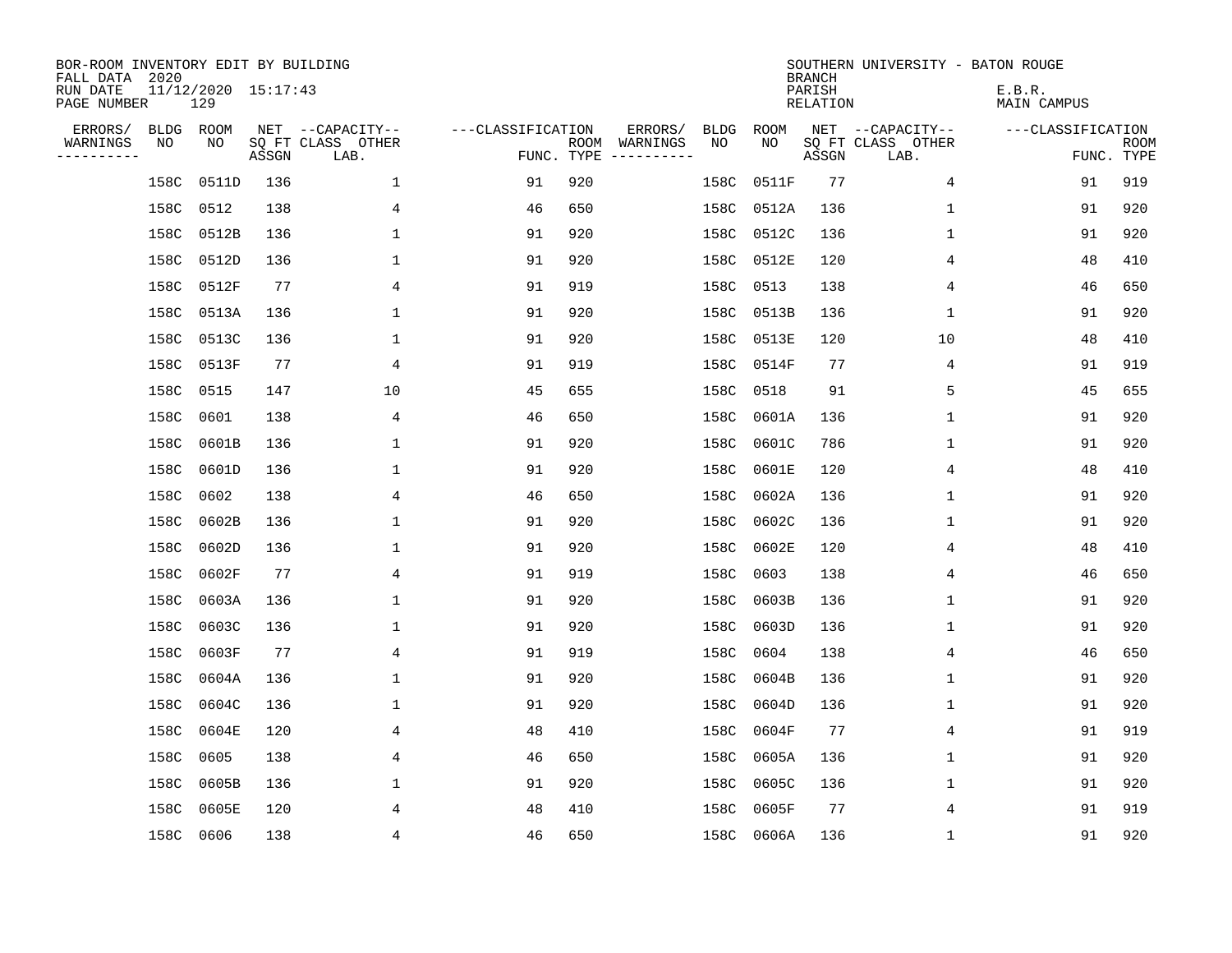| BOR-ROOM INVENTORY EDIT BY BUILDING<br>FALL DATA 2020 |            |                            |       |                                               |                   |            |                                         |                   |                   | <b>BRANCH</b>      | SOUTHERN UNIVERSITY - BATON ROUGE             |                       |        |                           |
|-------------------------------------------------------|------------|----------------------------|-------|-----------------------------------------------|-------------------|------------|-----------------------------------------|-------------------|-------------------|--------------------|-----------------------------------------------|-----------------------|--------|---------------------------|
| RUN DATE<br>PAGE NUMBER                               |            | 11/12/2020 15:17:43<br>130 |       |                                               |                   |            |                                         |                   |                   | PARISH<br>RELATION |                                               | E.B.R.<br>MAIN CAMPUS |        |                           |
| ERRORS/<br>WARNINGS<br>----------                     | BLDG<br>NO | ROOM<br>NO                 | ASSGN | NET --CAPACITY--<br>SO FT CLASS OTHER<br>LAB. | ---CLASSIFICATION | FUNC. TYPE | ERRORS/<br>ROOM WARNINGS<br>----------- | <b>BLDG</b><br>NO | <b>ROOM</b><br>NO | ASSGN              | NET --CAPACITY--<br>SQ FT CLASS OTHER<br>LAB. | ---CLASSIFICATION     |        | <b>ROOM</b><br>FUNC. TYPE |
|                                                       | 158C       | 0606B                      | 136   | $\mathbf{1}$                                  | 91                | 920        |                                         | 158C              | 0606C             | 136                | $\mathbf{1}$                                  |                       | 91     | 920                       |
|                                                       | 158C       | 0606D                      | 136   | 1                                             | 91                | 920        |                                         | 158C              | 0606F             | 77                 | 4                                             |                       | 91     | 919                       |
|                                                       | 158C       | 0607                       | 138   | 4                                             | 46                | 650        |                                         | 158C              | 0607A             | 136                | 1                                             |                       | 91     | 920                       |
|                                                       | 158C       | 0607B                      | 136   | $\mathbf{1}$                                  | 91                | 920        |                                         | 158C              | 0607C             | 136                | 1                                             |                       | 91     | 920                       |
|                                                       | 158C       | 0607D                      | 136   | 1                                             | 91                | 920        |                                         | 158C              | 0607E             | 120                | 4                                             |                       | 48     | 410                       |
|                                                       | 158C       | 0607F                      | 77    | 4                                             | 91                | 919        |                                         | 158C              | 0608              | 138                | 4                                             |                       | 46     | 650                       |
|                                                       | 158C       | 0608A                      | 136   | 1                                             | 91                | 920        |                                         | 158C              | 0608B             | 136                | 1                                             |                       | 91     | 920                       |
|                                                       | 158C       | 0608C                      | 136   | 1                                             | 91                | 920        |                                         | 158C              | 0608D             | 136                | $\mathbf 1$                                   |                       | 91     | 920                       |
|                                                       | 158C       | 0608E                      | 120   | 4                                             | 48                | 410        |                                         | 158C              | 0608F             | 77                 | 4                                             |                       | 91     | 919                       |
|                                                       | 158C       | 0609                       | 138   | 4                                             | 46                | 650        |                                         | 158C              | 0609A             | 136                | 1                                             |                       | 91     | 920                       |
|                                                       | 158C       | 0609C                      | 136   | $\mathbf{1}$                                  | 91                | 920        |                                         | 158C              | 0609D             | 136                | $\mathbf 1$                                   |                       | 91     | 920                       |
|                                                       | 158C       | 0609E                      | 138   | 4                                             | 46                | 650        |                                         | 158C              | 0609F             | 138                | 4                                             |                       | 91     | 919                       |
|                                                       | 158C       | 0610                       | 138   | 4                                             | 46                | 650        |                                         | 158C              | 0610B             | 136                | 1                                             |                       | 91     | 920                       |
|                                                       | 158C       | 0610C                      | 136   | 1                                             | 91                | 920        |                                         | 158C              | 0610D             | 136                | 1                                             |                       | 91     | 920                       |
|                                                       | 158C       | 0610E                      | 120   | 4                                             | 48                | 410        |                                         | 158C              | 0610F             | 77                 | 4                                             |                       | 91     | 919                       |
|                                                       | 158C       | 0611                       | 138   | 4                                             | 46                | 650        |                                         | 158C              | 0611A             | 136                | 1                                             |                       | 91     | 920                       |
|                                                       | 158C       | 0611B                      | 136   | 1                                             | 91                | 920        |                                         | 158C              | 0611C             | 136                | 1                                             |                       | 91     | 920                       |
|                                                       | 158C       | 0611D                      | 136   | $\mathbf{1}$                                  | 91                | 920        |                                         | 158C              | 0611E             | 120                | 4                                             |                       | 48     | 410                       |
|                                                       | 158C       | 0611F                      | 77    | 4                                             | 91                | 919        |                                         | 158C              | 0612              | 138                | 4                                             |                       | 46     | 650                       |
|                                                       | 158C       | 0612A                      | 136   | $\mathbf{1}$                                  | 91                | 920        |                                         | 158C              | 0612B             | 136                | 1                                             |                       | 91     | 920                       |
|                                                       | 158C       | 0612C                      | 136   | $\mathbf{1}$                                  | 91                | 920        |                                         | 158C              | 0612D             | 136                | 1                                             |                       | 91     | 920                       |
|                                                       | 158C       | 0612F                      | 77    | 4                                             | 91                | 919        |                                         | 158C              | 0613              | 138                | 4                                             |                       | 46     | 650                       |
|                                                       | 158C       | 0613A                      | 136   | $\mathbf{1}$                                  | 91                | 920        |                                         | 158C              | 0613B             | 136                | 1                                             |                       | 91     | 920                       |
|                                                       | 158C       | 0613C                      | 136   | 1                                             | 91                | 920        |                                         | 158C              | 0613E             | 120                | 10                                            |                       | 48     | 410                       |
|                                                       | 158C       | 0613F                      | 77    | 4                                             | 91                | 919        |                                         |                   | 158C 0614D        | 136                | 1                                             |                       | 91     | 920                       |
|                                                       | 158C       | 0615F                      | 77    | 4                                             | 91                | 920        |                                         |                   |                   |                    | TOTAL ASSIGNABLE & UNASSIGNABLE SQFT:         |                       | 59,463 |                           |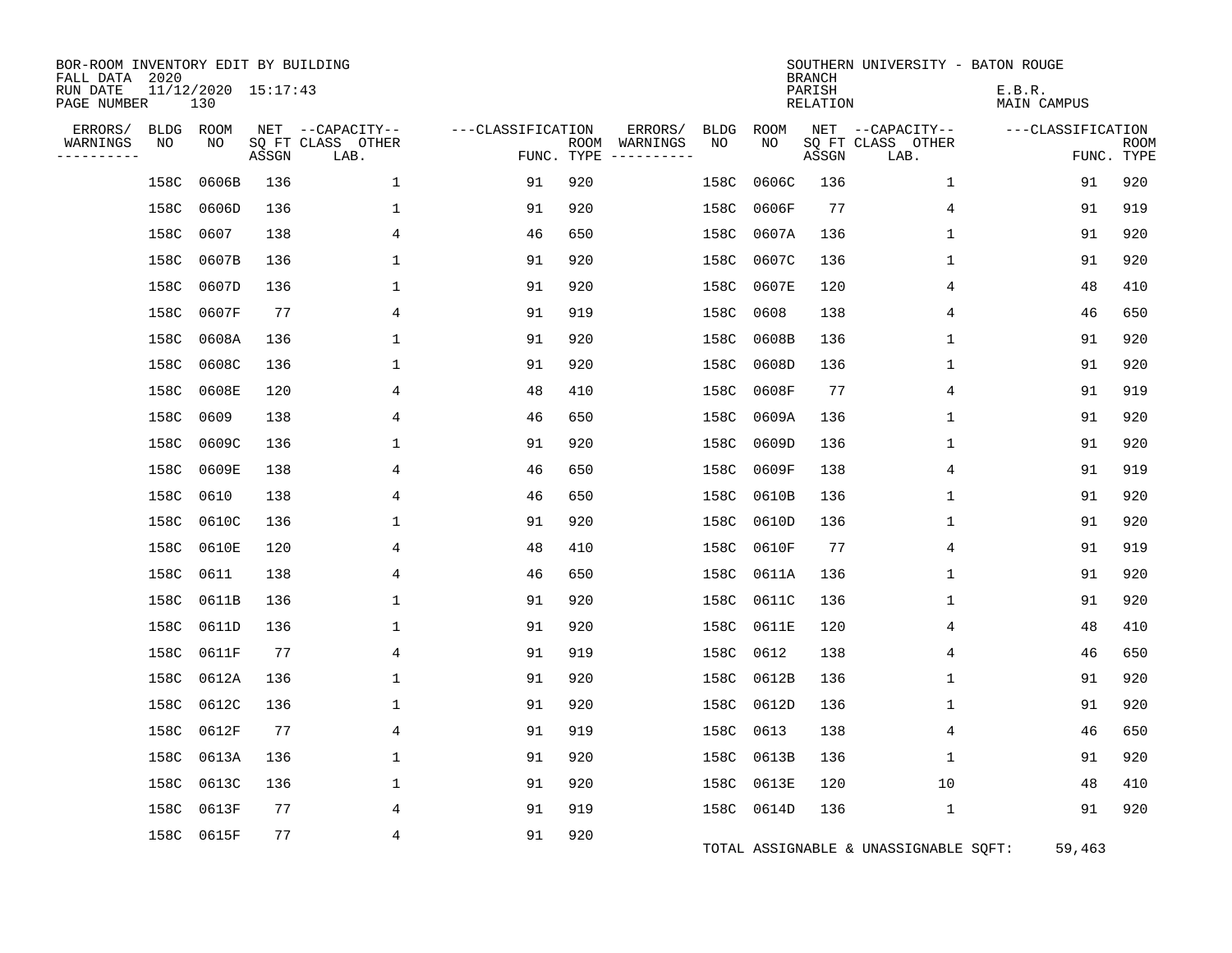| BOR-ROOM INVENTORY EDIT BY BUILDING<br>FALL DATA 2020 |           |                |                      |    |        |           | BRANCH                                                  | SOUTHERN UNIVERSITY - BATON ROUGE                                 |                |                                                                                                                       |        |
|-------------------------------------------------------|-----------|----------------|----------------------|----|--------|-----------|---------------------------------------------------------|-------------------------------------------------------------------|----------------|-----------------------------------------------------------------------------------------------------------------------|--------|
| RUN DATE 11/12/2020 15:17:43<br>PAGE NUMBER 131       |           |                |                      |    |        |           | PARISH<br>RELATION                                      |                                                                   |                | E.B.R.<br>MAIN CAMPUS                                                                                                 |        |
|                                                       |           |                |                      |    |        |           |                                                         |                                                                   |                |                                                                                                                       |        |
| -----------                                           |           |                |                      |    |        |           |                                                         |                                                                   |                |                                                                                                                       |        |
|                                                       |           |                |                      |    |        |           | TOTAL NUMBER CLASSROOMS<br>TOTAL NUMBER LABS 210        | TOTAL NUMBER COMPUTER CLASSROOMS<br>TOTAL NUMBER SPECIAL LABS 220 |                | TOTAL NET ASSIGN SQ. FT. IN ROOM FILE 59,463                                                                          |        |
|                                                       | 165A 0050 | 250            | 2                    | 51 | 315    | 165A 0051 | 250                                                     |                                                                   | 2              |                                                                                                                       | 51 315 |
|                                                       | 165A 0052 | 100            | 5                    | 91 | 630    | 165A 0053 | 250                                                     |                                                                   | $\overline{a}$ | 51                                                                                                                    | 315    |
|                                                       | 165A 0054 | 150            | 2                    | 91 | 919    | 165A 0055 | 200                                                     |                                                                   | 2              | 51                                                                                                                    | 315    |
|                                                       | 165A 0056 | 150            | $\overline{2}$       | 91 | 919    | 165A 0057 | 250                                                     |                                                                   | 2              | 51                                                                                                                    | 315    |
|                                                       | 165A 0058 | 250            | 2                    | 51 | 315    | 165A 0059 | 250                                                     |                                                                   | 2              | 51                                                                                                                    | 315    |
|                                                       | 165A 0102 | 250            | 2                    | 51 | 315    |           | TOTAL NUMBER CLASSROOMS<br>TOTAL NUMBER LABS 210        | TOTAL NUMBER COMPUTER CLASSROOMS<br>TOTAL NUMBER SPECIAL LABS 220 |                | TOTAL ASSIGNABLE & UNASSIGNABLE SQFT: 2,350<br>TOTAL NET ASSIGN SQ. FT. IN ROOM FILE 2,350                            |        |
|                                                       | 172A 0101 | 500            | $\overline{1}$       |    | 71 745 |           | TOTAL NUMBER CLASSROOMS<br>TOTAL NUMBER LABS 210        | TOTAL NUMBER COMPUTER CLASSROOMS<br>TOTAL NUMBER SPECIAL LABS 220 |                | 500<br>TOTAL ASSIGNABLE & UNASSIGNABLE SQFT:<br>TOTAL NET ASSIGN SQ. FT. IN ROOM FILE<br>500                          |        |
|                                                       |           | 173A 0100 3250 | 10                   | 48 | 570    | 173A 0103 | 630<br>TOTAL NUMBER CLASSROOMS<br>TOTAL NUMBER LABS 210 | TOTAL NUMBER COMPUTER CLASSROOMS<br>TOTAL NUMBER SPECIAL LABS 220 |                | 22 570<br>175A 0105 630<br>TOTAL ASSIGNABLE & UNASSIGNABLE SQFT: 3,880<br>TOTAL NET ASSIGN SQ. FT. IN ROOM FILE 3,880 |        |
|                                                       |           |                | 193A 2005 15200<br>2 | 93 | 523    |           | TOTAL NUMBER CLASSROOMS<br>TOTAL NUMBER LABS 210        | TOTAL NUMBER COMPUTER CLASSROOMS<br>TOTAL NUMBER SPECIAL LABS 220 |                | TOTAL ASSIGNABLE & UNASSIGNABLE SQFT: 15,200<br>TOTAL NET ASSIGN SQ. FT. IN ROOM FILE 15,200                          |        |
|                                                       | 193B 0100 | 62             |                      | 00 | 030    | 193B 1001 | 270                                                     |                                                                   | 20             | 51                                                                                                                    | 670    |
|                                                       | 193B 1002 | 302            |                      | 00 | 020    | 193B 1003 | 102                                                     |                                                                   | 20             | 51                                                                                                                    | 670    |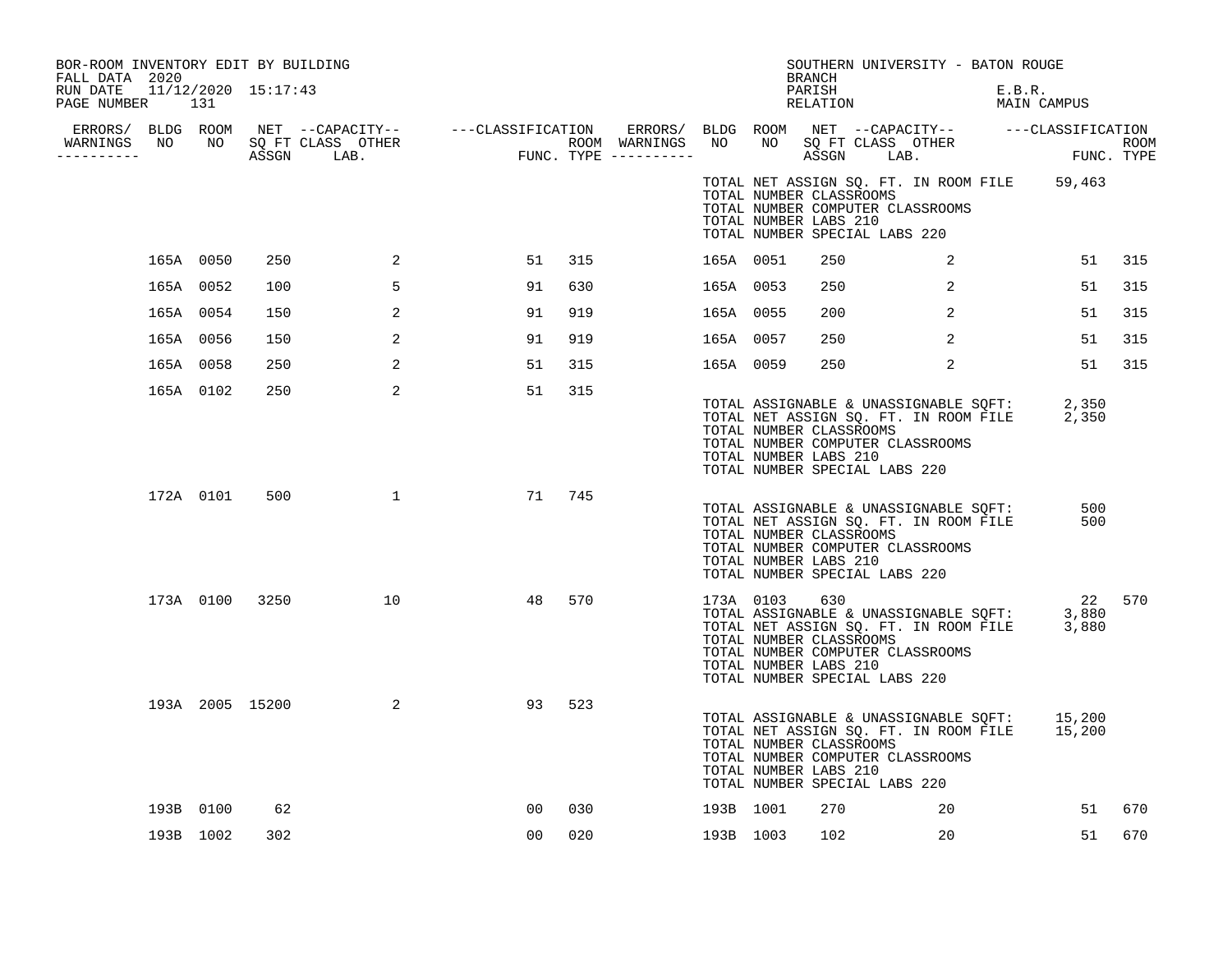| BOR-ROOM INVENTORY EDIT BY BUILDING<br>FALL DATA 2020 |           |           |     |                                                |                                                                                                             |     |                                            |           |                 | BRANCH                                                                                   |                                                                                                                    | SOUTHERN UNIVERSITY - BATON ROUGE                                                          |                 |             |
|-------------------------------------------------------|-----------|-----------|-----|------------------------------------------------|-------------------------------------------------------------------------------------------------------------|-----|--------------------------------------------|-----------|-----------------|------------------------------------------------------------------------------------------|--------------------------------------------------------------------------------------------------------------------|--------------------------------------------------------------------------------------------|-----------------|-------------|
| RUN DATE 11/12/2020 15:17:43<br>PAGE NUMBER 132       |           |           |     |                                                |                                                                                                             |     |                                            |           |                 | PARISH<br>RELATION                                                                       |                                                                                                                    | E.B.R.<br>MAIN CAMPUS                                                                      |                 |             |
|                                                       |           |           |     |                                                | ERRORS/ BLDG ROOM NET --CAPACITY--  ---CLASSIFICATION ERRORS/ BLDG ROOM NET --CAPACITY--  ---CLASSIFICATION |     |                                            |           |                 |                                                                                          |                                                                                                                    |                                                                                            |                 |             |
| ----------                                            |           |           |     | WARNINGS NO NO SQ FT CLASS OTHER<br>ASSGN LAB. | FUN                                                                                                         |     | ROOM WARNINGS NO<br>$FUNC. TYPE$ --------- |           | NO <sub>1</sub> |                                                                                          | SQ FT CLASS OTHER<br>ASSGN LAB.                                                                                    |                                                                                            | FUNC. TYPE      | <b>ROOM</b> |
|                                                       |           | 193B 1004 | 138 | 12                                             | 42                                                                                                          | 620 |                                            | 193B 1005 |                 | 121                                                                                      |                                                                                                                    |                                                                                            | 00 <sub>o</sub> | 030         |
|                                                       | 193B 1006 |           | 145 | $\overline{1}$                                 | 45                                                                                                          | 310 |                                            | 193B 1007 |                 | 151                                                                                      | 5                                                                                                                  |                                                                                            | 51              | 525         |
|                                                       | 193B 1008 |           | 191 |                                                | 00                                                                                                          | 020 |                                            | 193B 1009 |                 | 124                                                                                      | $5^{\circ}$                                                                                                        |                                                                                            | 51              | 680         |
|                                                       | 193B 1010 |           | 84  | 1                                              | 51                                                                                                          | 665 |                                            | 193B 1011 |                 | 580                                                                                      | $5^{\circ}$                                                                                                        |                                                                                            | 51              | 680         |
|                                                       | 193B 1012 |           | 60  | 12                                             | 42                                                                                                          | 620 |                                            | 193B 1013 |                 | 180                                                                                      |                                                                                                                    |                                                                                            | 00              | 030         |
|                                                       | 193B 1014 |           | 120 | 10                                             | 51                                                                                                          | 625 |                                            | 193B 1015 |                 | 400                                                                                      |                                                                                                                    |                                                                                            | 0 <sub>0</sub>  | 030         |
|                                                       | 193B 2000 |           | 60  | 1                                              | 45                                                                                                          | 310 |                                            | 193B 2001 |                 | 54                                                                                       |                                                                                                                    |                                                                                            | 00              | 020         |
|                                                       | 193B 2004 |           | 116 | $\mathbf{1}$                                   | 45                                                                                                          | 310 |                                            | 193B 2007 |                 | 76                                                                                       |                                                                                                                    |                                                                                            | 00              | 030         |
|                                                       | 193B 2008 |           | 134 |                                                | 0 <sub>0</sub>                                                                                              | 030 |                                            | 193B 2009 |                 | 192<br>TOTAL NUMBER CLASSROOMS<br>TOTAL NUMBER LABS 210<br>TOTAL NUMBER SPECIAL LABS 220 | TOTAL NUMBER COMPUTER CLASSROOMS                                                                                   | TOTAL ASSIGNABLE & UNASSIGNABLE SQFT: 3,662<br>TOTAL NET ASSIGN SQ. FT. IN ROOM FILE 1,950 | 00              | 030         |
|                                                       |           |           |     | 5 <sup>5</sup><br>193C 0100 1500               | 91                                                                                                          | 635 |                                            |           |                 | TOTAL NUMBER CLASSROOMS<br>TOTAL NUMBER LABS 210<br>TOTAL NUMBER SPECIAL LABS 220        | TOTAL NUMBER COMPUTER CLASSROOMS                                                                                   | TOTAL ASSIGNABLE & UNASSIGNABLE SQFT: 1,500<br>TOTAL NET ASSIGN SQ. FT. IN ROOM FILE 1,500 |                 |             |
|                                                       |           | 193D 0100 | 190 | $\mathbf{1}$                                   | 91                                                                                                          | 525 |                                            |           |                 | TOTAL NUMBER CLASSROOMS<br>TOTAL NUMBER LABS 210<br>TOTAL NUMBER SPECIAL LABS 220        | TOTAL ASSIGNABLE & UNASSIGNABLE SOFT:<br>TOTAL NET ASSIGN SQ. FT. IN ROOM FILE<br>TOTAL NUMBER COMPUTER CLASSROOMS |                                                                                            | 190<br>190      |             |
|                                                       |           | 193E 0101 | 290 | 15                                             | 91 525                                                                                                      |     |                                            |           |                 | TOTAL NUMBER CLASSROOMS<br>TOTAL NUMBER LABS 210<br>TOTAL NUMBER SPECIAL LABS 220        | TOTAL ASSIGNABLE & UNASSIGNABLE SQFT:<br>TOTAL NET ASSIGN SQ. FT. IN ROOM FILE<br>TOTAL NUMBER COMPUTER CLASSROOMS |                                                                                            | 290<br>290      |             |
|                                                       |           | 193F 0100 | 397 | 15                                             | 91 525                                                                                                      |     |                                            |           |                 |                                                                                          | TOTAL ASSIGNABLE & UNASSIGNABLE SQFT:                                                                              |                                                                                            | 397             |             |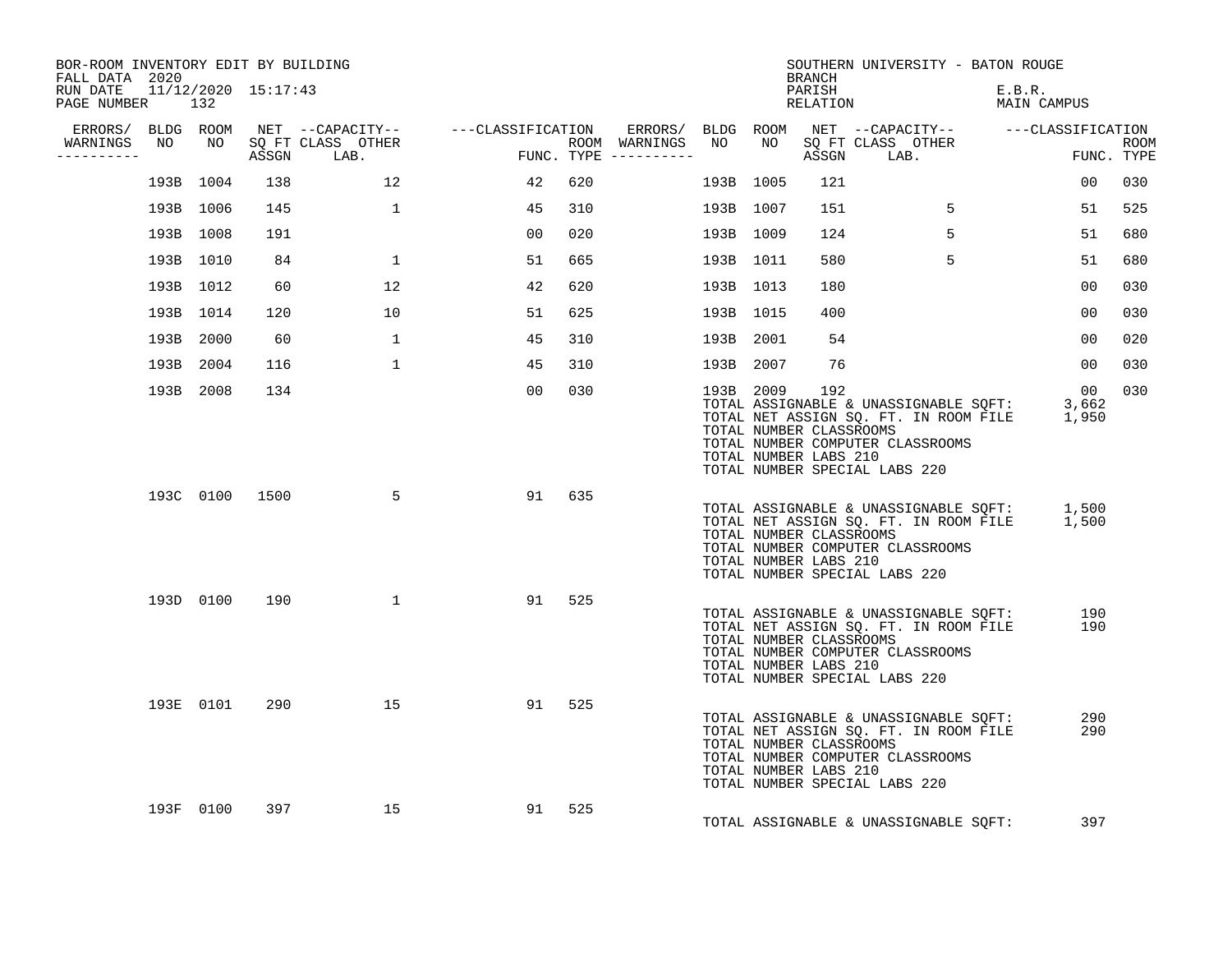| BOR-ROOM INVENTORY EDIT BY BUILDING |                      |                     |          |             |                                       | SOUTHERN UNIVERSITY - BATON ROUGE |                   |      |
|-------------------------------------|----------------------|---------------------|----------|-------------|---------------------------------------|-----------------------------------|-------------------|------|
| 2020<br>FALL DATA                   |                      |                     |          |             | BRANCH                                |                                   |                   |      |
| 11/12/2020 15:17:43<br>RUN DATE     |                      |                     |          | PARISH      |                                       |                                   | E.B.R.            |      |
| 133<br>PAGE NUMBER                  |                      |                     |          |             | RELATION                              |                                   | MAIN CAMPUS       |      |
| ERRORS/<br>ROOM<br>BLDG             | NET<br>--CAPACITY--  | ---CLASSIFICATION   | ERRORS/  | <b>BLDG</b> | ROOM<br>NET                           | --CAPACITY--                      | ---CLASSIFICATION |      |
| WARNINGS<br>NO.<br>NO               | SO FT CLASS<br>OTHER | <b>ROOM</b>         | WARNINGS | NO          | SO FT CLASS<br>NO.                    | OTHER                             |                   | ROOM |
|                                     | ASSGN<br>LAB.        | FUNC. TYPE $------$ |          |             | ASSGN                                 | LAB.                              | FUNC. TYPE        |      |
|                                     |                      |                     |          |             | TOTAL NET ASSIGN SO. FT. IN ROOM FILE |                                   | 397               |      |
|                                     |                      |                     |          |             | TOTAL NUMBER CLASSROOMS               |                                   |                   |      |
|                                     |                      |                     |          |             | TOTAL NUMBER COMPUTER CLASSROOMS      |                                   |                   |      |
|                                     |                      |                     |          |             | TOTAL NUMBER LABS 210                 |                                   |                   |      |
|                                     |                      |                     |          |             | TOTAL NUMBER SPECIAL LABS 220         |                                   |                   |      |